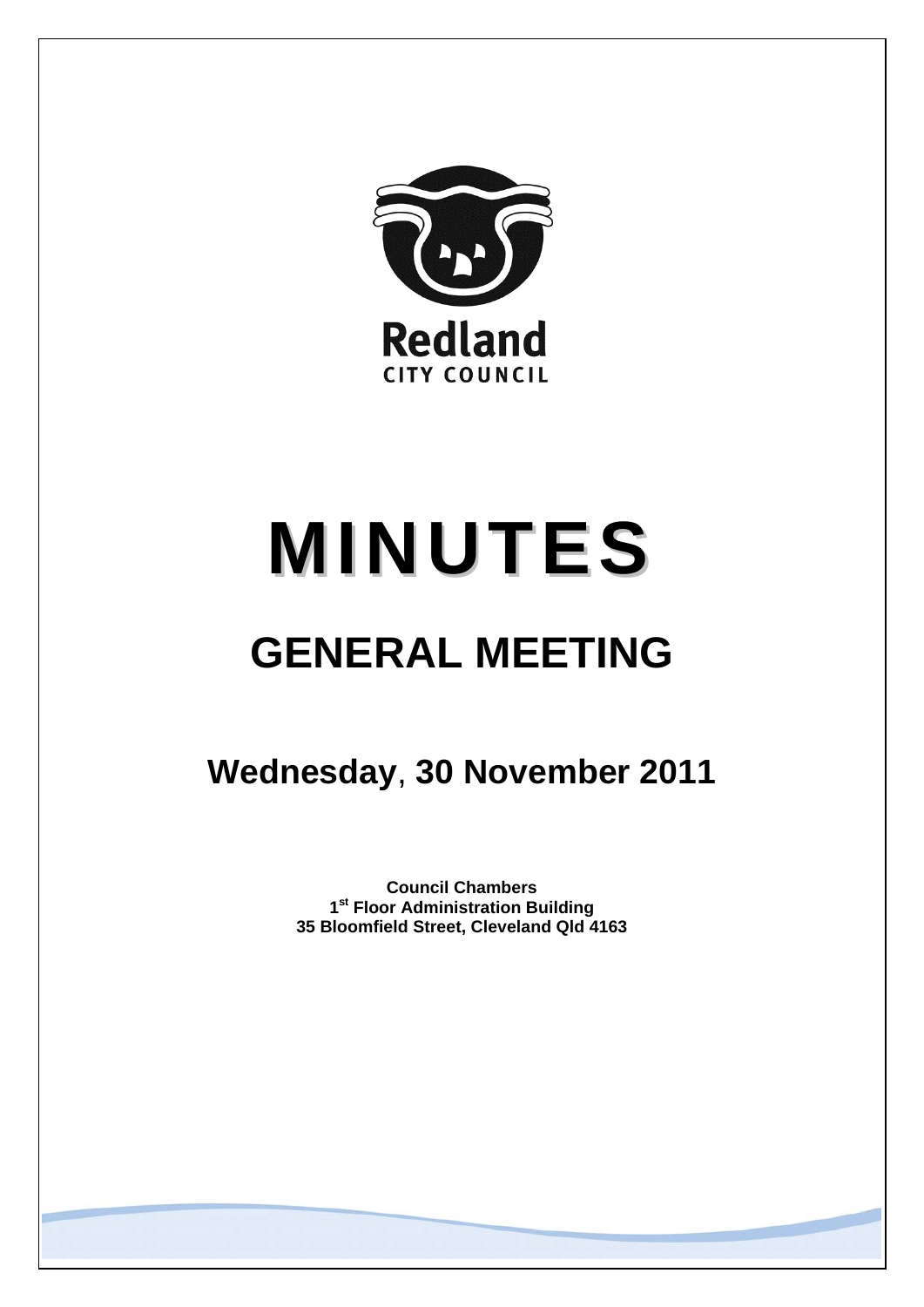# **Table of Contents**

| <b>Item</b>    |     | <b>Subject</b>                                                                                              | Page No |
|----------------|-----|-------------------------------------------------------------------------------------------------------------|---------|
|                |     |                                                                                                             |         |
| 1              |     |                                                                                                             |         |
| $\overline{2}$ |     |                                                                                                             |         |
| 3              |     |                                                                                                             |         |
|                | 3.1 |                                                                                                             |         |
|                | 3.2 |                                                                                                             |         |
|                | 3.3 | <b>ESTABLISHMENT OF TWO NEW GROUPS WITHIN REDLANDS</b><br><b>SES</b>                                        |         |
| 4              |     |                                                                                                             |         |
| 5              |     |                                                                                                             |         |
|                | 5.1 |                                                                                                             |         |
|                | 5.2 |                                                                                                             |         |
|                | 5.3 |                                                                                                             |         |
|                | 5.4 |                                                                                                             |         |
| 6              |     | <b>MATTERS OUTSTANDING FROM PREVIOUS COUNCIL MEETING</b><br><b>MINUTES</b>                                  |         |
|                |     | 6.1.1                                                                                                       |         |
| $\overline{7}$ |     |                                                                                                             |         |
| 8              |     |                                                                                                             |         |
|                | 8.1 |                                                                                                             |         |
|                |     | PETITION (DIVISION 4) - INTRODUCTION OF A 40KM<br>8.1.1<br>SPEED LIMIT ON COOCHIEMUDLO ISLAND TO FACILITATE |         |
| 9              |     |                                                                                                             |         |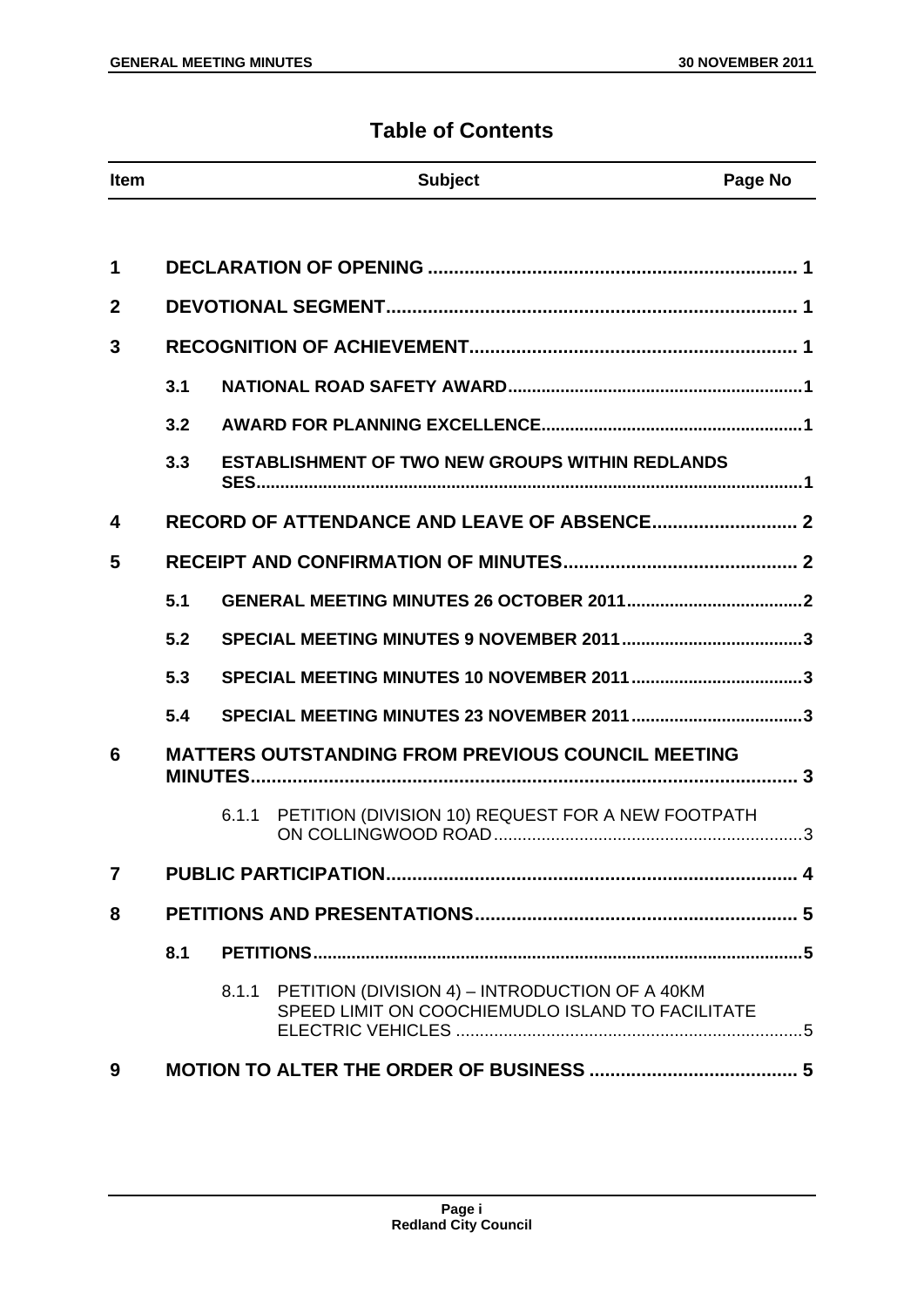| 10 | <b>DECLARATION OF MATERIAL PERSONAL INTEREST OR</b><br>CONFLICT OF INTEREST ON ANY ITEMS OF BUSINESS 6 |                                                                                                      |  |
|----|--------------------------------------------------------------------------------------------------------|------------------------------------------------------------------------------------------------------|--|
|    | 10.1                                                                                                   |                                                                                                      |  |
|    | 10.2 <sub>2</sub>                                                                                      |                                                                                                      |  |
| 11 |                                                                                                        | <b>CORPORATE SERVICES &amp; GOVERNANCE COMMITTEE ITEM</b>                                            |  |
|    | 11.1                                                                                                   |                                                                                                      |  |
|    |                                                                                                        | 11.1.1   2011/2012   FIRST QUARTER BUDGET REVIEW  8                                                  |  |
| 12 |                                                                                                        |                                                                                                      |  |
|    | 12.1                                                                                                   |                                                                                                      |  |
|    |                                                                                                        | 12.1.1 REVIEW OF THE 2001 VOLUNTARY PURCHASE SCHEME<br>FOR DRAINAGE CONSTRAINED LAND ON THE SOUTHERN |  |
| 13 |                                                                                                        | <b>CORPORATE SERVICES &amp; GOVERNANCE COMMITTEE ITEM -</b>                                          |  |
|    | 13.1                                                                                                   |                                                                                                      |  |
|    |                                                                                                        | 13.1.1 WHOLE OF STATE GOVERNMENT RESPONSE TO THE                                                     |  |
| 14 |                                                                                                        | <b>CUSTOMER SERVICES COMMITTEE ITEM - 23 NOVEMBER 2011 28</b>                                        |  |
|    | 14.1                                                                                                   |                                                                                                      |  |
|    |                                                                                                        |                                                                                                      |  |
| 15 |                                                                                                        | DEVELOPMENT AND COMMUNITY STANDARDS COMMITTEE                                                        |  |
|    | 15.1                                                                                                   |                                                                                                      |  |
|    |                                                                                                        |                                                                                                      |  |
|    |                                                                                                        | 15.1.1 CATEGORY 1 - MINOR COMPLYING CODE ASSESSMENT                                                  |  |
|    |                                                                                                        | 15.1.2 CATEGORY 2 - COMPLYING CODE ASSESSMENT AND                                                    |  |
|    |                                                                                                        | 15.1.3 APPEALS LIST - CURRENT AS AT 24 OCTOBER, 2011 37                                              |  |
|    |                                                                                                        |                                                                                                      |  |
|    |                                                                                                        | 15.1.4 SCHOOL BASED IMMUNISATION PROGRAM37                                                           |  |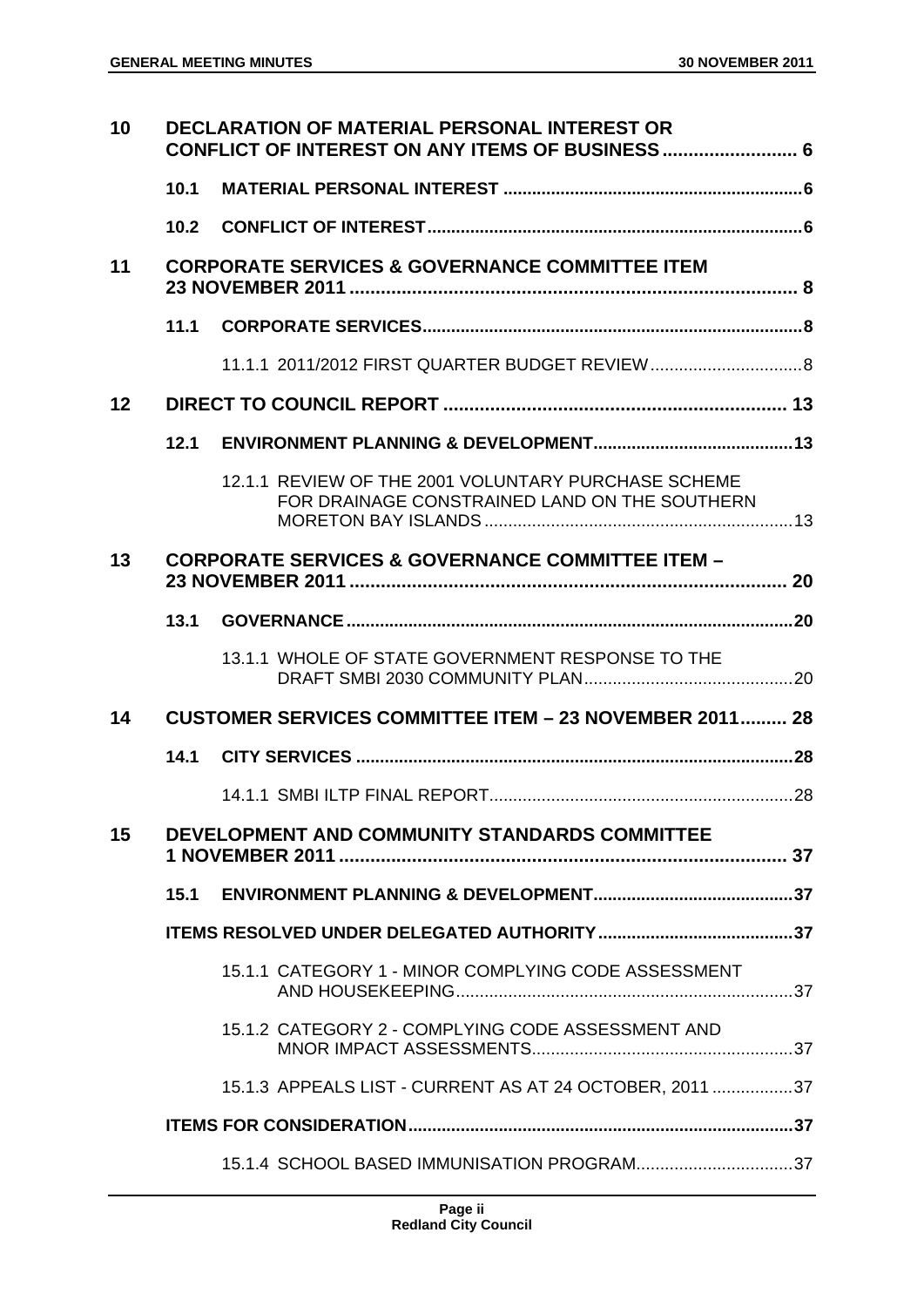|                 |      | 15.1.5 DEVELOPMENT AND COMMUNITY STANDARDS FEE<br>DISCOUNTS AND WAIVERS FOR THE PERIOD OF JULY TO      |  |
|-----------------|------|--------------------------------------------------------------------------------------------------------|--|
| 16              |      | DEVELOPMENT AND COMMUNITY STANDARDS COMMITTEE                                                          |  |
|                 | 16.1 |                                                                                                        |  |
|                 |      |                                                                                                        |  |
|                 |      | 16.1.1 CATEGORY 1 - MINOR COMPLYING CODE ASSESSMENT                                                    |  |
|                 |      | 16.1.2 CATEGORY 2 - COMPLYING CODE ASSESSMENT AND                                                      |  |
|                 |      | 16.1.3 CATEGORY 3 - MODERATELY COMPLEX CODE AND                                                        |  |
|                 |      | 16.1.4 APPEALS LIST - CURRENT AS AT 14 NOVEMBER, 2011 45                                               |  |
|                 |      | 12.1.9 RECONFIGURATION AT 13 MIDJIMBERRY ROAD, POINT                                                   |  |
|                 |      |                                                                                                        |  |
|                 |      | 16.1.5 APPLICATION OF PENSION CONCESSIONS FOR ANIMAL                                                   |  |
|                 |      | 16.1.6 PROPOSED NEW DANGEROUS DOG OFFENCE 48                                                           |  |
|                 |      | 16.1.7 FLAMMABLE AND COMBUSTIBLE LIQUIDS LICENSING 51                                                  |  |
|                 |      | 16.1.8 NOTICE OF MOTION: PREPARATION OF REPORT ON                                                      |  |
| 17 <sup>1</sup> |      | PLANNING AND POLICY COMMITTEE 2 NOVEMBER 2011  56                                                      |  |
|                 | 17.1 |                                                                                                        |  |
|                 |      | 17.1.1 PETITION [DIVISION 1] NO TRAFFIC LIGHTS AT CNR<br>BIRKDALE AND MAIN ROADS, WELLINGTON POINT 56  |  |
|                 |      | 17.1.2 PETITION [DIVISION 4] INSTALLATION OF PEDESTRIAN<br>CROSSING AT ST RITA'S PRIMARY SCHOOL BENFER |  |
|                 |      | 17.1.3 PETITION [DIVISION 10] SAFETY UPGRADE OF TINGALPA                                               |  |
|                 | 17.2 |                                                                                                        |  |
|                 |      | 17.2.1 LAND ACQUISITION FOR OPEN SPACE - THORNESIDE  69                                                |  |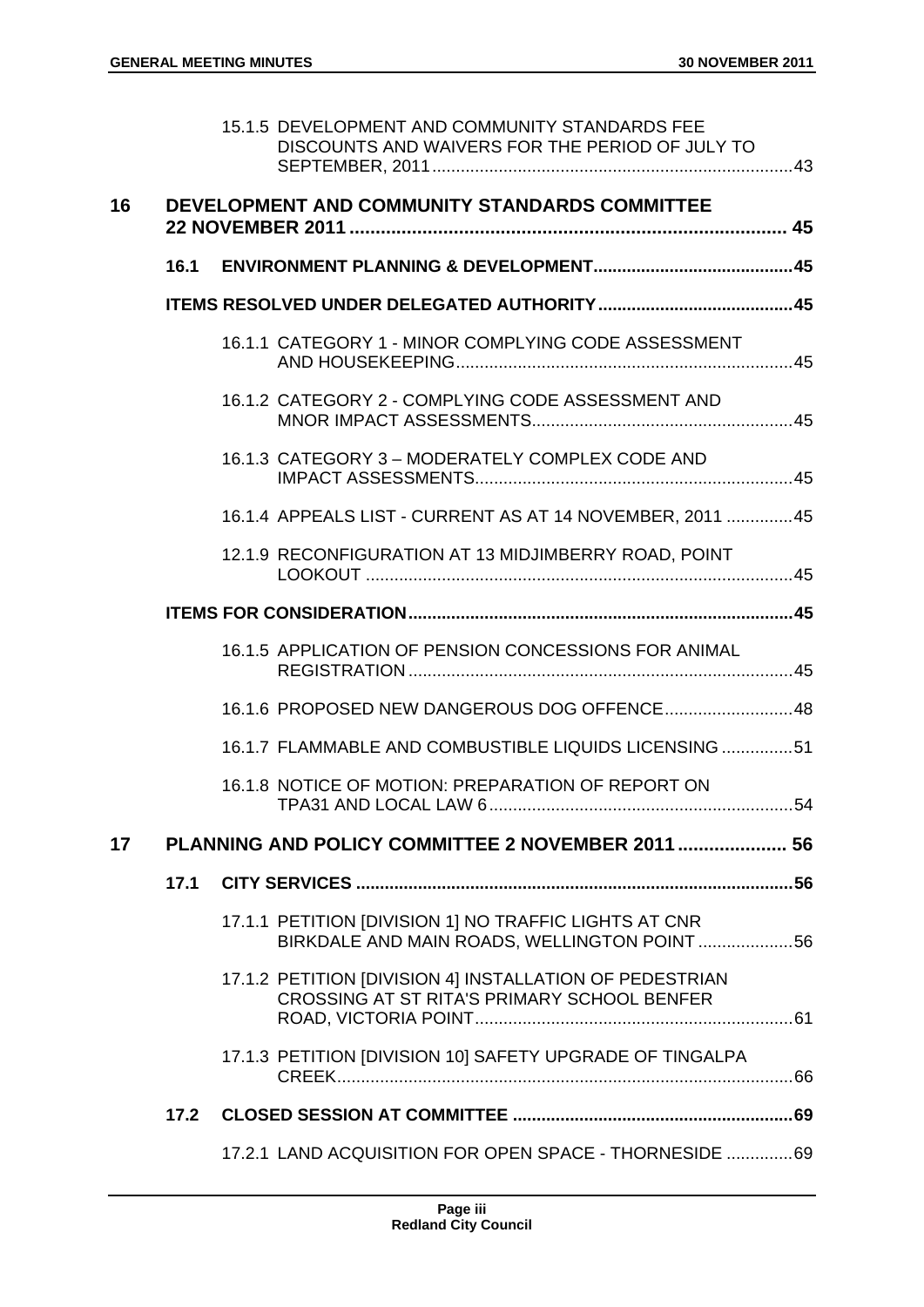|    |      | 17.3 ITEM DELEGATED TO COMMITTEE FROM COUNCIL70                                                    |  |
|----|------|----------------------------------------------------------------------------------------------------|--|
|    |      | 17.3.1 PUBLIC RELEASE OF THE REDLANDS PRIORITY                                                     |  |
|    |      |                                                                                                    |  |
|    |      |                                                                                                    |  |
|    | 17.5 |                                                                                                    |  |
|    |      | 17.5.1 CONFIDENTIAL VERBAL UPDATE ON THE KINROSS ROAD                                              |  |
| 18 |      | CUSTOMER SERVICES COMMITTEE 23 NOVEMBER 2011  88                                                   |  |
|    | 18.1 |                                                                                                    |  |
|    |      | 18.1.1 DELEGATION TO THE CHIEF EXECUTIVE OFFICER (CEO) -<br>PROVISION OF CONSERVATION MAINTENANCE  |  |
|    |      |                                                                                                    |  |
|    |      | 18.1.3 STATE GOVERNMENT WASTE LEVY UPDATE AND<br>AMENDMENT TO REDWASTE FEES AND CHARGES95          |  |
|    |      | 18.1.4 DELEGATED AUTHORITY FOR REDLAND BAY TRANSFER<br>STATION WEIGHBRIDGE INFRASTRUCTURE GRANT102 |  |
|    | 18.2 |                                                                                                    |  |
|    |      | 18.2.1 WASTE GATE FEE WAIVER FOR CLEAN FILL/SOIL AT                                                |  |
|    |      | 18.2.2 PROPOSED ROAD OPENINGS AT COLLINS STREET,                                                   |  |
|    |      | 18.2.3 COMMUNITY GRANTS PROGRAM ROUND 1 APPROVAL                                                   |  |
|    |      | 18.2.4 COMMUNITY GRANTS PROGRAM APPROVAL OF CAPITAL                                                |  |
| 19 |      | <b>CORPORATE SERVICES &amp; GOVERNANCE COMMITTEE</b>                                               |  |
|    | 19.1 |                                                                                                    |  |
|    |      | 19.1.1 QUARTERLY CORPORATE PERFORMANCE REPORT  122                                                 |  |
|    |      | 19.1.2 AMENDMENTS TO SUBORDINATE LOCAL LAWS 19<br>(REGULATED PARKING), 21 (ROADS) AND 2 (ANIMAL    |  |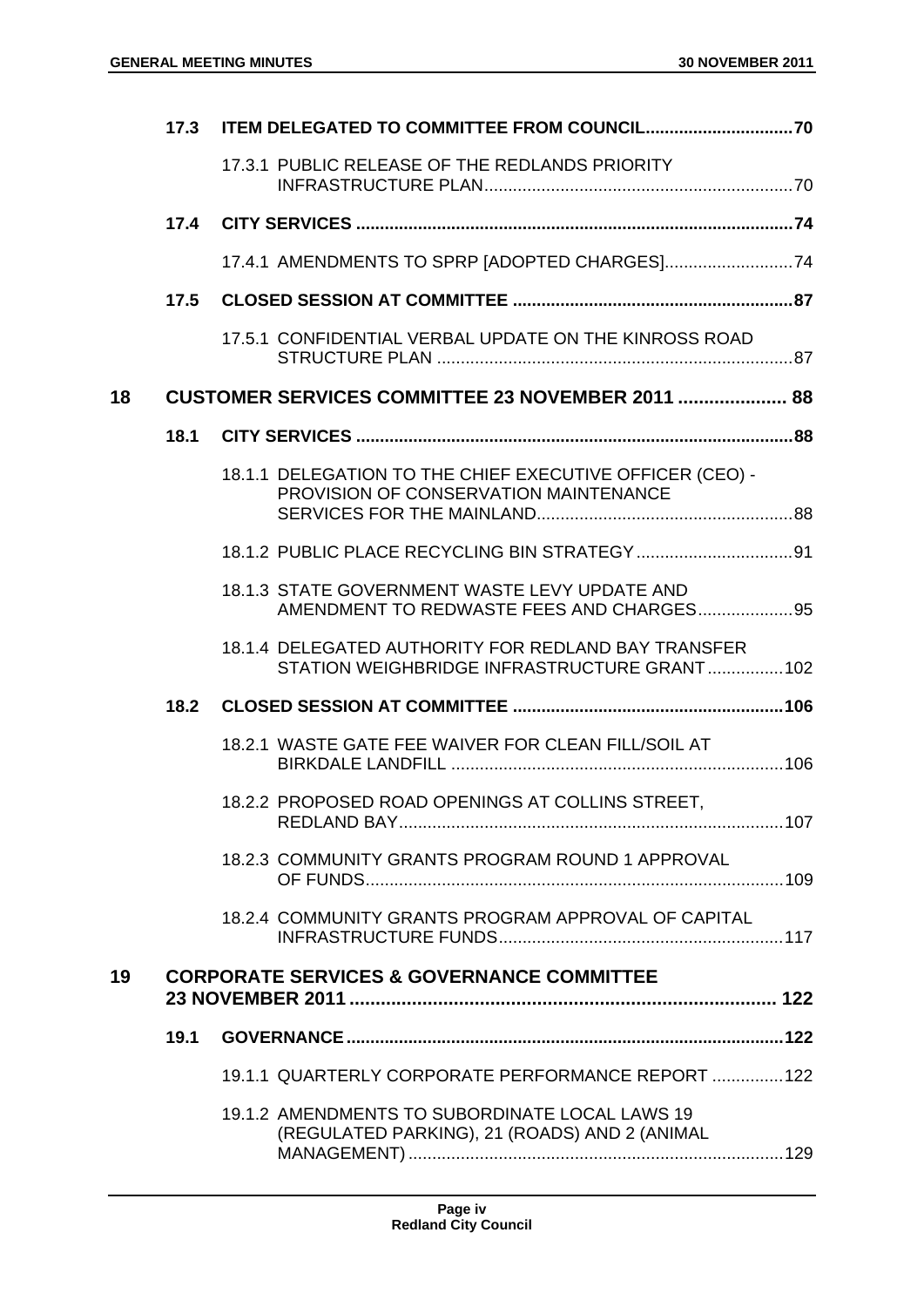|    |      | 19.1.3 PROPOSED REDLAND CITY COUNCIL LOCAL LAW 14 AND<br>SUBORDINATE LOCAL LAW NO. 14 (JETTIES, RAMPS & |  |
|----|------|---------------------------------------------------------------------------------------------------------|--|
|    |      | 19.1.4 COMMUNITY SAFETY POLICY AND STRATEGY REVIEW 138                                                  |  |
|    |      | 19.1.5 ADOPTION OF 2010-2011 ANNUAL REPORT 142                                                          |  |
|    | 19.2 |                                                                                                         |  |
|    |      | 19.2.1 OCTOBER 2011 MONTHLY FINANCIAL REPORTS 144                                                       |  |
|    |      |                                                                                                         |  |
|    |      |                                                                                                         |  |
|    |      | 19.2.4 WATER REINTEGRATION CEO DELEGATIONS  151                                                         |  |
|    |      |                                                                                                         |  |
|    |      | 19.2.6 NATIONAL HARMONISATION OF THE WORKPLACE                                                          |  |
|    | 19.3 |                                                                                                         |  |
|    |      | 19.3.1 FUNDING OPTIONS FOR PHASE 3 JUDY HOLT PARK<br>EASTERN LANDFILL BATTER REMEDIATION AND            |  |
|    |      | ASSOCIATED WORKS PROJECT (2011-2012 & 2012/2013)164                                                     |  |
| 20 |      |                                                                                                         |  |
|    | 20.1 |                                                                                                         |  |
| 21 |      |                                                                                                         |  |
|    | 21.1 |                                                                                                         |  |
|    |      | 21.1.1 APPOINTMENT OF ALLCONNEX WATER BOARD                                                             |  |
|    |      |                                                                                                         |  |
|    |      | 21.2.1 LGAQ SPECIAL GENERAL MEETING - POSTAL VOTE FOR<br>AMENDMENT TO THE LGAQ CONSTITUTION 187         |  |
| 22 |      |                                                                                                         |  |
|    | 22.1 |                                                                                                         |  |
|    |      | 22.1.1 IMPLEMENTATION OF THE CLEVELAND CBD                                                              |  |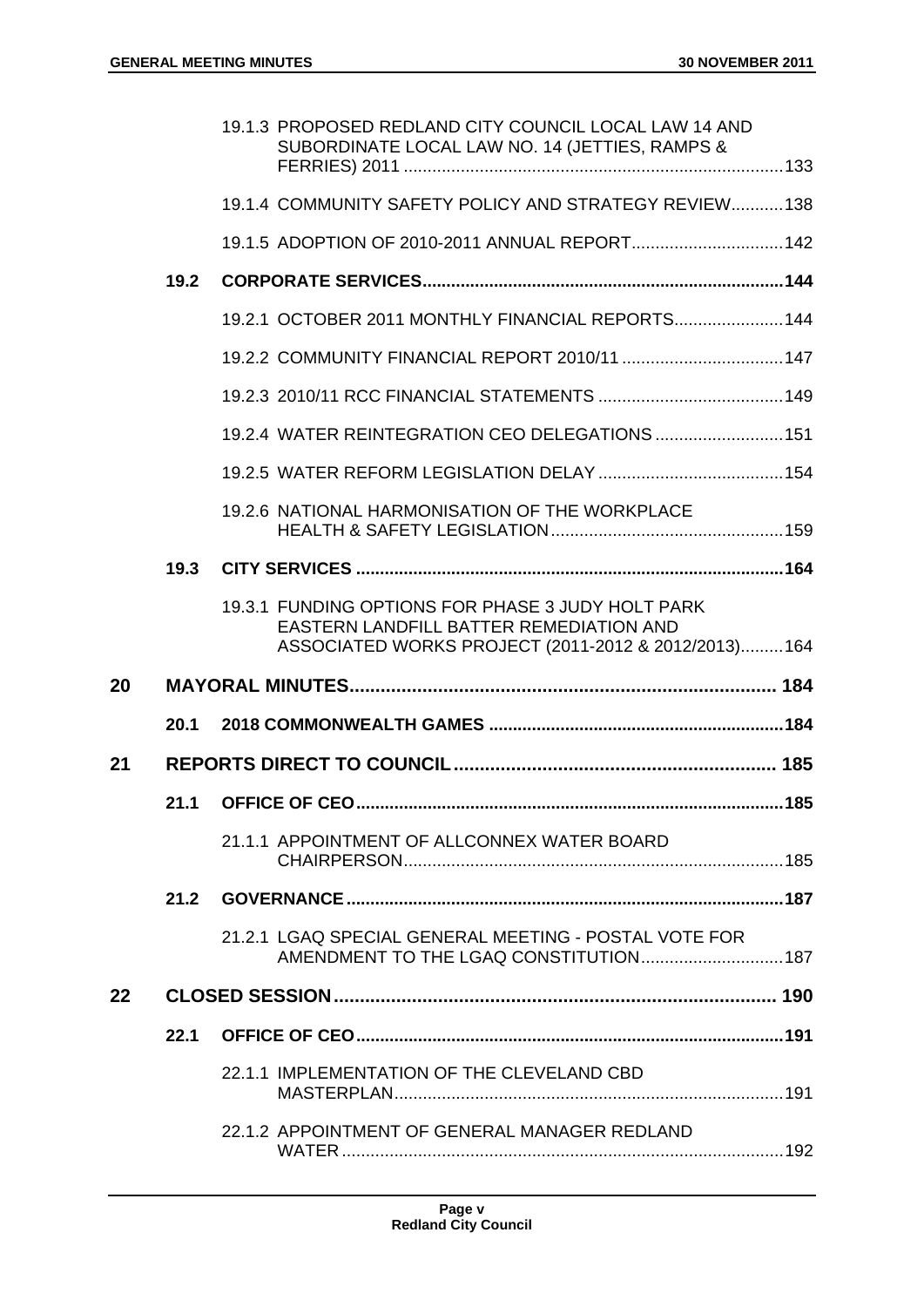|    |                                                                                                       | 193 |
|----|-------------------------------------------------------------------------------------------------------|-----|
|    | 22.2.1 NORTH STRADBROKE ISLAND RECREATIONAL AREA                                                      | 193 |
|    | 22.2.2 STATE GOVERNMENT WASTE LEVY AND AMENDMENT TO<br>FEE EXEMPTION POLICY POL-0057 AND ISLAND WASTE | 194 |
|    |                                                                                                       | 195 |
| 23 |                                                                                                       |     |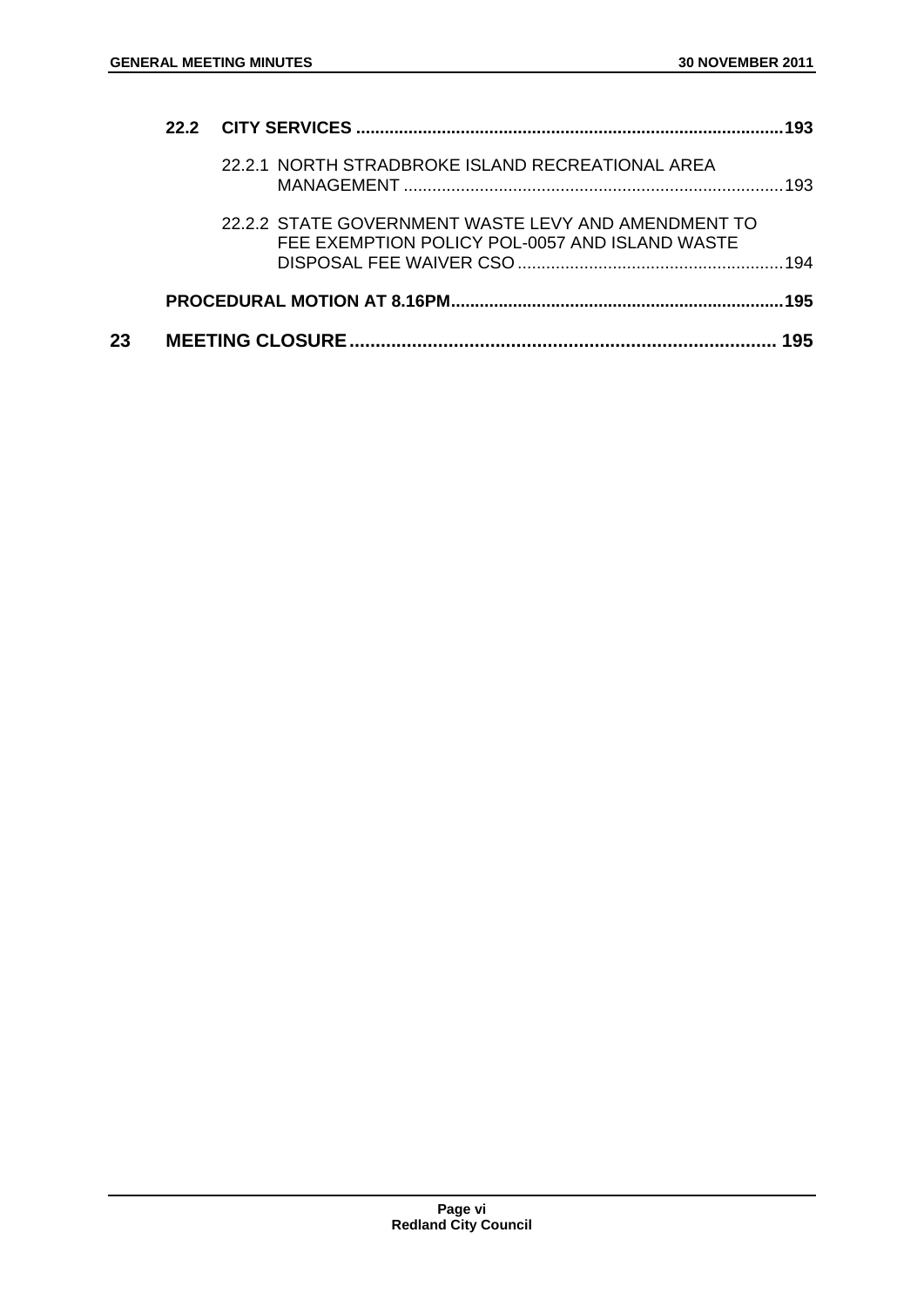# **1 DECLARATION OF OPENING**

The Mayor declared the meeting open at 4.02pm and acknowledged the Quandamooka people, who are the traditional custodians of the land on which Council meets.

The Mayor also paid Council's respect to their elders, past and present, and extend that respect to other indigenous Australians who are present.

# **2 DEVOTIONAL SEGMENT**

Pastor Bruce Warren, member of the Ministers' Fellowship, led Council in a brief devotional segment.

# **3 RECOGNITION OF ACHIEVEMENT**

# **3.1 NATIONAL ROAD SAFETY AWARD**

Council's Fleet and WPH&S Teams were awarded the National Award in the Corporate Fleet Safety Category for their Fleet Safety Program. Congratulations to Jon, Peter and their teams for winning both the State and National award.

# **3.2 AWARD FOR PLANNING EXCELLENCE**

Council was presented with an Award for Planning Excellence, in the Best Planning Ideas – Small or Local Project category for 'Child and Youth Friendly City' in conjunction with Griffith University, Laurel Johnson, Play Environment Consulting Pty Ltd.

This collaborative strategy for a child and youth friendly city presents a model of excellent planning process resulting in proposals with potential long lasting benefits for the whole community.

# **3.3 ESTABLISHMENT OF TWO NEW GROUPS WITHIN REDLANDS SES**

Emergency Management Queensland has obtained approval for the establishment of two new groups within the Redlands SES, one for Redland Bay and the other for Russell Island. The Redland Bay Group will meet initially at Cleveland while the Russell Island Group will benefit from the Community Education and Resilience Centre which received funding from the National Disaster Resilience Fund which should be completed in 2012.

The Mayor also congratulated Tom Short for his 20 years of service to the Redlands SES.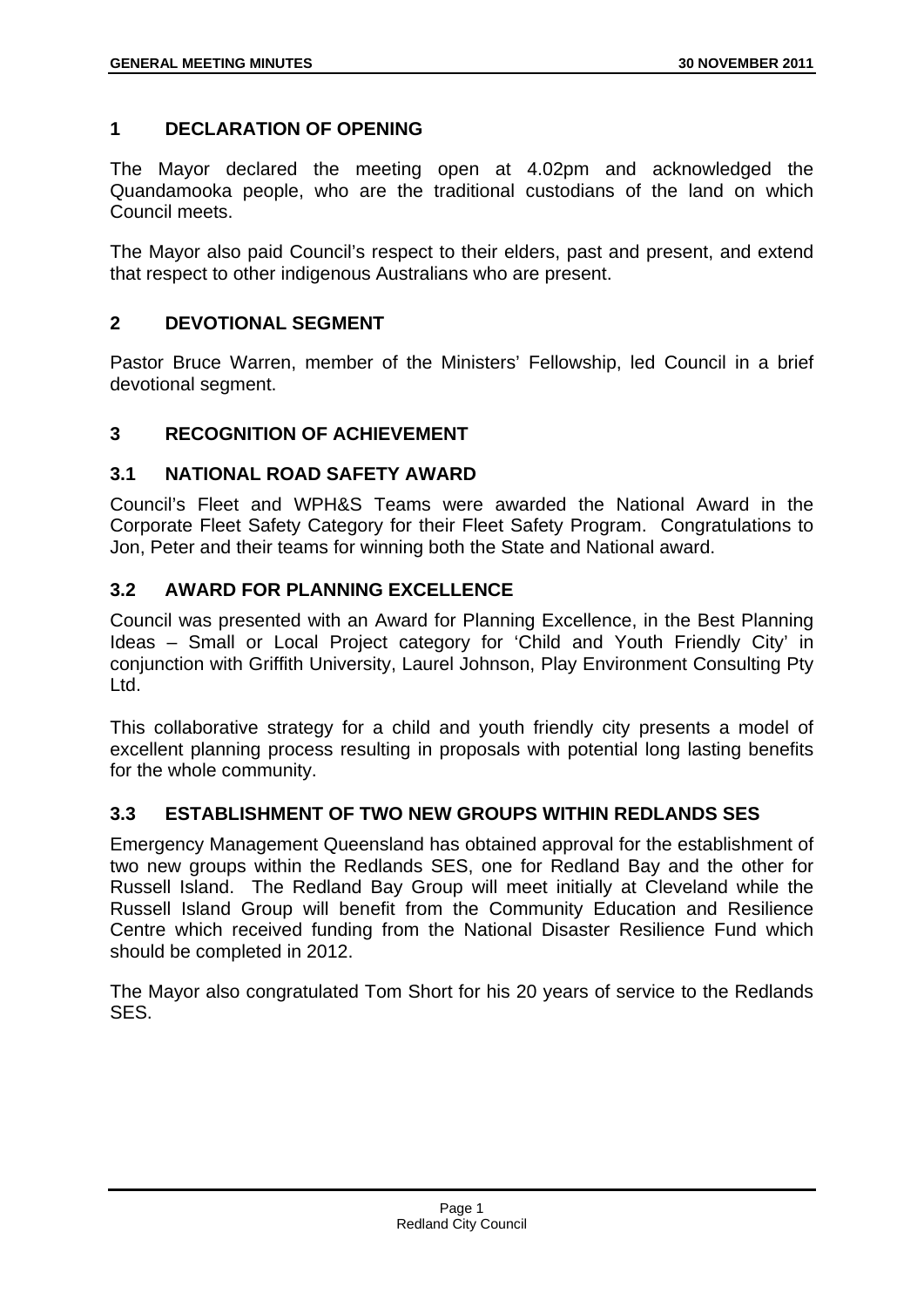# **4 RECORD OF ATTENDANCE AND LEAVE OF ABSENCE**

#### **MEMBERS PRESENT:**

| Cr M Hobson PSM     | Mayor                                  |
|---------------------|----------------------------------------|
| Cr M Elliott        | Deputy Mayor and Councillor Division 7 |
| Cr W Boglary        | <b>Councillor Division 1</b>           |
| Cr C Ogilvie        | <b>Councillor Division 2</b>           |
| Cr D Henry          | <b>Councillor Division 3</b>           |
| Cr B Townsend       | <b>Councillor Division 5</b>           |
| Cr T Bowler         | <b>Councillor Division 6</b>           |
| <b>Cr K Reimers</b> | <b>Councillor Division 8</b>           |
| <b>Cr Williams</b>  | <b>Councillor Division 9</b>           |
| Cr H Murray         | <b>Councillor Division 10</b>          |
|                     |                                        |

# **EXECUTIVE LEADERSHIP GROUP:**

| Mr G Stevenson PSM | <b>Chief Executive Officer</b>                     |
|--------------------|----------------------------------------------------|
| Mr N Clarke        | <b>General Manager Governance</b>                  |
| Mr M Drydale       | <b>General Manager Corporate Services</b>          |
| Mrs L Rusan        | <b>General Manager City Services</b>               |
| Mrs T Averay       | General Manager Environment Planning & Development |

#### **MINUTES:**

Mrs J Parfitt **Corporate Meetings & Registers Team Leader** 

# **LEAVE OF ABSENCE**

| Moved by:    | Cr M Elliott |
|--------------|--------------|
| Seconded by: | Cr H Murray  |

That leave of absence be granted for Cr J Burns, Councillor Division 4, who is attending the Local Government and Public Sector Building Maintenance and Management Conference in Melbourne.

#### CARRIED

# **5 RECEIPT AND CONFIRMATION OF MINUTES**

# **5.1 GENERAL MEETING MINUTES 26 OCTOBER 2011**

Moved by: Cr C Ogilvie Seconded by: Cr W Boglary

That the minutes of the General Meeting of Council held on 26 October 2011 be confirmed.

General Meeting Minutes 26 October 2011

# CARRIED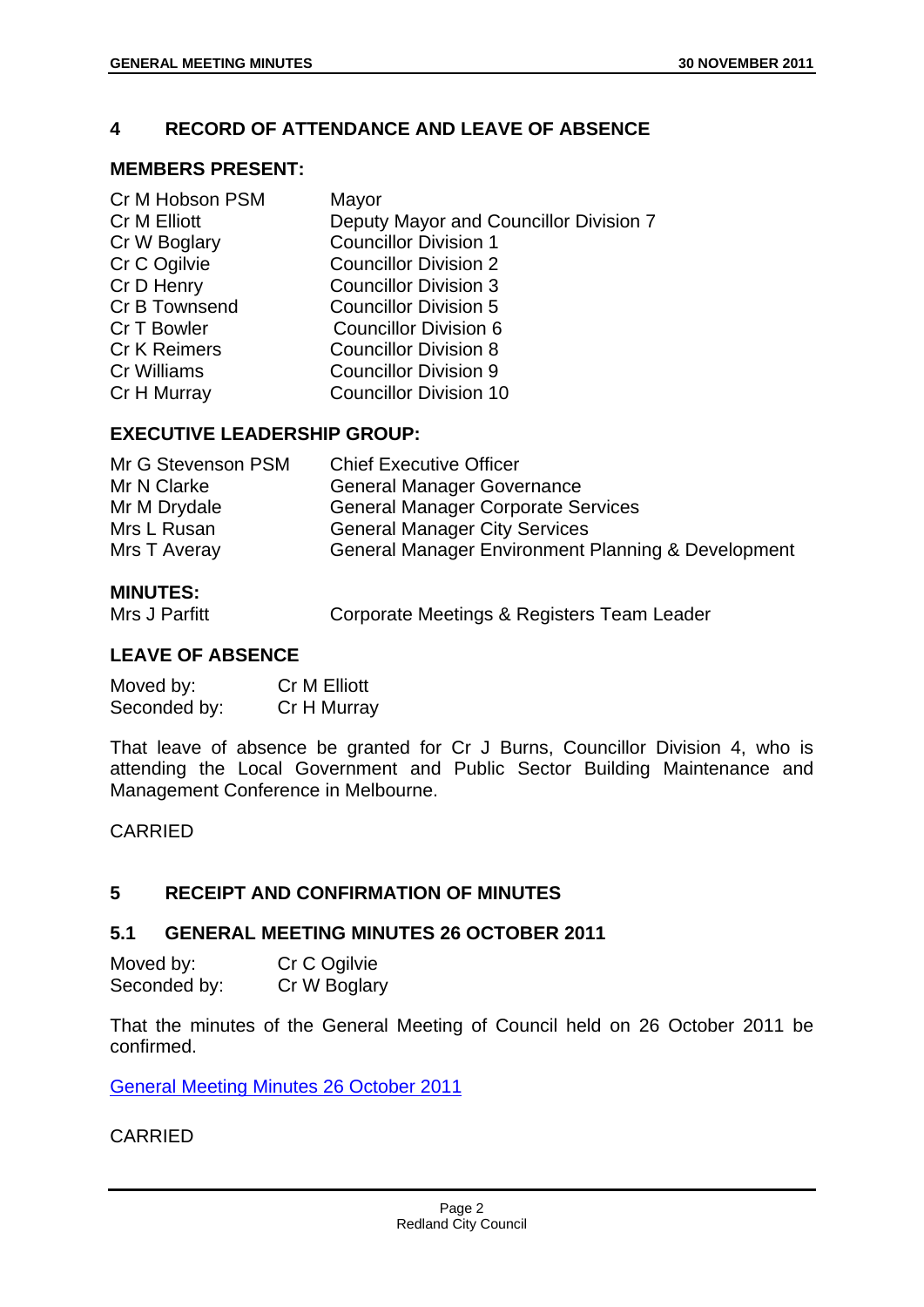# **5.2 SPECIAL MEETING MINUTES 9 NOVEMBER 2011**

Moved by: Cr C Ogilvie Seconded by: Cr K Reimers

That the minutes of the Special Meeting of Council held on 9 November 2011 be confirmed.

Special Meeting Minutes 9 November 2011

CARRIED

# **5.3 SPECIAL MEETING MINUTES 10 NOVEMBER 2011**

Moved by: Cr W Boglary Seconded by: Cr C Ogilvie

That the minutes of the Special Meeting of Council held on 10 November 2011 be confirmed.

Special Meeting Minutes 10 November 2011

CARRIED

# **5.4 SPECIAL MEETING MINUTES 23 NOVEMBER 2011**

Moved by: Cr W Boglary Seconded by: Cr C Ogilvie

That the minutes of the Special Meeting of Council held on 23 November 2011 be confirmed.

Special Meeting Minutes 23 November 2011

CARRIED

# **6 MATTERS OUTSTANDING FROM PREVIOUS COUNCIL MEETING MINUTES**

The Chief Executive Officer presented the following item for noting:

# **6.1.1 PETITION (DIVISION 10) REQUEST FOR A NEW FOOTPATH ON COLLINGWOOD ROAD**

At the General Meeting on 26 October 2011 Council resolved as follows:

That the petition, which reads as follows, be received and referred to a committee or officer for a report back to Council:

"*We the undersigned residents of Redland City, hereby petition Redland City Council to provide a new pathway along the southern side of Collingwood Road between Spoonbill Street and Hardy Road, to where a 'school-safe' crossing can be installed across Collingwood Road*."

A report addressing this matter will be presented to a future Planning & Policy Committee meeting.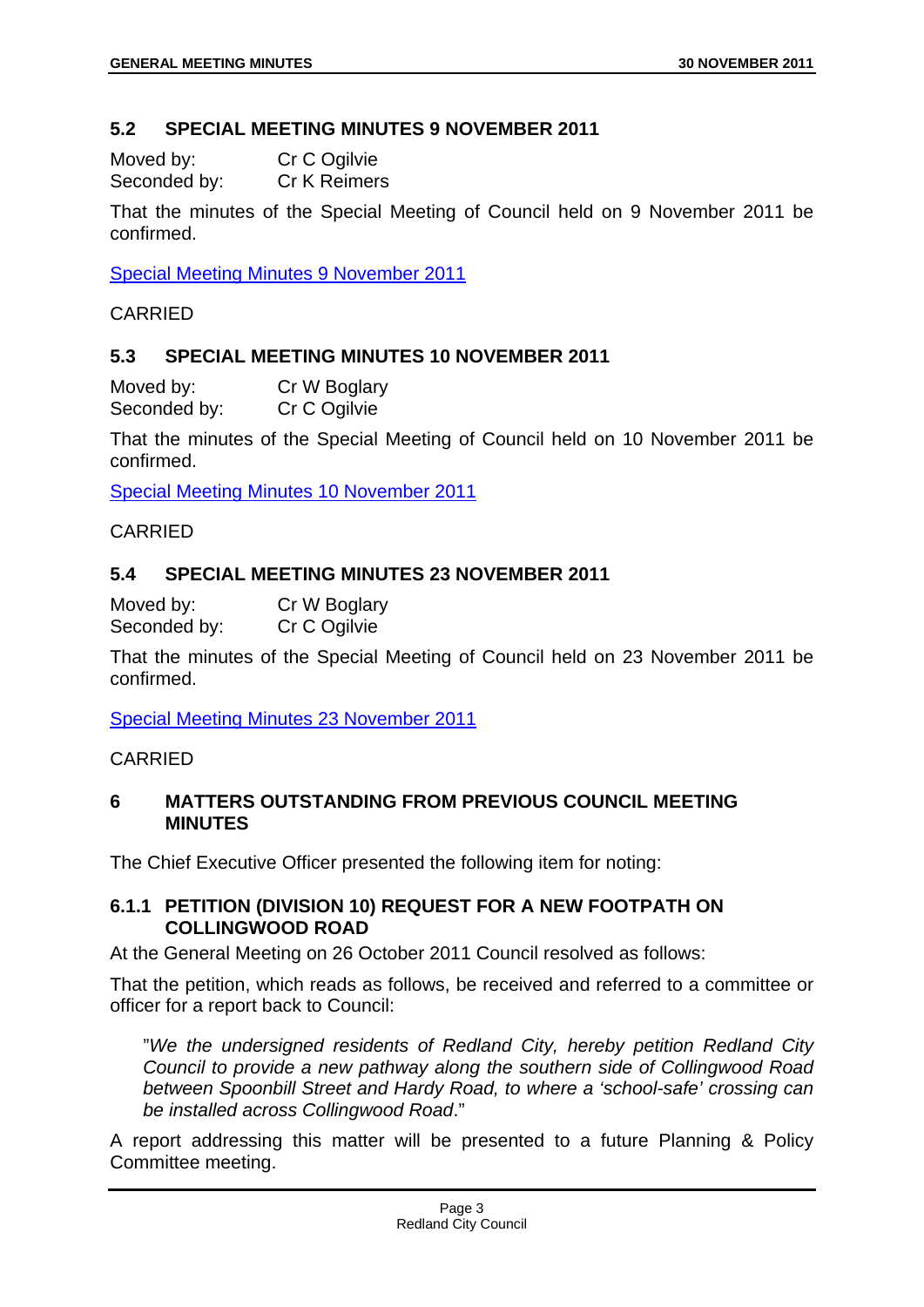# **7 PUBLIC PARTICIPATION**

# **MOTION TO ADJOURN MEETING**

Moved by: Cr D Henry Seconded by: Cr H Murray

That Council adjourn the meeting for a 15 minute public participation segment.

## CARRIED

The following speakers addressed Council in relation to the ILTP and parking at Weinam Creek:

- 1. Mr L Hackett, of the Bay Islands and representing Our Parking Spot;
- 2. Ms G Nemeth of Macleay Island;
- 3. Ms G James of Macleay Island;

# **MOTION TO EXTEND PUBLIC PARTICIPATION**

| Moved by:    | Cr C Ogilvie |
|--------------|--------------|
| Seconded by: | Cr D Henry   |

That public participation segment be extended for a further 15 minutes to allow members of the gallery to address Council.

# CARRIED

- 4. Mr S Sommerlad of Macleay Island;
- 5. Ms J Hackett of Macleay Island; and
- 6. Ms E Ulrik of Lamb Island.
- 7. Mr G Moore, NSI Museum, addressed Council in relation to Item 11.1.1 *2011/2012 First Quarter Budget Review*
- 8. Ms N Olssen of Russell Island, addressed Council in relation to 13.1.1 *Whole of State Government Response to the Draft SMBI 2030 Community Plan*

# **MOTION TO RESUME MEETING**

| Moved by:    | Cr D Henry  |
|--------------|-------------|
| Seconded by: | Cr H Murray |

That the meeting proceedings resume.

CARRIED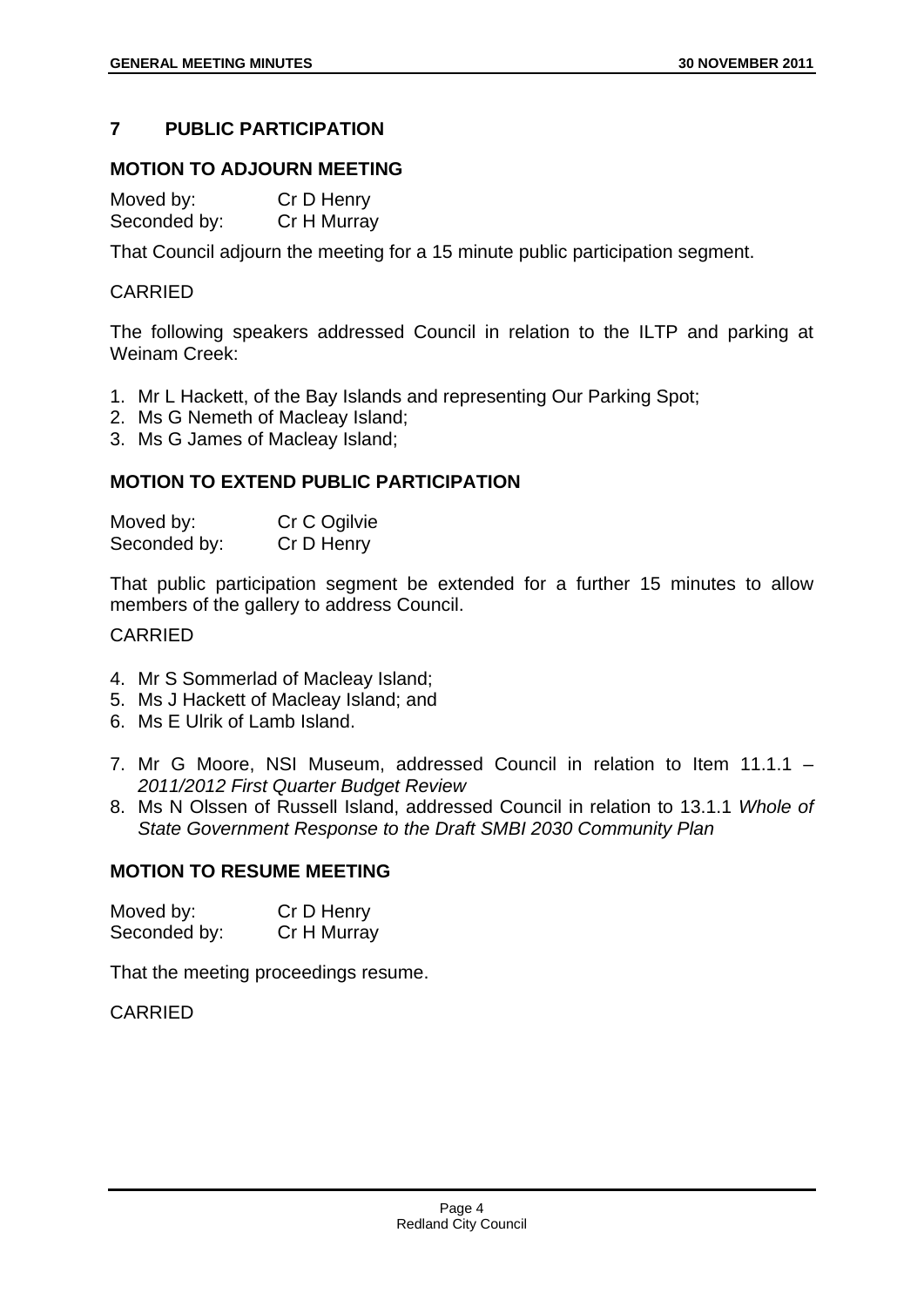# **8 PETITIONS AND PRESENTATIONS**

#### **8.1 PETITIONS**

#### **8.1.1 PETITION (DIVISION 4) – INTRODUCTION OF A 40KM SPEED LIMIT ON COOCHIEMUDLO ISLAND TO FACILITATE ELECTRIC VEHICLES**

| Moved by:    | <b>Cr K Reimers</b> |
|--------------|---------------------|
| Seconded by: | <b>Cr D Henry</b>   |

**That the petition, which reads as follows, be acknowledged and that Council investigate options to allow alternative vehicles to be used on the island – public roads under a Local Area Traffic Management Plan(LATMP) and that the principal petitioner be advised accordingly in writing.** 

*"We the undersigned, request that Council support and take all necessary actions to introduce a 40km speed limit on Coochiemudlo Island to facilitate the introduction of electric vehicles, similar to golf carts, as an alternative means of transport on the Island."* 

#### **CARRIED**

#### **9 MOTION TO ALTER THE ORDER OF BUSINESS**

#### **MOTION 1**

| Moved by:    | <b>Cr W Boglary</b> |
|--------------|---------------------|
| Seconded by: | <b>Cr D Henry</b>   |

**That Item 15.2.1** *2011-2012 First Quarter Budget Review* **(as listed on the Agenda) be discussed as the first item of business – 11.1.1.** 

#### **CARRIED**

#### **MOTION 2**

**Moved by: Cr B Townsend Seconded by: Cr W Boglary** 

**That Item 17.3.1** *Review of the 2001 Voluntary Purchase Scheme for Drainage Constrained Land on the Southern Moreton Bay Islands* **(as listed on the Agenda) be discussed as the second item of business – 12.1.1.** 

#### **CARRIED**

#### **MOTION 3**

| Moved by:    | <b>Cr M Elliott</b> |
|--------------|---------------------|
| Seconded by: | <b>Cr H Murray</b>  |

**That Item 15.1.1** *Whole of State Government Response to the Draft SMBI 2030 Community Plan* **(as listed on the Agenda) be discussed as the third item of business – 13.1.1.** 

#### **CARRIED**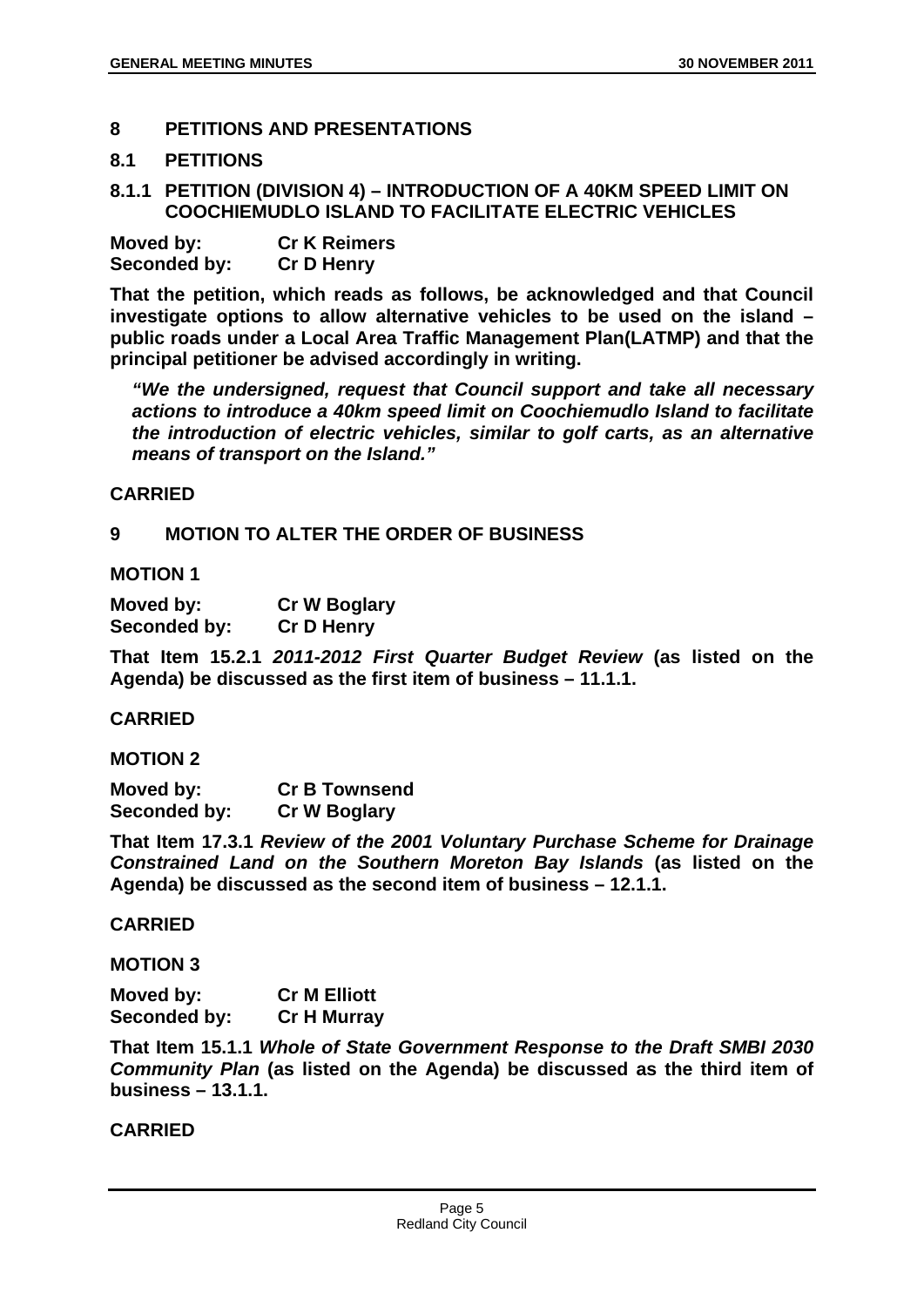#### **MOTION 4**

| Moved by:    | <b>Cr K Williams</b> |
|--------------|----------------------|
| Seconded by: | <b>Cr W Boglary</b>  |

**That Item 14.1.3** *SMBI ILTP Final Report* **(as listed on the Agenda) be discussed as the fourth item of business – 14.1.1.** 

#### **CARRIED**

#### **MOTION TO ACCEPT LATE ITEMS**

| Moved by:    | <b>Cr W Boglary</b> |
|--------------|---------------------|
| Seconded by: | <b>Cr K Reimers</b> |

**That the following late items be received:** 

- **1. Appointment of General Manager Redland Water; and**
- **2. State Government Waste Levy and Amendment to Fee Exemption Policy POL-0057 and Island Waste Disposal Fee Waiver CSO.**

#### **CARRIED**

#### **10 DECLARATION OF MATERIAL PERSONAL INTEREST OR CONFLICT OF INTEREST ON ANY ITEMS OF BUSINESS**

#### **10.1 MATERIAL PERSONAL INTEREST**

 Cr Ogilvie declared a Material Personal Interest in Item 11.1.1 *2011/2012 First Quarter Budget Review* – see item for details.

#### **10.2 CONFLICT OF INTEREST**

- Crs Reimers, Murray, Elliott, Bowler, Williams, Henry, Ogilvie, Boglary and Hobson declared a conflict of interest, or a perceived conflict of interest, in item 18.2.3 *Community Grants Program Round 1 Approval of Funds* – see item for details.
- Crs Elliott and Hobson declared a conflict of interest, or a perceived conflict of interest, in item 18.2.4 *Community Grants Program Approval of Capital Infrastructure Funds* – see item for details.
- Crs Reimers and Hobson declared a conflict of interest, or a perceived conflict of interest, in item 19.3.1 *Funding Options for Phase 3 Judy Holt Park Eastern Landfill Batter Remediation and Associated Works Project (2011/2012 & 2012/2013)* – see item for details.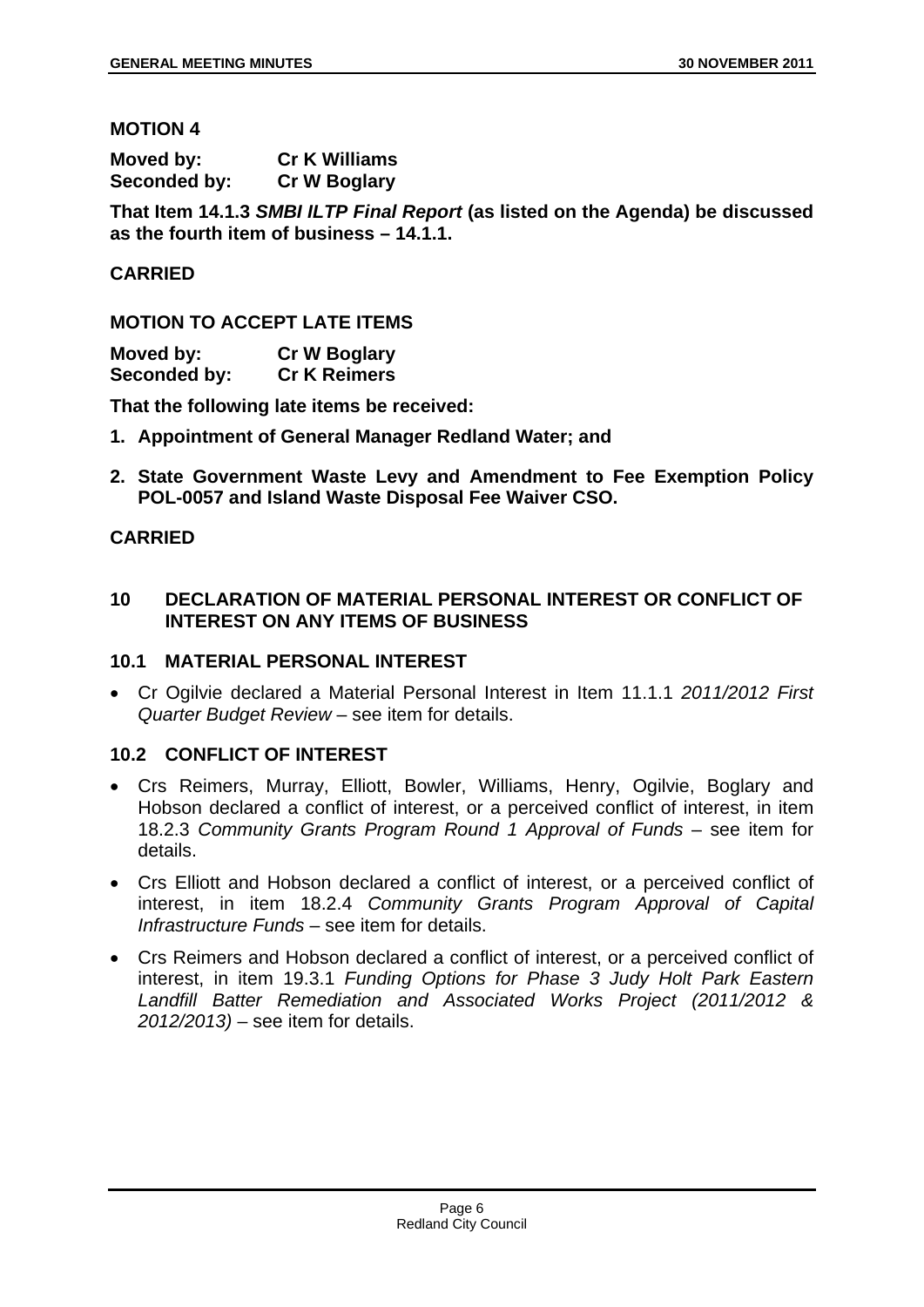# **COUNCILLOR ABSENCES DURING MEETING**

Cr Elliott left the meeting at 4.57pm and returned at 4.59pm during Item 8.1.

Cr Williams left the meeting at 4.58pm and returned at 5.00pm during Item 8.1.

Cr Henry left the meeting at 5.17pm and returned at 5.23pm during Item 12.1.1. Cr Ogilvie left the meeting at 6.12pm during Item 15.1 and returned at 6.18pm during Item 16.1.

Cr Elliott left the meeting at 6.13pm during Item 15.1 and returned at 6.16pm during Item 16.1.

Cr Townsend left the meeting at 6.17pm and returned at 6.18pm during Item 17.

Cr Williams left the meeting at 6.22pm and returned at 6.24 during Item 17.1.3.

Cr Ogilvie left the meeting at 6.23pm and returned at 6.26pm during Item 18.2.3.

Cr Bowler left the meeting at 7.01pm during Item 21.1.1 and returned at 7.04pm during Item 21.2.1.

Cr Ogilvie left the meeting at 7.02pm during Item 21.1.1 and returned at 7.04pm during Item 21.2.1.

Cr Reimers left the meeting at 7.12pm and returned at 7.15pm during closed session.

Cr Boglary left the meeting at 7.43pm and returned at 7.46pm during closed session.

Cr Williams left the meeting at 7.59pm and returned at 8.03pm during closed session.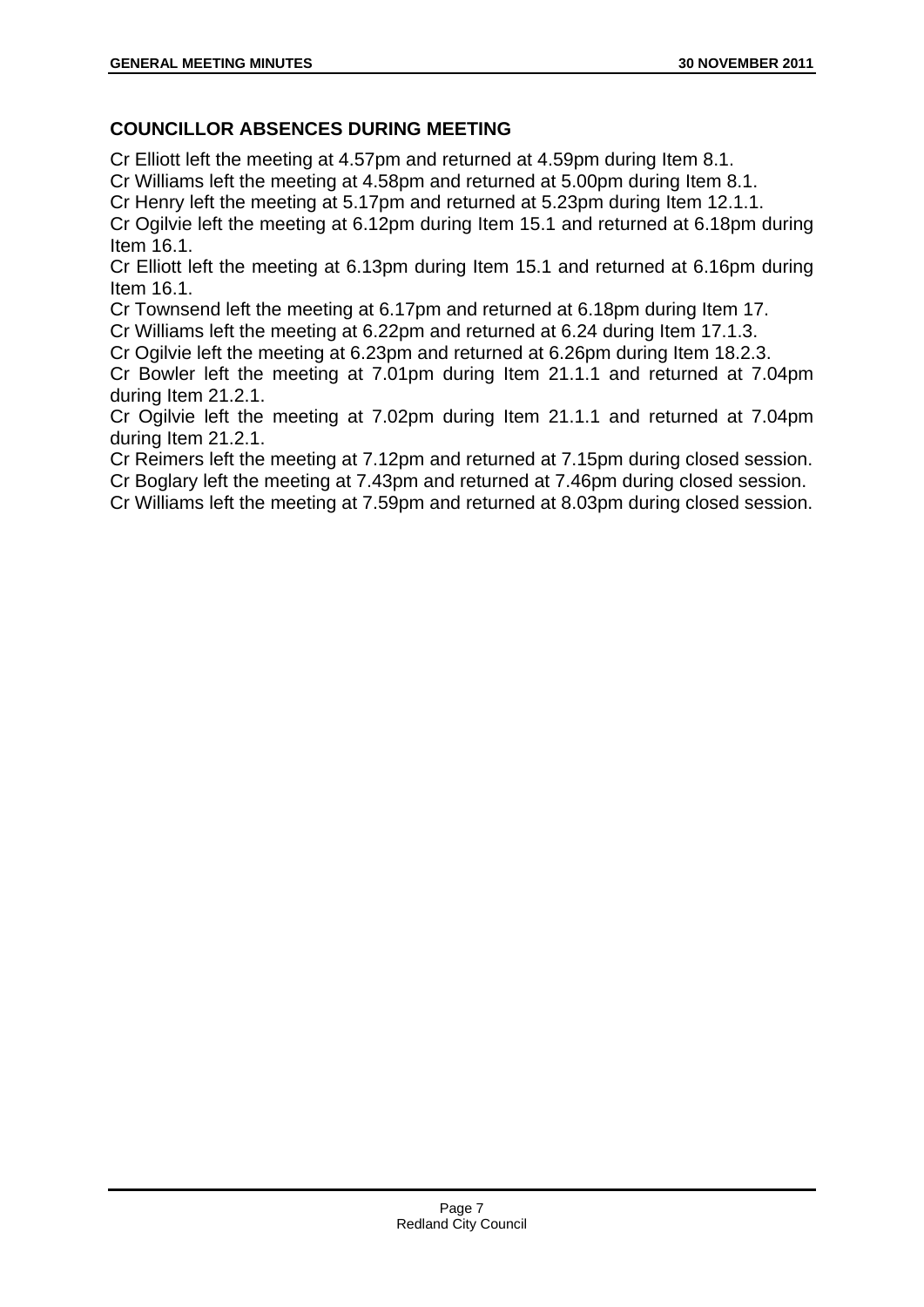#### **11 CORPORATE SERVICES & GOVERNANCE COMMITTEE ITEM 23 NOVEMBER 2011**

# **11.1 CORPORATE SERVICES**

Cr Ogilvie declared a Material Personal Interest in the following item stating that his sister-in-law is a part-time employee at the NSI Museum. Cr Ogilvie left the meeting at 5.07pm.

# **11.1.1 2011/2012 FIRST QUARTER BUDGET REVIEW**

| <b>Dataworks Filename:</b>  | <b>FM Budget Review Committee Reports</b>                                |
|-----------------------------|--------------------------------------------------------------------------|
| Attachment:                 | 2011/2012 First Quarter Budget Review                                    |
| <b>Responsible Officer:</b> | <b>Martin Drydale</b><br><b>General Manager Corporate Services</b>       |
| Author:                     | <b>Deborah Corbett-Hall</b><br><b>Service Manager Commercial Finance</b> |

# **EXECUTIVE SUMMARY**

This report outlines the budgeted financial position as at 30 September 2011 following quarter one of 2011/12 service delivery. The report also provides an overview of required and/or requested budget submission to Council's 2011/12 revised budget.

Attached to this report are the following details:

- Revised Key Performance Indicators (KPIs) for 2011/2012,
- Revised 2011/2012 Budgeted Statement of Cash Flows,
- Revised 2011/2012 Budgeted Statement of Financial Position (Balance Sheet),
- Summary and Detailed listing of Budget Review Submissions, and
- Revised 2011/2012 Operating Statements, Capital Funding and Other Items.

 It is proposed that Council resolve to adopt the revised budget for 2011/12 at Redland City Council (RCC) consolidated level. In addition to this and in accordance with the Local Government Act 2009 (Qld), it is proposed that Council resolve to adopt the Redland Waste financial statements that are presented in the attached documentation. The relevant pages are outlined within the Officer's Recommendation in this report.

# **PURPOSE**

To address known budget expectations, significant forecast variances and consider budget review submissions.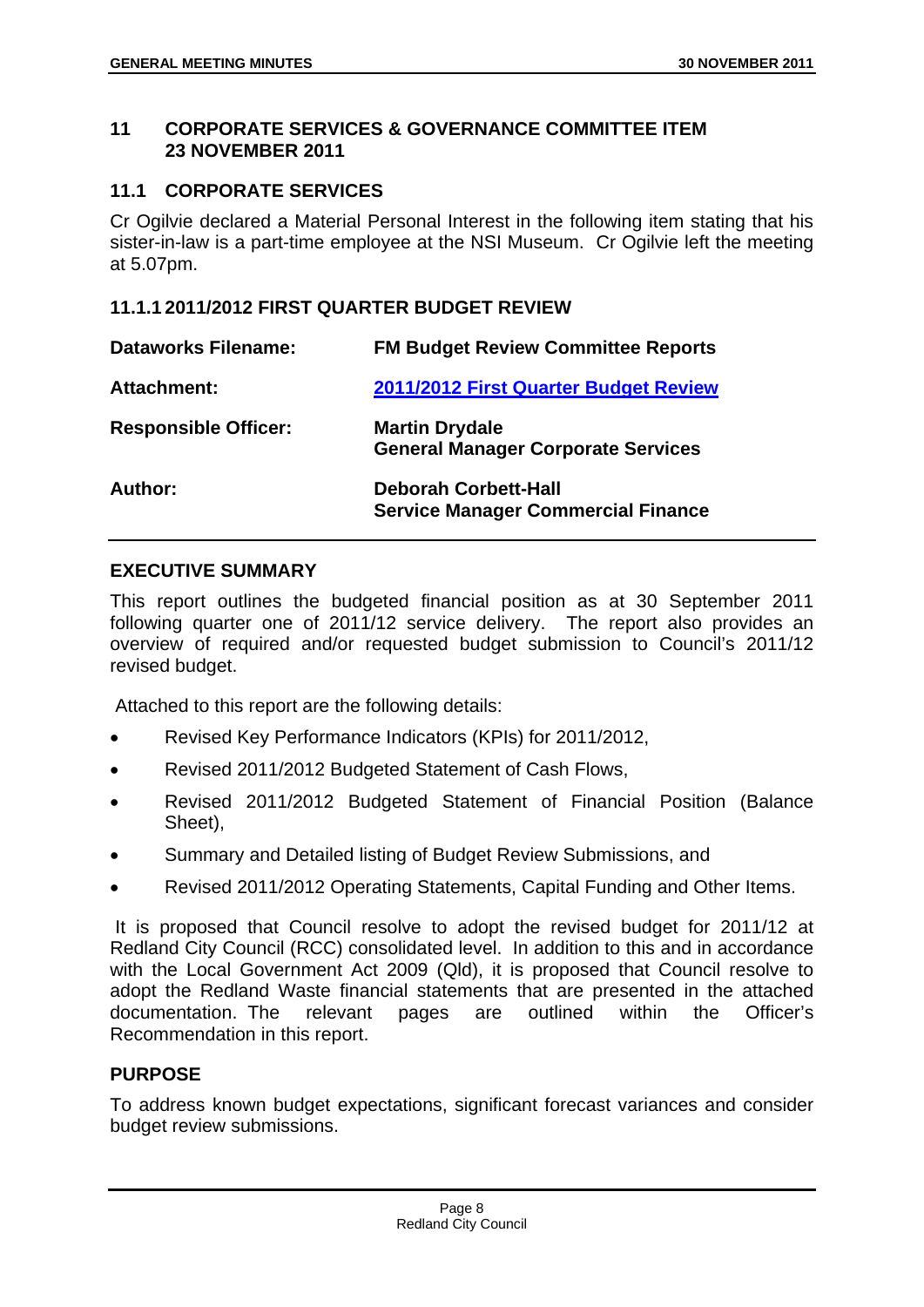# **BACKGROUND**

This report presents a review of the 2011/2012 revised budget as at 30 September 2011. As part of Council's financial management framework, comprehensive quarterly budget reviews are undertaken across all groups within each department.

The first quarter budget review usually builds on the previous review of the budget and amends previous forecasts. It also includes new submissions based on previously unknown circumstances or information pertaining to the original budget submissions.

Council previously revised the 2011/12 budget in August 2011 to include any carryover funding from 2010/11 to 2011/12 (General Committee Meeting held 31st August 2011).

# **ISSUES**

Budget review submissions included in this review have been categorised as:

- **New Projects**  Projects and initiatives proposed by officers that have not previously been approved by Council for any level of expenditure.
- **New Submissions** Adjustments and variations to existing projects or services and revenue estimates that would affect Council's surplus/deficit or cash position.
- **Transfers** Adjustments and variations to existing projects or services and revenue estimates that would not affect Council's surplus/deficit or cash position.

 A total of 198 submissions have been included within this first quarter budget review. Full details of the submissions and their financial impacts are provided in the attachments to this report.

# **RELATIONSHIP TO CORPORATE PLAN**

# **9. An efficient and effective organisation**

Council is well respected and seen as an excellent organisation which manages resources in an efficient and effective way

- 9.5 Ensure robust long term financial planning is in place to protect the financial sustainability of Council
- 9.7 Develop our procurement practices to increase value for money within an effective governance framework

# **FINANCIAL IMPLICATIONS**

Overall the proposed budget review increases the forecast cash ending balance for the 2011/12 financial year by \$10.281m from \$49.923m to \$60.204m. This favourable movement in forecast is primarily made up of the following: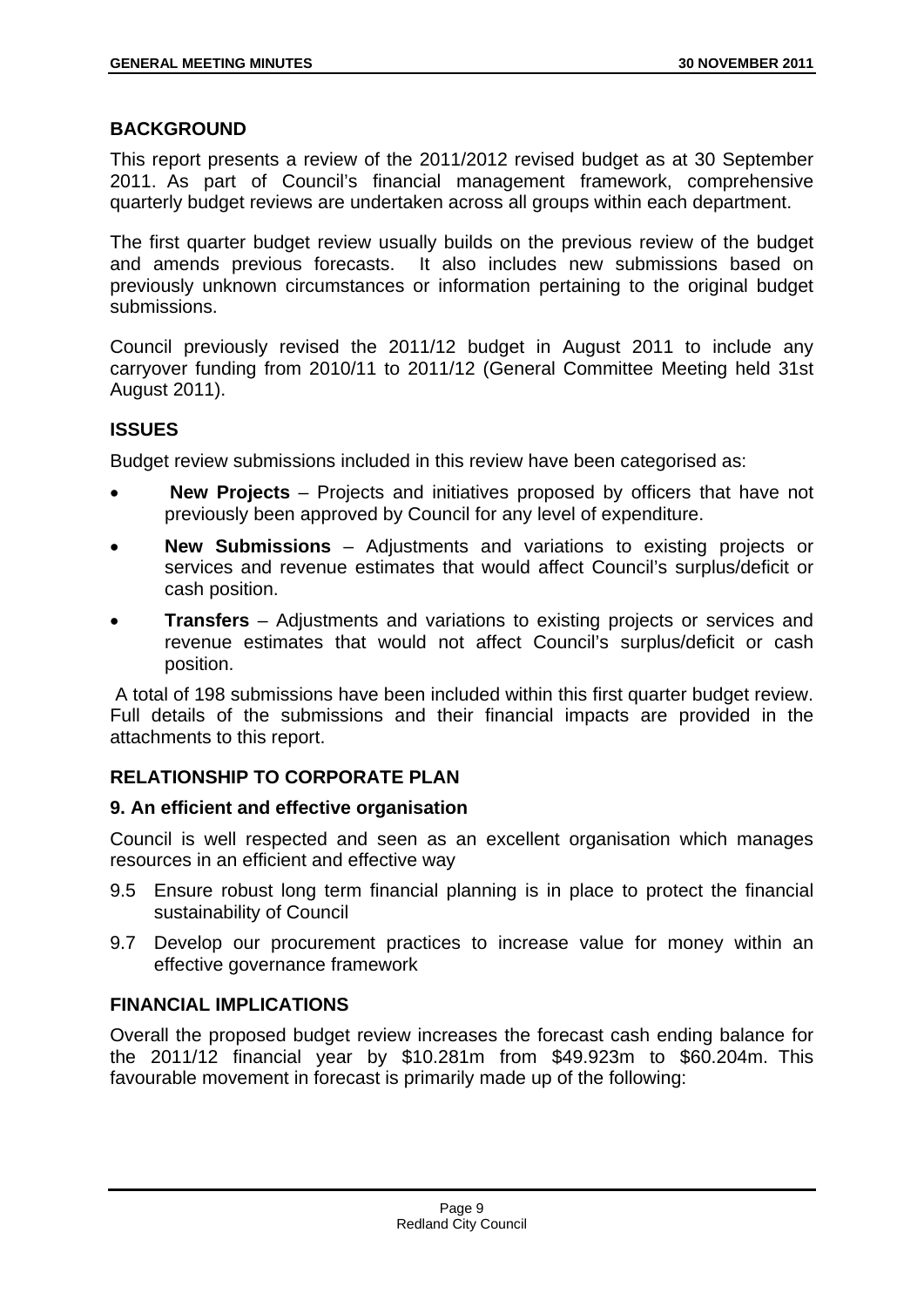# **Operational Revenue – Increase of \$5.5m (favourable)**

- Forecasted revenues from recouping the expenditure associated with the return of Redland Water \$3.2m;
- \$1.4m increase to anticipated fees and charges, due in the main to the caravan parks on North Stradbroke Island – budgeted now for the full financial year; and
- \$351k increased revenue from the change in service needs by Allconnex Water

# **Operational Expenditure – Increase of \$6.7m (unfavourable)**

- \$3.2m increase in employee expenditure \$1.3m for the NSI caravan park staff now the budget is for the full financial year. \$400k increase for mowing operations and \$500k required for the Water Reintegration and Disestablishment (WRAD) project will be recouped as a consequential cost; and
- Goods and Services is forecasted to increase by \$3.4m due in the main to \$2.7m anticipated costs of returning Redland Water to council by 1 July. These costs will be classified as consequential costs.

# **Capital Expenditure – Increase of \$1.1m (unfavourable)**

- \$585k is attributable to Weinam Creek Pontoon and Walkway and funding was received in the previous financial year; and
- \$180k increase is scheduled to fund a Mount Cotton Village pathway and \$150k due to the construction of a public amenities block at Mount Cotton that is partially funded by reductions in other capital jobs.

# **Capital Revenue – Increase of \$4.0m (favourable)**

\$3.5m is forecasted as the proceeds from the sale of investment property at Dollery Road, Capalaba.

 Additionally, \$3.2m is budgeted for new loans to fund the return of Redland Water and as mentioned above, the costs will be categorised as consequential.

The above are only the major items contributing to the cash movement. A more detailed listing can be found in the budget review submissions listing (pages  $8 - 21$ ) contained within the attachment.

This budget review still results in nine adopted Financial Stability and Sustainability Ratios being favourable against their respective targets. For those ratios that are outside of their desired targets, the adoption of this proposed revised budget will not impact council's ability to make payments as they fall due.

# **PLANNING SCHEME IMPLICATIONS**

It is considered that the outcome of recommendations in this report will not result in any future amendments to the Redlands Planning Scheme.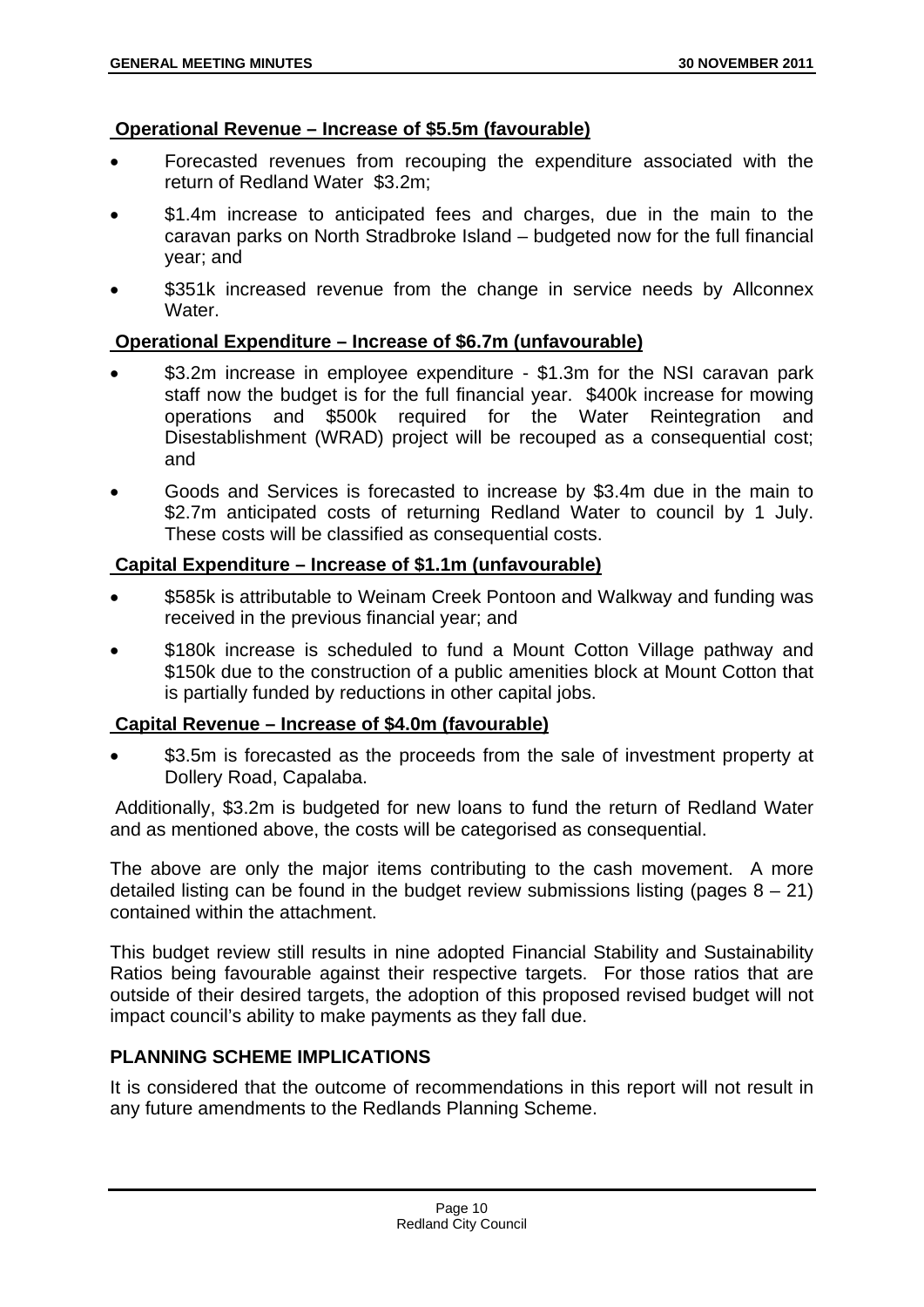# **CONSULTATION**

All group managers in consultation with the Executive Leadership Group (ELG) undertook the development of this budget review. Councillors reviewed the budget submissions with ELG in a workshop held on Tuesday 15th November 2011.

# **OPTIONS**

# **PREFERRED**

That Council resolve to:

- 1. Adopt the Revised Budget for 2011/12 at Redland City Council consolidated level which refers to the following:
	- a. RCC Budgeted Statement of Cash flows page 5 of attachment;
	- b. RCC Statement of Financial Position (Balance Sheet) page 6 of attachment; and
	- c. RCC Operating and Capital Funding Statement page 22 of attachment.
- 2. To meet the requirements of the Local Government Act 2009 (Qld), adopt the Redland Waste Operating and Capital Funding Statements – page 28 of the attachment.

# **ALTERNATIVE**

That Council resolve not to adopt the revised budget for 2010/11 as presented in the Officer's Recommendation below.

# **OFFICER'S RECOMMENDATION**

That Council resolve to:

- 1. Adopt the Revised Budget for 2011/12 at Redland City Council consolidated level which refers to the following:
	- a. RCC Budgeted Statement of Cash flows page 5 of attachment;
	- b. RCC Statement of Financial Position (Balance Sheet) page 6 of attachment; and
	- c. RCC Operating and Capital Funding Statement page 22 of attachment.
- 2. To meet the requirements of the Local Government Act 2009 (Qld), adopt the Redland Waste Operating and Capital Funding Statements – page 28 of the attachment.

# **COMMITTEE RECOMMENDATION 1**

That Council resolve to remove the \$40,000 request from NSI Museum (submission #2306) from the 2011/12 revised budget.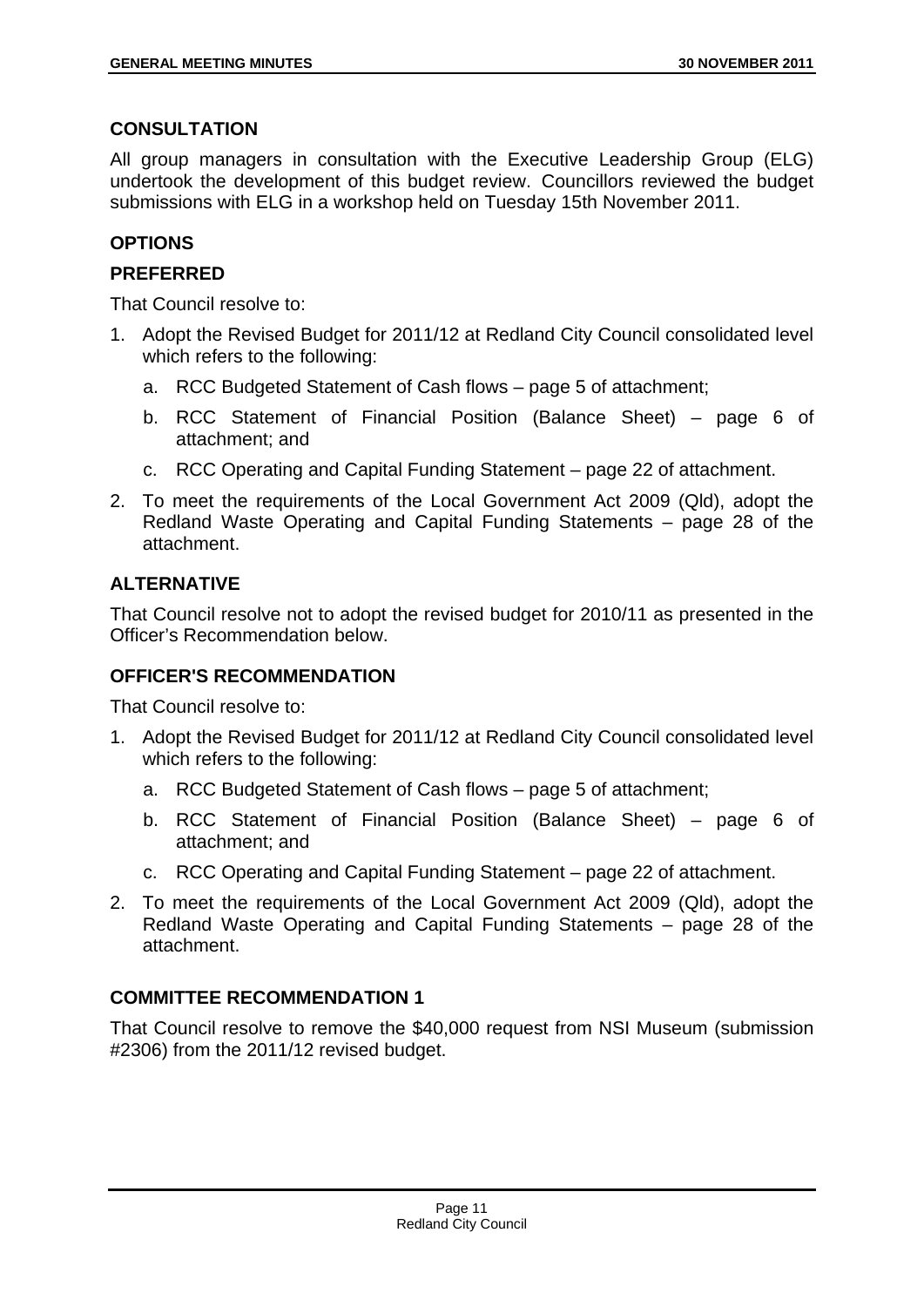#### **COUNCIL RESOLUTION 1**

| Moved by:    | <b>Cr W Boglary</b> |
|--------------|---------------------|
| Seconded by: | <b>Cr D Henry</b>   |

**That Council resolve as follows:** 

- **1. That the Committee Recommendation not be accepted; and**
- **2. That the \$40,000 request from NSI Museum be approved in the 2011/12 First Quarter Budget Review.**

# **CARRIED**

DIVISION:

FOR: Crs Reimers, Williams, Henry, Boglary and Hobson

AGAINST: Cr Murray, Elliott, Bowler and Townsend.

Cr Burns was absent from the meeting.

Cr Ogilvie returned to the meeting at 5.17pm.

# **COMMITTEE RECOMMENDATION/ COUNCIL RESOLUTION 2**

| Moved by:    | <b>Cr K Reimers</b> |
|--------------|---------------------|
| Seconded by: | <b>Cr W Boglary</b> |

**That Council resolve to:** 

- **1. Adopt the Revised Budget for 2011/12 at Redland City Council consolidated level which refers to the following:** 
	- **a. RCC Budgeted Statement of Cash flows page 5 of attachment;**
	- **b. RCC Statement of Financial Position (Balance Sheet) page 6 of attachment; and**
	- **c. RCC Operating and Capital Funding Statement page 22 of attachment.**
- **2. To meet the requirements of the Local Government Act 2009 (Qld), adopt the Redland Waste Operating and Capital Funding Statements – page 28 of the attachment.**

# **CARRIED**

DIVISION:

FOR: Crs Reimers, Murray, Ogilvie, Boglary and Hobson.

#### AGAINST: Cr Elliott, Bowler, Williams and Townsend.

Cr Henry was not present when this motion was put.

Cr Burns was absent from the meeting.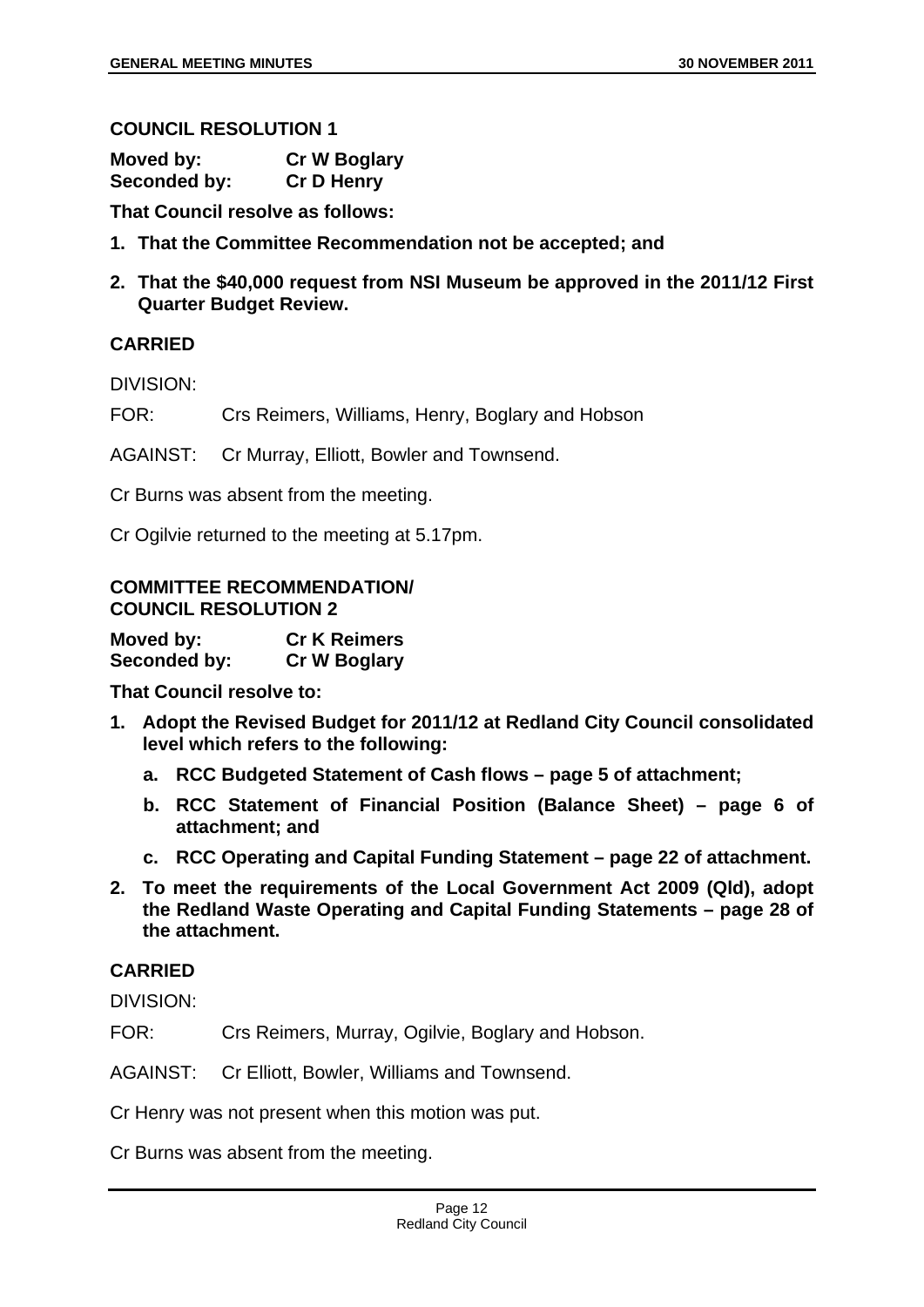#### **12 DIRECT TO COUNCIL REPORT**

#### **12.1 ENVIRONMENT PLANNING & DEVELOPMENT**

### **12.1.1 REVIEW OF THE 2001 VOLUNTARY PURCHASE SCHEME FOR DRAINAGE CONSTRAINED LAND ON THE SOUTHERN MORETON BAY ISLANDS**

| <b>Dataworks Filename:</b>  | <b>LUP Revised Conservation Acquisition Strategy</b><br><b>Land Exchange Scheme</b>           |
|-----------------------------|-----------------------------------------------------------------------------------------------|
| <b>Responsible Officer:</b> | <b>Toni Averay</b><br><b>General Manager Environment Planning &amp;</b><br><b>Development</b> |
| Author:                     | <b>Michael Beekhuyzen</b><br><b>Senior Strategic Planner</b>                                  |

#### **EXECUTIVE SUMMARY**

At the General Meeting of 19 October 2011 the following motion moved by the Councillor for Division 5 was carried by Council:

*'That the Chief Executive Officer prepare a report for the November General Meeting to address the possibility of reviving the Voluntary Purchase Scheme, previously adopted in 2001, to purchase selected Drainage Constrained Properties already identified in 2001. These properties are only those that were Residential A prior to the 2006 Planning Scheme and previously identified through the 'Drainage Constrained Areas mapping' for the SMBI; and* 

*This report should provide information on how many properties in this category still remain in private ownership (along with any other relevant information) and consideration as part of any VPS should only be given to those properties still owned by the property owners who had owned them at the time that the previous offer was made.'* 

The 2001 Voluntary Purchase Scheme was effectively implemented for land zoned Residential A at the time with major identified drainage constraints between 1 July 2001 and 30 June 2003. A range of other measures since 2001 in support of the 2001 Voluntary Purchase Scheme have been implemented since this time. Recognising these measures have dealt with the issues the original Scheme was developed to address there is no rationale to support re-introduction of the Voluntary Purchase Scheme.

As an alternative, it is recommended that Council investigate potential financial incentives to encourage the owners of drainage constrained land on the SMBIs to transfer their land into public ownership subject to savings being made to the budgeted land exchange program through State Government assistance. Such an incentive if taken up could provide for increased public ownership of land with major identified drainage constraints contributing to the initiatives of the SMBI 2030.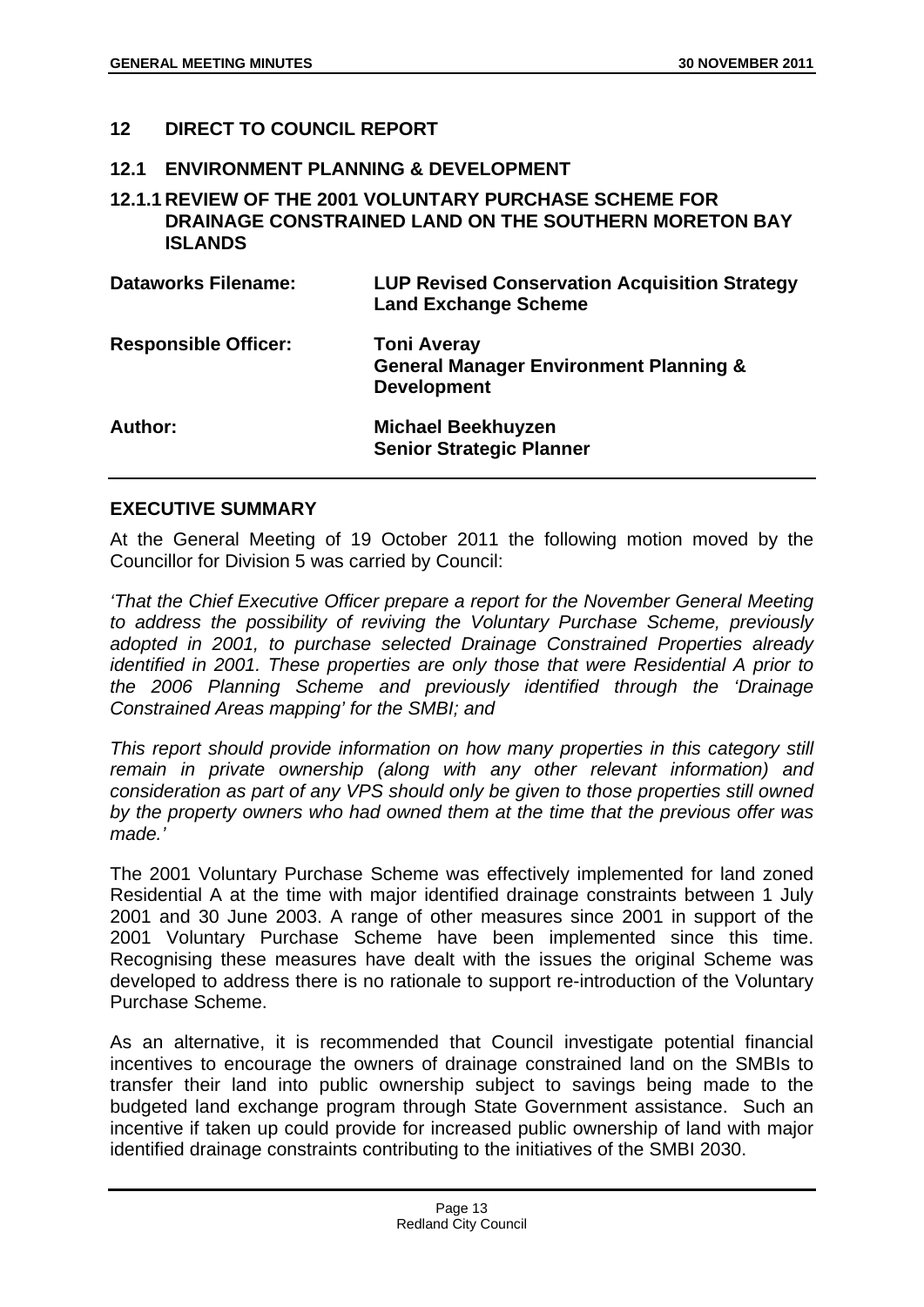#### **PURPOSE**

The purpose of this report is to review the 2001 Voluntary Purchase Scheme for land zoned Residential A at the time with major identified drainage constraints on the SMBI.

# **BACKGROUND**

- 1998: Council adopted the Southern Moreton Bay Islands Planning and Land Use Strategy (SMBIPLUS) as its preferred framework for the future development and conservation of the Southern Moreton Bay Islands (SMBIs). A key recommendation to implement the SMBIPLUS was the acquisition of all private lots identified with major drainage problems that make it highly unlikely that Council would issue the necessary approvals for a dwelling house irrespective of whether the lot was included in the Drainage Problem or Residential A zone. At the time, this included the acquisition of approximately two thousand two hundred (2,200) private lots. The SMBIPLUS however recognised that the funding required for land acquisition and infrastructure provision was beyond the financial capacity of Council alone and that an integrated funding approach from all levels of government was required.
- 2000: the State Government adopted a modified implementation strategy for SMBIPLUS that included:
	- o preparation of a statutory land use and infrastructure plan (Local Area Plan);
	- o protection of existing development entitlements;
	- o land amalgamation, restructure and exchange options;
	- o increased infrastructure subsidies; and
	- o appropriate rating and changing.

Importantly, the State Government implementation strategy did not include any funding assistance to acquire land on the SMBI.

- 2001: in response to the State Government position, Council formed the Mayor's Task Force for the SMBIs to commence implementation of modified implementation strategy and initiate a series of additional measures within the financial capacity of Council. Measures introduced included:
	- o refining and finalising detailed revised drainage constrained areas mapping;
	- o amending the Planning Scheme to update the mapping and zoning of land based on the revised drainage constrained areas mapping;
	- o introducing a voluntary purchase scheme for 511 Residential A zoned properties confirmed as having major drainage problems; and
	- o applying a minimum general rate and removal of residential levies (i.e. water access levy) from land with major identified drainage problems.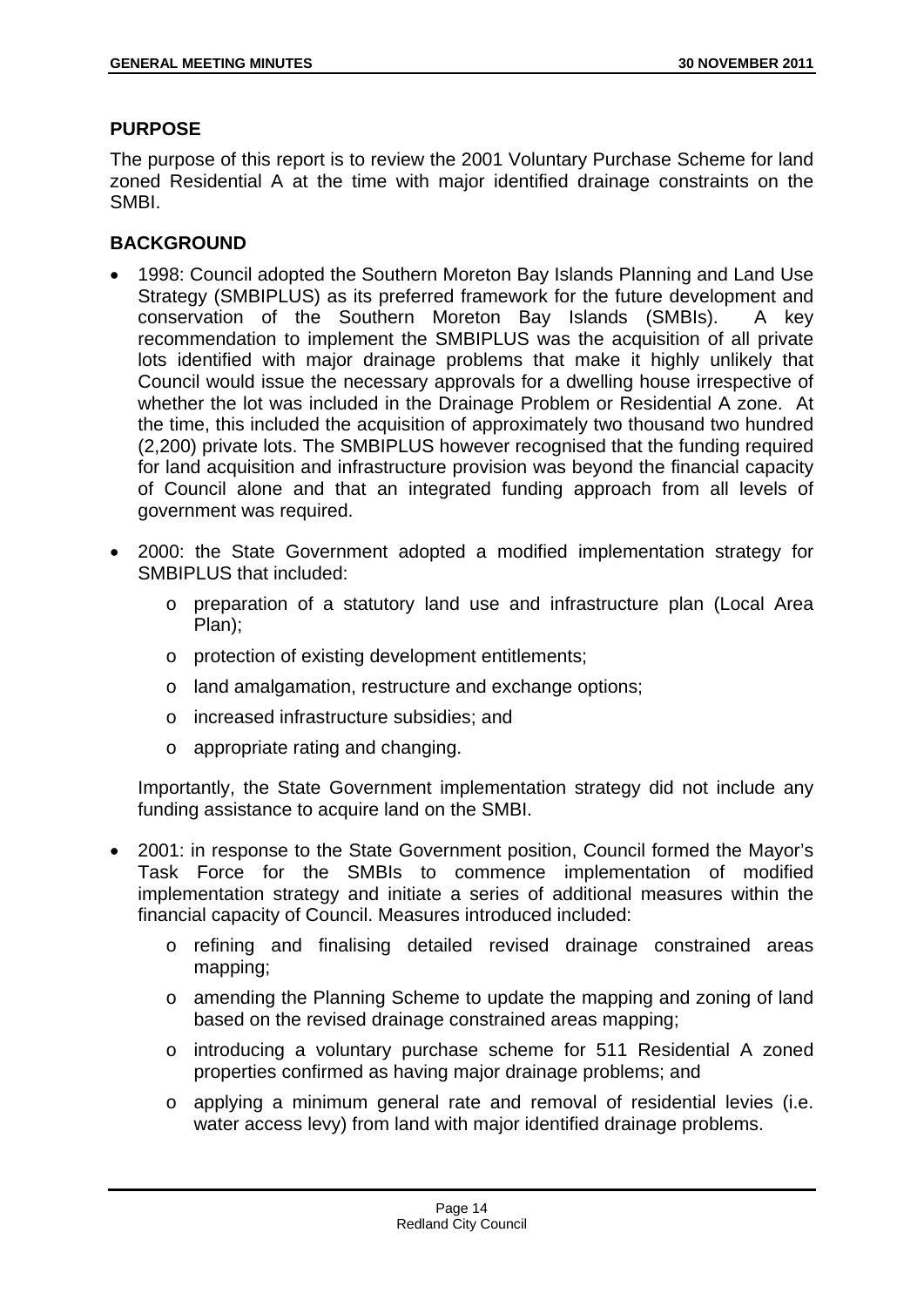The revised Drainage Constrained Area Mapping for the SMBIs was subsequently adopted by Council in 2001 and a Voluntary Purchase Scheme introduced between 1 July 2001 and 30 June 2003. Almost two hundred and twenty (220) landowners took up the Voluntary Purchase Scheme.

- 2006: on 30 March 2006, with the commencement of the Redlands Planning Scheme all land identified with major drainage constraints on the SMBIs was included within the Conservation Sub-Area CN1 zone to recognise the limited development potential of this land due to major identified drainage constraints.
- 2011: the draft Southern Moreton Bay Islands 2030 [SMBI 2030] released for public and State Government comment in July 2011 supported the acquisition of vacant private lots with major identified drainage constraints as part of the Island conservation initiatives such as the establishment of the Southern Russell Island Conservation Park.

# **ISSUES**

# **2001 Voluntary Purchase Scheme**

In 2001, Council individually notified the owners of the five hundred and eleven (511) Residential A zoned lots on the SMBIs that detailed drainage investigations had identified major drainage problems with their property that made it highly unlikely that Council would issue the necessary approvals for a dwelling house. This was based on the long-standing planning position to not support development on drainage constrained land and highly restrict the alteration of drainage paths through engineering works such as the filling of land.

To assist landowners in this situation, Council initiated a Voluntary Purchase Scheme at the same time. The amount offered in 2001 was as follows:

- o Macleav Island \$3000
- o Russell Island (North) \$3000
- o Russell Island (South) \$2000
- o Lamb Island \$3000
- o Karragarra Island \$3000

At the time, this amount offered represented fair market value for land on the SMBIs that was not affected by major drainage constraints. This provided affected landowners with a genuine interest in remaining on the SMBIs the opportunity to purchase an unconstrained lot in a similar part of the SMBIs. **There was no legal obligation** to introduce a Voluntary Purchase Scheme.

It is important to note that the Voluntary Purchase Scheme did not extend to the owners of land on the SMBIs that was zoned Drainage Problem in 2001 and confirmed to have major identified drainage constraints. This was on the basis that owners of these properties should have been aware of the major drainage constraints affecting their land in light of the Drainage Problem zone applied to their land.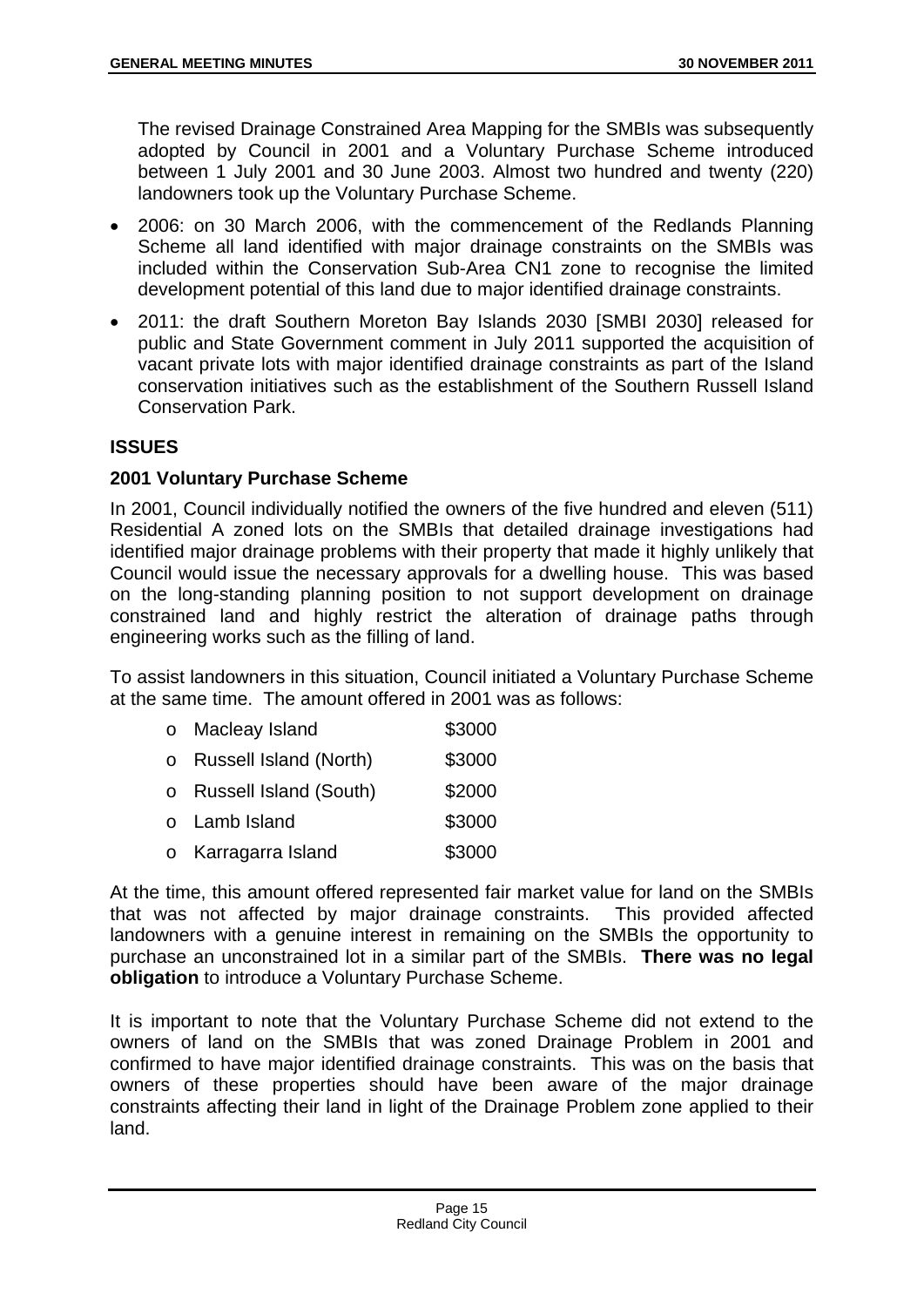Almost two hundred and twenty (220) landowners took up the Voluntary Purchase Scheme. Since that time, one forty five (145) additional lots have come into public ownership generally through either the voluntary transfer program or in lieu of outstanding rates under the *Local Government Act*. In total, approximately three hundred and sixty five (365) lots are now in Council ownership.

An analysis has been undertaken of the remaining lots in private ownership to determine those that are vacant and included in the Conservation Sub-Area CN1 zone. This analysis indicates that one hundred and forty four (144) lots remain in private ownership with twenty five (25) of these lots having changed ownership since 2001. In total, one hundred and nineteen lots (119) remain in private ownership, are vacant and are owned by the same owner since at least 2001.

Since the commencement of the Voluntary Purchase Scheme in 2001, Council has implemented a range of measures to clearly recognise the major drainage constraints identified on all land on the SMBIs. These measures include:

- following further community consultation and refinement of drainage constrained areas mapping on the SMBIs, all lots with major identified drainage problems were included in the Conservation Sub-Area CN1 with the commencement of the Redlands Planning Scheme in 2006. The CN1 sub-area clearly identifies the land is not suited for residential development by making a dwelling house is an impact assessable and inconsistent use; and
- a minimum general rate and a reduced range of levies has been applied to all lots with major identified drainage constraints since 2001 through the differential rating system. The description of the rating category applied to drainage constrained land clearly identifies the land is affected by major drainage constraints that make it highly unlikely that Council would issue the necessary approvals for a dwelling house. Over the ten years since its introduction, the minimum general rate and reduced levies applied to lots with major drainage problems has resulted in a saving of \$7,500-\$10,000 compared to a comparable residential lot over the same period.

The 2001 Voluntary Purchase Scheme was effectively implemented over a 2 year period and concluded 30 June 2003 as part of a broader range of measures to address the major drainage constraints identified on land zoned residential in 2001 on the SMBIs. As a result of implementation of the above measures, the 2001 circumstances and rationale for the Voluntary Purchase Scheme are no longer relevant in 2011.

# **SMBI 2030: A Guide to Future Planning by Redland City Council for the SMBIs**

Once formally adopted, the SMBI 2030 will guide future planning for the SMBIs for the next twenty years. Securing public ownership of areas included in the Conservation Sub-Area CN1 of the Redlands Planning Scheme is an important first step to deliver on a number of the initiatives of the SMBI 2030. For example, achieving a more sustainable settlement pattern and establishing a series of conservation parks across the SMBIs with significant conservation parks on southern Russell Island.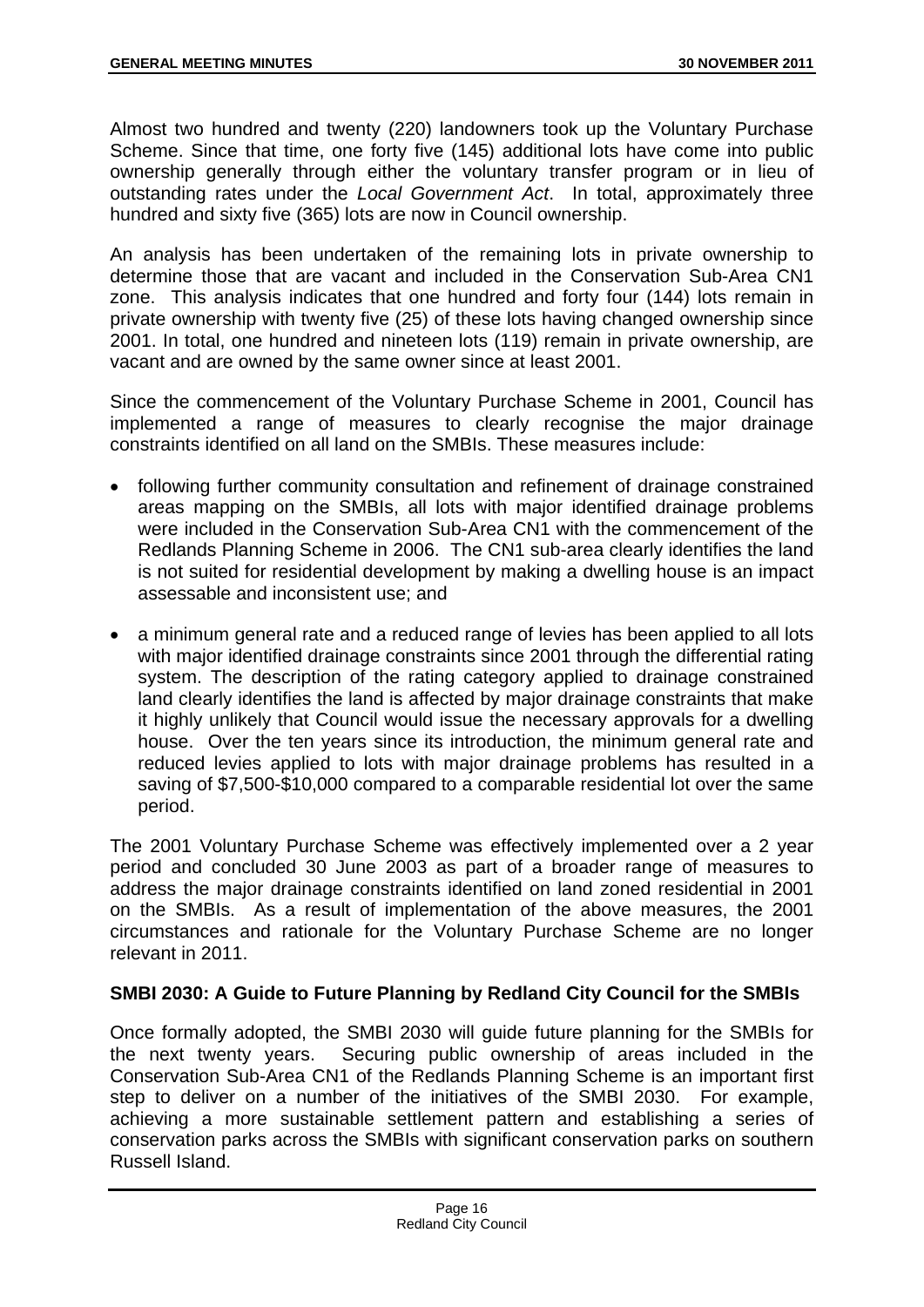As part of its 2011/2012 Operational Plan, Council is committed to recommencing a land exchange program for the SMBI. The land exchange program will contribute to the delivery of the SMBI 2030 by bringing into public ownership developable private land (including land with protected development entitlements under the *SMBIs Development Entitlements Protection Act 2004*) for conservation management and protection, residential consolidation, bushfire management, provision of public open space and recreation land, stormwater management purposes and infrastructure serving issues and provide infrastructure savings.

A report on the land exchange will be presented to Council in February 2012. This report will seek Council endorsement of a schedule of private developable properties based on the above principles to be made a land exchange offer. It will also further consider the recent state government response to the SMBI 2030. In particular, the positive response received in relation to the State Government providing assistance to Council to undertake the land exchange program. This may result in the State Government providing similar financial assistance to that provided in 2002 to implement the Conservation Acquisition Strategy for the SMBIs. This involved the state government waiving fees associated with land exchanges such as transfer duty (stamp duty) up to \$500,000.

Should such assistance be provided by the State Government there will be some savings provided to the budgeted land exchange program. Any savings to the land exchange program could potentially be used to provide a financial incentive to bring the remaining private land with major identified drainage constraints into public ownership. This will further support the initiatives of the SMBI 2030.

Such a scheme could significantly assist in facilitating the establishment of conservation parks on southern Russell Island. Once public ownership is secured, other actions would then be able to be undertaken in partnership with the State, such as formal road reserve closures within these areas, the amalgamation of the numerous allotments within these areas into several large allotments and the formal establishment and long-term management of conservation parks.

As such, it is recommended that the scope of the land exchange report be expanded to provide Council with details on the operation of a potential voluntary transfer financial incentive program for drainage constrained land included within the Conservation Sub-Area CN1 zone of the Redlands Planning Scheme.

# **RELATIONSHIP TO CORPORATE PLAN**

# **3. Embracing the bay**

The benefits of the unique ecosystems, visual beauty, spiritual nourishment and coastal lifestyle provided by the islands, beaches, foreshores and water catchments of Moreton Bay will be valued, protected and celebrated.

3.3 Ensure the ongoing health of the bay by managing creeks, wetlands and stormwater and by protecting natural areas surrounding the bay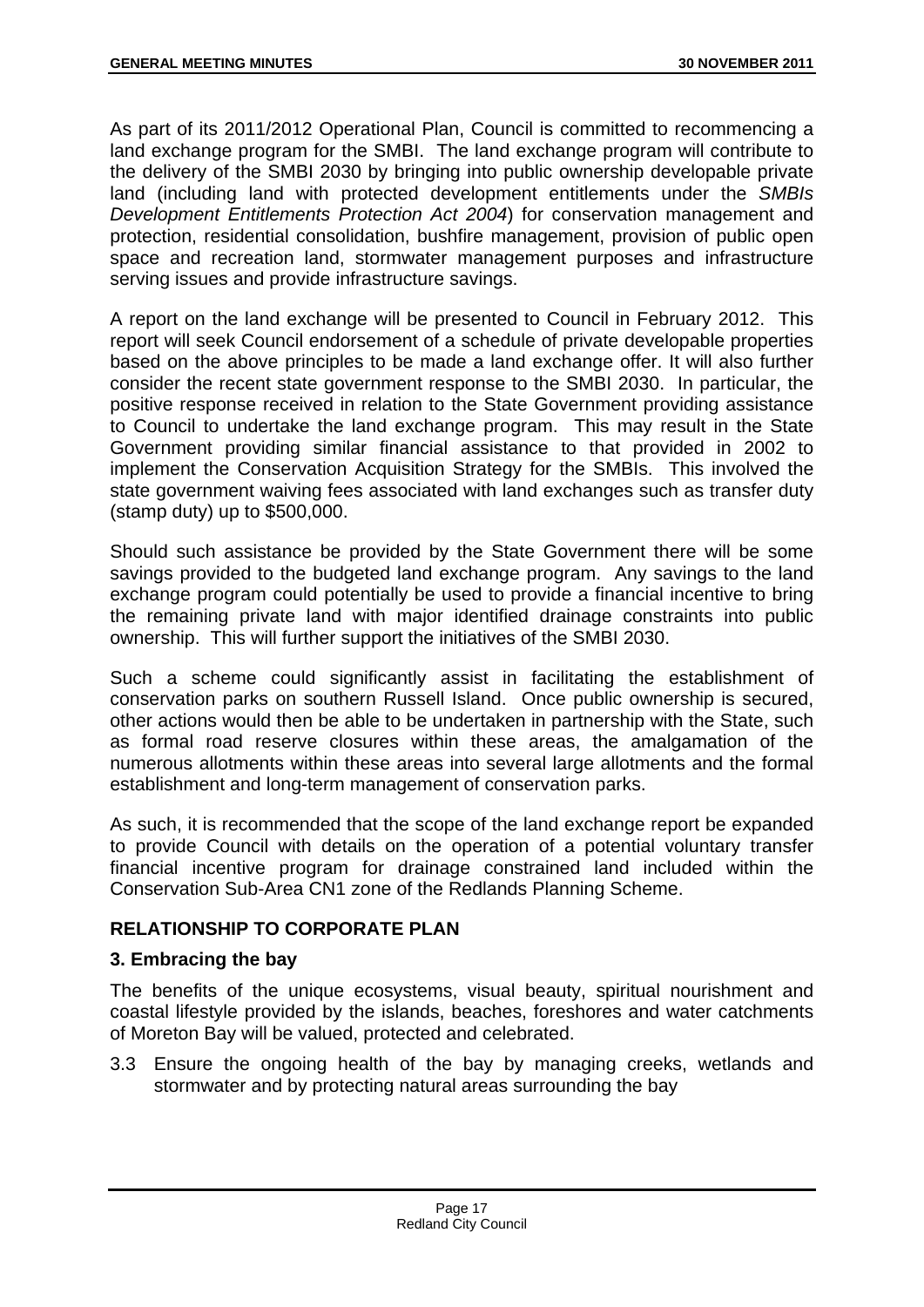## **FINANCIAL IMPLICATIONS**

A further report will be presented to Council in February 2012 that will provide detailed costing of the financial implications of the land exchange program and a potential financial incentive for the transfer of private land with major drainage constraints on the SMBIs.

# **PLANNING SCHEME IMPLICATIONS**

The City Planning and Environment Group has prepared this report. There are no amendments needed to the Redlands Planning Scheme required from the recommendation.

# **CONSULTATION**

The SMBI 2030 has involved significant community engagement with the community and the state government.

Consultation on this report has occurred with the Property Services Unit and the Councillor for Division 5.

# **OPTIONS**

# **PREFERRED**

That Council resolve to:

- 1. Acknowledge that the 2001 Voluntary Purchase Scheme was effectively implemented over a 2 year period and concluded 30 June 2003 as part of a broader range of measures to address the major drainage constraints identified on land zoned residential in 2001 on the SMBIs;
- 2. Note that a further report addressing land exchange opportunities on the SMBI will be presented to Council in February 2012. The report will seek Council endorsement of a schedule of private developable properties (including land with protected development entitlements under the SMBIs Development Entitlements Protection Act 2004) to be offered a land exchange with surplus Council land zoned SMBI Residential for the purposes of conservation management and protection, residential consolidation, bushfire management, provision of public open space and recreation land, stormwater management and infrastructure servicing issues; and
- 3. Investigate as part of the proposed land exchange report opportunities to introduce a potential voluntary transfer financial incentive program for drainage constrained land included within the Conservation Sub-Area CN1 zone of the Redlands Planning Scheme.

# **ALTERNATIVE**

1. Acknowledge that the 2001 Voluntary Purchase Scheme was effectively implemented over a 2 year period and concluded 30 June 2003 as part of a broader range of measures to address the major drainage constraints identified on land zoned residential in 2001 on the SMBIs.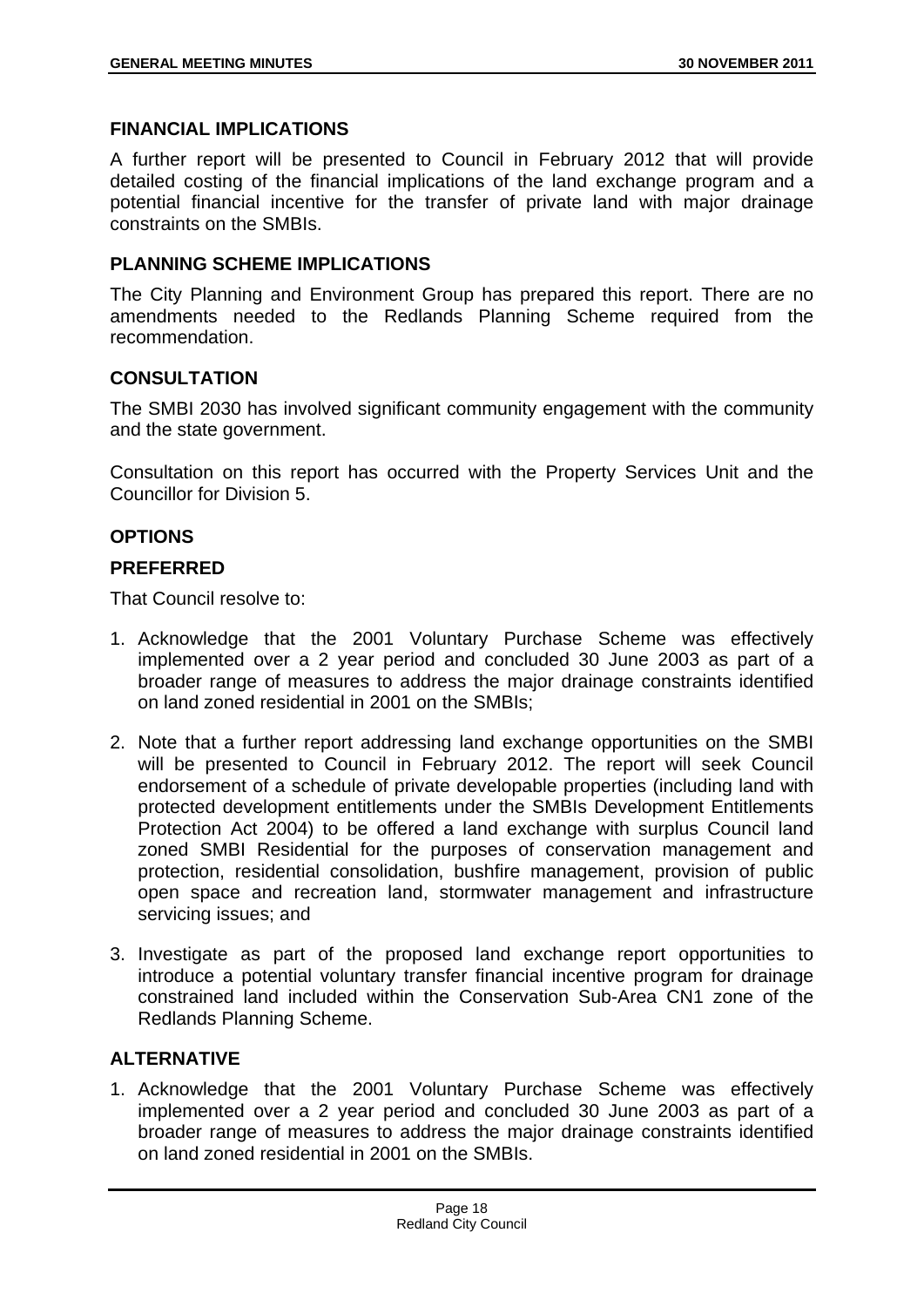2. Note that a further report addressing land exchange opportunities on the SMBI will be presented to Council in February 2012. The report will seek Council endorsement of a schedule of private developable properties (including land with protected development entitlements under the SMBIs Development Entitlements Protection Act 2004) to be offered a land exchange with surplus Council land zoned SMBI Residential for the purposes of conservation management and protection, residential consolidation, bushfire management, provision of public open space and recreation land, stormwater management and infrastructure servicing issues.

# **OFFICER'S RECOMMENDATION/ COUNCIL RESOLUTION**

| Moved by:    | <b>Cr B Townsend</b> |
|--------------|----------------------|
| Seconded by: | <b>Cr D Henry</b>    |

**That Council resolve to:** 

- **1. Acknowledge that the 2001 Voluntary Purchase Scheme was effectively implemented over a 2 year period and concluded 30 June 2003 as part of a broader range of measures to address the major drainage constraints identified on land zoned residential in 2001 on the SMBIs;**
- **2. Note that a further report addressing land exchange opportunities on the SMBI will be presented to Council in February 2012. The report will seek Council endorsement of a schedule of private developable properties (including land with protected development entitlements under the SMBIs**  *Development Entitlements Protection Act 2004***) to be offered a land exchange with surplus Council land zoned SMBI Residential for the purposes of conservation management and protection, residential consolidation, bushfire management, provision of public open space and recreation land, stormwater management and infrastructure servicing issues; and**
- **3. Investigate as part of the proposed land exchange report opportunities to introduce a potential voluntary transfer financial incentive program for drainage constrained land included within the Conservation Sub-Area CN1 zone of the Redlands Planning Scheme.**

**CARRIED** (unanimously)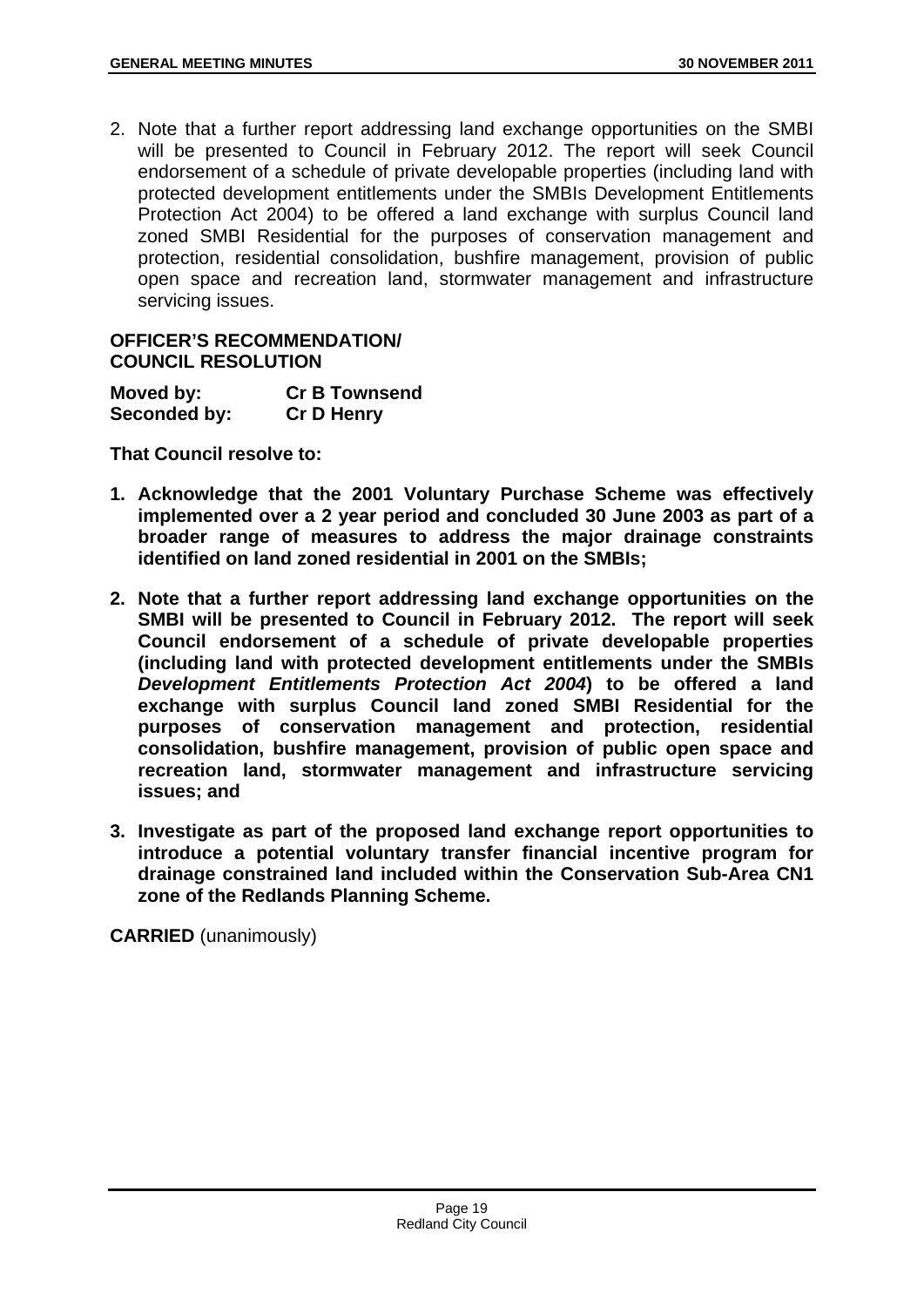#### **13 CORPORATE SERVICES & GOVERNANCE COMMITTEE ITEM – 23 NOVEMBER 2011**

#### **13.1 GOVERNANCE**

**13.1.1 WHOLE OF STATE GOVERNMENT RESPONSE TO THE DRAFT SMBI 2030 COMMUNITY PLAN** 

| <b>Dataworks Filename:</b>  | <b>GOV RCC State SMBI Senior Officers Working</b><br>Group                           |
|-----------------------------|--------------------------------------------------------------------------------------|
| <b>Attachment:</b>          | <b>RCC Review of Whole of State Government</b><br><b>Response to Draft SMBI 2030</b> |
| <b>Responsible Officer:</b> | <b>Nick Clarke</b><br><b>General Manager Governance</b>                              |
| Author:                     | <b>Mark Conlan</b><br><b>Principal Advisor SMBI Strategy</b>                         |

#### **EXECUTIVE SUMMARY**

This report outlines the whole of State Government response from nine agencies to the draft SMBI 2030 Community Plan (see attachment 1).

Departments have responded positively to many of the initiatives in SMBI 2030 however they have made no additional funding commitments outside existing programs.

Council needs to refine its lobbying campaign for the upcoming State election in light of the State government's response.

# **PURPOSE**

To note the whole of State Government response to the draft SMBI 2030 Community Plan and to resolve to continue to engage with the State at officer and political levels.

# **BACKGROUND**

The Department of Local Government and Planning (DLGP) coordinated a whole of State Government response to the draft SMBI 2030 Community Plan. The response was received in draft form by Council's CEO Gary Stevenson from the Director General of the Department of Local Government and Planning (DLGP) Jack Noye on the 27<sup>th</sup> of October 2011.

Council is awaiting the formal response from the State which is expected in the near future.

The response from the State included feedback from the following agencies:

- **Department of Education and Training (DET)**
- **Department of Employment, Economic Development and Innovation (DEEDI)**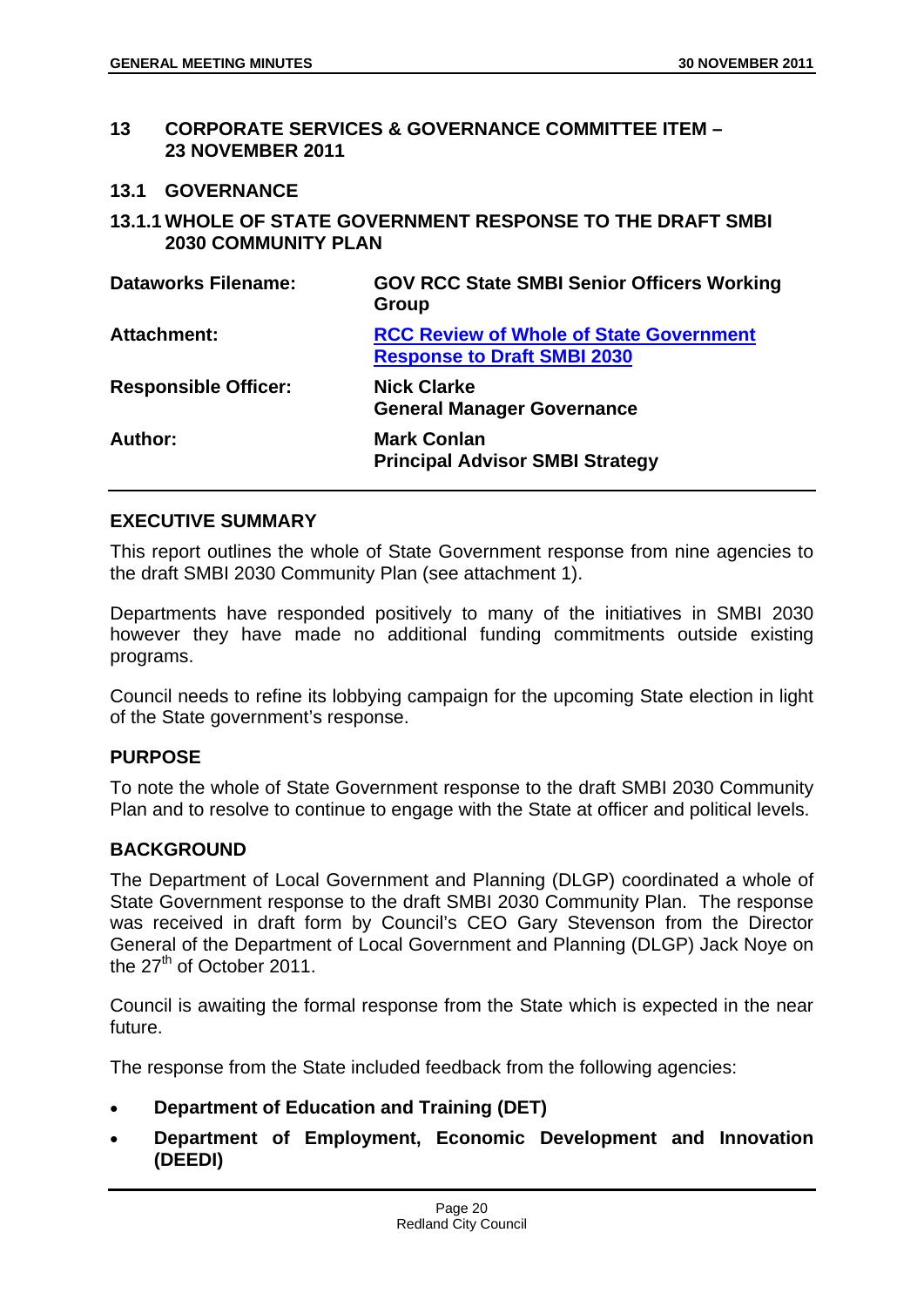- **Department of Transport and Main Roads (TMR)**
- Office of State Revenue / Queensland Treasury (OSR)
- **Department of Environmental Resources and Mines (DERM)**
- **Department of Local Government and Planning (DLGP)**
- **Queensland Health (QH)**
- **Department of Communities (DoC)**
- **Department of Community Safety (DCS)**

The agencies bolded above were part of the RCC State SMBI Senior Officers Working Group. Some have made individual submissions as part of the SMBI 2030 community consultation process, prior to the whole of State response being drafted. The responses from the agencies and the impacts on the draft SMBI 2030 Community Plan are discussed below.

# **ISSUES**

Attachment 1 is the draft copy of the whole of State government response to the draft SMBI 2030 Community Plan. The whole of government response identifies:

- Key issues of interest for Council
- Services already being delivered and those that are planned for delivery by the State
- The opportunities that the State will investigate further
- Initiatives that are unlikely to be funded in the near term and those that are not within the jurisdiction of the State.

The responses from the State Departments have been broken down into positive and negative effects on Council and are outlined below.

In short, unless specific initiatives are aligned to existing programs there is no additional funding available from the State for the draft SMBI 2030 Community Plan initiatives. The State is in a position to advocate and support initiatives where specific funding is not required, such as the use of education assets.

# **Positives**

# Department of Education and Training (DET)

- Sharing resources with the community
- Potential co-investment in community infrastructure (e.g. sport and recreation)
- Support for outside of school hours delivery of community services through the schools

# Department of Transport and Main Roads (TMR)

 Co-funding with Bay islands Transit Systems (BITS) to reduce the marine impacts of water ferry transport through the creation of four new vessels by 2015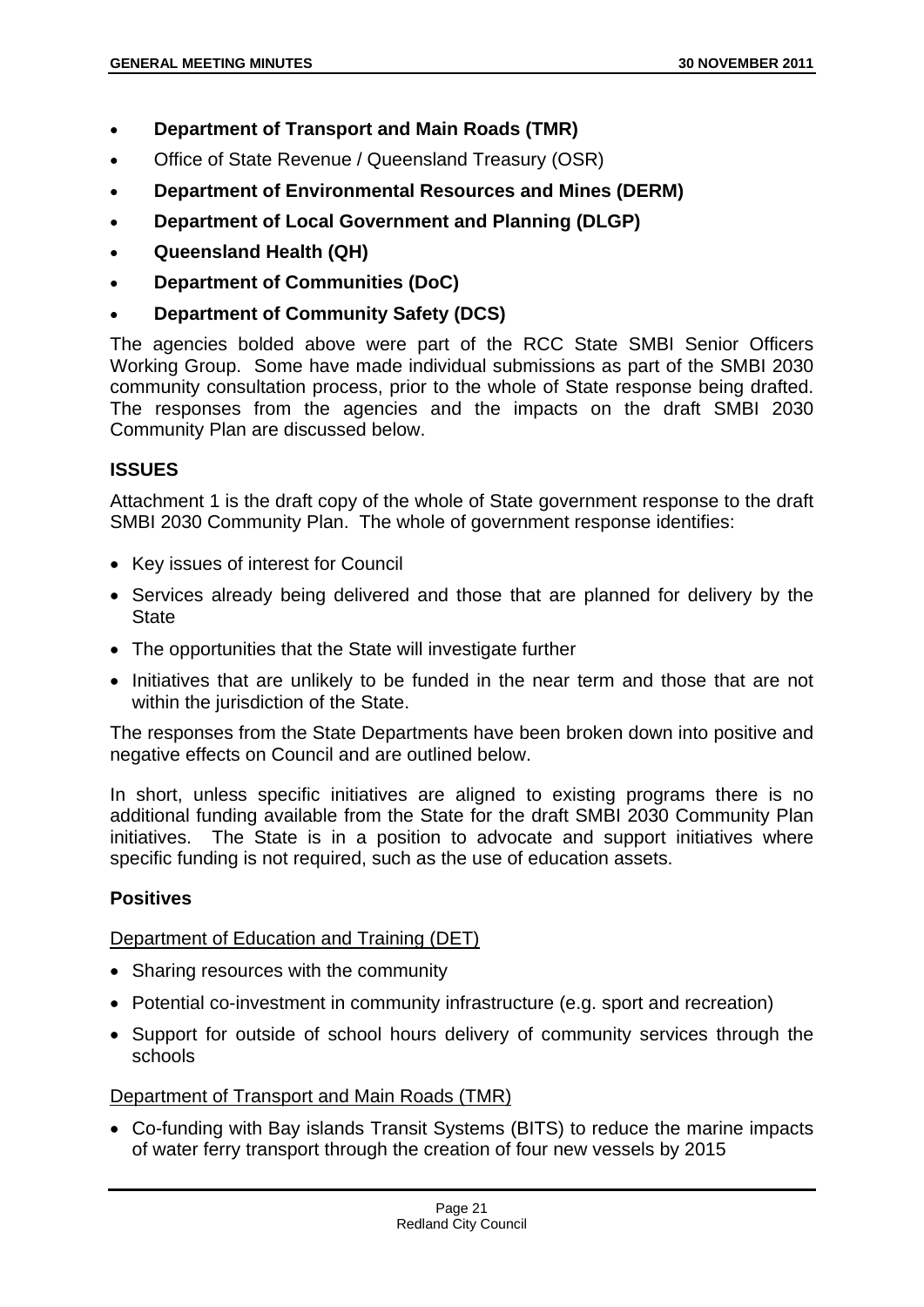- Directed to web based guidelines and toolboxes for assistance with community based transport
- \$1 million fare top up paid to BITS in 2009-10 (subsidising passenger ferry costs)
- Supports a review of local passenger ferry service timetabling in conjunction with Translink network timetabling
- TMR invites RCC to discuss a funding partnership arrangement to increase passenger transport services in the SMBI
- Translink has commenced a study in investigate the integration of Moreton Bay Islands (Coochie and NSI) and the SMBI ferry services into the Translink network
- Translink is willing to provide assistance where necessary and review the results of any research undertaken on SMBI transport
- Supports the outcomes of the SMBI Integrated Local transport Plan (ILTP), in particular
	- o Providing bicycle lockers and racks at the Redland Bay Marina
	- o Providing on-road cycle lanes both on the islands and mainland
- Translink upgrade of the Redland Bay Marina Bus Station
- TMR's Taxi subsidy scheme open to elderly residents of the SMBI

Department of Environmental Resources and Mines (DERM)

- Agreed to assist RCC with tenure transfer to facilitate the creation of the Southern Russell Island Conservation Park and to appoint RCC trustee
- Will work with RCC to identify the most appropriate tenure for the proposed conservation area
- Will discuss tenure arrangements that may reduce the requirement to pay stamp duty.

#### Department of Local Government and Planning (DLGP)

- DLGP will work closely with RCC to facilitate the SMBI land exchange process and ease the administrative burden where possible
- DLGP will work with RCC to introduce higher minimum standards for on-site wastewater systems and support the introduction of a monitoring program
- DLGP will work with RCC to implement proposed amendments to the Redlands Planning Scheme

#### Queensland Health (QH)

 Supportive of the proposed Redland Bay Health and Wellbeing Hub with a willingness to enter into a 20 year lease over 3,000 square metres (subject to endorsement by the Director General)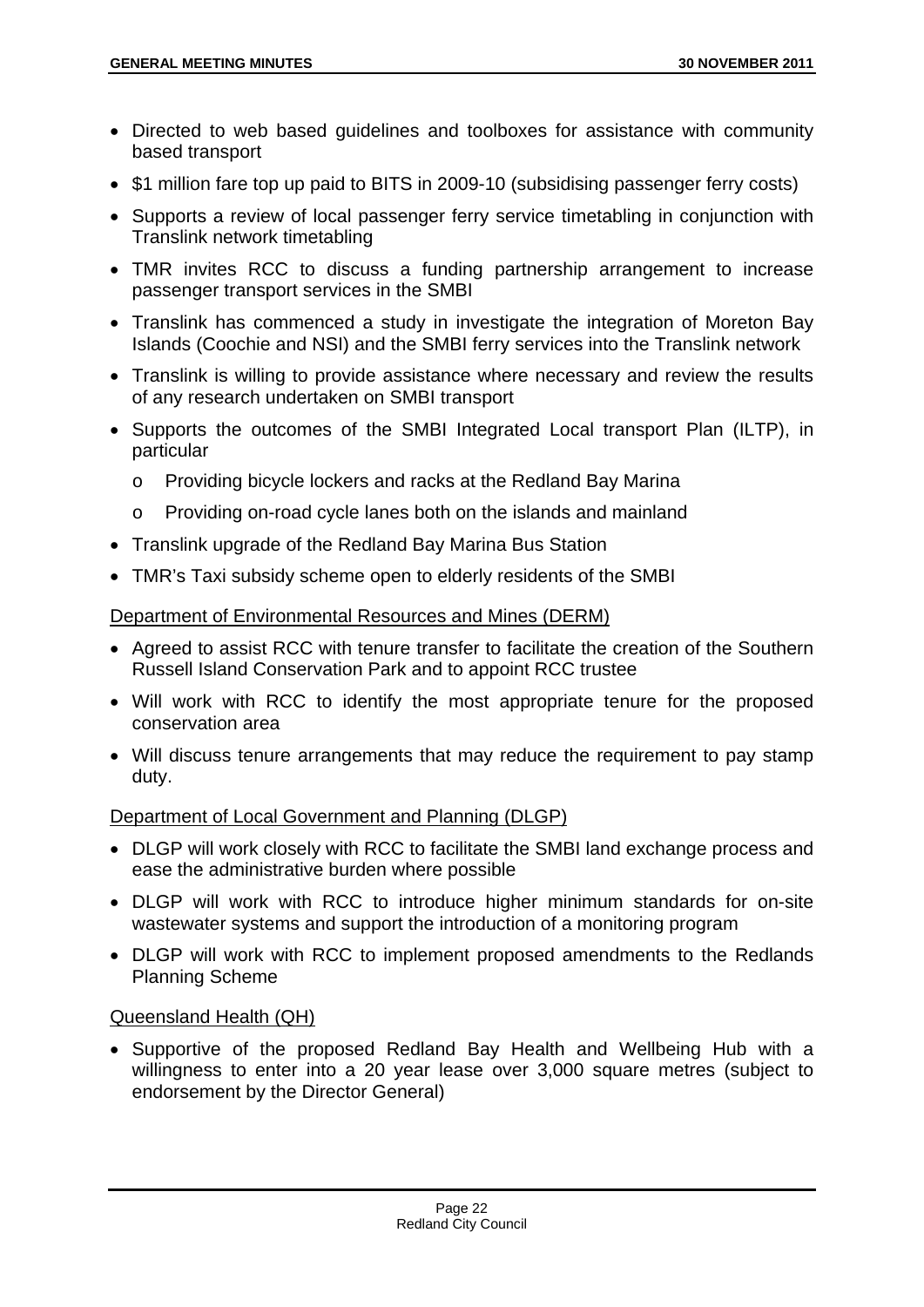Department of Communities (DoC)

- Working closely with RCC to assess and improve SMBI health and wellbeing (key regional priority)
- Focussed on strengthening relationships and working with community service providers
- Support for centralised community hub facilities on both Macleay and Russell Islands
- Support for on-islands' facilities that provide a base for government and NGO service delivery
- Support for the Redland Bay Health and Wellbeing Hub (DoC would like an active role in supporting the planning and development of this facility as a multi-service hub)
- Continues to work with Council to deliver on the above
- Introduced a new grants program, particularly Active inclusion, that has prioritised funding to the SMBI
- Jointly funds the SMBI local Sport and Recreation Jobs Plan officer for the SMBI
- Runs forums and workshops on the SMBI with the intent to increase the capacity of volunteers to manage and run sport and recreation in clubs on the SMBI
- Committed to safeguarding the rights of people with an intellectual or cognitive disability who are at risk of restrictive practices
- Reviewing the Local Area Coordination model of service delivery in the SMBI
- Delivery of the Aboriginal and Torres Strait Islanders Services (ATSIS) Learning Earning Active Places (LEAP) strategy to work towards closing the gap on indigenous disadvantage
- Support for planning and partnerships between the State and RCC for targeted service delivery to address social disadvantage on the SMBI

# Department of Community Safety (DCS)

- Queensland Fire and Rescue Service (QFRS) will continue to work with RCC to refine Bushfire Management Plans (BMPs) for key Council reserves on the SMBI
- QFRS supports sound evidence based programs that: recognise the role of fire in maintaining biodiversity, reduce hazards and does not compromise community safety
- QFRS provides councils with bushfire management mapping through the State Planning Policy 1/03: Mitigating the Adverse Impacts of Flood, Bushfire and Landslide
- QFRS will continue to advise and assist RCC in identifying and managing areas of bushfire hazard
- Emergency Management Queensland (EMQ) is working with RCC and the Redland City SES to establish a new SES group on Russell Island (SES will also manage the new Community Education and Resilience Centre on Russell Island)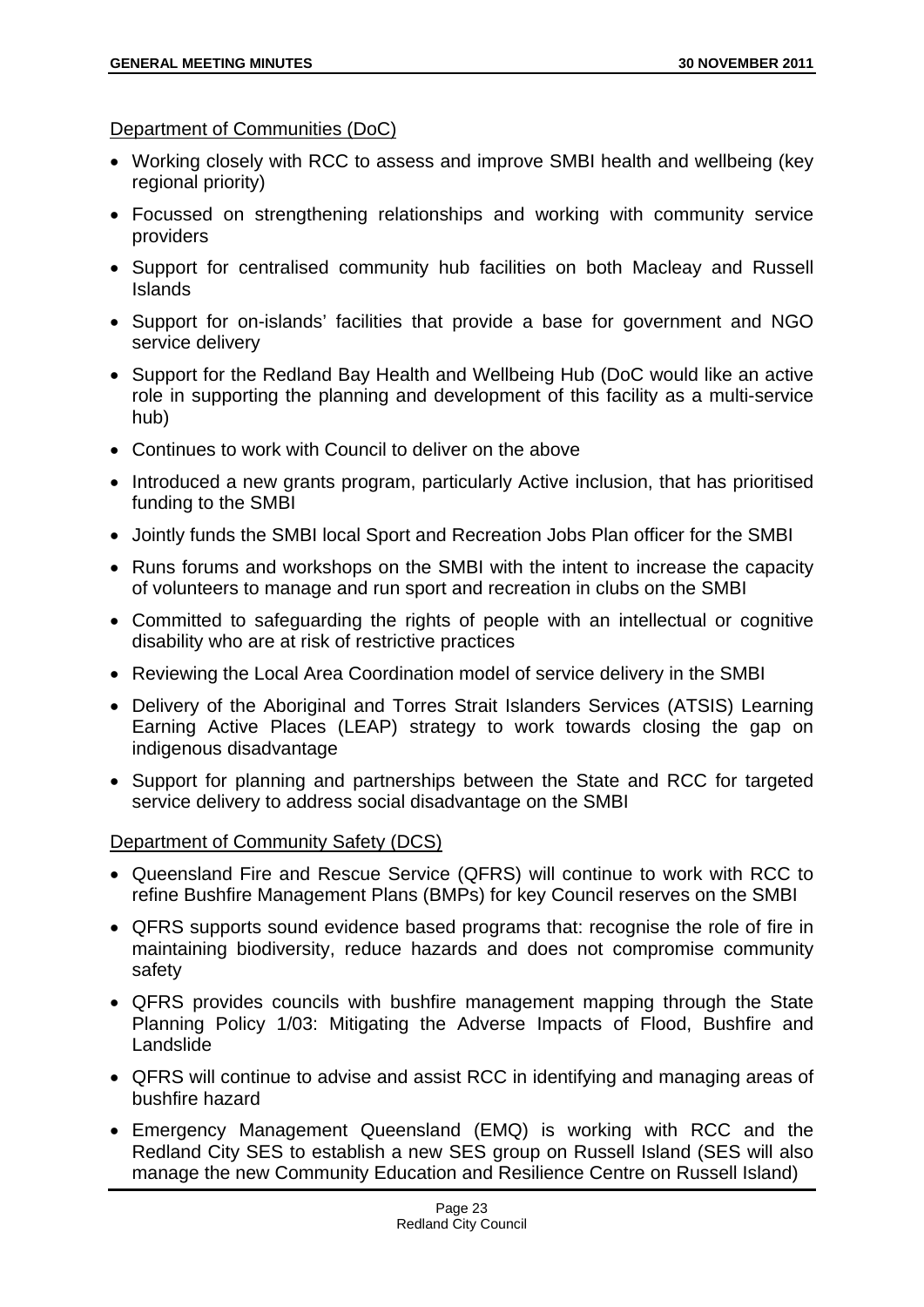- Shared Rural Fire Brigade and Ambulance Services are co-located on Macleay Island
- Permanent Ambulance Officers are now stationed on both Russell and Macleay Islands

# **Negatives**

Department of Employment, Economic Development and Innovation (DEEDI)

 Council to undertake economic development study of the SMBI (no State assistance)

#### Department of Transport and Main Roads (TMR)

- SMBI population does not meet TMR's criteria for subsidised scheduled bus servicing
- Recommended Council seek third party funding opportunities
- TMR has no plans to extend regulation to vehicular barge services and recommends Council collaborates with the barge operator on service pricing
- Translink has no immediate plans to extend the Translink network over the Moreton Bay Island ferry services
- TMR and Translink support RCC or a third party undertaking research into key mainland destinations for SMBI residents that seeks to improve the scheduling of Translink services

#### Office of State Revenue / Queensland Treasury (OSR)

 Ex gratia relief from transfer duty for the land exchange program would generally not be considered appropriate in this case

#### Queensland Health (QH)

 Unable to contribute capital to the proposed Redland Bay Health and Wellbeing Hub

# Department of Communities (DoC)

- Historically the SMBI received limited funding due to its population and the capacity of organisations funded
- Not desirable to deliver some services on the islands (e.g. domestic violence) in the interests of individual and community safety and/or confidentiality
- No funding for social housing on the SMBI at present (limited interest due to limited transport options, high cost of transfers between the islands and the mainland, and limited on-islands support services)
- No additional funding for new initiatives
- Worker safety and access to technology are inhibitors to on-islands service delivery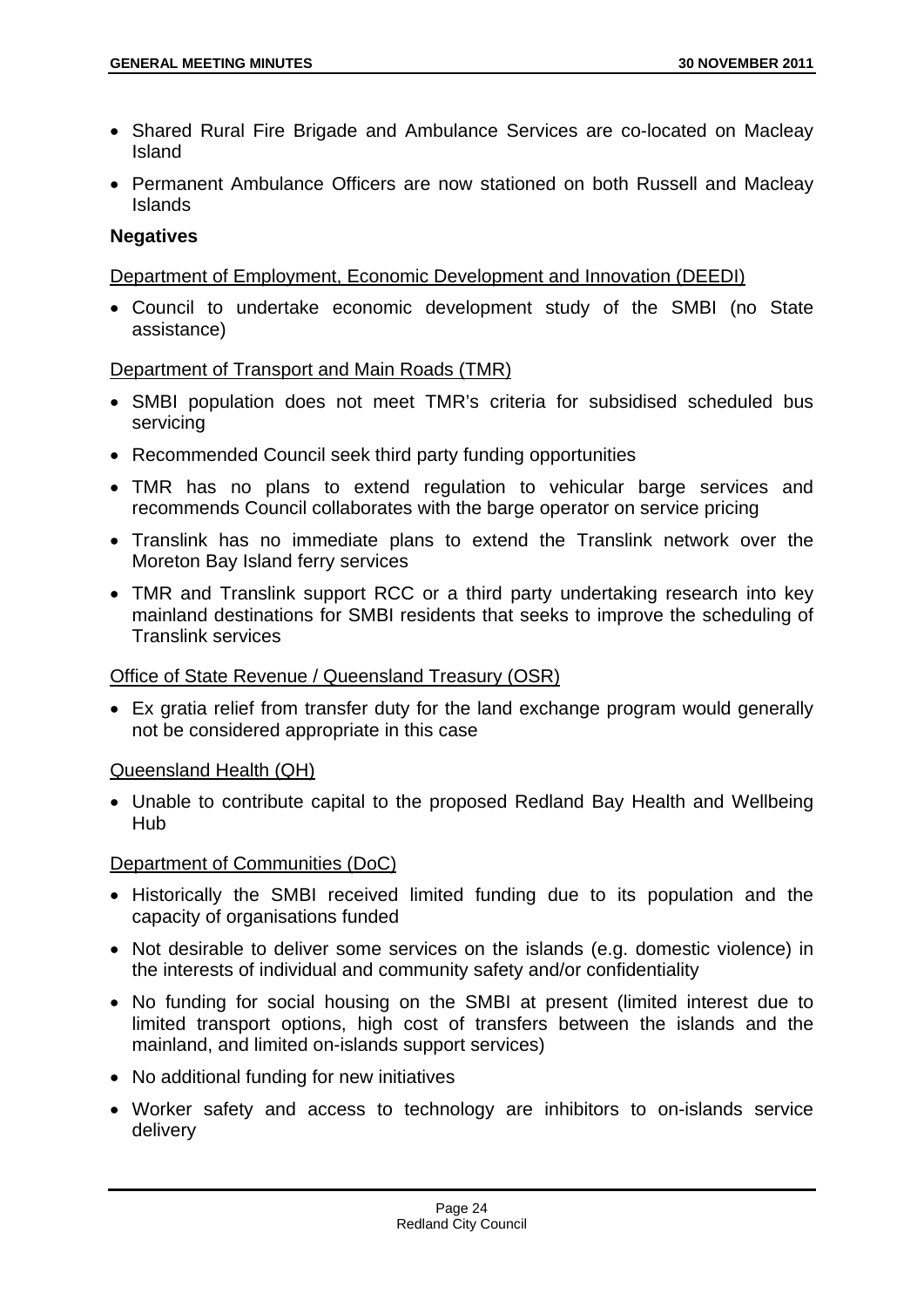#### Whole of State response

Further to the information above, general feedback has been received that *no additional funding is available for most SMBI 2030 actions required from the State that are not already aligned to existing programs.*

# **RELATIONSHIP TO CORPORATE PLAN**

The State government's response to the draft SMBI 2030 Community Plan impact on a number of strategies under two Corporate Plan vision outcomes, namely: 8. Inclusive and ethical governance; and 9. An efficient and effective organisation.

# **8 Inclusive and ethical governance**

Deep engagement, quality leadership at all levels, transparent and accountable democratic processes and a spirit of partnership between the community and Council will enrich residents' participation in local decision making to achieve the community's Redlands 2030 vision and goals.

- 8.1 Embed the visions and goals of the Redlands 2030 Community Plan into our planning, operations and culture and develop effective reporting and monitoring arrangements to show how we are progressing on implementation of the Community Plan and this Corporate Plan.
- 8.3 Establish and maintain effective partnerships with local, regional and national organisations and governments to deliver the visions and goals of the community.
- 8.5 Be transparent and consistent in the way we manage the organisation, its risks and obligations and ensure we are delivering against our priorities.
- 8.8 Provide clear information to citizens about how rates, fees and charges are set and how Council intends to finance the delivery of the Community Plan and Corporate Plan

# **9 An efficient and effective organisation**

Council is well respected and seen as an excellent organisation which manages resources in an efficient and effective way.

- 9.5 Ensure robust long term financial planning is in place to protect the financial sustainability of Council.
- 9.6 Implement long term asset management planning that supports innovation and sustainability of service delivery, taking into account the community's aspirations and capacity to pay for desired service levels.
- 9.8 Work 'smarter' across departments, in multi-disciplinary teams to achieve continuous improvement and effective co-ordination.
- 9.11 Develop and improve systems to support modern and flexible delivery of services.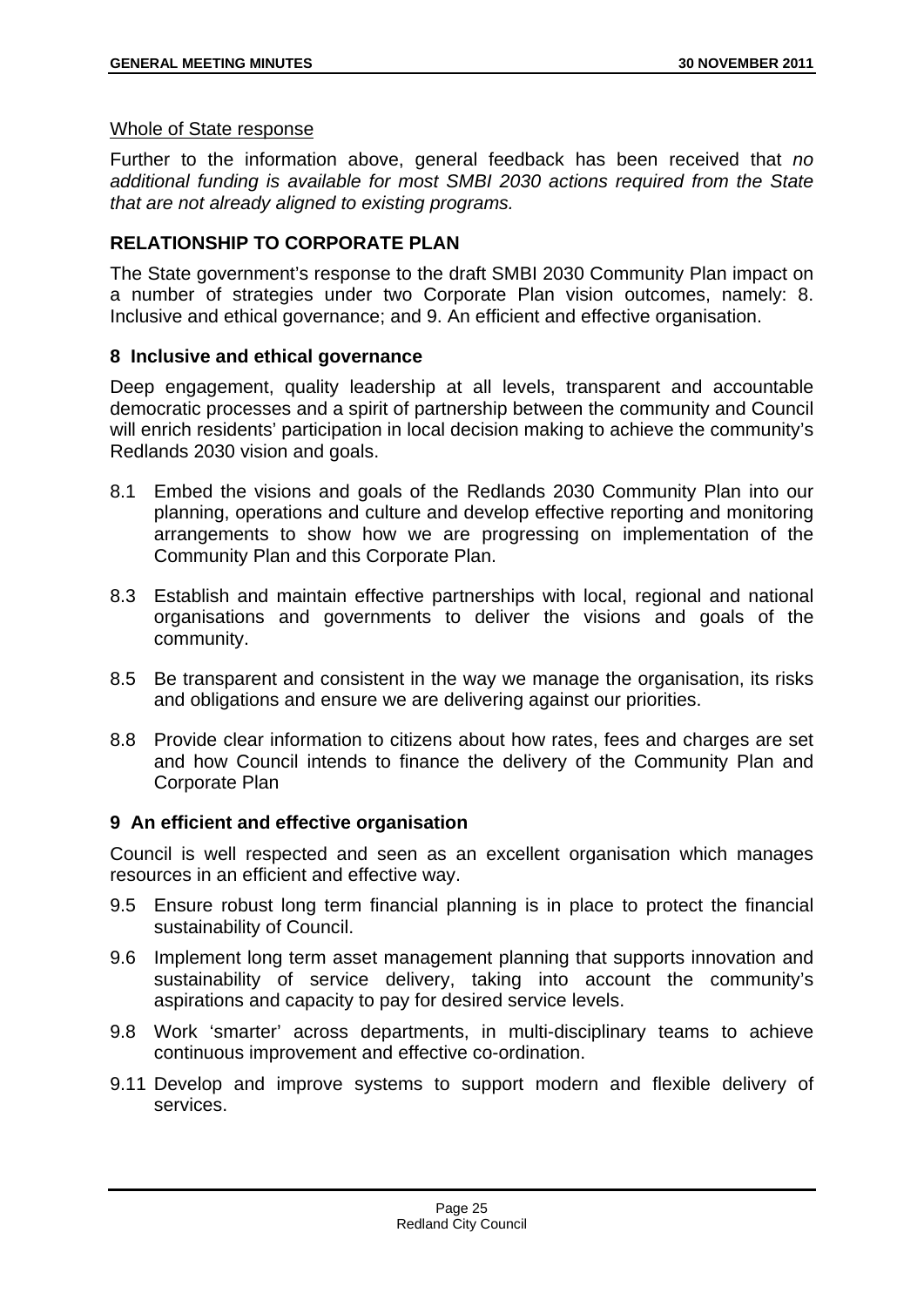# **FINANCIAL IMPLICATIONS**

This recommendation does not require any change to the current year's budget.

# **Cost to Council at present**

| Year          | <b>Revenue</b>  | <b>Expense</b>  | <b>Cross Subsidy</b> |
|---------------|-----------------|-----------------|----------------------|
| 2009-10       | \$12,578,196.36 | \$22,896,692.20 | \$10,318,495.84      |
| 2010-11       | \$13,355,476.32 | \$22,190,448.19 | \$8,834,971.87       |
| $2011 - 12$ * | \$18,004,000.00 | \$27,792,000.00 | \$9,788,000.00       |

\* Forecast costs

As the above figures highlight, Council is subsidising the funding shortfall to deliver SMBI operational and capital projects. This is to the tune of approximately \$10 million per annum. This is not a sustainable practice.

Further to this Council has identified the infrastructure backlog of the SMBI that is beyond Council to address. The estimated cost attached to this backlog is over \$500 million. With limited ongoing community capacity to pay, alternate sources of funding are required. Council will continue to lobby the State for assistance in securing these alternate forms of funding.

# **PLANNING SCHEME IMPLICATIONS**

The City Planning and Environment Group were consulted and it is considered that the outcome of recommendations in this report will not require any amendments to the Redlands Planning Scheme at this point. Amendments to the Redlands Planning Scheme will be put to Council during the implementation phase of the SMBI 2030.

# **CONSULTATION**

The whole of State government response includes responses from members of the RCC State SMBI Senior Officers Working Group. Eight of the nine respondents to the State response were part of the Senior Officers Working Group. The Working Group was in operation for 12 months as an election commitment of the Labour Party. The Working Group is currently being review by the CEO and the Director General of the Department of Local Government and Planning (DLGP).

Council has received the attached whole of government response to the draft SMBI 2030Community Plan from the DLGP. This report is in response to the whole of government response. Since receiving the response, Council has also met with Minister Lucas (Minister of DLGP) to review the State's response and to actively lobby for assistance in addressing specific SMBI issues.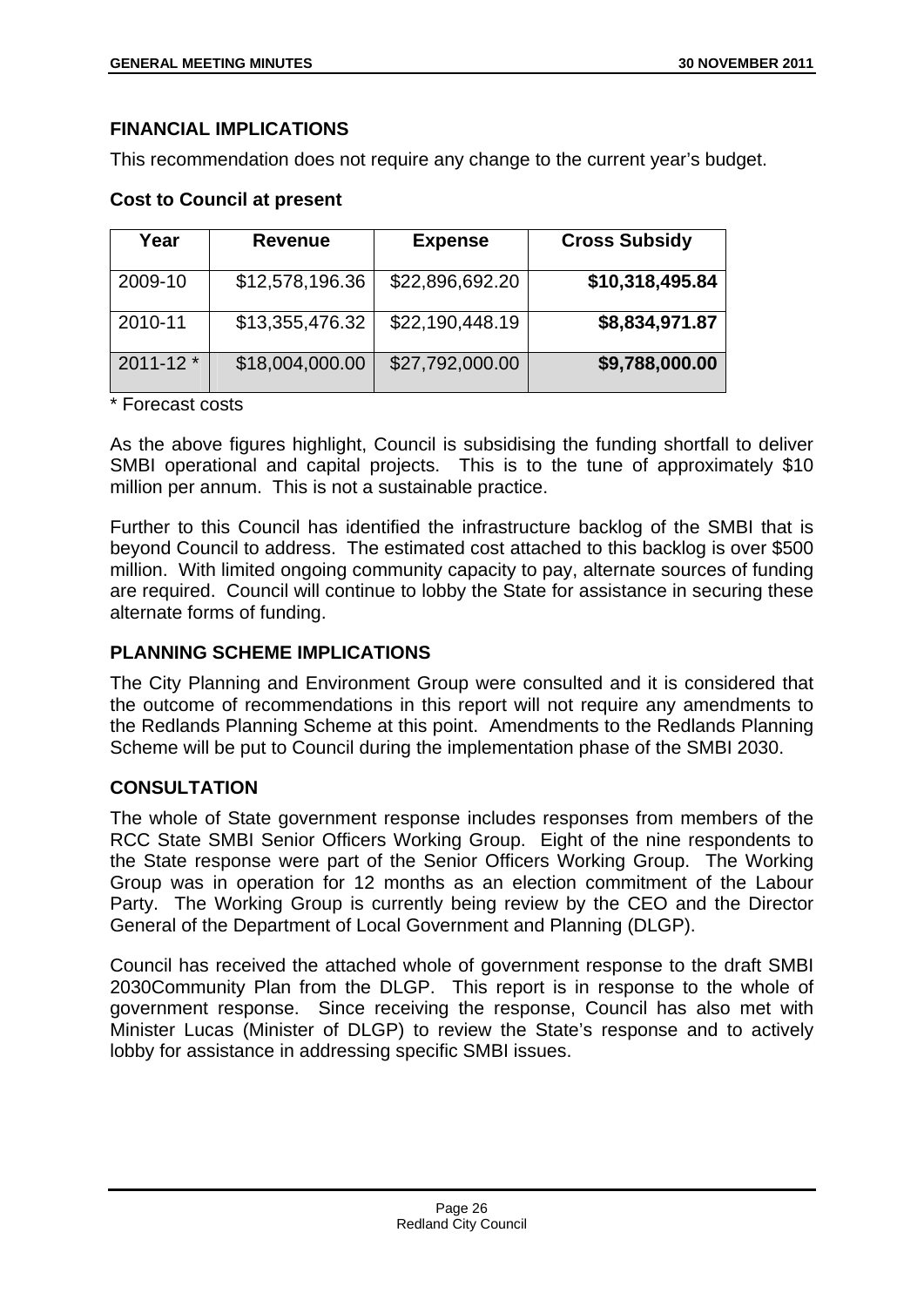# **OPTIONS**

# **PREFERRED**

That Council resolve to:

- 1. Note the State whole of government response to the draft SMBI 2030 Community Plan;
- 2. Continue to work at officer level with the State for funding and resources to achieve the outcomes of the draft SMBI 2030 Community Plan; and
- 3. Engage with the State at a political level prior to and during the State election campaign in light of the State's whole of government response to the draft SMBI 2030 Community Plan.

# **ALTERNATIVE**

That Council revise the above recommendations and advise what specific course of action would be preferred.

# **OFFICER'S/COMMITTEE RECOMMENDATION/ COUNCIL RESOLUTION**

| Moved by:    | <b>Cr B Townsend</b> |
|--------------|----------------------|
| Seconded by: | <b>Cr M Elliott</b>  |

**That Council resolve to:** 

- **1. Note the State whole of government response to the draft SMBI 2030 Community Plan;**
- **2. Continue to work at officer level with the State for funding and resources to achieve the outcomes of the draft SMBI 2030 Community Plan; and**
- **3. Engage with the State at a political level prior to and during the State election campaign in light of the State's whole of government response to the draft SMBI 2030 Community Plan.**

**CARRIED** (unanimously)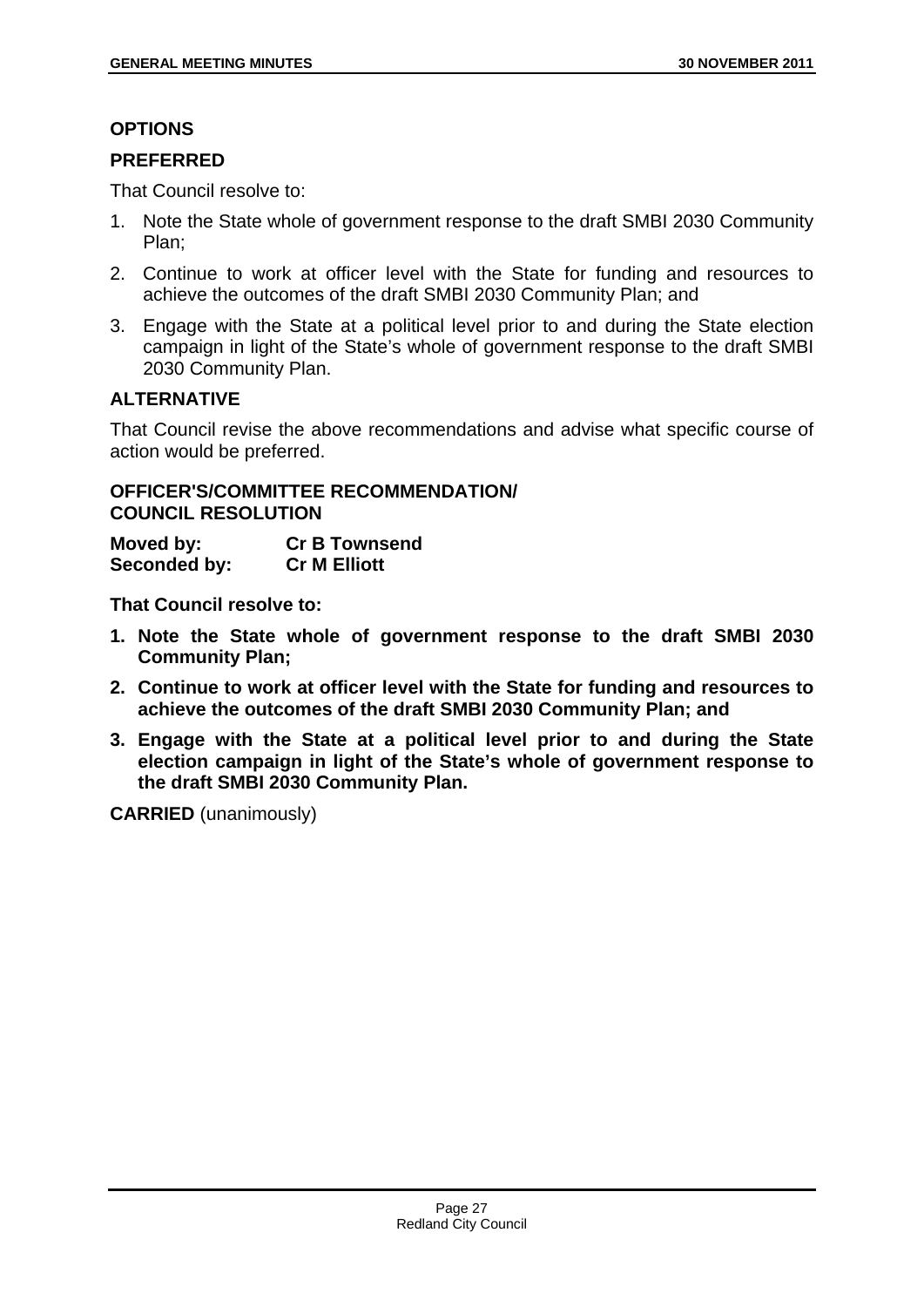## **14 CUSTOMER SERVICES COMMITTEE ITEM – 23 NOVEMBER 2011**

#### **14.1 CITY SERVICES**

## **14.1.1 SMBI ILTP FINAL REPORT**

| <b>Dataworks Filename:</b>  | <b>RTT Planning - SMBI Integrated Local Transport</b><br><b>Plan</b> |
|-----------------------------|----------------------------------------------------------------------|
| <b>Attachment:</b>          | <b>SMBI ILTP Review Report</b>                                       |
| <b>Responsible Officer:</b> | <b>Murray Erbs</b><br><b>Manager City Infrastructure</b>             |
| Author:                     | <b>Janet Smith</b><br><b>Advisor Transport &amp; Planning</b>        |

#### **EXECUTIVE SUMMARY**

Since the adoption of *Southern Moreton Bay Islands Integrated Local Transport Plan 2002 (SMBI ILTP)* there have been numerous changes to SMBI population, demographics, transport patterns and the transport network. As a result, an update of this plan commenced in early 2010

This update included extensive community and stakeholder consultation, and required a number of supporting studies to be completed. The consultants, Aurecon, were engaged to write the plan and used outcomes from community engagement and supporting studies to prepare the revised document. This revised plan contained 10 transport strategies which address environment, sustainable transport and economic outcomes.

This report recommends:

That Council resolve as follows;

- 1. To adopt the Southern Moreton Bay Islands Integrated Local Transport Plan Review 2011 Report dated 28 June 2011 as prepared by Aurecon;
- 2. To continue to deliver the current Council programs that support key strategies identified in Table 1, and
- 3. To pursue the initiatives to be undertaken listed in Table 1.

# **PURPOSE**

To report to the Customer Services Committee on the review of the *Southern Moreton Bay Islands Integrated Local Transport Plan Review 2011 report for* adoption. Also provided in Table 1 is a list of transport related actions that Council is currently undertaking and the proposed short and medium term future works for adoption.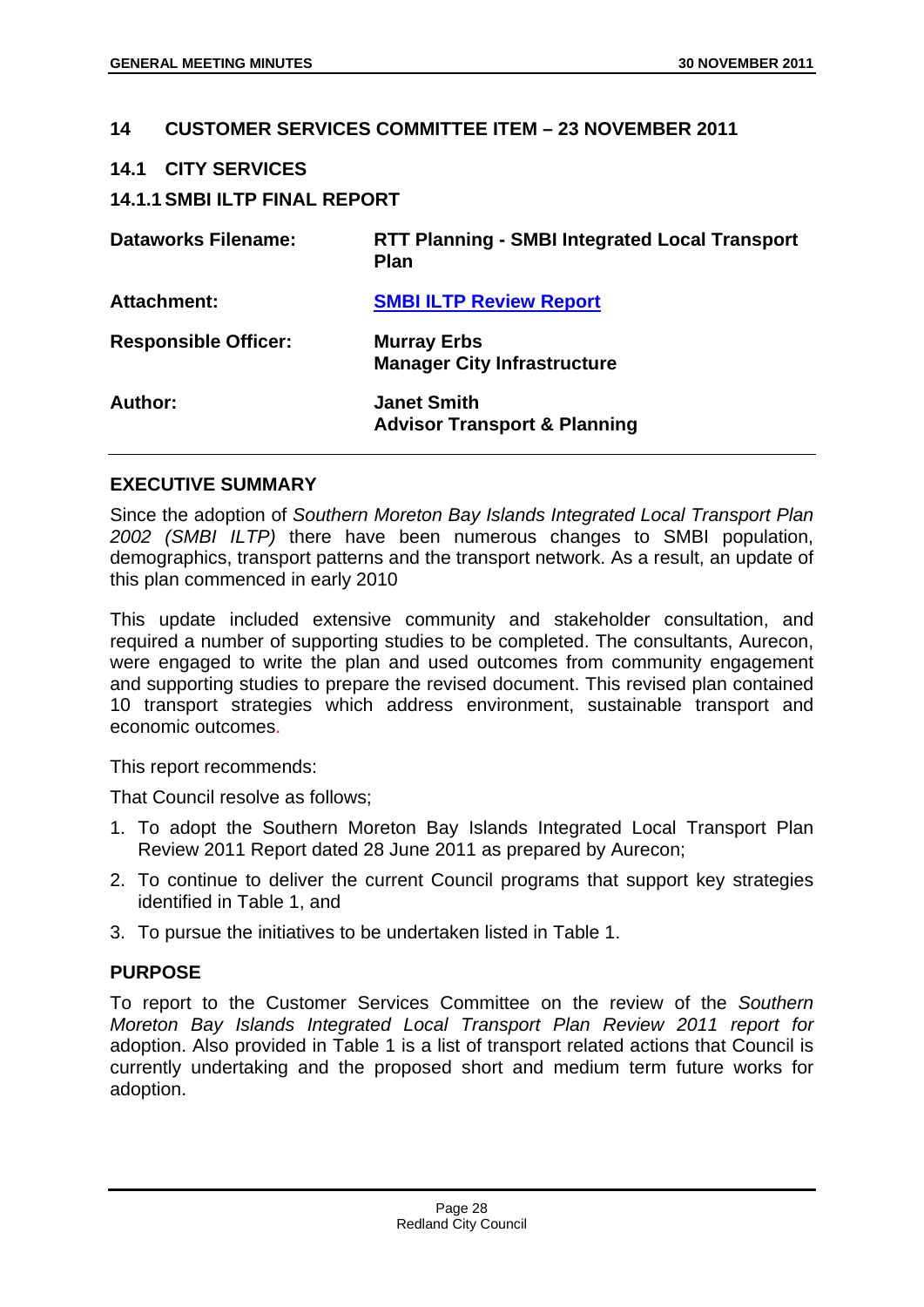# **BACKGROUND**

Since the adoption of *Southern Moreton Bay Islands Integrated Local Transport Plan 2002 (SMBI ILTP)* there have been numerous changes to SMBI population, demographics, transport patterns and the transport network. As a result, an update of this plan commenced in early 2010.

The *Redland Bay Centre and Foreshore Master Plan* had recently been released, which discussed key changes to the Redland Bay Foreshore - the transport portal through which the SMBI residents access the mainland. Future impacts of this plan on the SMBI also meant it was an appropriate time to review transport planning for the Southern Moreton Bay Islands.

# **ISSUES**

Many of the transport journeys for the SMBI community comprise three components: on-island, crossing the bay and mainland.

The complex nature of the SMBI community transport journey when compared to their mainland counterparts means that transport is a key issue. The communication plan for the SMBI ILTP needed to capture this interest and draw on the community's knowledge of transport issues and possible solutions. There was also a need to engage and work with government bodies, private enterprise and 'not for profit' organisations.

In order to achieve this, community engagements undertaken included:

- 1) Macleay Island Speak Out March 2010
- 2) SMBI transport discussion paper and submission period November 2010
- 3) Russell Island Open House March 2011
- 4) Key stakeholder working group meeting May 2011

In addition to listening, the purpose of the 'on –island' events were to educate and inform the community of the outcomes of supporting studies and report back on the transport issues Council had 'heard'. The Russell Island Open House included a display of numerous 'bright ideas' from the community. These ideas were transport solutions the community had proposed. The community voted for the best ideas which were recorded and the data used by Aurecon in their preparation of the plan. Newsletters and advertisements were also circulated.

Three supporting studies have been completed to provide data for the revised SMBI ILTP, report, namely:

- **SMBI Travel Mobility survey (consultants: Social Data),** provided more in depth and robust data on travel patterns of the SMBI community;
- **SMBI Water Transport Alternative Route Study (consultants: GHD),** looked specifically at additional barge routes to and from the SMBI;
- **Weinam Creek Social and Economic Impact Assessment and Management Plan (consultants: SMEC),** investigated the impact of paid parking at the mainland terminal on the SMBI community.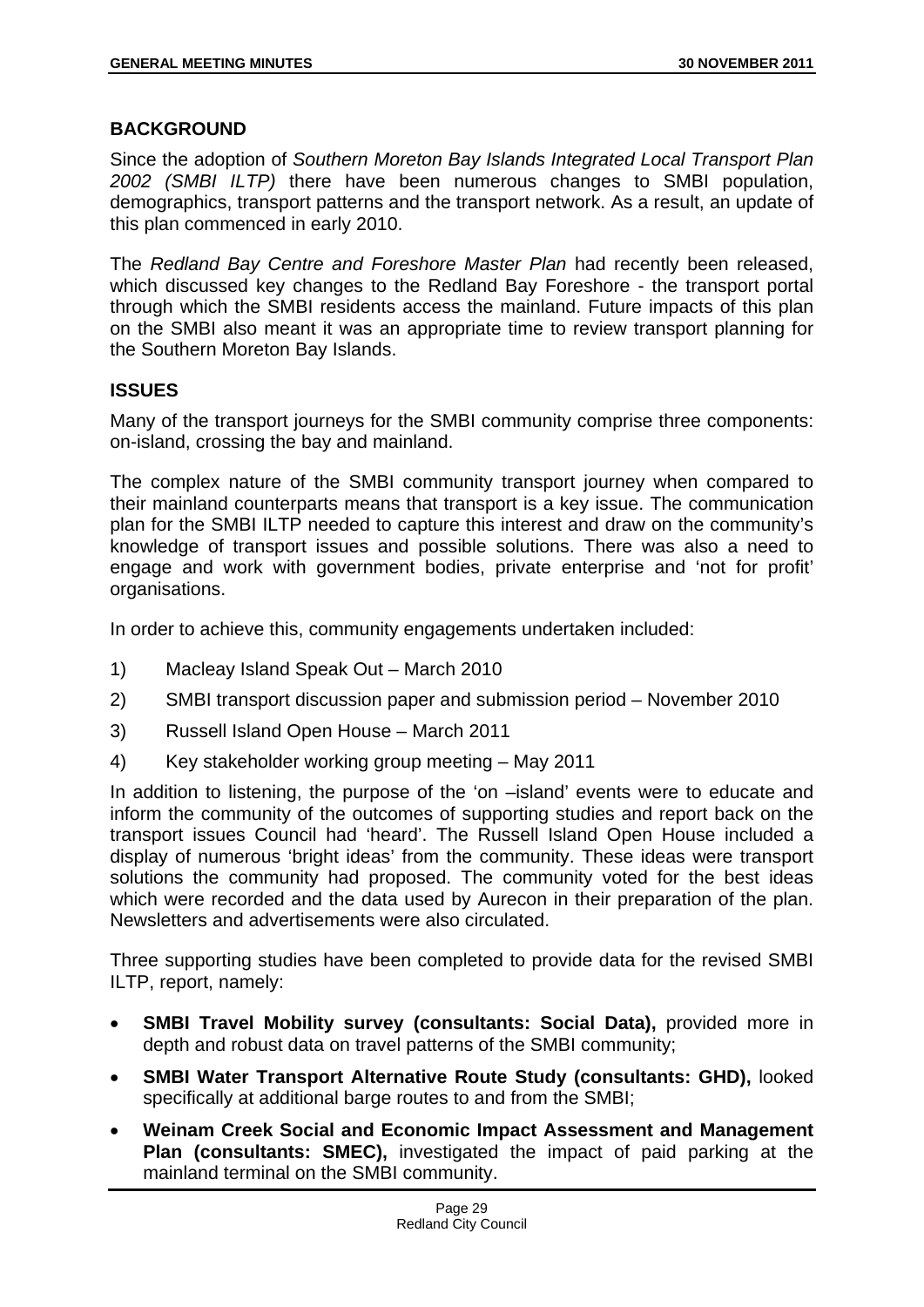The consultants Aurecon were engaged to write the SMBI ILTP Review 2011 Plan. Aurecon considered the outcomes of all the community engagement and supporting studies undertaken to draft the revised plan. In this plan, they recommended 10 key strategies, namely:

**1. The environment** - Encourage transport solutions and technologies that preserve the unique environmental values of the SMBI, the Redland foreshore and surrounding marine park;

**2. Travel demand -** Increase the self-containment of utility trips on the islands and decrease the reliance on parking on the Redland foreshore;

**3. Equitable access -** Ensure that transport services are competitively regulated, contracted and priced for the SMBI community and the continued development of a safe, low maintenance road network which supports cycling;

**4. Travel responsiveness -** Develop an efficient TransLink integrated public transport system that responds more specifically to the travel needs of the SMBI community;

**5. Sustainable transport -** Continue to develop integrated, connected walking and cycling networks on the islands and on the mainland to make walking and cycling genuine options for all trip types;

**6. Land use -** Ensure that land use supports and balances all transport modes;

**7. Economy -** Foster business and service growth on the SMBI to boost employment and tourism;

**8. Government collaboration -** Ensure continued collaboration and knowledge sharing through all levels and departments of Government and private sector responsible for the management of the SMBI and their environs;

**9. Population growth -** Recognise the growth of the SMBI population, and plan transport solutions which account for the current rate of growth;

**10. Aged demographic -** Foster a transport system which recognises the aged or mobility impaired demographic of the SMBI population and allows for safe, convenient and comfortable access for this group.

Aurecon developed a table of prioritised actions and ownerships, and a list of breakthrough projects. To develop the table, they grouped actions under the 10 strategies and rated these actions against five strategic criteria (strategic importance, sustainability, liveability, efficiency and timeliness and community benefit).

The table of actions and ownerships were based on the 'bright ideas' from the community and the 'breakthrough projects' were incorporated into the table of actions and ownerships.

The draft report was released for public comment throughout August 2011. A number of submissions were received and key points summarised. These key points included: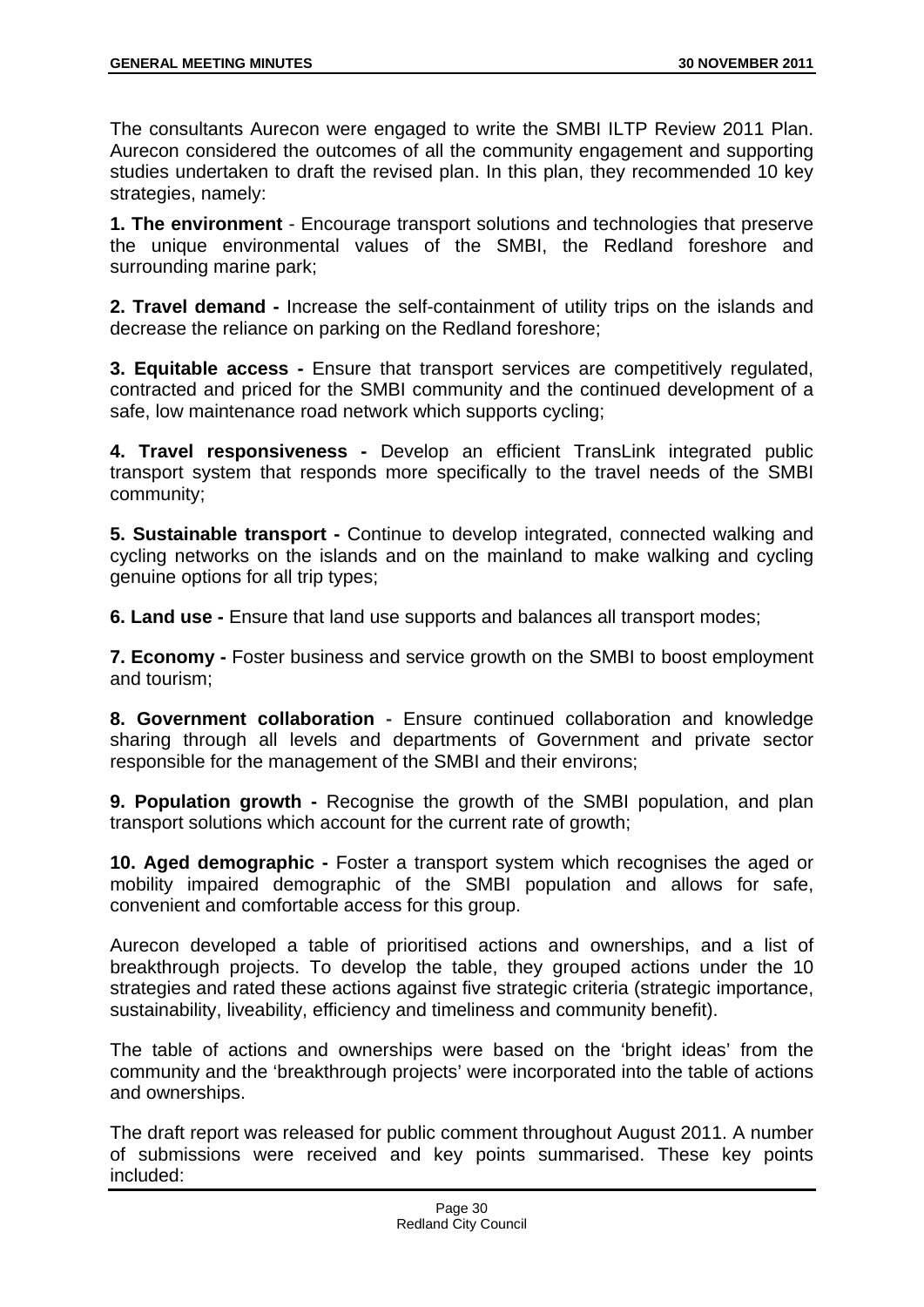- Queensland Health: Concern over the statement that walking and cycling does not meet the requirements of an aging population;
- Our Parking Spot: Believed the review had been damaged by Council's influence;
- SMBI Forum: Discussed how the proposal of a 'park and ride' as a solution for the parking problems at Weinam Creek was inadequate and inappropriate.

On the 26 September a workshop was held with the Councillors, the purpose of which was to:

- Provide feedback on submissions to the final draft SMBI ILTP; and
- Develop a Council view on key initiatives for priority and delivery

Although the consultants had produced a table of 'key actions and priority', these were at a strategic level and were not specific enough to implement. As a result, there were limited items for short term priority and delivery. The consultants 'condensed' a number of the community's 'bright ideas' to produce this table and as a result, much of the detail of the bright ideas were lost.

At the Council workshop, Council officers revisited the 'bright ideas' with the Councillors. The original list of over 90 ideas was discussed and the "bright ideas" were classified as either:

- already being undertaken by council
- having future potential
- no future potential

From this exercise, Council officers developed the following table identifying:

- Current Council actions and programs supporting key strategies
- Short to medium term initiatives to be undertaken
- Medium to long term initiatives

#### **Table 1**

| <b>Current Council actions and programs supporting key strategies</b>                                                        | <b>Strategy</b><br><b>Alignment</b> |
|------------------------------------------------------------------------------------------------------------------------------|-------------------------------------|
| Sealing program for island roads                                                                                             |                                     |
| Improvements to parking facilities and security at Weinam Creek                                                              | 4,6                                 |
| Provision of an amount of free parking at Weinam Creek in on-street and<br>overflow areas                                    | 3                                   |
| Working with government agencies to enable Redland Bay Community<br><b>Wellbeing Hub</b>                                     | 2, 8                                |
| Extending pedestrian and cycle network on islands and mainland                                                               | 1, 2, 3, 5                          |
| Providing 'end of trip' facilities at ferry terminals                                                                        | 2,3,5                               |
| Ensuring that appropriate cycling facilities are included in new developments                                                | 2,3,5                               |
| Lobbying State Government to make improvements to public transport to<br>establish Go-card facilities for the SMBI community | 4                                   |
| Lobbying State Government and ferry operator to improve the integration of                                                   | 4                                   |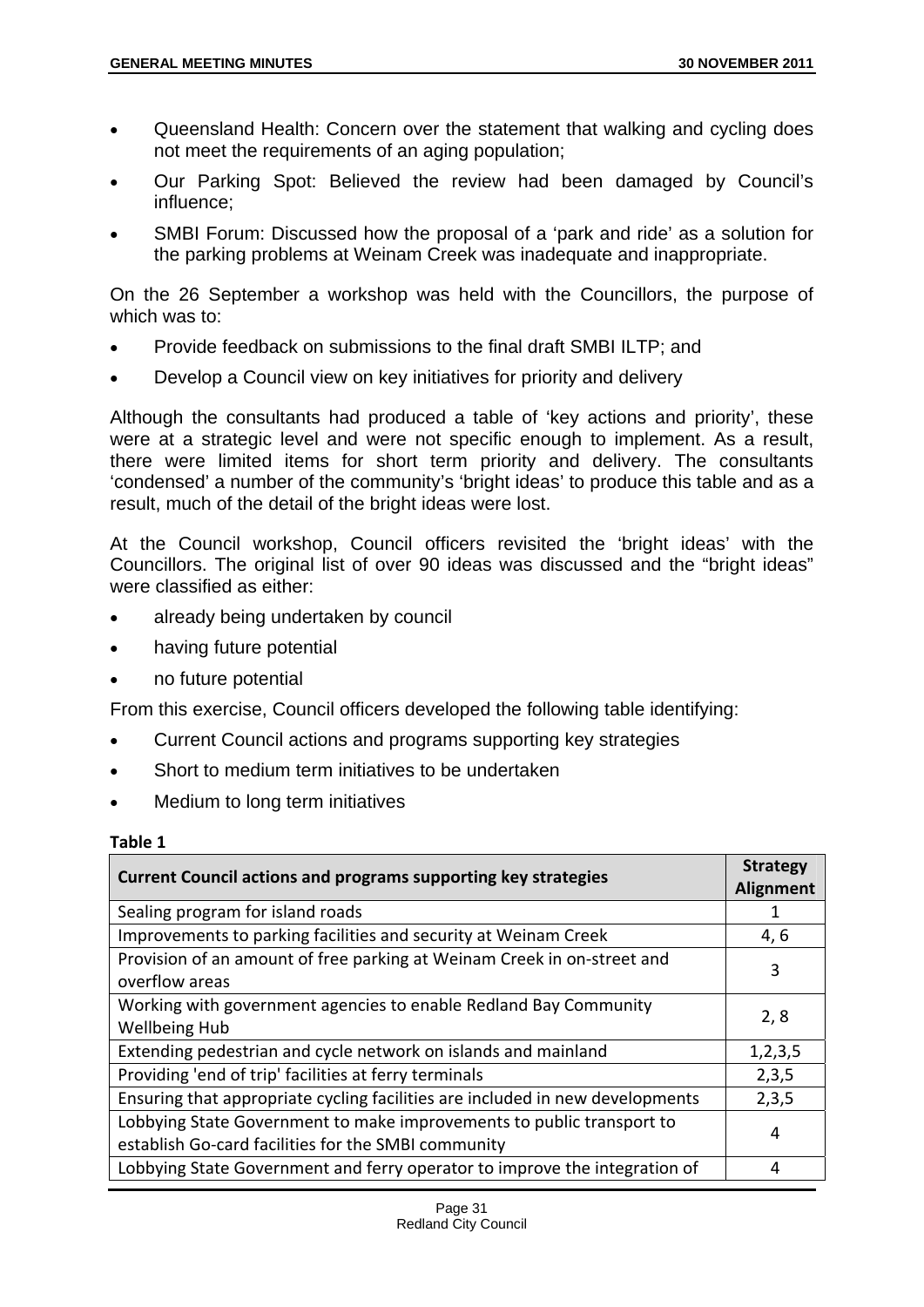| <b>Current Council actions and programs supporting key strategies</b>                                                                                                | <b>Strategy</b><br><b>Alignment</b> |  |
|----------------------------------------------------------------------------------------------------------------------------------------------------------------------|-------------------------------------|--|
| timetabling and routes from Weinam Creek terminal, and prioritise bus<br>destinations.                                                                               |                                     |  |
| Working with service providers to investigate the extension of the STAR<br>transport service                                                                         | 10                                  |  |
| Seeking development approval to upgrade Macleay Island ramp car park                                                                                                 | 2, 6, 9                             |  |
| <b>Upgrading Russell Island trailer parking</b>                                                                                                                      | 6,9                                 |  |
| Assisting TransLink to upgrade the bus terminal at Weinam Creek including<br>improvements to signage                                                                 | 4,8,9                               |  |
| Short to medium term initiatives to be undertaken                                                                                                                    |                                     |  |
| Establish a car hire/share collection /drop off facilities at, or nearby Weinam<br>Creek ferry terminal                                                              | $\overline{2}$                      |  |
| Investigate innovative models and programs that encourage cycling                                                                                                    | 2,5                                 |  |
| Assess pedestrian and cycle links through local area plans                                                                                                           | 2,5                                 |  |
| Investigate the opportunities for joint venture development of Weinam Creek                                                                                          | 6                                   |  |
| Advocate for integration of passenger ferries into TransLink network including<br>zoning that reduces the overall cost of passenger ferry access to the SMBI         | 3,4                                 |  |
| Research options of on-island, on demand, mini bus service in conjunction with<br>current and interested transport operators                                         | 2,4,10                              |  |
| Advocate for better use of current vacant vehicle barge capacity by<br>introduction of flexible fare arrangements                                                    | 2,3,9                               |  |
| Lobby the State Government for pricing and service standard regulation of the<br>vehicle barge service                                                               |                                     |  |
| Continue to investigate options for alternative barge services (including routes,<br>subsidies and other initiatives)                                                |                                     |  |
| Advocate that potential island and mainland landing points are designated<br>"Maritime Development Areas' within the Queensland Coastal Plan                         |                                     |  |
| Actively encourage the development of businesses and employment on the<br>SMBI to reduce the demand on the transport network                                         | 6,7                                 |  |
| Lobby the State Government for significant planned financial assistance<br>toward strategic road networking upgrading                                                | 8                                   |  |
| Investigate the viability of a 'shoppers' bus from Weinam Creek to Victoria<br>Point                                                                                 | 2,3,4                               |  |
| Lobby the State Government and its agencies to recognise Weinam Creek as a<br>commuter hub, similar to those at other transport interchanges for rail and /or<br>bus | 4                                   |  |
| Provide taxi rank at Weinam Creek terminal                                                                                                                           | 4,10                                |  |
| Seek funding to upgrade Russell Island Berthing Piles                                                                                                                | 1,2                                 |  |
| Seek funding to extend Macleay Island ramp car park                                                                                                                  |                                     |  |
| <b>Medium to long term initiatives</b>                                                                                                                               |                                     |  |
| Implement identified actions that support viable options for alternative barge<br>services (including routes, subsidies and other initiatives).                      | 2,6,9                               |  |
| Upgrade island ferry terminals.                                                                                                                                      | 2,9                                 |  |
| Develop SMBI strategic marine transport plan                                                                                                                         | 6                                   |  |
| Investigate pedestrian paths/cycle ways that that allow marginally faster and                                                                                        | 10                                  |  |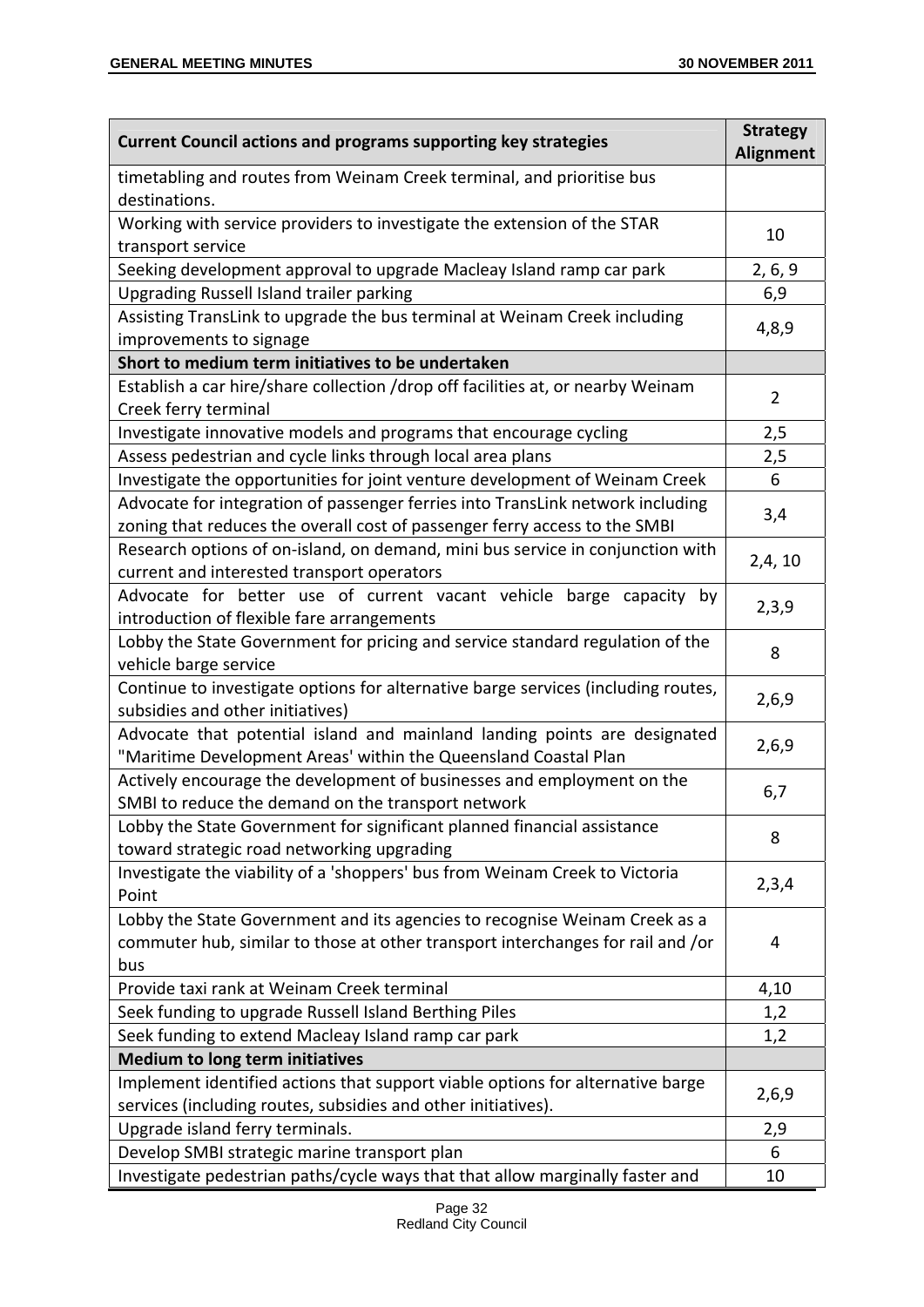| <b>Current Council actions and programs supporting key strategies</b> |  |
|-----------------------------------------------------------------------|--|
| longer range powered 2/3/4 wheel vehicles (alternative and innovative |  |
| transport modes) to operate safely and independent from the roadway.  |  |

# **RELATIONSHIP TO CORPORATE PLAN**

# **5. Wise planning and design**

We will carefully manage population pressures and use land sustainably while advocating and taking steps to determine limits of growth and carrying capacity on a local and national basis, recognising environmental sensitivities and the distinctive character, heritage and atmosphere of local communities. A well-planned network of urban, rural and bush land areas and responsive infrastructure and transport systems will support strong, healthy communities.

5.1 Prepare and put in place a new planning scheme for the Redlands that reflects the aspirations and expectations outlined in the Community Plan, state interests, recognised in the SEQ Regional Plan and the legal obligations of the Sustainable Planning Act

# **FINANCIAL IMPLICATIONS**

There are no immediate financial implications for the adoption of this report. The projects that are currently being delivered already have budget allocated in the current financial year. Identified future initiatives that require funding would need to be considered at the time of future budget preparation.

## **PLANNING SCHEME IMPLICATIONS**

The City Planning & Environment Group was consulted and it is considered that the outcome of recommendations in this report will result in no Planning Scheme implications.

# **CONSULTATION**

The broad community consultation which formed the Community Engagement Plan was completed via various consultation methods, which included internal and external stakeholder Speak Out, Open House and working group sessions.

Consultation has also been carried out with Council's elected members during the councillor workshops.

# **OPTIONS**

## **PREFERRED**

That Council resolve to:

- 1. Adopt the Southern Moreton Bay Islands Integrated Local Transport Plan Review 2011 Report dated 28 June 2011 as prepared by Aurecon;
- 2. Continue to deliver the current Council programs that support key strategies identified in Table 1; and
- 3. Pursue the initiatives to be undertaken listed in Table 1.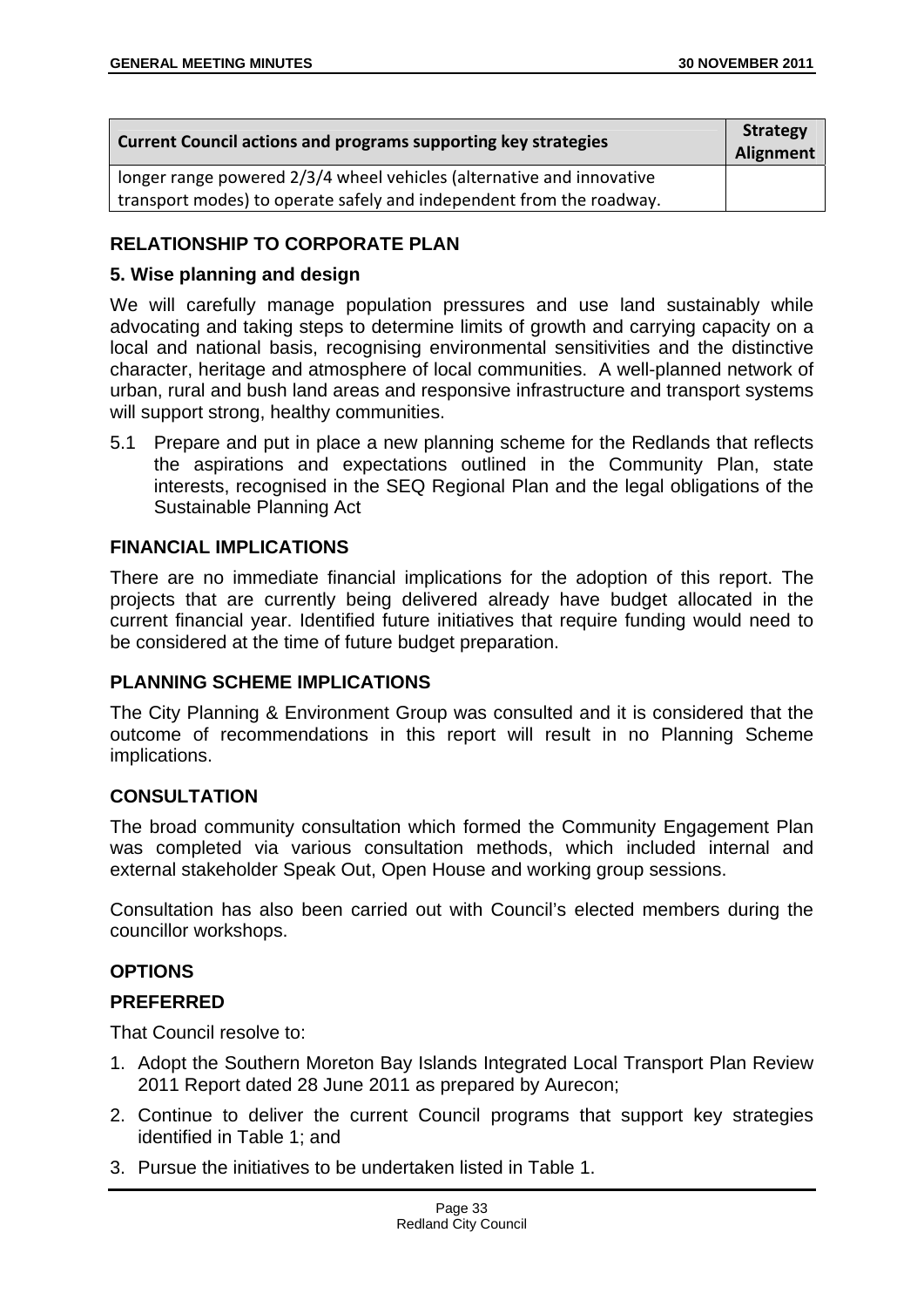# **OFFICER'S RECOMMENDATION**

That Council resolve to:

- 1. Adopt the Southern Moreton Bay Islands Integrated Local Transport Plan Review 2011 Report dated 28 June 2011 as prepared by Aurecon;
- 2. Continue to deliver the current Council programs that support key strategies identified in Table 1; and
- 3. Pursue the initiatives to be undertaken listed in Table 1.

# **PROPOSED MOTION 1 AT COMMITTEE**

That Council resolve to:

- 1. Adopt the Southern Moreton Bay Islands Integrated Local Transport Plan Review 2011 Report dated 28 June 2011 as prepared by Aurecon;
- 2. Continue to deliver the current Council programs that support key strategies identified in Table 1; and
- 3. Pursue the initiatives to be undertaken listed in Table 1 and the breakthrough projects listed in the Aurecon report; and
- 4. Amend Table 1 to include the investigation of opportunities to provide parking options e.g. multi-deck proposal at Weinam Creek as part of current PPP studies.

# **PROPOSED MOTION 2 AT COMMITTEE**

That Council resolve as follows:

- 1. To adopt the Southern Moreton Bay Islands Integrated Local Transport Plan Review 2011 Report dated 28 June 2011 as prepared by Aurecon;
- 2. To continue to deliver the current Council programs that support key strategies identified in Table 1; and
- 3. To pursue the initiatives to be undertaken listed in Table 1 and the breakthrough projects listed in the Aurecon report;
- 4. To seek opportunities for improvements to current barge services from Weinam Creek through negotiation with operators and potential operators as well as State Government; and
- 5. That prior to moving forward with any further actions with regard to alternate barge services, that consideration of social, economic and environmental impacts be fully explored as part of the process.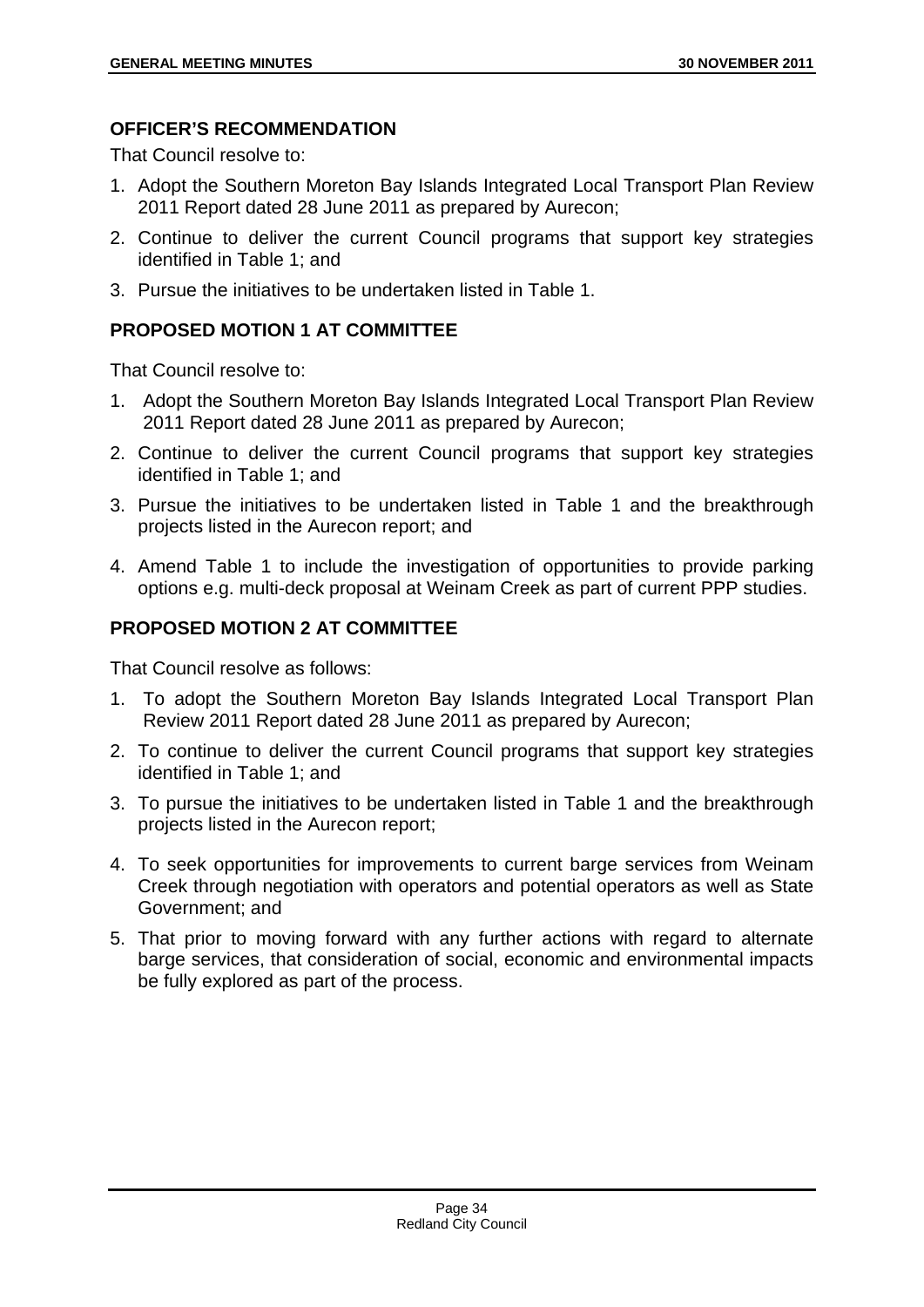## **COMMITTEE DISCUSSION**

After discussion it was agreed to amend Table 1, as contained in this report, by amending two actions and programs under '*Short to medium term initiatives to be undertaken*' as follows:

#### **Table 1**

| Short to medium term initiatives to be undertaken                                |       |
|----------------------------------------------------------------------------------|-------|
| Investigate the opportunities for joint venture development of Weinam Creek      | h     |
| that includes all parking options                                                |       |
| Investigate options for alternative barge services (including routes, subsidies, |       |
| social, economic, environmental and other initiatives)                           | 2,6,9 |

## **COMMITTEE RECOMMENDATION**

That Council resolve to:

- 1. Adopt the Southern Moreton Bay Islands Integrated Local Transport Plan Review 2011 Report dated 28 June 2011 as prepared by Aurecon;
- 2. Continue to deliver the current Council programs that support key strategies identified in Table 1 as amended; and
- 3. Pursue the initiatives to be undertaken listed in Table 1 and the breakthrough projects listed in the Aurecon report.

## **PROPOSED MOTION**

| Moved by:    | Cr K Williams |
|--------------|---------------|
| Seconded by: | Cr M Hobson   |

That Council resolve to:

- 1. Adopt the Southern Moreton Bay Islands Integrated Local Transport Plan Review 2011 Report dated 28 June 2011 as prepared by Aurecon;
- 2. Continue to deliver the current Council programs that support key strategies identified in Table 1 as amended;
- 3. Pursue the initiatives to be undertaken listed in Table 1 and the breakthrough projects listed in the Aurecon report; and
- 4. Include in Table 1:-Investigation of the feasibility of a public commercial low level parking station at Weinam Creek.

On being put to the vote the motion was LOST.

DIVISION

FOR: Cr Williams

AGAINST: Crs Reimers, Murray, Elliott, Bowler, Townsend, Henry, Ogilvie, Boglary and Hobson

Cr Burns was absent from the meeting.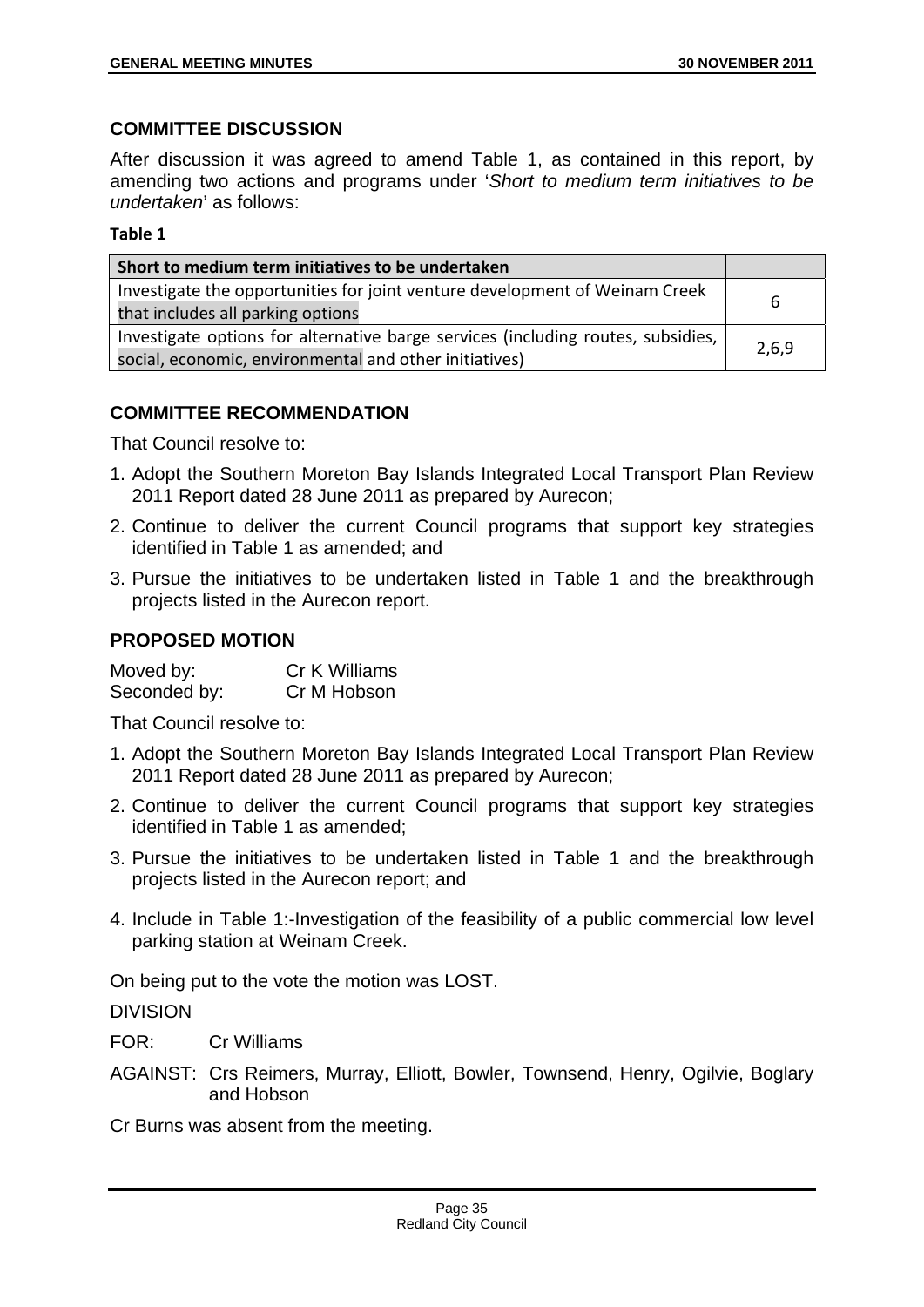**COUNCIL RESOLUTION** 

| Moved by:    | <b>Cr B Townsend</b> |
|--------------|----------------------|
| Seconded by: | <b>Cr D Henry</b>    |

**That Council resolve to:** 

- **1. Adopt the Southern Moreton Bay Islands Integrated Local Transport Plan Review 2011 Report dated 28 June 2011 as prepared by Aurecon;**
- **2. Continue to deliver the current Council programs that support key strategies identified in Table 1 as amended; and**
- **3. Pursue the initiatives to be undertaken listed in Table 1 and the breakthrough projects listed in the Aurecon report.**

# **CARRIED**

DIVISION

FOR: Crs Reimers, Murray, Bowler, Williams, Townsend, Henry, Ogilvie, Boglary and Hobson

AGAINST: Cr Elliott

Cr Burns was absent from the meeting.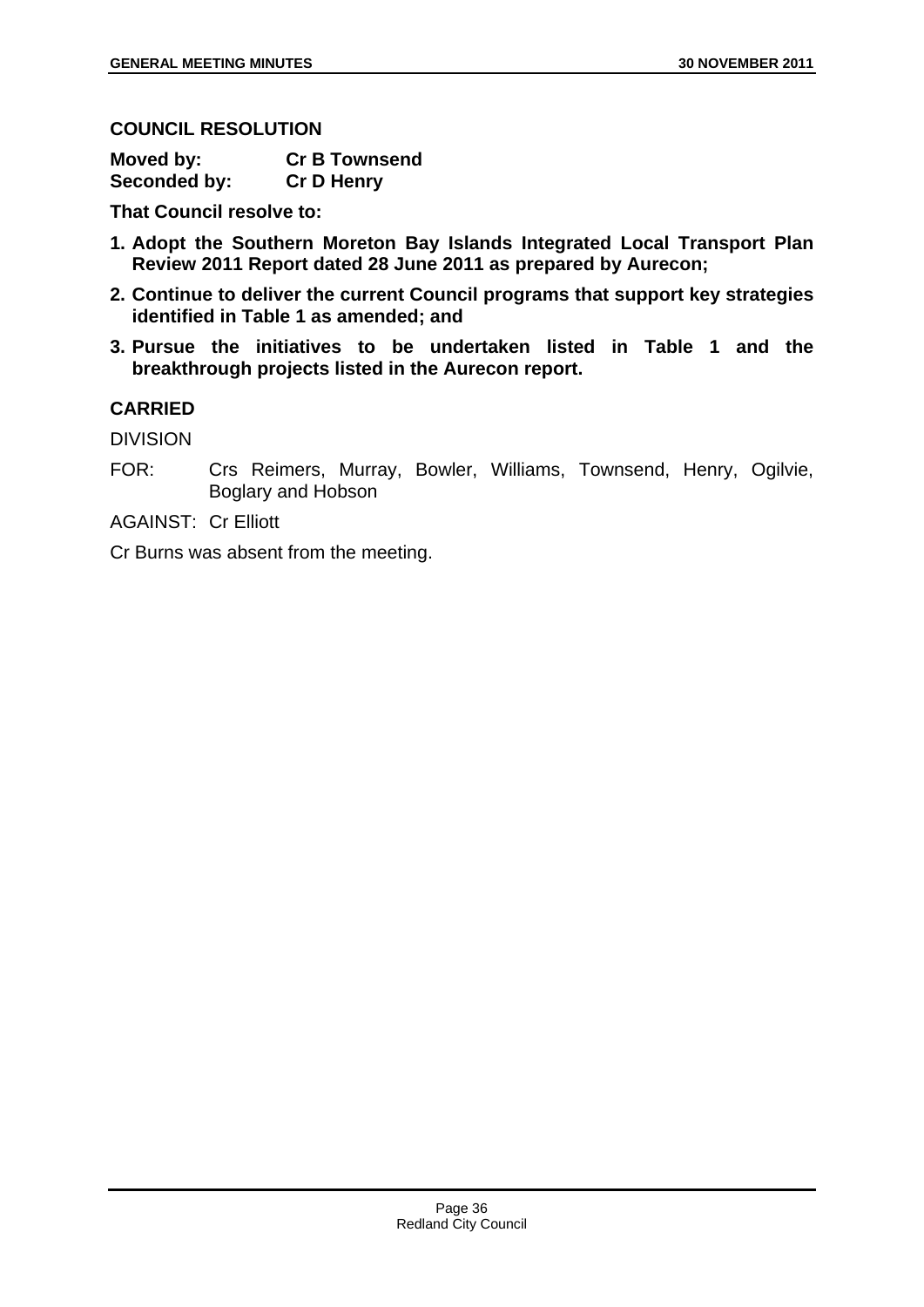#### **15 DEVELOPMENT AND COMMUNITY STANDARDS COMMITTEE 1 NOVEMBER 2011**

#### **15.1 ENVIRONMENT PLANNING & DEVELOPMENT**

| Moved by:    | Cr B Townsend |
|--------------|---------------|
| Seconded by: | Cr K Reimers  |

That the Development & Community Standards Committee Minutes of 1 November 2011 be received and resolutions noted on items resolved under delegated authority.

#### CARRIED

Development & Community Standards Committee Minutes 1 November 2011

#### **ITEMS RESOLVED UNDER DELEGATED AUTHORITY**

- **15.1.1 CATEGORY 1 MINOR COMPLYING CODE ASSESSMENT AND HOUSEKEEPING**
- **15.1.2 CATEGORY 2 COMPLYING CODE ASSESSMENT AND MNOR IMPACT ASSESSMENTS**

#### **15.1.3 APPEALS LIST - CURRENT AS AT 24 OCTOBER, 2011**

#### **ITEMS FOR CONSIDERATION**

#### **15.1.4 SCHOOL BASED IMMUNISATION PROGRAM**

| Dataworks Filename:         | <b>PH Immunisation Clinics - Schools</b>                                                      |
|-----------------------------|-----------------------------------------------------------------------------------------------|
| Attachment:                 | <b>Service Provider Agreement School Based</b><br><b>Vaccination Program</b>                  |
| <b>Responsible Officer:</b> | <b>Toni Averay</b><br><b>General Manager Environment Planning &amp;</b><br><b>Development</b> |
| Author:                     | <b>Jennifer Haines</b><br><b>Service Manager Health &amp; Environment</b>                     |

#### **EXECUTIVE SUMMARY**

The current Service Provider Agreement between Redland City Council and Queensland Health for the School Based Vaccination Program for 2011 expires after the 31 December 2011.

In October 2011, a variation to the existing Service Agreement is required to be signed by the CEO for Council's agreement to continue the delivery of School Based Vaccination Program into 2012.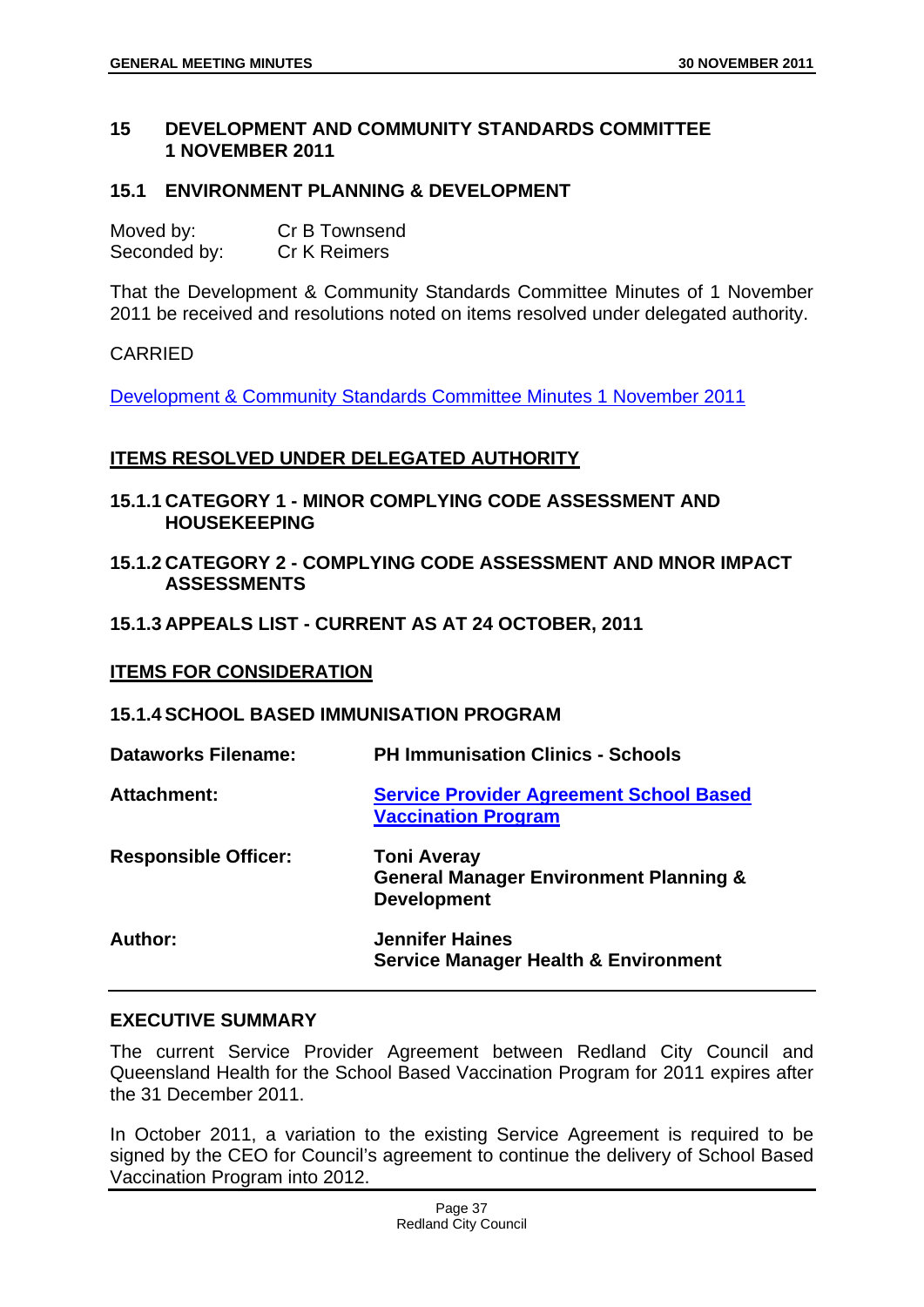The purpose of this report is to determine whether Council wishes to continue to provide this service in the view of the funding shortfall.

## **BACKGROUND**

The current Service Provider Agreement between Redland City Council and Queensland Health for the School Based Vaccination Program for 2011 expires after the 31 December 2011. In October 2011, a variation to the existing Service Agreement is required to be signed by the CEO for Council's agreement to continue the delivery of School Based Vaccination Program into 2012.

There is a funding shortfall from Queensland Health to Redland City Council for the delivery of this Program for 2011 as a result increased contractor costs and service delivery arrangements. A minimum shortfall of \$10,000 in funding for the 2012 provision of the program can be expected, however, this shortfall does not include the costs to Council of delivering the program such as administrative, coordination and technical support.

## **PURPOSE**

The purpose of this report is to determine whether Council wishes to continue to provide this service in the view of the funding shortfall.

#### **DISCUSSION**

Coordinated by Queensland Health, the School Based Vaccination Program provides parents and guardians with the opportunity to have their children vaccinated against certain diseases through their school at no cost. The Program is offered to children of secondary school age in state and non-state schools.

The Vaccine Schedule is:

- Grade 8 Female Hepatitis B (2 doses) Chicken pox (1 dose), Human Papillomavirus (3 doses)
- Grade 8 Males Hepatitis B (2 doses) Chicken pox (1 dose)
- Grade 10 All students Diptheria, Tetanus, Whooping Cough (1 dose)

Queensland Health is responsible for the administration and implementation of the School Based Vaccination Programs and has previously engaged Redland City Council to provide this service within Redland City, which has delivered successful programs, improving community health outcomes.

Nine (9) other South East Queensland councils are currently delivering this program in their jurisdictions. The Sunshine Coast Regional Council is not currently delivering this program. Ozcare, a not for profit organisation is delivering the program in that area.

Queensland Health has provided funding to council for the provision of the School Based Vaccination Program, this funding is linked to the national immunisation schedule; and the payment is estimated on student enrolment for each calendar year calculated at 102% of student enrolments from February of the previous calendar year. Based on Queensland Health's 2011 funding of \$97,038.00 and the associated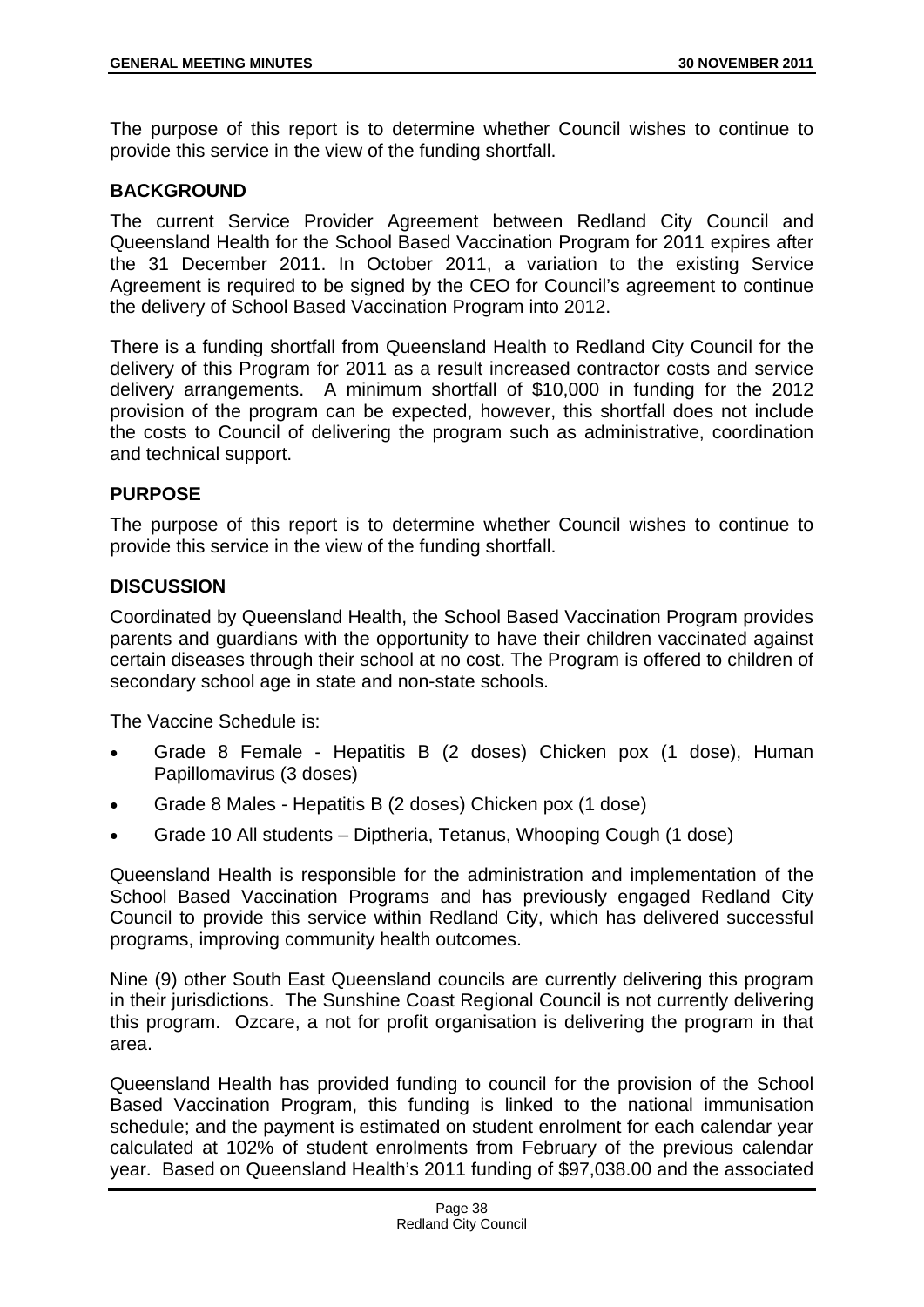contractor costs to deliver the program for 2011, we can expect an estimated shortfall of \$10,000.

Redland City Council appointed Ausvax Pty Ltd to deliver the services for the 2011 calendar year at a cost of \$103,576 for the 2011 School Based Program. This appointment followed a thorough tender process during which Ausvax was the only company to be accepted onto the panel of providers for these services. Ausvax can seek a cost increase as part of their contract with Redland City Council of no more than Health Consumer Price Index (CPI) for 2012. The Australian Bureau of Statistics Health CPI increases for 2011 financial year is 4%.

Ausvax is highly experienced, continually improving their service delivery since their initial appointment in 2009. Council has a good relationship with Ausvax who add increasing value, often above and beyond the contract provisions and it is not recommended to change contractors for this service delivery.

Over the years, different implementation models have been tested by the Health and Environment Unit, such as the employment of community immunisation nurses, and immunisation coordinators, however, this was even more costly than the contractor approach.

Council's Environmental Health Officers, Business Support Officers and Management, all supply valuable and necessary administration, liaison and implementation functions to ensure the School Based Vaccination Program is delivered efficiently and effectively. This is an additional resource burden and cost on Council for the delivery of the program.

## **BENEFITS**

Providing this service to the schools reduces the incidence of vaccine-preventable diseases in the Redlands area and improves the health outcomes for the community in general which is in line with Redland City Councils 2030 Community Plan and Corporate Plan 2010-2015.

## **RISKS**

Council must consider the administrative risk of taking on the responsibility of managing the delivery of this program, including the sensitive nature of the activity and the costs of investigations into any formal complaints that may be received.

Queensland Health has indicated that they are not able to increase the level of funding provided to support the implementation of this program on their behalf. A meeting was held between officers from Redland City Council, Dr Brad Mc Call (Public Health Medical Officer) and Lynn Waters (Co-coordinator for the School Based Vaccination Program) to discuss the continuation of the School Based Vaccination Program prior to Council making a decision.

Queensland Health requested that Council continue the program for at least another year, to enable them to review the Service Level Agreement and the framework for the program, including possible changes to the timing and delivery of the program.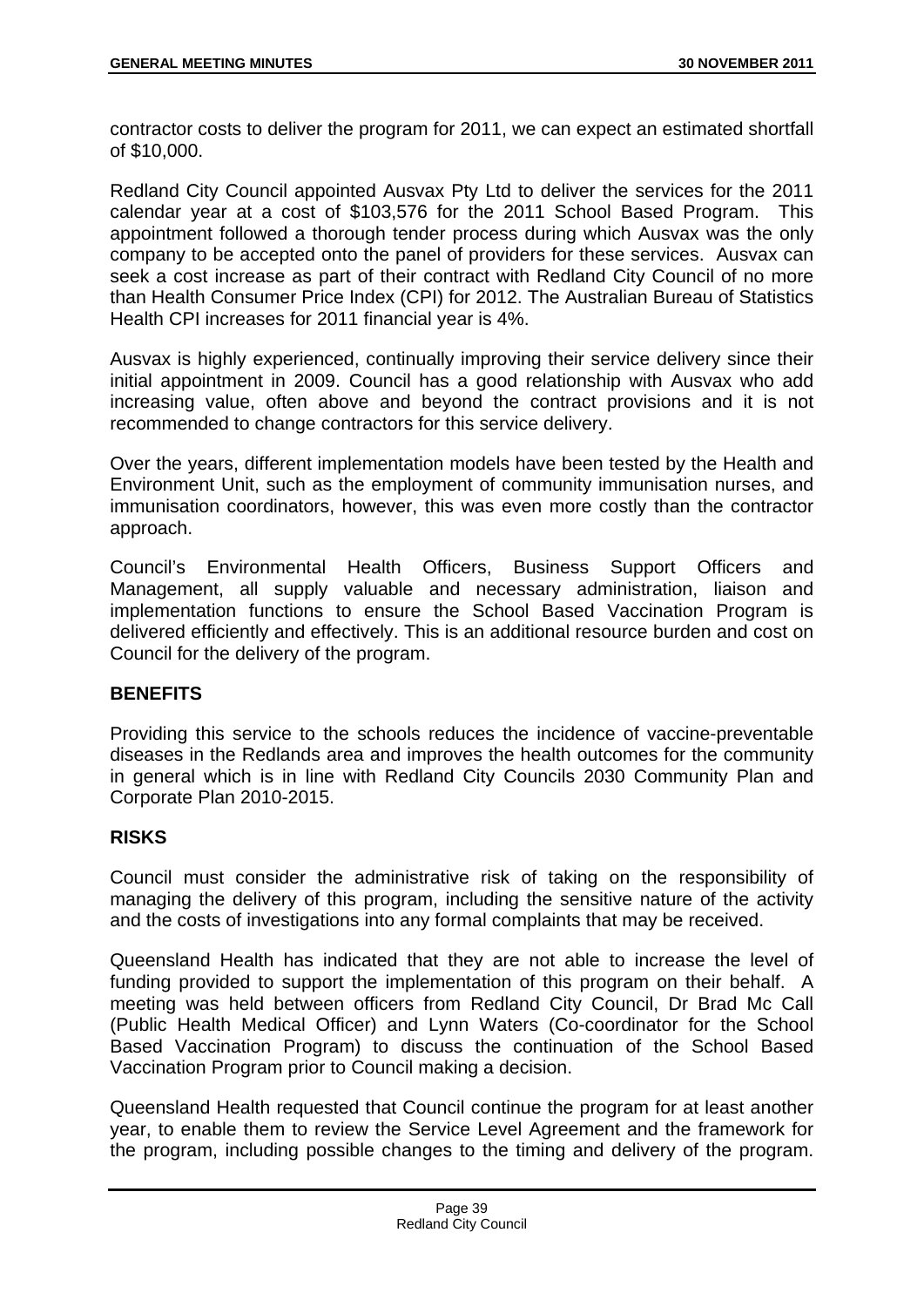QLD Health advised that there was a possibility that the program may not be run for Redland Schools in 2012 if Council did not manage the program.

## **IMMUNISATION DATABASE**

The database currently used to record immunisation information, and feed that information into the state and national immunisation databases, is an ageing system that was never designed to hold the amount of information it currently holds, nor is it suited to the data portability that is required of this system. It is important that Council is able to rely on the accuracy and efficiency of this database as these records are first and foremost medical records of patients, and they are also used to calculate funding payable to Council by national schemes such as Medicare.

In order to continue to run the School program, Council would need to upgrade the current immunisation system software due to its limited ability to manage the large volumes of data generated by the school program. In order for this upgrade to occur a cost of around \$32,000 would be required to upgrade to a suitable program and also add a Citrix platform for improved access into the immunisation system by contractors.

Should Council decide to continue to deliver the School Based Vaccination Program for another 12 months, as requested by QLD Health, and not upgrade the immunisation database, the Health and Environment Unit will require additional temporary resources to double check and re-enter any data lost as a result of the systems inability to cope with the large volumes of data inputted during the school program.

It is important to note that the immunisation database is still required to be used by Council's Community Immunisation Clinics, which will continue to be provided, and as such the immunisation database will require replacement at some stage, although the data load on the system will be greatly reduced if the School Based Immunisation Program is no longer run by Council.

Discussions were also held with QLD Health in relation to support provided to Local Governments in relation to this program, particularly in relation to information capturing systems which are currently provided by each Local Government, with different systems being used in different Local Governments. It is considered important that QLD Health progress towards ensuring that the same system is used by all Local Governments delivering this program, including financially supporting this goal.

## **CONCLUSION**

Officers seek direction from Council regarding the continued delivery of the school based immunisation service on behalf of QLD Health.

# **RELATIONSHIP TO CORPORATE PLAN**

This matter relates to the outcomes of the corporate plan; specifically item 7.3 increase community health, safety and wellbeing by planning and delivering programs, services, partnerships, regulations and education.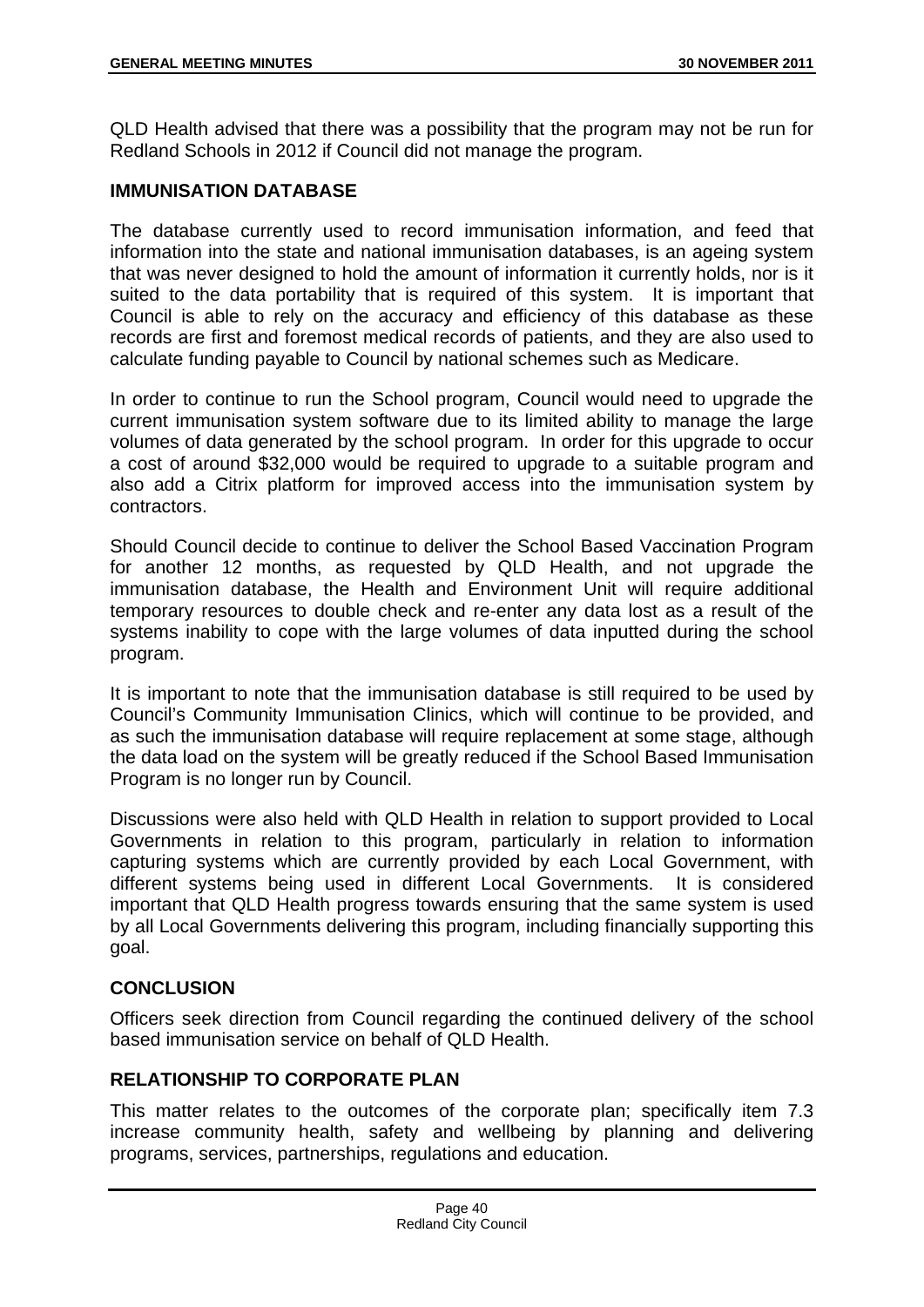#### **FINANCIAL IMPLICATIONS**

The continuation of this service may result in a funding shortfall of around \$10,000. This is based on actual contractor and equipment costs and does not include additional costs to Council of delivering the program such as administrative, coordination and technical support.

Additional resourcing will also be required to either upgrade Council's immunisation database (approx. \$32,000 + costs for Citrix platform), or for additional temporary resources to verify data and maintain manual records (+ Citrix platform) as a temporary measure only.

The Health and Environment Unit intend to manage these costs through savings under the current budget, but may request additional budget for the immunisation database replacement in the 2012-13 financial year, depending on Council's decision about the future of the program.

## **PLANNING SCHEME IMPLICATIONS**

It is considered that the outcome of recommendations in this report will not require any amendments to the Redlands Planning Scheme.

## **CONSULTATION**

Officers have consulted with QLD Health and a meeting has been held with senior officers from QLD Health and Council in relation to this matter.

## **OPTIONS**

## **Preferred**

That Council resolve to:

- 1. Continue the provision of the School Based Immunisation Program for one year (extend the current Service Level Agreement until 31 December 2012), and review this decision in 12 months; and
- 2. Note that there will be a funding shortfall of approximately \$10,000 and that additional temporary resources will also be required to maintain the failing immunisation database, or replace the system (subject to funding availability).

## **Alternative 1**

Council discontinue the provision of the School Based Immunisation Program given the shortfall in funding from QLD Health.

#### **Alternative 2**

Council continue the provision of the School Based Immunisation Program indefinitely, by committing to QLD Health to continue this service delivery. This will be subject to additional funding from Council to both cover the shortfall in funding from QLD Health and upgrading the Immunisation Database.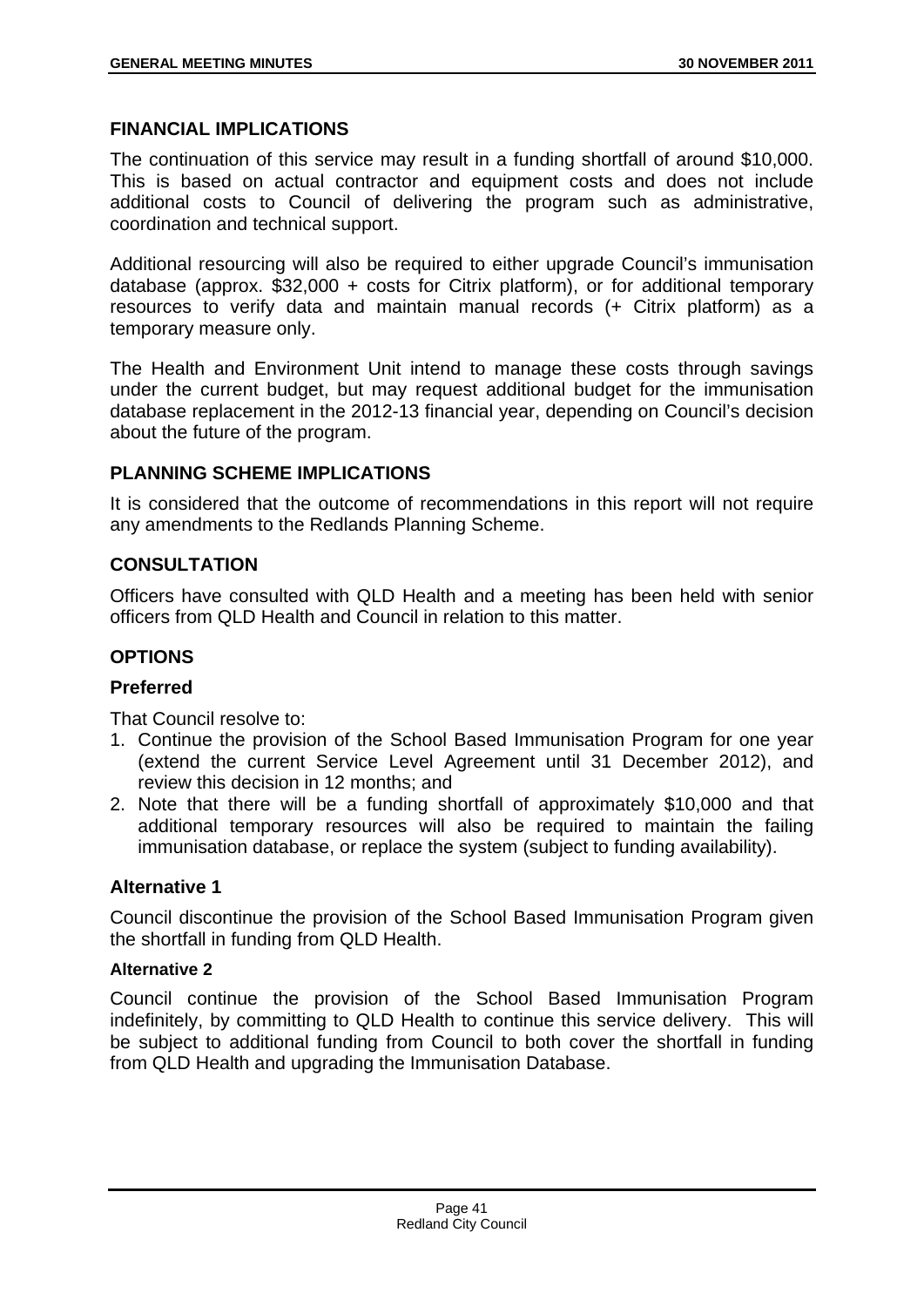## **OFFICER'S RECOMMENDATION**

That Council resolve to:

- 1. Continue the provision of the School Based Immunisation Program for one year (extend the current Service Level Agreement until 31 December 2012), and review this decision in 12 months ; and
- 2. Note that there will be a funding shortfall of approximately \$10,000 and that additional temporary resources will also be required to maintain the failing immunisation database, or replace the system (subject to funding availability).

#### **COMMITTEE RECOMMENDATION/ COUNCIL RESOLUTION**

| Moved by:    | <b>Cr B Townsend</b> |
|--------------|----------------------|
| Seconded by: | <b>Cr H Murray</b>   |

**That Council resolve as follows:** 

- **1. The State Government be informed that it is the policy of this Council that the School Based Immunisation Program is not considered to be a core business of Council;**
- **2. That Council continue the provision of the School Based Immunisation Program for one year (extend the current Service Level Agreement until 31 December 2012), to ensure continuity of service to the community;**
- **3. That Council note that there will be a funding shortfall of approximately \$10,000 and that additional temporary resources will also be required to maintain the failing immunisation database, or replace the system (subject to funding availability); and**
- **4. That the Mayor will write to the Minister requesting that the shortfall for 2012 be funded by State Government.**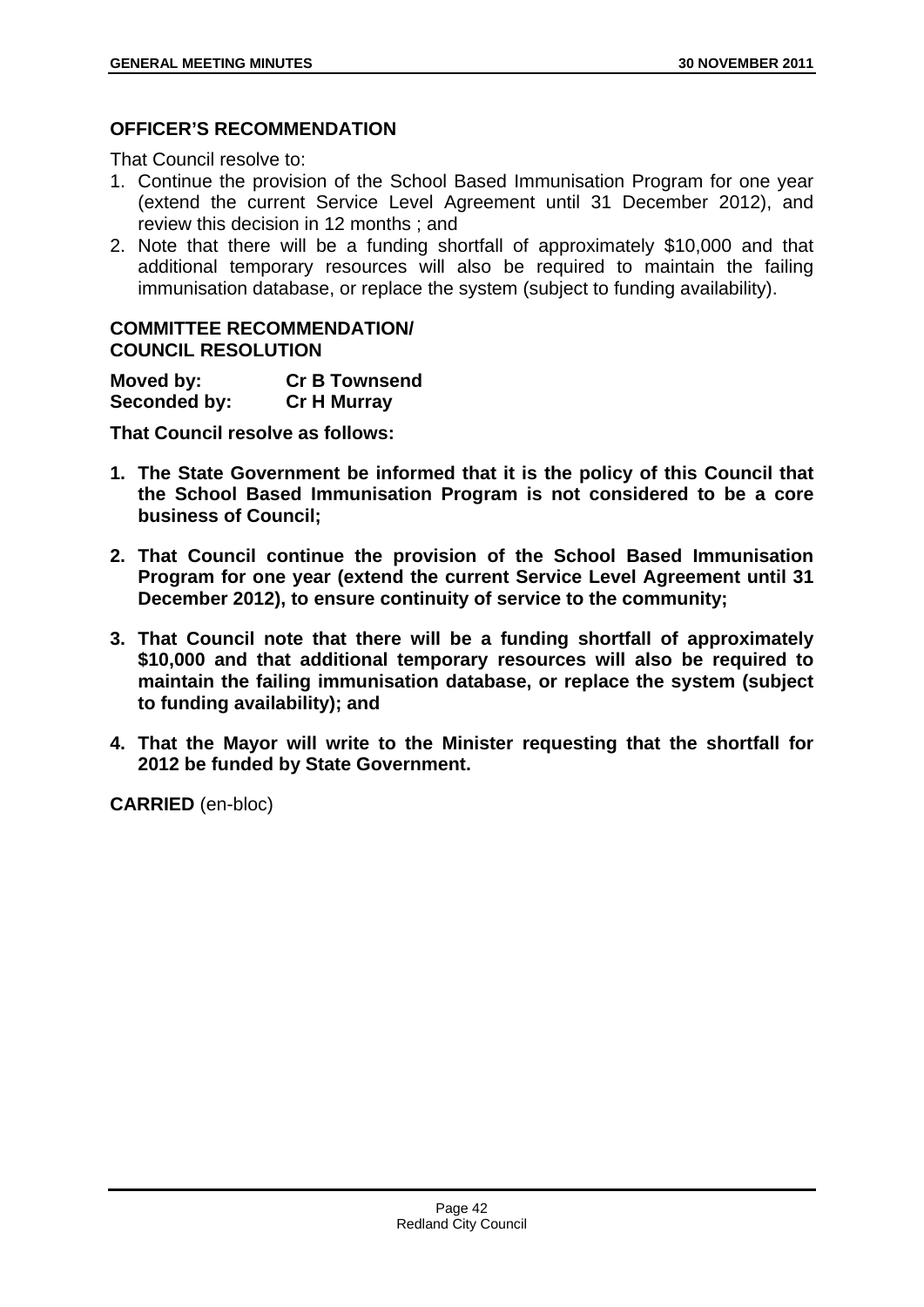#### **15.1.5 DEVELOPMENT AND COMMUNITY STANDARDS FEE DISCOUNTS AND WAIVERS FOR THE PERIOD OF JULY TO SEPTEMBER, 2011**

| <b>Dataworks Filename:</b>  | <b>GOV - Development and Community Standards -</b><br><b>Reports for Noting</b>               |
|-----------------------------|-----------------------------------------------------------------------------------------------|
| <b>Attachment:</b>          | <b>Fee Schedule Supporting Information</b>                                                    |
| <b>Responsible Officer:</b> | <b>Toni Averay</b><br><b>General Manager Environment Planning &amp;</b><br><b>Development</b> |
| Author:                     | <b>Kerri Lee</b><br><b>Business Support Officer, Sustainable</b><br><b>Assessment</b>         |

# **EXECUTIVE SUMMARY**

On 25 November 2009, Council approved a number of fee discounts and criteria. This was in response to Internal Audit recommendations to provide improved accountability and transparency in consideration of any discounts.

On 4 October 2010, Policy Document 'Corporate POL-3094' and Guideline Document 'GL-3094-001' were approved. The General Manager, Development and Community Standards (now Environmental Planning & Development) and, as of 20 October 2010, the Group Managers of Sustainable Assessment, Building and Plumbing Services, and Community Standards, have delegated authority to approve requests to reduce the application fee when a strict application of the scheduled fee is unreasonable or inappropriate considering the work required to carry out the assessment of the application, or where an appropriate fee has not been set.

Other discounts include discounts for charities and not for profit organisations, as well as for Smart eDA and accelerated development applications.

All fee waivers and discounts are recorded in the Development and Community Standards Fee Discount Register. It is the responsibility of the relevant Group Manager and the General Manager to ensure registers are maintained.

The full list of approved provisions for fee discounts and waivers is attached.

On 17 November, 2010, Council resolved to waive fees for permits for Temporary Entertainment Venues entirely when conducted by eligible bona fide charities and not for profit organisations covering the costs of these permits as a community service obligation.

## **PURPOSE**

This report details fee discounts and waivers for Development and Community Standards (now Environment Planning and Development) for the period 1 July, 2011 to 30 September, 2011.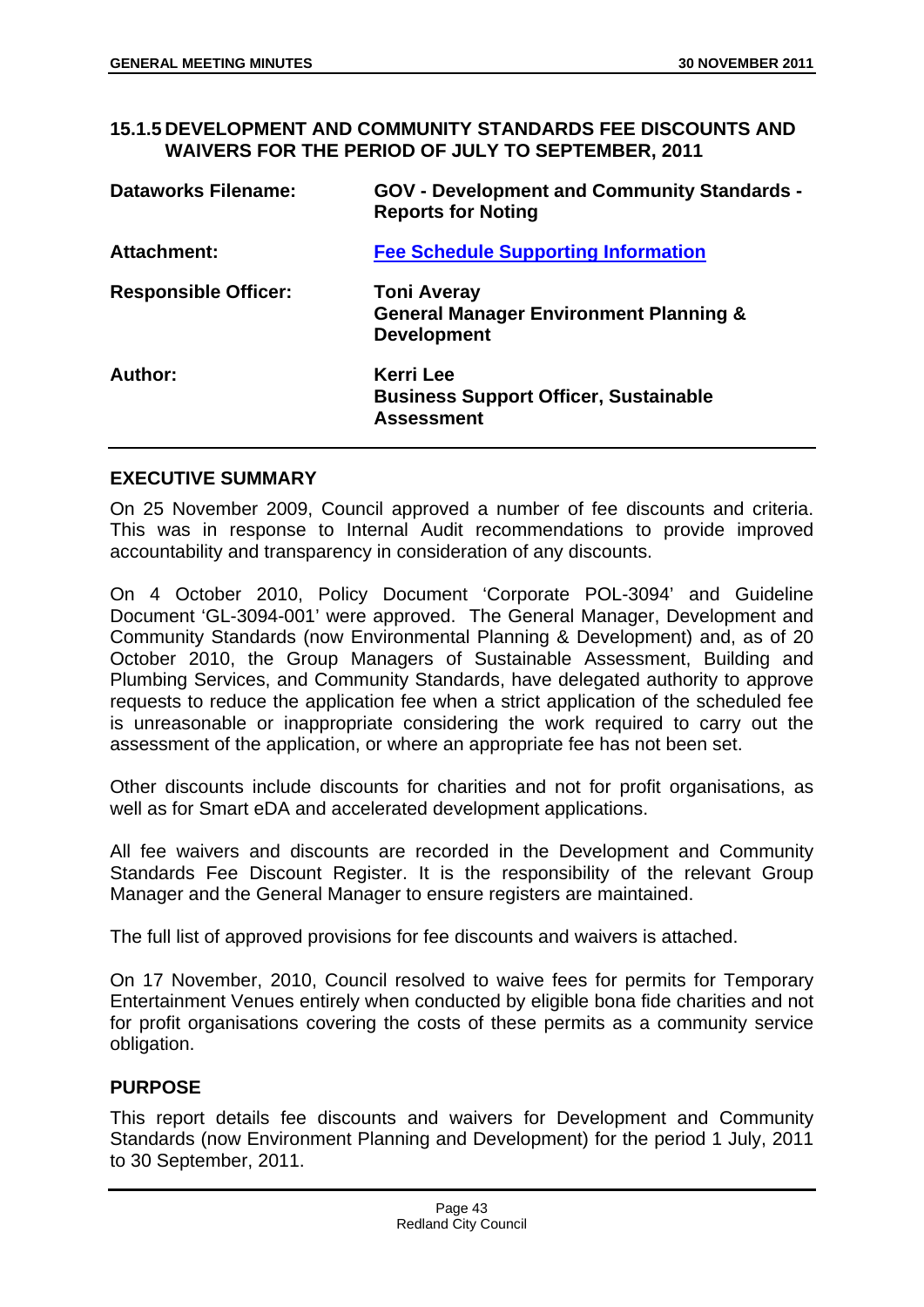# **Summary of Discounts and Waivers – 1 July, 2011 to 30 September, 2011**

| <b>Discounts/Waivers</b>                             | <b>Discounts</b><br><b>Approved</b> | <b>Total Amount of</b><br><b>Discount</b> |
|------------------------------------------------------|-------------------------------------|-------------------------------------------|
| <b>Discretionary Discounts</b>                       | 13                                  | \$51,543.51                               |
| <b>Charities and Not-for-Profit</b><br>Organisations | 4                                   | \$1,618.62                                |
| <b>Accelerated DA Applications</b>                   | 8                                   | \$2,841.48                                |
| <b>Smart eDA Applications</b>                        | 80                                  | \$14,759.75                               |
| <b>Combined Applications</b>                         | 2                                   | \$4,261.25                                |
| <b>Multiple Discounts</b>                            | 3                                   | \$2,130.37                                |
| Resubmission of lapsed<br>applications               | 6                                   | \$1,017.95                                |
| <b>Withdrawn Applications</b>                        | 10                                  | \$4,130.50                                |
| <b>Temporary Entertainment</b><br>Venues             | 4                                   | \$3,256.80                                |
| Total                                                | 132                                 | \$85,560.23                               |

## **Refusals**

Two (2) requests for a reduction in the development application fee were refused as they did not comply with the criteria in the 'Fee Schedule Supporting Information' for Discretionary Discounts.

#### **OFFICER'S/COMMITTEE RECOMMENDATION/ COUNCIL RESOLUTION**

| Moved by:           | <b>Cr B Townsend</b> |
|---------------------|----------------------|
| <b>Seconded by:</b> | <b>Cr H Murray</b>   |

**That the report be noted.**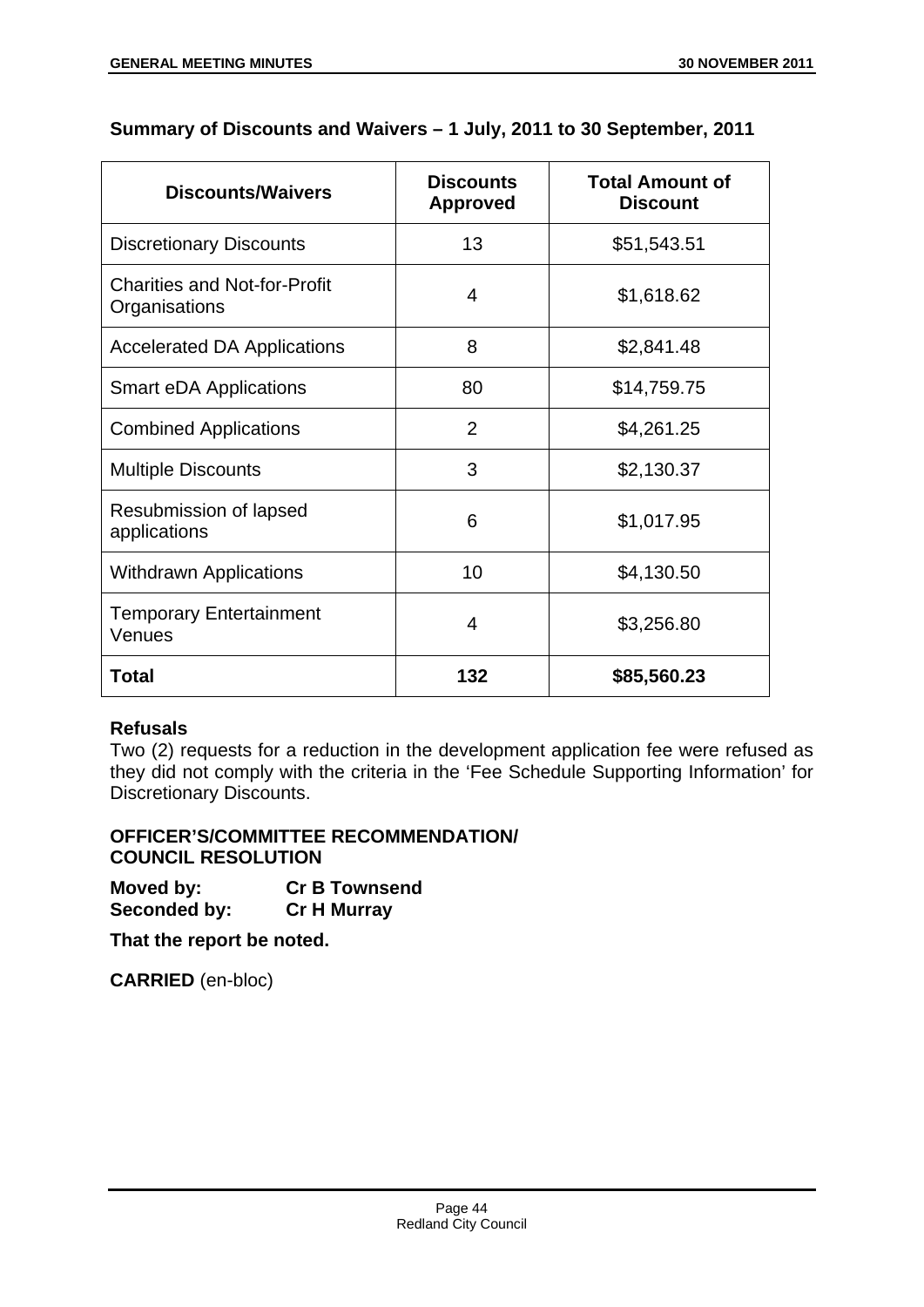#### **16 DEVELOPMENT AND COMMUNITY STANDARDS COMMITTEE 22 NOVEMBER 2011**

#### **16.1 ENVIRONMENT PLANNING & DEVELOPMENT**

| Moved by:    | Cr B Townsend |
|--------------|---------------|
| Seconded by: | Cr K Williams |

That the Development & Community Standards Committee Minutes of 22 November 2011 be received and resolutions noted on items resolved under delegated authority.

#### CARRIED

Development & Community Standards Committee Minutes 22 November 2011

#### **ITEMS RESOLVED UNDER DELEGATED AUTHORITY**

- **16.1.1 CATEGORY 1 MINOR COMPLYING CODE ASSESSMENT AND HOUSEKEEPING**
- **16.1.2 CATEGORY 2 COMPLYING CODE ASSESSMENT AND MNOR IMPACT ASSESSMENTS**
- **16.1.3 CATEGORY 3 MODERATELY COMPLEX CODE AND IMPACT ASSESSMENTS**
- **16.1.4 APPEALS LIST CURRENT AS AT 14 NOVEMBER, 2011**
- **12.1.9 RECONFIGURATION AT 13 MIDJIMBERRY ROAD, POINT LOOKOUT**

## **ITEMS FOR CONSIDERATION**

**16.1.5 APPLICATION OF PENSION CONCESSIONS FOR ANIMAL REGISTRATION** 

| <b>Dataworks Filename:</b>  | <b>L&amp;E Dog Registration</b>                                                               |
|-----------------------------|-----------------------------------------------------------------------------------------------|
| <b>Responsible Officer:</b> | <b>Toni Averay</b><br><b>General Manager Environment Planning &amp;</b><br><b>Development</b> |
| Author:                     | Donna Wilson<br><b>Service Manager Compliance</b>                                             |

#### **EXECUTIVE SUMMARY**

The *Animal Management (Cats and Dogs) Act 2008* requires all cats and dogs to be registered with the relevant local government at 12 weeks of age. Cat and Dog registration fees are determined annually by the local government.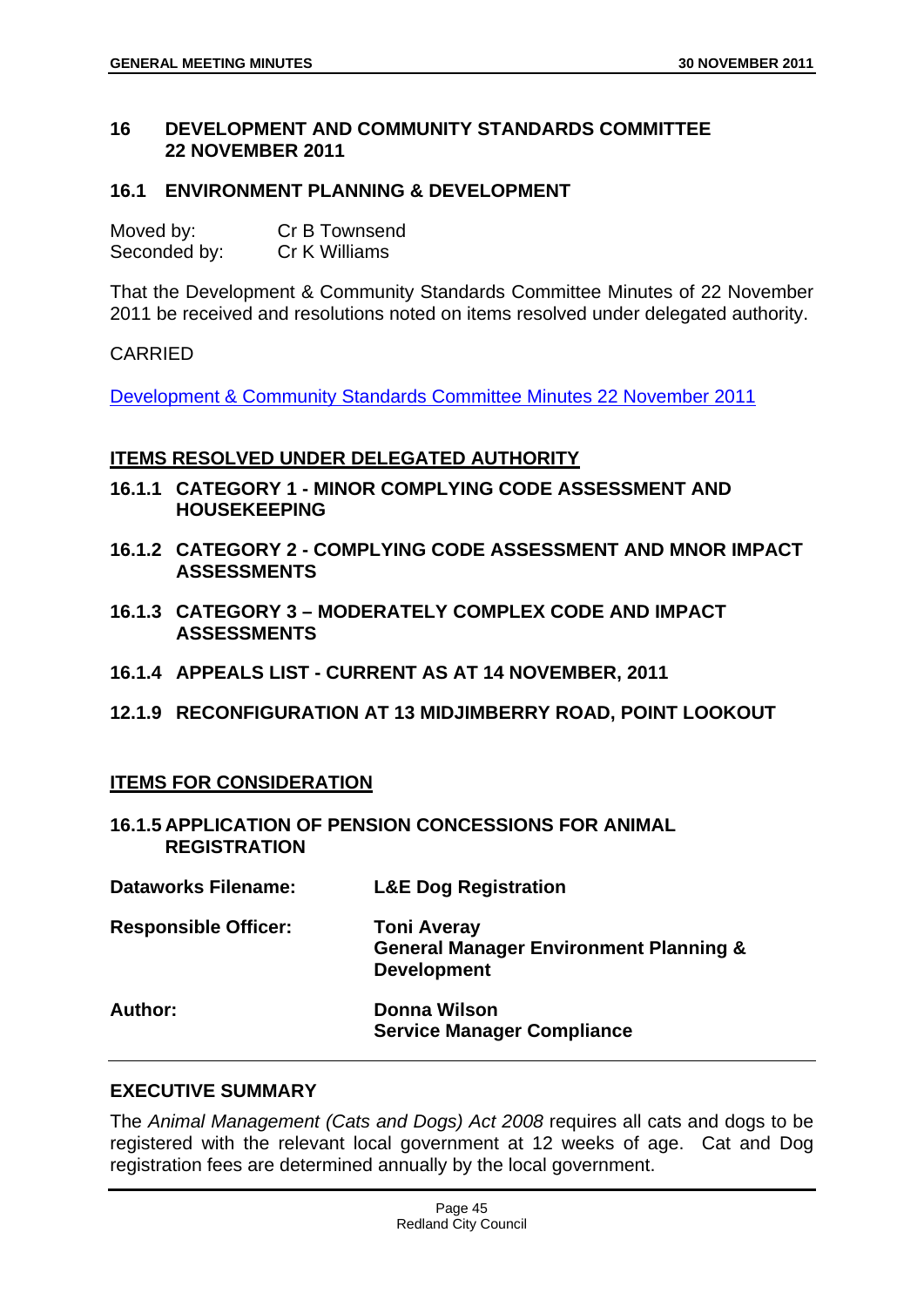Council adopted the 2011/2012 Fees and Charges Schedule at its Special meeting on 27 April 2011. The 2011/2012 Fees and Charges Schedule allows a 50% concession for an animal registration if an owner is in receipt of a full pensioner benefit.

## **PURPOSE**

The purpose of this report is to seek Council approval for the application of pensioner benefit concessions relating to animal registrations.

#### **BACKGROUND**

Concessions for dog registrations were introduced by Council in the early 90's, and more recently included concessions for cats due to the requirement of registration. Council provides concessions to animal owners if they are in receipt of a full pensioner benefit, the owner is a current member of Dogs Queensland, formerly Canine Control Council, or the owner is a current member of the Greyhound Racing Board.

To date, 4,686 cats and 23,283 dogs are registered with Council.

For the period 01/07/2010 – 30/06/11 inclusive, Council obtained animal registrations from 2,646 pensioners eligible for a registration discount. This discount equates to \$65,936.62.

Pension concessions apply to animal owners in receipt of a full pension benefit from Centrelink. Pension concessions apply to the following:

- Aged pension
- Disability pension
- Carers pension
- Sole parents pension
- Newstart Allowance
- Department of Veteran Affairs (DVA)

## **ISSUES**

Council provides a concession to animal owners who are in receipt of a full pension benefit from Centrelink. Historically, to assess eligibility and in the absence of written confirmation, Officers relied solely on the information available to Rating Services. It was determined that the information contained within Council's database primarily applied to property owners. To accommodate confirmation of non rate payers, animal owners were requested to provide written proof of pension status.

More recently, an avenue for Officers to confirm 'up to date' information became available. Direct access to Centrelink's database was provided, allowing Officers direct access to Centrelink to confirm an animal owner's pension status.

The Centrelink website will only confirm the status of a pension, namely if the holder is in receipt of a full or partial pension. It provides no other personal information. In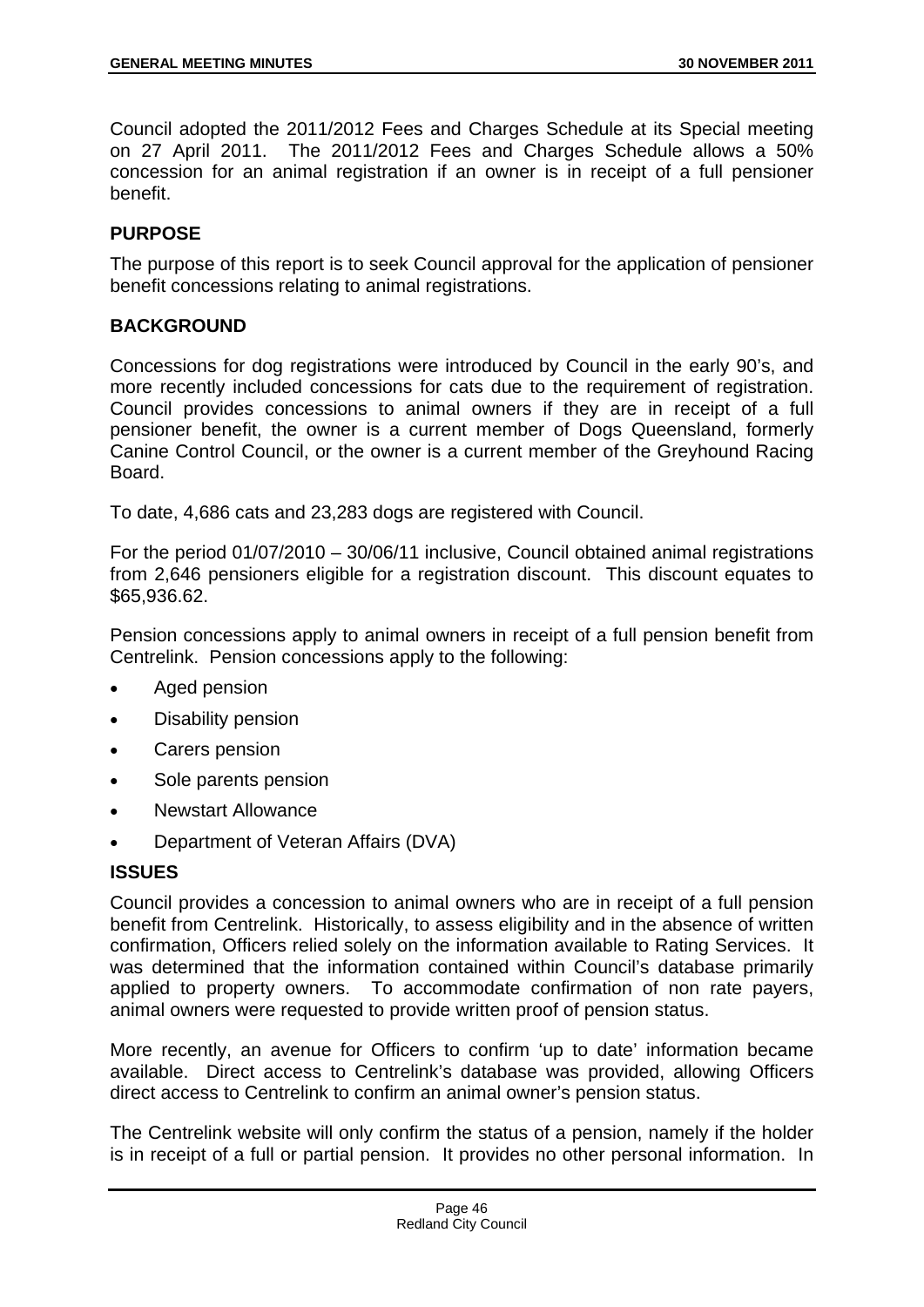accordance with Centrelink's privacy policy, a signed authorisation is required by the pensioner which authorises Centrelink to disclose the information to Council.

As with many processes where concessions are applied, the proof of eligibility provides for a fair, consistent and appropriate approval for discounts. Following Council's adoption of the 2011/2012 Fees and Charges Schedule, a number of enquiries have been received regarding the annual verification of pensioner concessions.

To streamline the process and reduce the need for annual verification checks, Council may consider classifying all animal owners in receipt of a full aged pension or Department of Veteran Affairs pension as a 'permanent pensioner' in Council's database. This would enable an automatic concession to be applied to their animal renewals and eliminate the need for pension status to be verified each year. It is unlikely that the circumstances of individuals in receipt of either of these pensions would change.

Cross referencing with the Rating Services database is possible, however further scrutiny of the data prior to converting them to 'permanent pensioners' would be required. With animal owners whose pension details are not readily available, their status can be converted to a 'permanent pensioner' on renewal.

Those in receipt of the Disability, Carers, Sole parents, Newstart allowance are more susceptible to change, and it would be recommended to retain annual verifications.

#### **FINANCIAL IMPLICATIONS**

Should Council determine to convert all animal owners in receipt of an aged pension or Department of Veteran Affairs pension to 'permanent pensioners', this would have no financial implication.

## **CONSULTATION**

Consultation has been undertaken with relevant Council Officers, in particular

- Team Coordinator Rating Services
- Service Manger Revenue and Cash Management

#### **OFFICER'S/COMMITTEE RECOMMENDATION/ COUNCIL RESOLUTION**

| Moved by:    | <b>Cr B Townsend</b> |
|--------------|----------------------|
| Seconded by: | <b>Cr K Reimers</b>  |

**That Council resolve to:** 

- **1. Convert all animal owners in receipt of an aged or Department of Veteran Affairs pension as 'permanent pensioners'; and**
- **2. Retain annual verifications with Centrelink of pensioners in receipt of a full disability, carers, Newstart, and sole parent pension.**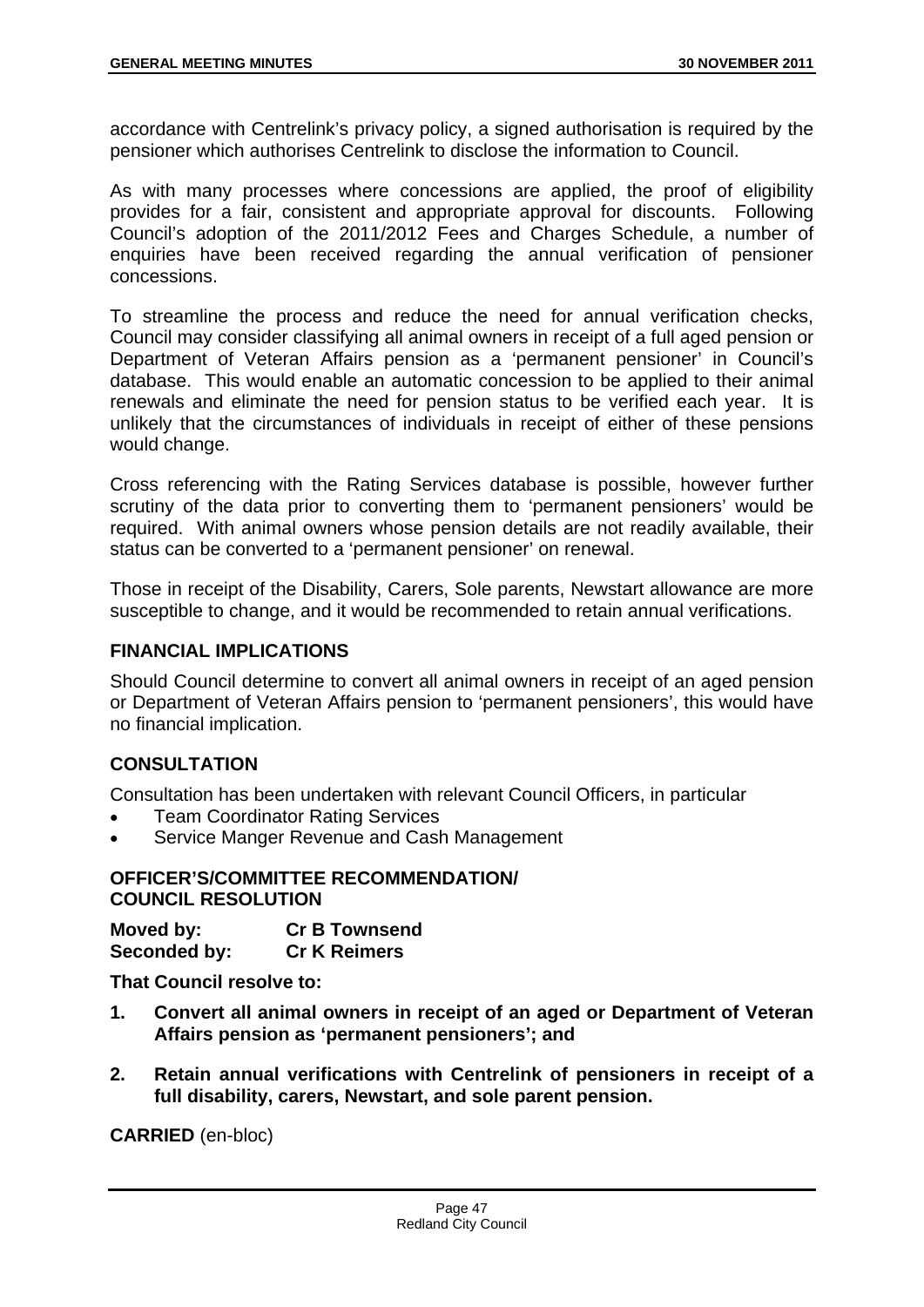## **16.1.6 PROPOSED NEW DANGEROUS DOG OFFENCE**

| <b>Dataworks Filename:</b>  | <b>GOV - Development and Community Standards</b><br><b>Committee Reports for Noting</b>       |
|-----------------------------|-----------------------------------------------------------------------------------------------|
| <b>Attachment:</b>          | <b>Proposed New Dangerous Dog Offence</b><br><b>Submission</b>                                |
| <b>Responsible Officer:</b> | <b>Toni Averay</b><br><b>General Manager Environment Planning &amp;</b><br><b>Development</b> |
| Author:                     | Donna Wilson<br><b>Service Manager Compliance</b>                                             |

#### **EXECUTIVE SUMMARY**

The Attorney-General, Minister for Local Government and Special Minister of State has recently released a proposed new dangerous dog offence under the *Criminal Code Act 1899.* 

Council's Compliance Services Unit has reviewed the proposed amendments and provided comment to the Attorney-General on the proposed legislative changes.

## **PURPOSE**

It is proposed that the new dangerous dog offence will supplant the current offence provisions under the *Animal Management (Cats and Dogs) Act 2008* and be transferred to the *Criminal Code Act 1899.* 

## **BACKGROUND**

On 13 September 2011, the Queensland Government announced its intention to review the sufficiency of the existing Queensland laws in relation to dog owners who fail to prevent their dog from causing serious injury or death to other persons. This announcement followed a serious dog attack in Victoria, which resulted in the death of a child.

The Attorney-General, Minister for Local Government and Special Minister of State has recently released proposed amendments to the *Animal Management (Cats and Dogs) Act 2008* and the *Criminal Code Act 1899.*

On 7 November 2011, Council received the proposed amendments to consider and provide a submission by 11 November 2011.

## **ISSUES**

Under the proposed new offence provision, a person responsible for a dog who manages the dog dangerously causing the death of or grievous bodily harm to another person commits a crime punishable by a maximum of 10 years imprisonment. This proposed offence will supplant the current offence provisions under the *Animal Management (Cats and Dogs) Act 2008*, and has been drafted to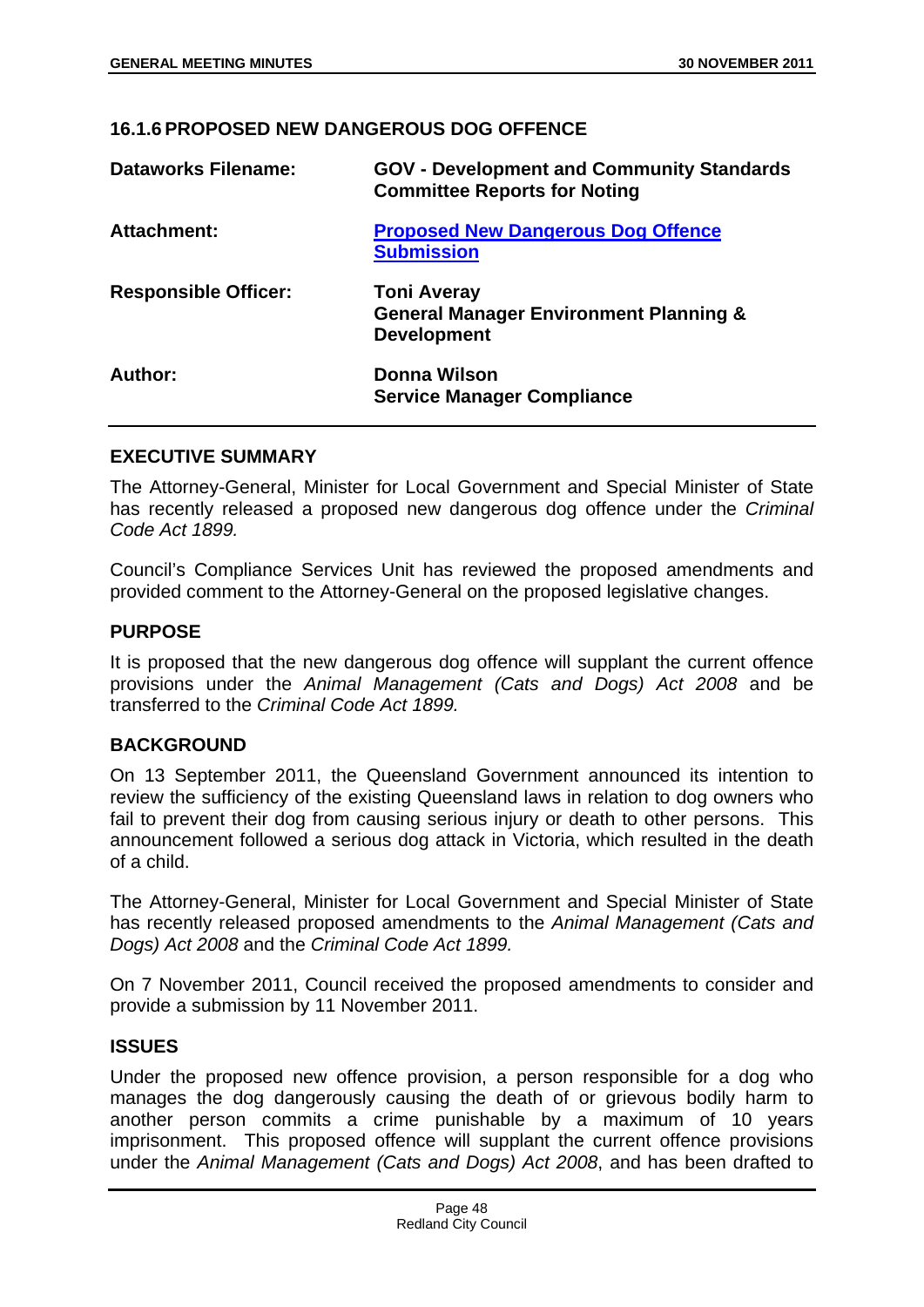appropriately interface with section 289 (Duty of persons in charge of dangerous things) of the *Criminal Code.*

The creation of the proposed new offence will transfer responsibility for investigation and commencement of proceedings for serious dog attacks from Local Government to the Queensland Police Service.

Currently Council has the responsibility to manage dog attacks under the *Animal Management (Cats and Dogs) Act 2008*. On conclusion of an investigation of this nature, providing there is sufficient evidence that would indicate the dog did in fact attack; Council has a number of options in determining the appropriate action to take. The options may include, the dog owner receiving an infringement notice, a warning letter, declaring the dog a menacing or dangerous dog, or seeking a destruction order for the dog. Prosecuting an owner may also be considered. However, considering all of the circumstances, Council may also choose to take no action.

To better manage the risks of an escalation of aggressive behaviour by a dog, the Act provides for Council to identify and declare two categories of aggressive behaviour in dogs – menacing and dangerous (regulated dogs).

The *Animal Management (Cats and Dogs) Act 2008* provides for prescribed conditions for the keeping of regulated dogs.

In the event a destruction order is sought, the *Animal Management (Cats and Dogs)*  Act requires dogs to be regulated dogs prior to a destruction order being made. In the event the dog is not a regulated dog, Council must proceed with the regulated making process. The *Animal Management (Cats and Dogs) Act 2008* provides for internal and external review provisions, when making a regulated dog declaration as well as the making of destruction orders. In serious dog attack cases, this may require Council to hold non regulated dogs for a considerable period of time if review provisions are being applied. This matter has been raised with the Attorney-General as part of the submission.

Officers have reviewed the proposed new dangerous dog offence and agree with the amendments.

It should also be noted that Council will continue to play an important and active role in responding to serious dog attacks, as the *Animal Management (Cats and Dogs) Act 2008* places a number of obligations on Council, including

- Make regulated dog declarations
- Seizure of offending dog/s
- Make destruction orders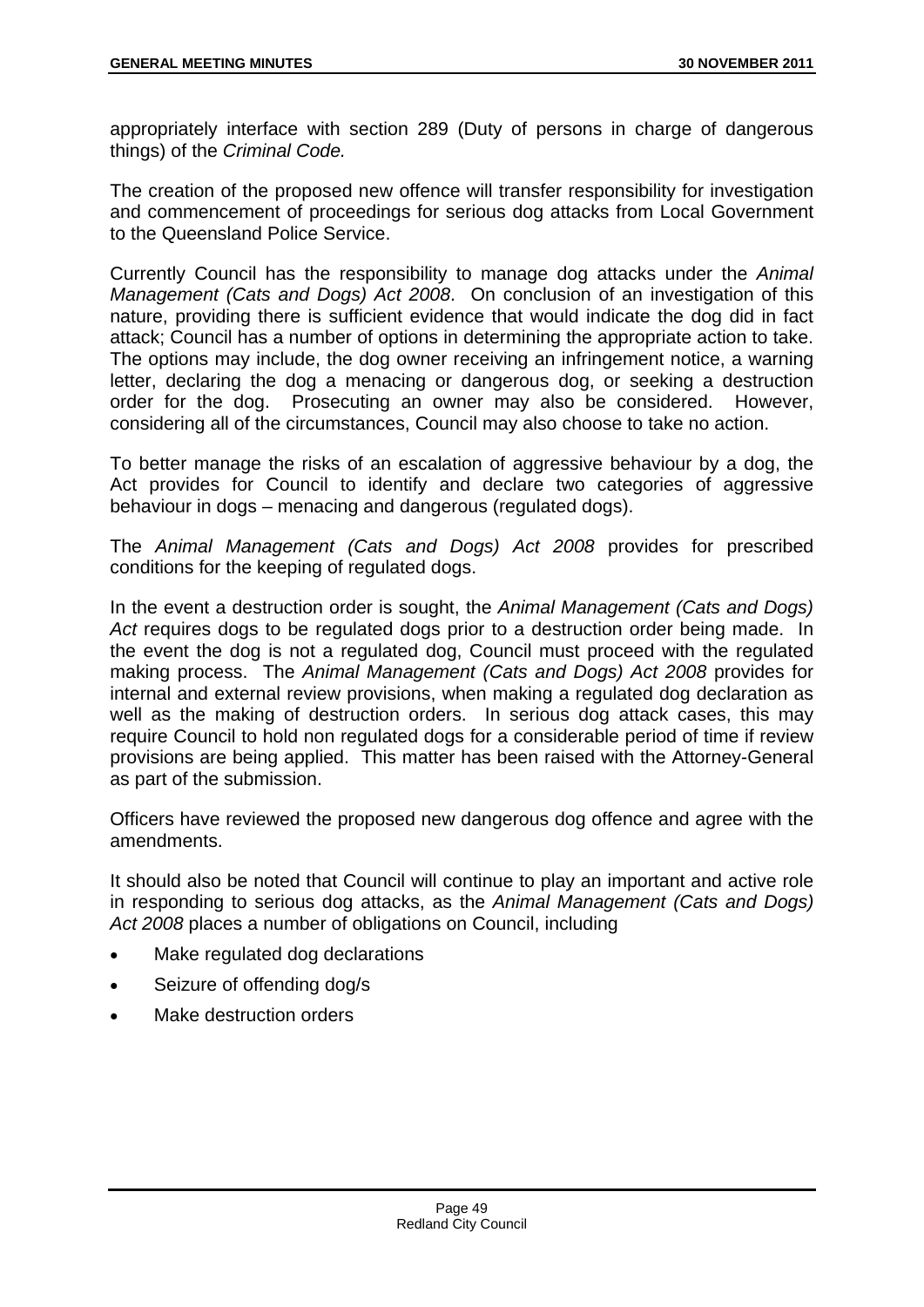# **RELATIONSHIP TO CORPORATE PLAN**

## **7. Strong and connected communities**

Our health, wellbeing and strong community spirit will be supported by a full range of services, programs, organisations and facilities, and our values of caring and respect will extend to people of all ages, cultures, abilities and needs

7.3 Increase community safety, health and wellbeing by planning and delivering programs, services, partnerships, regulations and education

# **FINANCIAL IMPLICATIONS**

There are no financial implications impacting Council as a result of this report.

# **CONSULTATION**

Consultation has been undertaken with the South East Queensland Regional Animal Management Group (SEQRAMG).

# **OFFICER'S/COMMITTEE RECOMMENDATION/ COUNCIL RESOLUTION**

**Moved by: Cr B Townsend Seconded by: Cr K Reimers** 

**That the report be noted.**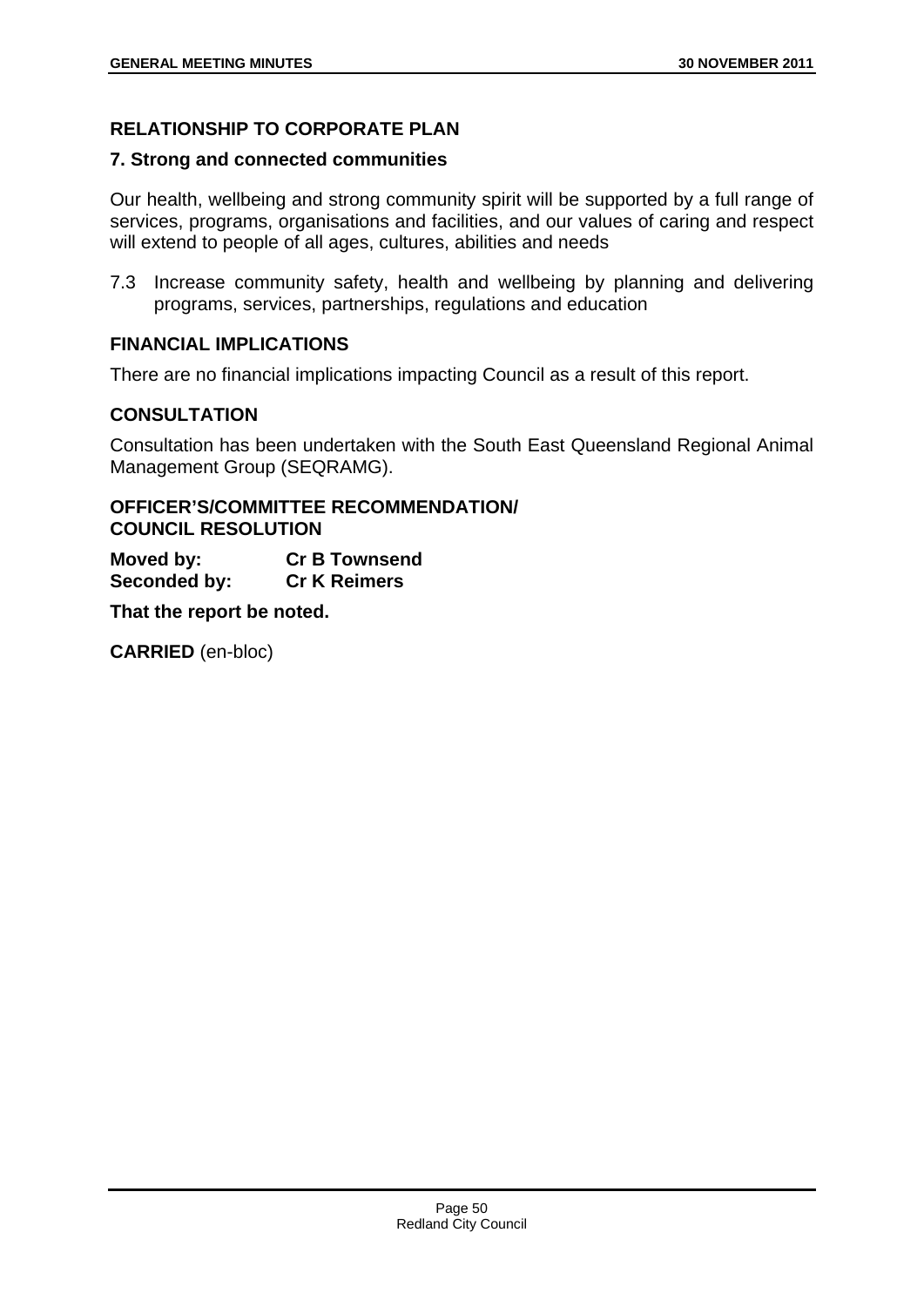## **16.1.7 FLAMMABLE AND COMBUSTIBLE LIQUIDS LICENSING**

| <b>Dataworks Filename:</b>  | <b>GOV - Development and Community Standards</b><br><b>Reports for Noting</b>                                                  |  |
|-----------------------------|--------------------------------------------------------------------------------------------------------------------------------|--|
| <b>Attachment:</b>          | <b>Factsheet Repeal of the Dangerous Goods</b><br><b>Safety Management Act 2001 What Does it Mean</b><br>for Local Government? |  |
| <b>Responsible Officer:</b> | <b>Toni Averay</b><br><b>General Manager Environment Planning &amp;</b><br><b>Development</b>                                  |  |
| Author:                     | <b>Jennifer Haines</b><br><b>Service Manager Health &amp; Environment</b>                                                      |  |

## **EXECUTIVE SUMMARY**

The purpose of this briefing note is to outline the potential impacts upon Redland City Council (Council) as a result of changes to the licensing of the Flammable and Combustible Liquids due to the repeal of the *Dangerous Goods Safety Management Act 2001*.

Although the changes to licensing provisions for Flammable and Combustible Liquid Storages (F&Cs) will have some impact upon Council's Environmental Compliance Team, it will have minimal impact upon other areas within Council.

It is expected that as a result of the changes there will be a reduction in revenue for licensing F&Cs by around \$33,245.00 from May 2012 and a reduction in time for officers.

However, the time reduction will be negligible due to majority of flammable and combustible storages still requiring inspection as an Environmentally Relevant Activity under the *Environmental Protection Act 1994*.

## **BACKGROUND**

In accordance with the *Memorandum of Understanding (MoU)* between the Department of Emergency Services and the Local Government Association of Queensland regarding Arrangements for the Shared Administration of the Dangerous Goods Safety Management Act, which commenced on 7 May 2004, it is agreed that Local Government is the agency responsible for the licensing of flammable and combustible liquids storage sites and the enforcement of licence conditions.

**Flammable liquid** is defined under the *Australian Standard for the Storage and Handling of Flammable and Combustible Liquids (AS1940)* as liquids which give off a flammable vapour at temperatures of not more than  $60.5^{\circ}$ C, for example, unleaded petrol, ethanol and kerosene.

**Combustible liquid** is defined under the *Australian Standard for the Storage and Handling of Flammable and Combustible Liquids (AS1940)* as any liquid, other than a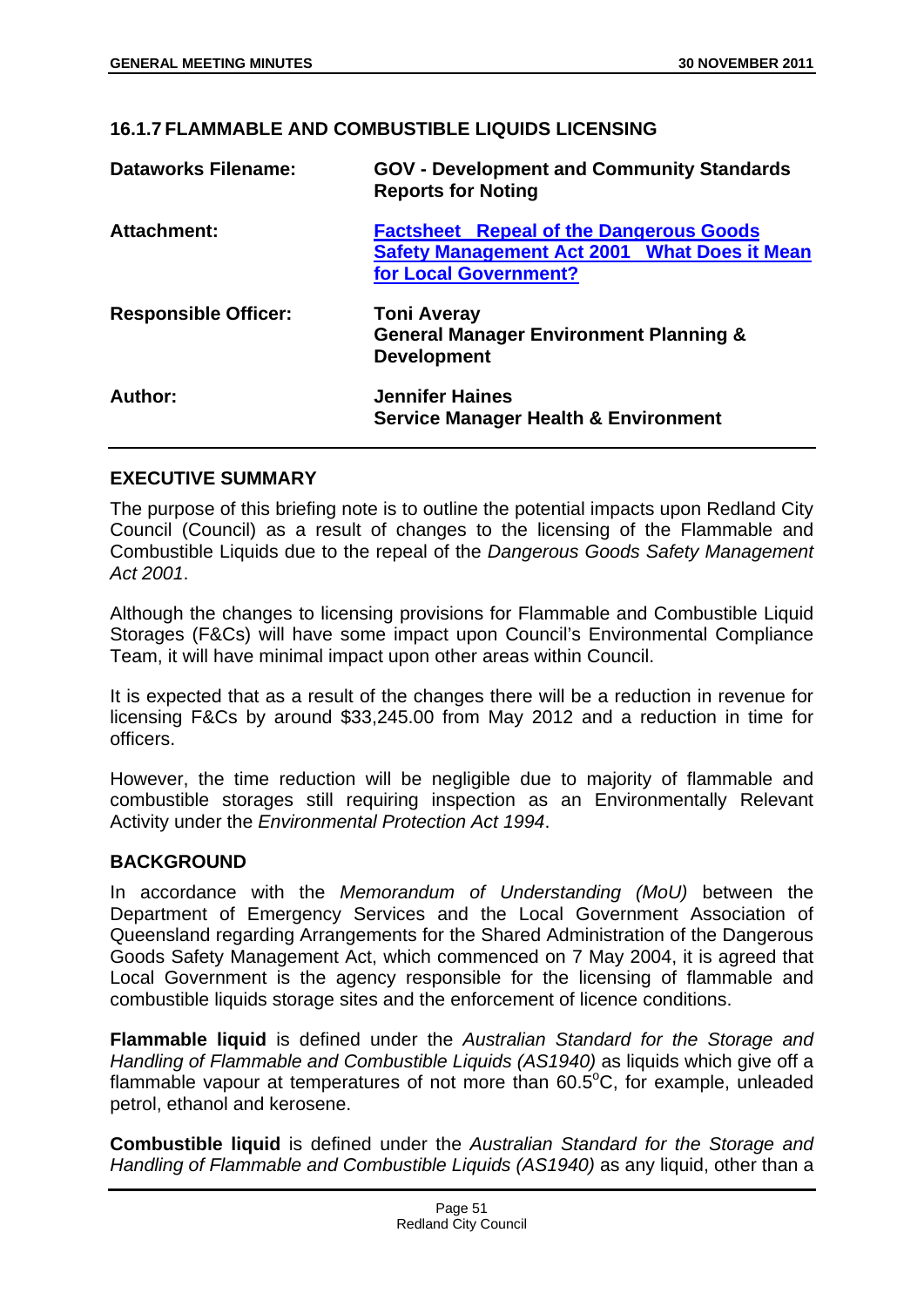flammable liquid, that has a flash point, and has a fire point that is less than its boiling point, for example, diesel and engine oil.

Council's Environmental Compliance Team currently issues licences to 51 flammable and combustible liquid storage premises including service stations and packaging stores throughout the Redlands. In the 2011-2012 financial year, F&C licensing was predicted to generate a revenue of \$33,245.00.

*The Work Health and Safety Act 2011 (the Act)* was passed by the Queensland Parliament on 26 May 2011 and is due to commence on 1 January 2012. The Act repeals the *Dangerous Goods Safety Management (DGSM) Act 2001*. This repeal will result in the abolition of the flammable and combustible liquids (FCL) licences currently administered by local governments, which means that all FCL licences will cease to have effect after 31 December 2011. There is no power to issue FCL licences after this date.

Where a fine has been imposed by local government in the DGSM Act for an offence that occurred before the WHS Act commences on 1 January 2012, the fine must still be paid to the local government. Any directives issued under DGSM Act prior to 1 January 2012 will continue to apply and will be actioned by a Workplace Health and Safety inspector after this date.

There is a new requirement under the new WHS legislation for local government to be informed about the operations of major hazard facilities in their locality. Major hazard facilities are oil refineries, chemical processing plants, large chemical and gas storage depots and large chemical warehouses that have hazardous chemicals in amounts that exceed specified threshold quantities. Currently, there are no major hazard facilities within Redland City area.

Council's Environmental Compliance Team are completing the Flammable and Combustible Liquids Storage inspections this year. New licences have been released which were due to expire on 30 June 2012, but due to the repealed legislation, these licences will have no effect after 1 January 2012.

As a result of the change it is predicted that there will be a negligible reduction in time for officers due to majority of flammable and combustible storages still requiring inspection as an Environmentally Relevant Activity under the *Environmental Protection Act 1994*.

## **ISSUES**

It is expected that there will be a reduction in revenue by around \$33,245.00 in the 2011/12 budget (invoices are raised in the month of May for these activities) as a result of changes to Flammable and Combustible Liquids Licensing.

# **RELATIONSHIP TO CORPORATE PLAN**

The regulation of flammable and combustible liquids relates to Strategy 1.3 and 7.3 of the Redland City Council Corporate Plan 2010-2015. The plan states that we will "Protect our natural environment by restoring degraded landscapes, contaminated land and managing fire, pests and other hazards" and "Increase community safety,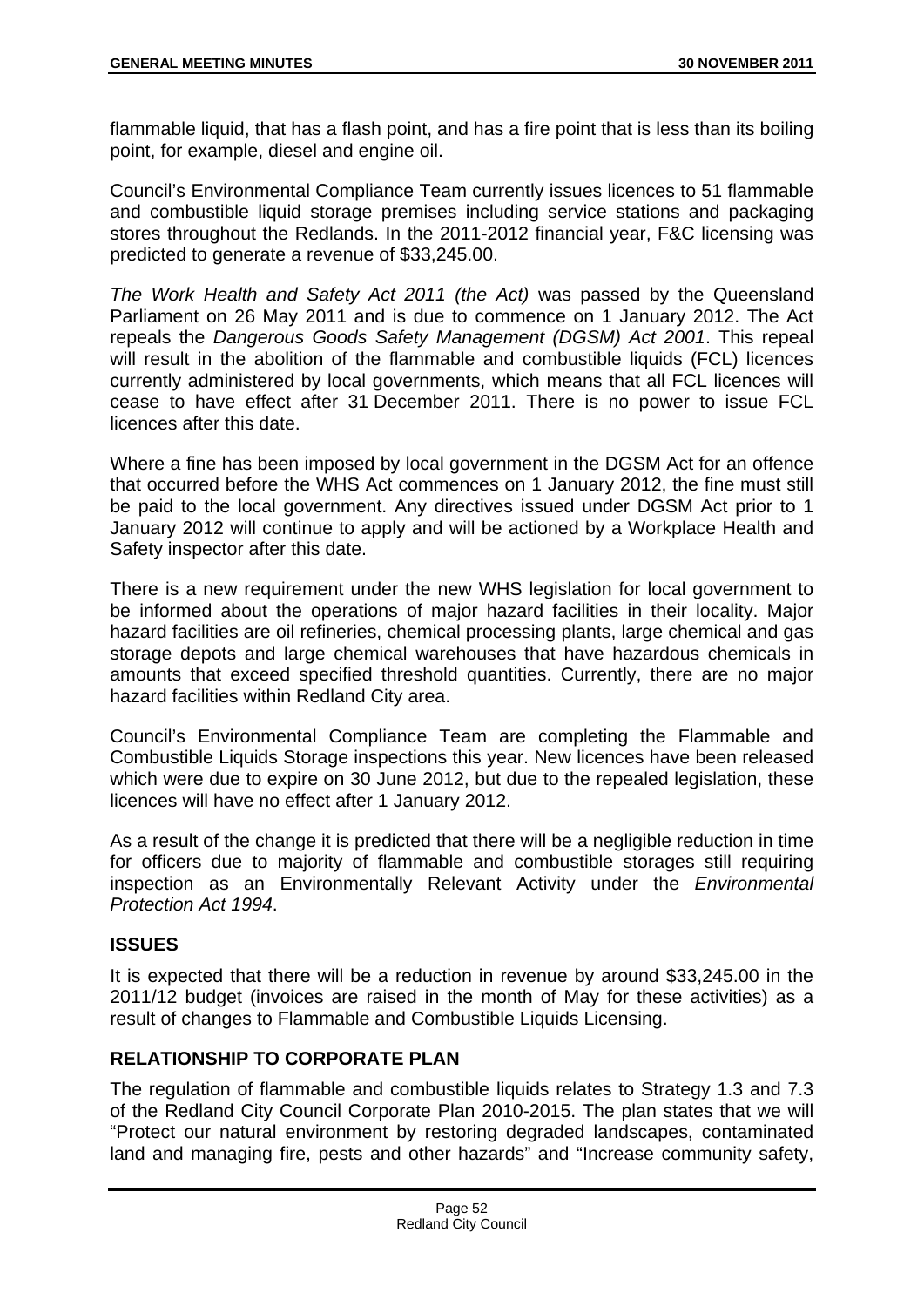health and wellbeing by planning and delivering programs, services, partnerships, regulations and education."

# **PLANNING SCHEME IMPLICATIONS**

It is not expected that there would be any amendments to the Planning Scheme at the present time as a result of this repealed legislation.

## **FINANCIAL IMPLICATIONS**

There will be a reduction in Health and Environment's revenue by approximately \$33,245.00 in the 2011/12 budget (invoices are raised in the month of May for these activities) as a result of changes to Flammable and Combustible Liquids Licensing. This will be subject of a submission in the March quarterly budget review.

## **OFFICER'S/COMMITTEE RECOMMENDATION/ COUNCIL RESOLUTION**

**Moved by: Cr B Townsend Seconded by: Cr K Reimers** 

**That the report be noted.**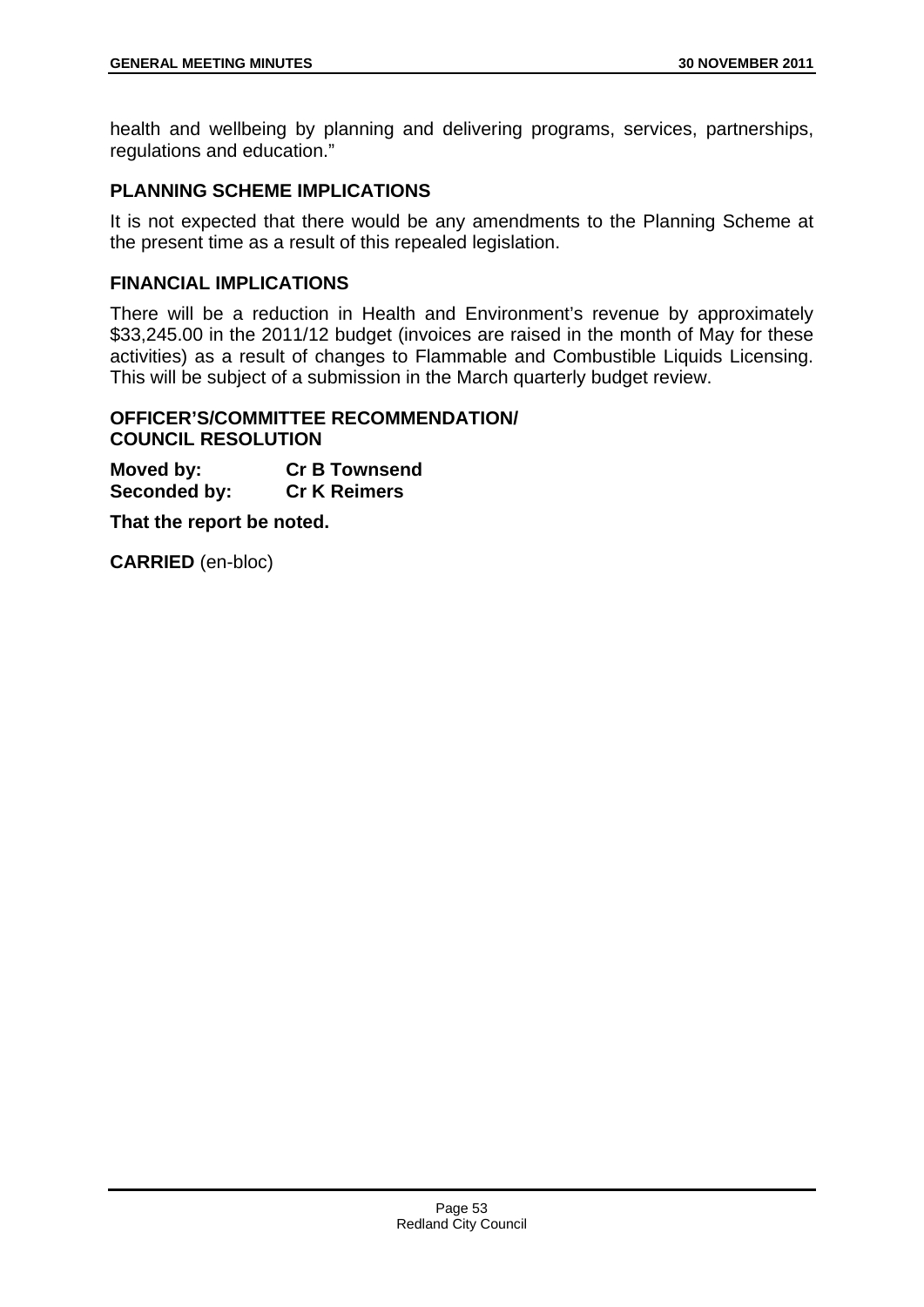## **16.1.8 NOTICE OF MOTION: PREPARATION OF REPORT ON TPA31 AND LOCAL LAW 6**

| <b>Dataworks Filename:</b>  | GOV - Development and Community Standards -<br><b>Reports for Noting</b><br><b>GOV</b> – Notice of Business/Urgent Business to<br><b>General Meetings</b> |
|-----------------------------|-----------------------------------------------------------------------------------------------------------------------------------------------------------|
| <b>Responsible Officer:</b> | <b>Bruce Macnee</b><br><b>Manager Sustainable Assessment</b>                                                                                              |
| Author:                     | <b>Daniel Zilli</b><br>Service Manager, Design and Co-ordination                                                                                          |

## **EXECUTIVE SUMMARY**

At the General Meeting on 26 October 2011, the Council resolved that the Chief Executive Officer prepare a report on TPA 31 (Tree Protection Area) and the relevant sections of Local Law 6 and that this report be presented to the Development & Community Standards Committee on 22 November 2011.

A workshop item was presented to the Development and Community Standards Committee on 1 November 2011 seeking to inform Council of options with regard to vegetation clearing within TPA's. The Councillors agreed that a report should be presented to a future committee meeting, seeking a formal resolution in relation to this matter.

The two issues are closely aligned and it is considered appropriate to report them to Council together. To facilitate this outcome, it is proposed that both issues be included in one report to be presented to the Development and Community Standards Committee on 6 December 2011.

## **PURPOSE**

The purpose of this report is to seek Council's approval to defer the presentation of the report, required by the resolution of 26 October 2011, until the Development and Community Standards Committee on 6 December 2011.

## **BACKGROUND**

On 18 October 2011, Councillor Williams gave a notice that she intended to move that Council officers prepare a report allowing Council to revoke TPA31 (Tree Protection Area). The report was to go to the General Meeting, scheduled for the 26 October 2011

At the General Meeting on the 18 October 2011, Councillor Williams gave a notice intending to move as follows:

*That council officers prepare a report allowing council to revoke TPA 31 (tree protection area) under section 16 of local law 6.* 

In accordance with notice given on 18 October 2011, Cr Williams moved as follows: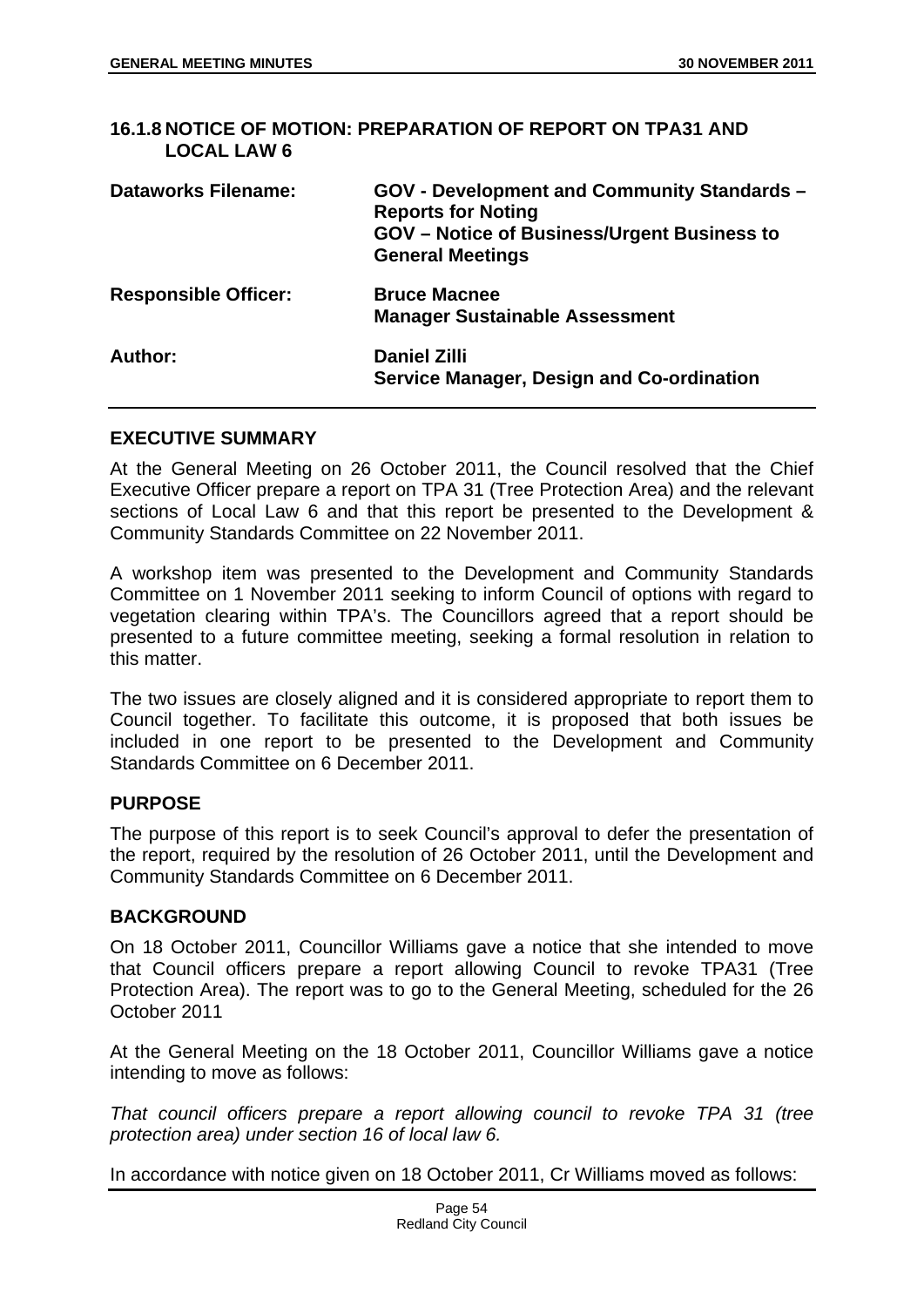- *1. That the Chief Executive Officer prepare a report on TPA 31 (Tree Protection Area) and the relevant sections of Local Law 6; and*
- *2. That this report be presented to the Development & Community Standards Committee of 22 November 2011.*

The motion was carried at the General Meeting on 26 October 2011.

On 1 November 2011, a workshop item was presented at the Development and Community Standards Committee, detailing the protection measures imposed by Local Law 6 and the interpretations of when certain exemptions apply. The workshop item explored differing interpretations officers have applied when administering the Local Law, with regard to damaging protected vegetation.

## **DISCUSSION**

In order to develop a consistent approach to Local Law 6 exemptions, Council officers are in the process of preparing a report to be presented at the Development and Community Standards Committee on 6 December 2011. This report will detail the matters discussed in the workshop presentation on 1 November 2011 and will seek a formal resolution of Committee.

The report required by Councillor Williams' Notice of Motion will be informed by the report which deals with the interpretation issues associated Local Law 6.

To that end it is the officer's intention to present a single report to the Development and Community Standards Committee on 6 December 2011, dealing with the interpretations of Local Law 6 in terms of permitting damage to protected vegetation and TPA31 in accordance with the notice of motion.

#### **OFFICER'S/COMMITTEE RECOMMENDATION/ COUNCIL RESOLUTION**

| Moved by:    | <b>Cr B Townsend</b> |
|--------------|----------------------|
| Seconded by: | <b>Cr K Reimers</b>  |

**That Council resolve to:** 

- **1. Note the details of this report; and**
- **2. Defer the presentation of a report dealing with the matters raised by Councillor Williams' Notice of Motion until the Development and Community Standards Committee Meeting on 6 December 2011.**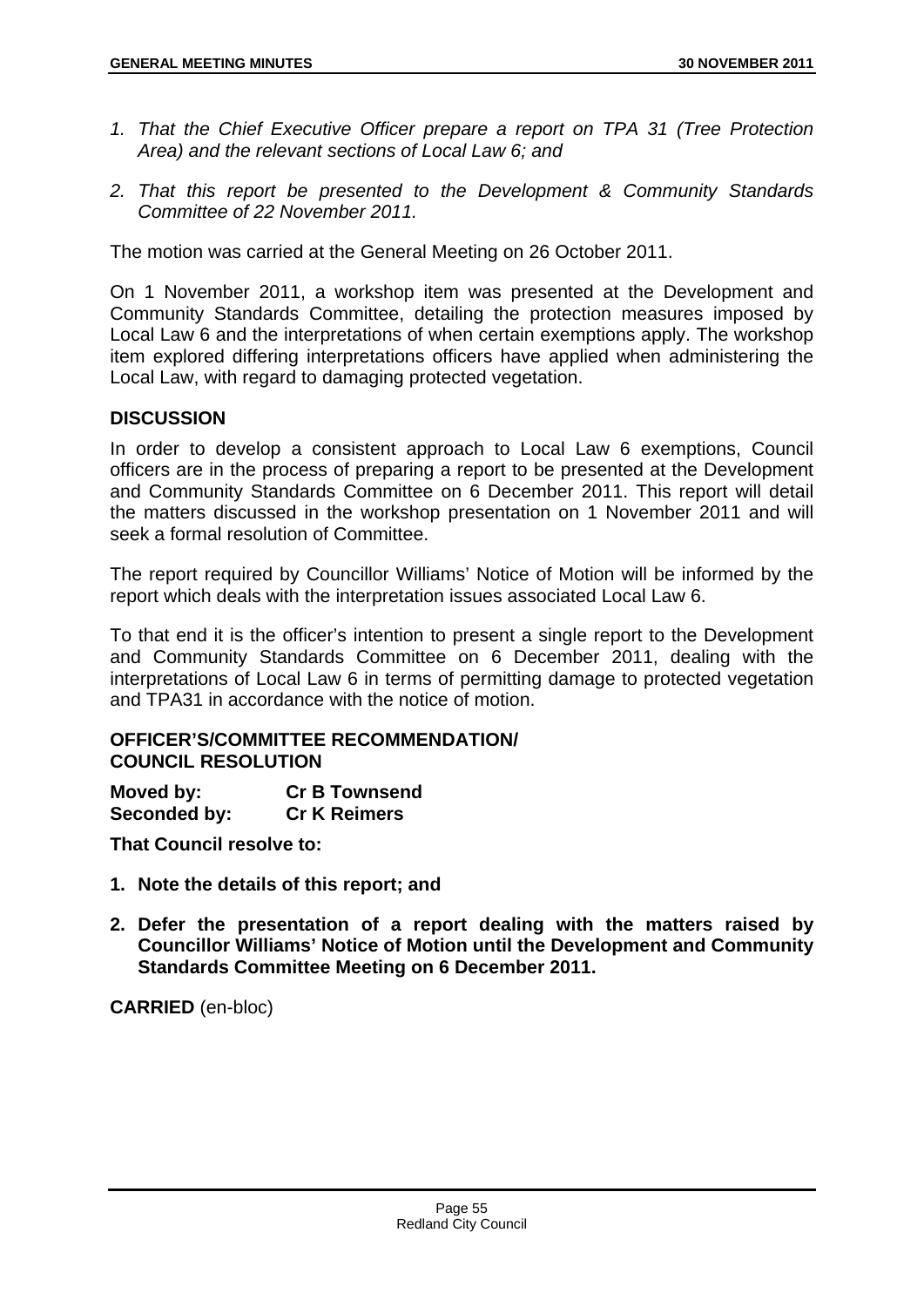#### **17 PLANNING AND POLICY COMMITTEE 2 NOVEMBER 2011**

| Moved by:    | Cr T Bowler  |
|--------------|--------------|
| Seconded by: | Cr M Elliott |

That the Planning & Policy Committee Minutes of 2 November 2011 be received and resolution noted on item resolved under delegated authority.

#### CARRIED

Planning & Policy Committee Minutes 2 November 2011

#### **17.1 CITY SERVICES**

## **17.1.1 PETITION [DIVISION 1] NO TRAFFIC LIGHTS AT CNR BIRKDALE AND MAIN ROADS, WELLINGTON POINT**

| <b>Dataworks Filename:</b>  | <b>RTT Street Management - Traffic Lights</b>             |
|-----------------------------|-----------------------------------------------------------|
| <b>Responsible Officer:</b> | <b>Murray Erbs</b><br><b>Manager City Infrastructure</b>  |
| <b>Author:</b>              | <b>Wal Lloyd</b><br><b>Advisor Traffic Investigations</b> |

## **EXECUTIVE SUMMARY**

At the General Meeting of 29 June 2011 it was resolved that the petition which reads as follows be received and referred to a committee or officer for consideration and a report back to Council :

*"Petition requesting no traffic lights be installed at corner of Birkdale and Main Roads, Wellington Point. Traffic calming needed – not lights."* 

Birkdale Road is a State-controlled road, Main Road is a Council-controlled road, and the intersection of Birkdale Road and Main Road which is currently a single lane roundabout, falls under the control of the Department of Transport and Main Roads (DTMR).

In July 2010, Officers from Council's then Infrastructure Planning Group requested DTMR to list the intersection for possible future installation of traffic signals to replace the roundabout. The proposal was considered a possible future option to improve safety of pedestrians and traffic movements at the intersection.

The possibility of the intersection being signalised had been floated in the public arena in Council's Wellington Point Village Centre Landscape Master Plan during the extensive community engagements undertaken in October 2009 and November 2010 by Council's Open Space Planning Unit for the development of the Master Plan.

This report recommends that Council resolve: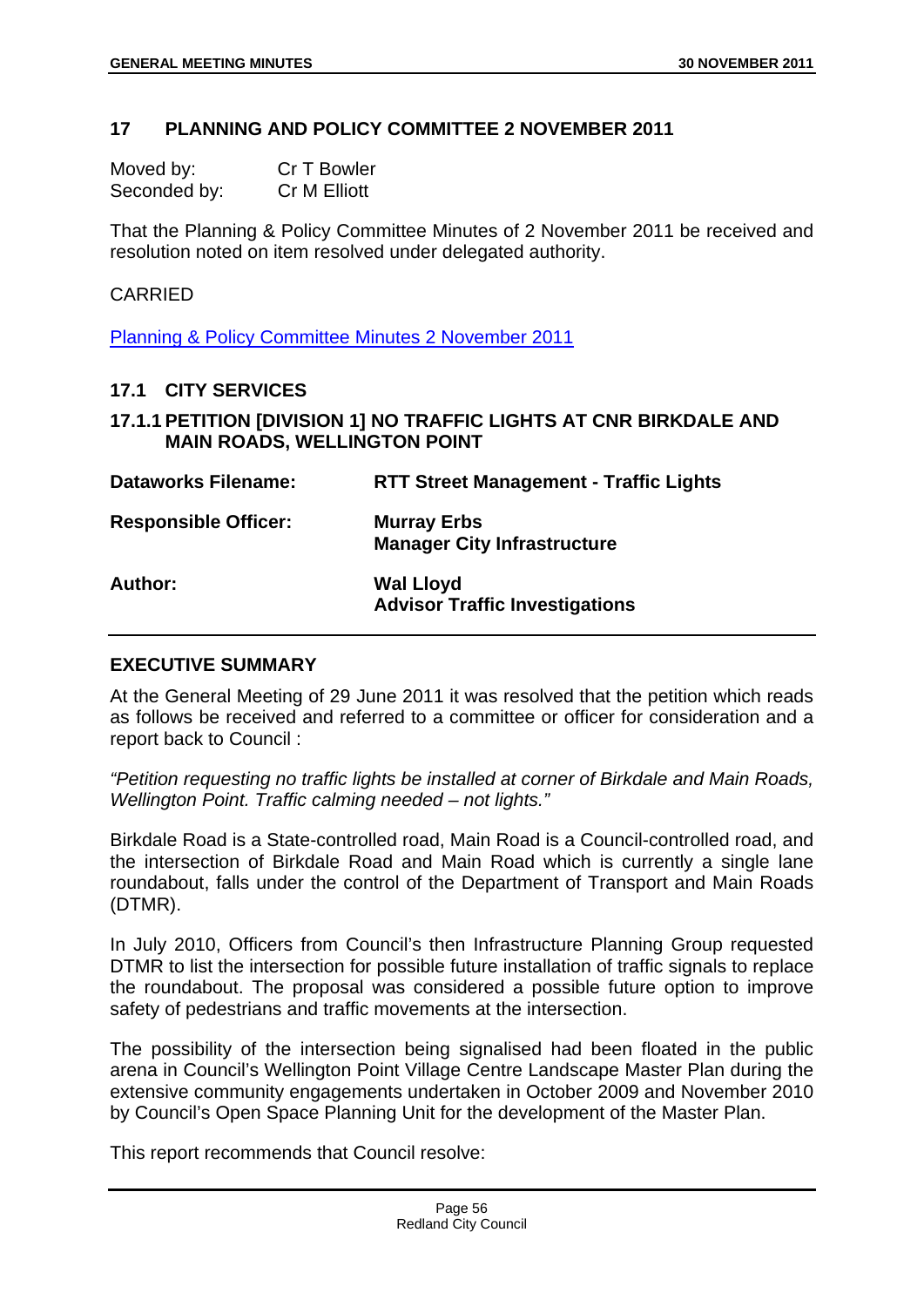- 1. To note that at this stage there is no current works programmed for the installation of traffic signals at the intersection of Birkdale Road and Main Road at Wellington Point by DTMR and that they are options and suggestions for future consideration for DTMR;
- 2. That DTMR be advised in writing of Council's resolution in this matter; and
- 3. That the principal petitioner be advised in writing of Council's resolution in this matter and be requested to advise all signatories to the petition of Council's decision.

## **PURPOSE**

The purpose of this report is to address the petition from the general community requesting that traffic signals not be installed at the intersection of Birkdale and Main Roads at Wellington Point, and responds to Council Resolution from 29 June 2011.

## **BACKGROUND**

Birkdale Road is a State-controlled Sub-Arterial road. Main Road is a Councilcontrolled road which is classified as Sub-Arterial from Birkdale Road to the south, and as a Local Street from Birkdale Road to the north. The intersection of Birkdale Road and Main Road is currently a single lane roundabout, under the control of the Department of Transport and Main Roads (DTMR).

In early 2009 Council's Open Space Planning Unit engaged John Mongard, Landscape Architect to produce strategies and landscape concepts plans for the Wellington Point Village Green project. This project included three possible improvement options for the Birkdale and Main Roads intersection, of which two are traffic signalised options.

On 20 July 2010 a meeting was held between Council Officers and Officers from the Metropolitan Regional office of DTMR to discuss proposed projects on Statecontrolled roads within Redland City. One of the issues discussed at that meeting was a proposal for the possible future signalisation of the Birkdale Road and Main Road intersection. Council Officers were aware of a number of issues and concerns raised by the local community regarding perceived safety problems with pedestrian and traffic movements in the area. The idea that the intersection could be signalised to resolve perceived pedestrian safety problems and better manage traffic movements through the intersection was floated as a possible option for DTMR to consider.

At the July 2010 meeting, DTMR agreed in principle to listing the proposal for future consideration and Council agreed to provide DTMR with concept layout plans for proposed works which would initially provide a basis for DTMR to investigate a possible business case.

The possibility of the intersection being signalised had been floated in the public arena in Council's Wellington Point Village Centre Landscape Master Plan during the extensive community engagements undertaken in October 2009 and November 2010 by Council's Open Space Planning Unit, after which the final document was available for public reading.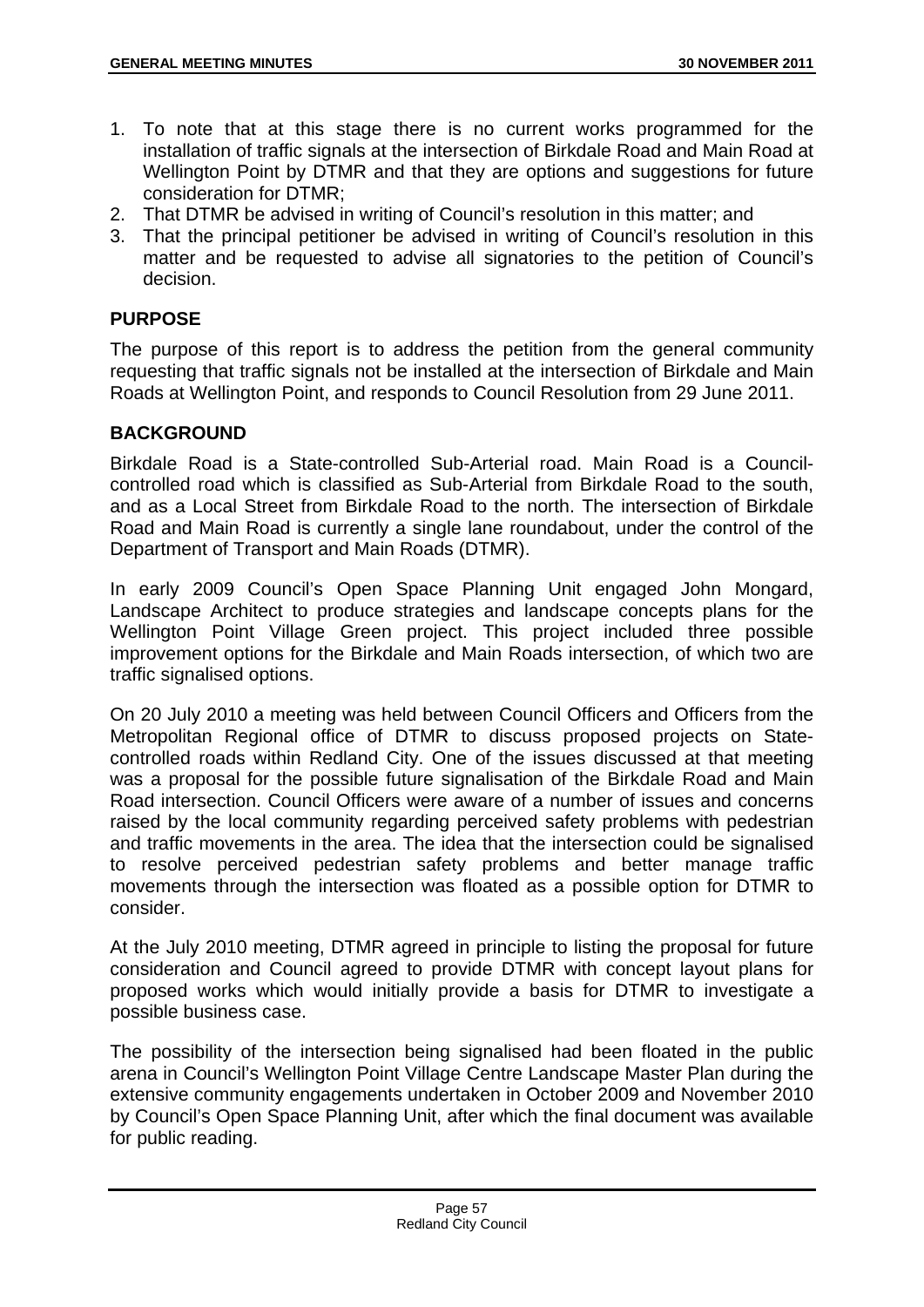The Master Plan document suggests that in regard to the roundabout, "A traffic planning review is required to determine a better long term option, likely to be a Tintersection with three pedestrian crossings and traffic/pedestrian lights". It further proposes that "Detailed urban design and traffic planning studies are required to establish the best traffic calming system for The Village and these options provide ideas for a way forward".

At the General Meeting of 29 June 2011, Council was presented with a petition requesting that traffic signals not be installed at the intersection of Birkdale Road and Main Road at Wellington Point and that traffic calming be implemented rather than the traffic signals.

# **ISSUES**

After Council's suggestion to DTMR at the July 2010 meeting that signalisation be considered as a possible future option, DTMR agreed in principle to list the proposed intersection treatment, but the DTMR Officers noted that there was no funding available in any current works program (including therefore any current ten-year program) and that the proposal would have a low priority anyway.

No Council layout plans have as yet been provided to DTMR, and no detailed analyses of intersection problems, requirements or detailed planning of possible intersection treatments have been undertaken.

The proposals that were included in the Master Plan documents were merely suggested as possible options as "ideas for a way forward" by the consultant.

The proposal put to DTMR for installation of traffic signals at the intersection was in response to concerns about safety of pedestrians wanting to cross Main Road at or near the intersection and also safety of pedestrians using the marked pedestrian (zebra) crossing in Birkdale Road near the intersection where there is a perceived problem due to the speed of vehicles approaching and exiting the current roundabout.

In a letter to Council from DTMR Regional Director (Metropolitan) dated 5 November 2010, it is stated that, in referring to the Birkdale Road/Main Road intersection:

*"Officers from the Department of Transport and Main Roads have investigated your concerns and I am advised as follows. An analysis of crash data did not indicate any major safety deficiency at this intersection. There have been only three crashes reported in the past five years and none of those involved pedestrians." The letter then referred to a planned DTMR operational study including all intersections along the Birkdale Road corridor from Capalaba to Wellington Point, but there was no further mention of this specific intersection.* 

In view of the above advice from DTMR and the other information stated above, it is proposed that Council resolve to note that at this stage there is no current proposal for the installation of traffic signals at the intersection of Birkdale Road and Main Road at Wellington Point and that they are options and suggestions for future consideration.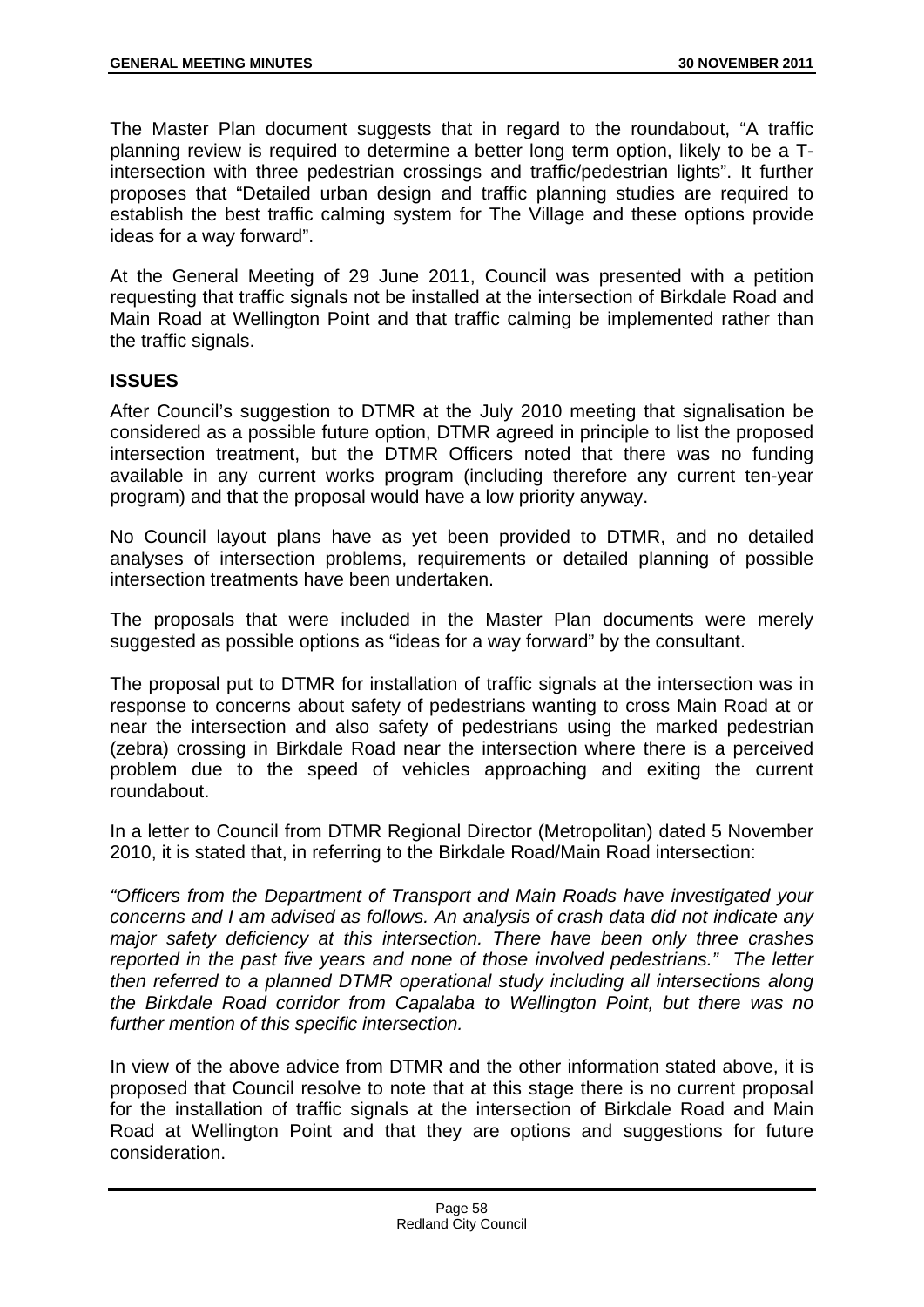# **RELATIONSHIP TO CORPORATE PLAN**

# **5. Wise planning and design**

We will carefully manage population pressures and use land sustainably while advocating and taking steps to determine limits of growth and carrying capacity on a local and national basis, recognising environmental sensitivities and the distinctive character, heritage and atmosphere of local communities. A well-planned network of urban, rural and bushland areas and responsive infrastructure and transport systems will support strong, healthy communities.

5.12 Plan, provide and advocate for essential physical and social infrastructure that supports community well-being and manage Council's existing infrastructure assets to ensure current service standards are maintained or improved

# **FINANCIAL IMPLICATIONS**

There are no financial implications impacting Council as a result of this report.

# **PLANNING SCHEME IMPLICATIONS**

It is considered that the outcome of recommendations in this report will not require any amendments to the Redlands Planning Scheme.

# **CONSULTATION**

DTMR was consulted and provided minutes of relevant meeting. The Councillor for Division One, Cr Wendy Boglary, supported the preferred recommendations.

# **OPTIONS**

# **PREFERRED**

That Council resolve as follows:

- 1. To note that at this stage there are no current works programmed for the installation of traffic signals at the intersection of Birkdale Road and Main Road at Wellington Point by Department of Transport and Main Roads and that they are options and suggestions for future consideration for Department of Transport and Main Roads;
- 2. That Department of Transport and Main Roads be advised in writing of Council's resolution in this matter;
- 3. That the principal petitioner be advised in writing of Council's resolution in this matter and be requested to advise all signatories to the petition of Council's decision.

# **Alternative**

There are no alternative options.

# **COMMITTEE DISCUSSION**

Manager City Infrastructure, in presenting the report, requested that the following changes be noted to the report: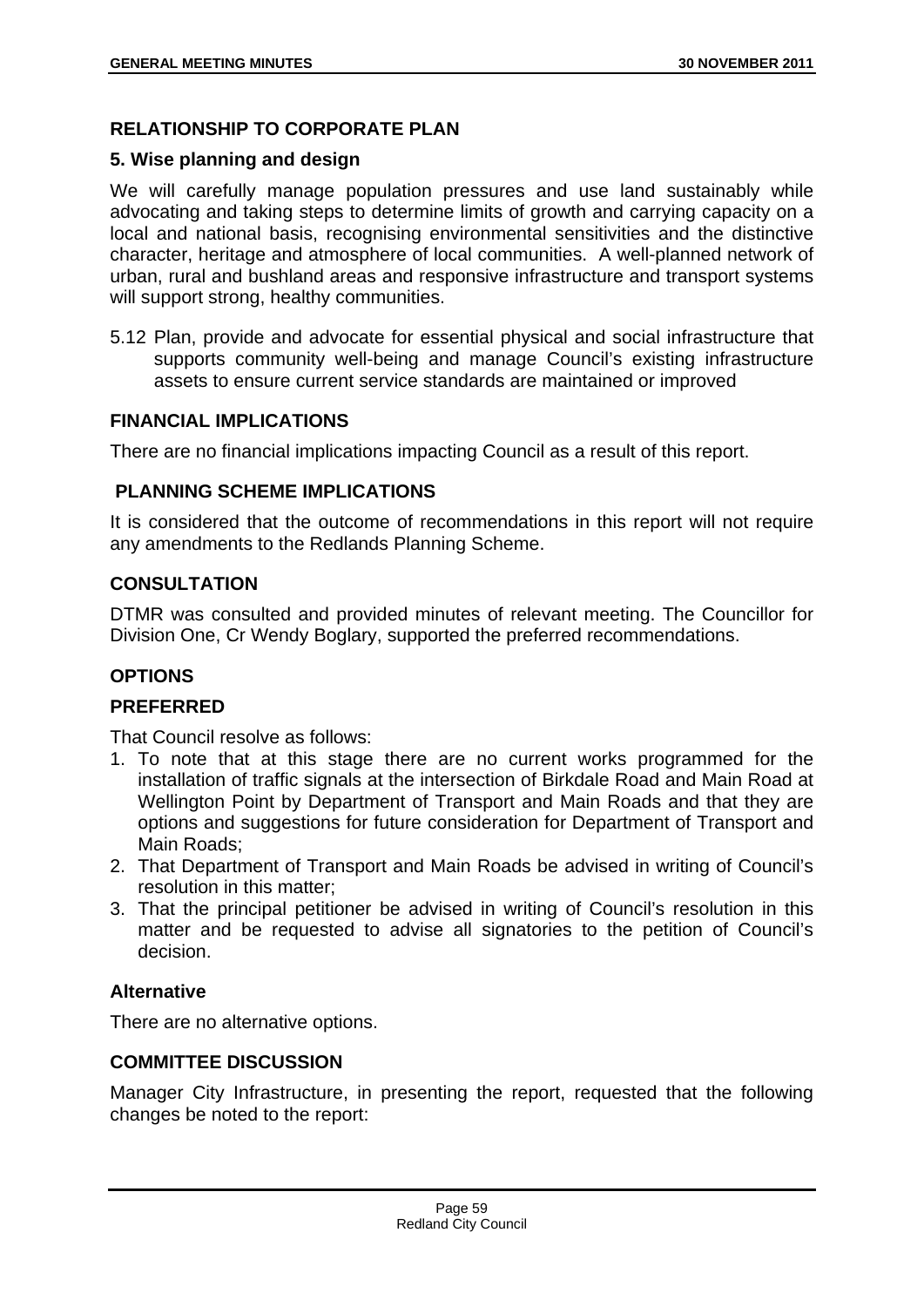- 1. That the fourth paragraph under 'Background' be amended by adding the word 'Officers' after the word 'Council', paragraph now reads as follows: *"At the July 2010 meeting, DTMR agreed in principle to listing the proposal for future consideration and Council Officers agreed to provide DTMR with concept layout plans for proposed works which would initially provide a basis for DTMR to investigate a possible business case."*
- 2. That the first paragraph under 'Issues' be amended by adding the word 'Officers' after the word 'Council, paragraph now reads as follows:

*"After Council Officers' suggestion to DTMR at the July 2010 meeting that signalisation be considered as a possible future option, DTMR agreed in principle to list the proposed intersection treatment, but the DTMR Officers noted that there was no funding available in any current works program (including therefore any current ten-year program) and that the proposal would have a low priority anyway."* 

3. That the third paragraph under 'Issues' be amended by adding the word 'Draft' before the words 'Master Plan', paragraph now reads as follows:

*"The proposals that were included in the Draft Master Plan documents were merely suggested as possible options as "ideas for a way forward" by the consultant."* 

4. That the second sentence under 'Consultation' be amended by deleting the words 'the content of this report and', sentence now reads as follows: *"DTMR was consulted and provided minutes of relevant meeting. The Councillor for Division One, Cr Wendy Boglary, supported the preferred recommendations."* 

## **OFFICER'S/COMMITTEE RECOMMENDATION/ COUNCIL RESOLUTION**

| Moved by:    | <b>Cr T Bowler</b>  |
|--------------|---------------------|
| Seconded by: | <b>Cr M Elliott</b> |

**That Council resolve as follows:** 

- **1. To note that at this stage there are no current works programmed for the installation of traffic signals at the intersection of Birkdale Road and Main Road at Wellington Point by Department of Transport and Main Roads and that they are options and suggestions for future consideration for Department of Transport and Main Roads;**
- **2. That Department of Transport and Main Roads be advised in writing of Council's resolution in this matter; and**
- **3. That the principal petitioner be advised in writing of Council's resolution in this matter and be requested to advise all signatories to the petition of Council's decision.**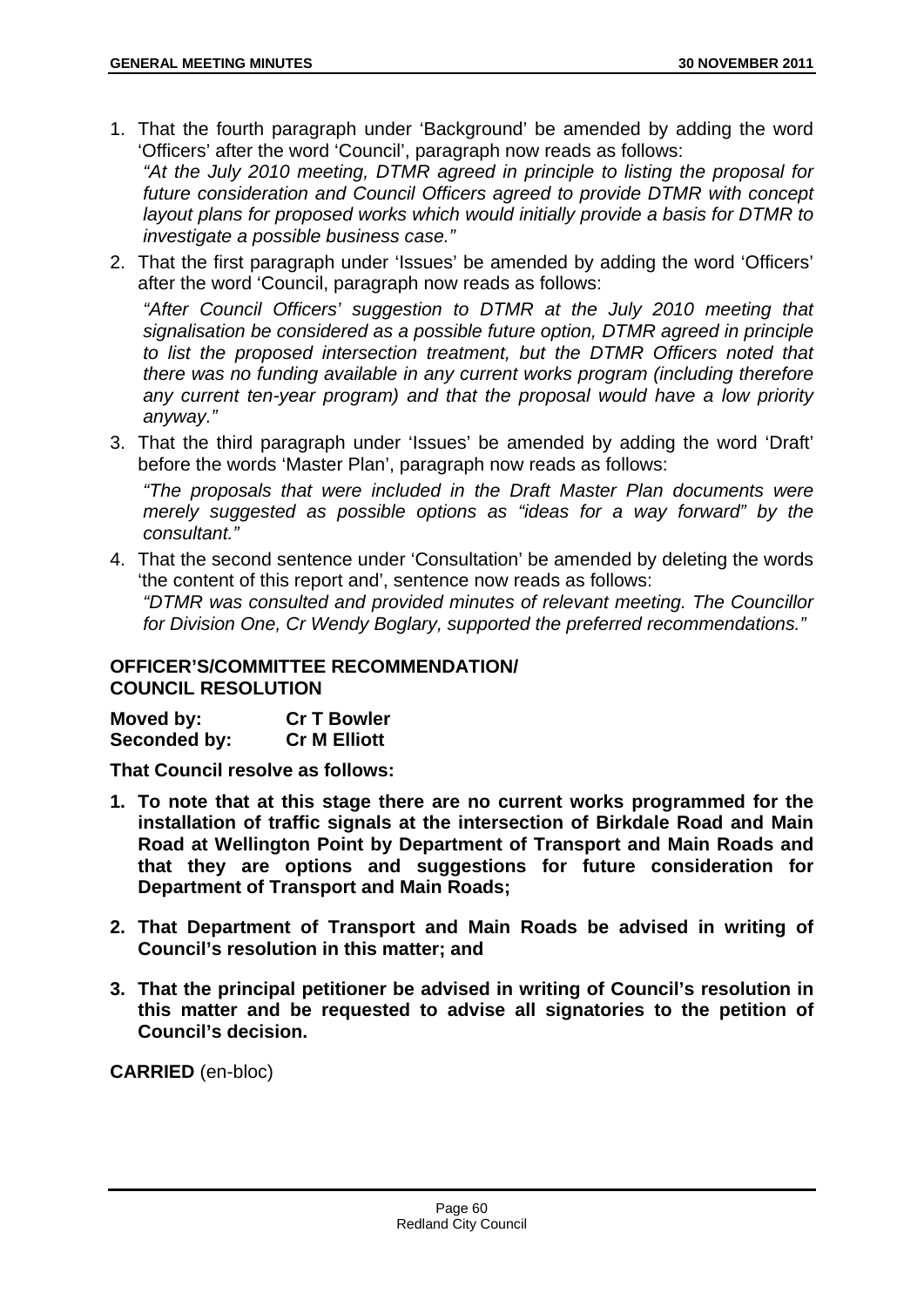#### **17.1.2 PETITION [DIVISION 4] INSTALLATION OF PEDESTRIAN CROSSING AT ST RITA'S PRIMARY SCHOOL BENFER ROAD, VICTORIA POINT**

| <b>Dataworks Filename:</b>  | <b>RTT Design &amp; Construction - LATM'S</b>                          |
|-----------------------------|------------------------------------------------------------------------|
| <b>Responsible Officer:</b> | <b>Murray Erbs</b><br><b>Manager City Infrastructure</b>               |
| Author:                     | <b>Abdish Athwal</b><br><b>Senior Engineer Traffic &amp; Transport</b> |

# **EXECUTIVE SUMMARY**

At the General Meeting of 29 June 2011, it was resolved as follows:

**That the petition, which reads as follows, be received and referred to the appropriate area of Council for consideration and a report back to Council:** 

*"Petition from residents requesting that Council support the installation of a pedestrian crossing at St Rita's Primary School, Benfer Road, Victoria Point. This would bring St Rita's school into line with all other primary schools in the area, i.e., crossing safety guard and zebra crossing."*

This report recommends, that Council reject the request to upgrade the existing crossing on Benfer Road to a zebra crossing since it does not meet the minimum criteria required by Part 10, for the installation of pedestrian crossings in the Manual of Uniform Traffic Control Devices (MUTCD) which is adopted by *Transport Operations (Road Use Management) Act 1995,* State Government legislation, and does not have the support of the School administration and the Transport and Main Roads (TMR) Road Safety Officer.

## **PURPOSE**

The purpose of this report is to address the petition from local residents requesting that Council support the installation of a pedestrian crossing at St Rita's Primary School, Benfer Road, Victoria Point and responds to a Council Resolution of 29 June 2011.

## **BACKGROUND**

Benfer Road is classified as a Trunk Collector Road in accordance with Council's road hierarchy, has a signed speed limit of 60 kph and can carry up to 10,000 vehicles per day. It provides a function for the movement of people and goods within and through suburbs, whilst allowing access to local streets and is an ideal route for buses, pedestrian and bike facilities.

St Rita's School is located at 23-39 Benfer Road, Victoria Point, its start time is 8:30am and school finishes at 2:55pm. The school also has a second access to the school from Red Gum Drive via Sycamore Parade, Victoria Point, and as part of a recent Federally Funded building scheme, has started operating a second dropoff/pick-up zone from within the school grounds from Red Gum Drive. The existing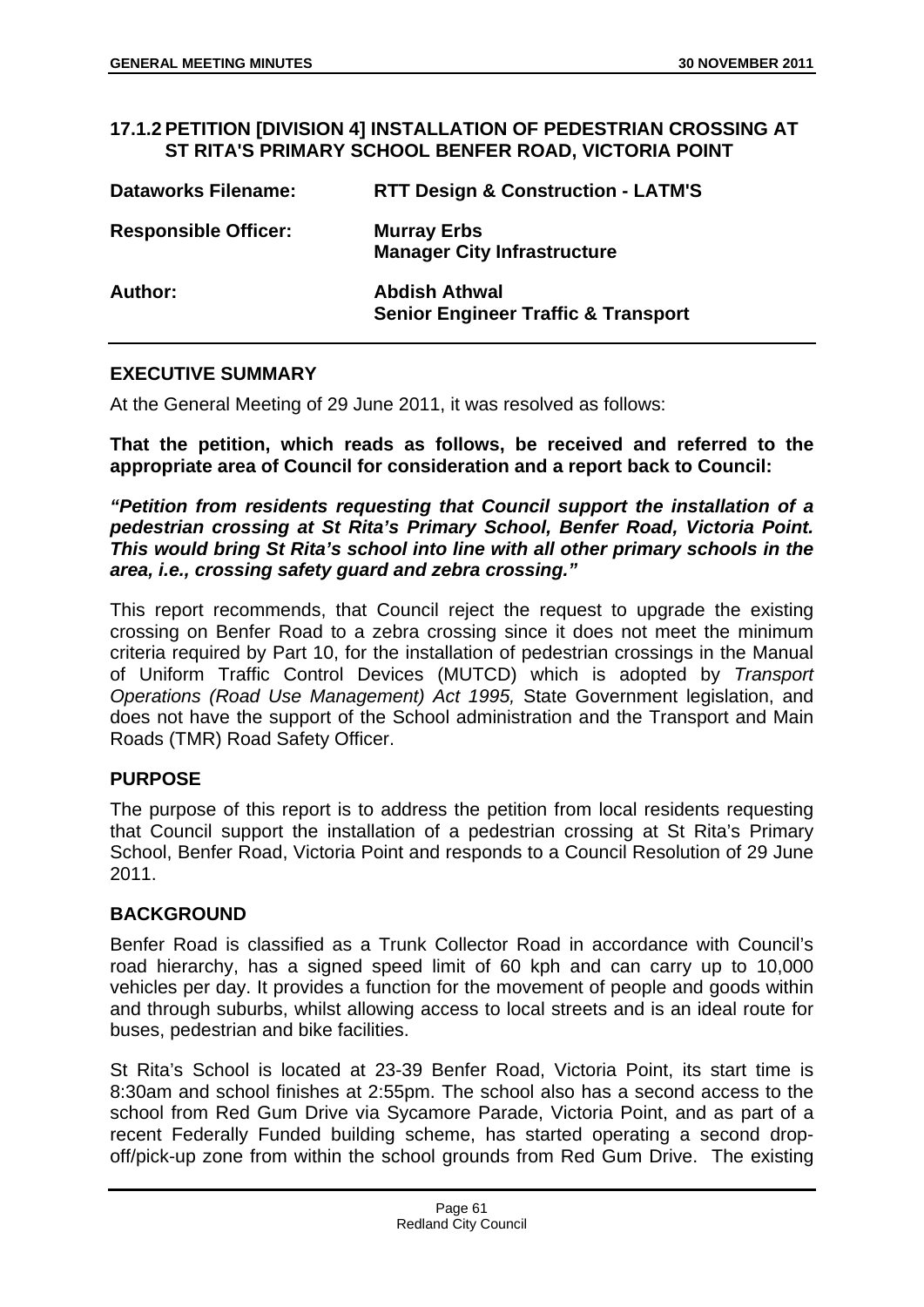supervised crossing was opened on Benfer Road on 29 April, 1996 with a count recorded of 362 vehicles with 99 children over a one hour period.

On 19 April 2011, Council received an email request from Mr Douglas Robinson for a pedestrian (zebra) crossing outside St Rita's School on Benfer Road, Victoria Point.

Council officer Abdish Athwal consulted with the Road Safety Officer from TMR and was advised that the location did not meet the requirements for a pedestrian crossing. This was also observed during a site visit carried out by Abdish Athwal showing a low number of pedestrian crossing movements.

An email response was sent on 9 May 2011 informing Mr Robinson that' *"A pedestrian crossing in this location did not meet the minimum criteria for consideration as set out in the Queensland Transport guidelines for the installation of pedestrian crossings in, the Manual of Uniform Traffic Control Devices (MUTCD) and the request to install a 'zebra' crossing at this location was not supported. This fact is further supported by Transport & Main Roads Road Safety Officers, who have provided a supervisor to assist with safety for pedestrian crossing at this location at the major pedestrian crossing time which is the school start and finish time. Parents/guardians should supervise children crossing at this location outside the supervised times."*

On 16 June 2011, Council received the petition. A response was sent on 14 July 2011, informing that Council has arranged for further investigation regarding this matter. Traffic counts have been programmed to be carried out to accurately gauge vehicle movements in this area and that as this matter has now been presented to council as a petition, it will be dealt with as such and the investigation will proceed followed by a report to council outlining the findings of the investigation. Once the Council Resolution has been issued you, as the principal petitioner, will be notified of the decision.

# **ISSUES**

## Information received from TMR Road Safety officer:

The supervised crossing was opened on 29 April 1996, with a count recorded of 362 vehicles with 99 children over a one hour period.

The TMR Road Safety officer, completed a survey count on Friday 10 June between 7.50am and 8.50am which showed a total of 649 vehicles in that hour and a total of 41 pedestrians using the supervised crossing comprising 24 unaccompanied children, 6 accompanied children, 11 adults (5 adults crossed twice, in and out of the school with one lady crossing from the school side to board the bus in the bus zone).

## Council officer's completed:

i. A survey count on Friday 10 June between 2:45 and 3:45pm revealed a total of 634 vehicles in that hour and a total of 51 pedestrians comprising 31 unaccompanied children, 10 accompanied children, 10 adults (10 adults crossed twice, in and out of the school).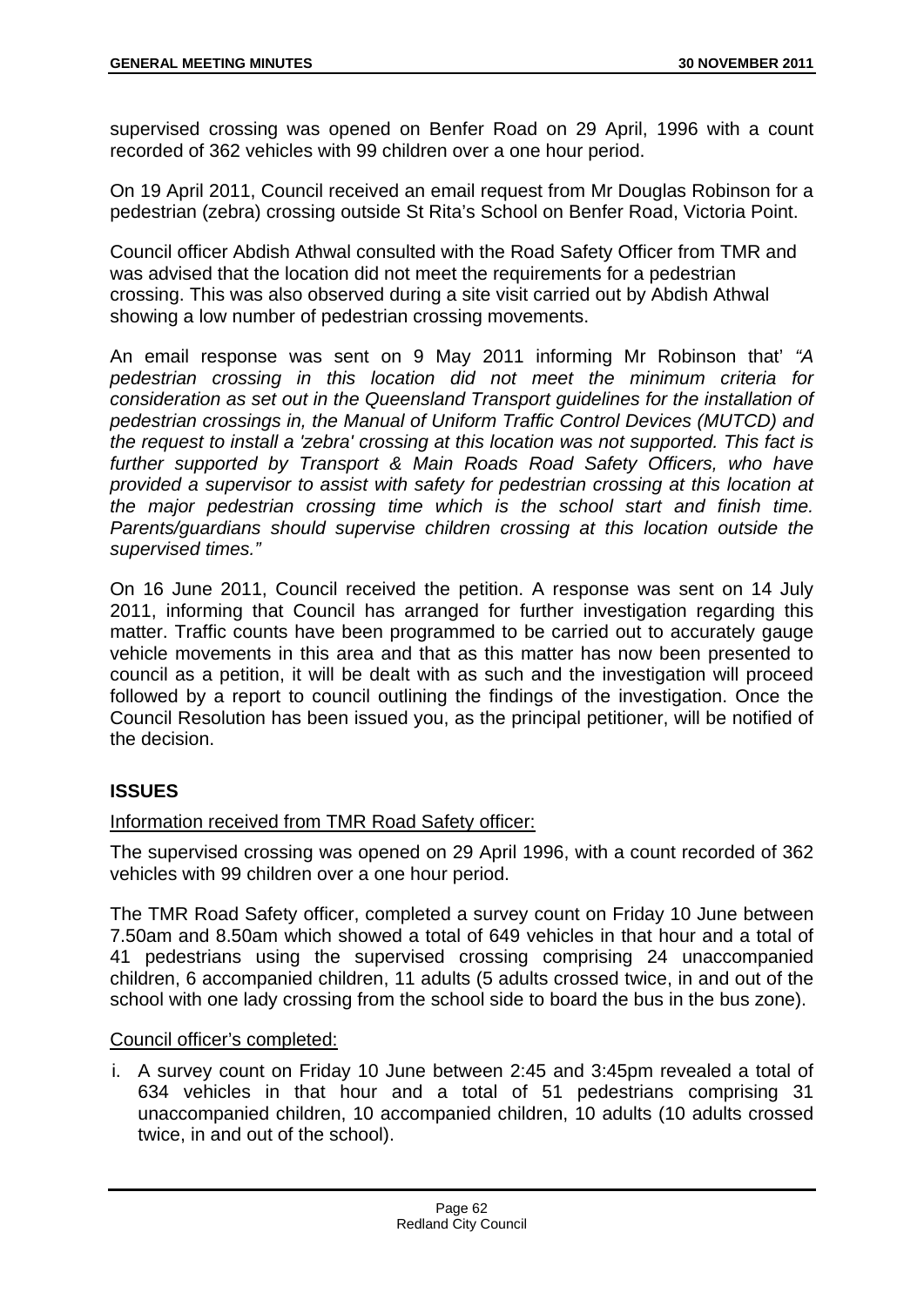Note: it was noted that parents waited on the southern side of Benfer Road for their children to cross the road at the supervised crossing before collecting them.

- ii. Lunch time (12pm and 1:30pm) survey counts were carried during school term on two occasions, 22 June and 19 July 2011, since the school was closed for midyear break from 27 June to 12 July. On both of these occasions there was no pedestrian movement across the Benfer Road in the vicinity of the school.
- iii. On 27 July 2011, Council completed a seven day (20 to 26 July) traffic survey to ascertain current vehicle speeds and volumes outside St Rita's school on Benfer Road, Victoria Point, which revealed the average vehicular speed of 53.3 km/h which is below the 60 km/h speed zone. The average daily traffic volume was recorded at 5,335 vehicles, which is well below the 10,000 vehicles per day expected for this class of roadway. The morning peak traffic was between 8-9am with vehicle counts between 757 to 792 vehicles in both ways. The afternoon peak was between 3-4pm with a count of 599 to 684 vehicles in both ways.

From the above data, this crossing does not appear to have a substantial pedestrian movement outside of the hours that TMR provides with a School Crossing Supervisor, and does not meet the minimum criteria required by Part 10, for the installation of pedestrian crossings in the Manual of Uniform Traffic Control Devices (MUTCD) which is adopted by *Transport Operations (Road Use Management) Act 1995*, State Government legislation.

- *i.* 6.2.2 Standard principal petitioner for installation zebra crossing, require 60 pedestrians and 500 vehicles in two separate one hour periods to cross the roadway. - *In this instance this requirement is not met.*
- *ii. 6.3.2 Pedestrian crossing (zebra) at schools,*

*6.3.2.1 States "Pedestrian crossing (zebra) at schools may be installed where there is substantial pedestrian use other than school children during and outside school hours. Where such pedestrian use is not substantial, a children's crossing is installed". In this instance this requirement is not met.* 

Substantial pedestrian movement is usually generated around parks, shopping centres, railway stations etc.

The advantage of a children's supervised crossing from a safety point of view is that there is a wider passage for pedestrians using the crossing as vehicles are required to stop behind the vehicle stop line some  $3 - 6$  metres from the crossing point, before the pedestrians are allowed to cross.

With a zebra crossing, vehicles can stop right up to the zebra lines and therefore, closer to the pedestrians crossing. Also where a zebra crossing is used, there have been instances where, vulnerable pedestrians (children) automatically cross without waiting for vehicles to pull up safely.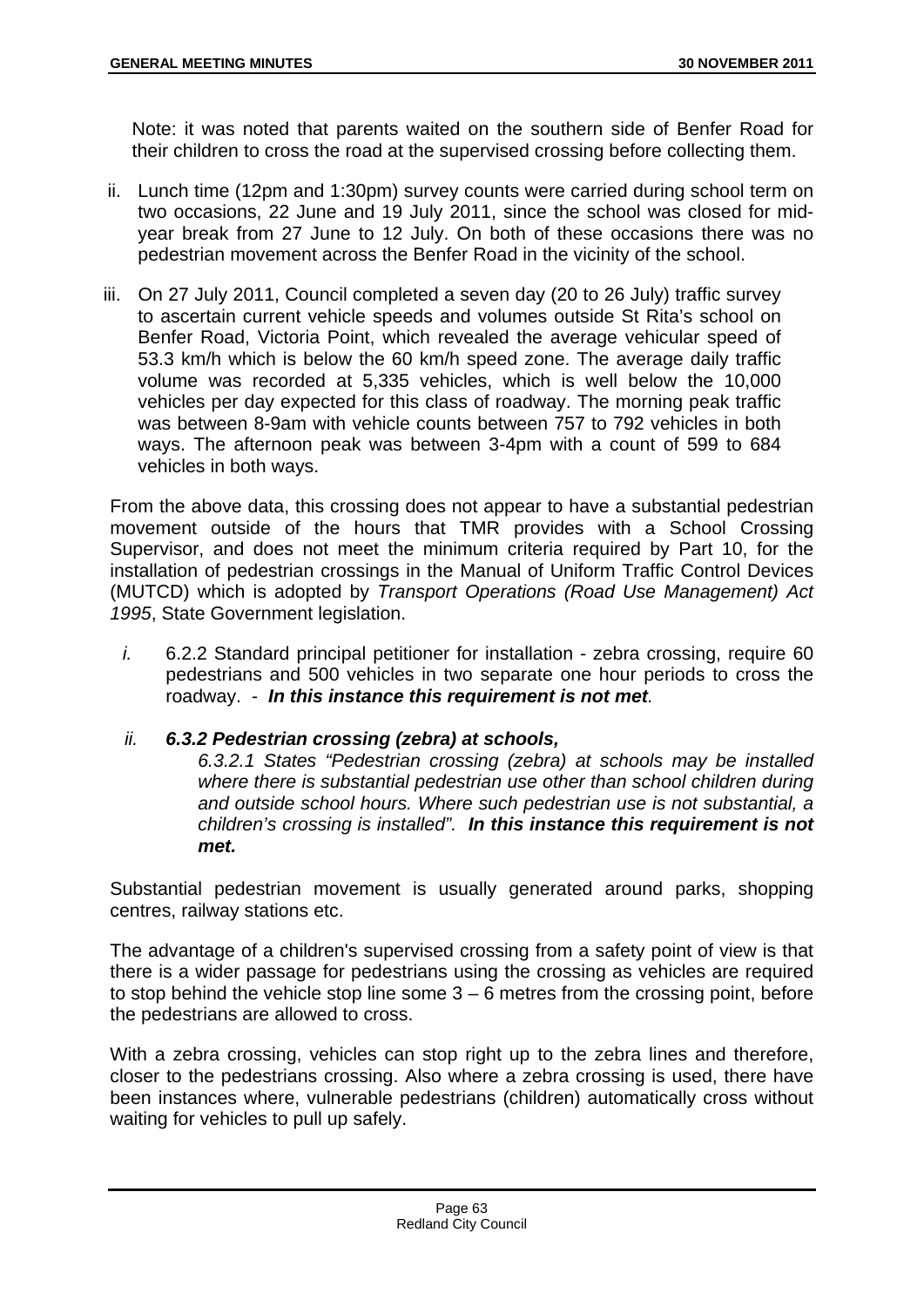The current children's crossing point is being used for the purpose intended ie getting children to and from school safely.

TMR's Road Safety Officer and Council Officer have consulted with the Principal from St Rita's Catholic Primary School to ascertain if the Principal was aware of any request to upgrade the crossing on Benfer Road to a zebra. The Principal advised she was not aware of any request and did not support the upgrade to a zebra crossing on safety grounds.

# **RELATIONSHIP TO CORPORATE PLAN**

## **5. Wise planning and design**

We will carefully manage population pressures and use land sustainably while advocating and taking steps to determine limits of growth and carrying capacity on a local and national basis, recognising environmental sensitivities and the distinctive character, heritage and atmosphere of local communities. A well-planned network of urban, rural and bushland areas and responsive infrastructure and transport systems will support strong, healthy communities.

5.12 Plan, provide and advocate for essential physical and social infrastructure that supports community well-being and manage Council's existing infrastructure assets to ensure current service standards are maintained or improved

## **FINANCIAL IMPLICATIONS**

No financial implications.

# **PLANNING SCHEME IMPLICATIONS**

There are no implications to the Redlands Planning Scheme.

## **CONSULTATION**

TMR Road Safety Officer has been consulted and does not support to upgrade since the current children's crossing point is being used for the purpose intended ie getting children to and from school safely

The Principal from St Rita's Catholic Primary School has been consulted and has advised that she supports TMR Road Safety Officer and Council recommendation not to upgrade the existing crossing on Benfer Road to a zebra, as it meets the needs for her school.

The Divisional Councillor for Division 4 has been consulted and advised of the preferred option.

## **OPTIONS**

## **PREFERRED**

That Council resolve:

1. To decline the request to upgrade the existing crossing on Benfer Road to a zebra crossing since it does not meet the minimum criteria required by Part 10, for the installation of pedestrian crossings in the Manual of Uniform Traffic Control Devices (MUTCD) which is adopted by *Transport Operations (Road Use*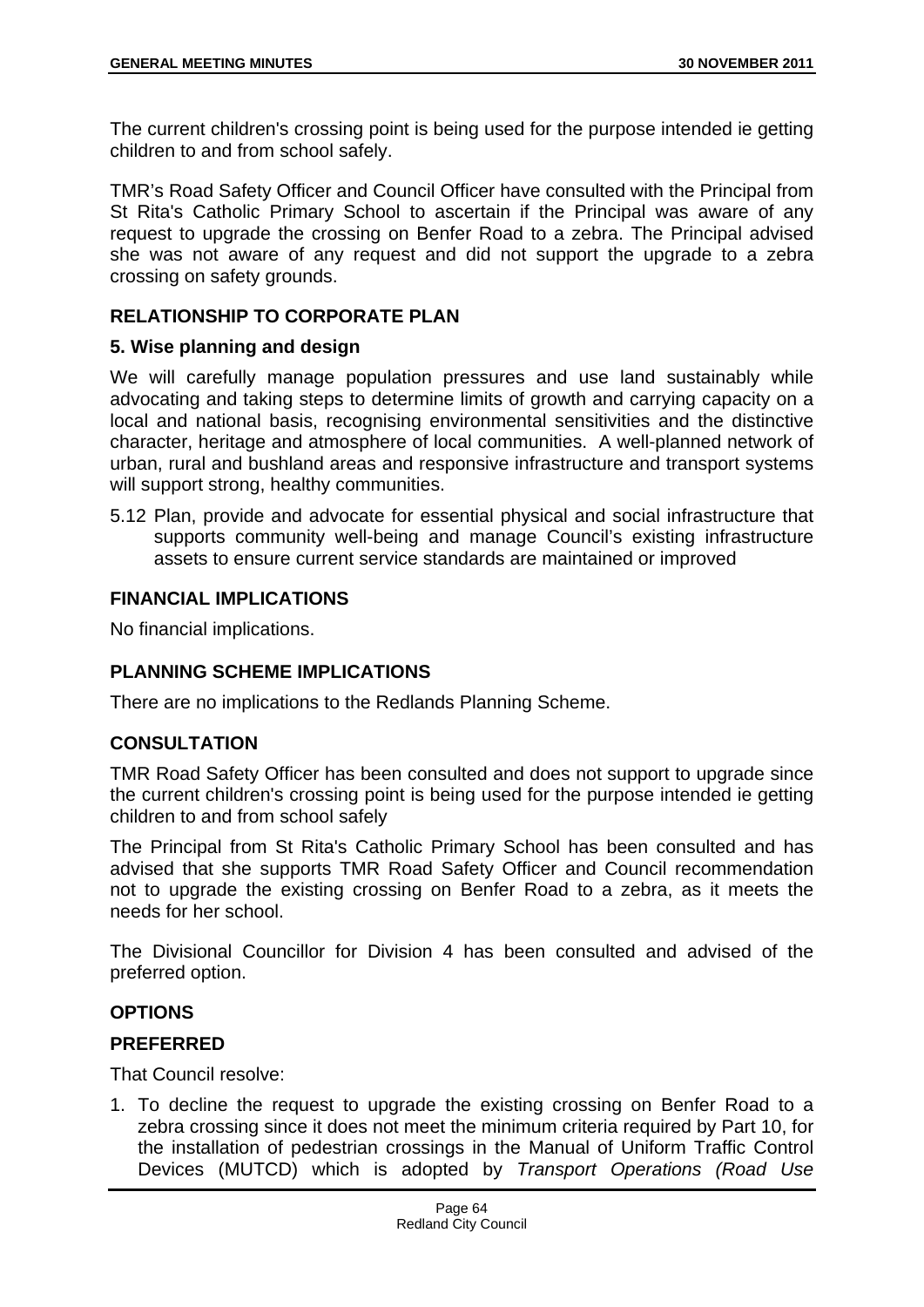*Management) Act 1995,* State Government legislation, and does not have the support of the School administration and the Transport and Main Road's Road Safety Officer; and

2. The principal petitioner be advised in writing of Council's resolution in this matter and be requested to advise all signatories to the petition of Council's decision.

## **OFFICER'S/COMMITTEE RECOMMENDATION/ COUNCIL RESOLUTION**

| Moved by:    | <b>Cr T Bowler</b>  |
|--------------|---------------------|
| Seconded by: | <b>Cr M Elliott</b> |

**That Council resolve to:** 

- **1. Decline the request to upgrade the existing crossing on Benfer Road to a zebra crossing since it does not meet the minimum criteria required by Part 10, for the installation of pedestrian crossings in the Manual of Uniform Traffic Control Devices (MUTCD) which is adopted by** *Transport Operations (Road Use Management) Act 1995***, State Government legislation, and does not have the support of the school administration and the Transport and Main Road's Road Safety Officer; and**
- **2. That the principal petitioner be advised in writing of Council's resolution in this matter and be requested to advise all signatories to the petition of Council's decision.**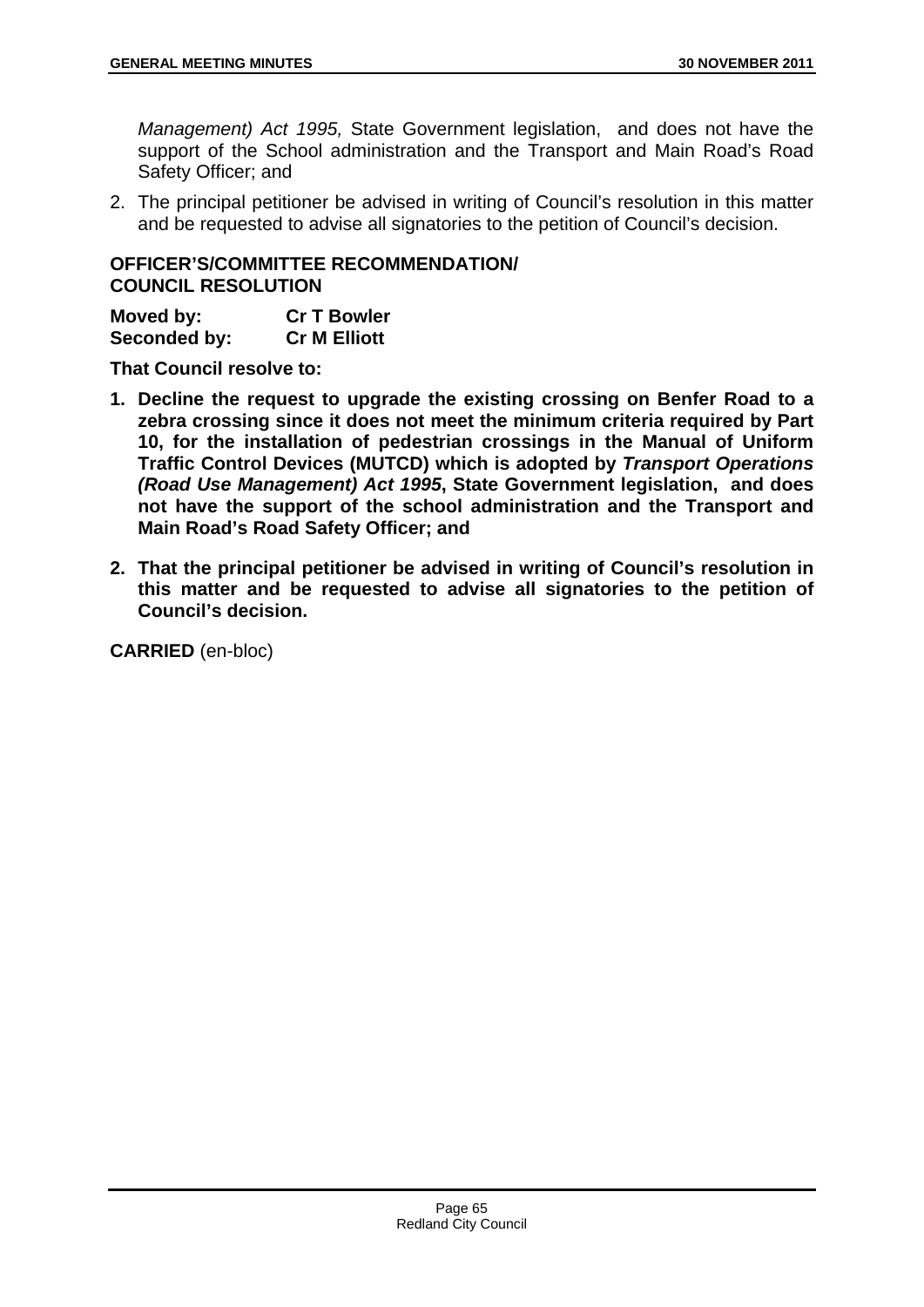### **17.1.3 PETITION [DIVISION 10] SAFETY UPGRADE OF TINGALPA CREEK**

| <b>Dataworks Filename:</b>  | <b>RTT Planning - Marine General</b>                                                                                                                          |
|-----------------------------|---------------------------------------------------------------------------------------------------------------------------------------------------------------|
| <b>Attachments:</b>         | Attachment 1 – Ferry Road Boat Ramp Concept Plan<br><b>Attachment 2 – Active Intercept Survey Results</b><br><b>Attachment 3 - Ferry Road Limited Concept</b> |
| <b>Responsible Officer:</b> | <b>Murray Erbs</b><br><b>Manager City Infrastructure</b>                                                                                                      |
| Author:                     | <b>Rodney Powell</b><br>Senior Adviser Infrastructure Project                                                                                                 |

### **EXECUTIVE SUMMARY**

Council has received a petition requesting that the Ferry Road Canoe Boat Ramp (Job Number 41920) be re-prioritised because of safety concerns. This project was programmed for delivery in 2014/15 financial year at an estimated cost of \$900,000.

The issues raised in the petition have been investigated and construction of the boat ramp could be staged to occur before delivery of the balance of the project.

Stage one would include design, applications for the whole project and delivery of a gravel landing area for canoes and other vessels at an estimated cost of \$60,000 in 2011/12 financial year.

Stage 2 would be the delivery of the remainder of the project in 2014/15 financial year at an estimated cost of \$900,000.

## **PURPOSE**

This report is in response to a Petition received at the general meeting of 29 June 2011, Item 8.3.1

*'Petition requesting that Council prioritise a safety upgrade of the denuded and eroded foreshore area on the banks of Tingalpa Creek at the corner of the Esplanade at the end of Railway parade Thorneside"* 

## **BACKGROUND**

The Wynnum Redlands Canoe Club occupied this site circa 2001-2005, the site is also used by local fisherman both as an accessible site for shoreline fishing and an informal launch point. The area is mostly road reserve and there are some issues in and around the area with illegal mooring activities and antisocial behaviour (hooning). This project is on the Capital Works program with a budget of \$60,000 in 2012/13 for design and \$900,000 in 2014/15 for construction.

The project is likely to be eligible for State Government funding through the Department of Communities Sport and Recreation Services, and the Department of Transport and Main Roads through the Boating Infrastructure program.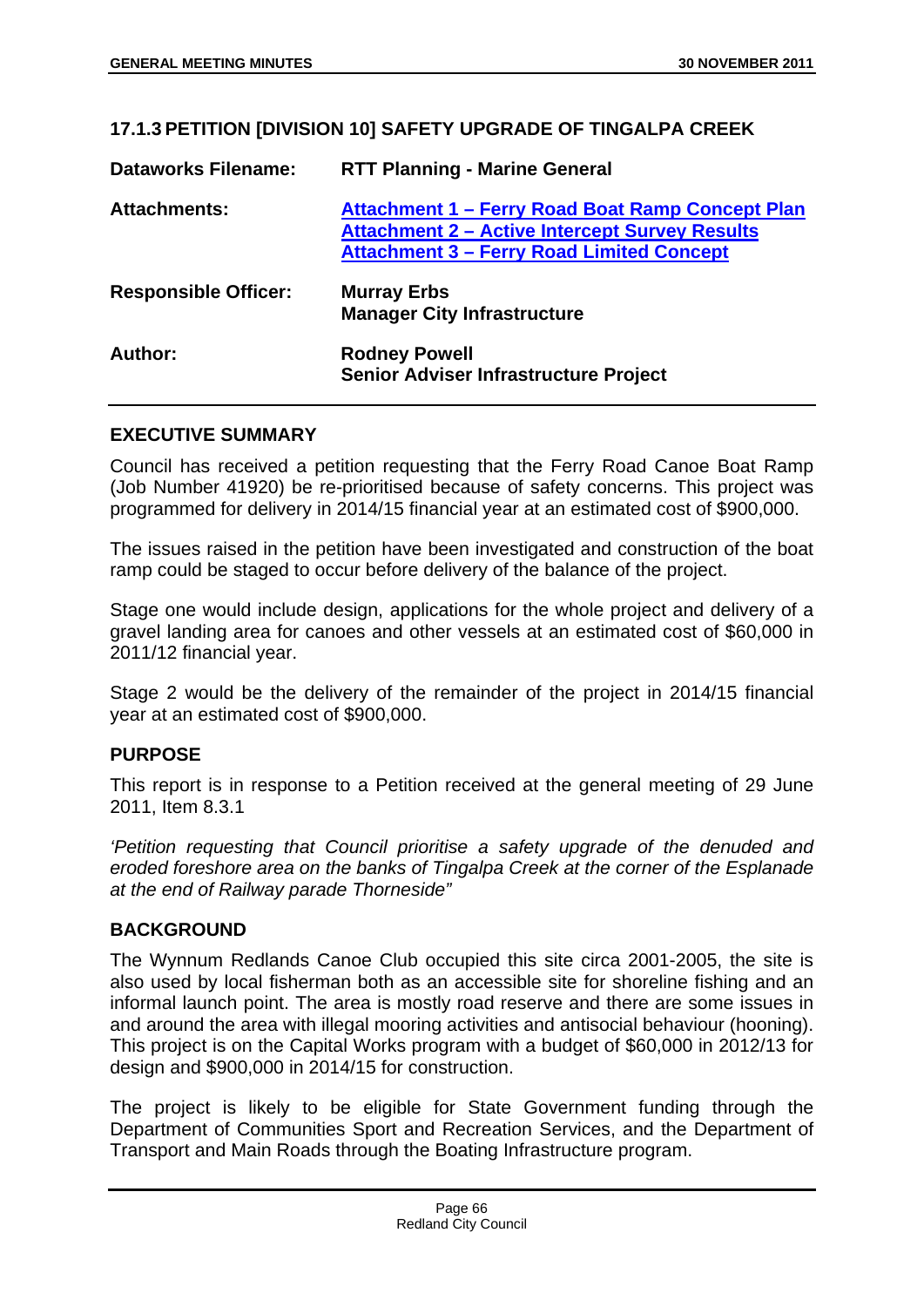The canoe club has been consulted about the design of the project and have agreed to a preferred concept plan (Attachment 1). There has been a user survey carried out for the site to help determine the most appropriate layout (Attachment 2).

The Division 10 Councillor has also requested that the project be either brought forward or some minor works carried out to alleviate the short term safety issues. City Service has been requested to consider a smaller project which may be an exempt activity under the *Integrated Planning Act* (Attachment 3).

# **ISSUES**

A review of the *Integrated Planning Act 1997* [IPA] and the *Coastal Protection and Management Regulation 2003*, followed by a site meeting with a policy Officer from DERM has determined that even the proposed smaller project will not be exempt under IPA. A Development Application will be required and this will require concurrence from the relevant State Government Departments as a prescribed Tidal Works application.

Redland City Council [RCC] Risk and Liability section have been consulted and they agree that there is a medium to high risk at this site (H24). This supports the petitioners' assessment concerning safety issues at this site.

# **RELATIONSHIP TO CORPORATE PLAN**

## **3. Embracing the bay**

The benefits of the unique ecosystems, visual beauty, spiritual nourishment and coastal lifestyle provided by the islands, beaches, foreshores and water catchments of Moreton Bay will be valued, protected and celebrated.

3.2 Better manage our foreshores through coordinated planning with a special focus on resilience to the impacts of flooding and storm tides

## **FINANCIAL IMPLICATIONS**

This project is in Councils forward works program for design in 2012/13 with a budget of \$60,000 and construction in 2014/15 with a budget of \$900,000. There have been no funds allocated in the current 2011/12 financial year. Should Council wish to commence with Stage 1 in the 2011/12 financial year it will be necessary to bring forward an amount of funds at a quarterly review.

# **PLANNING SCHEME IMPLICATIONS**

The City Planning & Environment Group was consulted and it is considered that the outcome of recommendations in this report will not result in some future amendments to the Redlands Planning Scheme.

# **CONSULTATION**

Wynnum Redlands Canoe Club was consulted at a number of site meetings for this project. Councillor Division 10 has been consulted. Department of Environment and Resource Management [DERM] has been consulted and agree that the proposed works would meet the necessary performance outcomes required by the Queensland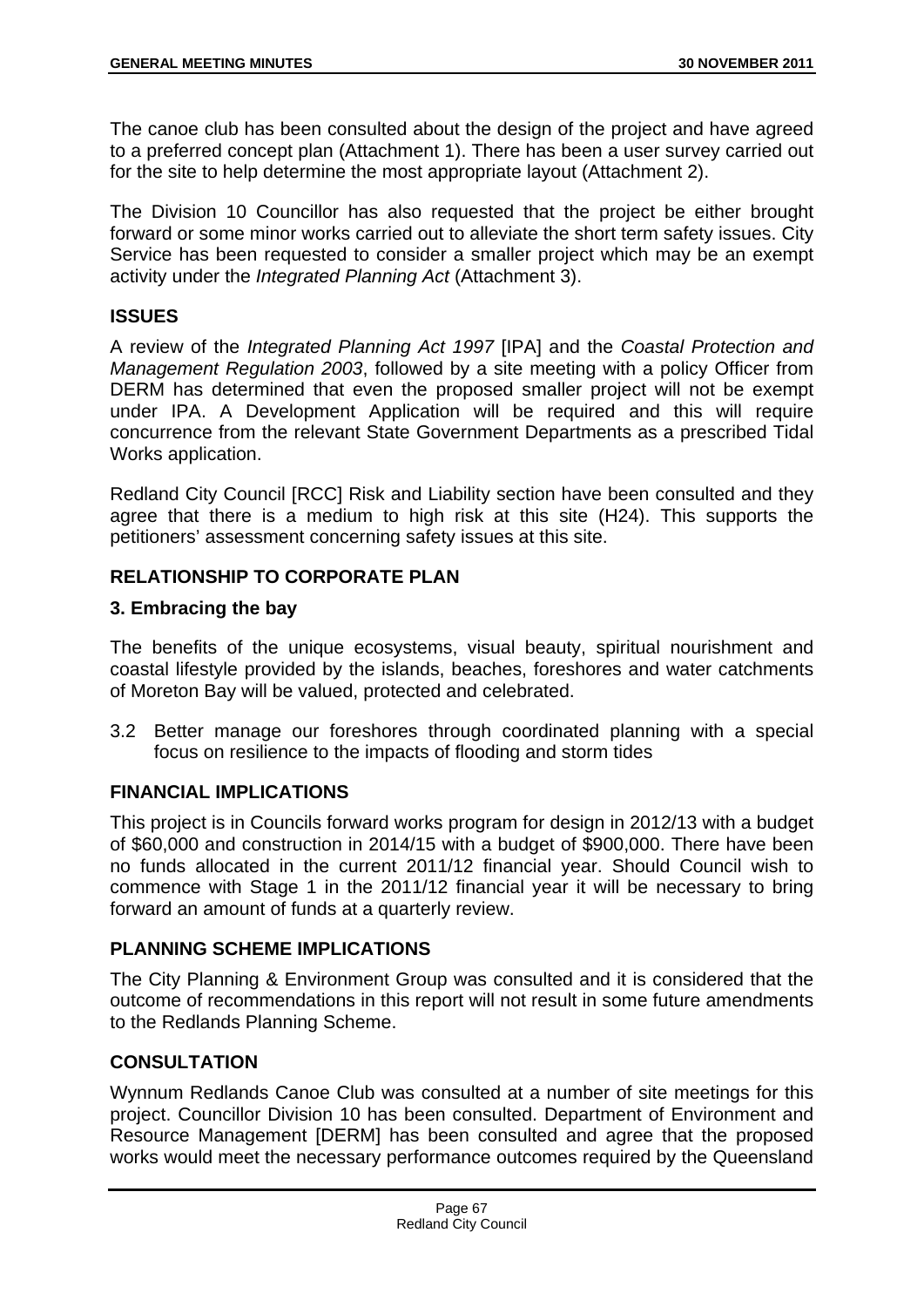Coastal Plan. Users of this site were consulted through a survey conducted by council officers.

City Planning & Environment Group has been consulted re any amendments required to the RCC Planning Scheme.

# **OPTIONS**

## **PREFERRED**

That Council resolve as follows:

- 1. To consider at Q1 the commencement of Stage 1 Design, permits and approvals for the whole project and construction only of a gravel landing area for launching and retrieval of canoes with this stage to be commenced in 2011/12 with the allocation of \$60,000 of funds at Q1; and
- 2. That the Principal Petitioner be advised in writing of Council's resolution in this matter and be requested to advise all signatories to the petition of Council's decision.

## **ALTERNATIVE**

- 1. That the project, remain for delivery in the program for design in 2012/13 with a budget of \$60,000 and construction in 2014/15 with a budget of \$900,000; and
- 2. That the Principal Petitioner be advised in writing of Council's resolution in this matter and be requested to advise all signatories to the petition of Council's decision

## **OFFICER'S/COMMITTEE RECOMMENDATION/ COUNCIL RESOLUTION**

| Moved by:    | <b>Cr H Murray</b>  |
|--------------|---------------------|
| Seconded by: | <b>Cr M Elliott</b> |

**That Council resolve as follows:** 

- **1. To consider at Q1 the commencement of Stage 1 Design, permits and approvals for the whole project and construction only of a gravel landing area for launching and retrieval of canoes with this stage to be commenced in 2011/12 with the allocation of \$60,000 of funds at Q1; and**
- **2. That the Principal Petitioner be advised in writing of Council's resolution in this matter and be requested to advise all signatories to the petition of Council's decision.**

## **CARRIED**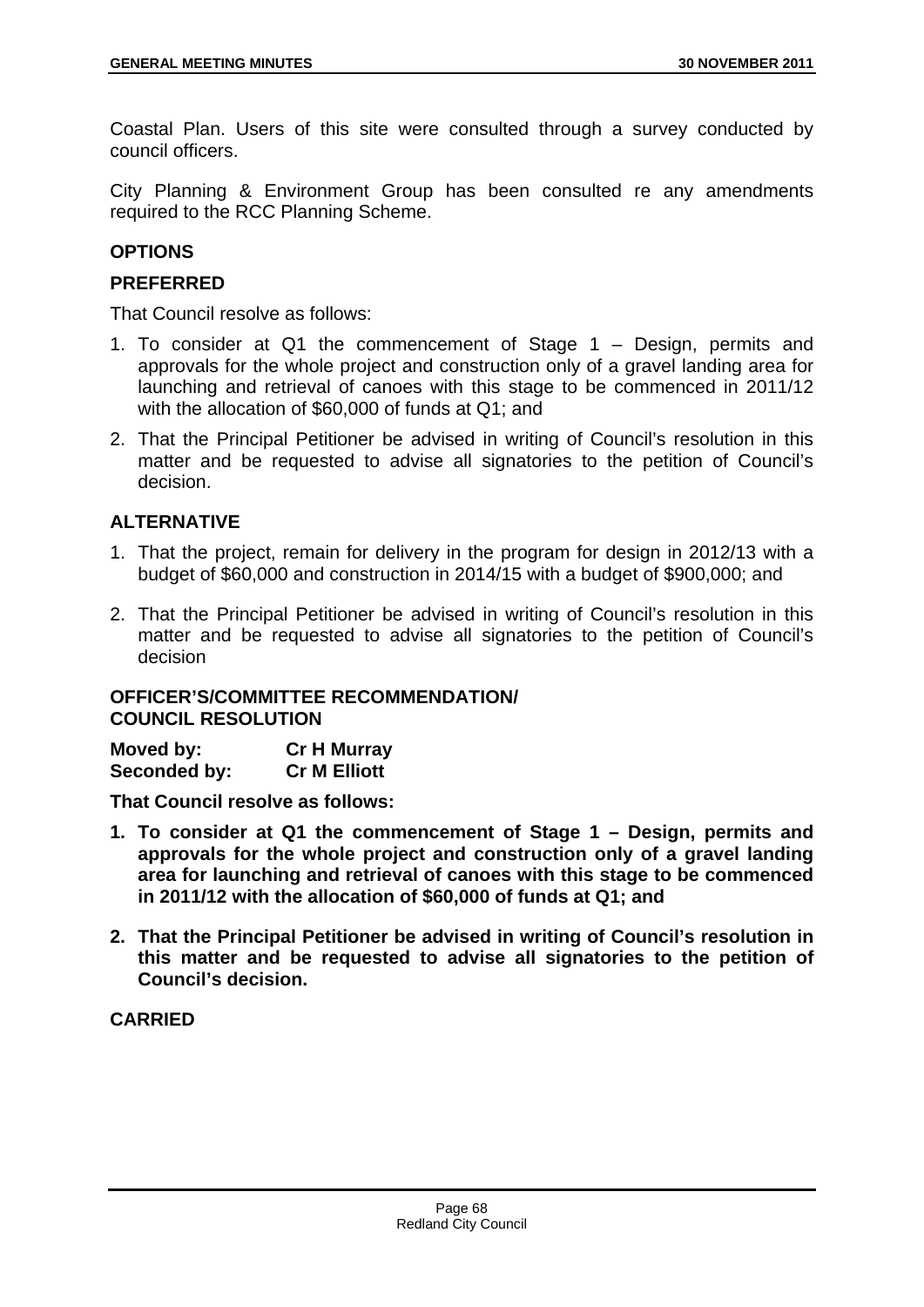# **17.2 CLOSED SESSION AT COMMITTEE**

The Committee meeting was closed to the public under section 72(1) of the *Local Government (Operations) Regulation 2010* to discuss the following item, and following deliberation on this matter, the Committee meeting was again opened to the public.

## **17.2.1 LAND ACQUISITION FOR OPEN SPACE - THORNESIDE**

| <b>Dataworks Filename:</b>  | <b>P&amp;R Acquisition - Mainland</b>                                                         |
|-----------------------------|-----------------------------------------------------------------------------------------------|
| <b>Responsible Officer:</b> | <b>Toni Averay</b><br><b>General Manager Environment Planning &amp;</b><br><b>Development</b> |
| Author:                     | Angela Wright<br><b>Principal Advisor Open Space Planning</b>                                 |

#### **EXECUTIVE SUMMARY**

A confidential report from the General Manager Environment Planning & Development was discussed in closed session at Committee and is presented to today's General Meeting for consideration.

### **COMMITTEE RECOMMENDATION/ COUNCIL RESOLUTION**

| Moved by:    | <b>Cr T Bowler</b>  |
|--------------|---------------------|
| Seconded by: | <b>Cr M Elliott</b> |

**That Council resolve as follows:** 

- **1. To enter into formal negotiations to purchase the property at 4 Ferry Road, Thorneside (Lot 117 RP14138) for the purpose of consolidating the open space for future recreation purposes and continued conservation of the coastal and marine environment;**
- **2. That the Chief Executive Officer be delegated the authority, under s.257(1)(b) of the** *Local Government Act 2009***, to negotiate the purchase and to make, vary or discharge any related contract and to sign the relevant documentation;**
- **3. That the funding for this acquisition be referred to Q2 budget deliberations;**
- **4. That a report be brought back to Council on the possible acquisition of lots in the Thorneside area; and**
- **5. That this report remains confidential.**

**CARRIED** (en-bloc)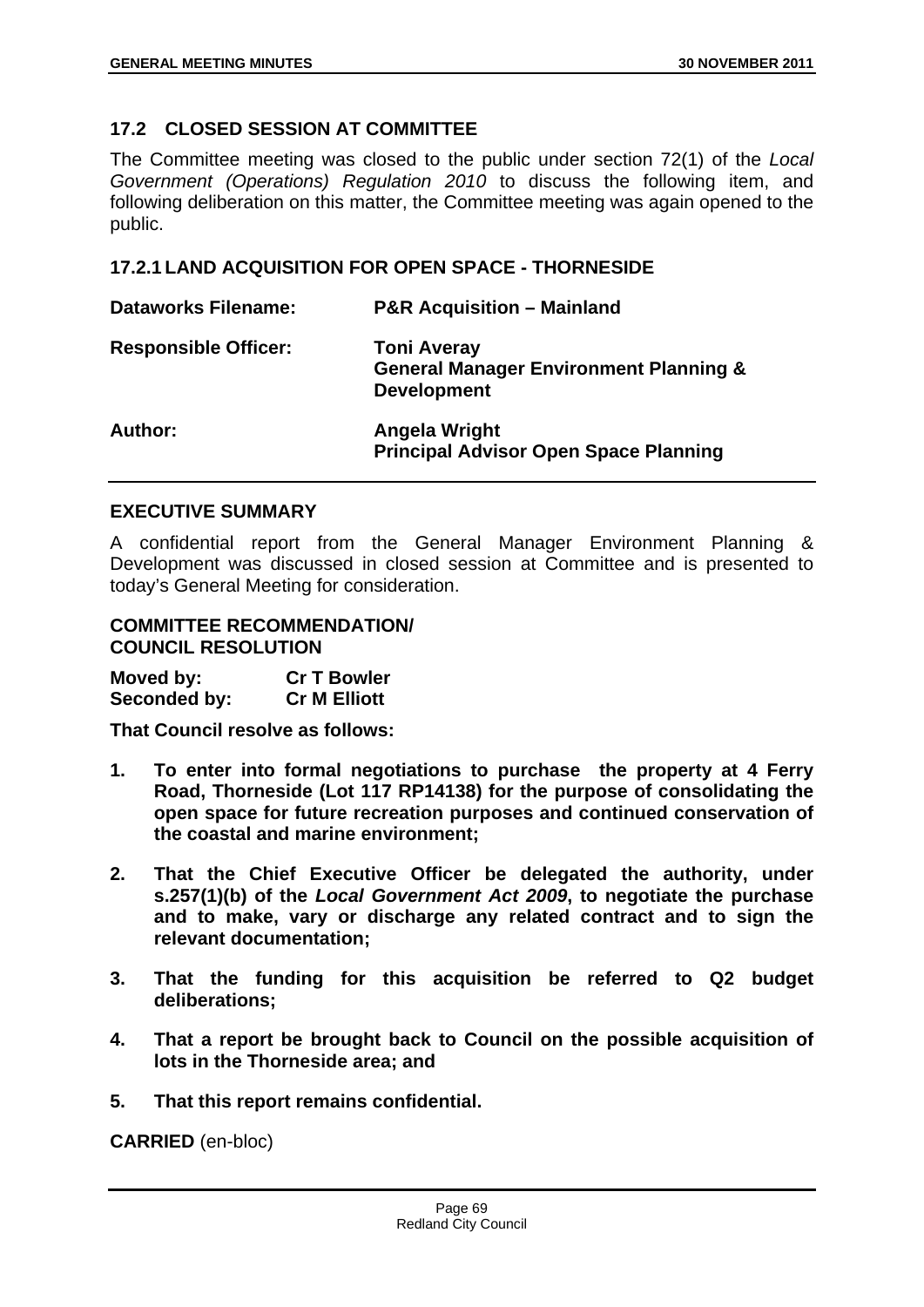## **17.3 ITEM DELEGATED TO COMMITTEE FROM COUNCIL**

The following item was resolved at the Planning & Policy Committee meeting of 2 November 2011, with the Committee's resolution presented to Council for noting only.

## **17.3.1 PUBLIC RELEASE OF THE REDLANDS PRIORITY INFRASTRUCTURE PLAN**

| <b>Dataworks Filename:</b>  | <b>RTT: PIPS General</b>                                                                                                                 |
|-----------------------------|------------------------------------------------------------------------------------------------------------------------------------------|
| <b>Attachments:</b>         | Attachment 1A - Amendment Instrument<br><b>Attachment 1B - Amendment Instrument Maps</b><br><b>Attachment 2 - Ministerial Conditions</b> |
| <b>Responsible Officer:</b> | <b>Murray Erbs</b><br><b>Manager City Infrastructure</b>                                                                                 |
| Author:                     | <b>Tim Mitchell</b><br><b>Planner Infrastructure Projects</b>                                                                            |

# **EXECUTIVE SUMMARY**

This report recommends that the Planning and Policy Committee endorse the draft Priority Infrastructure Plan and proceed to public notification in accordance with the Statutory Guideline 02/09 and Council's community engagement obligations.

It is recommended that Council resolve to endorse the draft Priority Infrastructure Plan and proceed to public notification for the required 30 business days as per the requirements of the Statutory Guideline 02/09.

## **PURPOSE**

The purpose of this report is to ensure the continuing progression of the draft Priority Infrastructure Plan (PIP) by proceeding to the public notification phase of its development. This needs to be undertaken as soon as practical to meet the current Sustainable Planning Act (SPA) deadline for the adoption of local government PIPs, being 31 December 2011.

If a resolution is delayed to the next General Meeting scheduled for 26 November 2011 there will not be adequate time to undertake the mandatory public consultation period of 30 business days, or submission review and draft PIP resubmission for the second and final state interest review prior to formal adoption.

# **BACKGROUND**

At its Planning and Policy meeting of 2 June 2010 the committee, under delegation, resolved amongst other things to:

- Adopt the draft PIP and forward it for First State Interest review:
- Delegate authority to the Chief Executive Officer to exercise Council's powers to prepare and submit minor consequential amendments to the Redlands Planning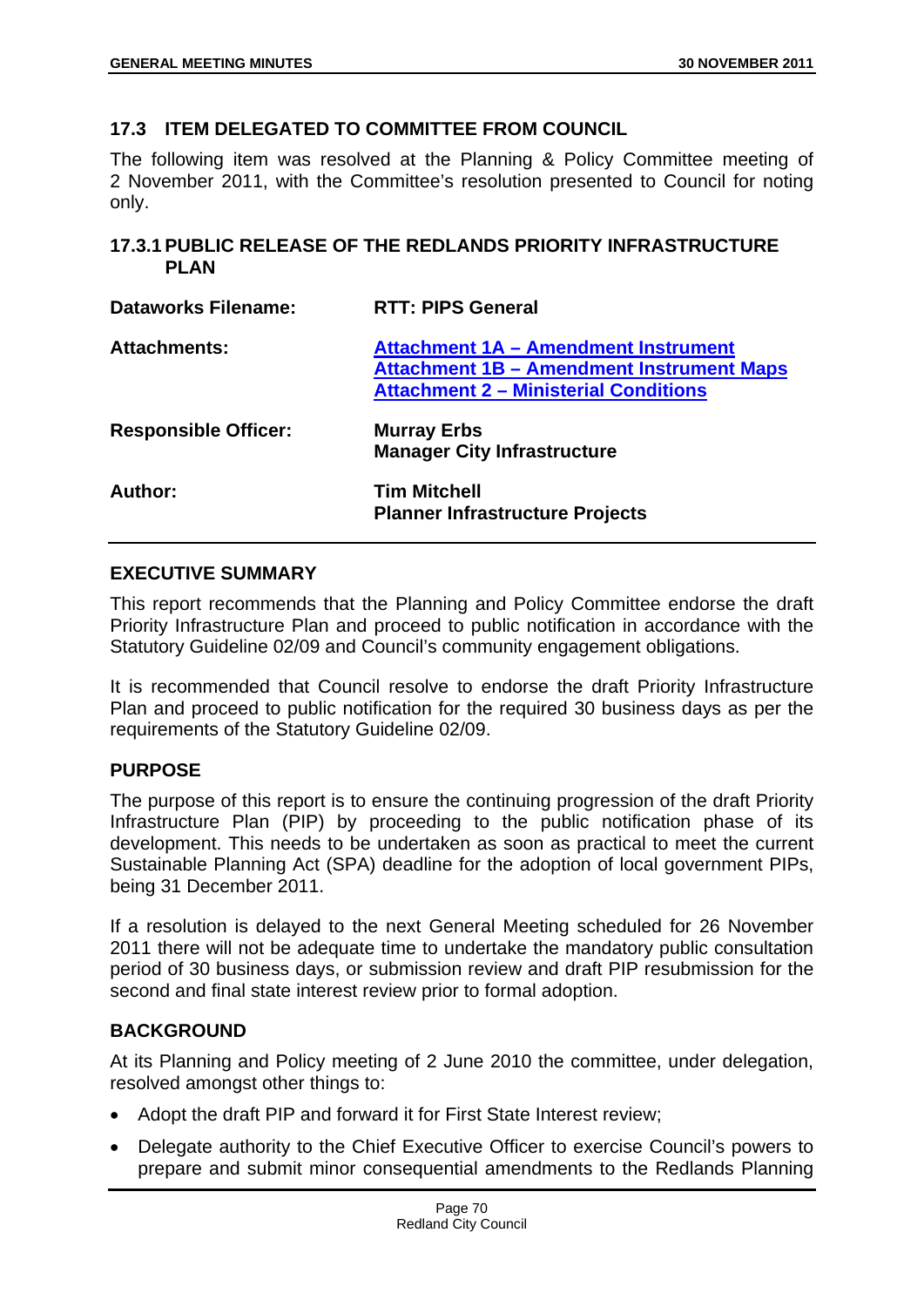Scheme 2006 resulting from the introduction of Part 10 – Priority Infrastructure Plan; and

 Delegate authority to the Chief Executive Officer to exercise council's powers to amend the draft Priority Infrastructure Plan prior to public notification pursuant to the Schedule 1 process under the *Integrated Planning Act 1997*.

The State Minister for Local Government has advised Council that the First State Interest Check of the draft Priority Infrastructure Plan has been completed and pursuant to Statutory Guideline 02/09, Council may proceed to public notification subject to the following State conditions:

- 1. Remove all references to infrastructure charging in the PIP to reflect the recent amendments to the *Sustainable Planning Act* (SPA) introducing the State Planning Regulatory Provision (adopted charges) (SPRP).
- 2. Include draft amendments that remove all conflicts with the compliant draft PIP and SPRP such as planning scheme policies relating to infrastructure contributions and any planning scheme provisions including (but not limited to) a requirement for the dedication of land for open space and cash in lieu contributions for open space.

The draft Priority Infrastructure Plan has been redrafted to meet these conditions and other administrative and technical matters that have been raise, or have emerged, during the First State Interest Check period. This is consistent with the previous delegations of the Planning and Policy Committee. However, it is considered that the introduction of the SPRP is such a fundamental shift in the framework for PIPs across Queensland that the draft PIP should return for Council endorsement before public exhibition.

Due to the introduction of the SPRP, all references to infrastructure charging have been removed from the draft PIP. Subsequently, Division 7 – Infrastructure Charges Schedule has been completely removed from the draft Priority Infrastructure Plan as well as other sections which previously referred to infrastructure charging or the Infrastructure Charges Schedule. The key components of the draft Priority Infrastructure Plan are now:

- Division 1 Introduction;
- Division 2 Application of the priority infrastructure plan;
- Division 3 Planning assumptions;
- Division 4 Priority Infrastructure Area;
- Division 5 Desired Standards of Service;
- Division 6 Plans for Trunk Infrastructure;
- Division 7 lists key acronyms and definitions; and
- Division 8 Extrinsic material.

The purpose of a Priority Infrastructure Plan is for a local government to plan where trunk infrastructure will service urban growth over a 10-15 year period. Rather than identifying charges for trunk infrastructure (which was part of a Priority Infrastructure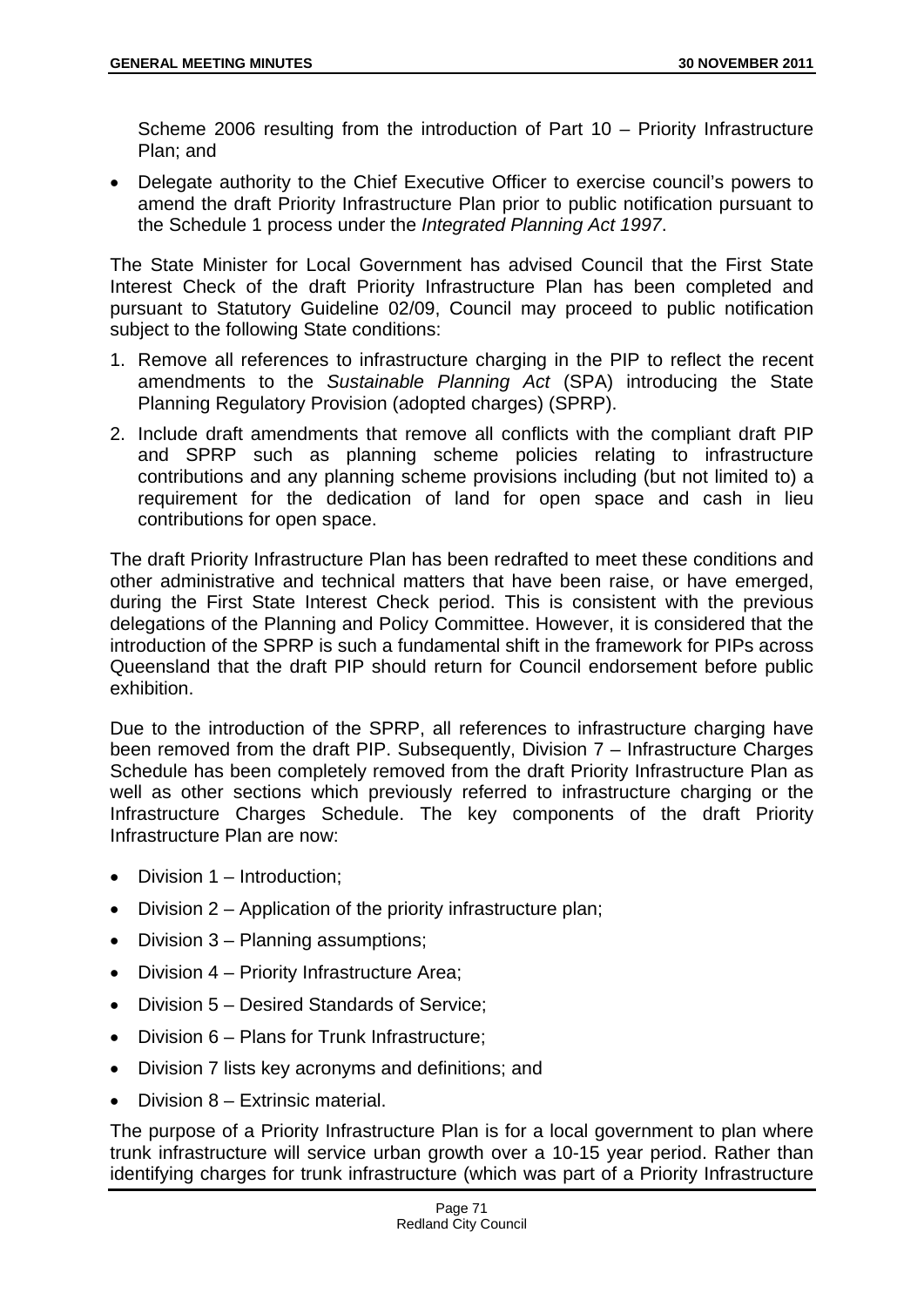Plan prior to the implementation of SPRP), a Priority Infrastructure Plan outlines the timing and location of trunk infrastructure. This will provide Council with conditioning powers for development that is out-of-sync or that increases the expected capacity/demand on a trunk network.

## **ISSUES**

The Queensland Government has issued a timeline of 31 December 2011 for all local governments to adopt a Priority Infrastructure Plan into their Planning Schemes. Taking into consideration this timeframe, it is important that Council continues to progress the development of the Priority Infrastructure Plan and proceed with public notification as soon as possible.

A request to the Minister for an extension to the current deadline is being prepared in response to the technical difficulties and uncertainty associated with the water business model, and is expected to be submitted whilst the draft PIP is on public notification.

## **RELATIONSHIP TO CORPORATE PLAN**

## **5. Wise planning and design**

- 5.1 Prepare and put in place a new planning scheme for the Redlands that reflects the aspirations and expectations outlined in the Community Plan, state interests, recognised in the SEQ Regional Plan and the legal obligations of the *Sustainable Planning Act*
- 5.2 Manage population growth in a compact settlement pattern, having defined the sustainable carrying capacity of the city and limits to population growth
- 5.8 Plan and advocate to connect the city's communities with improved public transport including a road, ferry, cycling and walking network that provides safe and efficient movement within the city and the region and supports physical activity; and promote efficient and environmentally responsible private transport
- 5.12 Plan, provide and advocate for essential physical and social infrastructure that supports community well-being and manage Council's existing infrastructure assets to ensure current service standards are maintained or improved

## **8. Inclusive and ethical governance**

8.4 Provide clear information to citizens about how rates, fees and charges are set and how Council intends to finance the delivery of the Community Plan and Corporate Plan

## **FINANCIAL IMPLICATIONS**

The financial impact of the future capital works schedule proposed in the draft PIP are shown in a confidential attachment – Financial Implications Summary.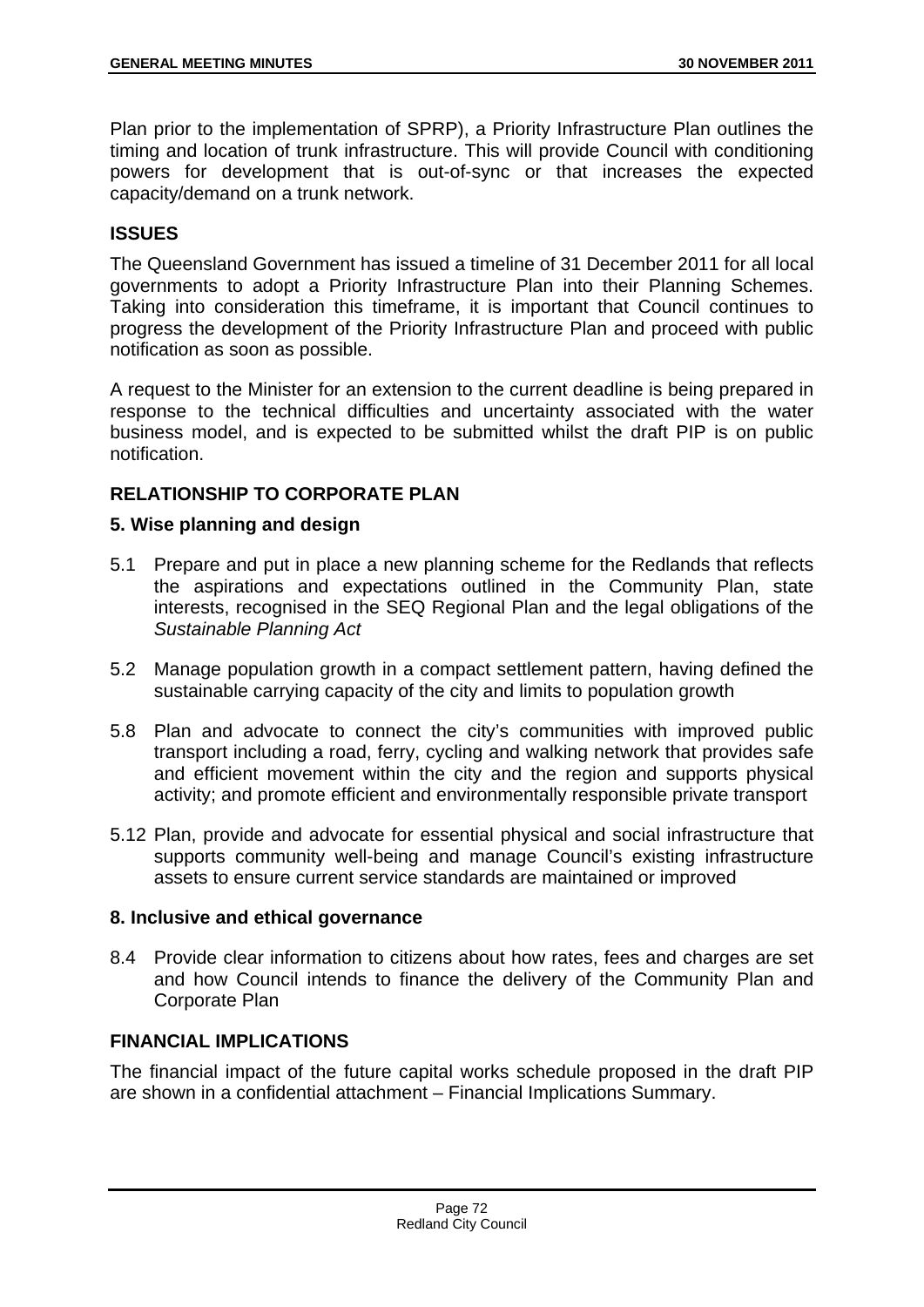## **PLANNING SCHEME IMPLICATIONS**

The City Planning & Environment Group was consulted and it is considered that the outcome of recommendations in this report will result in some future amendments to the Redlands Planning Scheme:

The RPIP is an amendment to the Redlands Planning Scheme. It will result in the inclusion of Part 10 – Priority Infrastructure Plan. An Amendment Instrument has been prepared.

### **CONSULTATION**

City Planning & Environment Group has been consulted regarding the draft Priority Infrastructure Plan and the amendment to the Redlands Planning Scheme.

### **OPTIONS**

#### **PREFERRED**

That Council resolve to endorse the draft Priority Infrastructure Plan and proceed to public notification for the required 30 business days as per the requirements of the Statutory Guideline 02/09.

### **ALTERNATIVE**

Nil.

#### **OFFICER'S RECOMMENDATION**

That Council resolve to endorse the draft Priority Infrastructure Plan and proceed to public notification for the required 30 business days as per the requirements of the Statutory Guideline 02/09.

#### **COMMITTEE RESOLUTION**

| Moved by:    | <b>Cr M Elliott</b>  |
|--------------|----------------------|
| Seconded by: | <b>Cr B Townsend</b> |

**That Committee, under delegated authority, resolve as follows:** 

- **1. Endorse the draft Priority Infrastructure Plan and proceed to public notification for the required 30 business days as per the requirements of the Statutory Guideline 02/09; and**
- **2. That the** *Financial Implications Summary* **remains confidential.**

#### **CARRIED**

**COUNCIL RESOLUTION** 

| Moved by:    | <b>Cr T Bowler</b>  |
|--------------|---------------------|
| Seconded by: | <b>Cr M Elliott</b> |

**That the Committee Resolution be noted.** 

**CARRIED** (en-bloc)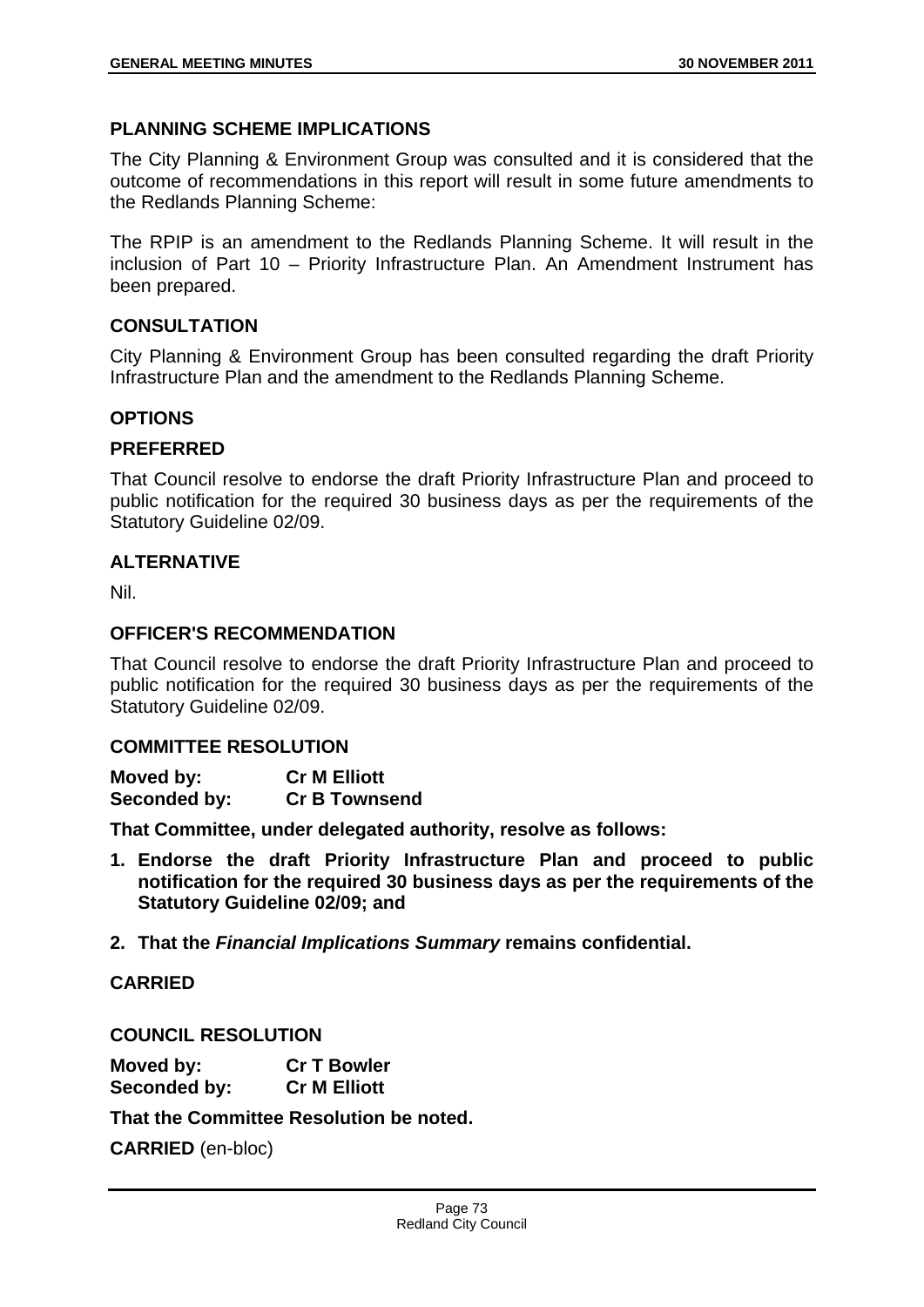### **17.4 CITY SERVICES**

## **17.4.1 AMENDMENTS TO SPRP [ADOPTED CHARGES]**

| <b>Dataworks Filename:</b>   | <b>RTT Planning - PIPS General</b>                                                                                                              |
|------------------------------|-------------------------------------------------------------------------------------------------------------------------------------------------|
| <b>Attachments</b>           | <b>Attachment 1 - AICR Use Amendments</b><br><b>Attachment 2 - Amended AICR Oct 2011</b><br><b>Attachment 3 - AICR A1 Explanatory Statement</b> |
| <b>Responsible Officers:</b> | <b>Murray Erbs</b><br><b>Group Manager City Infrastructure</b><br><b>Bruce Macnee</b><br><b>Group Manager Sustainable Assessment</b>            |
| <b>Authors:</b>              | <b>Giles Tyler</b><br><b>Senior Advisor Infrastructure Projects</b><br><b>David Jeanes</b><br><b>Service Manager Planning Assessment</b>        |

### **EXECUTIVE SUMMARY**

At its General Meeting of 29 June 2011 Council resolved that:

*Subject to an unfavourable response by the Planning Minister to Council's submission for exemption from the application of the State Planning Regulatory Provision (Adopted Charges) or if no response is received prior to this General Meeting, whichever is the earlier, Council hereby makes the adopted infrastructure charges resolution in the attachment to this report.* 

However, implementing the current resolution has raised a number of questions regarding its interpretation by officers and concerns by local developers about the reasonableness of the charges.

This report recommends Council:

- 1. adopts amendments to the Redland City Council Adopted Infrastructure Charges Resolution made under the State Planning Regulatory Provision (Adopted Charges) to vary the discount applying to existing uses, vary the non-residential reconfiguration charge rate, address anomalies and errors, provide clarification, and introduce definitions;
- 2. delegates to the Chief Executive Officer the ability to make any further amendments to the existing resolution arising out of Council's deliberations on the draft Priority Infrastructure Plan (PIP) schedule of works and plans for trunk infrastructure arising out of Item 1.1 of this or any subsequent agenda prior to public notification of the instrument; and
- 3. establishes a policy position in relation to requests to extend the relevant period of a development approval, by requiring an infrastructure contribution equivalent to those applicable to the development under Council's superseded Planning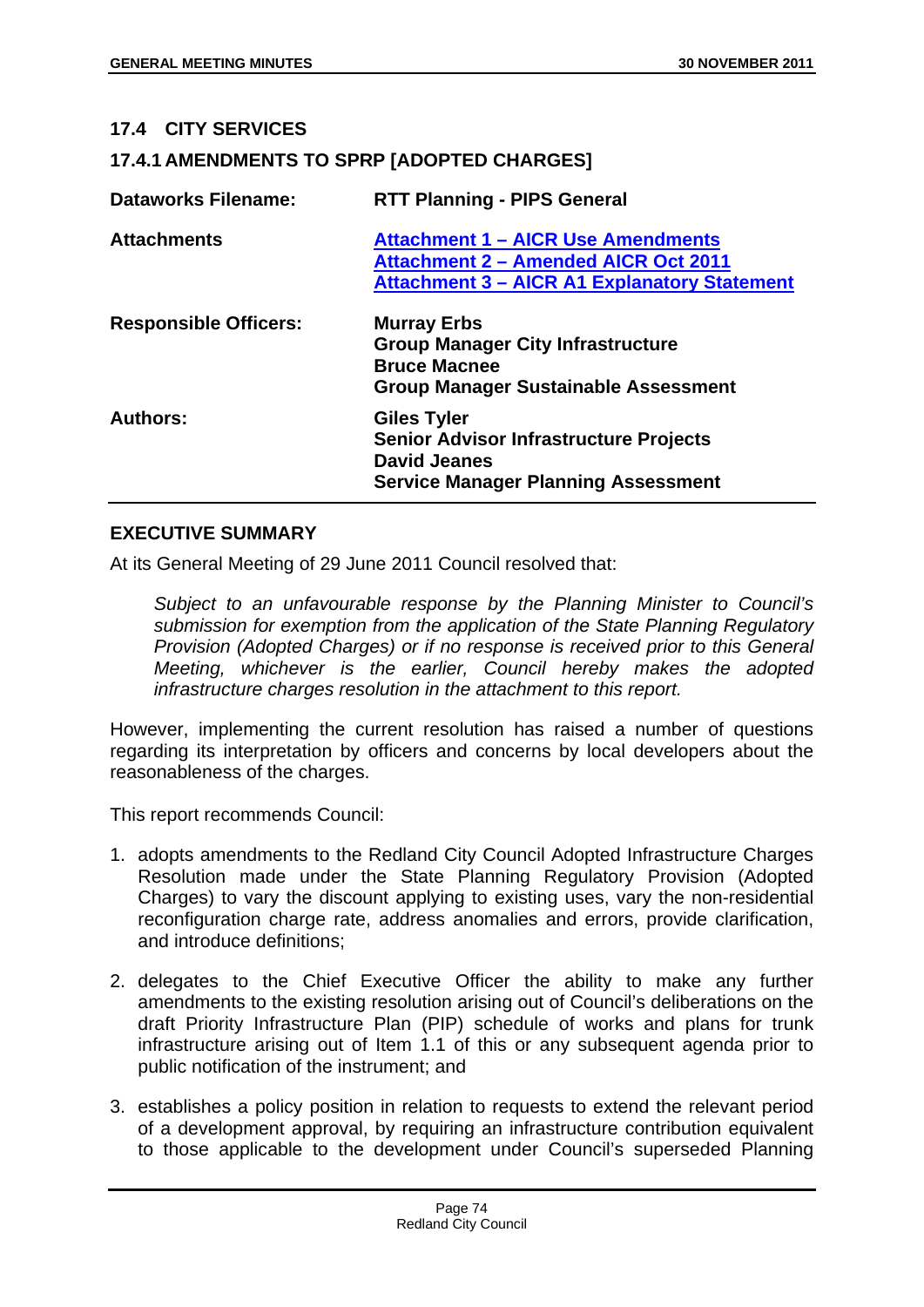Scheme Policy (PSP) on infrastructure charges as at 30 June 2011, and subject to indexation.

## **GLOSSARY**

**SPA** – *Sustainable Planning Act 2009* – Planning Scheme Policies and State Planning Regulatory Provisions are made pursuant to the SPA.

**Infrastructure** – Includes land, facilities, services and works used for supporting economic activity and meeting environmental needs.

### **Development Infrastructure** – Means:

Land or works, or both land and works, for

- i. urban and rural residential water cycle management infrastructure, including infrastructure for water supply, sewerage, collecting water, treating water, stream managing, disposing of waters and flood mitigation, but not urban and rural residential water cycle management infrastructure that is State infrastructure; or
- ii. transport infrastructure, including roads, vehicle lay-bys, traffic control devices, dedicated public transport corridors, public parking facilities predominantly serving a local area, cycle ways, pathways, ferry terminals and the local function, but not any other function, of State-controlled roads; or
- iii. public parks infrastructure supplied by a local government, including playground equipment, playing fields, courts and picnic facilities; or

land, and works that ensure the land is suitable for development, for local community facilities, including, for example—

- i. community halls or centres; or
- ii. public recreation centres; or
- iii. public libraries.

**Trunk Infrastructure** – Higher order development infrastructure identified in the Adopted Infrastructure Charges Resolution

**Non-trunk infrastructure** – Lower order development infrastructure that is not trunk infrastructure.

**PSP** – Planning Scheme Policy 3 – Council policy that provided the infrastructure planning and charging regime prior to commencement of the SPRP (1 July 2011).

**SPRP** – Draft State Planning Regulatory Provision (Adopted Charges) – This state imposed instrument provides the new (capped) infrastructure charging regime on 1 July 2011.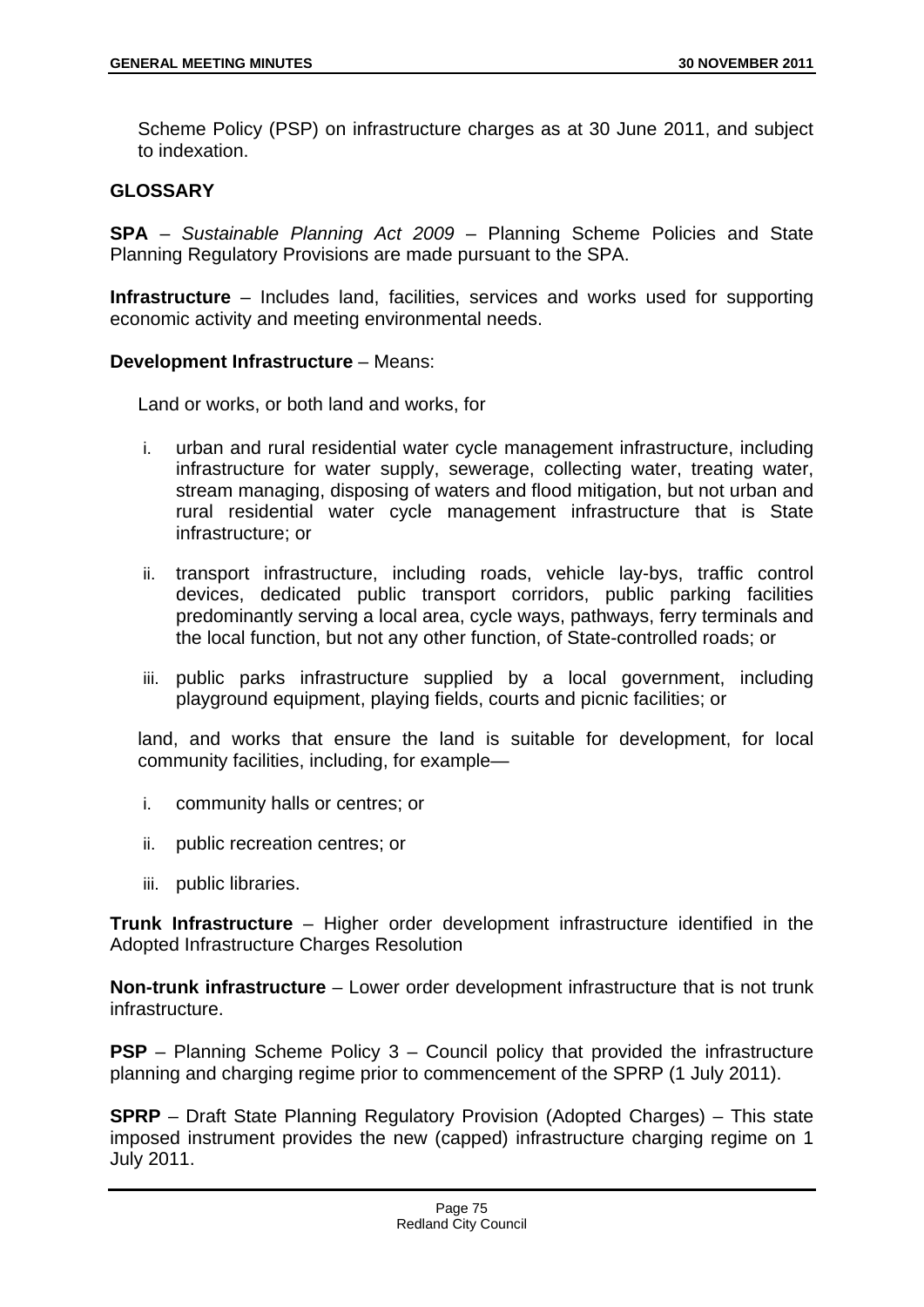**PIP** – Priority Infrastructure Plan – Establishes trunk infrastructure required for: water, sewer, transport, stormwater, open space and community facilities.

**AICR -** Adopted Infrastructure Charges Resolution – Council's resolution of 29 June that adopted an infrastructure planning and charging regime pursuant to the SPRP.

**AICN** – Adopted Infrastructure Charges Notice – Notice given to a developer requiring payment of infrastructure contributions for trunk infrastructure.

# **EVOLUTION OF INFRASTRUCTURE CHARGES**

The following table provides a broad summary of applicable developer charges by infrastructure network, as they have evolved over time in the Redlands.

| <b>Network</b><br><b>Monetary</b><br><b>Contributions</b> | <b>Headworks</b>                          | <b>Policy</b><br>(pre<br><b>Sept</b><br>2007) | <b>Policy</b><br>(post Sept<br>2007)          | <b>SPRP</b>                               | draft PIP                                 |
|-----------------------------------------------------------|-------------------------------------------|-----------------------------------------------|-----------------------------------------------|-------------------------------------------|-------------------------------------------|
| Water supply                                              | Yes                                       | Yes                                           | Yes                                           | Yes                                       | Yes                                       |
| Sewer                                                     | Yes                                       | Yes                                           | Yes                                           | Yes                                       | Yes                                       |
| Roads                                                     | Only DCP*                                 | Only<br>DCP*                                  | Only applies<br>to residential<br>development | Yes<br>(applies to<br>all uses)           | Yes<br>(applies to<br>all uses)           |
| Cycleways                                                 | No                                        | <b>No</b>                                     | <b>Yes</b>                                    | Yes                                       | Yes                                       |
| Community<br>facilities                                   | <b>No</b>                                 | Yes                                           | <b>Yes</b>                                    | Yes                                       | <b>Yes</b>                                |
| Parks                                                     | <b>No</b><br>(land<br>dedication<br>only) | Yes#)<br>(includes)<br>habitat<br>corridors)  | Yes#<br>(includes<br>habitat<br>corridors)    | Yes<br>(excludes<br>conservation<br>land) | Yes<br>(excludes<br>conservation<br>land) |
| Stormwater                                                | <b>No</b>                                 | Yes                                           | Yes                                           | Yes                                       | Yes                                       |

Table: Developer monetary contributions

DCP refers to Redland Bay, East Thornlands and Wellington Point development control areas

# (\$3,500 per lot no indexation

# **PURPOSE**

The purpose of this report is to address a number of issues that have arisen during the implementation of the State Planning Regulatory Provision (Adopted Charges). These include proposed amendments to the Redland City Council Adopted Infrastructure Charges Resolution, made on 29 June 2011, relating to anomalies,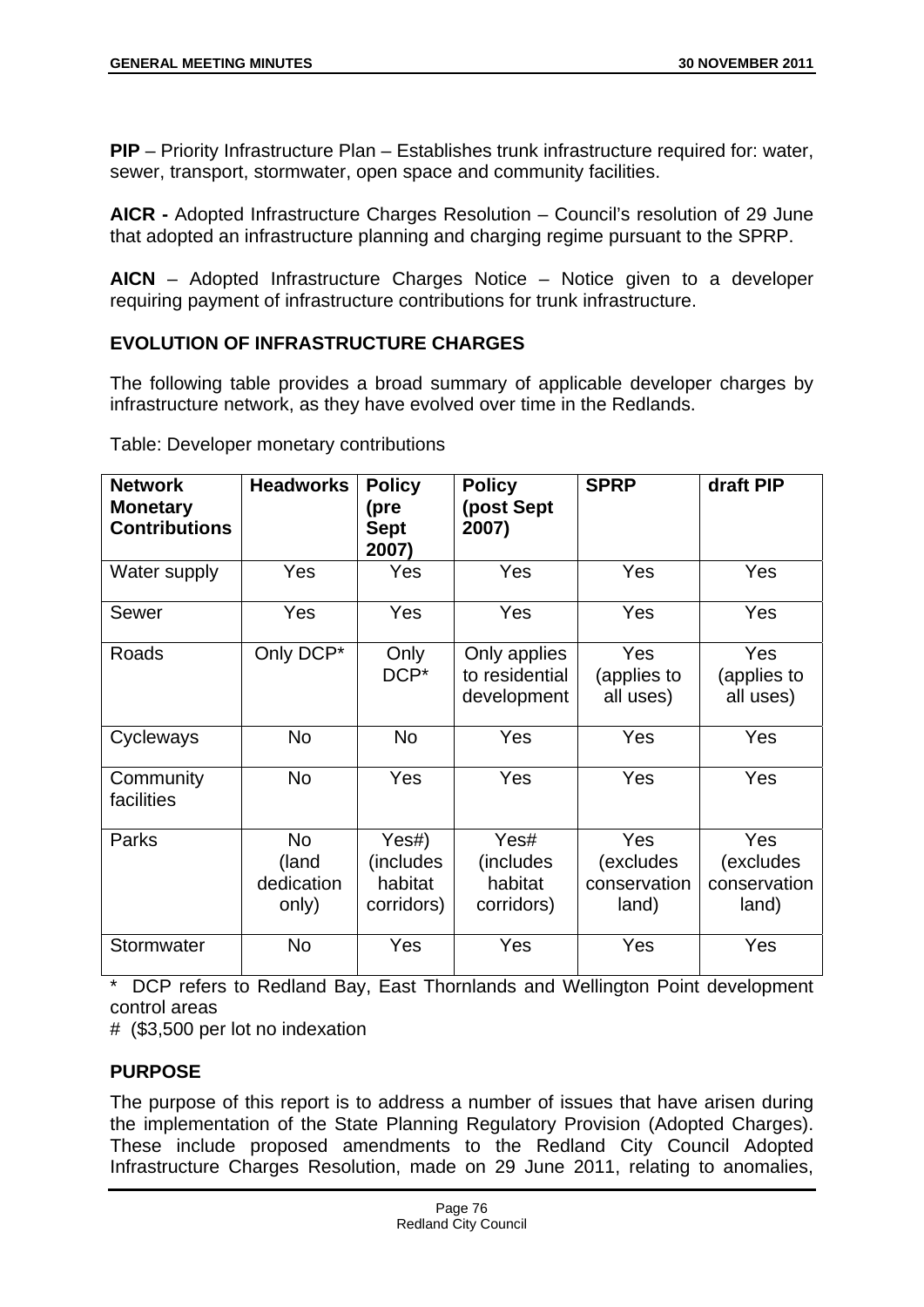errors, omissions, clarification, updated schedules of work and plans for trunk infrastructure.

The report also addresses how to process requests to extend the currency period of development approvals, noting that there is a lack of guidance from the State Government on this matter. It is recommended that Council should require that infrastructure contributions be no less than if calculated using the superseded Planning Scheme Policy 3 (Contributions and Security Bonding), rather than applying the adopted charges.

Further, the question of the appropriate mechanism for securing the dedication of open space land is explored. The introduction of the State Planning Regulatory Provision has changed the way in which Council can achieve the dedication of Open Space zoned land for parks and conservation purposes. Whereas Planning Scheme Policy 3 supported the transfer (with offsets against monetary contributions) of any Open Space zoned land to Council as a condition of approval, only land identified as trunk recreational parkland can now be considered in this manner. The report will explore possible approaches to this issue.

## **BACKGROUND**

The *Sustainable Planning (Housing Affordability and Infrastructure Charges Reform) Amendment Act 2011* introduced legislation to amend SPA to allow for the introduction of maximum standard charges.

The actual quantum of the maximum charges (or "Adopted Charge") was introduced through the associated State Planning Regulatory Provision (Adopted Charges) (SPRP), while the SPA amendments permitted councils to adopt charges less than the maximum for particular types of development and/or for different parts of local government areas. Without a resolution, the charge would have defaulted to the lesser of the SPRP maximum charges and current charges applied by councils through their adopted Planning Scheme Policies (PSP) or Priority Infrastructure Plans. Redland, in consultation with Allconnex, resolved to adopt the SPRP maximum charges with the exception the sub-uses of 'Semi-dependent' (hostel) and 'Dependent' (nursing home) of the use category 'Aged Persons and Special Needs Housing' to which the superseded PSP charges apply. Similarly, the Kinross declared master plan area was excluded from the SPRP maximum charges, thereby designating it an "Infrastructure Agreement Area".

The resolution, adopting the maximum SPRP charges, enabled Council to offset some of the losses it will incur as a result of the capping of the charges. It is noted that capped charges applicable to Greenfield subdivision and some commercial development are significantly lower than those applicable under the PSP. The resolution also retains the PSP charge rates for certain residential uses (aged care and hostels) because Council considered it more appropriate to maintain PSP charge rates. It is noted that, without a resolution, Council would have forgone its conditioning powers to require financial contributions for development outside designated urban areas, and to undertake works or dedicate land.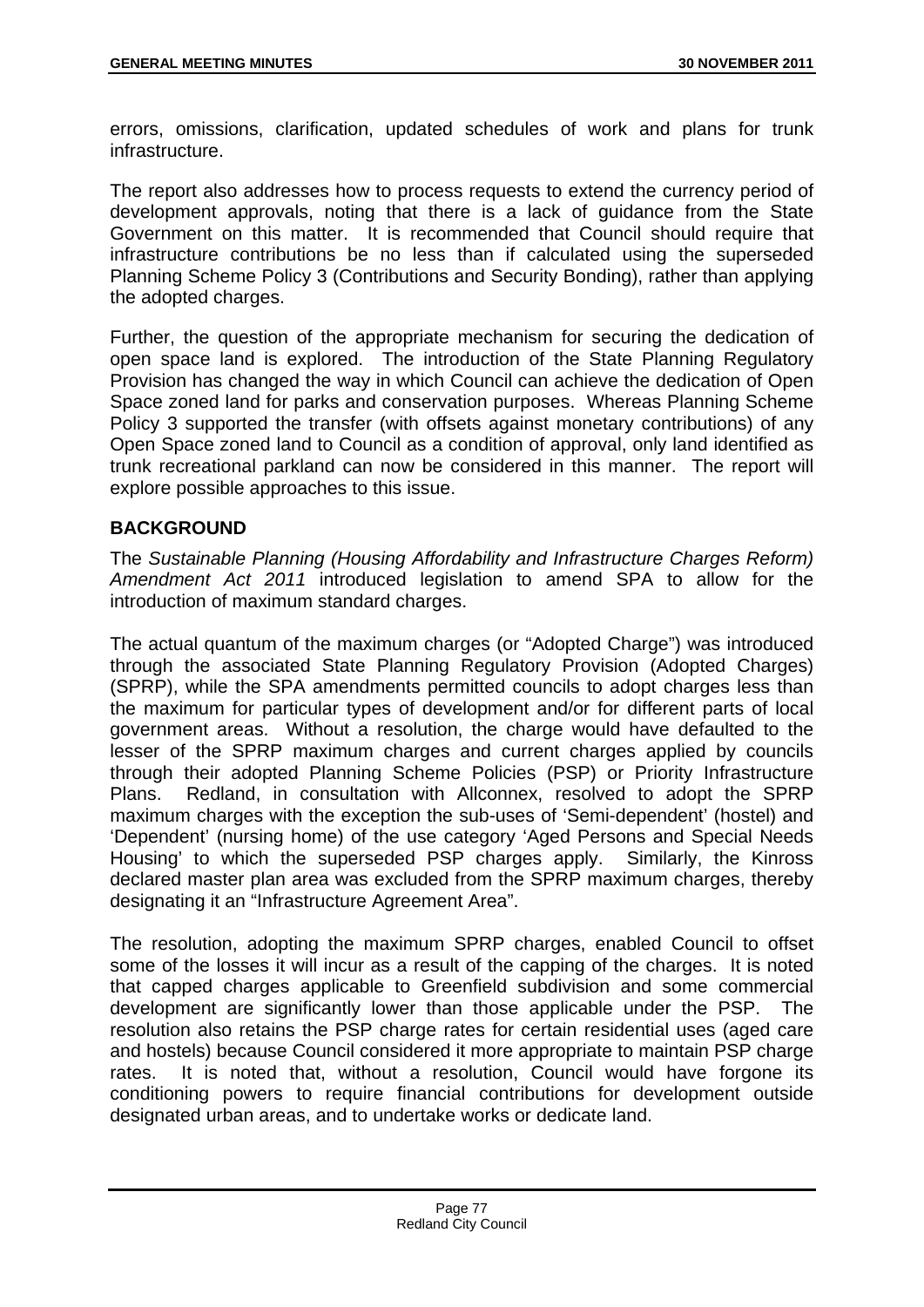Council has also been advised it may publicly notify its draft Priority Infrastructure Plan following an abbreviated First State Interest Check process required by State guidance. In the intervening period to this advice, a number of programmed trunk infrastructure projects have been completed and need to be removed from the future works schedule; and mapping updated to reflect this. These provide for the programmed sequencing of development for the next 15 years as well as the framework for works or land in lieu of charges.

# **ISSUES**

## **Resolution use types**

It is not surprising that several anomalies, errors and omissions have been identified in associating all 68 planning scheme uses to the 17 classes of development prescribed by the SPRP, given the short timeframe which councils were given to prepare and have adopted a template based resolution. Furthermore, the planning scheme uses were required to be aligned to Queensland Planning Provisions definitions prior to being classified. This was not easily achieved as the task was not a simple case of comparing apples with apples with a wide variation in definitions and applicable categories.

Proposed changes are identified in ATTACHMENT 1. The most notable modifications are:

- transfer of temporary uses to the Minor Uses class which attracts no charge, including 'Display dwelling' and Estate sales office',
- transfer of low impact use 'Bed and breakfast' to the Minor Uses class which attracts no charge;
- transfer of high impact use 'Landscape supply depot' to the Commercial (bulk goods) class which attracts an additional \$90/m<sup>2</sup> (plus standard \$10/impervious  $\overline{m}^2$  for stormwater);
- transfer of high impact use 'Produce store' to the Commercial (bulk goods) class which attracts an additional  $$140/m^2$  (plus standard \$10/impervious m<sup>2</sup> for stormwater);
- transfer of high impact use 'Rural enterprise' to the Industry class which attracts an additional  $$50/m^2$  (plus standard \$10/impervious m2 for stormwater); and
- transfer of low impact use 'Forestry' to the Low Impact Rural class which attracts no charge.

Following the D&CS workshop on proposed amendments to the Adopted Infrastructure Charges Resolution, no recommendation is being put forward to change the current Industry classification of the 'Service industry' use to a Commercial (retail) classification as identified in the SPRP template.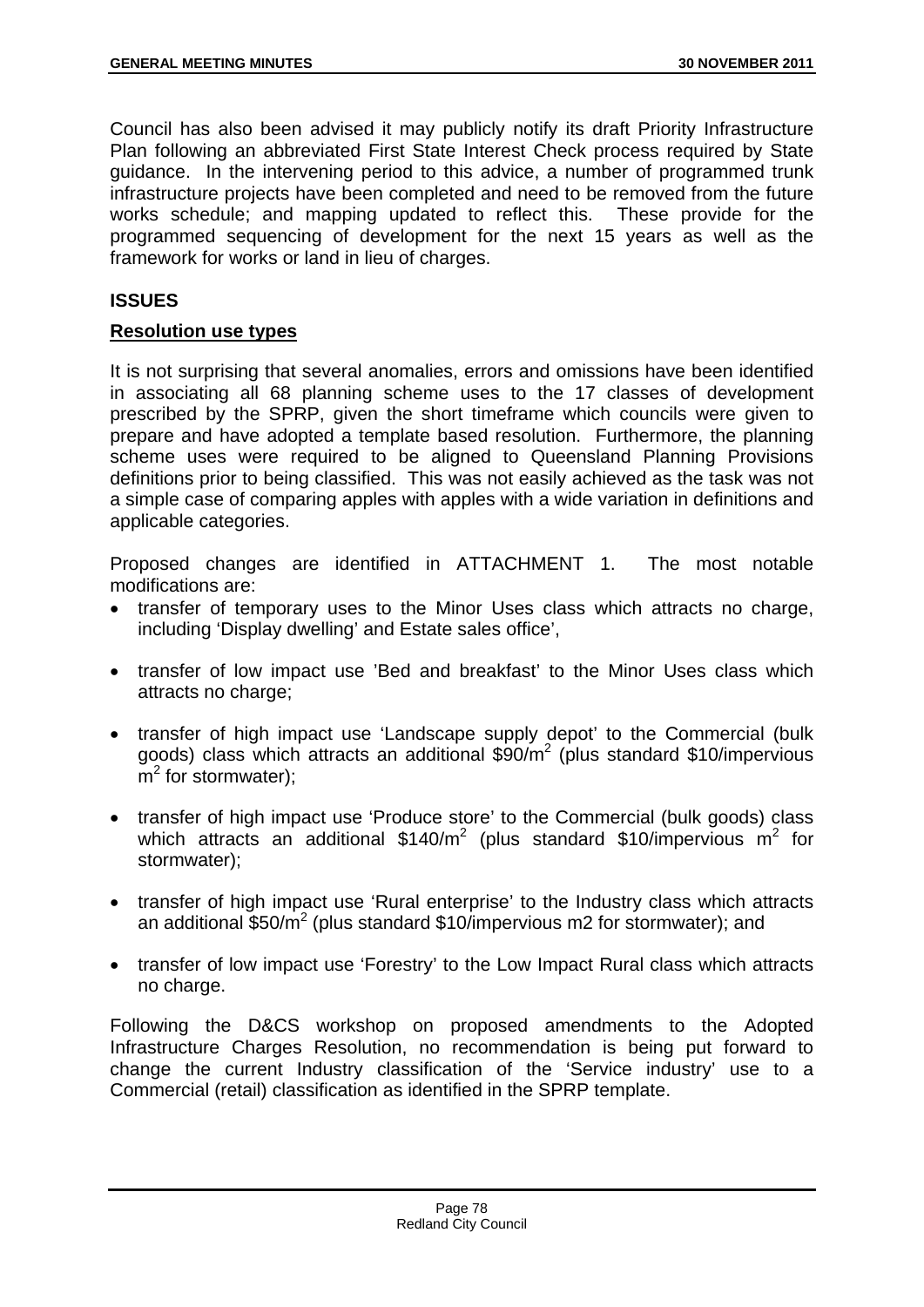### **Resolution discounts**

The current resolution provides for a 50% discount for an existing lawful residential use, which can be credited towards infrastructure charges under the SPRP framework. An analysis of various development types has shown that this methodology goes some way toward achieving Council's overall objective of achieving the maximum cost recovery of future development in the City. It is noted that the SPRP effectively picks winners and losers, by grouping uses together. The average charge applicable means that some uses pay more than the more differentiated planning scheme policy charges and some pay less.

The discount also recognises that existing development is likely to have only contributed a fraction of current day charges. Most would not have paid charges for shared stormwater, cycleway or even road external charges which were only introduced in late 2007 and some will not have paid any charges.. However, the unintended consequence of this is that smaller residential developments, particularly infill developments, subsidise the larger estate type developments.

Modest (mum and dad, 1 into 2 lots) reconfigurations represent a significant proportion of annual applications received by Council. It is recommended that Council review its current policy to ensure this predominant form of development is not adversely impacted by the new charging regime. A typical 1 into 2 lot subdivision would have triggered a charge of approximately \$35,000 for the additional lot under the former policy. Under the SPRP framework, incorporating a 50% discount for the existing lawful use, a charge of \$42,000.00 would apply, At 75% discount the SPRP charge would equate to a matching \$35,000. At 100% discount, Council would be around \$8,000 worse off for each 1 into 2 lot subdivision. Using the average of the last three years, Council receives approximately 37 such applications per annum. Applying the 100% discount would result in a potential deficit to Council of approximately \$290,000 per annum.

However, this must be set against other uses such as apartment buildings which generally don't gain any benefit from the SPRP charge rates or discounts. On balance, it is considered that it would be more equitable and consistent to apply the conventional 100% credit for all existing lawful uses, including changes of use for non-residential development.

## **Non-residential reconfiguration**

The current resolution applies a standard rate of \$100/ $m^2$  of site area to all nonresidential reconfiguration proposals as it is unknown what the final use of a site will actually be. It has been found that this rate can substantially exceed what would be charged for the equivalent material changes of use and potentially creates situations where refunds may be necessary, adding a further level of complexity to development assessment. This conflicts with the intent which was to charge a minimum likely rate at reconfiguration, and then capture the rest at material change of use.

Using Commercial Industry zoned land as a reconfiguration benchmark, with a typical plot ratio of 50% for industrial uses such as a 'Warehouse' the reconfiguration charge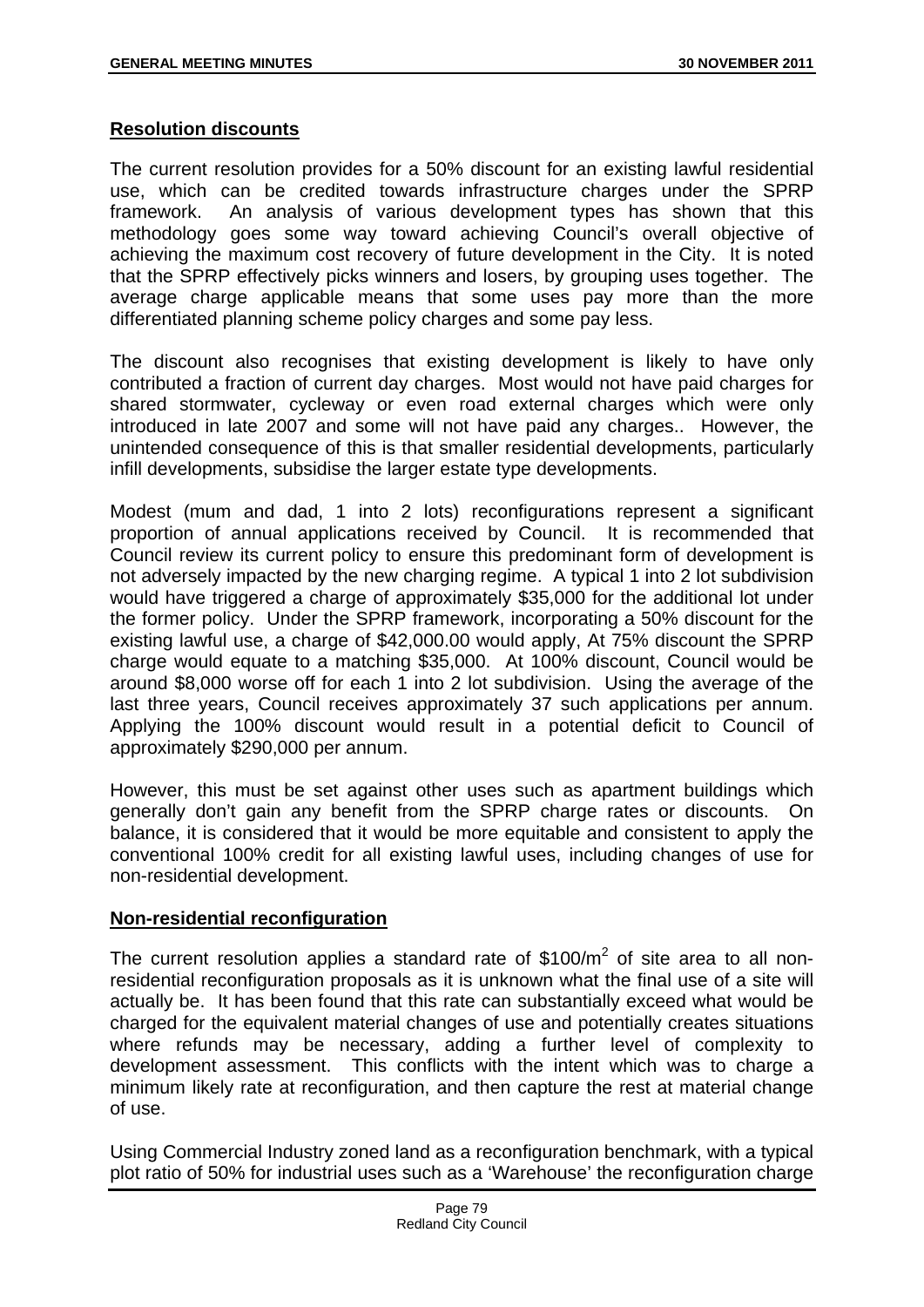would be equivalent to \$34/m<sup>2</sup> of site area. That is, the SPRP use charge (\$50/m<sup>2</sup>) multiplied by 0.5 plot ratio to get  $$25/m^2$  of site area, to which is added  $$9/m^2$  for stormwater because industry has an impervious fraction of 0.9. It is therefore considered appropriate to adopt this lower rate per  $m<sup>2</sup>$  in place of the current  $$100/m^2$ .

Alternatively, a few other councils have applied the residential reconfiguration charge of \$28,000 per lot to non-residential for simplicity. This generally produces a significantly lower reconfiguration charge, requiring a much larger balance to be paid at material change of use/building stages. For example, an  $8000m^2$  1 into 2 General Industry reconfiguration at  $$34/m^2$  would equate to a charge of \$272,000.00, whereas \$56,000 would be payable using the residential reconfiguration charge of \$28,000 per lot.

## **Boundary realignments**

An additional section is proposed to clarify that the charges do not apply to reconfigurations involving access easements or boundary realignments.

## **Interpretation**

A number of definitions are proposed to assist in the interpretation of the resolution. Most notably these include a meaning for 'bedroom' given the residential charge unit is based on the number of bedrooms.

## **Development Assessment Matters**

The recent changes to the SPA and the commencement of the SPRP has given rise to issues in development assessment. The Department of Local Government and Planning has recently confirmed matters in relation to changes to existing approvals (permissible changes). Previously imposed conditions requiring payment of contributions will continue to apply. Items for Council to consider are requests to extend approvals and open space dedication.

## **Extensions to Relevant Periods**

An applicant can make a request to Council to extend the time for implementation of a development permit (extension to relevant period). Council must decide whether to agree such request.

S.388 of the SPA establishes that in deciding such requests Council must have regard to (amongst other matters) the consistency of the approval, including its conditions, with the current laws and policies applying to the development, including, for example, the amount and type of infrastructure contributions, or charges payable.

The more dated an approval becomes, the less likely it is to be consistent with current laws and policies. The above noted provisions within the SPA ensure that Council can refuse requests to extend an approval in order that current laws and policies are not compromised. Often the only area of inconsistency is infrastructure contributions.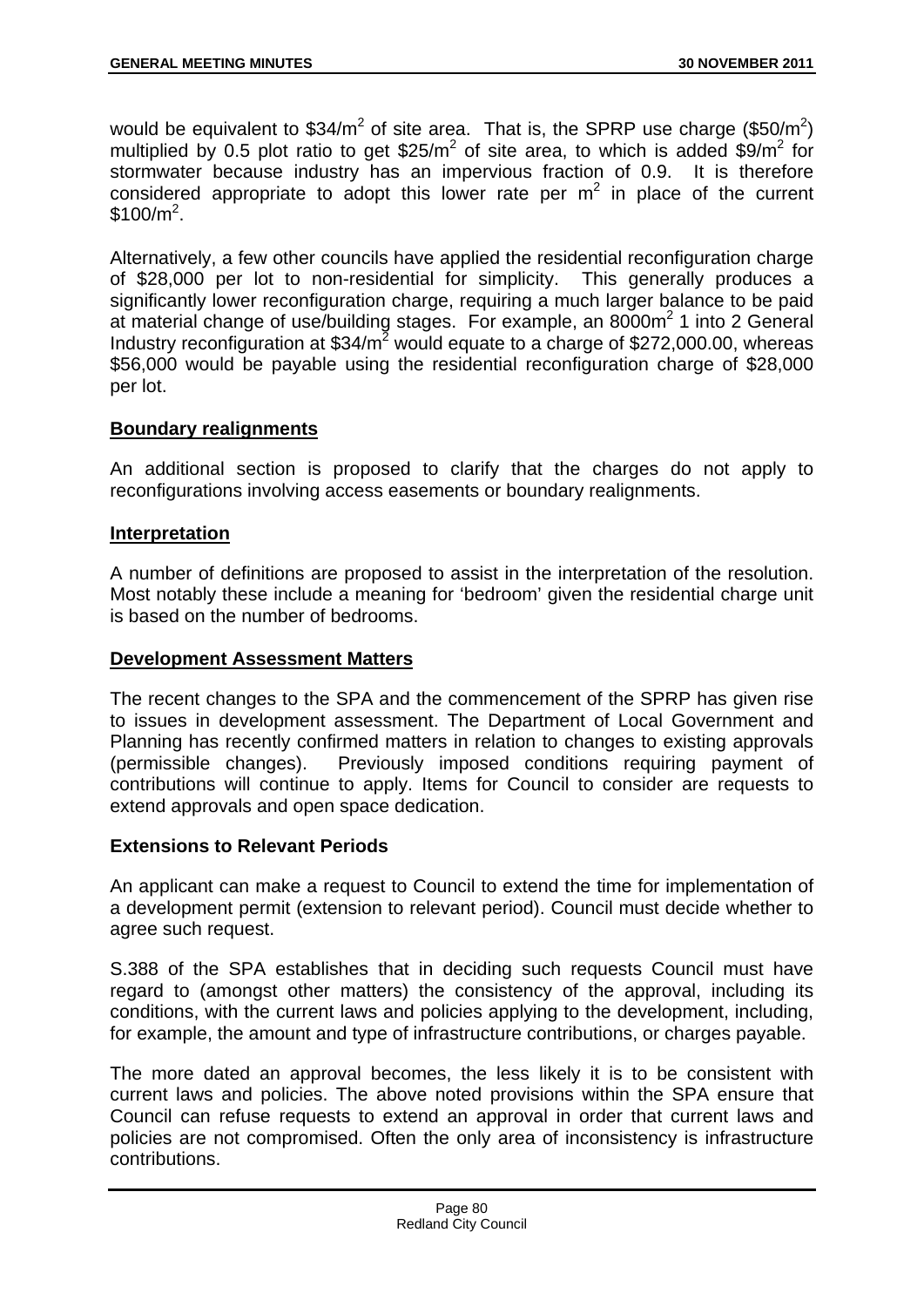In these circumstances Redland City Council previously adopted a position that, if an approval was amended by way of a permissible change to make the conditions consistent with current policy, Council would agree to an extension. A similar approach was adopted by some other local governments.

Regrettably, that option is no longer available to Council/applicants due to s.880 of SPA, which states that a condition cannot be imposed under the previous charging regime. In these circumstances the approval is inconsistent with current infrastructure charges, being the charges applicable under the SPRP and Council's resolution.

There are four options for Council in such situation:

- 1. Request to extend is refused due to inconsistency of the approval.
- 2. Council agrees to extend despite inconsistency.
- 3. Council seeks a contribution equivalent to those applicable under Council's now superseded Planning Scheme Policy (PSP).
- 4. Council seeks that current SPRP/resolution charges are paid.

All options are viable as the assessment rules for extensions require that Council must only have regard to current law and policies. As noted previously there are significant variations between charges under the PSP and the SPRP/resolution. A consistent approach is advocated for these requests.

Options 3 and 4 would require an infrastructure agreement as new charges cannot be imposed by way of conditions and a charges notice cannot be imposed pursuant to the SPRP/resolution.

Option 3 is recommended on the basis that these are the charges that would have applied had the SPRP not come into effect. Consequently, this would give effect to the policy position of Council rather than the State government. If an applicant does not agree such an approach it is likely that a request to extend will be refused.

This approach will need to be subject to periodic review when changes to infrastructure charging regimes occur, for example the draft Priority Infrastructure Plan (PIP) being finalised.

## **Open Space Dedication**

The overall outcomes for Open Space Zone Code seek that reconfiguration facilitates the transfer of open space land into the ownership of the local government authority. It has been a long held policy position and practice of Council, that where land is zoned open space, it is transferred to Council as a condition of approval. This policy position and practice was previously supported by Planning Scheme Policy 3 which allowed for some offsets open space zoned land transferred to Council.

Council's draft PIP for the purposes of infrastructure planning (not funding), became effective with the commencement of the SPRP and Council's resolution pursuant to this. The draft PIP establishes trunk open space required for the city. Trunk infrastructure for open space is local, district and regional parks.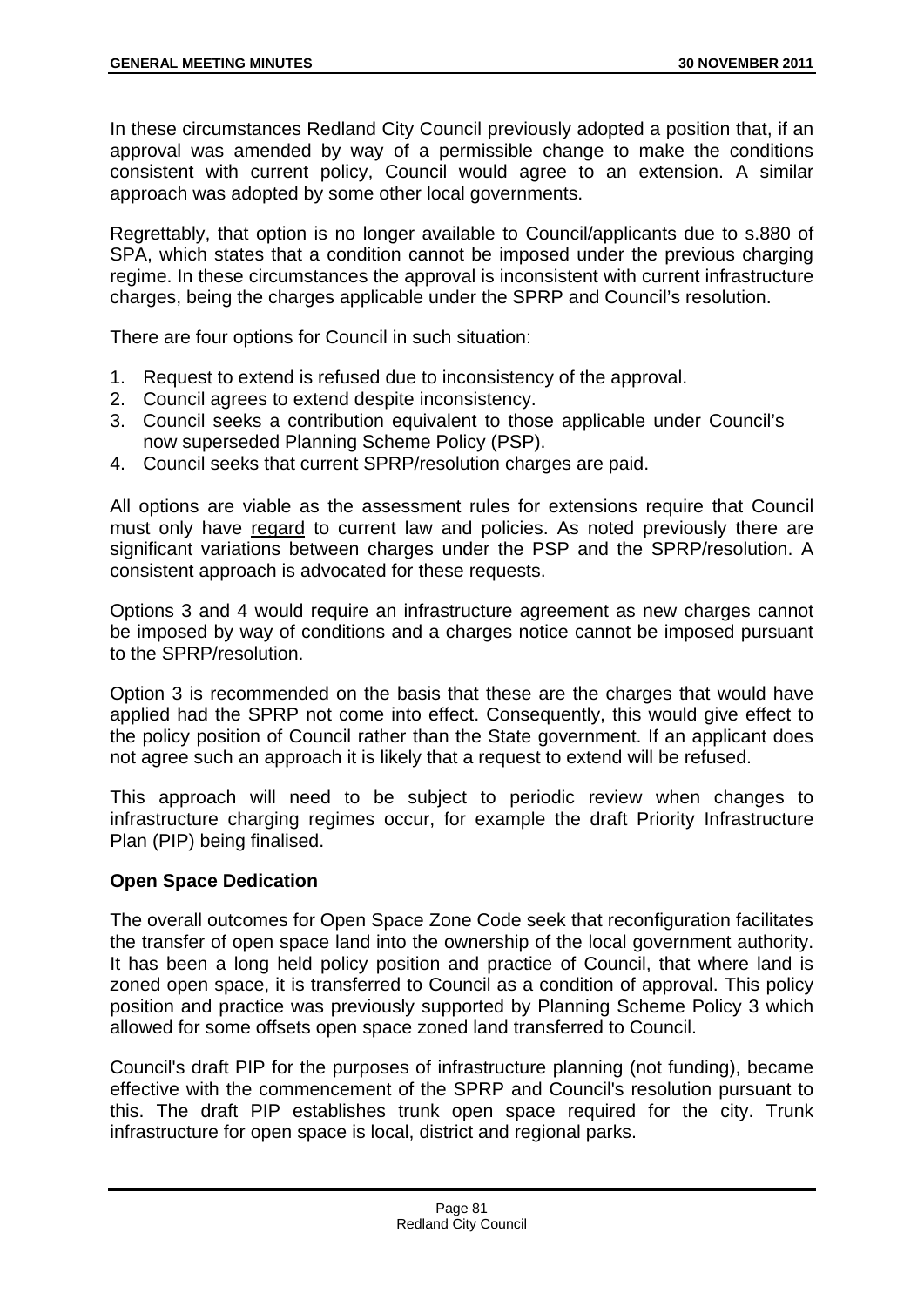There are extensive areas of open space zoned land not required for trunk open space purposes as determined by the draft PIP. Consequently, there is an anomaly between the draft PIP and the planning scheme. Council can impose conditions for the dedication of land that is identified for trunk infrastructure and provide a credit for this. The key consideration for Council is how to deal with open space zoned land that is not trunk infrastructure. There are no credit provisions available.

There are three options available to Council.

- 1. Acquire the land and reimburse the landowner. This could be via the Environmental Levy or general revenue.
- 2. The land remains in private ownership. Future use of the land is determined by the provisions of the Open Space Zone Code and is therefore limited.
- 3. Council imposes a condition that requires dedication of the land as non-trunk infrastructure.

The most appropriate option will have to be considered on a case by case basis. The most appropriate option will be dependent upon, for example, the location and attributes of the land and whether any overlays apply. However, it is noted that dedication of the land as non-trunk infrastructure will likely be preferred to ensure that such areas are appropriately maintained. It is also of note that in many cases the applicant will likely have little desire to retain such land in their ownership as typically this has little or no development potential.

The inclusion of conditions requiring the dedication of land as non-trunk infrastructure is considered by officers to be possible due to the matters and interpretation outlined below.

The open space zoned land is infrastructure as defined by the SPA as follows: '*infrastructure includes land, facilities, services and works used for supporting economic activity and meeting environmental needs'*. Further to this, the open space zoned land is development infrastructure as defined by the SPA, which includes: '*...land or works, or both land and works, for...public parks infrastructure supplied by a local government, including playground equipment, playing fields, courts and picnic facilities.'*.

As noted above, this land is not trunk infrastructure and therefore by default is nontrunk infrastructure. Whilst such land may not be required for a local, district or regional park it would still be a public park supplied by a local government, for environmental protection or drainage purposes for example.

S.626 of the SPA establishes conditioning powers for non-trunk infrastructure such that the condition may only be for supplying infrastructure for one or more of the following:

- networks internal to the premises.
- connecting the premises to external infrastructure networks.
- protecting or maintaining the safety or efficiency of the infrastructure network of which the non-trunk infrastructure is a component.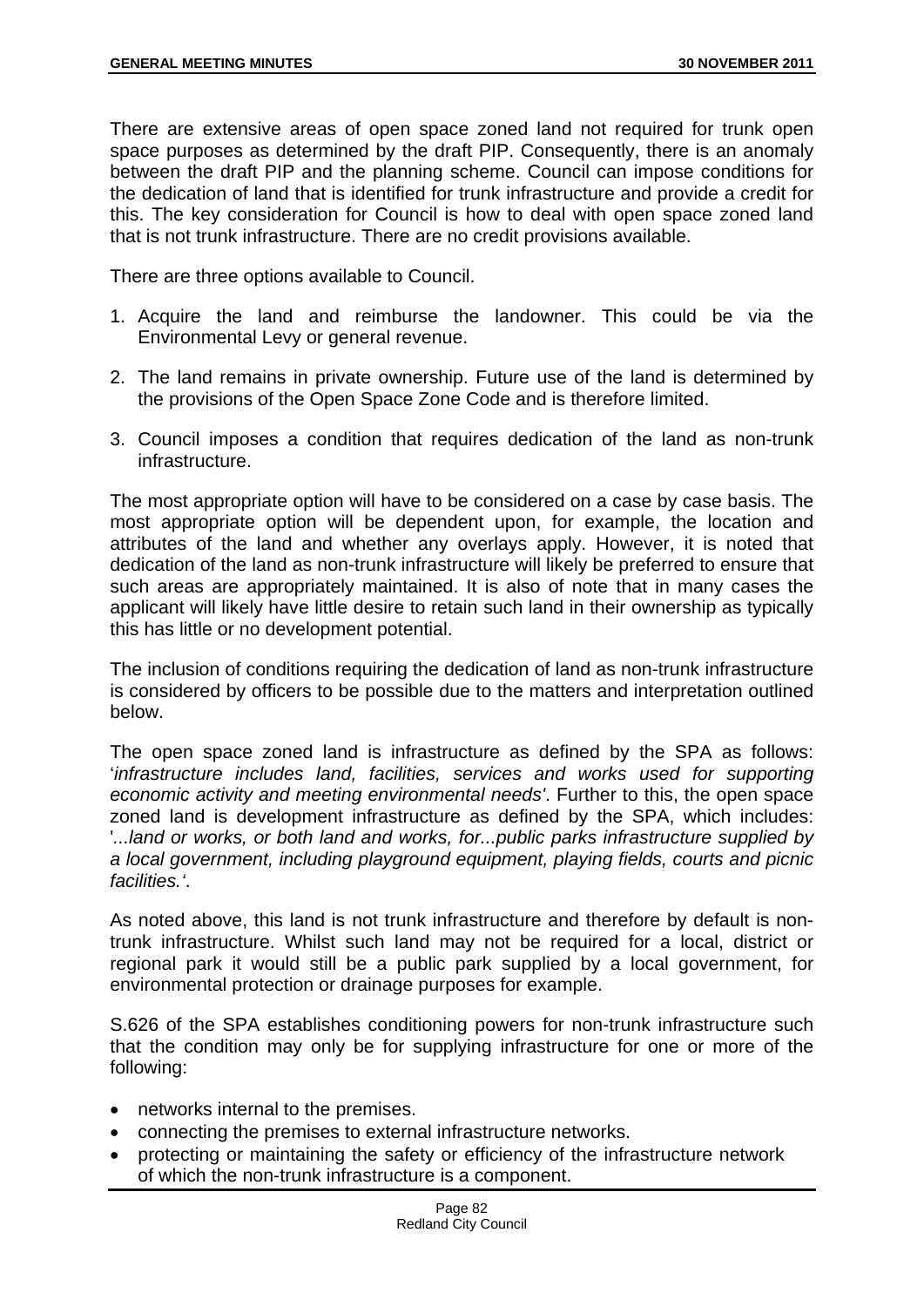It is likely that open space zoned land within the bounds of a development application site would meet all three tests above. Furthermore, such a condition would be reasonable and relevant, as required by s.345 of the SPA, pursuant to the overall outcomes of the Open Space Zone Code and other planning scheme provisions.

# **RELATIONSHIP TO CORPORATE PLAN**

### **5. Wise planning and design**

We will carefully manage population pressures and use land sustainably while advocating and taking steps to determine limits of growth and carrying capacity on a local and national basis, recognising environmental sensitivities and the distinctive character, heritage and atmosphere of local communities. A well-planned network of urban, rural and bushland areas and responsive infrastructure and transport systems will support strong, healthy communities.

5.12 Plan, provide and advocate for essential physical and social infrastructure that supports community well-being and manage Council's existing infrastructure assets to ensure current service standards are maintained or improved

### **FINANCIAL IMPLICATIONS**

There are financial implications impacting Council as a result of this report. In particular, increasing the credit for existing lawful uses to the level under the superseded policy on infrastructure charges, will result in a reduction of revenue available for the provision of infrastructure, estimated to be approximately \$290,000.00 per year for small scale residential reconfigurations.

## **PLANNING SCHEME IMPLICATIONS**

The recommendations in this report will not directly result in amendments to the Redlands Planning Scheme.

## **CONSULTATION**

This report and the proposed amendments were forwarded to Allconnex for comment.

## **CONCLUSION**

A number of issues have arisen with the implementation of the Redland City Council Adopted Infrastructure Charges Resolution, made on 29 June 2011, further to the commencement of the SPRP related to infrastructure charging. This report has addressed anomalies, errors and omissions, and recommends amendments to provide clarification and to update schedules of work and plans for trunk infrastructure.

Matters relating to requests to extend the relevant period of development approvals have been considered as have issues relating to dedication of land zoned as open space.

Options to address these matters are noted below with preferred options recommended.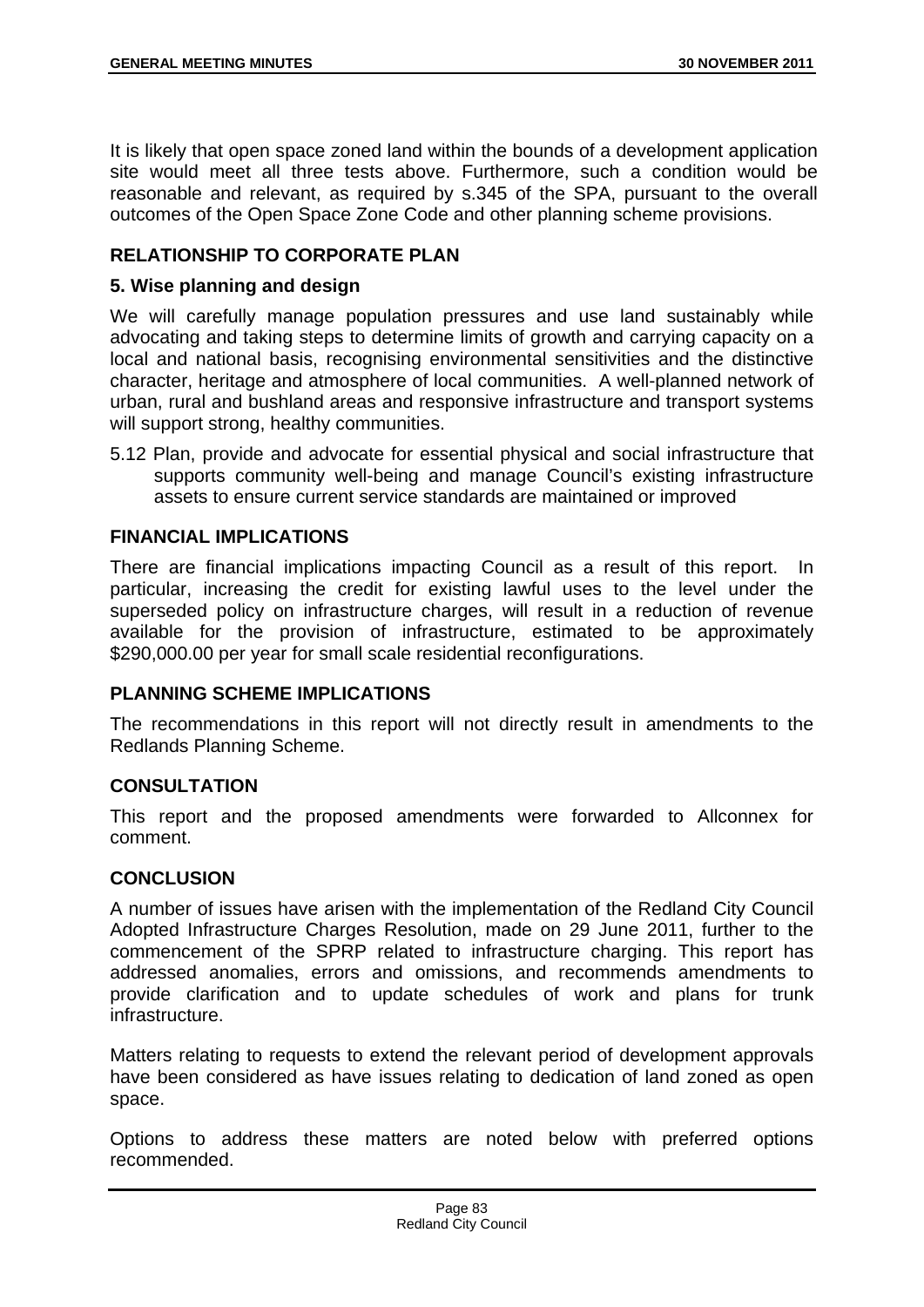## **OPTIONS**

## **PREFERRED**

That Council resolve to:

- 1. Adopt the attached amendments to the Redland City Council Adopted Infrastructure Charges Resolution made under the State Planning Regulatory Provision (Adopted Charges) pursuant to Division 5A of the *Sustainable Planning Act 2009,* to have effect on the day the making of this resolution is first published in a newspaper circulating generally in the local government area;
- 2. Delegate to the Chief Executive Officer, under s.257(1)(b) of the *Local Government Act 2009,* Council's powers to make further amendments to the Redland City Council Adopted Infrastructure Charges Resolution following Council's deliberations on the draft Priority Infrastructure Plan (PIP) schedule of works and plans for trunk infrastructure arising out of Item 1.1 of this or any subsequent agenda prior to public notification of the instrument;
- 3. Undertake all necessary public notification as prescribed in Division 5A of the *Sustainable Planning Act 2009*; and
- 4. Pursuant to s.388 of the *Sustainable Planning Act 2009,* in relation to requests to extend the relevant period of a development approval, Council requires an infrastructure contribution equivalent to those that would have been applicable to the development under Council's superseded Planning Scheme Policy (PSP) as at 30 June 2011, subject to indexation, payable by way of an infrastructure agreement.

# **ALTERNATIVES**

- 1. Adopt the attached amendments to the Redland City Council Adopted Infrastructure Charges Resolution made under the State Planning Regulatory Provision (Adopted Charges) pursuant to Division 5A of the Sustainable Planning Act 2009, to have effect on the day the making of this resolution is first published in a newspaper circulating generally in the local government area with the exception of the discount to residential reconfiguration and material change of use proposals, and non-residential material change of use proposals which shall receive the existing 50% discount for the existing lawful use of the premises;
- 2. Adopt the attached amendments to the Redland City Council Adopted Infrastructure Charges Resolution made under the State Planning Regulatory Provision (Adopted Charges) pursuant to Division 5A of the Sustainable Planning Act 2009, to have effect on the day the making of this resolution is first published in a newspaper circulating generally in the local government area with the exception of the discount to residential reconfiguration and material change of use proposals, and non-residential material change of use proposals which shall receive a 75% discount for the existing lawful use of the premises.

No change to other recommendations.

# **OFFICER'S RECOMMENDATION**

That Council resolve as follows:

1. To adopt the attached amendments to the Redland City Council Adopted Infrastructure Charges Resolution made under the State Planning Regulatory Provision (Adopted Charges) pursuant to Division 5A of the *Sustainable Planning*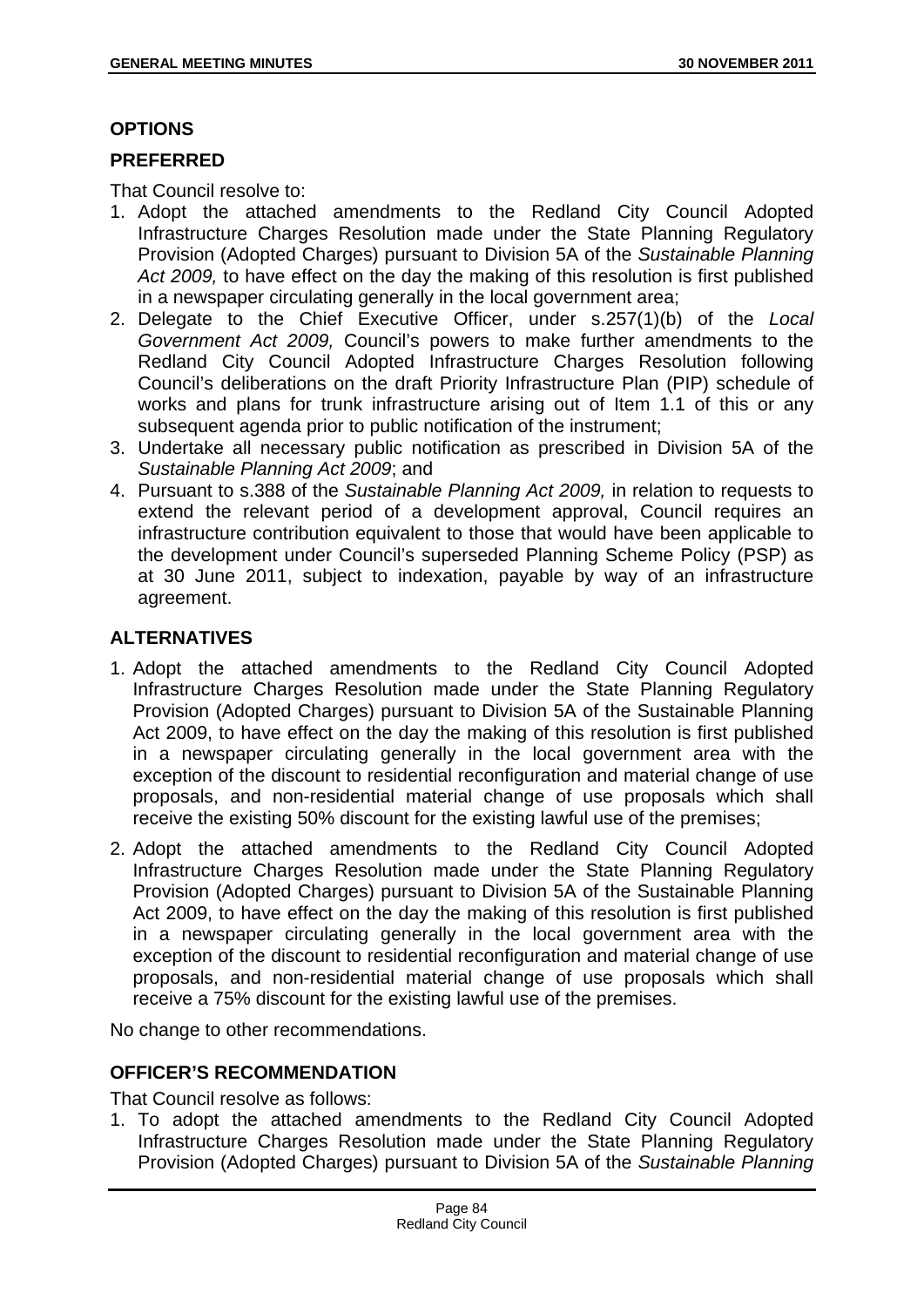*Act 2009*, to have effect on the day the making of this resolution is first published in a newspaper circulating generally in the local government area;

- 2. To delegate to the Chief Executive Officer, under s.257(1)(b) of the *Local Government Act 2009*, Council's powers to make further amendments to the Redland City Council Adopted Infrastructure Charges Resolution following Council's deliberations on the draft Priority Infrastructure Plan (PIP) schedule of works and plans for trunk infrastructure arising out of Item 1.1 of this or any subsequent agenda prior to public notification of the instrument;
- 3. To undertake all necessary public notification as prescribed in Division 5A of the *Sustainable Planning Act 2009*; and
- 4. Pursuant to s.388 of the *Sustainable Planning Act 2009*, in relation to requests to extend the relevant period of a development approval, Council requires an infrastructure contribution equivalent to those that would have been applicable to the development under Council's superseded Planning Scheme Policy (PSP) as at 30 June 2011, subject to indexation, payable by way of an infrastructure agreement.

## **PROCEDURAL MOTION AT COMMITTEE**

| Moved by:    | <b>Cr K Reimers</b> |
|--------------|---------------------|
| Seconded by: | Cr D Henry          |

That this item lie on the table at 11.19am to enable the late item *Verbal Update on Kinross Road Structure Plan* to be discussed in closed session.

## CARRIED

A verbal update on the *Kinross Road Structure Plan* was given by officers in closed session.

## **PROCEDURAL MOTION AT COMMITTEE**

| Moved by:    | <b>Cr K Reimers</b> |
|--------------|---------------------|
| Seconded by: | Cr B Townsend       |

That this item be removed from the table at 12.06pm.

CARRIED

# **COMMITTEE DISCUSSION**

Attachment 2 was amended by amending the definition of '**bedroom'** as follows:

*bedroom means an area of a building or structure which:* 

- *(a) is used, designed or intended for use for sleeping but excludes a lounge room, dining room, living or family room, kitchen, water closet, bathroom, laundry, garage or plant room; or*
- *(b) can be used for sleeping such as a den, home entertainment room or media room, library, loft, music room, playroom, sewing room, study, sunroom or other similar space with dimensions exceeding 2.5m x2.5m or area of 6.25m2 .*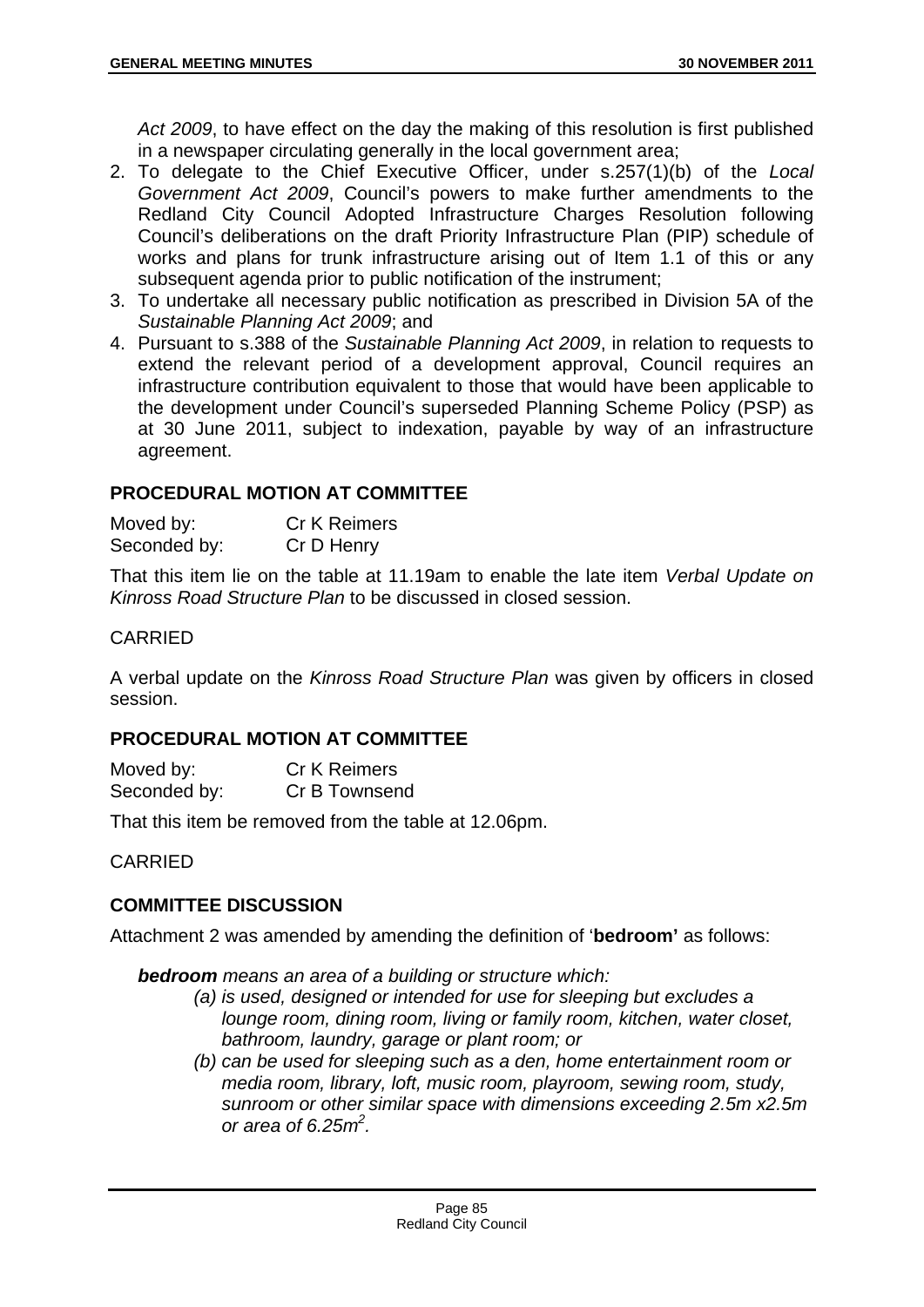**COMMITTEE RECOMMENDATION/ COUNCIL RESOLUTION** 

| Moved by:    | <b>Cr K Williams</b> |
|--------------|----------------------|
| Seconded by: | <b>Cr K Reimers</b>  |

**That Council resolve as follows:** 

- **1. To adopt the attached amendments, as amended, to the Redland City Council Adopted Infrastructure Charges Resolution made under the State Planning Regulatory Provision (Adopted Charges) pursuant to Division 5A of the** *Sustainable Planning Act 2009***, to have effect on the day the making of this resolution is first published in a newspaper circulating generally in the local government area;**
- **2. To delegate to the Chief Executive Officer, under s.257(1)(b) of the** *Local Government Act 2009***, Council's powers to make further amendments to the Redland City Council Adopted Infrastructure Charges Resolution following Council's deliberations on the draft Priority Infrastructure Plan (PIP) schedule of works and plans for trunk infrastructure arising out of Item 1.1 of this or any subsequent agenda prior to public notification of the instrument;**
- **3. To undertake all necessary public notification as prescribed in Division 5A of the** *Sustainable Planning Act 2009***; and**
- **4. Pursuant to s.388 of the** *Sustainable Planning Act 2009***, in relation to requests to extend the relevant period of a development approval, Council requires an infrastructure contribution equivalent to those that would have been applicable to the development under Council's superseded Planning Scheme Policy (PSP) as at 30 June 2011, subject to indexation, payable by way of an infrastructure agreement.**

**CARRIED**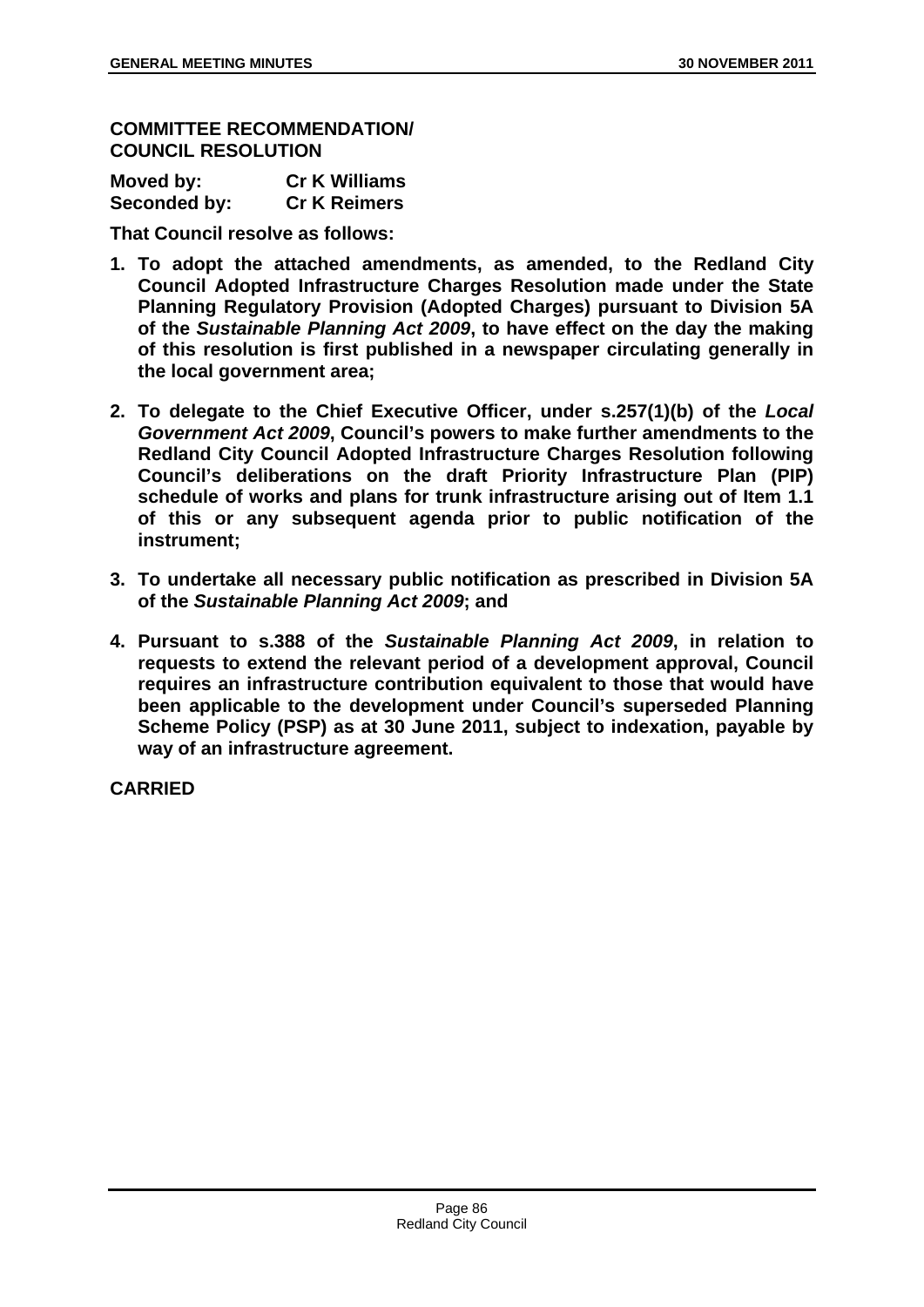# **17.5 CLOSED SESSION AT COMMITTEE**

The Committee meeting was closed to the public under section 72(1) of the *Local Government (Operations) Regulation 2010* to discuss the following item, and following deliberation on this matter, the Committee meeting was again opened to the public.

## **17.5.1 CONFIDENTIAL VERBAL UPDATE ON THE KINROSS ROAD STRUCTURE PLAN**

The verbal update was noted by Committee.

#### **COMMITTEE RECOMMENDATION/ COUNCIL RESOLUTION**

**Moved by: Cr T Bowler Seconded by: Cr M Elliott** 

**That the verbal update be noted.** 

**CARRIED**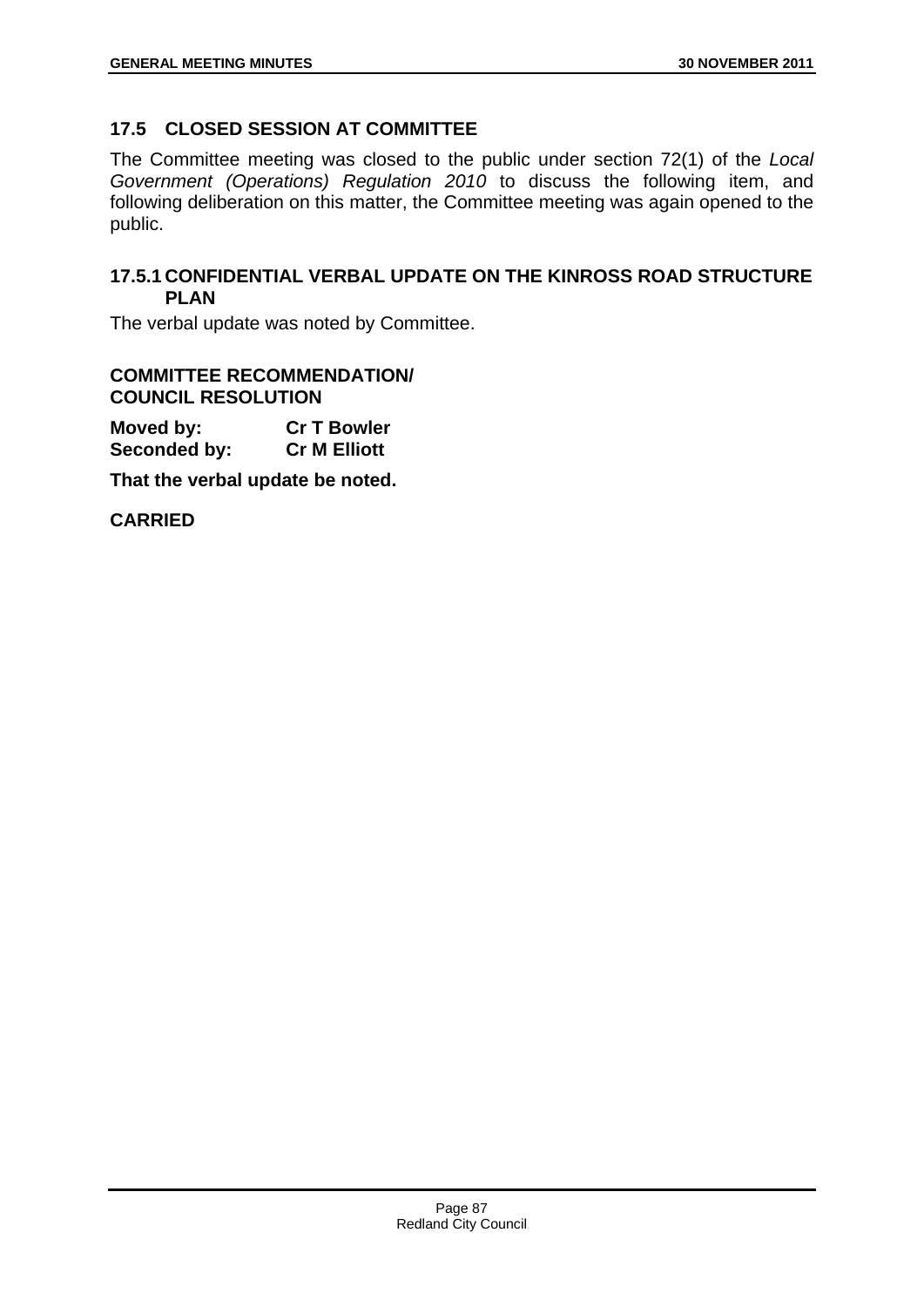### **18 CUSTOMER SERVICES COMMITTEE 23 NOVEMBER 2011**

| Moved by:    | Cr W Boglary |
|--------------|--------------|
| Seconded by: | Cr D Henry   |

That the Customer Services Committee Minutes of 23 November 2011 be received.

#### CARRIED

Customer Services Committee Minutes 23 November 2011

### **18.1 CITY SERVICES**

## **18.1.1 DELEGATION TO THE CHIEF EXECUTIVE OFFICER (CEO) - PROVISION OF CONSERVATION MAINTENANCE SERVICES FOR THE MAINLAND**

| <b>Dataworks Filename:</b>  | <b>GOV Reports to Committee - City Spaces</b>           |
|-----------------------------|---------------------------------------------------------|
| <b>Responsible Officer:</b> | <b>Lex Smith</b><br><b>Manager City Spaces</b>          |
| Author:                     | <b>Rory House</b><br><b>Senior Conservation Officer</b> |

### **EXECUTIVE SUMMARY**

The current contract 1196-2008-PCO for the provision of Conservation Maintenance services on the mainland has been in place for a period of 3 years and is due to expire on 31 January 2012.

In accordance with section 106 of the *Local Government Act 2009 and section 182 of the Local Government (Finance, Plans and Reporting) Regulation 2010*, a new tender documentation was developed in consultation with the Parks & Conservation Unit with the objective of obtaining submissions from suitable individuals or entities who could demonstrate the ability to provide value for money and adequate capacity and capability to provide Conservation Maintenance Services at various sites on the mainland within Redland City Councils boundaries.

Public Tenders are to be advertised in the market place during the month of November with a new contract to be in place to commence on 01 February 2012. The tender process is currently in progress in consultation with Procurement Services Unit.

This contract consists of services to be delivered across sites in the North, Central & Southern Zones of Redland City - as per scheduled lists.

The estimated value to provide Conservation Maintenance services across the mainland T-1513-11/12-PCO is well in excess of One million dollars (approx \$1,600,000.00) excluding GST for the term of the contract based on a contract term of two (2) years with the additional option to extend for a further two (2) one (1) year periods not exceeding a maximum term of four (4) years.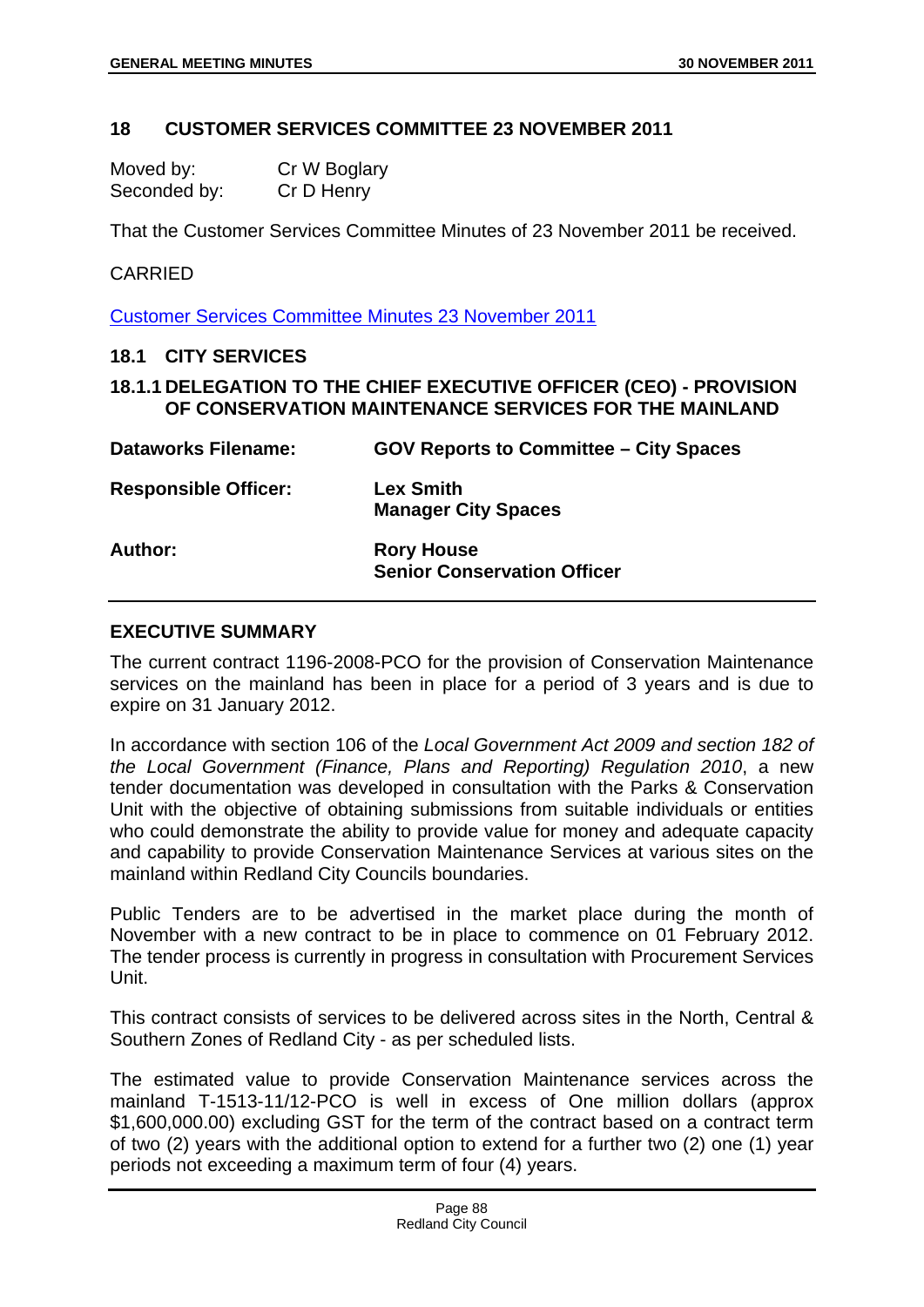The services on the scheduled lists form part of this arrangement T-1513-11/12-PCO and are provided on a scheduled basis. Approximately \$400,000.00 excluding GST has been budgeted for these services in 2011/2012 across Redland City.

To ensure a smooth exit and entry transition from the existing arrangement 1196- 2008-PCO to the new arrangement T-1513-11/12-PCO and to comply with the delegation requirements for the new arrangement it is recommended that Council:

- Delegate the authority to the CEO to make, vary and discharge the contract T-1513-11/12-PCO; and
- Allow the CEO to sub delegate the authority to the relevant personnel with the appropriate delegated authority to approve the variations for this new arrangement on an as needs basis.

## **PURPOSE**

The purpose of this report is to request that Council resolve to:

- Delegate the authority to the CEO to award the contract to the successful contractor
- Delegate the authority to the CEO to make, vary and discharge the contract T-1513-11/12-PCO; and
- Allow the CEO to sub delegate the authority to the relevant personnel with the appropriate delegated authority to approve the variations for this new arrangement on an as needs.

# **BACKGROUND**

In consultation with the Parks & Conservation Unit, a decision was made not to utilise the fourth year option to extend the provision of Conservation Maintenance Services and a new tender process (T-1513-11/12-PCO) is currently in progress. This was due to a large amount of areas coming over to Council to maintain which were subsequently placed onto the Conservation Maintenance program. Parks and Conservation Unit did not believe that Council was receiving best value for money for the provision of Conservation Maintenance Services under the existing arrangement.

In order to comply with delegation requirements for the new arrangement it is recommended that Council:

- Delegate the authority to the CEO to award the contract to the successful contractor.
- Delegate the authority to the CEO to make, vary and discharge the contract T-1513-11/12-PCO; and
- Allow the CEO to sub delegate the authority to the relevant personnel with the appropriate delegated authority to approve the variations for this new arrangement when required.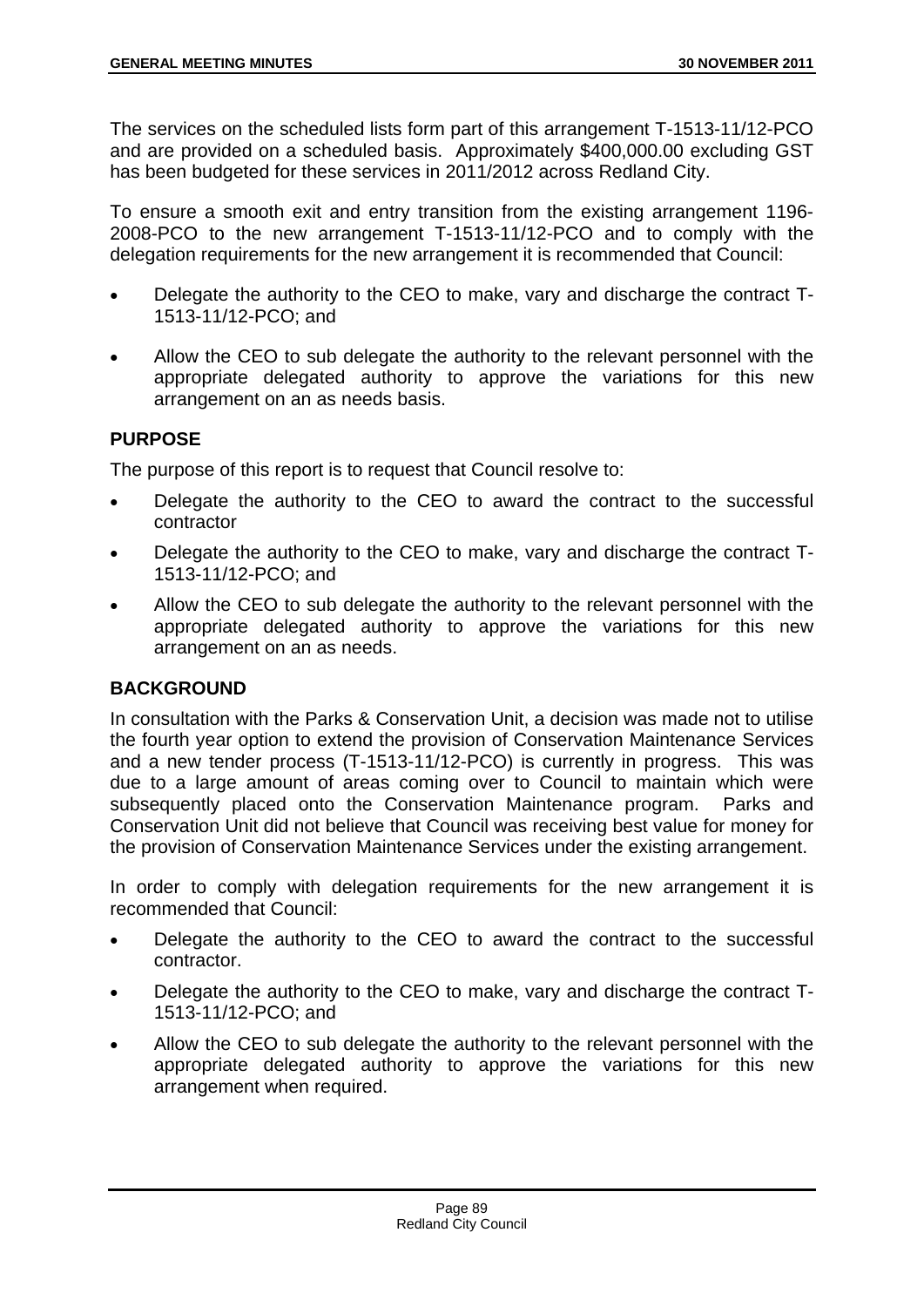## **ISSUES**

No issues to report.

### **RELATIONSHIP TO CORPORATE PLAN**

This recommendation primarily supports Council's strategic priority to ensure robust long term financial planning is in place to protect the financial sustainability of Council.

### **FINANCIAL IMPLICATIONS**

The Parks & Conservation Unit have sufficient funds budgeted in 2011/12 for the provision of Conservation Maintenance Services on the mainland.

The schedules have been reviewed prior to the tender process being undertaken to ensure efficiency in delivery and a number of locations have been extended and sites have been reviewed. The new arrangement will be linked to Queensland CPI for its annual review and the figures will be adjusted accordingly.

## **CONSULTATION**

The following personnel were consulted during the preparation of this report:

- Senior Procurement Officers
- Procurement Officer

#### **OFFICER'S/COMMITTEE RECOMMENDATION/ COUNCIL RESOLUTION**

**Moved by: Cr T Bowler Seconded by: Cr M Elliott** 

**That Council resolve as follows:** 

- **1. To delegate authority to the Chief Executive Officer, under** *section 257 (1)(b)* **of the** *Local Government Act 2009* **to:** 
	- **a) Award the contract under delegation to the successful contractor;**
	- **b) Make, vary and discharge the contract T-1513-11/12-PCO;**
	- **c) Allow the CEO to sub delegate the authority to the relevant personnel with the appropriate delegated authority to approve any variations to the new arrangement T-1513-11/12-PCO on an as needs basis; and**
	- **d) Sign all relevant documentation.**

#### **CARRIED**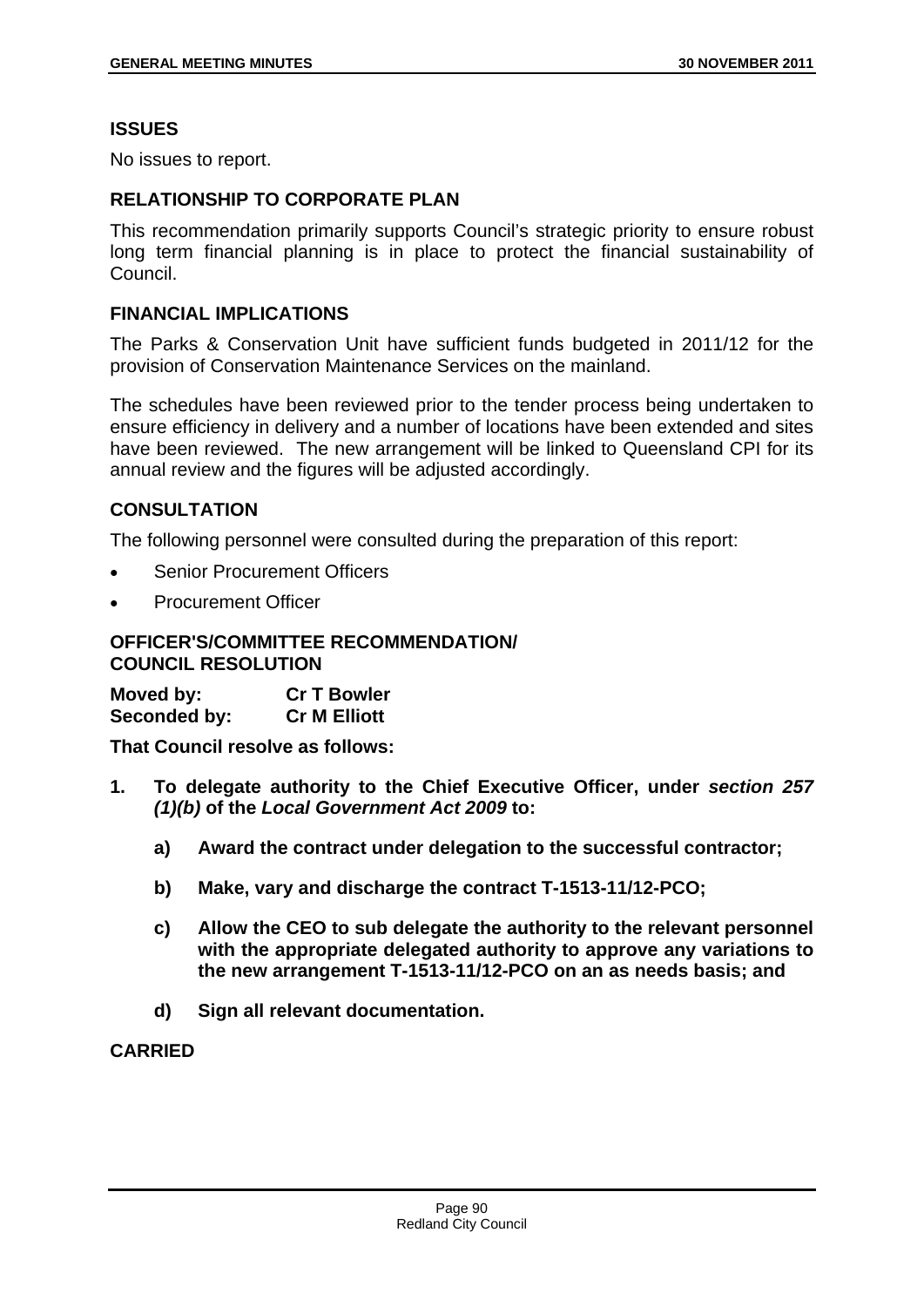## **18.1.2 PUBLIC PLACE RECYCLING BIN STRATEGY**

| <b>Dataworks Filename:</b>  | <b>WM Waste Management Strategy</b>                                                                           |
|-----------------------------|---------------------------------------------------------------------------------------------------------------|
| Attachment:                 | <b>Public Place Recycling Implementation Program</b>                                                          |
| <b>Responsible Officer:</b> | <b>Elisa Underhill</b><br><b>Manager City Enterprises</b>                                                     |
| <b>Authors:</b>             | Paula Kemplay<br><b>Senior Advisor Waste Planning</b><br><b>Christine Whitfield</b><br><b>Project Officer</b> |

### **EXECUTIVE SUMMARY**

As part of the implementation of Councils adopted Sustainable Resources from Waste Plan 2010-2020, Council committed to investing in new public area recycling points to promote "away from home" recycling. Away from home recycling involves having recycling bins in streetscapes, parks and other public places and is strongly supported by the community.

Council has successfully obtained a grant of \$93,300 excluding GST from the National Packaging Covenant Industry Association and the Queensland Government as part of the recent Australian Packaging Covenant grants round. This will assist with the accelerated rollout of the program over the next two years. This report requires Council to note the rollout implementation plan attached to this report and associated budget implications.

## **PURPOSE**

To note the 10 yr public place recycling infrastructure implementation plan and budget implications.

#### **BACKGROUND**

As part of the community engagement undertaken during the development of Councils adopted Sustainable Resources from Waste Plan 2010-2020, there was significant feedback requesting more infrastructure to enable "away from home" recycling in the Redlands.

Council committed to investing in new public area recycling points to promote "away from home recycling" as a priority in the five year implementation plan adopted at a Special Meeting dated 23 June 2010.

This commitment was further reinforced as an Operational Plan 2010-11 project to Develop a 10 yr public place recycling infrastructure implementation plan which was carried forward into the 2011-12 Operational Plan pending the outcome of the grant application.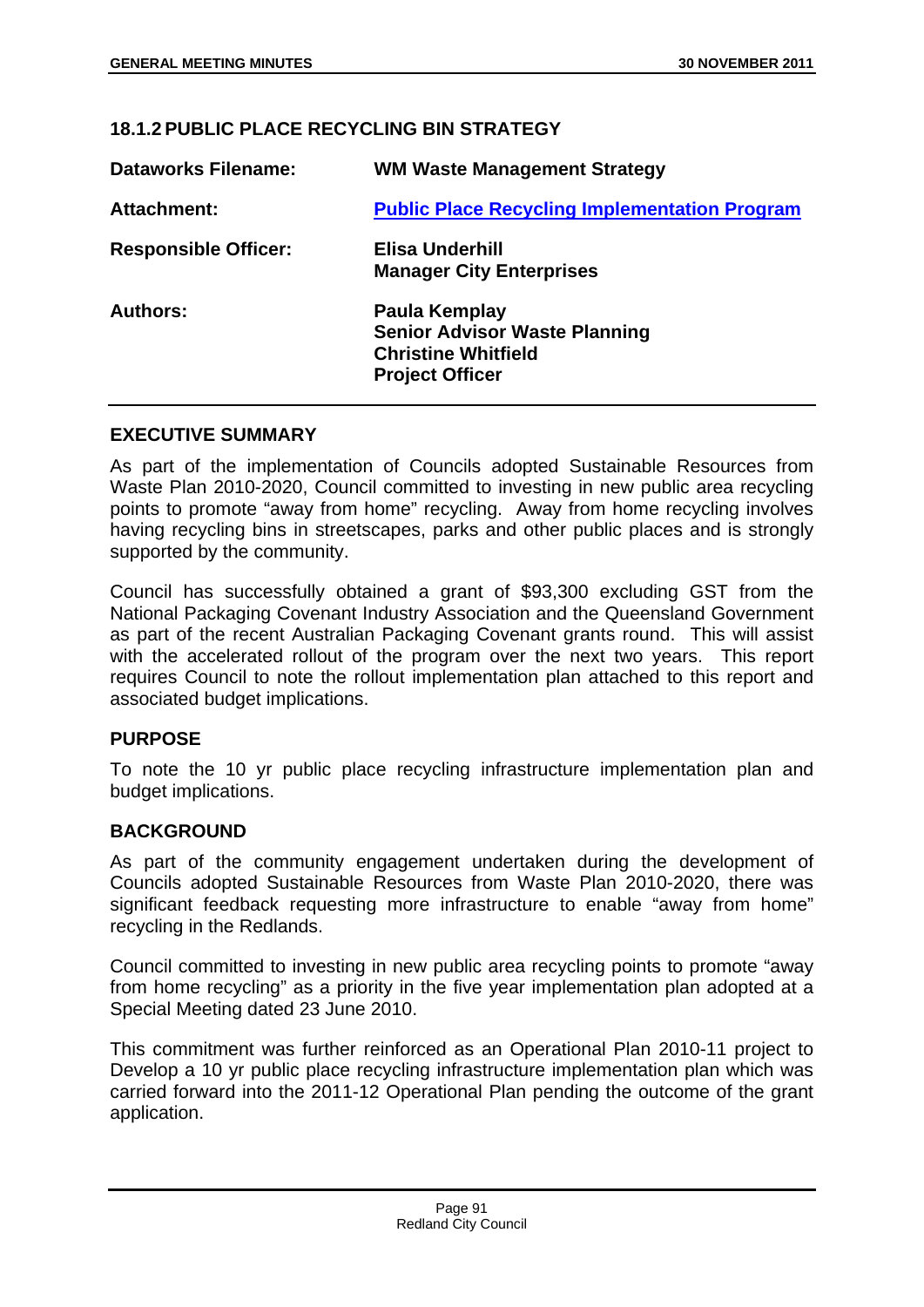## **ISSUES**

The successful grant outcome is a major achievement for Council as there was a strong level of interest in this round with 44 applications received. The high level of competition for grant funding meant that the assessors could only choose projects that were most closely aligned with the selection criteria, and only 50% of applicants were successful in attracting funding in this round. RCC was awarded the full application costs. This has meant the program has been accelerated from 10 years to 6 years.

The program was developed to roll-out a 'cluster' of recycling and waste bin enclosures per financial year across various Council suburbs on the mainland and islands (approximately 14 to 16 bin enclosures per year). The APC funding has accelerated this program from being able to achieve 1 cluster per year to achieving 2 clusters per year for 2011/2012 and 2012/2013. The program was developed to target areas with 1 or more of the following characteristics:

- Streetscapes and districts which have high foot traffic and have a significant commercial and/or retail elements;
- Redlands Popular Parks and Beach Areas that have been identified and promoted to the community which provide a range of recreational facilities;
- High use local parks, parks with disabled facilities and speciality parks with youth facilities;
- Areas currently being planned for upgrades or that are part of a Masterplanning process;
- Areas or Council owned facilities which are used for community events;
- Areas identified through community feedback, park surveys and/or identified as having operational issues.

This is a living program which will continue to be reassessed to ensure that priorities are properly measured and actioned. As a living program, 'clusters' may be amended and changed in response to new projects, facilities, community feedback and operational issues. A communications and marketing plan will also be developed and delivered to the APC within 6 weeks of commencing the agreement.

Some target areas will be subject to community consultation and a piloting process for dual bin enclosures prior to the installation of permanent enclosures. This will be an important element for high use areas (for example: streetscapes, commuter facilities, carparks, other Council owned facilities) and community feedback will inform potential amendments to the design and the location of the bin enclosures installed. The consultation process means that during the roll-out the location and distribution of some proposed enclosures may be amended or removed from the program and replaced with other locations or priority areas.

The rollout of dual facilities will not only result in some new recycle and waste services in target areas, but in many cases rationalise existing waste services already being provided. For instance, a site may have a number of existing waste services that may not be efficiently distributed for public use, the program will remove two of these waste services and replace them with a suitably located dual enclosure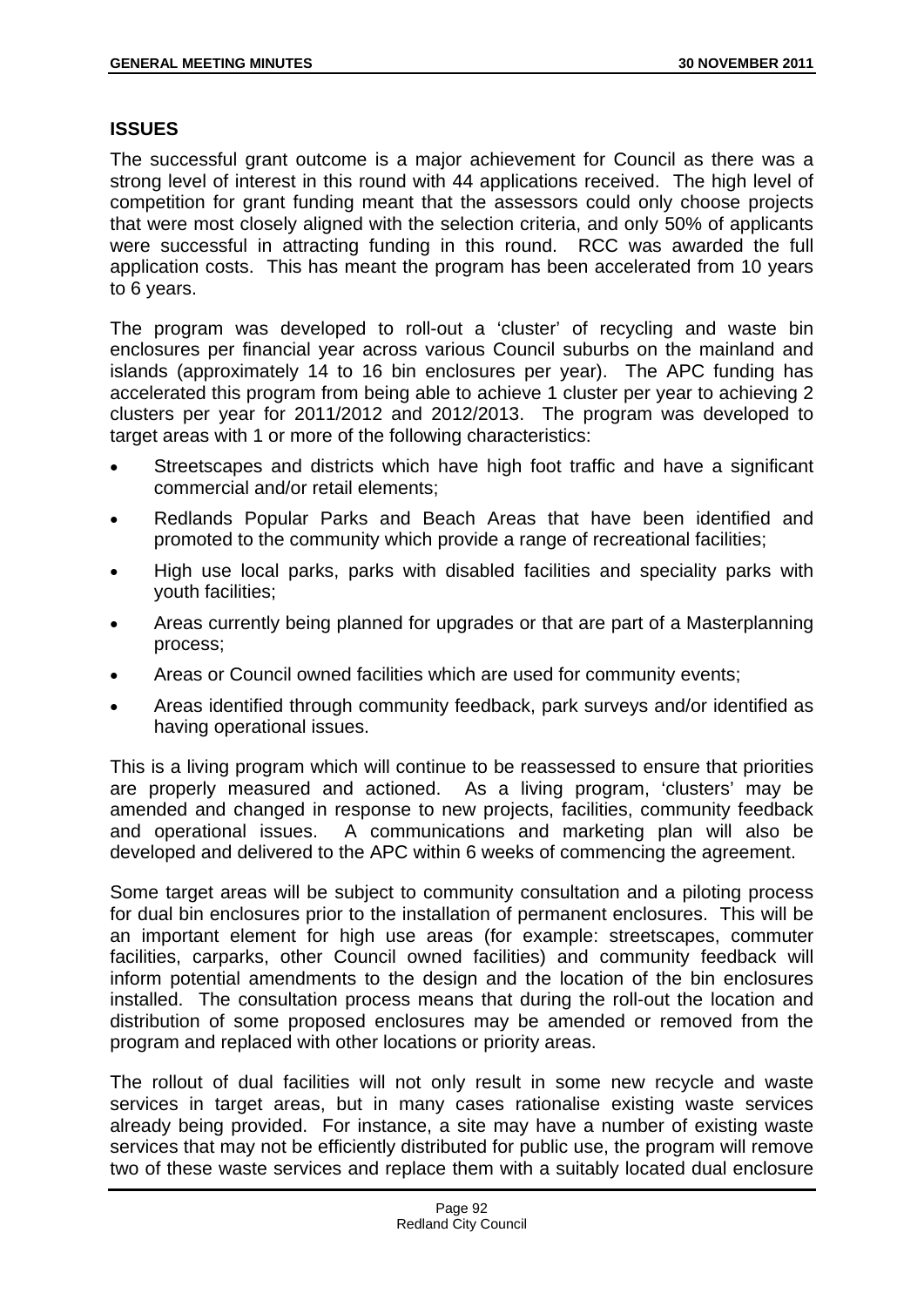for waste and recycling. Essentially the level of service for the site has not changed, but the existing services have be rationalised to provide a better located dual service for waste and recycling in enclosures which provide advantages over standalone wheelie bins in terms of safety/fire ratings, security, and aesthetic values.

# **RELATIONSHIP TO CORPORATE PLAN**

## **2. Green living**

Our green living choices will improve our quality of life and our children's lives, through our sustainable and energy efficient use of resources, transport and infrastructure, and our well informed responses to risks such as climate change.

2.8 Implement Council's waste management strategy by applying best practice principles in pricing, public awareness, resource management, recycling and recovery

## **FINANCIAL IMPLICATIONS**

This recommendation requires a Q1 budget amendment to receipt the grant funding and expenses for this year. This grant award also requires a contractually binding commitment from Council to fund \$36,215 worth of infrastructure in the 2012/13 financial year. Future commitments are also required for expansion post 2013 and grants will continue to be explored if available.

New services/enclosures installed as a result of the rollout program will have implications on the cost of collection services for the respective asset assignees. However, in many locations proposed by the program, a rationalisation of existing waste services is planned. The rationalisation of services has the potential to offset any new collection costs as well as potentially result in an overall saving on the costs of collection services for the areas targeted. The estimated maximum servicing cost this year of these new services before any rationalisation occurs is \$5,000 for 12 new waste bins and \$4,000 for the 19 new recycling bins.

The funding to be provided by the APC and the budget required for 2012/2013 as detailed above, also includes allowances for other components of the bin enclosures and installations including:

- A wheelie bin:
- Approximate labour costs for bin installation;
- Costs associated with the materials and labour required to install a concrete pad for the enclosure; and
- An allowance for alloy panels to be printed with approved signage from the Department of Environment and Resource Management.

Consultation with relevant units in the Operations and Maintenance Group have also been underway to ensure that existing maintenance budgets can absorb an increase in costs for the maintenance of new enclosures.

Council has been acknowledged as supplying \$75,000 worth of in-kind contributions in terms of staff time and marketing of this program through the grant contract.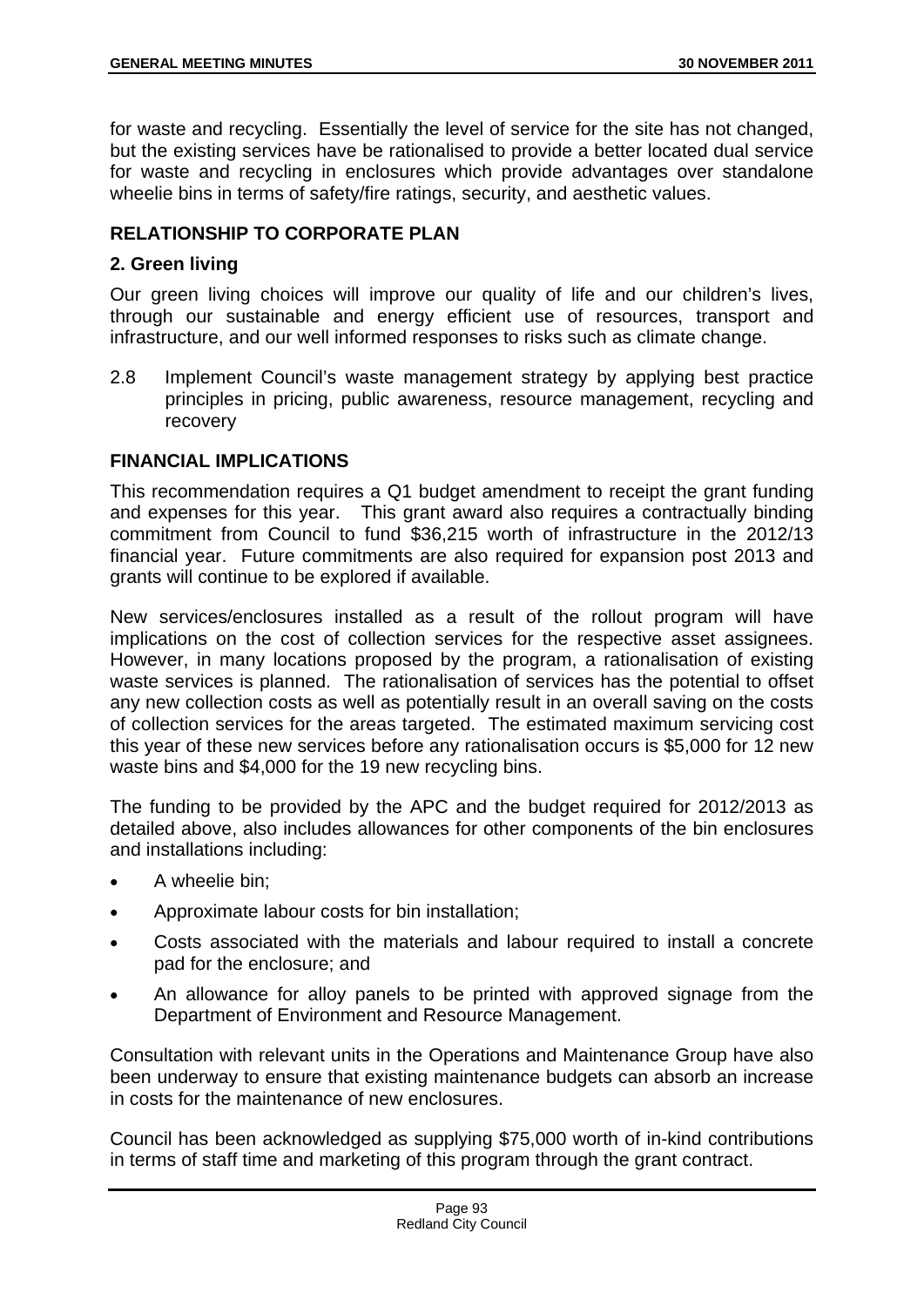## **PLANNING SCHEME IMPLICATIONS**

There are no Planning Scheme implications

# **CONSULTATION**

- Operations and Maintenance Group Roads, Drainage and Quarries Unit
- Operations and Maintenance Group Parks and Conservation Services Unit
- Environmental Management Group Open Space Planning Unit
- Community and Social Planning Group Community and Social Planning Unit

# **OPTIONS**

# **PREFERRED**

That Council resolve to:

- 1. Note the 10 year public place recycling infrastructure implementation plan as attached; and
- 2. In principle, support the allocation of \$36,215 budget for 2012/13 being referred to the next Budget Meeting of Council.

# **ALTERNATIVE**

That Council request changes to the 10 year public place recycling infrastructure implementation plan as attached.

## **OFFICER'S/COMMITTEE RECOMMENDATION/ COUNCIL RESOLUTION**

**Moved by: Cr W Boglary Seconded by: Cr B Townsend** 

**That Council resolve to:** 

- **1. Note the 10 year public place recycling infrastructure implementation plan as attached; and**
- **2. In principle, support the allocation of \$36,215 budget for 2012/13 being referred to the next Budget Meeting of Council.**

**CARRIED** (en-bloc)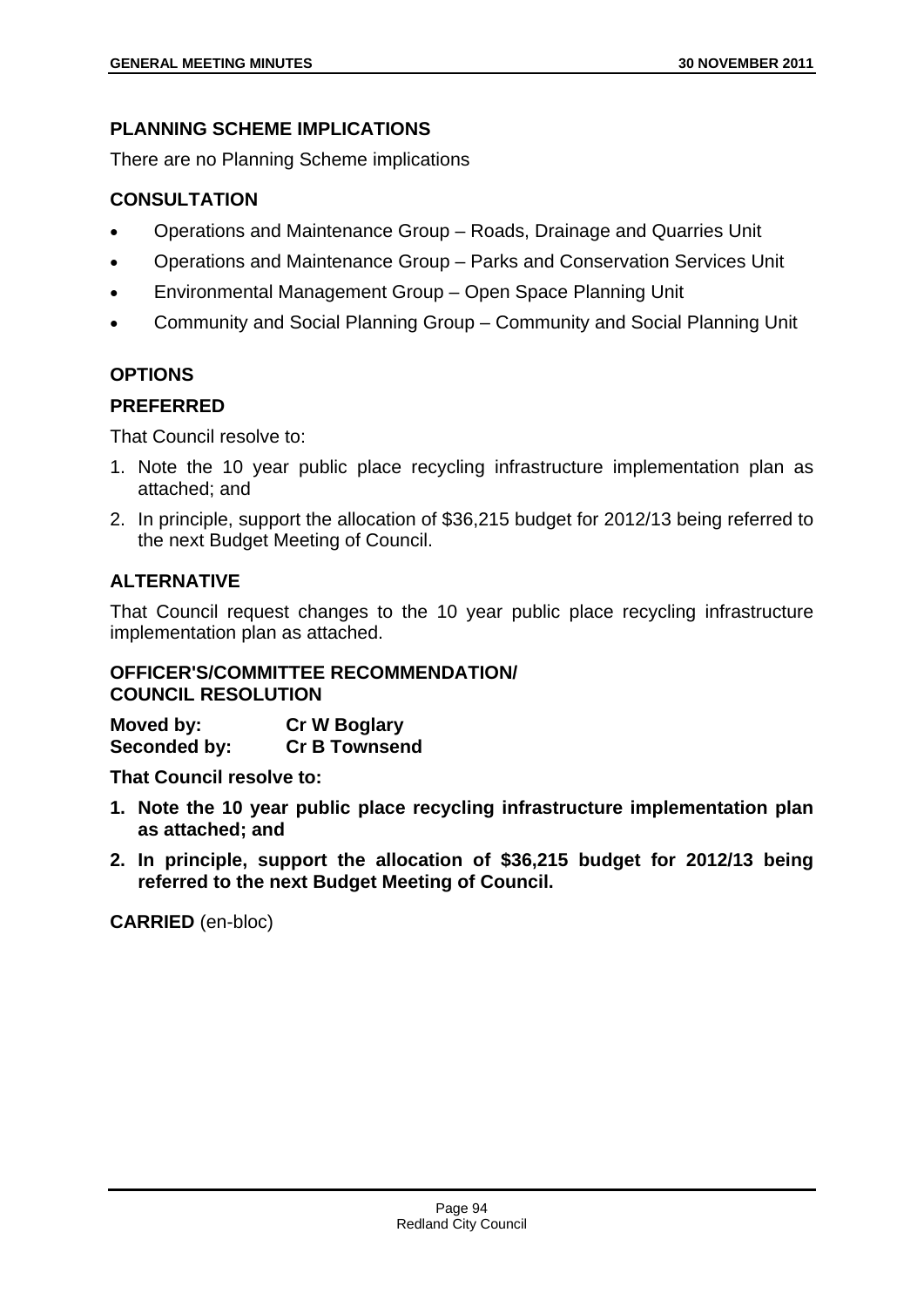### **18.1.3 STATE GOVERNMENT WASTE LEVY UPDATE AND AMENDMENT TO REDWASTE FEES AND CHARGES**

| <b>Dataworks Filename:</b>  | <b>WM Fees</b>                                                                    |
|-----------------------------|-----------------------------------------------------------------------------------|
| <b>Attachment:</b>          | RedWaste Business Unit - Amended 2011-2012<br>Fees & Charges from 1 December 2011 |
| <b>Responsible Officer:</b> | Elisa Underhill<br><b>Manager City Enterprises</b>                                |
| Author:                     | Paula Kemplay<br><b>Portfolio Advisor, City Enterprises</b>                       |

### **EXECUTIVE SUMMARY**

The new State Government *Waste Reduction and Recycling Act 2011* (the Act) received Royal assent on 28 October 2011. It provides legislation to underpin the Queensland Waste Reduction and Recycling strategy and introduces a waste levy for commercial and industrial waste and construction and demolition waste from 1 December 2011. The levy will become an added business cost for Council that it needs to recover from its customers. *The Waste Reduction and Recycling Regulation 2011* (the Regulation), in draft at the time of writing this report, will provide additional details to support the Act.

This report provides an update on the levy implementation requirements and recommends an amendment to the RedWaste fees and charges to recover the additional State Government levy costs.

## **PURPOSE**

To amend RedWaste's fees and charges to account for the State Government's waste levy.

#### **BACKGROUND**

Council adopted the RedWaste fees and charges at its General Meeting dated 27 April 2011. At that time the proposed levy timing was understood but not formally legislated and so was not considered in the fees and charges. As Council has only one opportunity to set its utility charges annually (via the rates notice), differential collection charges were established in April 2011 to allow Council to recover its levy liability from those businesses receiving a Council collection that are subject to the levy.

## **ISSUES**

There have only been a couple of weeks to prepare the fees and charges amendments since the Act received Royal assent. The new fees and charges must take effect from 1 December 2011 otherwise Council will absorb the levy liability, resulting in financial disadvantage.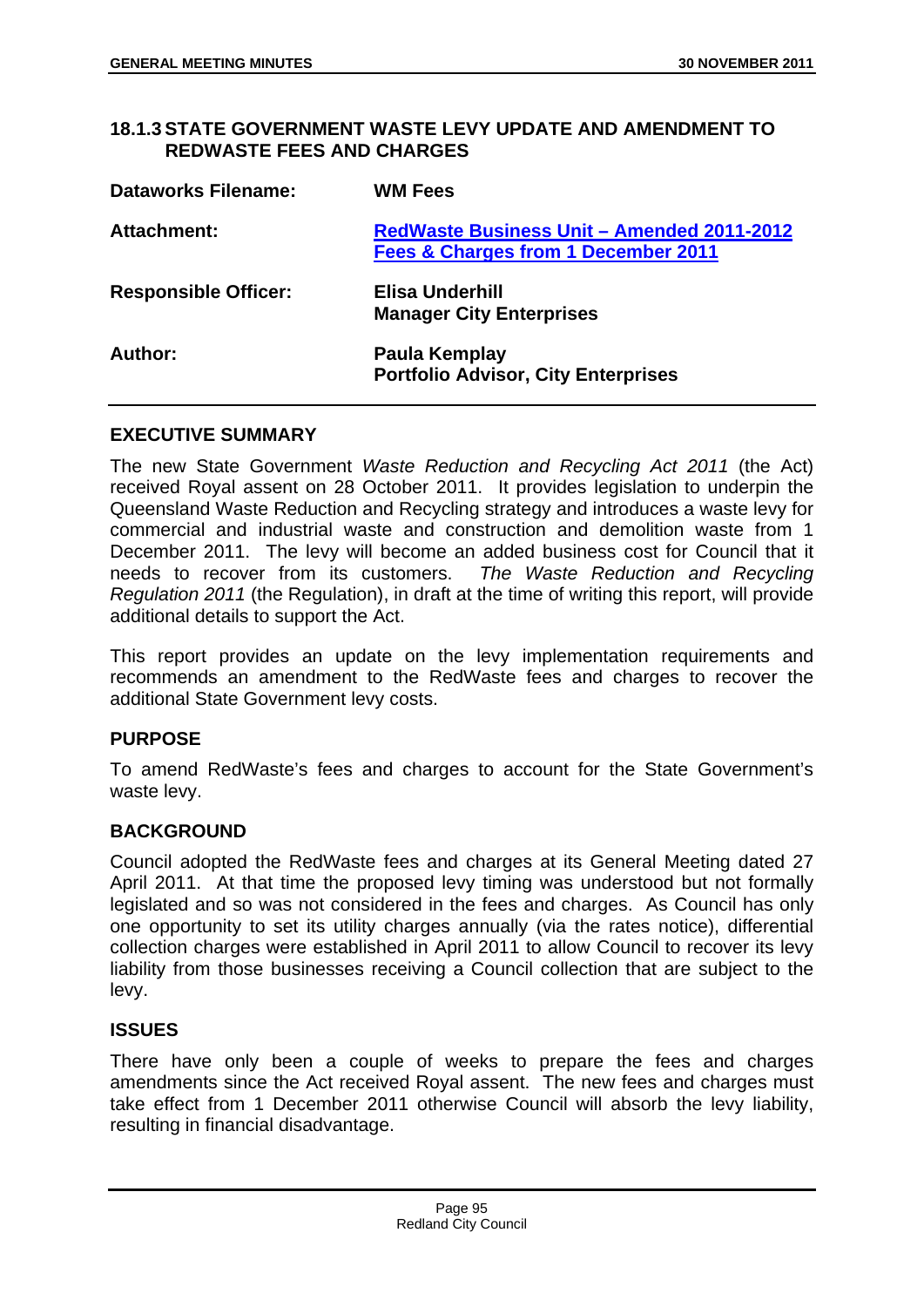As the Regulation is still in draft this report contains advice that whilst all steps have been taken to prepare the fees and charges on the best information available, there may be further amendments required once the Regulation is passed by Parliament.

The timeframes between the adoption of the legislation and the commencement date are incredibly tight and it is expected that there will be ongoing clarifications and interpretations required with Department of Environment and Resource Management (DERM) as the rollout of the legislation occurs. An issues register will be compiled to assist this process as required.

Specific issues are itemised as follows.

## **1. Kerbside collection**

Council adopted higher utility charges in April 2011 for commercial customers using its kerbside collection service, to allow recovery of the levy liability. The levy liability for 240 litre waste bins equates to an additional \$15.98 from 1 December 2011 to 30 June 2012 based on guidance from DERM about the average weight component of a commercial bin. The levy liability varies with the size and frequency of bulk bin collections.

Officers are compiling a list of properties with a commercial use and will be switching them over to the new rates in January. Residential customers will stay on the existing lower rate as there is nil levy liability for municipal solid waste. The Act defines municipal solid waste and the draft Regulation defines commercial and industrial waste and construction and demolition waste and some prescribed exempt waste. There are expected to be some implementation issues with this process as some properties have mixed commercial and residential use and potentially shared bins and legal advice is being sought as to the best way to proceed since the property use codes are not mapped to the definitions in the legislation. DERM has not provided any guidance on the implementation of the levy in this regard and is requiring Councils to establish their own procedures for determining levy liability.

## **2. Specific impacts on Council budget**

Council will pay higher disposal charges to Brisbane City Council (BCC) as they have to pay the levy to DERM at the point of disposal ie the landfill. The contract that Council has with BCC allows an adjustment in disposal rates to meet legislative obligations. Consultation with BCC has revealed that whilst their adjusted fees and charges are not confirmed it is expected that the pass through costs will be covered by the new RedWaste fees and charges. The levy collected by Council will be remitted to BCC and ultimately DERM.

There will need to be ongoing assessments to determine if Council is adequately covering its levy liability in the first 3 months of operation so that the fees and charges can be accurately set for next financial year.

RedWaste has absorbed the extra administration costs of actioning the new legislation mainly as staff time. It is estimated that an additional \$10,000 will be spent as goods and services on becoming levy ready. It should be noted that a full assessment of all recycling contracts is underway to determine any impact of the levy on the recycling residue and other financial impacts may present themselves in the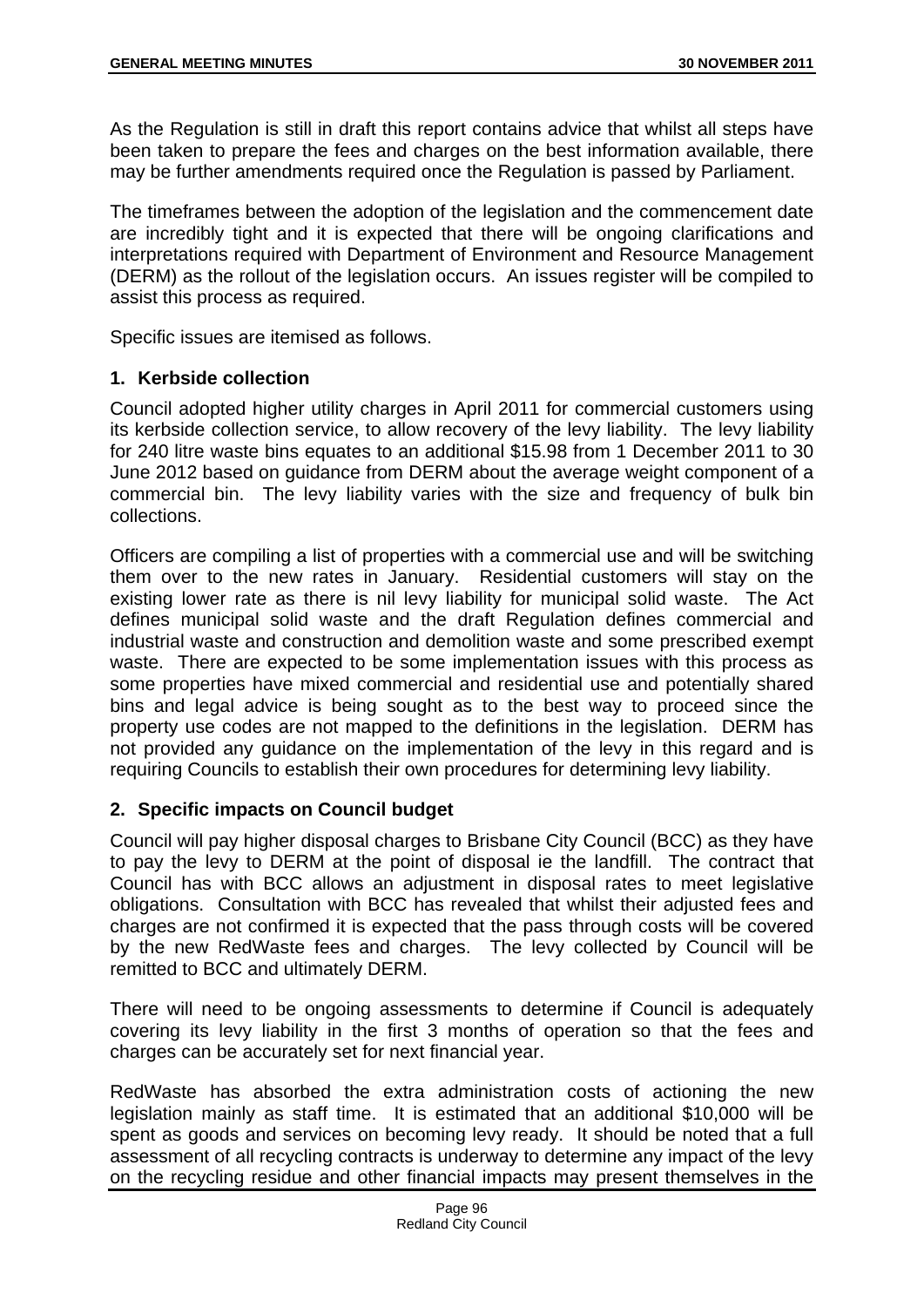future. Officers will continue to monitor the implementation of the levy on its operations and refer any concerns back to Council.

## **3. Approach to the amendment of fees and charges**

The amended fees and charges are included in the attachment to this report. The amendments have taken into consideration the following points:

- a. Using the existing full cost prices and passing the levy through at the published amount for commercial and industrial waste and construction and demolition waste ie \$35/tonne excluding GST.
- b. Changing the listing of general waste to the dedicated waste definitions in the legislation ie municipal solid waste, commercial and industrial waste and construction and demolition waste.
- c. Adopting the weight measurement criteria in the draft Regulation which advises how many tonnes to levy on a vehicle type irrespective of how much load that vehicle is carrying.
- d. Removing the minimum charge and requiring that all levyable waste loads be weighed at the weighbridge or in the absence of a weighbridge that the prescribed weight measurement criteria used (called deeming of loads). Vehicles less than or equal to 4.5 tonnes Gross Vehicle Mass (GVM) or Gross Combined Mass (GCM) can be deemed without being weighed. These are contained in the Appendices to the fees and charges. These have been rounded to the nearest 50 cents for ease of payment on site.
- e. Converting fees and charges for Giles Road as a levyable waste disposal site based on the prescribed weight measurement criteria as per the Appendices to the fees and charges. This means most customers will no longer be charged per cubic metre (except skip bin vehicles) but by the type of vehicle and a default weight.
- f. Removing the fees associated with special burials and not setting any fees for regulated waste as the Birkdale landfill is now closed. New options to continue receiving limited quantities of asbestos are being trialled. Once the costs are known a separate report will be submitted on the proposed fees and charges for this waste type. The levy does not apply to asbestos. In the interim the existing fees for asbestos will remain.
- g. Removing the fee associated with a surcharge for low density difficult to compact materials such as expanded polystyrene as the landfill is now closed.
- h. The levy liability has been blended into the existing gate fee excluding GST and then GST is applied.
- i. Listing fees for adding a levy surcharge only (and excluding the RCC gate fee) to be applied eg where Council continues to offer free disposal but must recover the levy.

# **4. Practical considerations**

There are a number of practical considerations that are identified below for Councils information: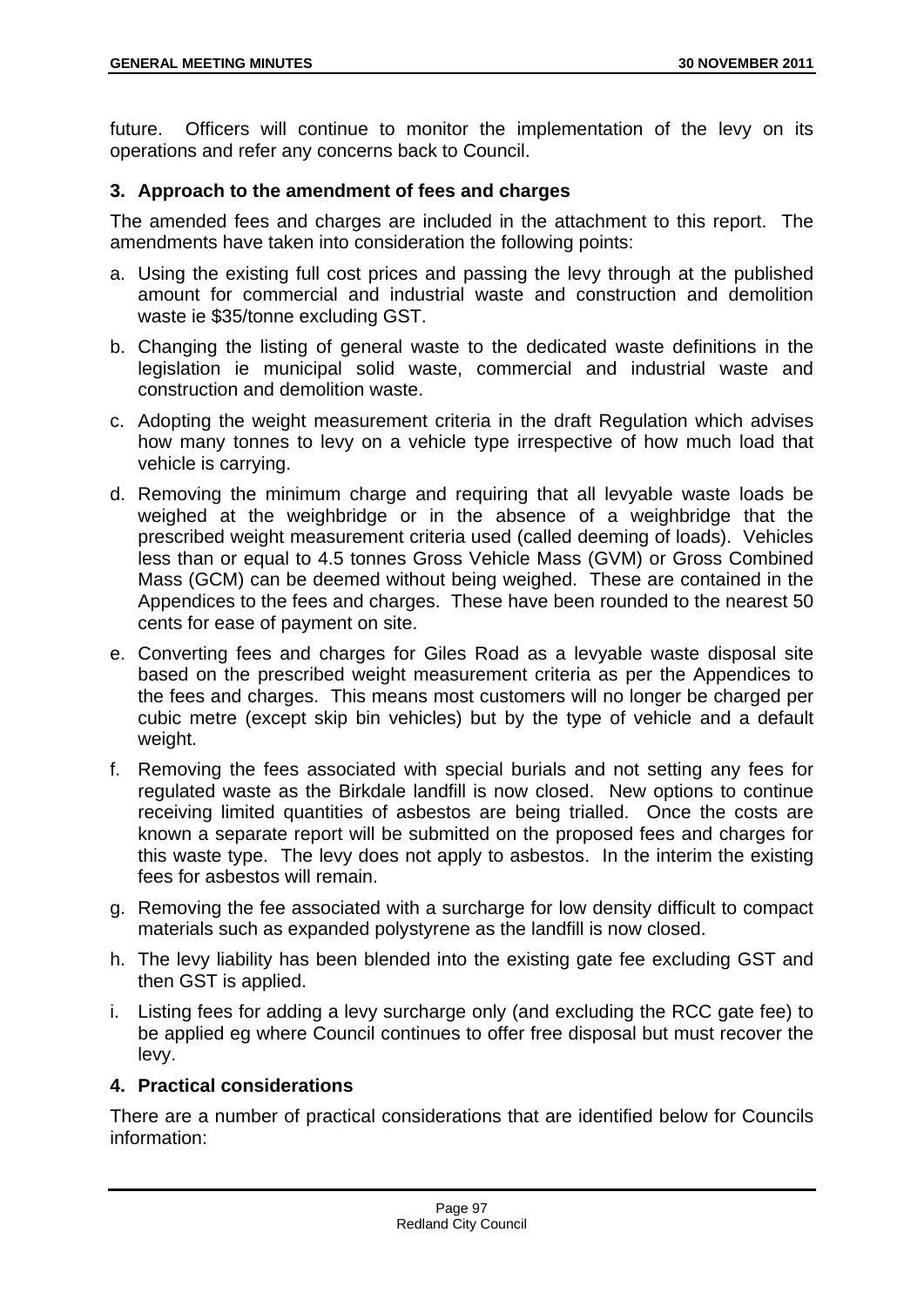- a. The legislation is written around the concept of levyable waste disposal sites which are defined with a key component being that a landfill exists on that site. The only Redland City Council levyable waste disposal site is the Giles Road construction and demolition site and that has a short remaining life.
- b. There has been minimal information provided by DERM on the requirements for Transfer Station operators but it is understood that the requirements will be much less onerous ie no need to declare resource recovery areas and undertake volumetric surveys and perform levy returns to DERM. Where possible officers will adopt the same standards for transfer station operations as for landfill sites to ensure consistency across the industry and to maximise resource recovery and reduce levy liability. This includes utilising the weight measurement criteria for charging for loads.
- c. The draft Regulation has defined a variety of activities as commercial waste and subject to the levy eg educational services and activities conducted by charities and churches. The Act has provision for certain entities to make an application for approval of waste as exempt waste for levy purposes. Council will need to charge the levy on all entities deemed as commercial unless they can prove they have an exemption approval from DERM. Further assessment of Councils exemption policy for not-for-profit groups and charities is under review and will be presented separately to Council for consideration in line with the new legislation. As a guide, the levy liability is estimated at \$7,000 + GST annually for all existing transactions.
- d. Council pays the RedWaste business unit a Community Service Obligation for the waiver of fees for waste brought from the Islands to the mainland for disposal. The levy will need to be applied to these Island customers unless they are in receipt of an exemption from DERM. As a guide this is estimated at \$14,000 + GST per annum.
- e. An alternative option has been provided for Council to absorb the levy liability for existing fee waivers such as island transporters, charities and not for profit organisations if Council considers that appropriate. It is not recommended that Council approve this until they consider the report on the exemption policy at the next Committee.
- f. The change management process for customers will occur at one of the busiest times of the year. Most customers (except skip bin operators) will no longer be charged per cubic metre but by the type of vehicle and if the vehicle is not fully laden there may be cost increases and an expected increase in the level of complaints. As a guide the average additional amount payable on each commercial transaction due to the levy is \$54 if weighed. This will vary if the weight measurement criteria are used.
- g. Officers will conduct random audits on loads once the levy is introduced to ensure that the load as presented is accurately described. This is to minimise the possible scenario that loads visible eg as clean segregated greenwaste are not actually comingled with leviable waste underneath. If commercial loads are for example mixed greenwaste and waste then the levy will apply to the whole load as required by the legislation. Depending on what the audits determine it may be necessary for Council to fund additional site attendant resources to manage its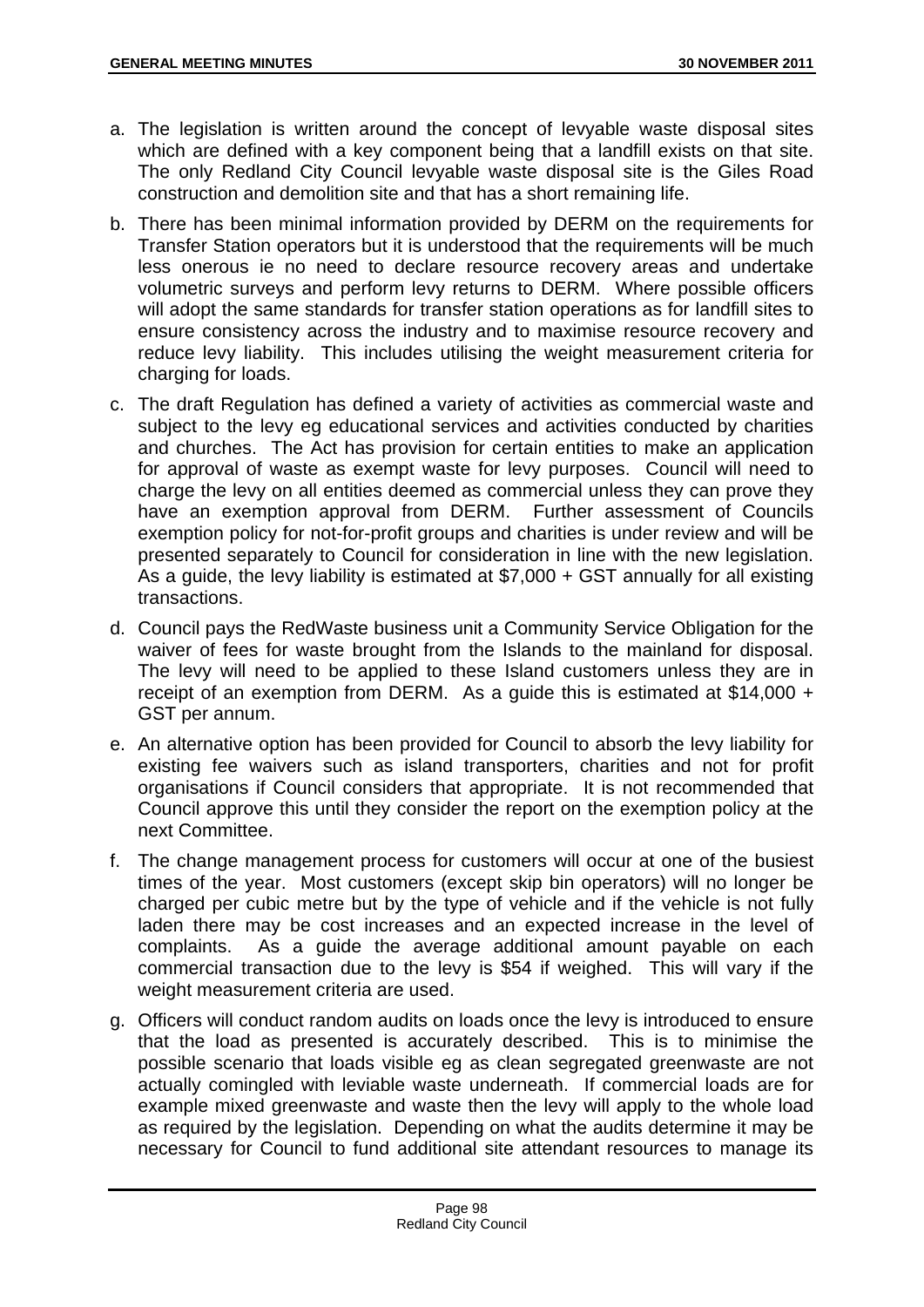levy liability. If this becomes an additional business cost then Council will need to provide a separate report to Council for consideration.

h. Customers have an obligation to declare information regarding how much of their loads are levyable and how much is exempt at levyable waste disposal sites and there are penalties for non-compliance. Council is therefore obligated to provide accurate information to BCC and will be scrutinising waste customers carefully to ensure it can comply with its legal requirements. There will be some expected teething problems in the classification of waste and the understanding of this from the customers' perspective. For example, it is clear from the Act that municipal solid waste (ie levy exempt waste) does not include waste derived from a household under a commercial arrangement eg waste collected in a skip supplied by a commercial operator, or waste generated by a builder paid to perform renovations. Also the draft definition of construction and demolition waste is waste generated as a result of carrying out building work within the meaning of the Building Act 1975, Section 5. So householders that trigger that definition may also be required to pay the levy once the Regulation is in force. Officers will be creating procedures to identify these types of loads more carefully.

## **5. Assistance to Businesses**

Whilst DERM is responsible for communicating the new legislation, officers have commenced contacting local businesses about the new waste reform measures and requesting feedback on whether an information session would assist. To date there has been limited interest from the commercial sector but RedWaste will stand-by to offer assistance to business to become levy ready and promote recycling services to help local business save money. RedWaste are contemplating a package of options that could be beneficial to local business and will provide a separate report to Council should business feedback gain momentum.

A Council communication plan has been drafted which includes a number of actions including

- General awareness raising to the whole community via the website and snapshot and writing to all affected businesses and charitable/not for profit groups to communicate the State Government decision and how Council has to respond to implement the Act.
- Preparing information kits for site attendants and customer service officers to assist them manage the transition and ensure that customers are given the contact details of DERM to register their complaints direct with the State Government.
- Assisting with key messages such as the levy is avoidable if recycling and resource recovery is undertaken and maximising the consolidation of loads wherever possible.

Council also has a detailed implementation plan which outlines a number of actions required to become levy ready which officers are working through.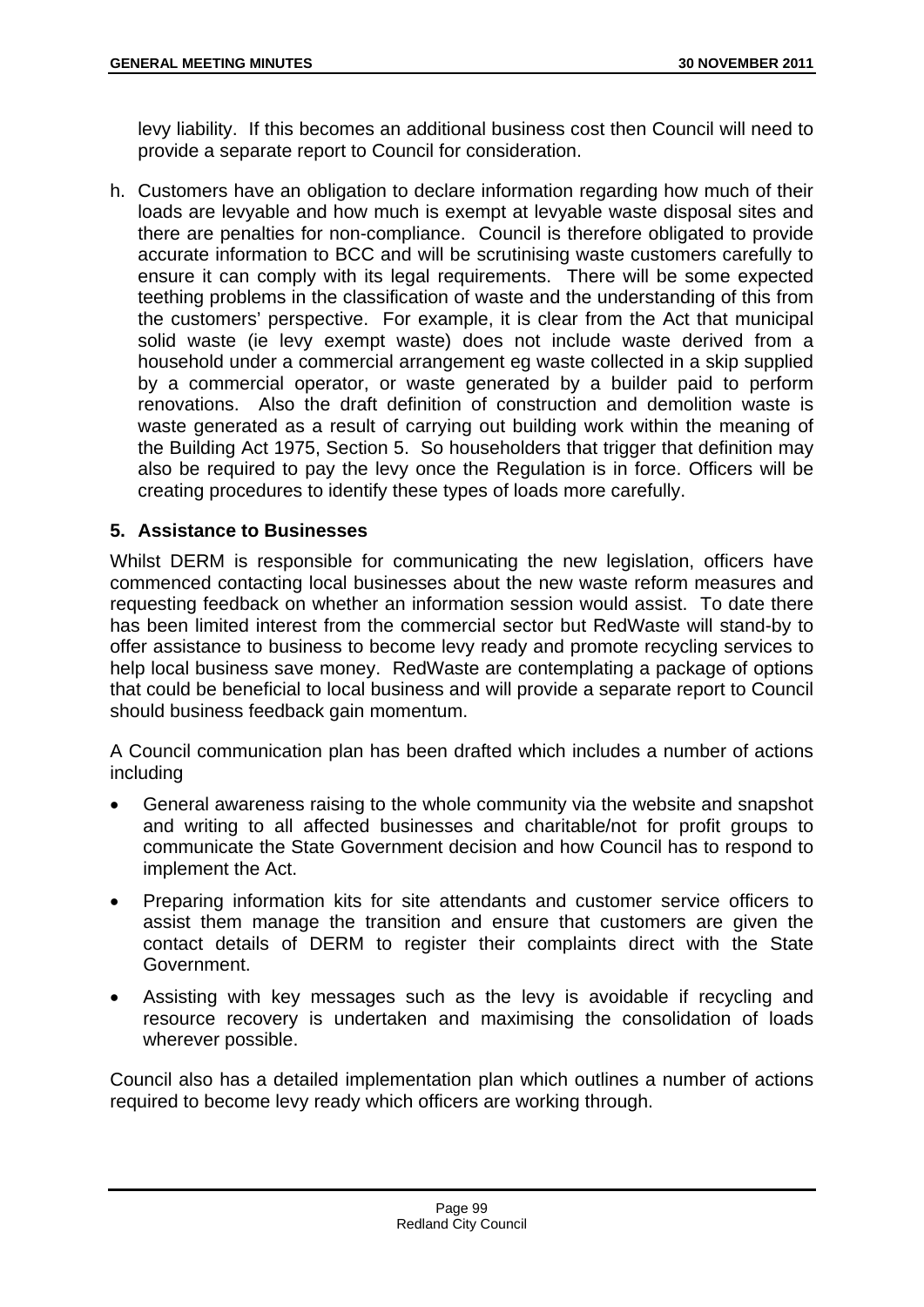## **RELATIONSHIP TO CORPORATE PLAN**

## **2. Green living**

Our green living choices will improve our quality of life and our children's lives, through our sustainable and energy efficient use of resources, transport and infrastructure, and our well informed responses to risks such as climate change.

2.8 Implement Council's waste management strategy by applying best practice principles in pricing, public awareness, resource management, recycling and recovery

## **FINANCIAL IMPLICATIONS**

Whilst the levy collected will be passed directly onto DERM via BCC, this recommendation requires a change to the current year's budget. A quarterly Q2 budget adjustment will be undertaken to adjust the revenue and expenditure. Further assessment is required on how the levy movement will be accounted ie separate Finance 1 account or other reporting system.

## **PLANNING SCHEME IMPLICATIONS**

The City Planning & Environment Group was not consulted and it is considered that the outcome of recommendations in this report will not require any amendments to the Redlands Planning Scheme.

## **OPTIONS**

## **PREFERRED**

That Council resolve to adopt the amended fees and charges and descriptions as per the attachment entitled RedWaste Business Unit Amended 2011/12 Fees and Charges from 1 December 2011.

# **ALTERNATIVE**

That Council resolve to adopt the amended fees and charges and descriptions as per the attachment entitled RedWaste Business Unit Amended 2011/12 Fees and Charges from 1 December 2011, excluding Appendix 2, and provide reimbursement of the levy liability that accrues to RedWaste as a Community Service Obligation estimated to be an additional \$21,000 per annum excluding GST.

## **OFFICER'S/COMMITTEE RECOMMENDATION**

That Council resolve to adopt the amended fees and charges and descriptions as per the attachment entitled RedWaste Business Unit Amended 2011/12 Fees and Charges from 1 December 2011.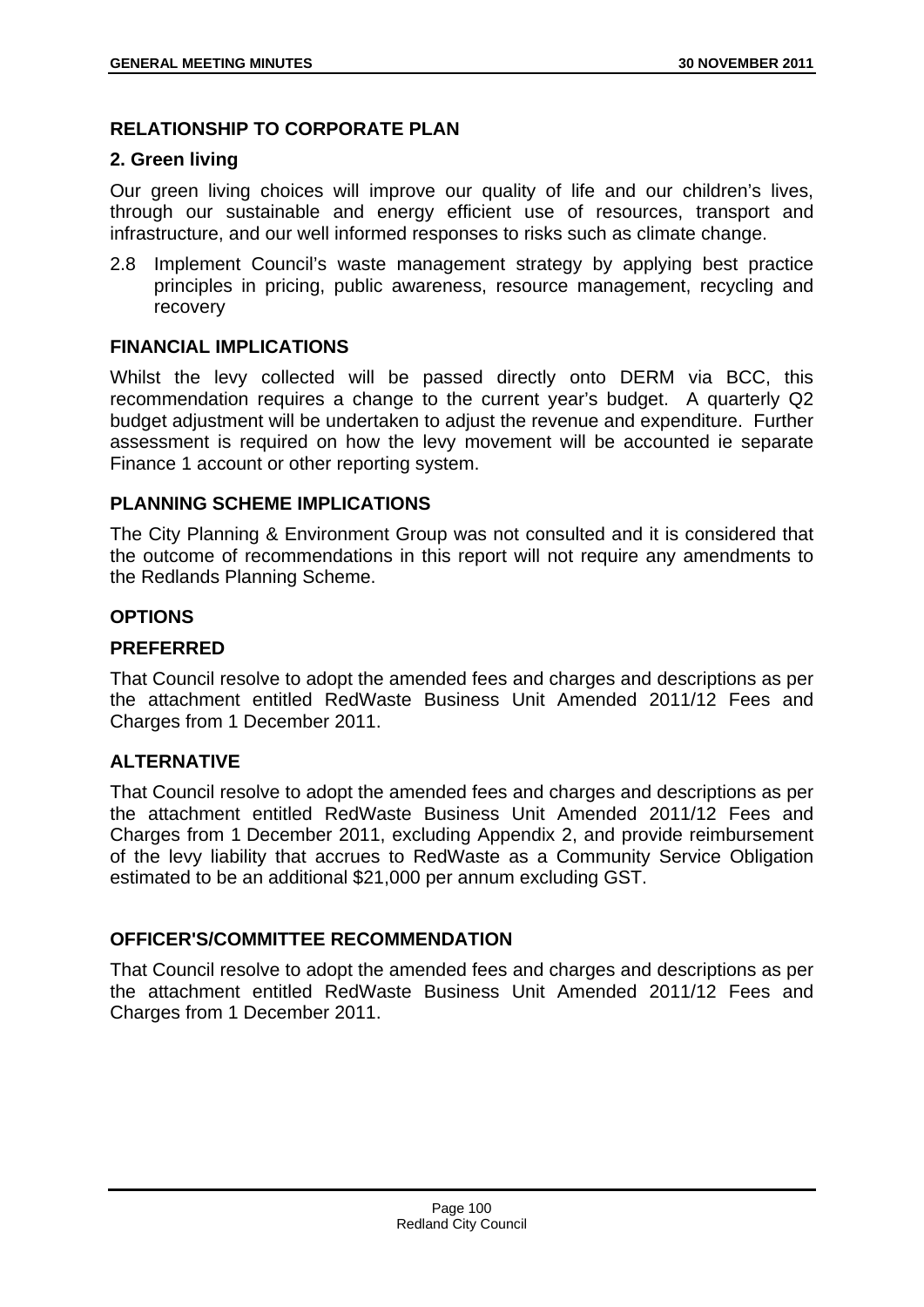### **COUNCIL RESOLUTION**

| Moved by:    | Cr K Williams |
|--------------|---------------|
| Seconded by: | Cr B Townsend |

- 1. That the Committee Recommendation not be accepted; and
- 2. That Council resolve to adopt the amended fees and charges and descriptions as per the attachment entitled RedWaste Business Unit Amended 2011/12 Fees and Charges from 1 December 2011, excluding Appendix 2, and provide reimbursement of the levy liability that accrues to RedWaste as a Community Service Obligation estimated to be an additional \$21,000 per annum excluding GST.

## **PROCEDURAL MOTION AT 6.40PM**

| Moved by:    | <b>Cr K Williams</b> |
|--------------|----------------------|
| Seconded by: | Cr B Townsend        |

That this item lie on the table to enable prior consideration of item 22.2.2.

#### CARRIED

In accordance with part 3, Division 5, Section 29(7) of Subordinate Local Law No. 5 (Meetings), a procedural motion is required, "*that the item be taken from the table*" before the matter can be reconsidered and concluded.

This item was taken from the table at 8.16pm – see page 195 for resolution.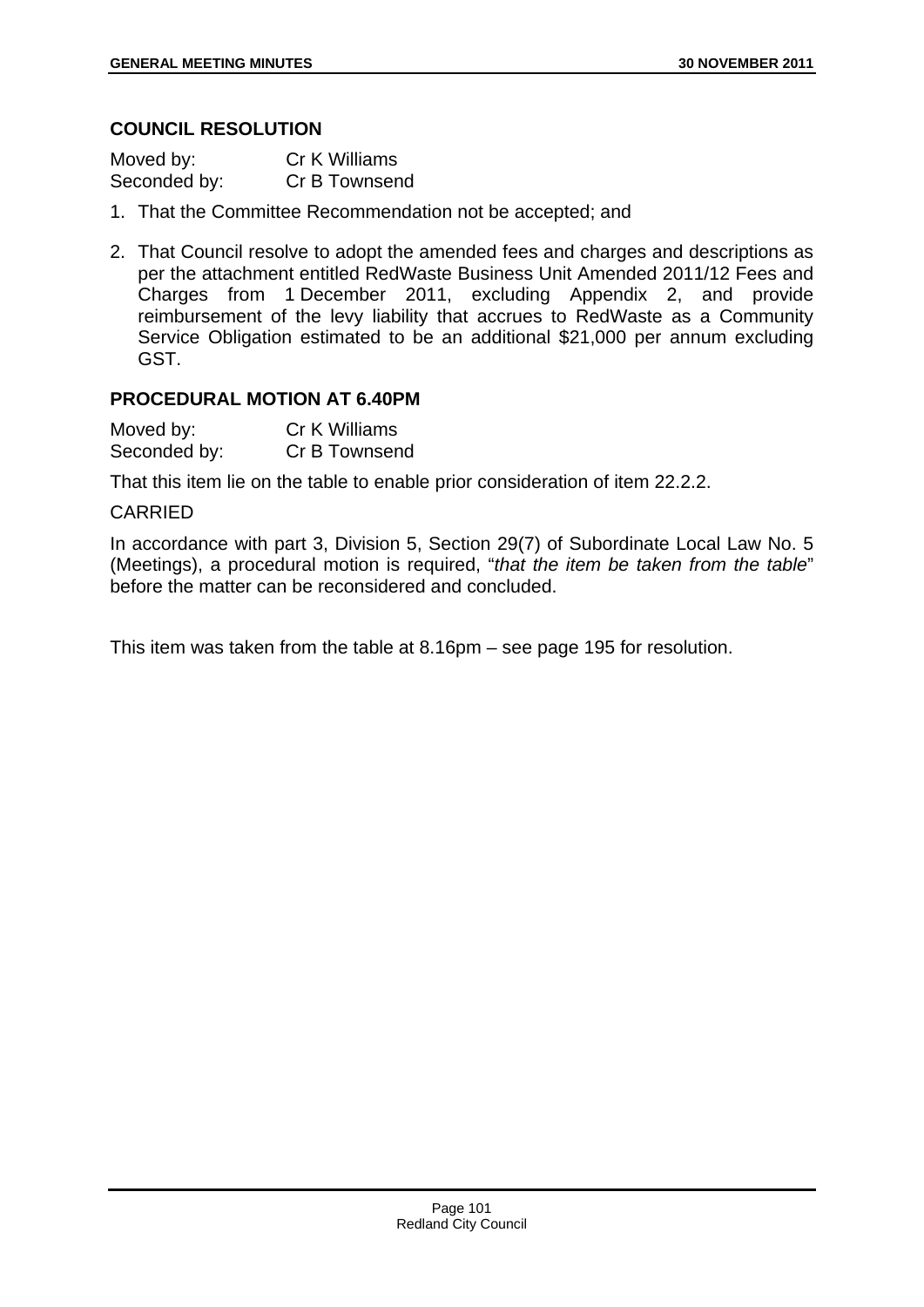## **MOTION TO ADJOURN COMMITTEE MEETING**

| Moved by:    | Cr T Bowler   |
|--------------|---------------|
| Seconded by: | Cr B Townsend |

That the meeting be adjourned to allow the Special Meeting scheduled for 12.00pm to commence.

#### CARRIED

## **MOTION TO RESUME COMMITTEE MEETING**

| Moved by:    | Cr B Townsend |
|--------------|---------------|
| Seconded by: | Cr T Bowler   |

That the proceedings of the meeting resume.

#### CARRIED

The Committee meeting resumed with Crs Reimers, Murray (12.45pm), Elliott, Williams, Bowler, Townsend, Ogilvie, Hobson and Boglary present.

## **18.1.4 DELEGATED AUTHORITY FOR REDLAND BAY TRANSFER STATION WEIGHBRIDGE INFRASTRUCTURE GRANT**

| <b>Dataworks Filename:</b>  | <b>WM Service Provision - Redland Bay</b>                   |
|-----------------------------|-------------------------------------------------------------|
| <b>Responsible Officer:</b> | Elisa Underhill<br><b>Manager City Enterprises</b>          |
| Author:                     | Paula Kemplay<br><b>Portfolio Advisor, City Enterprises</b> |

## **EXECUTIVE SUMMARY**

Council has the opportunity to apply for funding under the Department of Environment and Resource Management (DERM) Local Government Weighbridge and Ancillary Equipment Grants Program for a weighbridge at Redland Bay transfer station. This has stemmed from the new waste reform legislation and in particular the assistance DERM is offering Local Government to become levy ready.

The installation of a weighbridge at the site was not a planned activity in the capital works program but due to the levy implementation an opportunity has arisen that will benefit Council. However locating a weighbridge on site has a range of constraints and issues and budget needs to be resolved before moving forward with a funding application to DERM.

At the time of writing this report the business case for submitting an application was unresolved.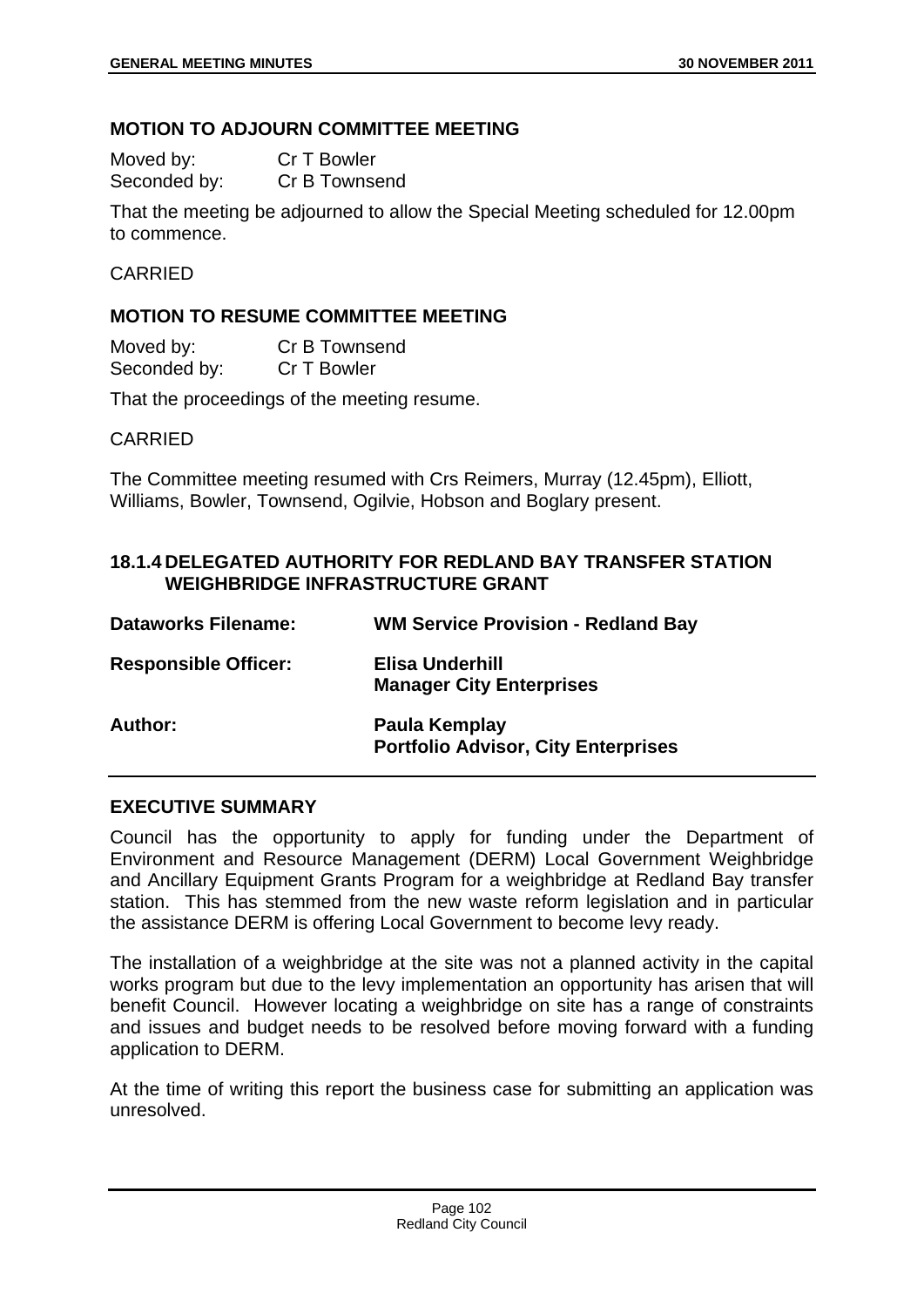#### **PURPOSE**

To present the opportunities and constraints associated with accommodating a weighbridge at Redland Bay Transfer Station and obtain approval from Council to delegate authority to the Chief Executive Officer to approve the submission of an application, subject to the preparation of a business case.

## **BACKGROUND**

Redland Bay Transfer Station is eligible for funding under the Local Government Weighbridge and Ancillary Equipment Grants Program for 2011/2012. Applications for Category 1 of this Program close 15th December 2011 and works need to be completed within a 20 week timeframe post funding approval by DERM expected end of January 2012.

## **ISSUES**

The advantages of applying for a weighbridge are as follows:

- 1. It allows Council to accurately weigh incoming and outgoing wastes for levy pricing and contractor payment purposes and minimise the discrepancy of volume conversions.
- 2. There may be some operational savings in contract rates which are based on travel times to alternative weighbridges.
- 3. It would allow a new business opportunity of recovering revenue as a public weighbridge.
- 4. It minimises the risk of complaints from volume conversions in the absence of a weighbridge. Whilst the amount of commercial and industrial waste is minimal at Redland Bay in the future there may be expansion of this capability with the closure of Giles Road hardfill site.
- 5. Council may be eligible to receive funding to cover the cost of the weighbridge of \$98,000 and capped funding for earthworks and ancillary works.

Some of the limitations of locating a weighbridge on site are:

- 1. The site is incredibly constrained being located on top of a closed landfill site and having an incline and a bend for traffic to navigate in order to access the gatehouse. This has presented difficulty in siting an ideal location for a weighbridge to meet the specifications for vehicle approaches and stability of the ground for legal weighbridge operations.
- 2. The future operation beyond five years is undermined following the Council resolution to investigate regional transfer station options. Interim layouts to expand resource recovery are not yet known. Also with increasing population growth there is a requirement to plan for future traffic management on site. The cheapest option to locate a weighbridge past the gatehouse may compromise future site upgrade works.
- 3. The Waste Reduction and Recycling Act 2011 only requires levyable waste disposal sites (of which Redland Bay transfer station is not) to have a weighbridge on site.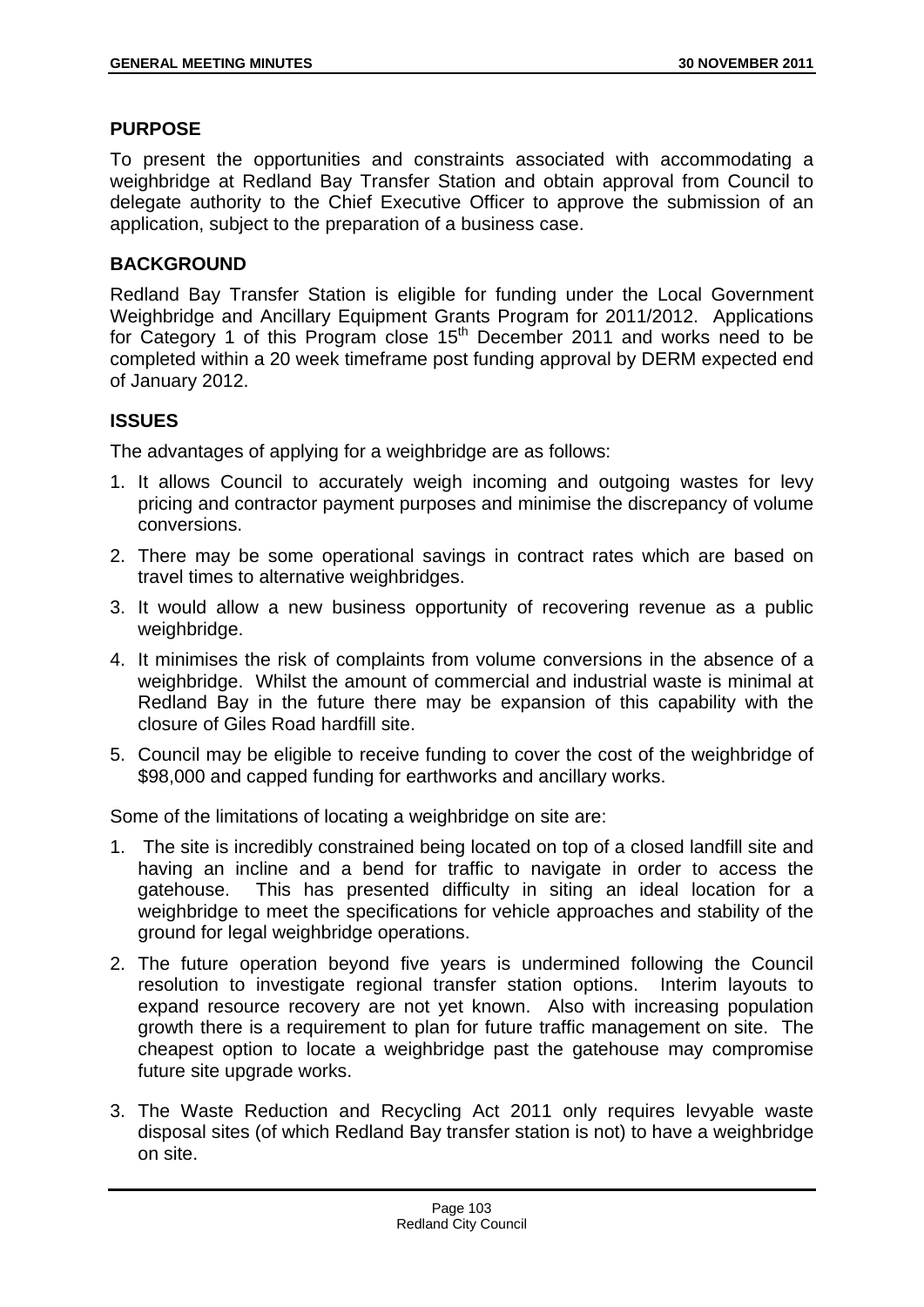- 4. The cap for preliminary ground works for weighbridge installation is \$20,000 and as the site for the weighbridge is on unstable former landfill the earthworks estimate is significantly higher. This means that Council will have to contribute significant unbudgeted funding for earthworks.
- 5. There will need to be a reconfiguration of the existing site to form a holding lane for selected vehicles queuing up to weigh off on the weighbridge before leaving site. This will necessitate changed traffic patterns on site and may lead to a potential increase in complaints as part of the change management process.
- 6. There is concern given the nature of the preliminary works such as design, survey, geotechnical, and rehabilitation whether the works would be compliant with DERM's 20 week timeframe for completion. Council would need to work through these timeframe issues with DERM to resolve and potentially extend the funding agreement if an application was submitted and successful in securing funds.
- 7. A landfill capping project will be commencing about the same time as the construction of weighbridge and these two contract interfaces will need to be carefully managed.
- 8. The project delivery methodology of the earthworks for the weighbridge will need to be determined.

Whilst there appears to be more limitations than opportunities, the full business case on which to proceed has not been finalised at the date of this report. For this reason it has been recommended that the decision to submit an application be linked to a solid business case for the RedWaste business unit. This business case would ensure any investment of funds has a short payback period from revenue or savings and meets Councils general Financial Strategy requirements. It is important that this business case be determined now as there is no confirmation that this funding will be available for future years.

The total potential contribution by DERM for all the above elements is \$197,000 including GST not all of which will be required (ie it is proposed to retain the existing gatehouse). The capped amount can only contribute towards the cost of infrastructure, parts and materials, and excludes expenses for labour and construction works. Preliminary design and earthworks estimates indicate Council's contribution could be in the order of \$350,000 excluding GST.

# **RELATIONSHIP TO CORPORATE PLAN**

## **2. Green living**

Our green living choices will improve our quality of life and our children's lives, through our sustainable and energy efficient use of resources, transport and infrastructure, and our well informed responses to risks such as climate change.

2.1 Achieve sustainability through strong leadership and innovation, and by effective planning and managing our services, assets and resources

## **FINANCIAL IMPLICATIONS**

This recommendation will require a change to the current year's budget if an application is submitted and Council is successful in the application. Funding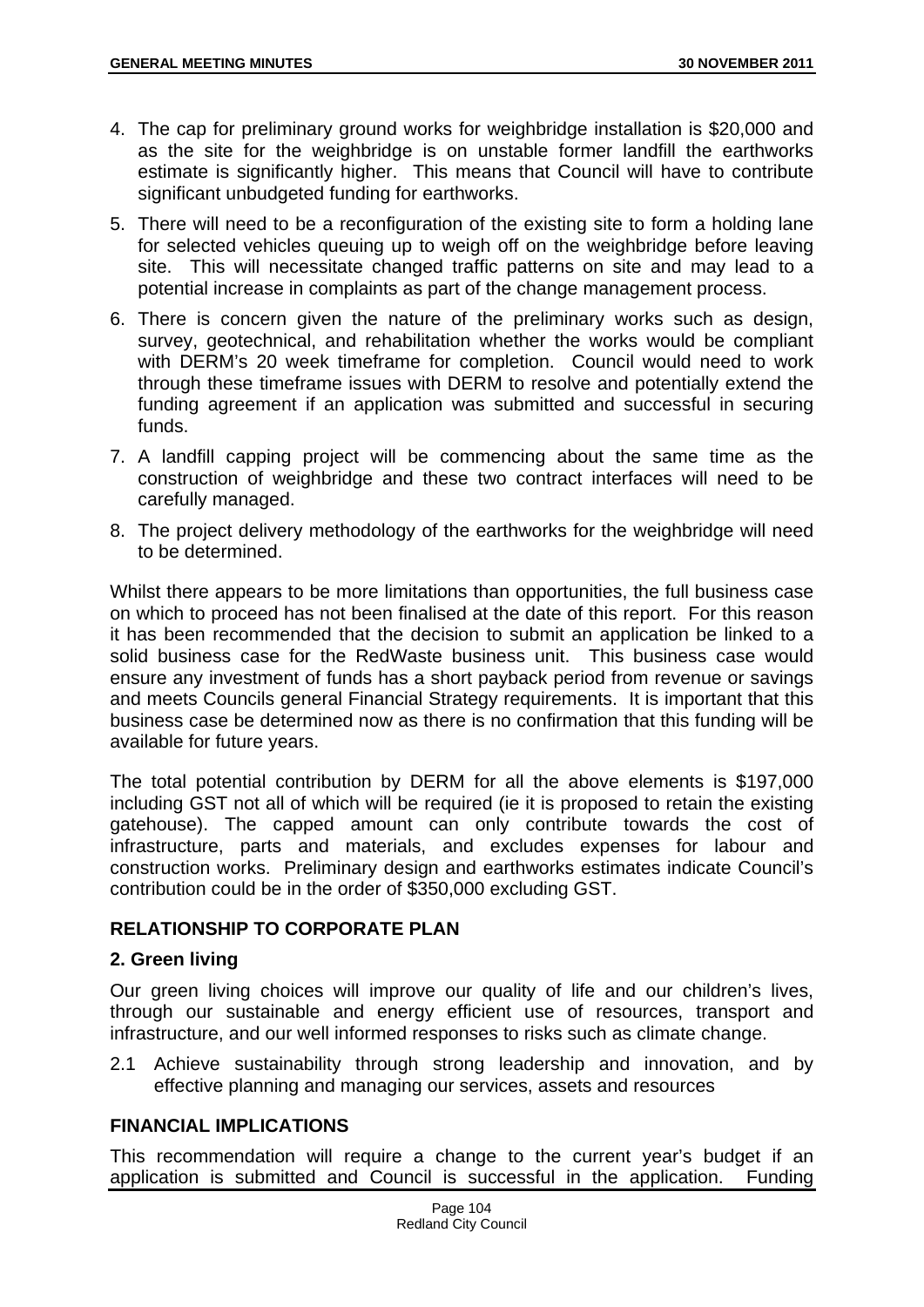sources will be investigated as part of the business case analysis and referred back to Council for specific approval.

## **PLANNING SCHEME IMPLICATIONS**

It is considered that the outcome of recommendations in this report will not result in any future amendments to the Redlands Planning Scheme.

## **CONSULTATION**

Consultation has been undertaken on the preliminary design and estimate process with the following groups/units:

- Project Delivery Group Design Services Unit
- City Infrastructure– Roads and Drainage Unit

Consultation will continue to be undertaken pending how Council proceeds with the funding application.

## **OPTIONS**

## **PREFERRED**

That Council resolve to delegate authority to the Chief Executive Officer under Section 257 (1)(b) of the *Local Government Act 2009,* to determine the business case for submitting an application under the Department of Environment and Resource Management (DERM) Local Government Weighbridge and Ancillary Equipment Grants Program for a weighbridge at Redland bay transfer station.

## **ALTERNATIVE**

That Council resolve not to lodge a weighbridge application at this time.

# **OFFICER'S/COMMITTEE RECOMMENDATION/**

**COUNCIL RESOLUTION** 

| Moved by:    | <b>Cr W Boglary</b>  |
|--------------|----------------------|
| Seconded by: | <b>Cr B Townsend</b> |

**That Council resolve to delegate authority to the Chief Executive Officer under Section 257 (1)(b) of the** *Local Government Act 2009,* **to determine the business case for submitting an application under the Department of Environment and Resource Management (DERM) Local Government Weighbridge and Ancillary Equipment Grants Program for a weighbridge at Redland bay transfer station.**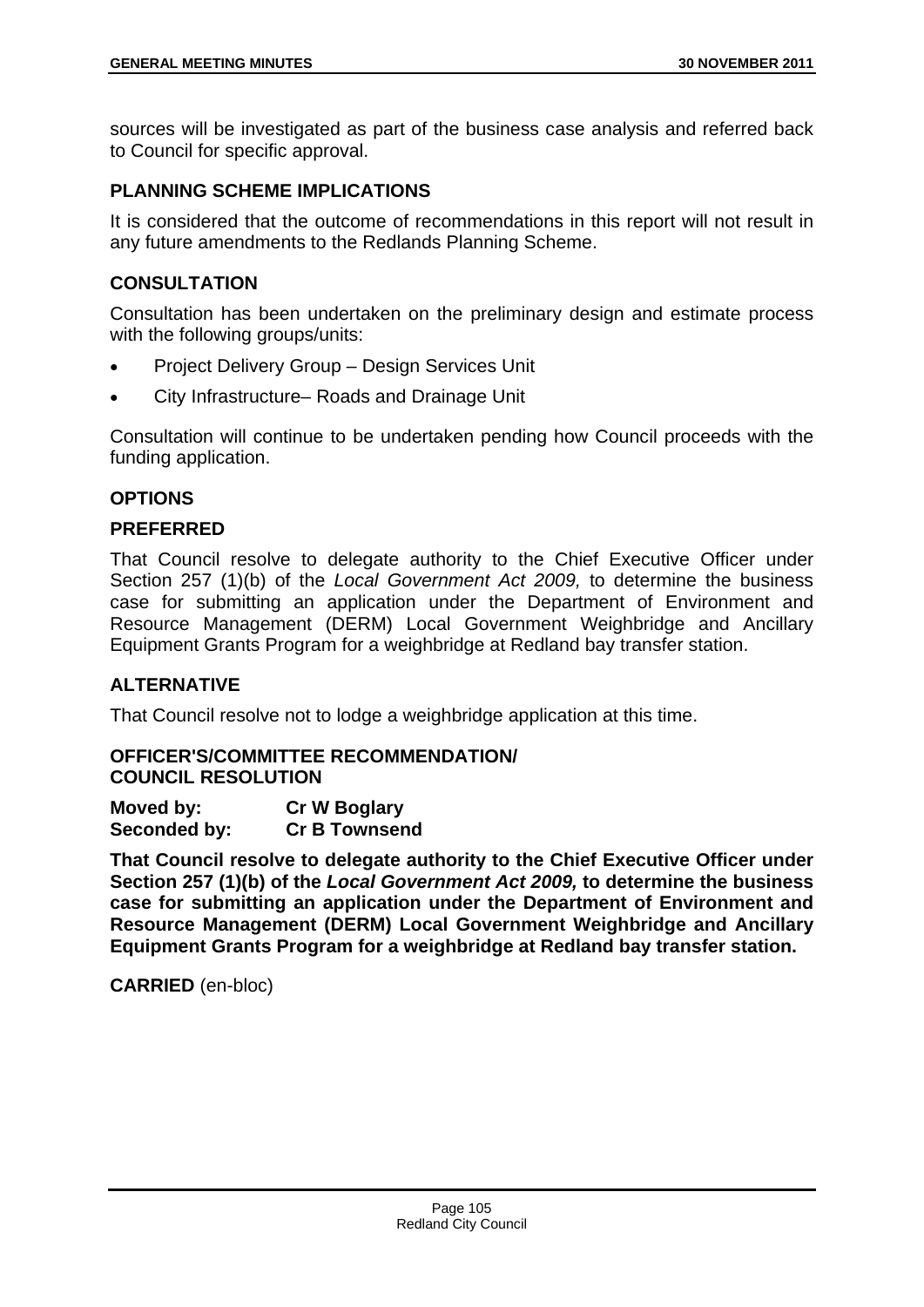## **18.2 CLOSED SESSION AT COMMITTEE**

The Committee meeting was closed to the public under section 72(1) of the *Local Government (Operations) Regulation 2010* to discuss the following items, and following deliberation on these matters, the Committee was again opened to the public.

| <b>LANDFILL</b>             | 18.2.1 WASTE GATE FEE WAIVER FOR CLEAN FILL/SOIL AT BIRKDALE |
|-----------------------------|--------------------------------------------------------------|
| <b>Dataworks Filename:</b>  | <b>WM Commercial Charges and Regulatory Fees</b>             |
| <b>Responsible Officer:</b> | Elisa Underhill<br><b>Manager City Enterprises</b>           |
| Author:                     | <b>Robert Walford</b><br><b>Service Manager - RedWaste</b>   |

#### **EXECUTIVE SUMMARY**

A confidential report from the Manager City Enterprises was discussed in closed session at Committee and is presented to today's General Meeting for consideration.

#### **COMMITTEE RECOMMENDATION/ COUNCIL RESOLUTION**

**Moved by: Cr W Boglary Seconded by: Cr B Townsend** 

**That Council resolve to delegate authority to the Chief Executive Officer under**  *section 257(b) of the Local Government Act 2009,* **to allow discretionary waiving of fees and charges for the disposal of clean fill, cover soil and clay material in line with set procedures and guidelines for the acceptance of clean fill.**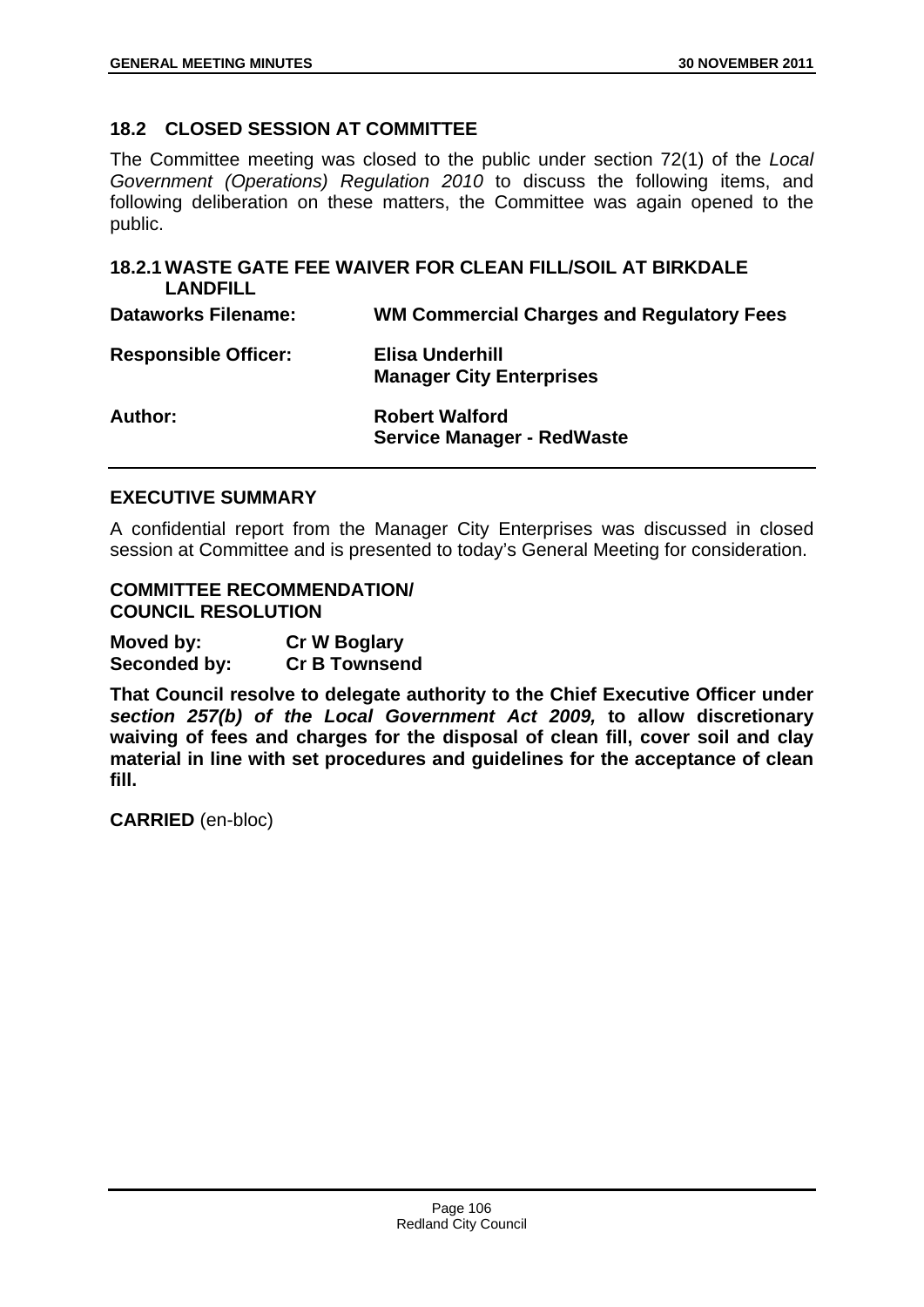#### **18.2.2 PROPOSED ROAD OPENINGS AT COLLINS STREET, REDLAND BAY**

| <b>Dataworks Filename:</b>  | 45607 - Survey Phase                                      |
|-----------------------------|-----------------------------------------------------------|
| <b>Responsible Officer:</b> | <b>Jason Masters</b><br><b>Survey Services Manager</b>    |
| Author:                     | <b>Michelle Gill</b><br><b>Project Coordinator Survey</b> |

#### **EXECUTIVE SUMMARY**

A confidential report from the Survey Services Manager was discussed in closed session at Committee and is presented to today's General Meeting for consideration.

#### **COMMITTEE RECOMMENDATION/ COUNCIL RESOLUTION**

**Moved by: Cr W Boglary Seconded by: Cr B Townsend** 

**That Council resolves follows:** 

- **1. To acquire the land located at Lot 1 SP208432, as shown on drawing number AC157-1-1 Rev.B for road purposes;**
- **2. To acquire the land located at Lot 1 on RP98600, as shown on drawing number AC157-1-2 Rev.B for road purposes;**
- **3. To acquire the land located at Lot 1 RP134876, as shown on drawing number AC157-5-1 Rev.B for road purposes;**
- **4. To acquire the land located at Lot 2 RP166353, as shown on drawing number AC157-4-3 Rev.B for road purposes;**
- **5. That the Chief Executive Officer be delegated authority to negotiate the purchase price, pursuant to Section 61 of the** *Local Government Act 2009***;**
- **6. If negotiations with the owner are unsuccessful, that Council, in accordance with Section 61 of the** *Local Government Act 2009* **proceed with resumption action under Section 5(1)(b) of the** *Acquisitions of Land Act 1967* **and the acquired land is then dedicated as road pursuant to Section 51 of the** *Land Title Act 1994***; and**
- **7. That the Chief Executive Officer be authorised to sign any documentation in relation thereto.**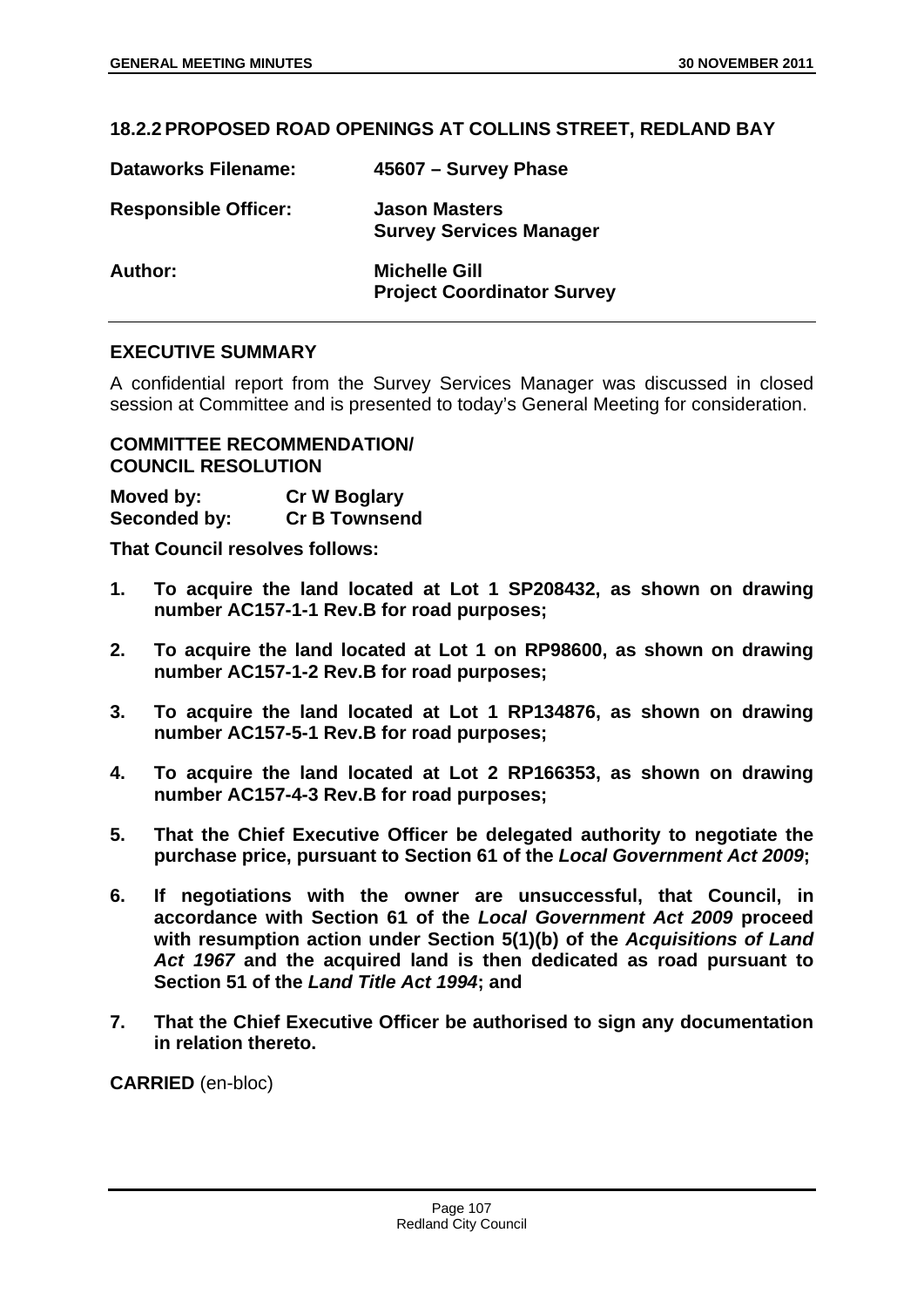## **DECLARATION OF CONFLICT OF INTEREST**

**Cr Reimers** declared a conflict of interest or perceived conflict of interest in the following item stating that she is a member of the Rotary Redlands Sunrise. Cr Reimers elected to remain in the room and vote in the best interests of the community. Cr Reimers voted in the affirmative.

**Cr Murray** declared a conflict of interest or perceived conflict of interest in the following item, stating that she is a patron of the Koala Action Group. Cr Murray elected to remain in the room and vote in the best interests of the community. Cr Murray voted in the affirmative.

**Cr Elliott** declared a perceived conflict of interest in the following item stating that he is associated with but has no interests with the Meteors Netball Club. Cr Elliott elected to remain in the room and vote in the best interests of the community. Cr Elliott voted in the affirmative.

**Cr Bowler** declared a conflict of interest or perceived conflict of interest in the following item stating that she is a member of the Wildlife Preservation Society. Cr Bowler elected to remain in the room and vote in the best interests of the community. Cr Bowler voted in the affirmative.

**Cr Williams** declared a conflict of interest or perceived conflict of interest in the following item stating that she is a member of Rotary Club. Cr Williams elected to remain in the room and vote in the best interests of the community. Cr Williams voted in the affirmative.

**Cr Henry** declared a conflict of interest or perceived conflict of interest in the following item stating that she is a member of the Wildlife Preservation Society and the Koala Action Group. Cr Henry elected to remain in the room and vote in the best interests of the community. Cr Henry voted in the affirmative.

**Cr Ogilvie** declared a conflict of interest or perceived conflict of interest in the following item, stating that he is a patron of Cleveland Senior Citizens Club; a member of Point Lookout Surf Lifesaving Club; a patron of North Stradbroke Island Rugby League All Sports and that a family member is a member of Point Lookout Bushcare Group. Cr Ogilvie elected to remain in the room and vote in the best interests of the community. Cr Ogilvie voted in the affirmative.

**Cr Boglary** declared a conflict of interest, or perceived conflict of interest in the following item stating that she is a Pink Pamper Packs financial member and a member of the Wellington Point Rotary. Cr Boglary elected to remain in the room and vote in the best interests of the community. Cr Boglary voted in the affirmative.

**Cr Hobson** declared a perceived conflict of interest in the following item stating that she is a member of Cleveland Uniting Church; patron of Point Lookout Lifesaving Club, Redlands Sinfonia and Bayside Community Radio Association; and an honorary member of Rotary Club Cleveland. Cr Hobson elected to remain in the room and vote in the best interests of the community. Cr Hobson voted in the affirmative.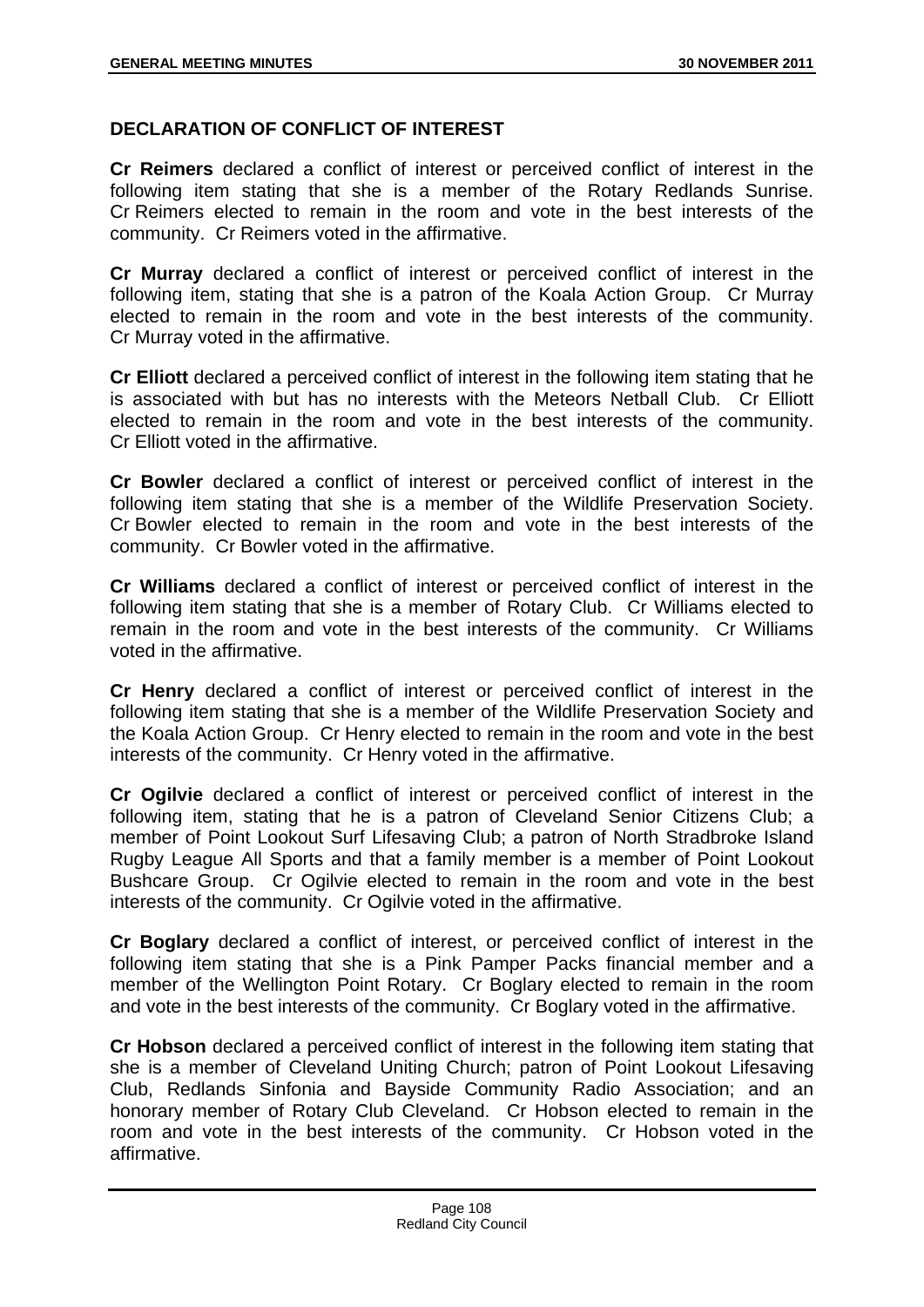# **18.2.3 COMMUNITY GRANTS PROGRAM ROUND 1 APPROVAL OF FUNDS Dataworks Filename: G&S Community Grants Program - 2011/12 Round 1 Responsible Officer: Leanne Tu'ipulotu A/Manager, Community and Cultural Services Author: Kim Sims**

## **EXECUTIVE SUMMARY**

The Community Grants Program was established within Council on 1 July 2009 to provide financial assistance to local community organisations and individuals through grants to undertake projects for the benefit of the Redlands community.

**A/Community Grants Coordinator** 

The financial assistance to the Redlands community through the grants program was reduced in the 2011/12 budget development process and the following outlines the budget available under each category:

- Mayor's Small Grants up to \$500 with a total pool of \$45,000 (reduced from \$50,000);
- Organisation Support Grants up to \$3,000 with a total pool of \$66,000 (reduced from \$90,000);
- Project Support Grants up to \$10,000 with a total pool of \$170,000 (reduced from \$200,000);
- Conservation Grants up to \$10,000 with a total pool of \$100,000;
- Capital Infrastructure Grants up to \$50,000 with a total pool of \$250,000; and
- Regional Arts Development Fund (RADF) with a total pool of \$100,000.

The Environmental Education Unit, Indigiscapes, committed \$100,000 this financial year towards the Conservation Grants.

The funding for RADF is in partnership with Arts Queensland with an annual budget allocation from Council of \$50,000 which is matched by the State Government. Council is required to administer the RADF Grants under State Government Guidelines.

Applications under the Mayor's Small Grants can be submitted throughout the financial year. There are two funding rounds each financial year for Organisation Support, Project Support, Conservation Grants and RADF. The rounds closing in September and April. There is one funding round each financial year for Capital Infrastructure with the round closing in September.

Round 1 for Organisation Support, Project Support, Conservation Grants, RADF and Capital Infrastructure opened on 25 July 2011 and closed on 2 September 2011.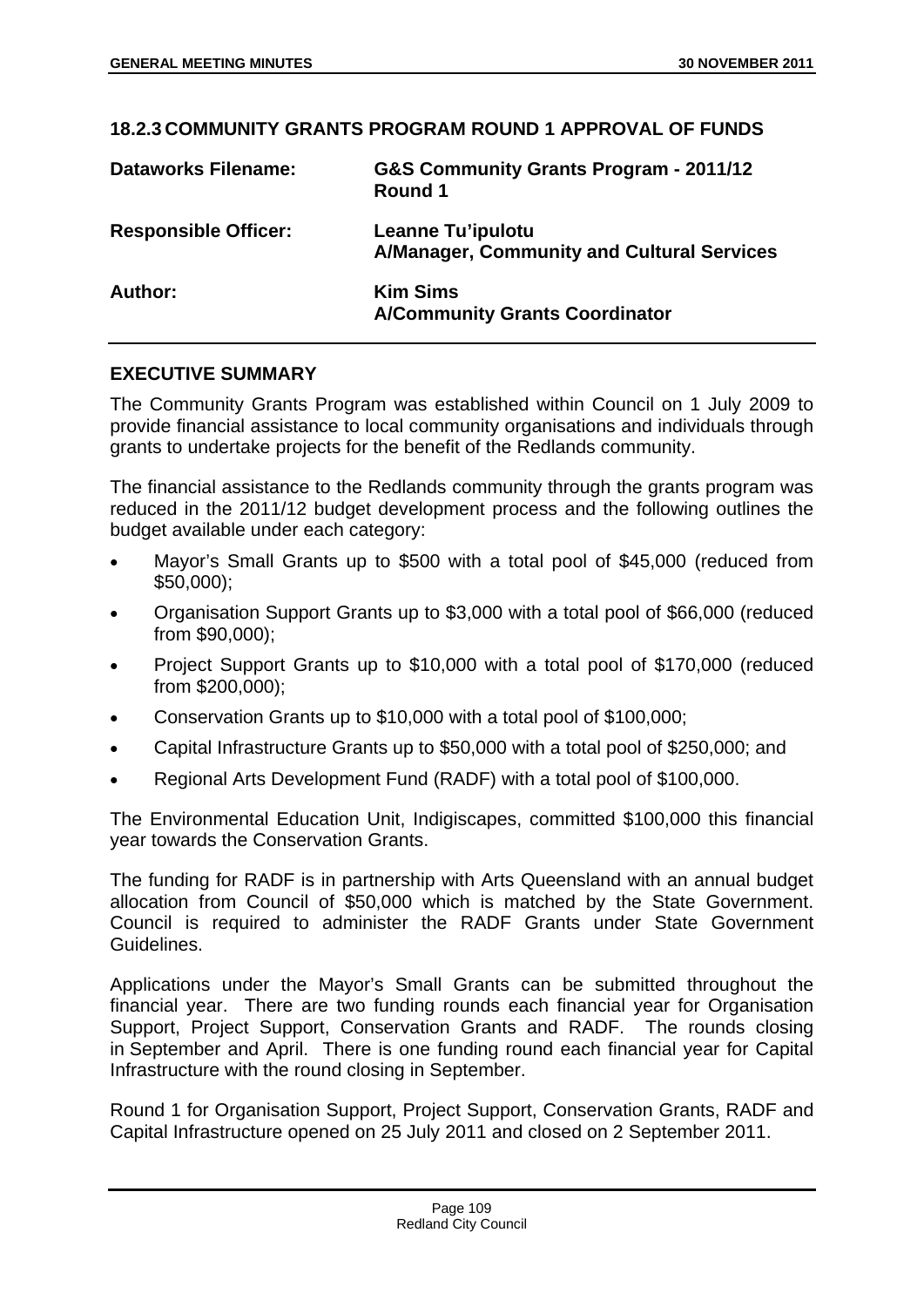A total of 53 applications requesting \$483,945.35 were received including:

- 16 applications for Organisation Support requesting \$43,004.50. Funding available in Round 1 is \$33,000;
- 15 applications for Project Support requesting \$142,017.20. Funding available in Round 1 is \$85,000;
- 7 applications for Conservation Grants requesting \$57,318.15. Funding available in Round 1 is \$50,000;
- 7 applications for Small and Major Capital Infrastructure requesting \$190,563. Funding available in 2011/12 is \$250,000; and
- 8 applications for RADF requesting \$51,042.50. Funding available in Round 1 is \$50,000.

Applications for Organisation Support were assessed by the Assessment Team, consisting of staff from the Community Grants Team, the Community Development Team, Leisure and Recreation and the Environmental Education Unit on 14 September 2011. The recommendations of the Assessment Team were then approved by the Group Manager, Community and Cultural Services, on 19 September 2011 as is the process stated in the Corporate Guidelines for the approval of Organisation Support applications. Written notification was provided to applicants on 6 October 2011.

Applications for Project Support and Conservation Grants were also assessed by the Assessment Team on 14 September 2011. The recommendations by the Assessment Team on applications under these categories were endorsed by the Community Grants Panel on 21 September 2011. The applications and recommendations were then discussed and reviewed at the Councillor Workshop on 26 October 2011.

The applications for RADF were assessed by the RADF Committee members with the recommendations being approved at the RADF Committee meeting on 27 September 2011 in accordance with State Government and Council Policies and Guidelines.

This report seeks approval from Council to fund the recommended successful applications under Round 1 in 2011/12 for the Project Support, Conservation Grants and RADF categories. Total funding of \$184,160.65 is sought to fund 31 applications under these categories. This report also requests Council to note the successful applications under Organisation Support.

All applicants under Project Support, Conservation Grants and RADF will be informed of the outcome of their application after the General Meeting on 30 November 2011. Feedback will be provided to unsuccessful applicants to assist in increasing their chance of success in future grant rounds.

To recognise the applicants that have been successful under Organisation Support, Project Support, Conservation Grants and RADF, an event is scheduled at the Redland Performing Arts Centre from 5.30pm with a 6.00pm start to conclude at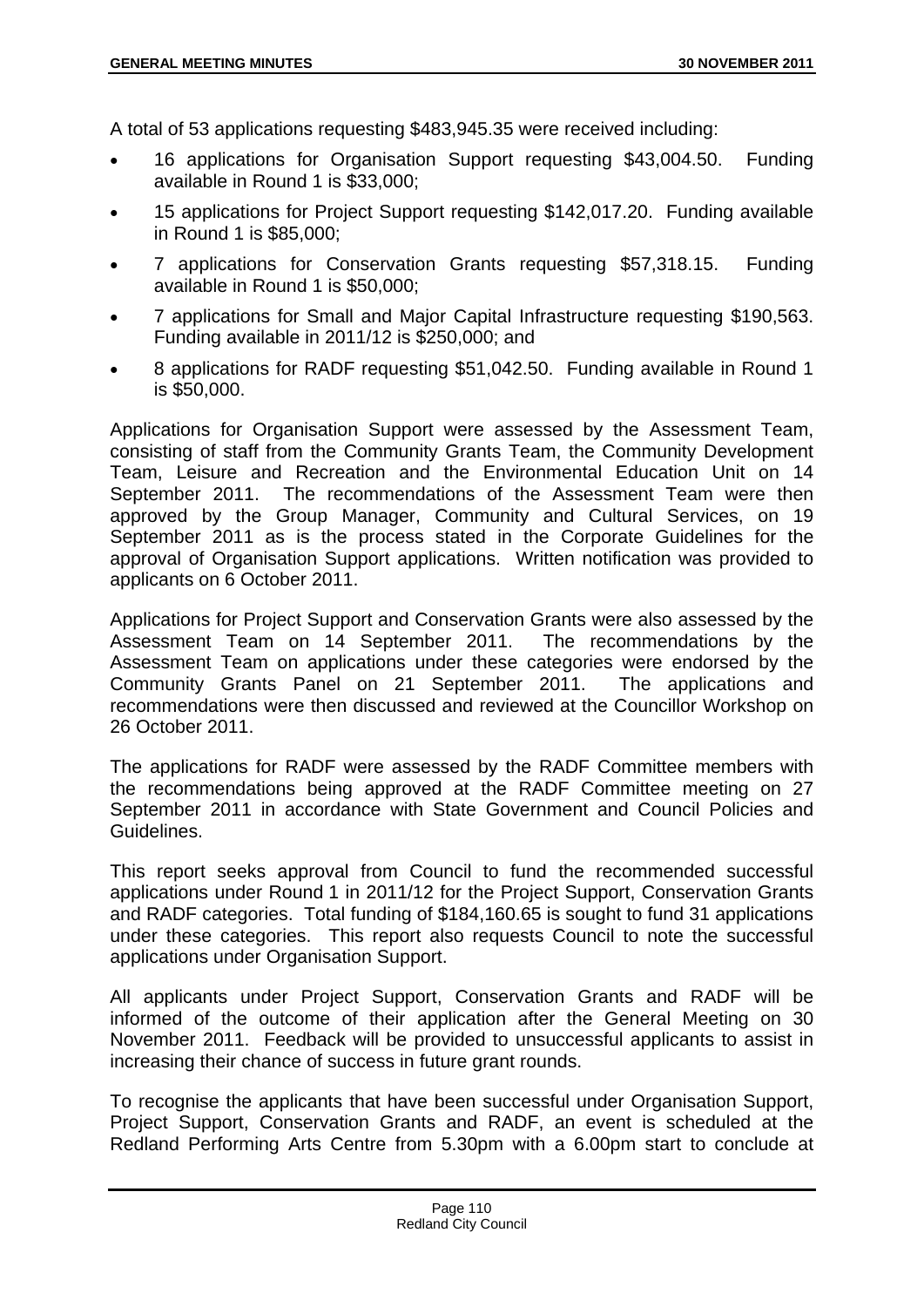7.00pm on 8 December 2011 where the Mayor and Councillors will be invited to present certificates to these applicants.

#### Strategic Priorities

As part of Council's annual reporting, the Community Grants Program now has a key performance indicator to report on the strategic priorities that applications received are aligning with. Under Round 1 of the Community Grants Program for the categories Organisation Support, Project Support, Conservation Grants and Capital Infrastructure, the following outlines the priorities the applications aligned with.

- Healthy Natural Environment *10 applications aligned with this priority;*
- Green Living *2 applications aligned with this priority*;
- Embracing the Bay *8 applications aligned with this priority*;
- Quandamooka Country *4 applications aligned with this priority*;
- Wise Planning and Design 4 applications aligned with this priority;
- Supportive and Vibrant Economy *20 applications aligned with this priority; and*
- Strong and Connected Communities *38 Applications aligned with this priority*.

## **PURPOSE**

In accordance with Corporate Policy POL-3082 *Financial Assistance to the Community Sector* and Corporate Guideline GL-3082-001 *Financial Assistance to the Community Sector,* this report seeks approval from Council to fund the recommended successful applications under Round 1 of the Community Grants Program in 2011/12.

# **BACKGROUND**

There are a range of grants available to the community which are:

- Mayor's Small Grants up to \$500 for individuals demonstrating excellence at a high level and to organisations for unexpected costs and grant writing assistance;
- Organisation Support Grants up to \$3,000 to provide assistance to organisations to support management and planning costs associated with becoming more sustainable and improving capacity to deliver services.
- Project Support Grants up to \$10,000 to provide assistance to organisations to provide specific projects that deliver long term positive outcomes to the community. The projects can create improvements for people in a particular community or locality in the Redlands;
	- o Community Garden Projects up to \$10,000 to support organisations in growing or supporting access to locally grown food.
- Conservation Grants with the following categories:
	- o Conservation Support Grants up to \$10,000 to assist organisations with direct conservation projects as well as education and awareness related to Redlands wildlife, especially koalas and their habitat;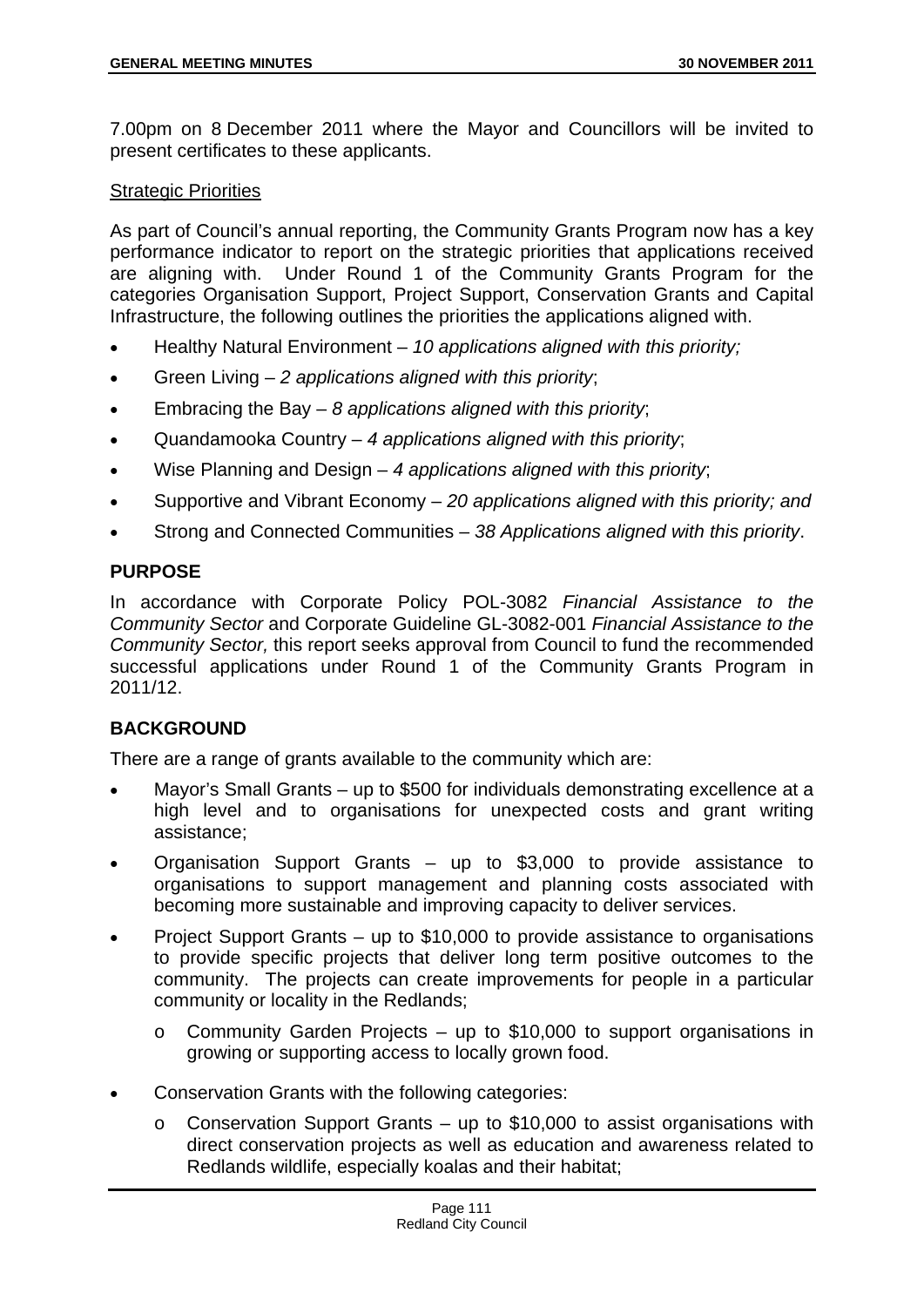- o Environmental Arts Support Grants up to \$10,000 to assist professional artists, emerging professional artists or organisations to develop art projects with an environmental theme. Projects should enrich public appreciation and understanding of the value of our local environment; and
- o Wildlife Carer Support Grants up to \$10,000 to assist with projects related to the care of injured wildlife in the Redlands;
- Capital Infrastructure Grants up to \$50,000 to assists organisations to build, renovate or refurbish facilities, including hard-wired technology upgrades; and
- Regional Arts Development Fund (RADF) this grant supports professional artists and arts workers to practice their art, for and with communities.

Applications for Mayor's Small Grants are accepted continuously throughout the year. The Organisation Support, Project Support, Conservation Grants and RADF have 2 rounds each year and the Capital Infrastructure grant has 1 round each year.

Round 1 in 2011/12 for Organisation Support, Project Support, Conservation Grants, Capital Infrastructure and RADF opened on 25 July 2011 and closed on 2 September 2011.

Applications under the Organisation Support category were assessed by the Assessment Team, consisting of Council staff from the Community Grants Team, the Community Development Team, Leisure and Recreation and the Environmental Education Unit on 14 September 2011. The recommendations were then approved by the Group Manager, Customer and Community Services on 19 September 2011 as is the process stated in the Corporate Guidelines – GL-3082-001 *Financial Assistance to the Community Sector*. Written notification was provided to applicants on 6 October 2011.

Applications under the Project Support and Conservation Grants categories were also assessed by the Assessment Team on 14 September 2011 with the recommendations being endorsed by the Community Grants Panel on 21 September 2011.

 The panel is chaired by the Community Grants Coordinator with members consisting of three senior Council staff and three representing the community. The Council members were nominated for their professionalism in the specific program areas and the community members are elected for their experience in grant funding programs and/or experience in the not-for-profit sector. Membership on the panel is for one funding round with the membership being reviewed for future rounds in line with the review of the program.

A listing of the applications received under Project Support and Conservation Grants, including scores, comments and recommendations from the Assessment Team and the Community Grants Panel, were provided to the Councillors on 30 September 2011 and were discussed and reviewed at a Workshop on 26 October 2011 with endorsements to be considered by the Customer Services Committee on 23 November 2011.

Applications for RADF were assessed by the RADF Committee members and approved by the RADF Committee on 27 September 2011.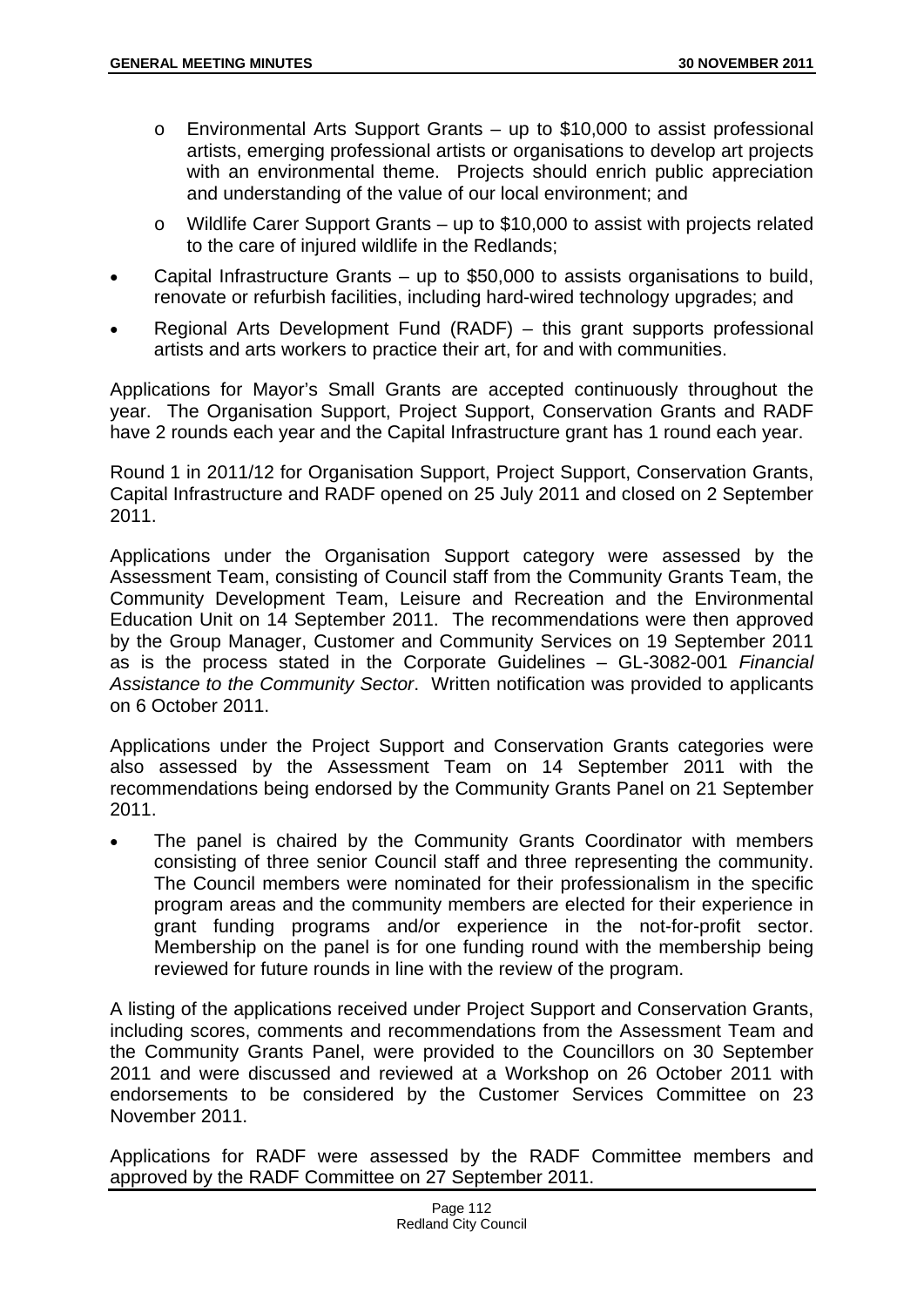The applications are assessed by the elected RADF Committee, chaired by Councillor Helen Murray, who has the casting vote. Councillor Craig Ogilvie is also on the Committee. RADF Committee members are elected for two terms and represent a cross section of art forms and interests. The applications are assessed against criteria set by the State Government and the objectives of Council's Cultural Policy. The RADF Committee assesses and endorses applications.

The request for funding for endorsed and approved applications under Project Support, Conservation Grants and RADF is submitted to Council for approval. It is also requested approved applications under Organisation Support is submitted to Council for noting. This process ensures a consistent, fair, open process without bias.

The Capital Infrastructure grant has a separate process as there are two categories available – Small Capital and Major Capital. Funding under Small Capital is up to \$10,000 and funding for Major Capital is between \$10,000 and \$50,000. To apply for Major Capital Infrastructure, applicants are to submit an Expression of Interest (EOI) form that is assessed with successful applicants being invited to submit a formal application. The EOI applications were assessed by officers from the Community and Cultural Services and Community Futures Groups on 8 September 2011 with successful applicants invited to submit a formal application by 7 October 2011. Applications for both Small Capital Infrastructure and Major Capital Infrastructure were assessed by officers from the Community and Cultural Services and Community Futures Groups with final recommendations being endorsed by the Community Grants Panel on 27 October 2011.

A listing of the applications received under Capital Infrastructure, including scores, comments and recommendations from the Assessment Team and the Community Grants Panel, will be provided to the Councillors to be reviewed and discussed at a Workshop on 16 November 2011 before being considered by the Customer Services Committee on 6 December 2011.

The next round will open on 30 January 2012 and close on 2 March 2012 for the categories Organisation Support, Project Support, Conservation Grants and RADF.

## **ISSUES**

The applications to which this report is seeking funding for have been assessed in line with the Corporate Guideline GL-3082-001 – *Financial Assistance to the Community Sector* and the Grants and Sponsorship Program Guidelines.

Round 1 – Project Support Grants – 15 applications were assessed requesting total funding of \$142,017.20. Of these applications, 8 have been recommended for funding totalling \$76,000.

Round 1 – Conservation Grants – 7 applications were assessed requesting total funding of \$57,318.15. Of these applications, 6 have been recommended for funding totalling \$47,318.15.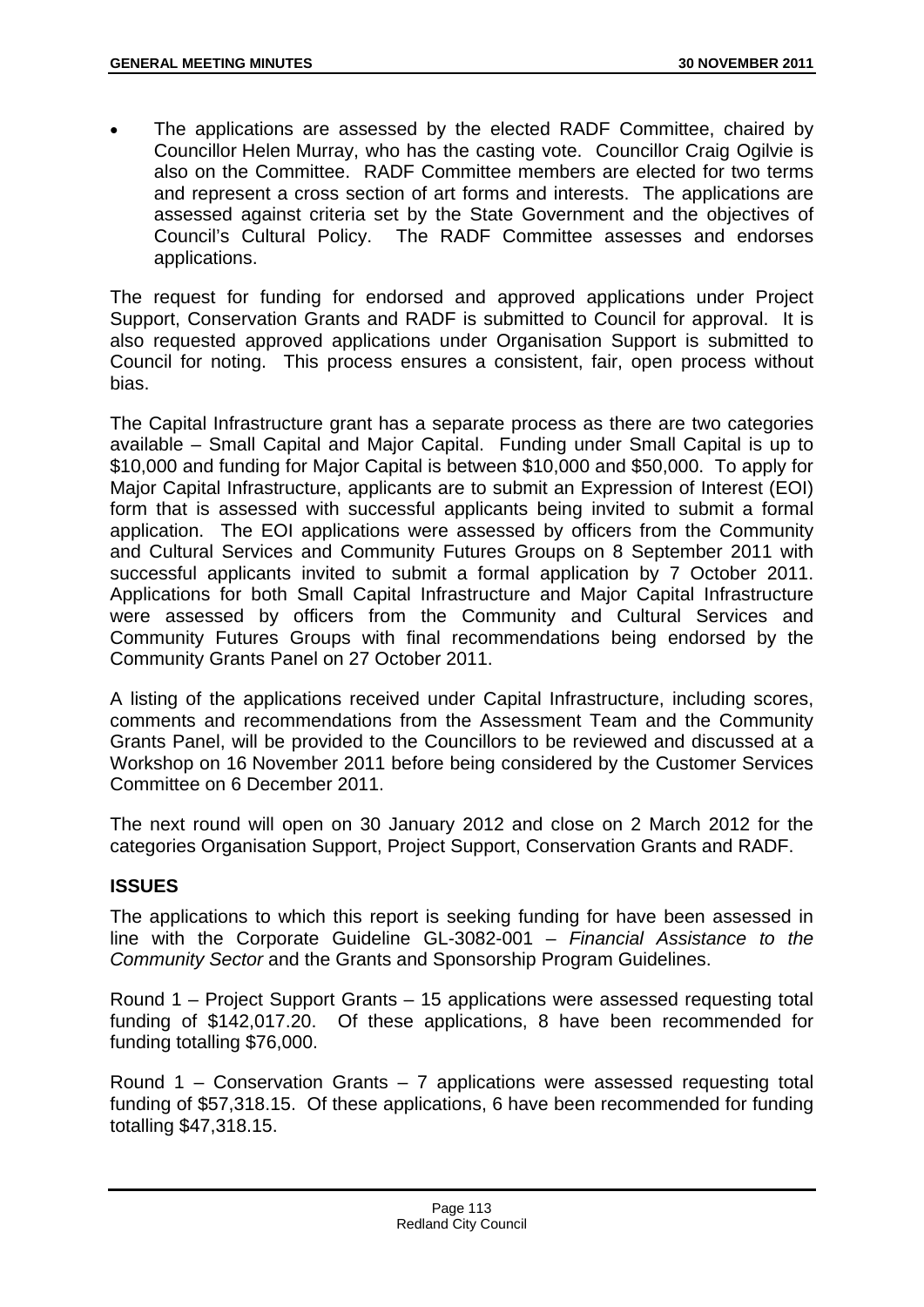Round 1 – Regional Arts Development Fund – 8 applications were assessed requesting total funding of \$51,042.50. Of these applications, 7 have been recommended for funding totalling \$34,242.50.

The applications that were unsuccessful either did not meet the eligibility criteria or were not sufficiently detailed. These applicants will receive feedback and will be encouraged to apply in future rounds.

## **RELATIONSHIP TO CORPORATE PLAN**

#### **7. Strong and connected communities**

Our health, wellbeing and strong community spirit will be supported by a full range of services, programs, organisations and facilities, and our values of caring and respect will extend to people of all ages, cultures, abilities and needs

7.6 Provide practical programs, support and guidance to the community sector in its delivery of highly valued support services and community projects

## **FINANCIAL IMPLICATIONS**

This recommendation does not require any change to the current year's budget as funds have already been allocated to the Community Grants Program.

10 applications under Organisation Support have been approved for funding for the amount of \$26,600. Funding available in Round 1 is \$33,000. **Note \$26,600 has been allocated to the 10 successful applications.**

8 applications under Project Support are recommended for approval by Council for the amount of \$76,000. Funding available in Round 1 is \$85,000. **Approval is sought for \$76,000 to be allocated to the 8 successful applications.**

6 applications under the Conservation Grants are recommended for approval by Council for the amount of \$47,318.15. Funding available in Round 1 is \$50,000. **Approval is sought for \$47,318.15 to be allocated to the 6 successful applicants.**

7 applications under the Regional Arts Development Fund (RADF) have been approved for funding for the amount of \$34,242.50. Funding available in Round 1 is \$50,000. **Approval is sought for \$34,242.50 to be allocated to the 7 successful applicants.**

Total funding of \$184,160.65 is requested for approval under Round 1.

The funding available for Round 2 under the Community Grants Program in 2011/12 under the categories are;

- Organisation Support Grants Total pool of \$66,000 \$39,400 available
- Project Support Grants Total pool of \$170,000 \$94,000 available;
- Conservation Grants Total pool of \$100,000 \$52,681.85 available.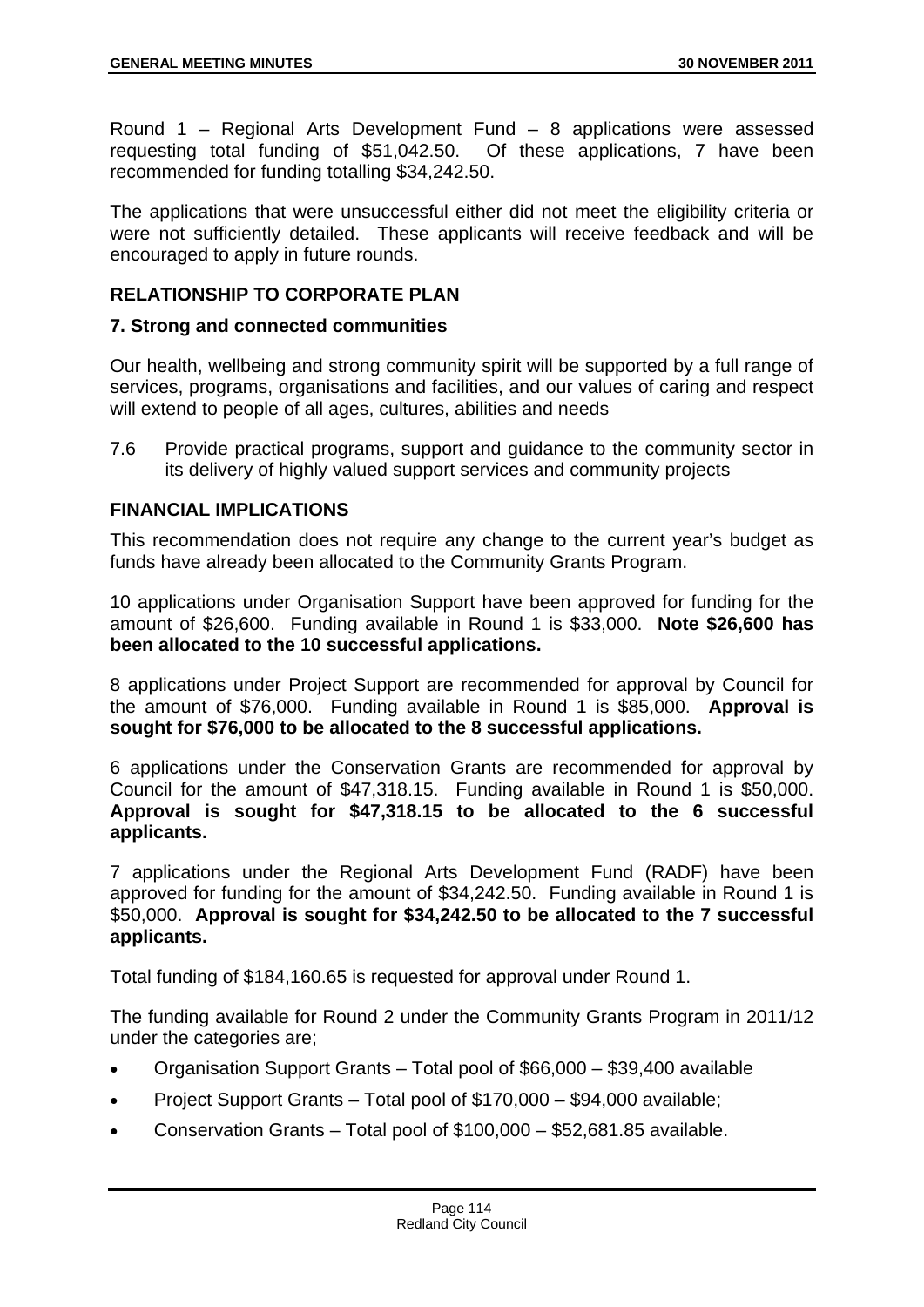Regional Arts Development Fund – Total pool of \$100,000 – \$65,757.50 available.

Total funding available for Round 2 under the Community Grants Program in 2011/12 is \$251,839.35.

After the closing of Round 2 in March 2012, an assessment will be undertaken of the applications received in which funds may be moved from one category to another to ensure that maximum expenditure occurs (eg. if all eligible projects have been funded in one category and funds remain, these funds may be transferred to a category that has more eligible applications than available funding).

Uncommitted funds within the grants program cannot be rolled over from one financial year to another so any unspent funds will be returned to Council's general revenue.

## **PLANNING SCHEME IMPLICATIONS**

The City Planning & Environment was consulted and it is considered that the outcome of recommendations in this report will not require any amendments to the Redlands Planning Scheme.

## **CONSULTATION**

As part of marketing of the Grants and Sponsorship Program in Round 1, the Grants Team conducted six Grant Application Writing Workshops throughout the Redlands. This included four workshops for the Community Grants Program and two workshops for the Regional Arts Development Fund (RADF). The workshops were held in Cleveland, Russell Island, Capalaba and Victoria Point. These workshops began on 20 July and concluded on 4 August 2011. Approximately 60 participants attended these workshops.

An intensive marketing strategy was also undertaken to raise awareness of the program. This included:

- advertisements in snapshots;
- an individual advertisement in the Bayside Bulletin:
- new look posters and brochures displayed in libraries, Customer Services, community halls and shopping centres;
- Community Development Officers provided information and also distributed brochures to their networks;
- advertising in Customer Service's slide show and on Council's facebook:
- advertised as part of Council's 'on hold' message and the website; and
- an article in the Council's Budget Community Pack as well as the Residents Report that is distributed to over 50,000 Redland's residents.

One-on-One meetings by Community Development Officers were also held with organisations for the Community Grants Program and Regional Arts Development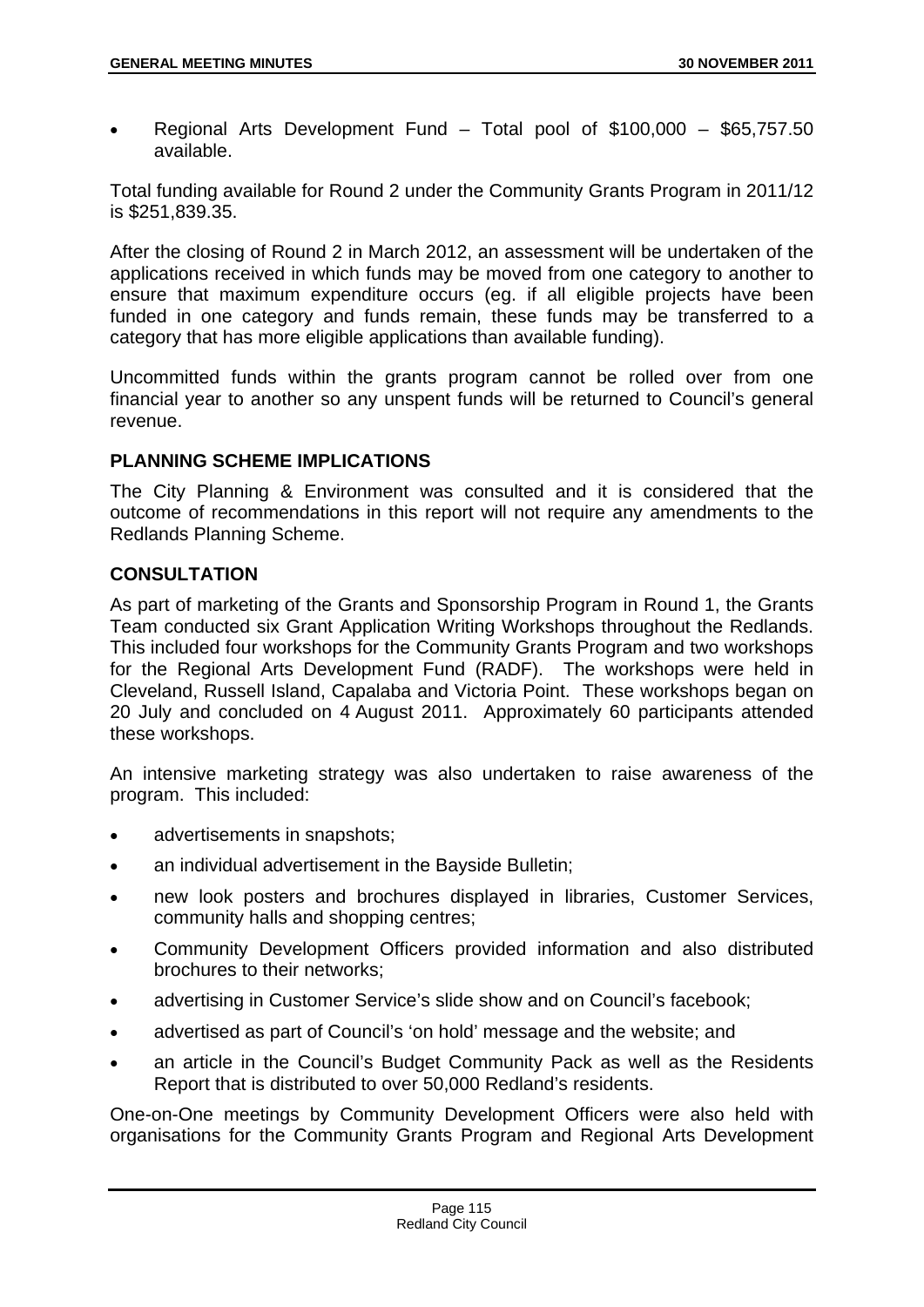Fund to provide advice on the funding categories, eligibility, the development of projects and to provide feedback on draft applications.

In the assessment of the applications, consultation occurred with Council staff, the Community Grants Panel at a meeting on 21 September 2011 and the RADF Committee at a meeting on 27 September 2011. Briefing and a copy of the applications received and recommended under Project Support and Conservation Grants were provided to the Mayor and Councillors on 30 September 2011 and were reviewed and discussed at a workshop on 26 October 2011.

## **COMMITTEE RECOMMENDATION/ COUNCIL RESOLUTION**

| Moved by:    | <b>Cr K Reimers</b>  |
|--------------|----------------------|
| Seconded by: | <b>Cr K Williams</b> |

**That Council resolve as follows:** 

- **1. To note the funding allocated to 10 applications totalling \$26,600 under Round 1 of the Organisation Support Grants – Community Grants Program;**
- **2. To approve funding for 8 applications totalling \$76,000 under Round 1 of the Project Support Grants – Community Grants Program;**
- **3. To approve funding for 6 applications totalling \$47,318.15 under Round 1 of the Conservation Grants – Community Grants Program;**
- **4. To approve funding for 7 applications totalling \$34,242.50 under Round 1 of the Regional Arts Development Fund; and**
- **5. That the listing containing only successful Organisation Support, Project Support, Conservation Grants and Regional Arts Development Fund applicants remains confidential until adoption at the General Meeting.**

## **CARRIED**

DIVISION

FOR: Crs Reimers, Murray, Elliott, Bowler, Williams, Henry, Ogilvie, Boglary and Hobson

Cr Townsend was not present when this motion was put.

Cr Burns was absent from the meeting.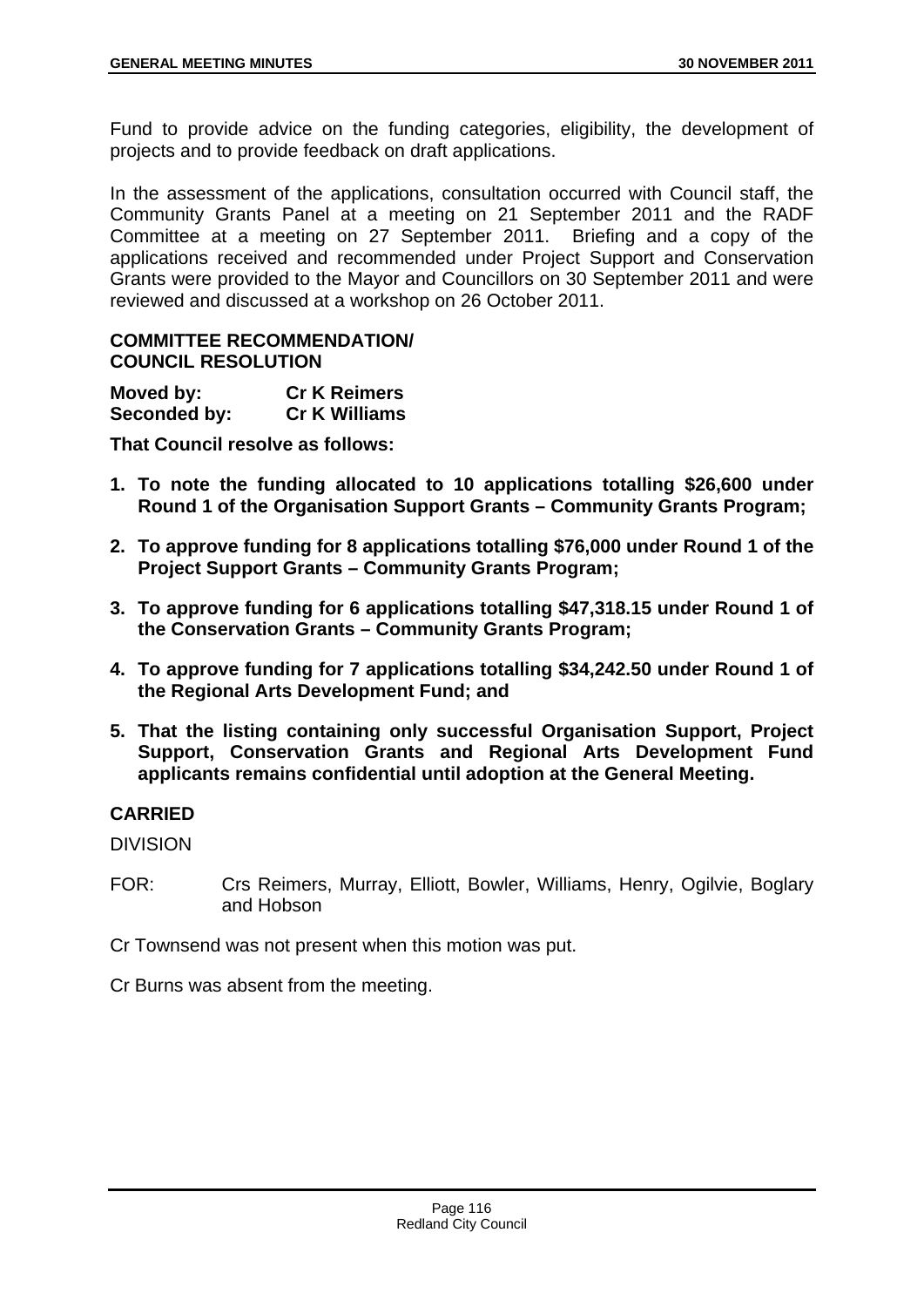## **DECLARATION OF CONFLICT OF INTEREST**

**Cr Elliott** declared a perceived conflict of interest in the following item stating that he is associated with but has no interests with the Redland Baseball Club. Cr Elliott elected to remain in the room and vote in the best interests of the community. Cr Elliott voted in the affirmative.

**Cr Hobson** declared a perceived conflict of interest in the following item stating that she is a member of Cleveland Uniting Church. Cr Hobson elected to remain in the room and vote in the best interests of the community. Cr Hobson voted in the affirmative.

#### **18.2.4 COMMUNITY GRANTS PROGRAM APPROVAL OF CAPITAL INFRASTRUCTURE FUNDS**

| <b>Dataworks Filename:</b>  | G&S Community Grants Program - 2011/12<br>Round 1                            |
|-----------------------------|------------------------------------------------------------------------------|
| <b>Responsible Officer:</b> | <b>Kym Banks</b><br><b>A/Group Manager Community &amp; Cultural Services</b> |
| Author:                     | <b>Kim Sims</b><br><b>A/Community Grants Coordinator</b>                     |

## **EXECUTIVE SUMMARY**

The Community Grants Program was established within Council on 1 July 2009 to provide financial assistance to local community organisations and individuals through grants to undertake projects for the benefit of the Redlands community.

The financial assistance to the Redlands community through the grants program was reduced in the 2011/12 budget development process and the following outlines the budget available under each category:

- Mayor's Small Grants up to \$500 with a total pool of \$45,000 (reduced from \$50,000);
- Organisation Support Grants up to \$3,000 with a total pool of \$66,000 (reduced from \$90,000);
- Project Support Grants up to \$10,000 with a total pool of \$170,000 (reduced from \$200,000);
- Conservation Grants up to \$10,000 with a total pool of \$100,000;
- Capital Infrastructure Grants up to \$50,000 with a total pool of \$250,000; and
- Regional Arts Development Fund (RADF) with a total pool of \$100,000.

Capital Infrastructure grants are to assist organisations build, renovate or refurbish community facilities. There are two categories available:

 Small Capital Infrastructure – up to \$10,000 – Applicants to make a 20% financial contribution and to submit a full application.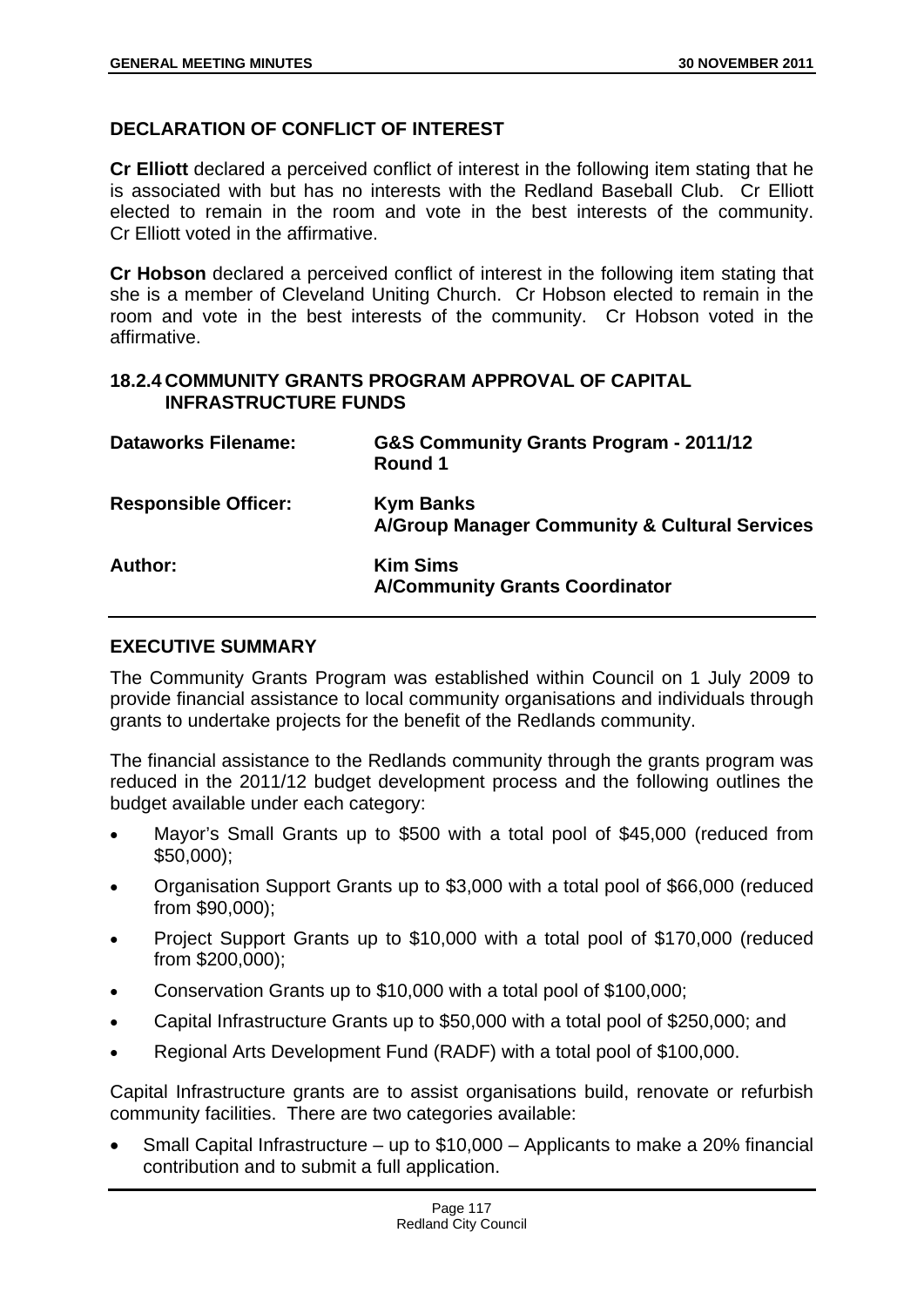Major Capital Infrastructure – between \$10,000 and \$50,000 – Applicants to make a 50% financial contribution and to submit an Expression of Interest (EOI) which is assessed and, if successful, a full application is then to be submitted.

There is one funding round each financial year for Capital Infrastructure with the round for Small and Major Capital Infrastructure opening on 25 July 2011 and closing on 2 September 2011. A total of 7 applications were received requesting \$190,563. The total funding available for Capital Infrastructure is \$250,000.

- Small Capital Infrastructure 3 applications requesting \$16,247.
- Major Capital Infrastructure 4 applications requesting \$174,136.

The assessment process for Capital Infrastructure applications began with the assessment of EOIs for Major Capital Infrastructure on 8 September 2011 by Council officers from Community and Cultural Services and Community Futures with all EOIs being successful and invited to submit a formal application. After the formal applications were submitted, the total funding requested increased to \$190,759.58

The assessment on all Capital Infrastructure applications was held on 19 October by the Assessment Team. The recommendations by the Assessment Team on applications were endorsed by the Community Grants Panel on 27 October 2011. The applications and recommendations were then discussed and reviewed at the Councillor Workshop on 16 November 2011.

This report seeks approval from Council to fund the recommended successful applications in 2011/12 for Capital Infrastructure. Total funding of \$103,941.40 is sought to fund 5 applications. All applicants will be informed of the outcome of their application after the General Meeting on  $30<sup>th</sup>$  November 2011. Feedback will be provided to unsuccessful applicants to assist in increasing their chance of success in future grant rounds.

## **PURPOSE**

In accordance with Corporate Policy POL-3082 *Financial Assistance to the Community Sector* and Corporate Guideline GL-3082-001 *Financial Assistance to the Community Sector,* this report seeks approval from Council to fund the recommended successful applications under Capital Infrastructure of the Community Grants Program in 2011/12.

# **BACKGROUND**

There are a range of grants available to the community which are:

- Mayor's Small Grants up to \$500 for individuals demonstrating excellence at a high level and to organisations for unexpected costs and grant writing assistance;
- Organisation Support Grants up to \$3,000 to provide assistance to organisations to support management and planning costs associated with becoming more sustainable and improving capacity to deliver services.
- Project Support Grants up to \$10,000 to provide assistance to organisations to provide specific projects that deliver long term positive outcomes to the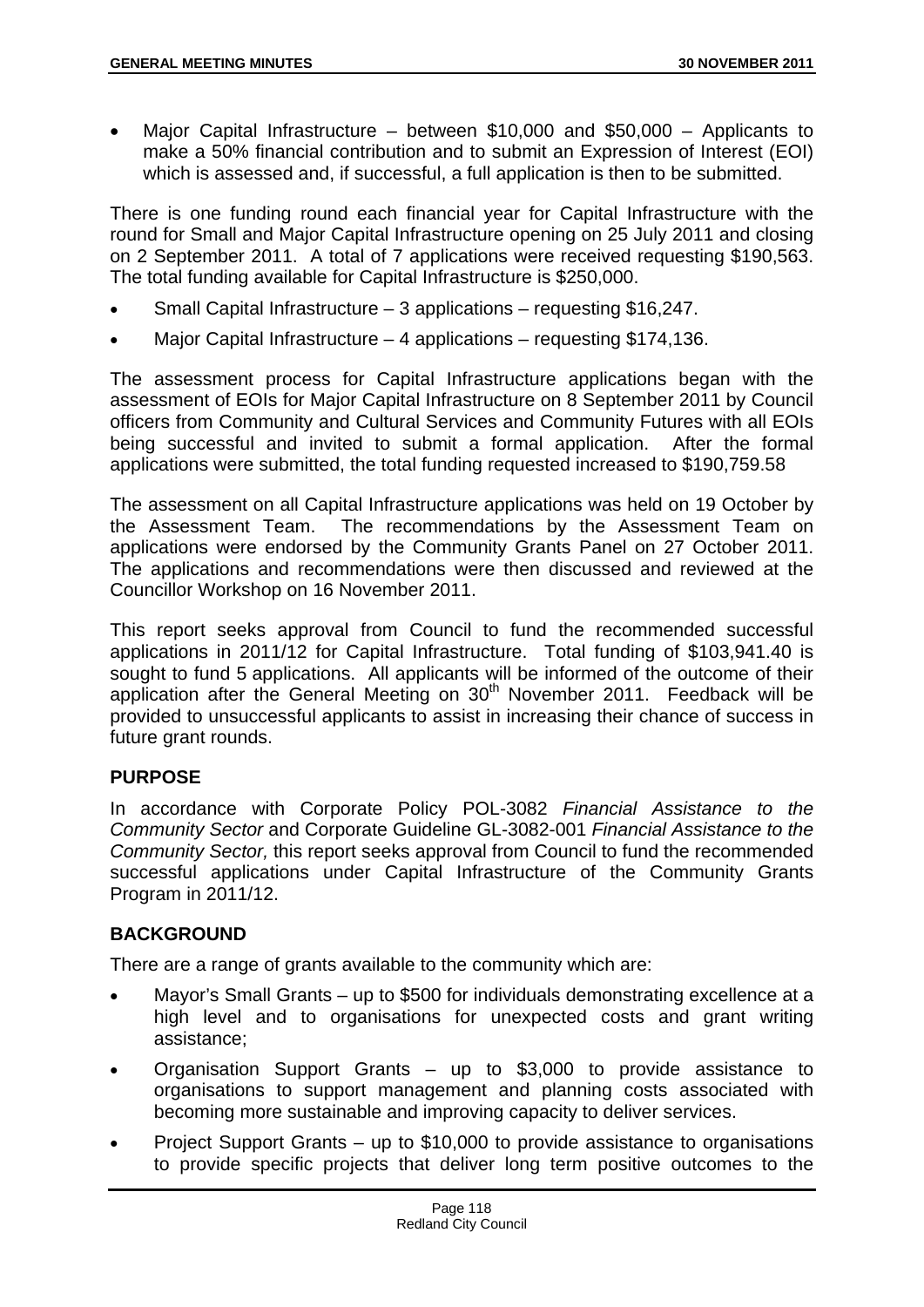community. The projects can create improvements for people in a particular community or locality in the Redlands;

- o Community Garden Projects up to \$10,000 to support organisations in growing or supporting access to locally grown food.
- Conservation Grants with the following categories:
	- $\circ$  Conservation Support Grants up to \$10,000 to assist organisations with direct conservation projects as well as education and awareness related to Redlands wildlife, especially koalas and their habitat;
	- o Environmental Arts Support Grants up to \$10,000 to assist professional artists, emerging professional artists or organisations to develop art projects with an environmental theme. Projects should enrich public appreciation and understanding of the value of our local environment; and
	- o Wildlife Carer Support Grants up to \$10,000 to assist with projects related to the care of injured wildlife in the Redlands;
- Capital Infrastructure Grants up to \$50,000 to assists organisations to build, renovate or refurbish facilities, including hard-wired technology upgrades; and
	- $\circ$  Small Capital Infrastructure up to \$10,000 with applicants making a 20% financial contribution towards the project. Applicants are required to submit a formal application.
	- o Major Capital Infrastructure between \$10,000 and \$50,000 with applicants making a 50% financial contribution towards the project. Applicants are required to submit an Expression of Interest (EOI) form and if successful invited to submit a formal application.
- Regional Arts Development Fund (RADF) this grant supports professional artists and arts workers to practice their art, for and with communities.

There is only one round each year for Capital Infrastructure with applications for Small and Major Capital Infrastructure opening on 25 July 2011 and closing on 2 September 2011. The EOIs were assessed on 8 September 2011 by Council officers from Community and Cultural Services and Community Futures with all applicants invited to submit a formal application by 7 October 2011.

The Small and Major Capital Infrastructure applications were then assessed by the Assessment Team on 19 October 2011 with the recommendations being endorsed by the Community Grants Panel on 27 October 2011.

 The panel is chaired by the Community Grants Coordinator with members consisting of three senior Council staff and three representing the community. The Council members were nominated for their professionalism in the specific program areas and the community members are elected for their experience in grant funding programs and/or experience in the not-for-profit sector. Membership on the panel is for one funding round with the membership being reviewed for future rounds in line with the review of the program.

A listing of the applications received under Capital Infrastructure, including scores, comments and recommendations from the Assessment Team and the Community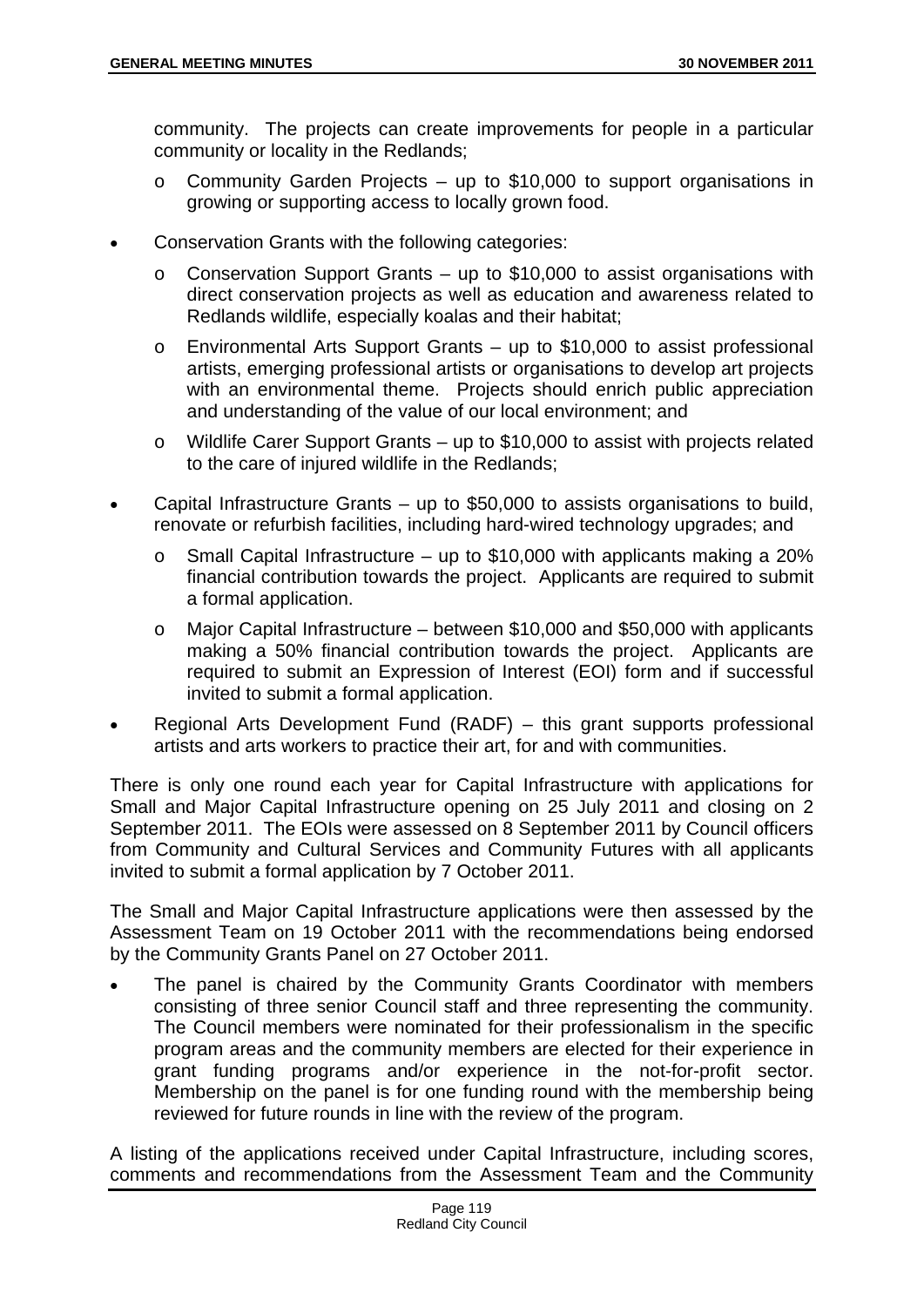Grants Panel, were provided to the Councillors on 9 November 2011 and were discussed and reviewed at the Councillor Workshop on 16 November 2011 before being considered by the Customer Services Committee on 23 November 2011.

This process ensures a consistent, fair, open process without bias.

## **ISSUES**

The applications to which this report is seeking funding for have been assessed in line with the Corporate Guideline GL-3082-001 – *Financial Assistance to the Community Sector* and the Grants and Sponsorship Program Guidelines.

Under Capital Infrastructure, 7 applications were assessed requesting total funding of \$190,759.58. Of these applications, 5 have been recommended for funding totalling \$103,941.40.

Feedback will be provided to unsuccessful applicants to assist in increasing their chance of success in applying in future grant rounds.

Based on the recommendation to approve 5 applications for funding of \$103,941.40 of the \$250,000 available, \$146,058.60 will be unspent for Capital Infrastructure.

The Capital Infrastructure category has one round each financial year so any uncommitted funds are returned back to Council's general revenue at the end of the financial year, as unspent funds cannot be rolled over from one financial year to another. The unspent funds, in accordance with the Corporate Guidelines, can be moved from one category to another to ensure that maximum expenditure occurs e.g., if all eligible projects have been funded in one category and funds remain, these funds may be transferred to a category that has more eligible applications than available funding.

# **RELATIONSHIP TO CORPORATE PLAN**

## **7. Strong and connected communities**

Our health, wellbeing and strong community spirit will be supported by a full range of services, programs, organisations and facilities, and our values of caring and respect will extend to people of all ages, cultures, abilities and needs

7.6 Provide practical programs, support and guidance to the community sector in its delivery of highly valued support services and community projects

## **FINANCIAL IMPLICATIONS**

This recommendation does not require any change to the current year's budget as funds have already been allocated to the Community Grants Program.

5 applications under Capital Infrastructure have been approved for funding for the amount of \$103,941.40. Funding available is \$250,000. **Approval is sought for \$103,941.40 to be allocated to the 5 successful applications.**

The funding underspent in Capital Infrastructure in 2011/12 from a total pool of \$250,000 is \$146,058.60.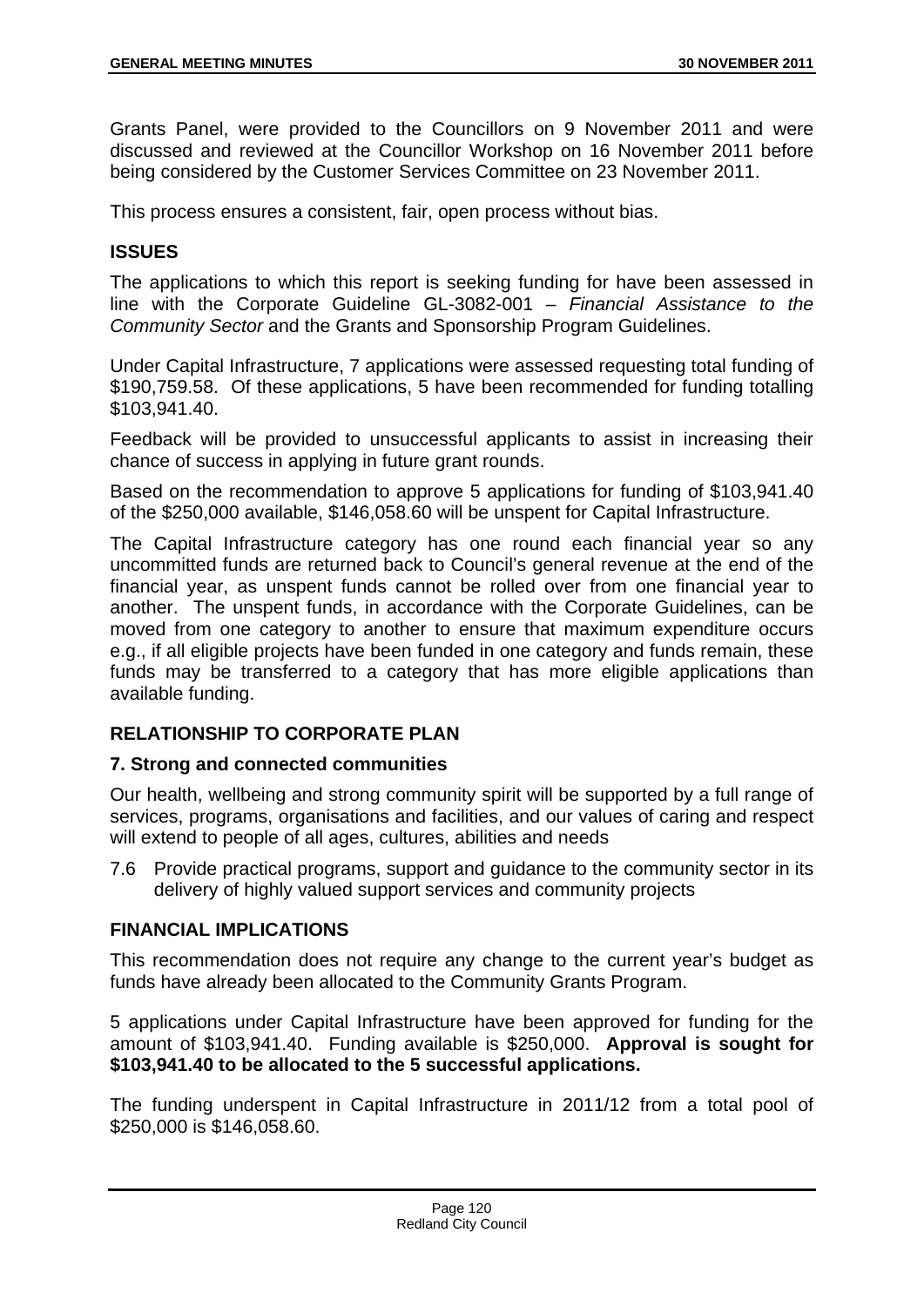The Capital Infrastructure category has one round each financial year so any unspent funds are returned back to Council's general revenue at the end of the financial year, as unspent funds cannot be rolled over from one financial year to another. The unspent funds may be used in Round 2 in 2011/12, as in accordance with the Corporate Guidelines, funds can be moved from one category to another to ensure that maximum expenditure occurs eg. if all eligible projects have been funded in one category and funds remain, these funds may be transferred to a category that has more eligible applications than available funding.

# **PLANNING SCHEME IMPLICATIONS**

The City Planning & Environment Group was consulted and it is considered that the outcome of recommendations in this report will not require any amendments to the Redlands Planning Scheme.

## **CONSULTATION**

As part of marketing of the Grants and Sponsorship Program in Round 1, the Grants Team conducted four workshops for the Community Grants Program. The workshops were held in Cleveland, Russell Island, Capalaba and Victoria Point. The workshops began on 20 July and concluded on 4 August 2011. Approximately 60 participants attended the workshops. An intensive marketing strategy was also undertaken to raise awareness of the program. One-on-One meetings by Community Development Officers were also held with organisations to provide advice on the development of projects and to provide feedback on draft applications.

In the assessment of the applications, consultation occurred with Council staff and the Community Grants Panel at a meeting on 27 October 2011. Briefing and a copy of the applications received and recommended under Capital Infrastructure were provided to the Mayor and Councillors on 9 November 2011 and were reviewed and discussed at the Councillor Workshop on 16 November 2011.

## **OFFICER'S/COMMITTEE RECOMMENDATION/ COUNCIL RESOLUTION**

| Moved by:    | <b>Cr D Henry</b>    |
|--------------|----------------------|
| Seconded by: | <b>Cr B Townsend</b> |

**That Council resolve to:** 

- **1. Approve funding for 5 applications totalling \$103,941.40 under the Capital Infrastructure Grants – Community Grants Program; and**
- **2. That the listing containing only successful Capital Infrastructure applicants remains confidential until adoption at the General Meeting.**

## **CARRIED**

DIVISION:

FOR: Crs Reimers, Murray, Elliott, Bowler, Williams, Townsend, Henry, Ogilvie, Boglary and Hobson

Cr Burns was absent from the meeting.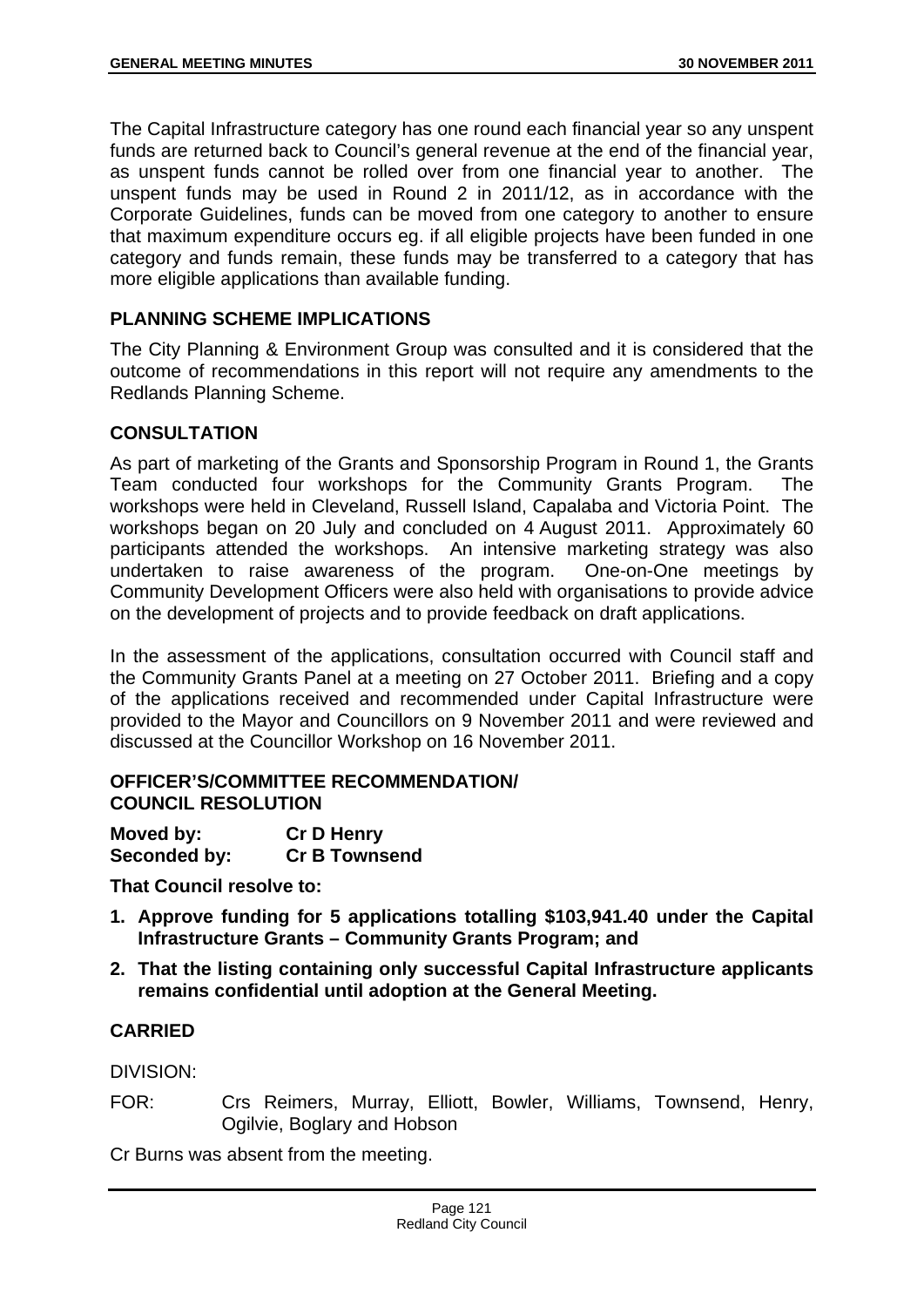#### **19 CORPORATE SERVICES & GOVERNANCE COMMITTEE 23 NOVEMBER 2011**

Moved by: Cr C Ogilvie Seconded by: Cr W Boglary

That the Corporate Services & Governance Committee Minutes of 23 November 2011 be received.

#### CARRIED

Corporate Services & Governance Minutes 23 November 2011

#### **19.1 GOVERNANCE**

## **19.1.1 QUARTERLY CORPORATE PERFORMANCE REPORT**

| <b>Dataworks Filename:</b>  | <b>GOV Corporate Performance Reporting</b>                 |
|-----------------------------|------------------------------------------------------------|
| <b>Attachment:</b>          | <b>September 2011 Quarterly Performance Report</b>         |
| <b>Responsible Officer:</b> | <b>Nick Clarke</b><br><b>General Manager Governance</b>    |
| Author:                     | <b>Luke Wallace</b><br><b>Manager Corporate Governance</b> |

## **EXECUTIVE SUMMARY**

The *Local Government Act 2009* requires the CEO to present a written assessment of the local government's progress towards implementing the annual operational plan at meetings of council held at regular intervals of not more than 3 months.

Further, in June 2011, Council resolved to adopt a revised Corporate Performance Management Policy and Guideline to take effect from the beginning of the 2011/12 financial year.

This is the first quarterly report to Council under the revised Performance Management Policy and Guideline and provides a comprehensive summary of performance across the organisation for the year to date.

## **PURPOSE**

The purpose of this report is to present Council and the community with an update of performance across a range of organisational functions for the year to date.

## **BACKGROUND**

The performance data attached to this report and the commentary in the report itself has been provided by all Council Departments. The aim of the report is to ensure that Council's performance is transparently conveyed to the community in accordance with the principles of the *Local Government Act 2009* and Council's Corporate Plan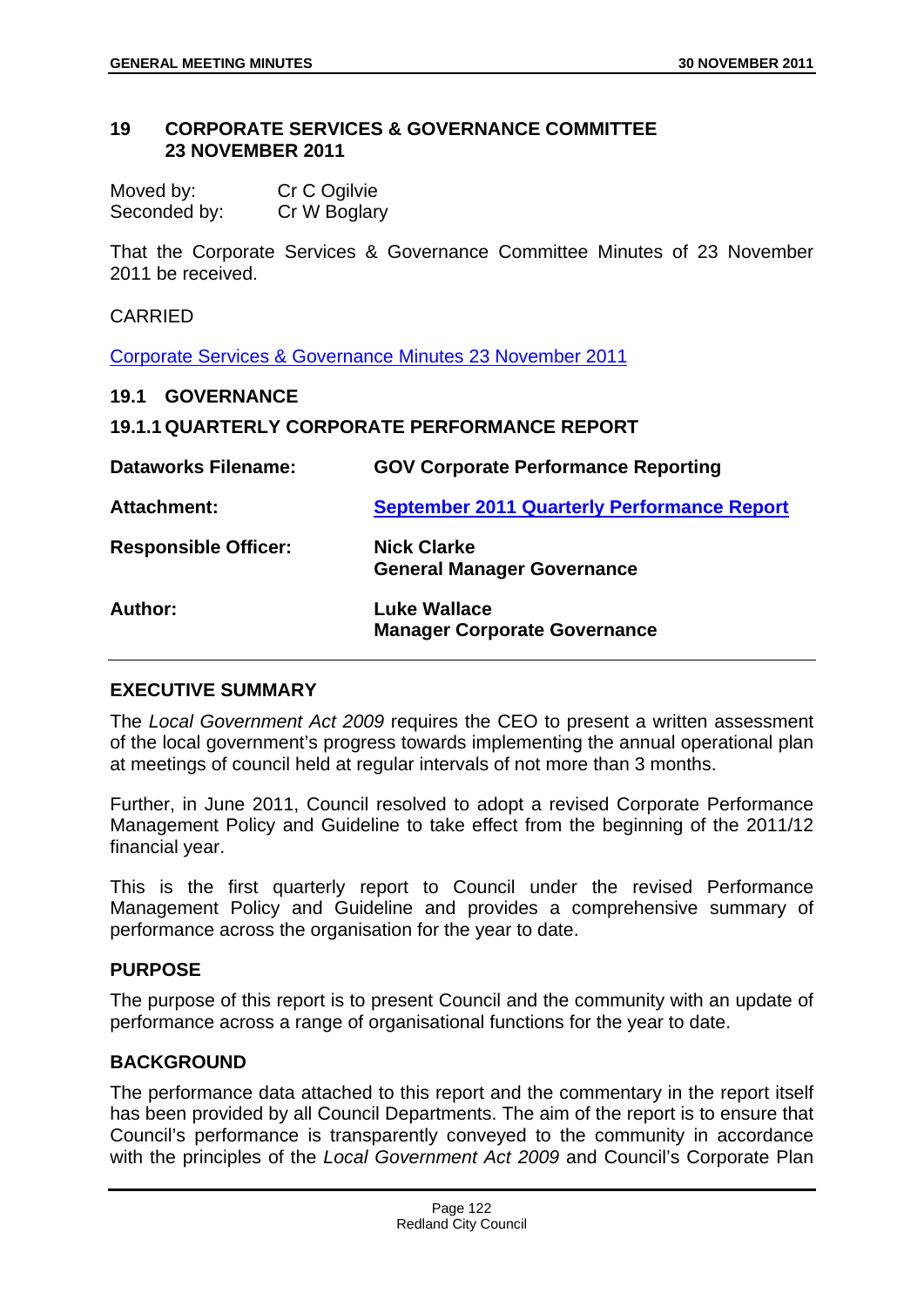and to ensure that areas of impaired performance are able to be explained and considered. This quarterly report contains 537 measures, in total, of Council's performance for the financial year to date as follows:

- Report against Council's 2011/12 Operational Plan 178 performance indicators in total
- Report against 2010/11 Operational Plan projects that remained outstanding as at  $30<sup>th</sup>$  June 2011 – 22 performance indicators in total
- Report on Key Corporate Indicators (formerly referred to as Balanced Scorecard indicators) – 10 performance indicators in total
- City Services  $1<sup>st</sup>$  Quarter Report 327 performance indicators in total

Where particular indicators of performance are not able to be found in this report, councillors or the community (via enquiries through the Chief Executive Officer) can raise the matter and every endeavour will be made to incorporate the indicator in future quarterly reporting.

## **ISSUES**

Each area of the quarterly performance report is broken down and analysed for Council's consideration.

## **1. 2011/12 Operational Plan Performance**

There are 178 measures in the 2011/12 Operational Plan. A summary of the overall status of projects in the Operational Plan to this point of the year is as follows;

| <b>Project Status</b>         | <b>Total Number</b> | Percentage |
|-------------------------------|---------------------|------------|
| Projects On Track             | 123                 | 69.1%      |
| <b>Projects Completed</b>     | 5                   | 2.8%       |
| <b>Projects Not Commenced</b> | 23                  | 12.9%      |
| <b>Projects Delayed</b>       | 18                  | 10.1%      |
| <b>Projects Cancelled</b>     | 9                   | 5.1%       |

It is pleasing to note that a total of 71.9% of projects are either "on track" or completed. A further 23 projects (12.9%) are due to commence later in the year so overall 84.8% of projects have progressed as expected to this point of the year. A further 18 projects are delayed and explanations for the delays are contained in the attached report.

Regrettably, Managers have recommended that nine projects should be cancelled and removed from the 2011/12 Operational Plan. In all cases these cancellations are a result of the removal of budget funds and/or a shortage of staff resources to complete the work.

Council will recall that the 2011/12 Operational Plan was adopted, as is customary, towards the end of the financial and prior to the adoption of Council's 2011/12 budget. There was significant uncertainty around Council's financial position at the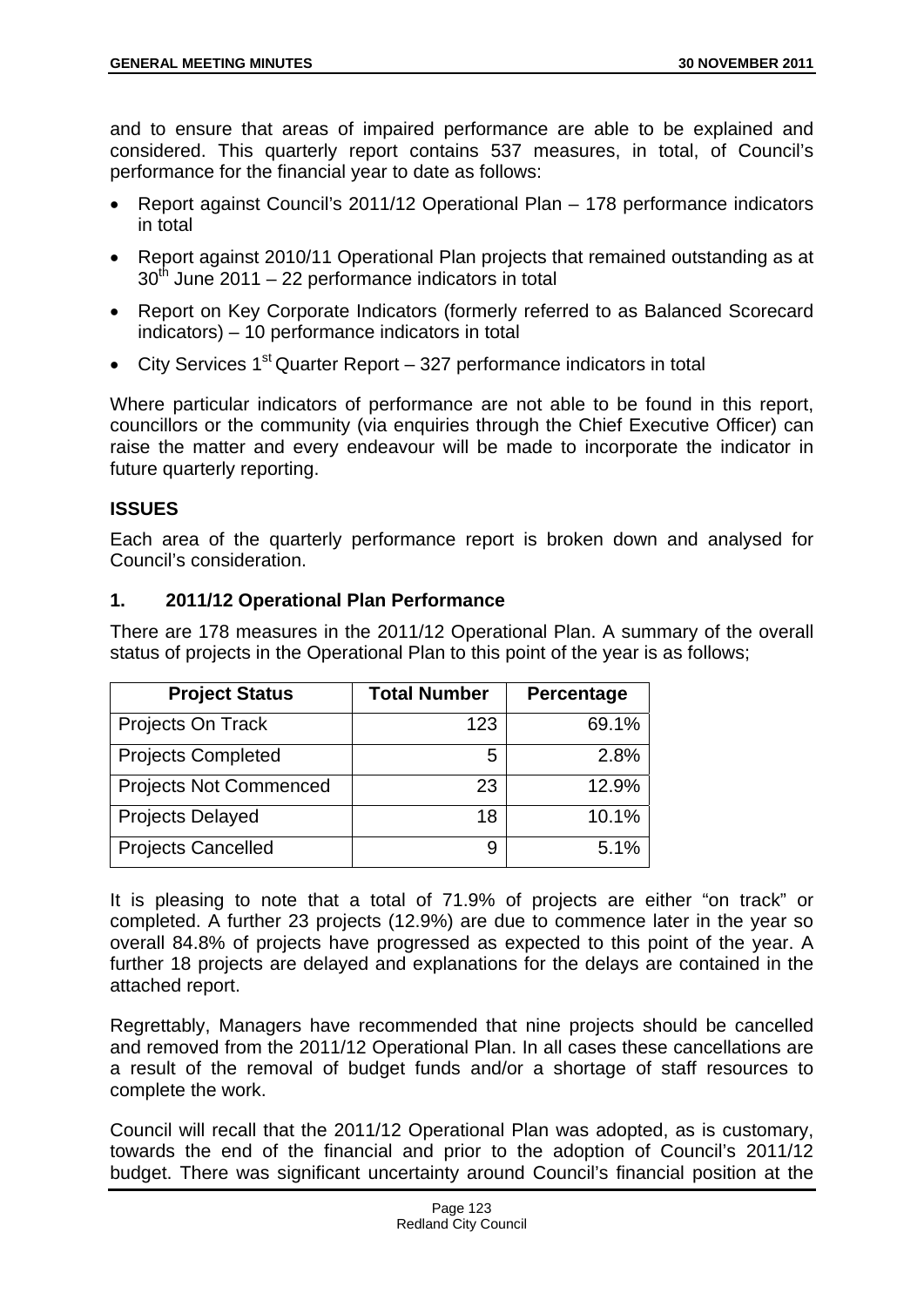time due to State Government decisions on water reform and infrastructure charges. On this basis some projects were left in the 2011/12 Operational Plan in the genuine expectation that they would be funded and resourced but developments subsequent to the adoption of the Plan mean they will have to be rescheduled to future years.

The projects recommended for removal from the 2011/12 Operational Plan are as follows:

| Project                                                                                                                                                | <b>Lead Group</b>                      |  |
|--------------------------------------------------------------------------------------------------------------------------------------------------------|----------------------------------------|--|
| 1.4.1 Implementation of the Environmental<br><b>Education Policy and Strategy</b>                                                                      | <b>City Spaces</b>                     |  |
|                                                                                                                                                        |                                        |  |
| 1.5.2 Development of a Habitat Management<br>and Protection Strategy                                                                                   | City<br>Planning<br>and<br>Environment |  |
| 2.2.1 Implement the Climate Change and                                                                                                                 | City<br>Planning<br>and                |  |
| <b>Energy Action Plan</b>                                                                                                                              | Environment                            |  |
| 2.3.1 Progress a corporate approach to "Go<br>"ادہ ا                                                                                                   | <b>Community Futures</b>               |  |
| 3.3.1 Undertake an educational program with<br>owners for<br>onsite<br>care<br>and<br>property<br>maintenance of waste water systems and their         | <b>Community Standards</b>             |  |
| 3.4.3 Construct beach access stairs at Wilson<br>Esplanade                                                                                             | City Infrastructure                    |  |
| 5.5.1 Implement the Redland City Centres and<br>Employment Strategy and principal regional Environment<br>activity centre master plans                 | City<br>Planning<br>and                |  |
| 5.6.1 Finalise residential design guidelines,<br>including sub-tropical design principles, for Environment<br>incorporation in the new planning scheme | City<br>Planning<br>and                |  |
| 7.5.2 Support community organisations<br>to<br>undertake indoor facilities studies                                                                     | <b>City Spaces</b>                     |  |

# **2. 2010/11 Operational Plan Projects that were Incomplete at 30 June 2011**

Projects from the 2010/11 Operational Plan that were incomplete as at 30 June 2011 are updated in the attachment to this report in the interests of transparency. In all there were 22 such projects. Three of these projects have since been completed, ten are on track for completion in the near future and nine remain delayed and/or no further work has commenced on the projects this financial year.

Reasons for the ongoing delays with these nine projects are outlined in the attachment but the most common reason is a lack of available funding. In all cases it is still intended that these projects will be progressed when funding becomes available.

## **3. Key Corporate Indicators (Formerly Known as Balanced Scorecard Indicators)**

Ten "key corporate" indicators are listed in the attachment to this report. These were formerly referred to as Balanced Scorecard indicators in reporting to Council. Of the ten indicators, five have achieved a result of satisfactory or better and five are behind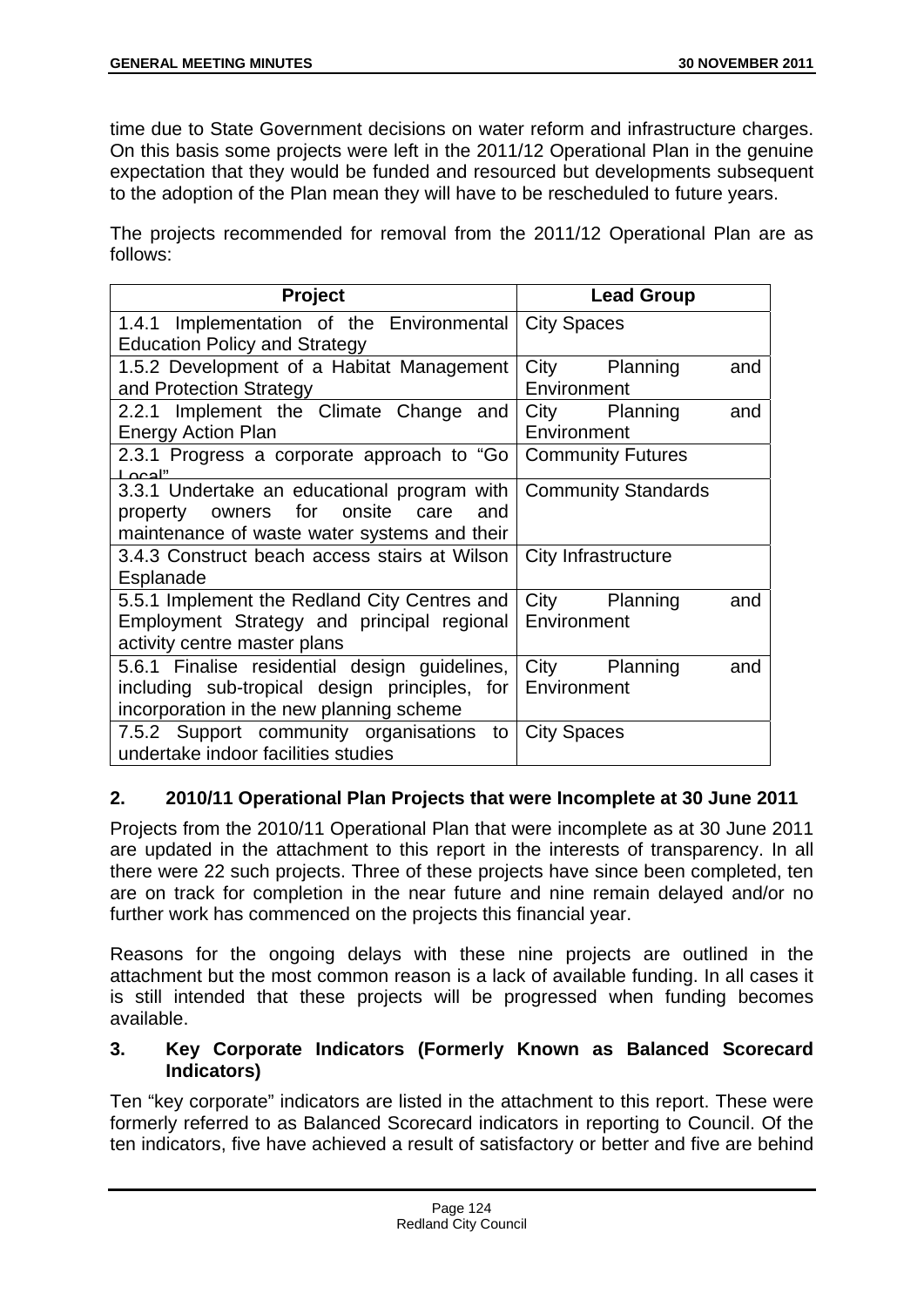target. Explanations for the indicators that are behind target are provided in the attachment and a brief summary is provided in the table below;

| <b>Indicator Type</b>                                                                                             | <b>Reasons Behind Target</b>                                                                                                                                                                                                                                                                                                                                                                                                                                                                                                                                                                                                                                                                                                                                             |
|-------------------------------------------------------------------------------------------------------------------|--------------------------------------------------------------------------------------------------------------------------------------------------------------------------------------------------------------------------------------------------------------------------------------------------------------------------------------------------------------------------------------------------------------------------------------------------------------------------------------------------------------------------------------------------------------------------------------------------------------------------------------------------------------------------------------------------------------------------------------------------------------------------|
| Management<br>Asset<br>Plans                                                                                      | Whilst Council still has a full suite of asset management<br>generally<br>plans<br>Managers<br>operating<br>and<br>are<br>in<br>with those plans, the oversight<br>accordance<br>and<br>management functions relating to capturing and reporting<br>asset management plan actions has not been maintained<br>in recent months. This issue will be resolved when the<br>Corporate Services restructure is completed in the next<br>few months. At that point, precise milestones<br>and<br>timelines for the asset management plans will be agreed<br>and reporting against achievement of the milestones will<br>re-commence.                                                                                                                                            |
| <b>Internal Audit Plan</b>                                                                                        | Internal Audit is still operating on reduced resources but<br>advertising to fill the vacant auditor role is about to take<br>place and this will assist greatly with getting the Internal<br>Audit Plan back on track. All higher risk audit actions<br>continue to be prioritised.                                                                                                                                                                                                                                                                                                                                                                                                                                                                                     |
| Workplace<br>Health<br>&<br>Safety Indicators<br>Management Plan<br>Lost-Time Injuries<br><b>Total Hours Lost</b> | Workplace Health and Safety traditionally set very high<br>benchmarks as Council strives to ensure the highest<br>standards. Workplace Health<br>possible<br>Safety<br>and<br>Management Plan actions were significantly improved in<br>September with some key actions being closed off and we<br>are now very close to achieving the target in this area.<br>Only two relatively minor lost time injuries occurred during<br>September and this also resulted in the overall target for<br>lost time injuries only being marginally missed. Significant<br>hours were lost in September due to some long-term<br>rehabilitation injuries. It is noted that this figure reduced<br>significantly in October and this will be reflected in the next<br>quarterly report. |

# **4. City Services Quarterly Report**

The attached reports provide a range of information on City Services activities for the three months to September 2011. Any abnormal or noteworthy results are explained in the management commentary of the attachments. The following activities are further highlighted for Council to note:

| Group                                     | <b>Highlighted Activities</b>                                                                                                                                                                                                |
|-------------------------------------------|------------------------------------------------------------------------------------------------------------------------------------------------------------------------------------------------------------------------------|
| Community and<br><b>Cultural Services</b> | • Overall strong growth in the Home Assist Secure Service<br>compared with the same period last year (bulky waste<br>collection increased by 174%, new registrations up over 25%<br>and home modifications increased by 92%) |
|                                           | • Record breaking number of library items (7996) ordered in                                                                                                                                                                  |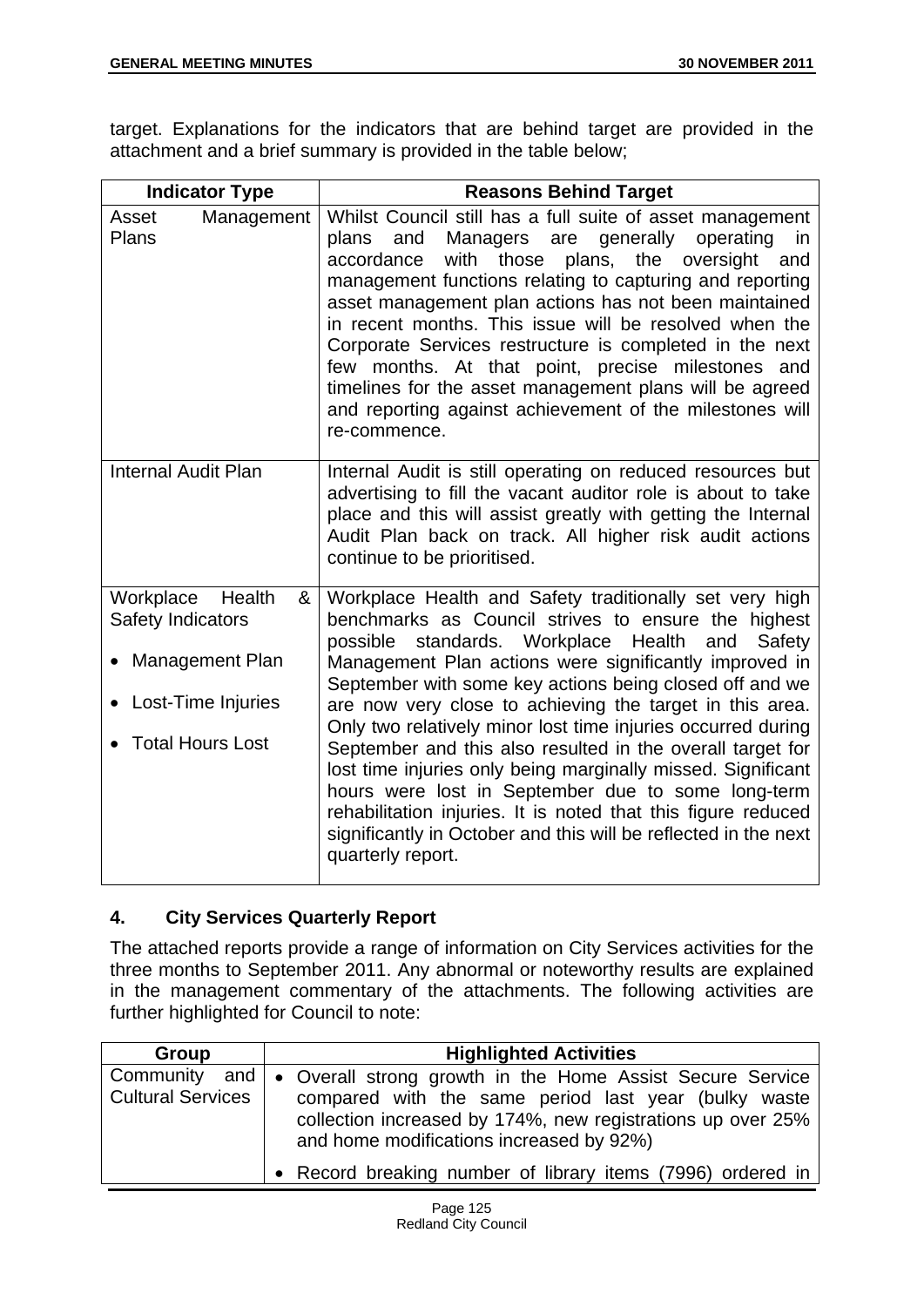| <b>Group</b>                 | <b>Highlighted Activities</b>                                                                                                                                        |
|------------------------------|----------------------------------------------------------------------------------------------------------------------------------------------------------------------|
|                              | July - more than 2000 items more than the previous record                                                                                                            |
|                              | Significant spike in Art Gallery attendees in September<br>$\bullet$                                                                                                 |
|                              | Occupancy levels at NSI Holiday Parks were noticeably<br>$\bullet$<br>higher for the September quarter (23% above forecast)                                          |
| <b>City Spaces</b>           | Incidence of graffiti for the quarter;<br>$\bullet$                                                                                                                  |
|                              | $\triangleright$ Roads and Drainage 171 (51 street signs) at cost of<br>\$5,600                                                                                      |
|                              | $\triangleright$ Parks and Conservation 250 at cost of \$43,300                                                                                                      |
|                              | • Incidence of vandalism for the quarter;                                                                                                                            |
|                              | $\triangleright$ Roads and Drainage 206 at cost of \$17,100                                                                                                          |
|                              | $\triangleright$ Parks and Conservation 24                                                                                                                           |
|                              | • Illegally dumped refuse for the quarter;                                                                                                                           |
|                              | ▶ Roads and Drainage 32.8 tonnes at \$4,000 to dispose                                                                                                               |
|                              | $\triangleright$ Parks and Conservation 19.1 tonnes at \$1,000 to dispose                                                                                            |
|                              | • Streetscape and catch pit maintenance behind target due to<br>staffing constraints. This will be rectified in Q2                                                   |
|                              | Indigiscapes win eco-tourism category award at Moreton Bay<br>$\bullet$<br>and Island Tourism Awards for fourth successive year                                      |
|                              | • Waterways Extension Program named best local government<br>initiative at the QLD Healthy Waterways Awards                                                          |
| Delivery<br>Project<br>Group | • Construction of part of the Moreton Bay Cycleway linking<br>Station Street, Wellington Point to Hilliard Street, Ormiston<br>was on hold awaiting client direction |
|                              | All other projects progressing largely as anticipated<br>$\bullet$                                                                                                   |

# **RELATIONSHIP TO CORPORATE PLAN**

## **8. Inclusive and ethical governance**

Deep engagement, quality leadership at all levels, transparent and accountable democratic processes and a spirit of partnership between the community and Council will enrich residents' participation in local decision making to achieve the community's Redlands 2030 vision and goals

8.1 Embed the visions and goals of the Redlands 2030 Community Plan into our planning, operations and culture and develop effective reporting and monitoring arrangements to show how we are progressing on implementation of the Community Plan and Corporate Plan

# **FINANCIAL IMPLICATIONS**

There are no financial implications impacting Council as a result of this report.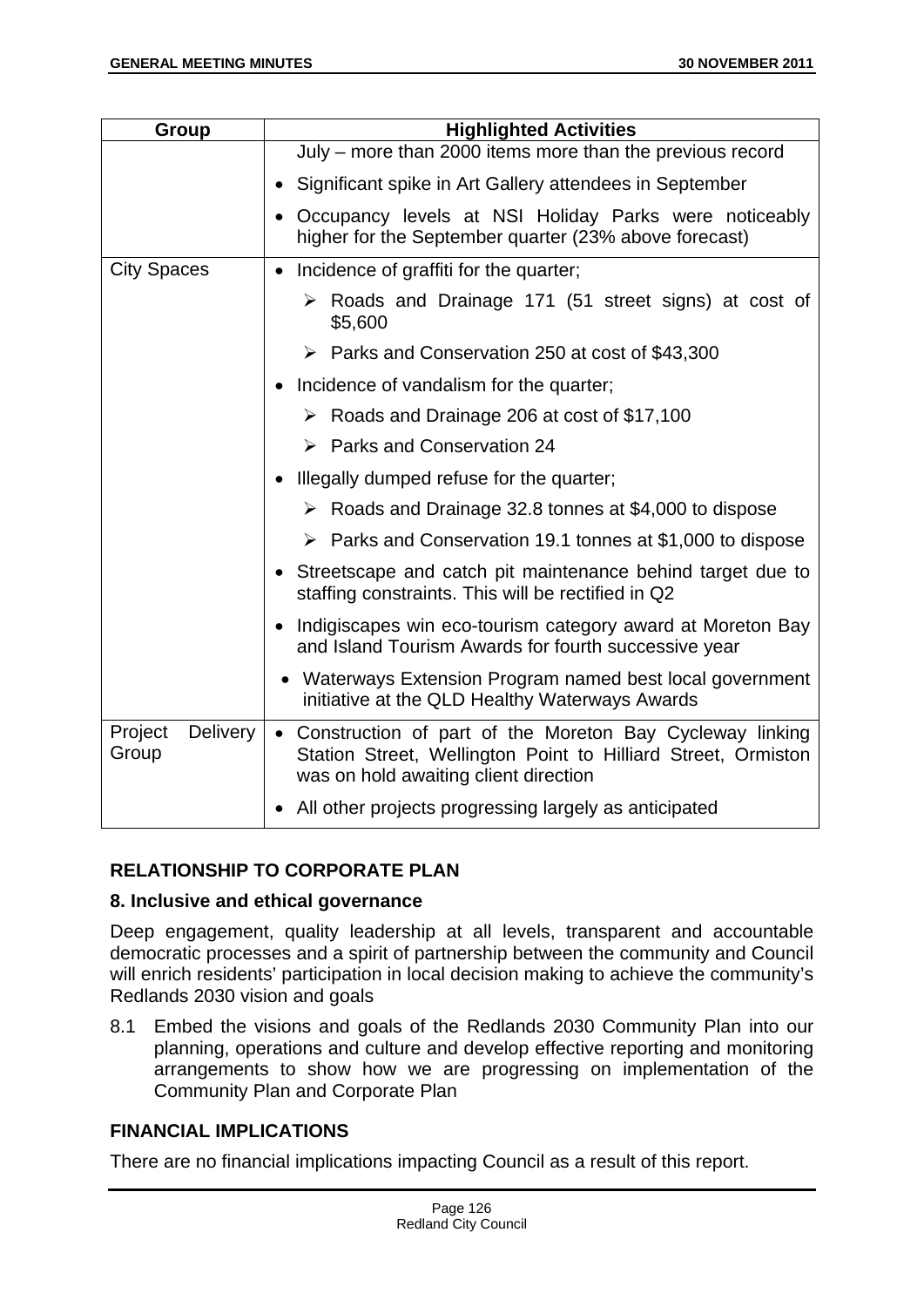## **OPTIONS**

## **PREFERRED**

- 1. That Council note the quarterly Corporate Performance Report; and
- 2. That the projects listed below be removed from the 2011/12 Operational Plan:
	- a. Implementation of the Environmental Education Policy and Strategy;
	- b. Development of a Habitat Management and Protection Strategy;
	- c. Implement the Climate Change and Energy Action Plan;
	- d. Progress a corporate approach to "Go Local";
	- e. Undertake an educational program with property owners for onsite care and maintenance of waste water systems and their disposal areas;
	- f. Construct beach access stairs at Wilson Esplanade;
	- g. Implement the Redland City Centres and Employment Strategy and Principal Regional Activity Centre master plans;
	- h. Finalise residential design guidelines, including sub-tropical design principles, for incorporation in the new planning scheme; and
	- i. Support community organisations to undertake indoor facilities studies.

## **ALTERNATIVE**

That Council does not endorse the quarterly corporate performance report and seeks the provision of further information

# **OFFICER'S RECOMMENDATION**

That Council resolve to:

- 1. Note the quarterly Corporate Performance Report; and
- 2. Remove the projects listed below from the 2011/12 Operational Plan:
	- a. Implementation of the Environmental Education Policy and Strategy;
	- b. Development of a Habitat Management and Protection Strategy;
	- c. Implement the Climate Change and Energy Action Plan;
	- d. Progress a corporate approach to "Go Local";
	- e. Undertake an educational program with property owners for onsite care and maintenance of waste water systems and their disposal areas;
	- f. Construct beach access stairs at Wilson Esplanade;
	- g. Implement the Redland City Centres and Employment Strategy and Principal Regional Activity Centre master plans;
	- h. Finalise residential design guidelines, including sub-tropical design principles, for incorporation in the new planning scheme; and
	- i. Support community organisations to undertake indoor facilities studies.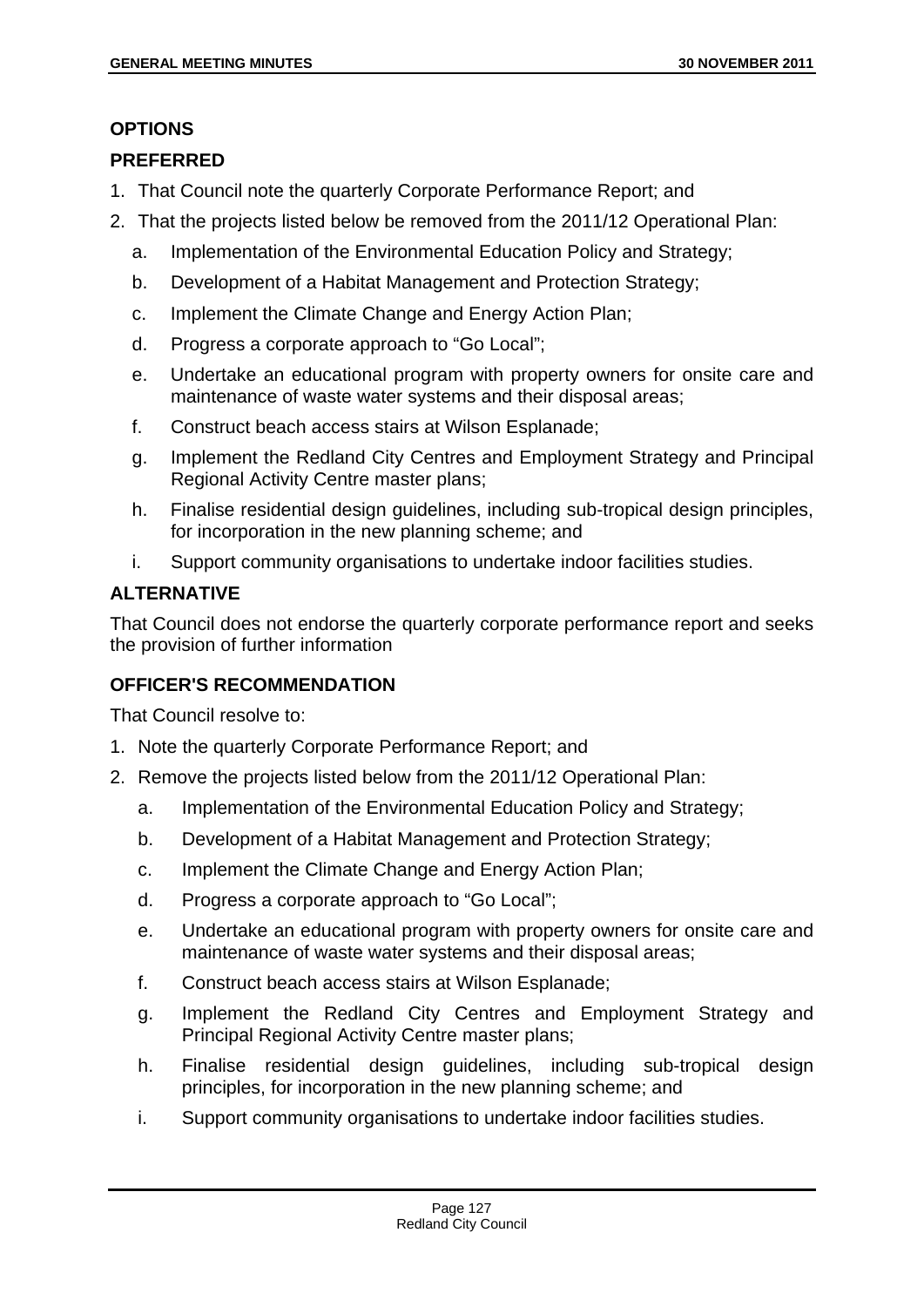#### **COMMITTEE RECOMMENDATION/ COUNCIL RESOLUTION**

| Moved by:    | <b>Cr C Ogilvie</b> |
|--------------|---------------------|
| Seconded by: | <b>Cr W Boglary</b> |

**That Council resolve to:** 

- **1. Note the quarterly Corporate Performance Report; and**
- **2. Remove the projects listed below from the 2011/12 Operational Plan:** 
	- **a. Implementation of the Environmental Education Policy and Strategy;**
	- **b. Development of a Habitat Management and Protection Strategy;**
	- **c. Implement the Climate Change and Energy Action Plan;**
	- **d. Progress a corporate approach to "Go Local";**
	- **e. Undertake an educational program with property owners for onsite care and maintenance of waste water systems and their disposal areas;**
	- **f. Construct beach access stairs at Wilson Esplanade;**
	- **g. Finalise residential design guidelines, including sub-tropical design principles, for incorporation in the new planning scheme; and**
	- **h. Support community organisations to undertake indoor facilities studies.**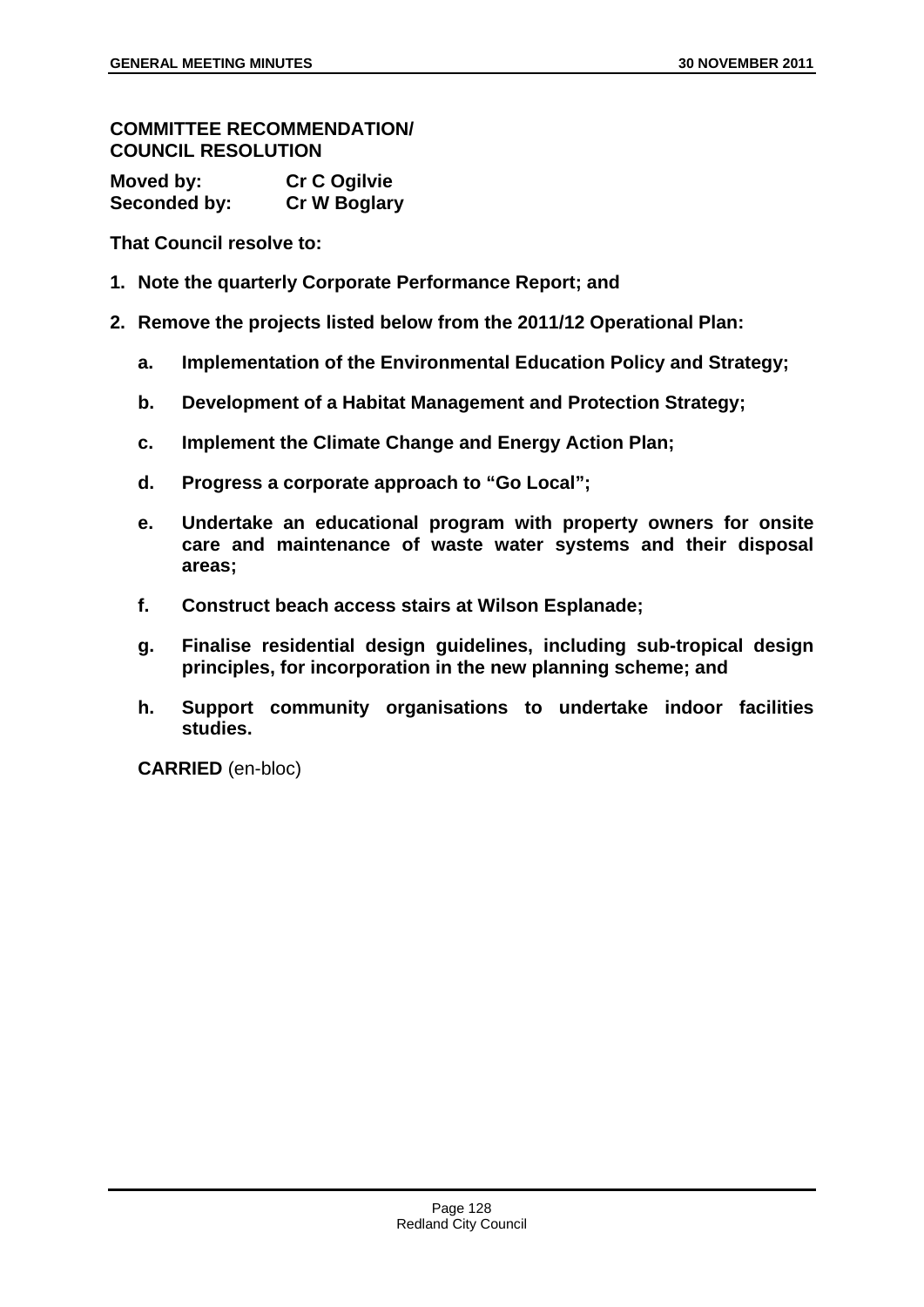**19.1.2 AMENDMENTS TO SUBORDINATE LOCAL LAWS 19 (REGULATED PARKING), 21 (ROADS) AND 2 (ANIMAL MANAGEMENT)** 

| <b>Dataworks Filename:</b>  | L&E Local Law No. 21 - Roads<br>L&E Local Law No. 19 - Regulated Parking<br>L&E Local Law No. 02 - Keeping and Control of<br><b>Animals</b>                                                                                        |
|-----------------------------|------------------------------------------------------------------------------------------------------------------------------------------------------------------------------------------------------------------------------------|
| <b>Attachments:</b>         | <b>Proposed Amending Subordinate Local Law</b><br>No. $21 -$ Roads<br><b>Proposed Amending Subordinate Local Law</b><br>No. 19 - Regulated Parking<br><b>Proposed Amending Subordinate Local Law</b><br>No. 02 - Animal Management |
| <b>Responsible Officer:</b> | Luke Wallace<br><b>Manager Corporate Governance</b>                                                                                                                                                                                |
| Author:                     | <b>Trevor Green</b><br><b>Senior Advisor Environmental Health</b>                                                                                                                                                                  |

## **EXECUTIVE SUMMARY**

Council recently amended *Local Law No. 21 (Roads).* To implement the provisions relating to off-street regulated parking areas, these areas are to be listed in a schedule in the roads subordinate local law.

Schedule 1 of *Subordinate Local Law No. 19 (Regulated Parking)* currently lists offstreet regulated parking areas. The review of the off-street regulated parking areas for inclusion in the roads subordinate local law identified a number of new off-street areas where Council has established a need for regulation of parking, which are not listed in the regulated parking subordinate local law. Therefore, it is considered timely to update the regulated parking subordinate local law to provide a matching schedule with the schedule to be listed in the roads subordinate local law

There are currently 14 dog off-leash areas operating which are not listed in the schedule of off-leash areas in *Subordinate Local Law No. 2 (Animal Management) 2007*. It is also considered timely and prudent to update the off-leash area listings at this time, as part of the suite of subordinate local law schedule updates.

## **PURPOSE**

The purpose of this report is to amend subordinate local laws to:

- 1. Add a schedule of off-street parking areas to *Subordinate Local Law No. 21 (Roads);*
- 2. Update the schedule of off-street parking areas in Subordinate Local Law No. 19 (Regulated Parking); and
- 3. Update the schedule of dog off-leash areas in Subordinate Local Law No. 2 (Animal Management) 2007.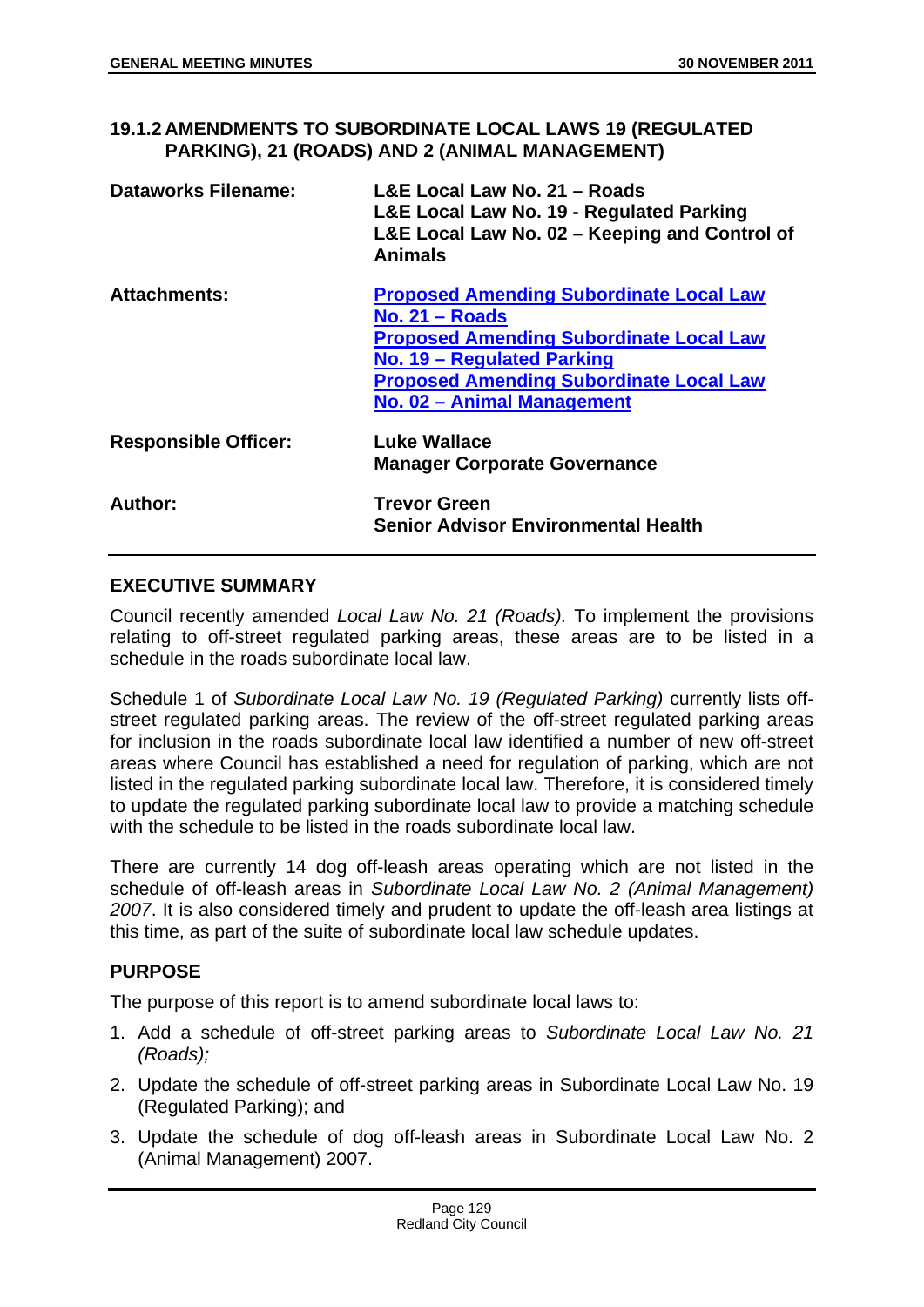## **BACKGROUND**

## *Subordinate Local Law No. 21 (Roads)*

Council recently amended *Local Law No. 21 (Roads)*. Section 33C of the local law was included to control the parking of unregistered vehicles on a road or an off-street regulated parking area. To implement the provisions relating to off-street regulated parking areas, these areas are to be listed in a schedule in the roads subordinate local law.

## *Subordinate Local Law No. 19 (Regulated Parking)*

Off-street regulated parking areas are currently listed in Schedule 1 of *Subordinate Local Law No. 19 (Regulated Parking)*. The review of the off-street regulated parking areas for inclusion in the roads subordinate local law identified a number of new areas where Council has established a need for regulation of parking, that are not listed in the regulated parking subordinate local law. As such, it is proposed to amend the *Subordinate Local Law No. 19 (Regulated Parking)* off-street regulated parking area schedule to include these areas. This will result in both roads and regulated parking local laws having matching schedules.

## *Subordinate Local Law No. 2 (Animal Management) 2007*

Dog off leash areas are listed in Schedule 3 of *Subordinate Local Law No. 2 (Animal Management) 2007*. The listing is usually updated to include new off leash areas when the local law is amended. There are currently 14 off leash areas operating which are not listed in the schedule. It is considered prudent to update the schedule of off- leash area listings at this time, as part of the suite of subordinate local law schedule updates.

## **ISSUES**

The amendment of a subordinate local law is less complex and quicker that the amendment of a local law, as the process does not require a State interest check of the proposed amendments. The amendment of a subordinate local law schedule can be regarded as less sensitive than an amendment of, or introduction of other law provisions, as it is essentially just the updating of the schedule listing. As such, the three subordinate local law schedules are put forward as part of the one report. As the proposed schedule amendments contain no anticompetitive provisions, public interest tests are not required.

The inclusion of the off-street regulated parking area schedule in the roads subordinate local law will facilitate the implementation of the recent amendments to the local law regarding the parking of unregistered vehicles in these areas.

The amendments to the off-street regulated parking area schedule in the regulated parking subordinate local law and the dog off leash areas in the animal management local law are considered to be timely in the circumstances.

At Council's General Meeting 30th March 2011, Council adopted its local law making process under the *Local Government Act 2009*.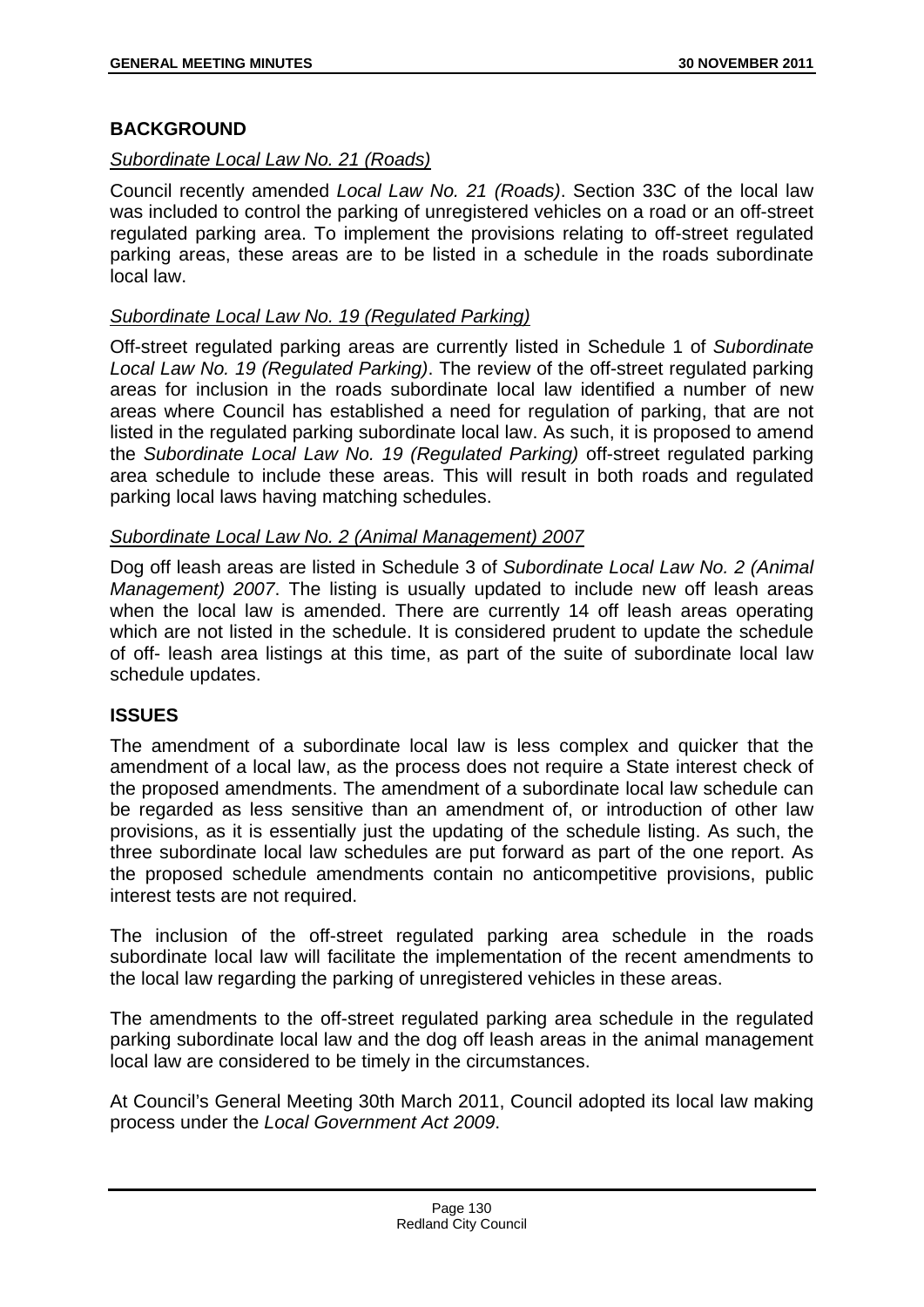This report was previously presented to the Corporate Services and Governance Committee 26 October 2011, where it was decided to defer the item for further discussion at the Corporate Services and Governance Committee 23 November 2011. The need to defer the matter related to issues regarding the schedule of parks and reserves that was included in the amending roads subordinate local law. On further review, matters regarding unregistered cars in parks are appropriately covered in the parks and reserves local law and do not need to be addressed via the roads laws. As such, all sections relating to the listing of parks and reserves in the amending roads subordinate local law presented to the Corporate Services and Governance Committee 26 October 2011, are now removed from the amending roads subordinate local law.

The next phase of the local law making process is to conduct appropriate community engagement for the three proposed amending subordinate local laws.

# **RELATIONSHIP TO CORPORATE PLAN**

## **8. Inclusive and ethical governance**

Deep engagement, quality leadership at all levels, transparent and accountable democratic processes and a spirit of partnership between the community and Council will enrich residents' participation in local decision making to achieve the community's Redlands 2030 vision and goals

8.5 Be transparent and consistent in the way we manage the organisation, its risks and obligations and ensure we are delivering against our priorities.

# **FINANCIAL IMPLICATIONS**

There are no financial implications impacting Council as a result of this report.

# **PLANNING SCHEME IMPLICATIONS**

There are no planning scheme implications associated with this report.

## **CONSULTATION**

Consultation has occurred with the Infrastructure Planning, Environmental Management, Community Standards and Legal Services groups and King and Company Solicitors.

# **OPTIONS**

## **PREFERRED**

That Council resolve to:

- 1. Propose to make *Redland City Council Roads (Amendment) Subordinate Local Law (No. 1) 2011*;
- 2. Propose to make *Redland City Council Regulated Parking (Amendment) Subordinate Local Law (No. 1) 2011*;
- 3. Propose to make *Redland City Council Animal Management (Amendment) Subordinate Local Law (No. 1) 2011*; and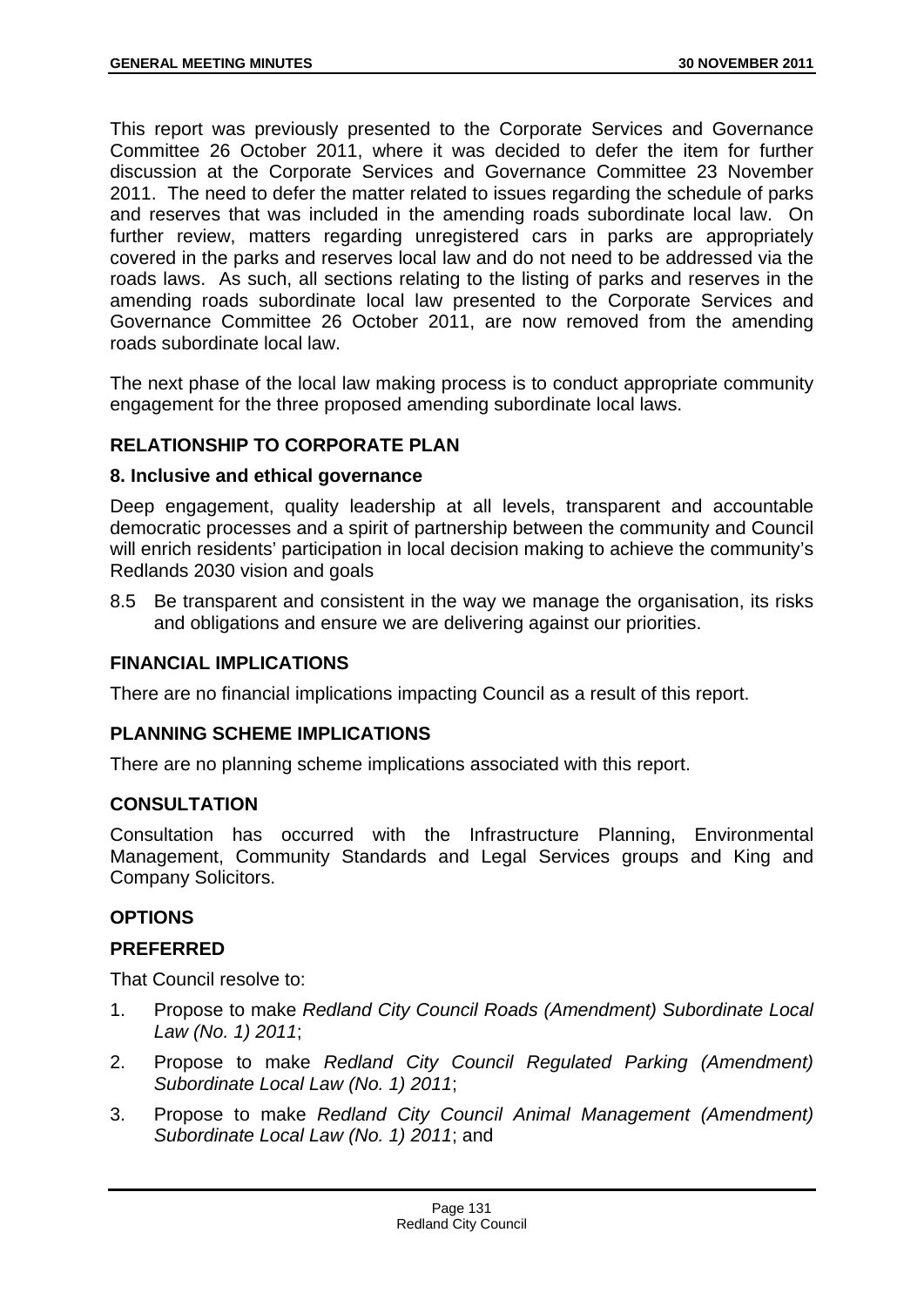4. Conduct the consultation phase of the local law making process for the amendment subordinate local laws.

## **ALTERNATIVE**

Not to proceed with the local law making processes to amend the subordinate local laws.

**OFFICER'S/COMMITTEE RECOMMENDATION/ COUNCIL RESOLUTION** 

**Moved by: Cr C Ogilvie Seconded by: Cr W Boglary** 

**That Council resolve to:** 

- **1. Propose to make Redland City Council Roads (Amendment) Subordinate Local Law (No. 1) 2011;**
- **2. Propose to make Redland City Council Regulated Parking (Amendment) Subordinate Local Law (No. 1) 2011;**
- **3. Propose to make Redland City Council Animal Management (Amendment) Subordinate Local Law (No. 1) 2011; and**
- **4. Conduct the consultation phase of the local law making process for the amendment subordinate local laws.**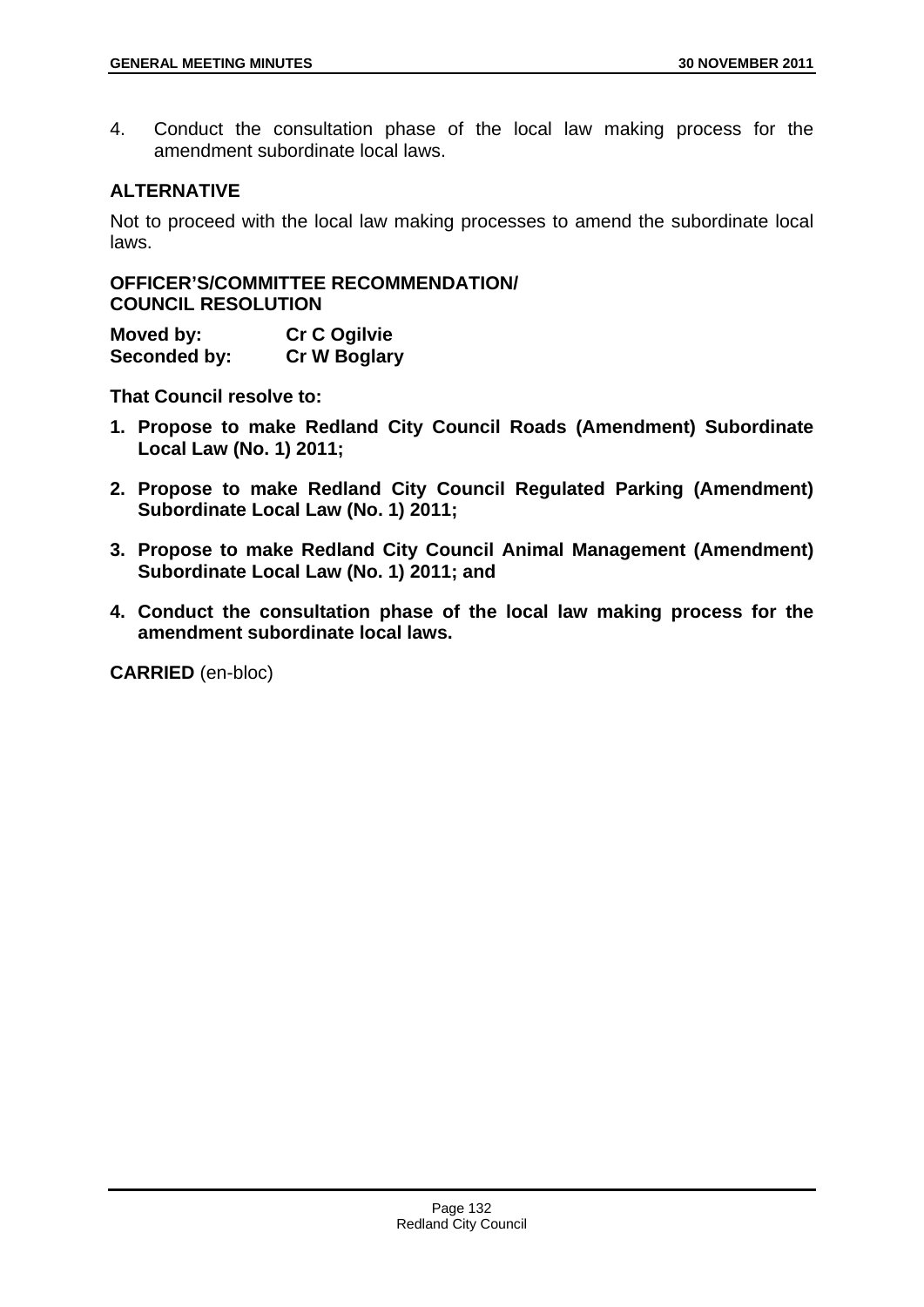#### **19.1.3 PROPOSED REDLAND CITY COUNCIL LOCAL LAW 14 AND SUBORDINATE LOCAL LAW NO. 14 (JETTIES, RAMPS & FERRIES) 2011**

| <b>Dataworks Filename:</b>  | L&E Local Law No. 14 - Jetties, Ramps and<br><b>Ferries</b>                                                                  |
|-----------------------------|------------------------------------------------------------------------------------------------------------------------------|
| <b>Attachments:</b>         | <b>Proposed Redland City Council Local Law 14</b><br><b>Proposed Redland City Council Subordinate</b><br><b>Local Law 14</b> |
| <b>Responsible Officer:</b> | <b>Luke Wallace</b><br><b>Manager Corporate Governance</b>                                                                   |
| Author:                     | <b>Trevor Green</b><br><b>Senior Advisor Environmental Health</b>                                                            |

## **EXECUTIVE SUMMARY**

As part of the local law making process for the new local law and subordinate local law 14 jetties, ramps and ferries, Council was required to conduct a second State interest check for the proposed local law. The Minister has now advised that he is satisfied that the local law sufficiently deals with the State interests and accordingly, Council may proceed further in making the proposed local law.

The next step in the process is for Council to make the laws.

## **PURPOSE**

For Council:

- 1. To make *Local Law No. 14 (Jetties, Ramps and Ferries) 2011 (formerly Local Law No. 14 (Jetties, Ramps and Ferries) 2010* as advertised, which repeals *Local Law No. 14 (Jetties and Loading Ramps)*; and
- 2. To make *Subordinate Local Law No. 14 (Jetties, Ramps and Ferries) 2011* (formerly *Subordinate Local Law No. 14 (Jetties, Ramps and Ferries) 2010* with amendments.

## **BACKGROUND**

Council is conducting the process to make a new local law and subordinate local law regulating jetties, ramps and ferries.

At Council's General Meeting of 31 August 2011, (Item 15.2.6) Council resolved to:

- 1. Note the results of the community engagement process;
- 2. Implement the recommendations of the Public Interest Test Report about *Local Law No. 14 (Jetties, Ramps and Ferries) 2011 (formerly Local Law No. 14 (Jetties, Ramps and Ferries) 2010) and Subordinate Local Law No. 14 (Jetties, Ramps and Ferries) 2011 (formerly Subordinate Local law No. 14 (Jetties, Ramps and Ferries) 2010*;
- 3. Proceed with the making of *Local Law No. 14 (Jetties, Ramps and Ferries) 2011 (formerly local law No. 14 (Jetties, Ramps and Ferries) 2010),* as advertised; and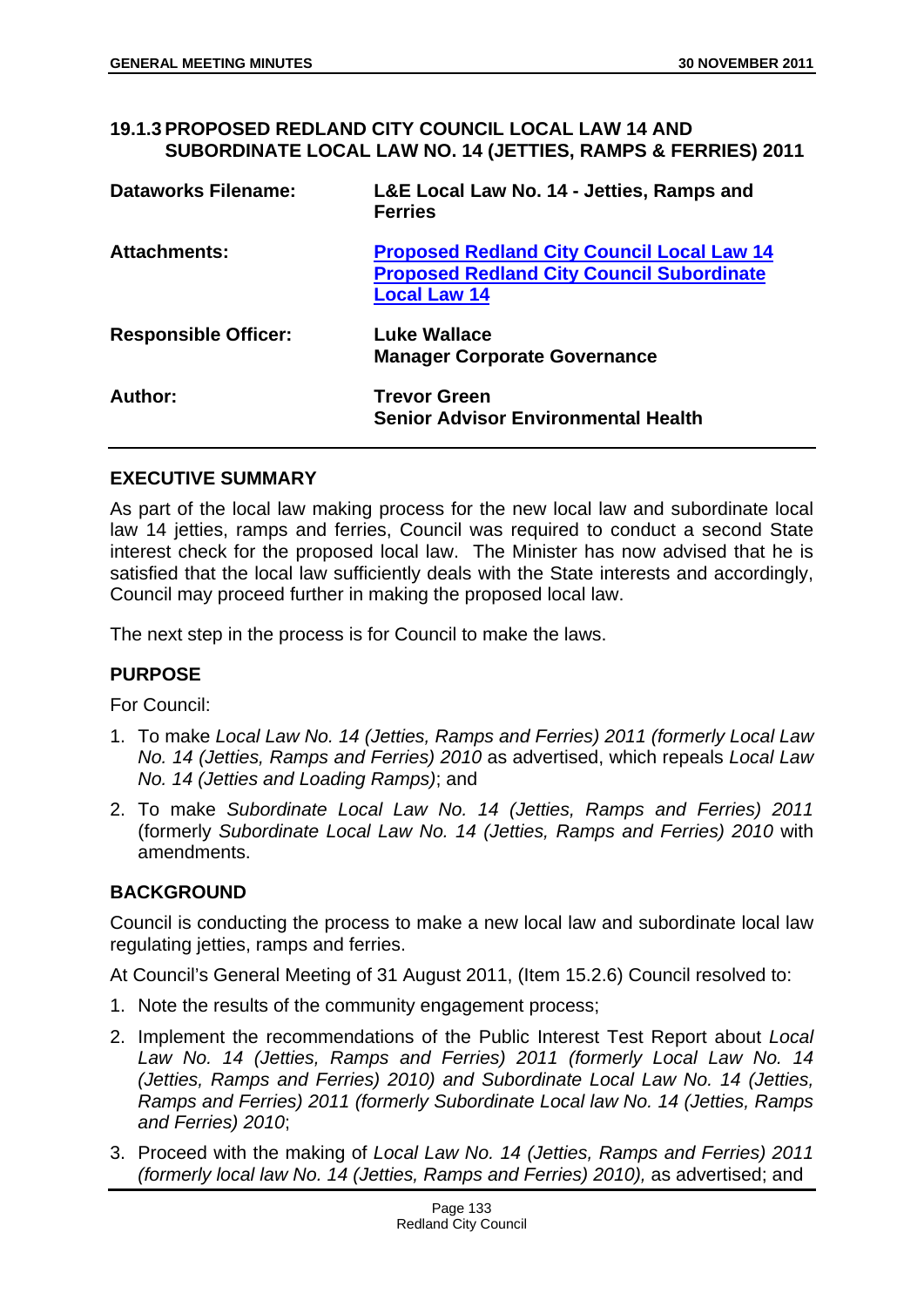4. Pursuant to section 872 of the *Local Government Act 1993*, to refer Local Law No. 14 (Jetties, Ramps and Ferries) 2011 to the Minister for Local Government and Aboriginal and Special Minister of State for a second State interest check.

The proposed local law was referred to the Minister for Local Government for the second State interest check.

## **ISSUES**

On the 17 October 2011, the Director General Department of Local Government and Planning advised in writing that pursuant to section 872 of the former *Local Government Act 1993*, following a review of Council's proposed local law, the Minister for Local Government is satisfied that the local law sufficiently deals with the State interests and accordingly, Council may proceed further in making the proposed local law.

Council can now make the local law and subordinate local law.

## **RELATIONSHIP TO CORPORATE PLAN**

## **3. Embracing the bay**

The benefits of the unique ecosystems, visual beauty, spiritual nourishment and coastal lifestyle provided by the islands, beaches, foreshores and water catchments of Moreton Bay will be valued, protected and celebrated.

3.4 Promote enjoyment of the bay by improving access for environmentally sensitive recreation activities, education, economic opportunities and ecotourism

## **5. Wise planning and design**

We will carefully manage population pressures and use land sustainably while advocating and taking steps to determine limits of growth and carrying capacity on a local and national basis, recognising environmental sensitivities and the distinctive character, heritage and atmosphere of local communities. A well-planned network of urban, rural and bushland areas and responsive infrastructure and transport systems will support strong, healthy communities.

5.8 Plan and advocate to connect the city's communities with improved public transport including a road, ferry, cycling and walking network that provides safe and efficient movement within the city and the region and supports physical activity; and promote efficient and environmentally responsible private transport

## **8. Inclusive and ethical governance**

Deep engagement, quality leadership at all levels, transparent and accountable democratic processes and a spirit of partnership between the community and Council will enrich residents' participation in local decision making to achieve the community's Redlands 2030 vision and goals.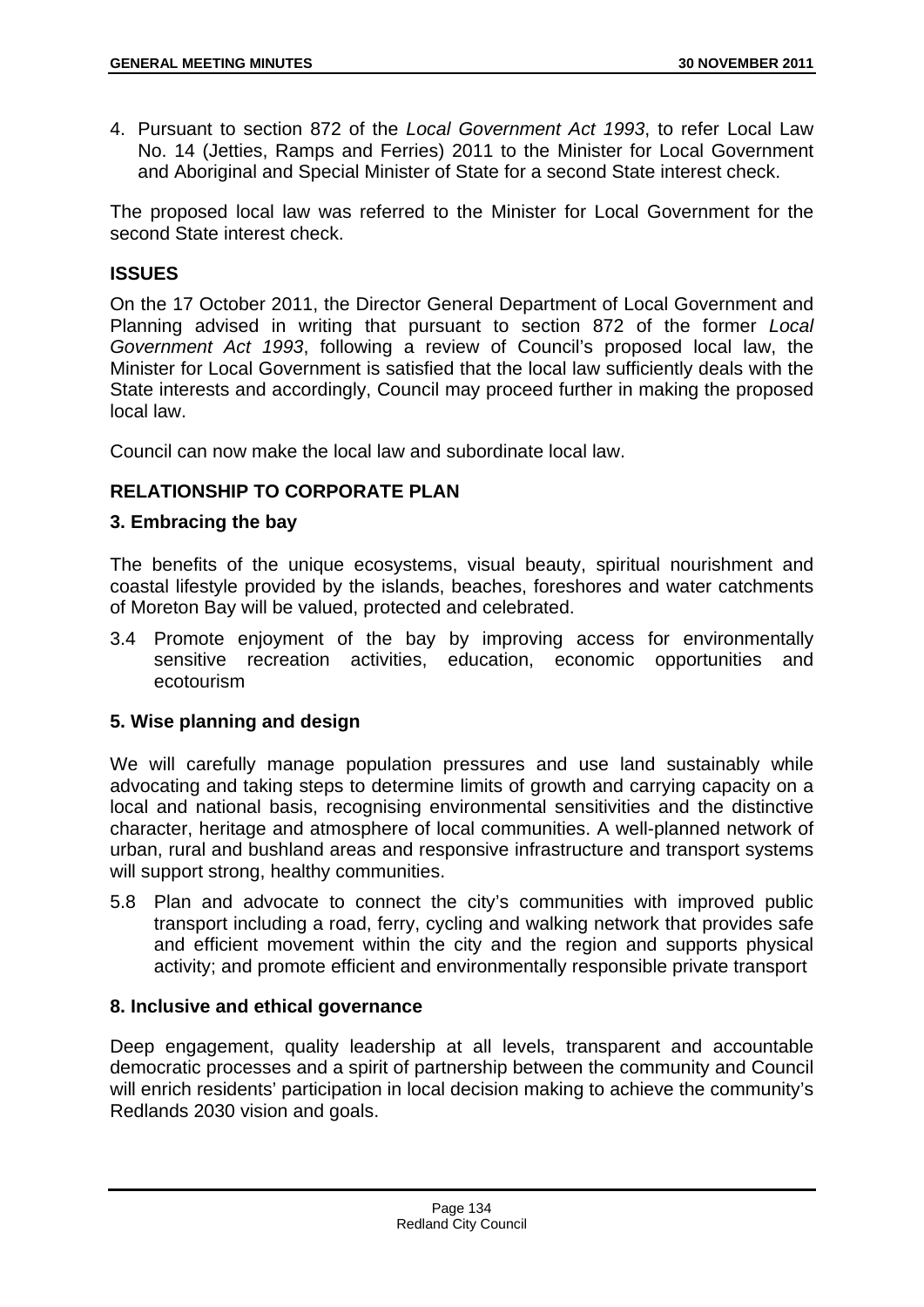## **FINANCIAL IMPLICATIONS**

There are no financial implications associated with this report. Matters dealing with the implementation of the new laws will be dealt with separately.

# **PLANNING SCHEME IMPLICATIONS**

There are no City Planning & Environment implications associated with this report.

# **CONSULTATION**

Consultation has occurred with King and Company Solicitors, Queensland Government and Council's City Infrastructure and Legal Services groups, for the second State interest check of the local law and preparation of this report. The local law making process for the local law and subordinate local law involves community engagement which was conducted earlier in the process.

## **OPTIONS**

## **PREFERRED**

- 1. To make *Local Law No. 14 (Jetties, Ramps and Ferries) 2011* (formerly Local Law *No. 14 (Jetties, Ramps and Ferries) 2010* as advertised, which repeals *Local Law No. 14 (Jetties and Loading Ramps)*; and
- 2. To make *Subordinate Local Law No. 14 (Jetties, Ramps and Ferries) 2011* (formerly *Subordinate Local Law No. 14 (Jetties, Ramps and Ferries) 2010* with amendments as follows:-
	- (a) section  $6(2)$ , paragraphs (b), (p) and (q) omit;
	- (b) section  $6(2)$ , paragraphs (c) to  $(u)$  *renumber* as paragraphs (b) to (r);
	- (c) after section 6(2)—

# insert—

- '(3) If the jetty or ramp, or a part of the jetty or ramp is not a public transport waiting point, the activities declared to be a prohibited activity include each of the following activities—
	- (a) fishing in a manner that obstructs or interferes with the use of the jetty or ramp by a vessel, vehicle or another person;
	- (b) using a cast net or other bait collecting device in a manner that obstructs or interferes with the use of the jetty or ramp by a vessel, vehicle or another person;
	- (c) using a crab pot or other device for catching a crustacean in a manner that obstructs or interferes with the use of the jetty or ramp by a vessel, vehicle or another person.
	- (4) If the jetty or ramp, or a part of the jetty or ramp is a public transport waiting point, the activities declared to be a prohibited activity include each of the following activities—
		- (a) fishing;
		- (b) using a cast net or other bait collecting device;
		- (c) using a crab pot or other device for catching a crustacean.'.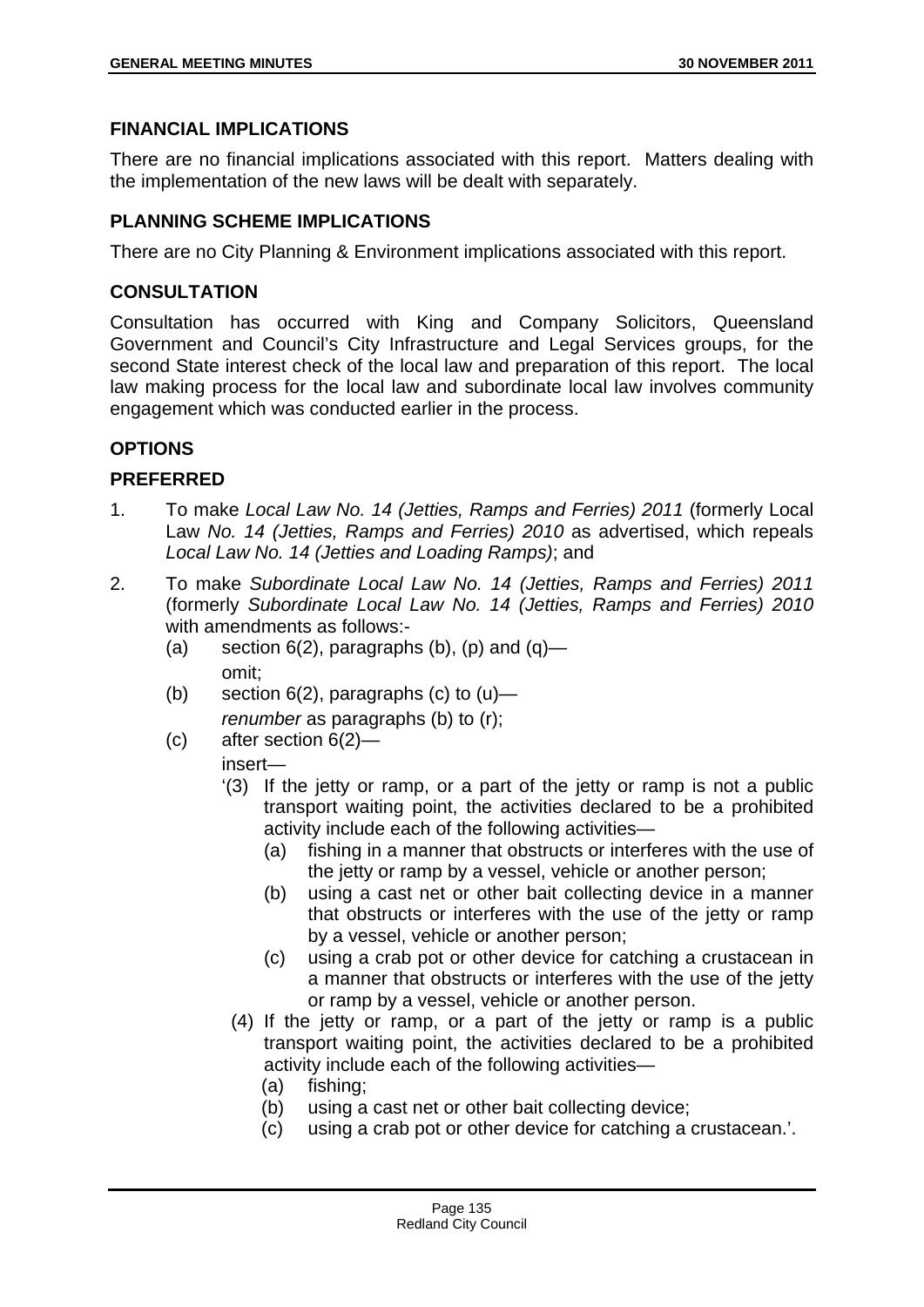## **ALTERNATIVE**

That Council not progress with the making of the laws.

**OFFICER'S/COMMITTEE RECOMMENDATION/ COUNCIL RESOLUTION** 

| Moved by:    | <b>Cr C Ogilvie</b> |
|--------------|---------------------|
| Seconded by: | <b>Cr W Boglary</b> |

**That Council resolve as follows:** 

- **1. To make** *Local Law No. 14 (Jetties, Ramps and Ferries) 2011* **(formerly**  *Local Law No. 14 (Jetties, Ramps and Ferries) 2010* **as advertised, which repeals** *Local Law No. 14 (Jetties and Loading Ramps); and*
- **2. To make** *Subordinate Local Law No. 14 (Jetties, Ramps and Ferries) 2011* **(formerly** *Subordinate Local Law No. 14 (Jetties, Ramps and Ferries) 2010* **with amendments as follows:-** 
	- **(a) section 6(2), paragraphs (b), (p) and (q)**  *omit;*
	- **(b) section 6(2), paragraphs (c) to (u)—**

*renumber* **as paragraphs (b) to (r);**

**(c) after section 6(2)—** 

*insert—* 

- **'(3) If the jetty or ramp, or a part of the jetty or ramp is not a public transport waiting point, the activities declared to be a prohibited activity include each of the following activities—** 
	- **(a) fishing in a manner that obstructs or interferes with the use of the jetty or ramp by a vessel, vehicle or another person;**
	- **(b) using a cast net or other bait collecting device in a manner that obstructs or interferes with the use of the jetty or ramp by a vessel, vehicle or another person;**
	- **(c) using a crab pot or other device for catching a crustacean in a manner that obstructs or interferes with the use of the jetty or ramp by a vessel, vehicle or another person.**
- **(4) If the jetty or ramp, or a part of the jetty or ramp is a public transport waiting point, the activities declared to be a prohibited activity include each of the following activities—**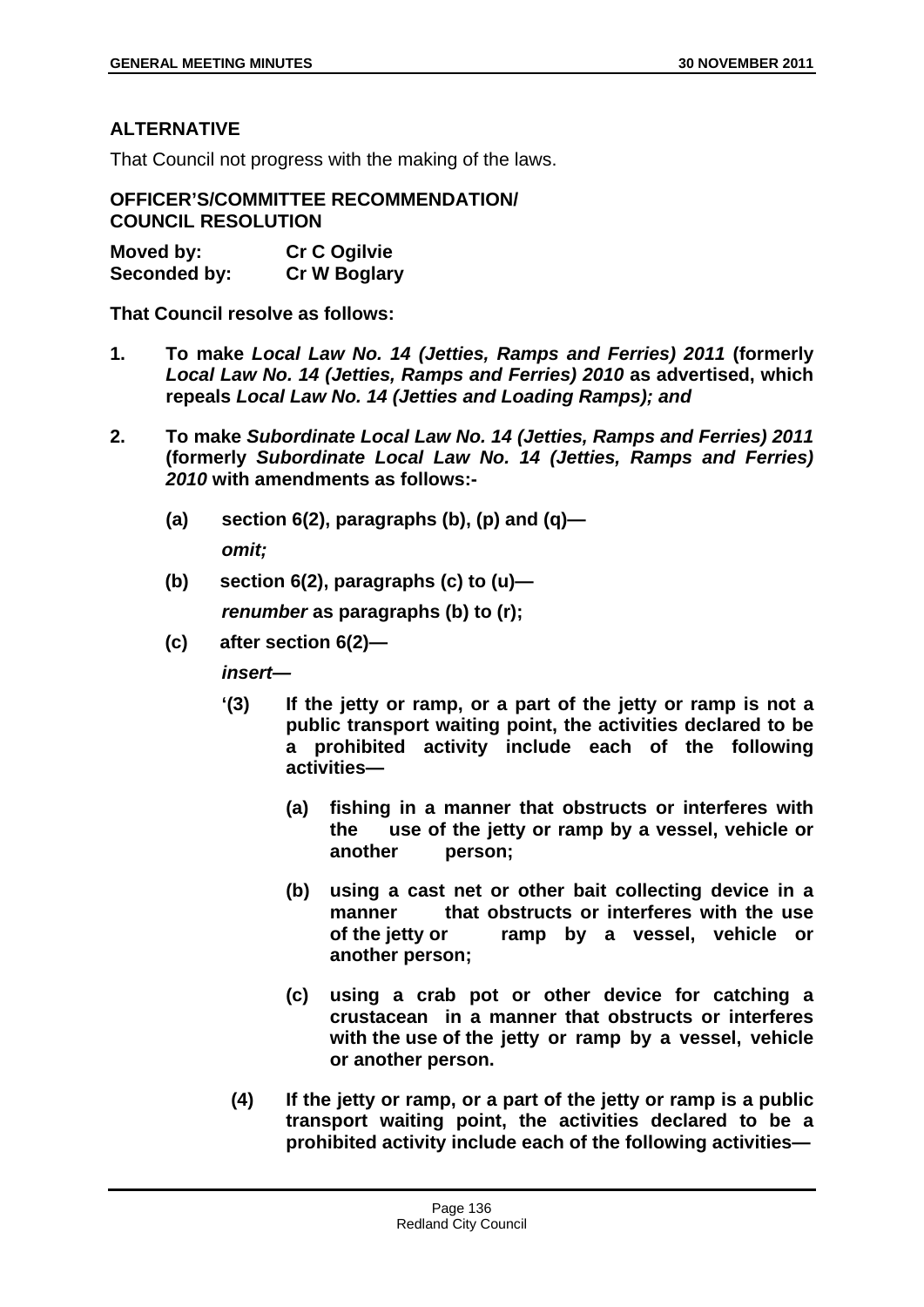- **(a) fishing;**
- **(b) using a cast net or other bait collecting device;**
- **(c) using a crab pot or other device for catching a crustacean.'**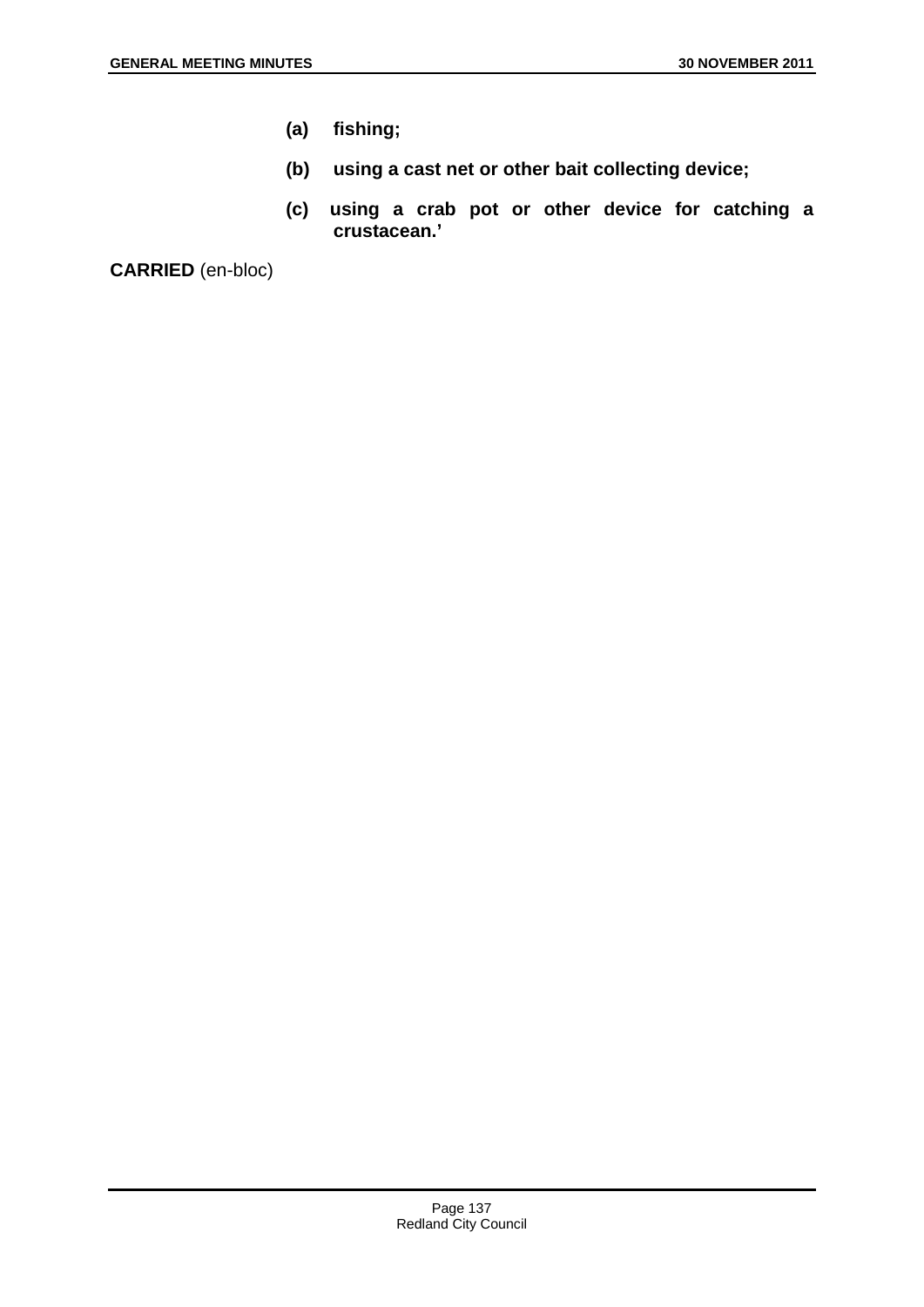## **19.1.4 COMMUNITY SAFETY POLICY AND STRATEGY REVIEW**

| <b>Dataworks Filename:</b>  | <b>Redlands Community Safety Strategy</b>                                                                                        |
|-----------------------------|----------------------------------------------------------------------------------------------------------------------------------|
| <b>Attachments:</b>         | <b>Community Safety Policy POL-3034</b><br><b>Community Safety Strategy 2011 Review</b><br><b>Community Safety Strategy 2011</b> |
| <b>Responsible Officer:</b> | Roberta Bonnin<br><b>Manager Community Futures</b>                                                                               |
| Author:                     | <b>Frank Pearce</b><br><b>Senior Adviser Community Development</b>                                                               |

### **EXECUTIVE SUMMARY**

The current Community Safety Strategy was endorsed by Council in 2003 and the Community Safety Policy POL-3034 in 2006. Together they provide an integrated framework of Council objectives, policy and actions that aims to enhance safety and perceptions of safety.

Based on an audit of the existing strategy, a literature review and input from community and stakeholders, the Community Safety Strategy 2003 has been redrafted and revised to respond to relevant contemporary safety issues and trends. Council endorsed the release of the Draft Community Safety Strategy for public consultation in June 2011.

The feedback generated from the community safety consultation process indicated general support for the revised strategy. Recommendations to further improve the strategy included:

- Identifying opportunities to educate the community on their role in reducing violence and crime
- Enhancing partnerships and communication particularly with community residents, schools, organisations
- Specifying actions, timeline and budget for implementation of the strategy.

The Community Safety Policy has also been reviewed as part of this process. The commitments and principles contained in the policy still reflect sound practice and no change is recommended to the policy.

## **PURPOSE**

The purpose of this report is to:

- Provide an update on the results of the public consultation on the revised Community Safety Strategy
- Seek endorsement of the Community Safety Strategy 2011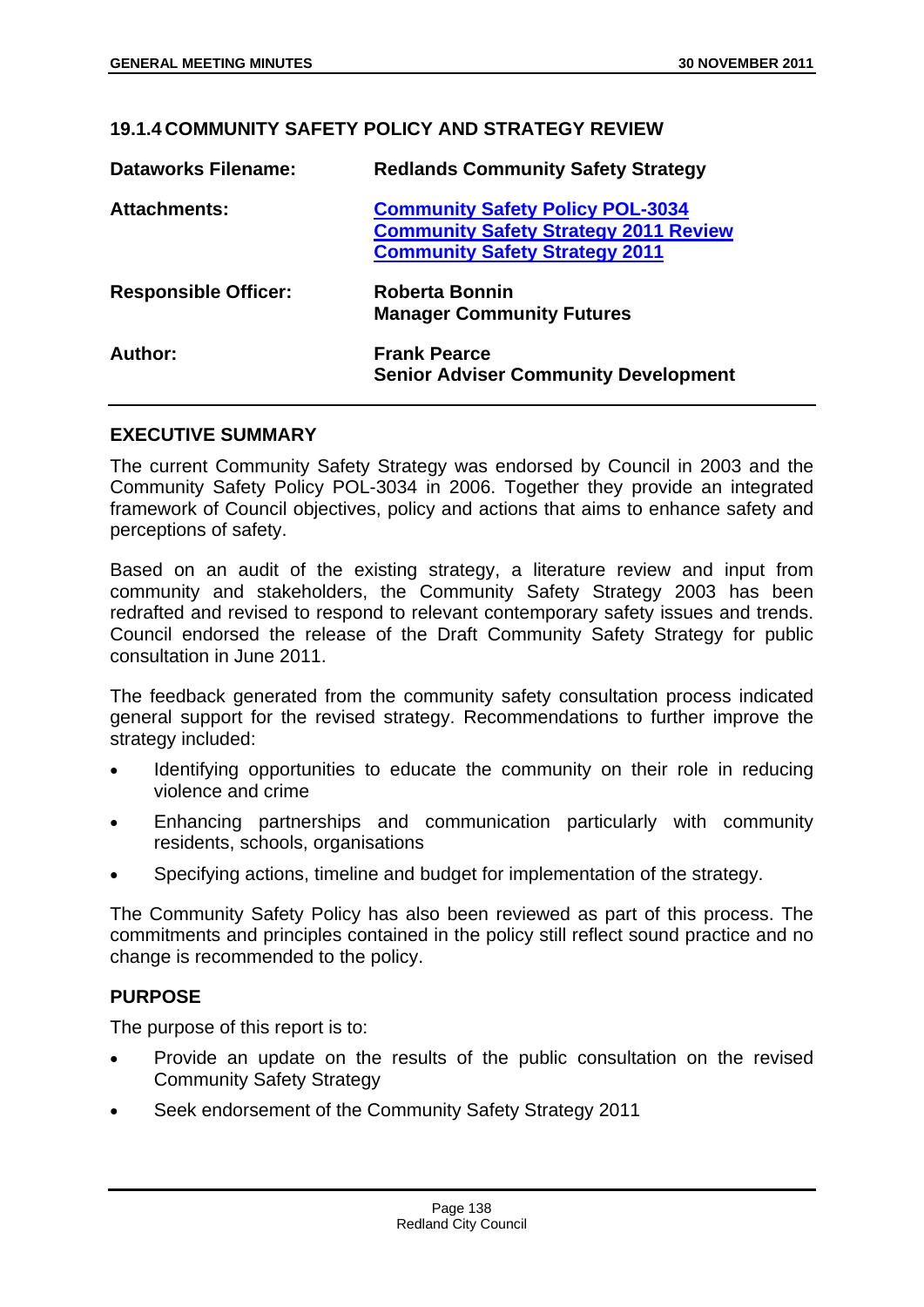# **BACKGROUND**

The Draft Community Safety Strategy was endorsed for public consultation by Council in June 2011. Following the endorsement feedback was sort through a variety of channels:

- Direct mail to stakeholders
- Media release
- Newspaper advertising
- Council website
- Facebook
- Targeted workshop (22 August 2011).

# **ISSUES**

Feedback on the strategy focused on:

- The need to provide more details of actions flowing from the strategy including timelines and budget
- Establishing partnerships with community residents, organisations and schools
- Identifying opportunities for Council to influence community well being through development assessment approvals and building and public space design
- Improving communication about Council community safety initiatives and education for the community in their role in reducing violence and crime
- Strengthening the emphasis on monitoring and evaluation.

As a result of the comments a number of changes have been incorporated into the strategy including:

- An increased level of detail has been incorporated into the strategy implementation plan, which details actions and timelines for a number of Council's community safety initiatives. While budget is not identified in the strategy there is commitment to deliver this strategy within Council's existing budget
- The need for Council to effectively communicate key safety messages and initiatives to the community has been highlighted in the strategy. Council's Community Safety Officer will work with community groups to develop and implement a Community Safety Communication Strategy
- A new goal, 'Effective Communication and Accountability' was incorporated into the strategy to ensure evaluation and monitoring was accorded appropriate priority.

The Child and Youth Friendly Redlands Policy was developed and adopted during the course of the Community Safety Policy and Strategy review. This policy states "Children and young people are able to live well, feel safe and are protected from abuse, neglect and violence." References to this new policy work have been incorporated into the latest version of the Community Safety Strategy.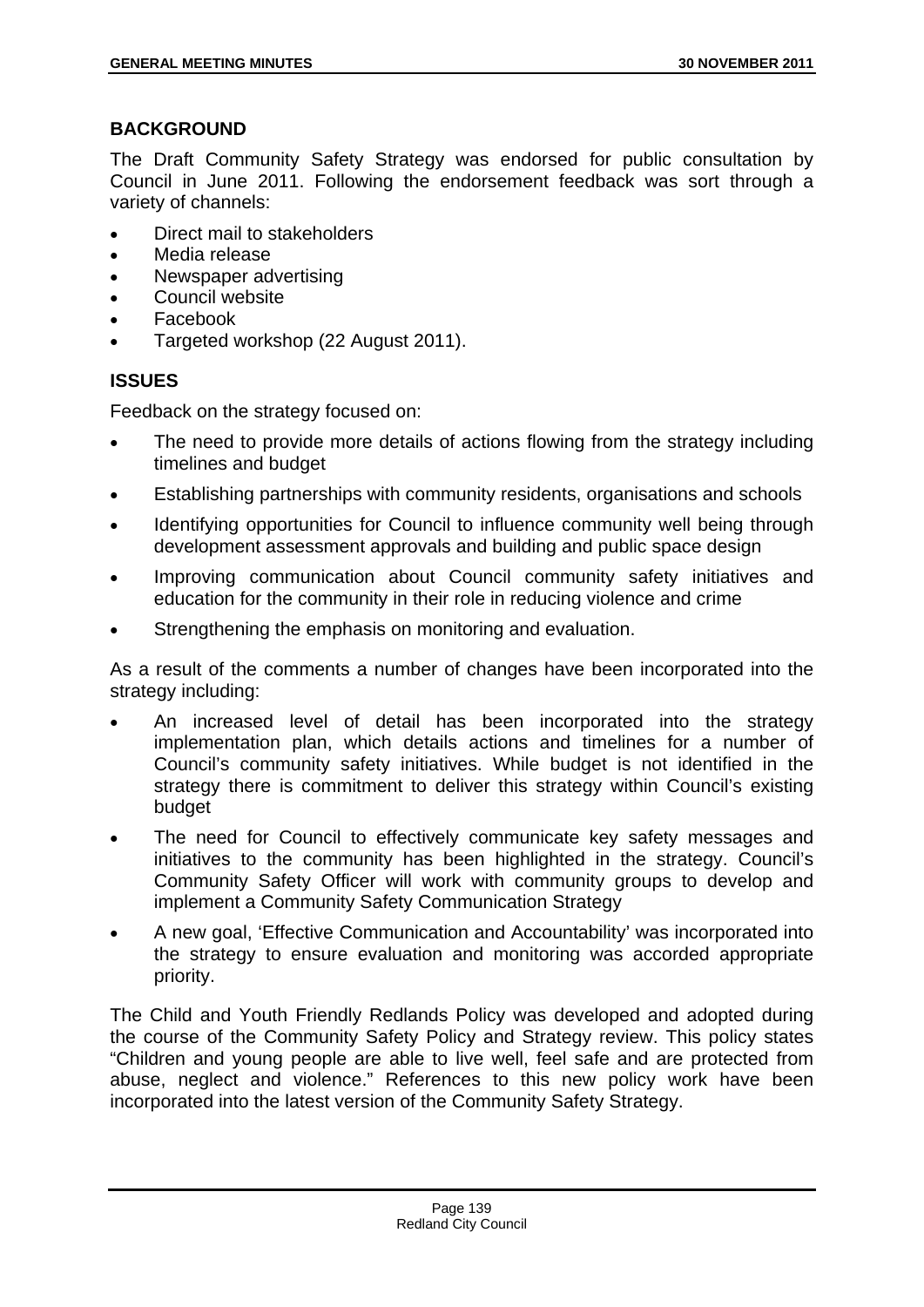As discussed at the 29 June 2011 General meeting, the principles articulated in the existing Community Safety Policy have been assessed to reflect sound contemporary practice and no change is recommended to the policy.

# **RELATIONSHIP TO CORPORATE PLAN**

# **7. Strong and connected communities**

Our health, wellbeing and strong community spirit will be supported by a full range of services, programs, organisations and facilities, and our values of caring and respect will extend to people of all ages, cultures, abilities and needs

7.3 Increase community safety, health and wellbeing by planning and delivering programs, services, partnerships, regulations and education

# **FINANCIAL IMPLICATIONS**

This recommendation does not require any change to the current year's budget as funds have already been allocated. The majority of future actions identified in the strategy will also be covered within Council's existing budget. Projects requiring additional budget such as the Young People's Policy and Strategy will be subject to Council's normal budgetary approval processes. Officers will also continue to seek additional revenue for Community Safety activities through available grants programs.

# **PLANNING SCHEME IMPLICATIONS**

The City Planning & Environment Group was consulted and it is considered that the outcome of recommendations in this report will not require any amendments to the Redlands Planning Scheme.

# **CONSULTATION**

During the course of the Strategy review and the development of a revised strategy consultations have been undertaken with:

## **Internal**

- Strengthening Communities (formerly Human Services) Unit
- Facilities Services Unit
- Roads Drainage and Quarries Unit
- Compliance Services Unit
- Councillors and ELG (workshop on 10 March 2011)

## **External**

- Queensland Police Service
- Not for profit Community Safety organisations
- Community (via survey and workshop on 22 August 2011)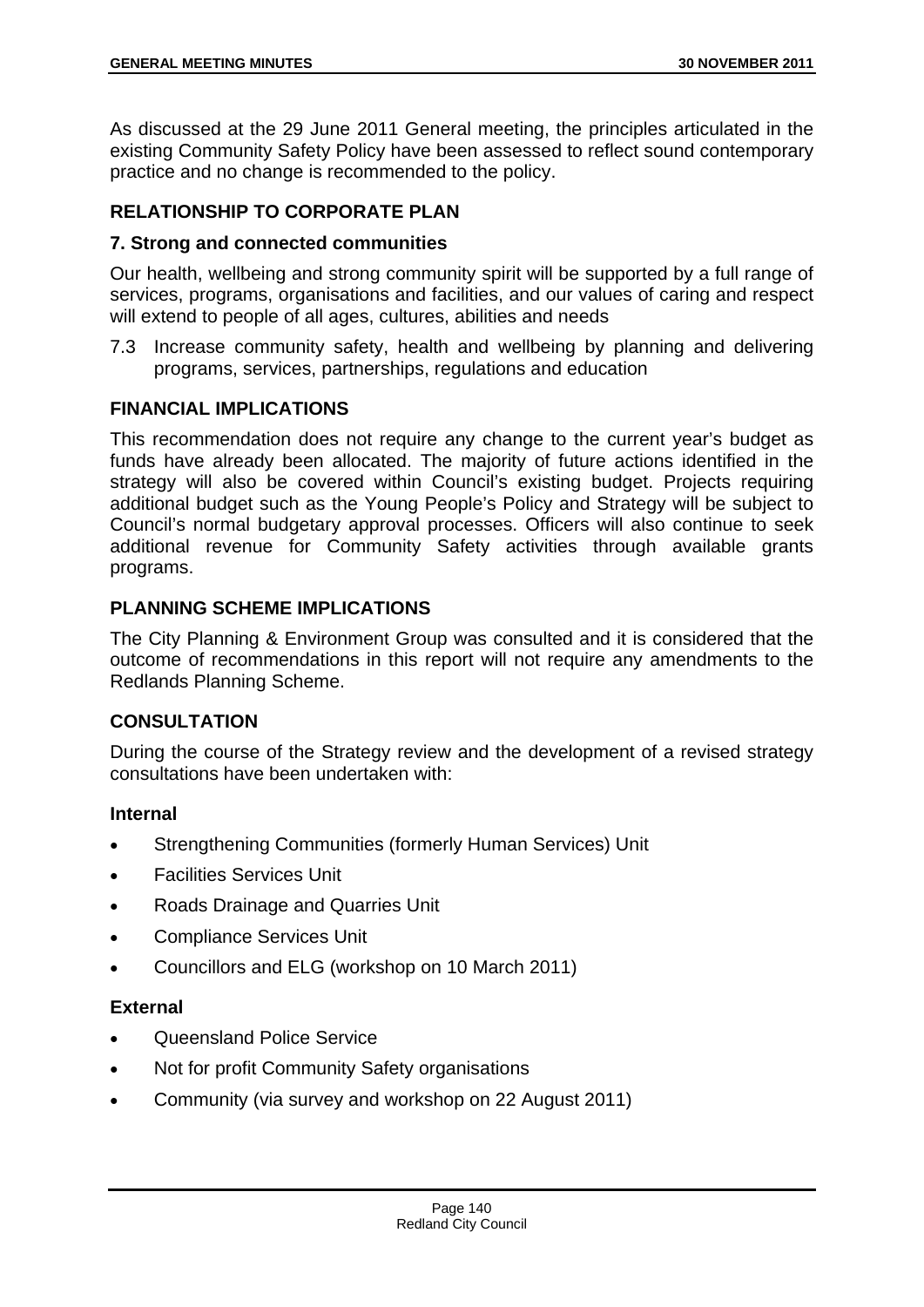# **OPTIONS**

## **PREFERRED**

That Council resolve to endorse the Community Safety Strategy 2011.

### **OFFICER'S/COMMITTEE RECOMMENDATION/ COUNCIL RESOLUTION**

**Moved by: Cr C Ogilvie Seconded by: Cr W Boglary** 

**That Council resolve to endorse the Community Safety Strategy 2011.**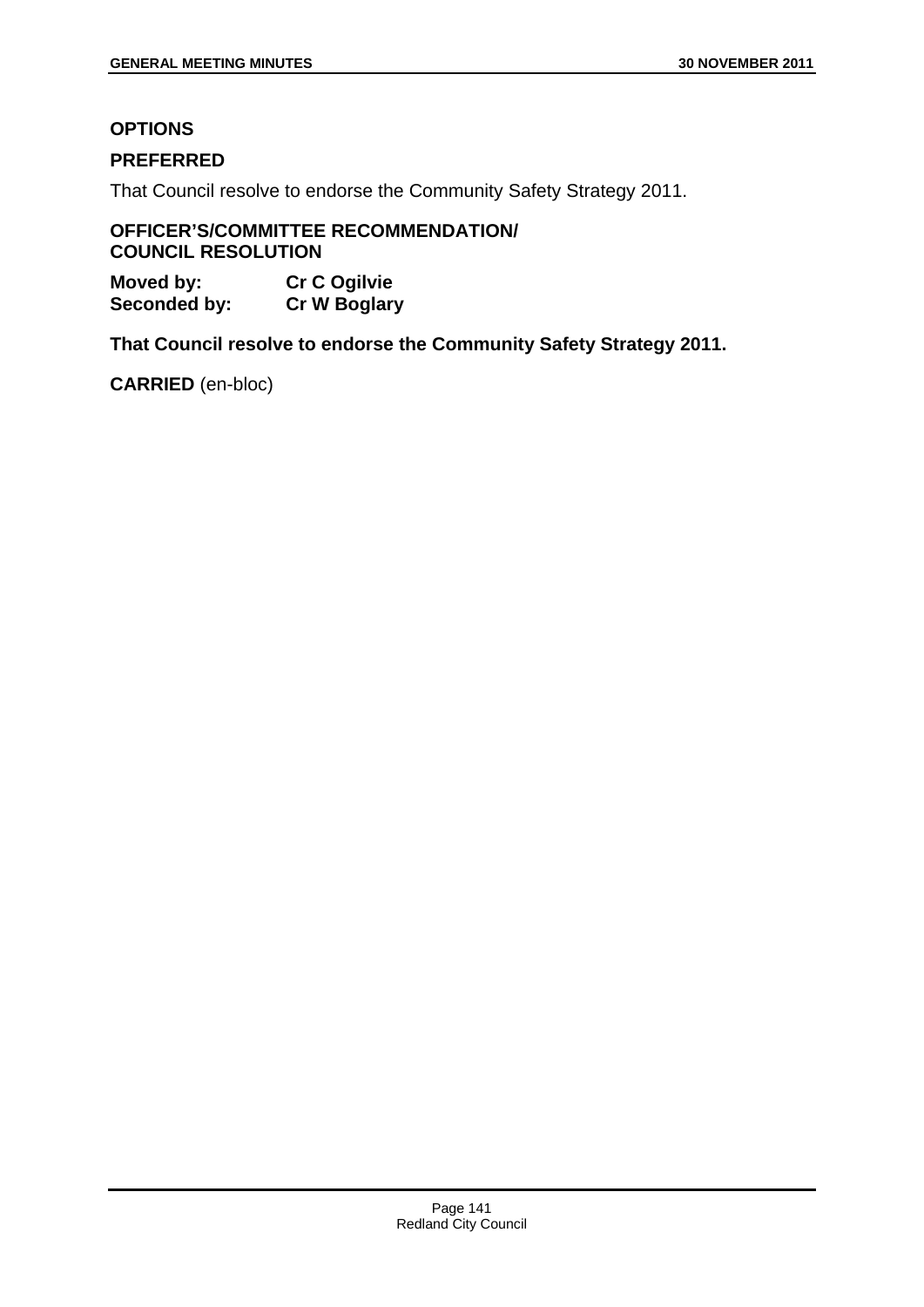## **19.1.5 ADOPTION OF 2010-2011 ANNUAL REPORT**

| <b>Dataworks Filename:</b>  | <b>GOV Reporting - Annual Report</b>                       |
|-----------------------------|------------------------------------------------------------|
| Attachment:                 | <b>Annual Report</b>                                       |
| <b>Responsible Officer:</b> | <b>Nick Clarke</b><br><b>General Manager Governance</b>    |
| Author:                     | <b>Sarah Koch</b><br><b>Senior Adviser, Communications</b> |

### **EXECUTIVE SUMMARY**

Redland City Council is required to adopt its annual report for 2010-11 by 30 November 2011.

An annual report must contain information on the local government's financial position, an assessment of its performance in implementing its corporate and operational plans, as well as other issues of public interest as specified in legislation. A copy of the annual report is presented to Council before being printed for distribution.

It is recommended that Council resolve to adopt the 2010-11 Redland City Council Annual Report.

Due to the size of the document, it has not been included as an attachment to the agenda for this meeting in the normal way. A copy will be provided to each councillor at the same time as the agenda is distributed.

#### **PURPOSE**

This report is presented to Council for approval to meet our legislative requirements under *Section 108 Local Government (Finance, Plans and Reporting) Regulation 2010*, which requires Council's annual report to be adopted by 30 November. This timing requirement is essentially unchanged from that which applied previously under section 531 *Local Government Act 1993* (now repealed).

#### **BACKGROUND**

Redland City Council has prepared a draft 2010-11 annual report for Council adoption. This annual report reviews in detail Council's financial and operational performance for the year against the goals of the Redland City Council Corporate Plan 2010-2015.

The report includes Council's audited financial statements and the status of projects budgeted for the 2010-11 financial year, directly reflecting Council's Operational Plan. The 2010-11 annual report includes additional reporting following the introduction of the *Local Government Act 2009* and associated regulations on July 1, 2010.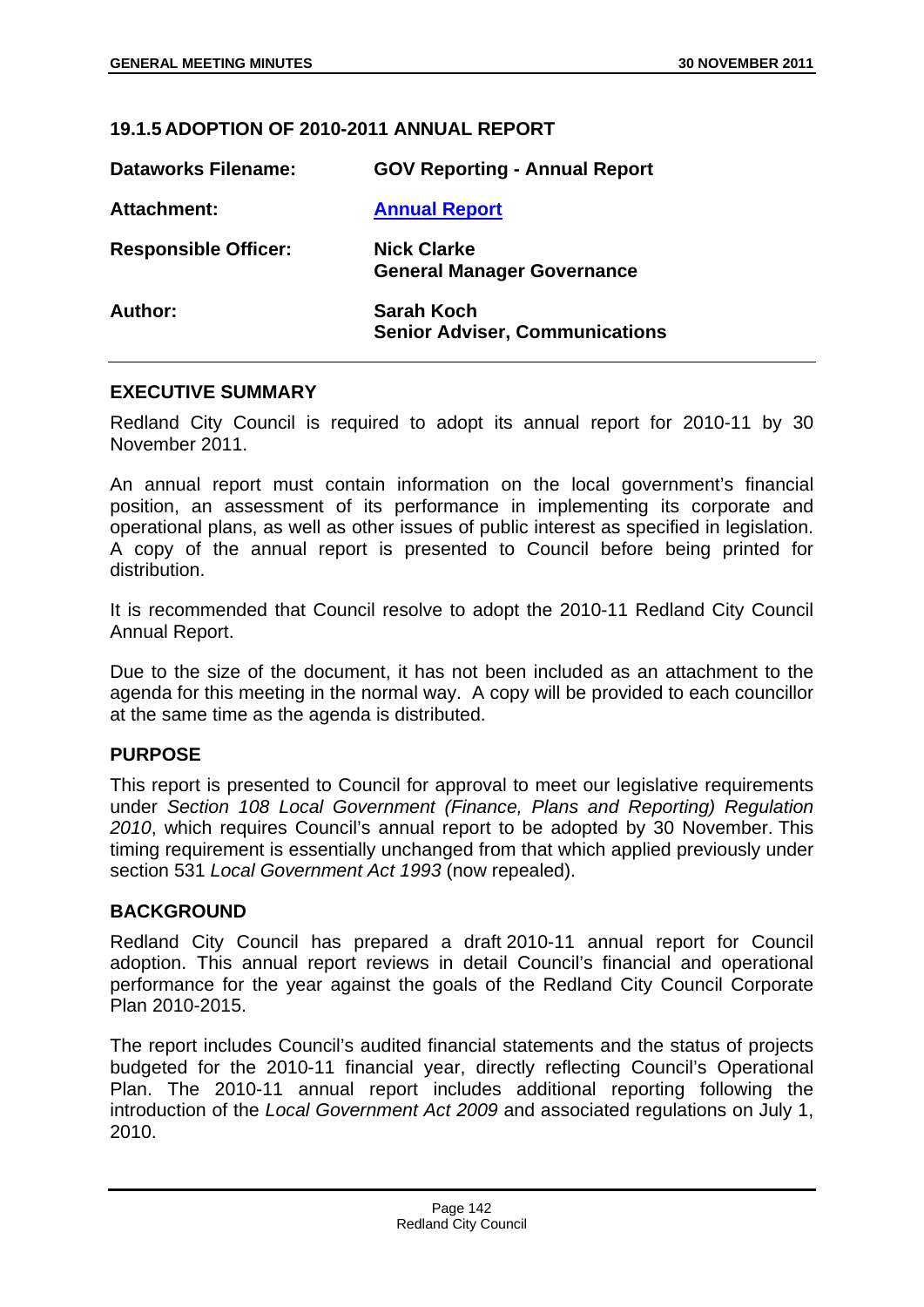Once adopted, printed copies of the annual report will be made available to the public and contents will be uploaded to Council's website. In addition, a summary document will be produced that includes a CD containing the annual report text and images.

# **ISSUES**

The preparation of this annual report involved meeting the reporting requirements of the *Local Government Act 1999*, which was introduced at the start of the financial year upon which this annual report is based (July 1, 2010).

This annual report is the first to contain information about progressing the actions in the Corporate Plan 2010-15 and the 2030 Community Plan, both of which were adopted toward the end of the 2009-10 financial year.

## **RELATIONSHIP TO CORPORATE PLAN**

### **9. An efficient and effective organisation**

Council is well respected and seen as an excellent organisation which manages resources in an efficient and effective way

9.5 Ensure robust long term financial planning is in place to protect the financial sustainability of Council

## **FINANCIAL IMPLICATIONS**

Funds for printing the annual report and summary brochure have been allocated in the current budget.

## **CONSULTATION**

Consultation has been undertaken across the organisation to ensure the accuracy and content of the annual report.

### **OFFICER'S/COMMITTEE RECOMMENDATION/ COUNCIL RESOLUTION**

| Moved by:    | <b>Cr C Ogilvie</b> |
|--------------|---------------------|
| Seconded by: | <b>Cr W Boglary</b> |

**That Council resolve to adopt the 2010-11 Redland City Council Annual Report.**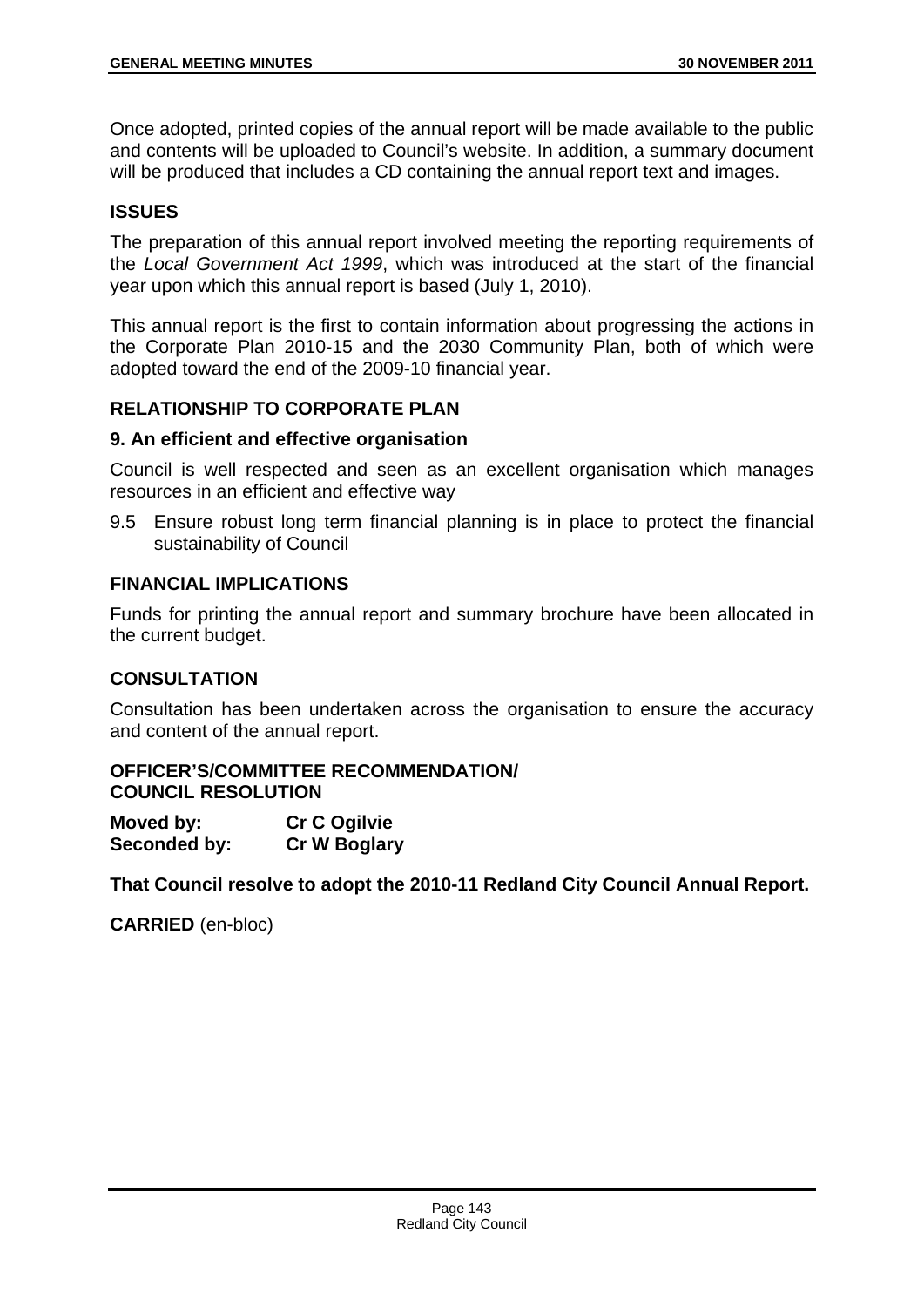#### **19.2 CORPORATE SERVICES**

### **19.2.1 OCTOBER 2011 MONTHLY FINANCIAL REPORTS**

| <b>Dataworks Filename:</b>  | <b>FM Monthly Financial Reports to Committee</b>                   |
|-----------------------------|--------------------------------------------------------------------|
| <b>Attachment:</b>          | <b>October 2011-Monthly Financial Performance</b><br><b>Report</b> |
| <b>Responsible Officer:</b> | <b>Martin Drydale</b><br><b>General Manager Corporate Services</b> |
| Author:                     | <b>Gavin Holdway</b><br><b>Manager Financial Control</b>           |

### **EXECUTIVE SUMMARY**

Section 152(2) of the *Local Government (Finance Plans & Reporting) Regulation 2010* requires the Chief Executive Officer to present the financial report to a monthly meeting.

The financial statements for October 2011 demonstrate that Council exceeded targets set in the 2011-2012 budget for six of the seven Financial Stability Key Financial Performance Indicators. These are:

- ability to pay our bills current ratio:
- ability to repay our debt debt servicing ratio;
- cash balance;
- cash balances cash capacity in months;
- long term financial stability debt to assets ratio; and
- operating performance

The following Financial Stability Ratio Key Financial Performance Indicator is outside of Council's target range:

level of dependence on general rate revenue

With respect to the five measures of sustainability adopted as part of the 2011-2012 budget, Council is currently meeting three of the five targets. These are:

- net financial liabilities ratio;
- interest cover ratio; and
- asset consumption ratio

Council's operating surplus ratio is outside of Council's target range and Council's system is currently being structured to measure its' asset sustainability ratio.

## **PURPOSE**

The purpose is to present the October 2011 financial report to Council and explain the content and analysis of the report. Section 152(2) of the *Local Government (Finance, Plans & Reporting) Regulation 2010* requires the Chief Executive Officer of a local government to present statements of its accounts to the local government.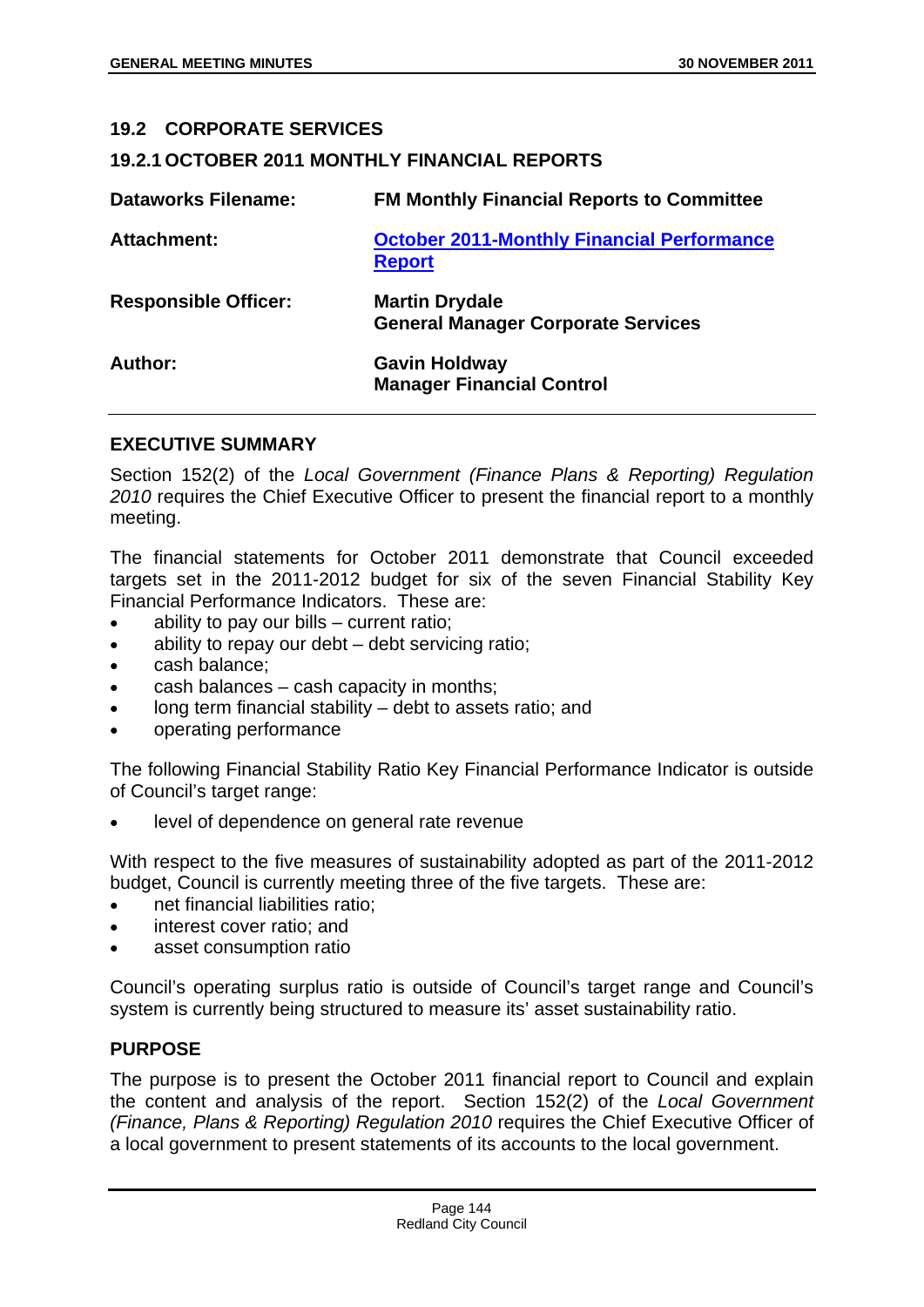## **BACKGROUND**

The Corporate Plan contains a strategic priority to support the organisation's capacity to deliver services to the community by building a skilled, motivated and continually learning workforce, ensuring assets and finances are well managed, corporate knowledge is captured and used to best advantage, and that services are marketed and communicated effectively.

## **ISSUES**

Please refer to the attached Monthly Financial Performance Report.

## **RELATIONSHIP TO CORPORATE PLAN**

### **8. Inclusive and ethical governance**

Deep engagement, quality leadership at all levels, transparent and accountable democratic processes and a spirit of partnership between the community and Council will enrich residents' participation in local decision making to achieve the community's Redlands 2030 vision and goals

- 8.7 Ensure Council resource allocation is sustainable and delivers on Council and community priorities
- 8.8 Provide clear information to citizens about how rates, fees and charges are set and how Council intends to finance the delivery of the Community Plan and Corporate Plan

### **FINANCIAL IMPLICATIONS**

Please refer to the attached Monthly Financial Performance Report.

## **PLANNING SCHEME IMPLICATIONS**

The City Planning & Environment Group was consulted and it is considered that the outcome of recommendations in this report will not require any amendments to the Redlands Planning Scheme.

## **CONSULTATION**

Consultation has taken place amongst the Executive Leadership Group.

## **OPTIONS**

#### **PREFERRED**

That Council resolve to note the End of Month Financial Reports for October 2011 and explanations as presented in the Monthly Financial Performance Report.

## **ALTERNATIVE**

That Council requests additional information.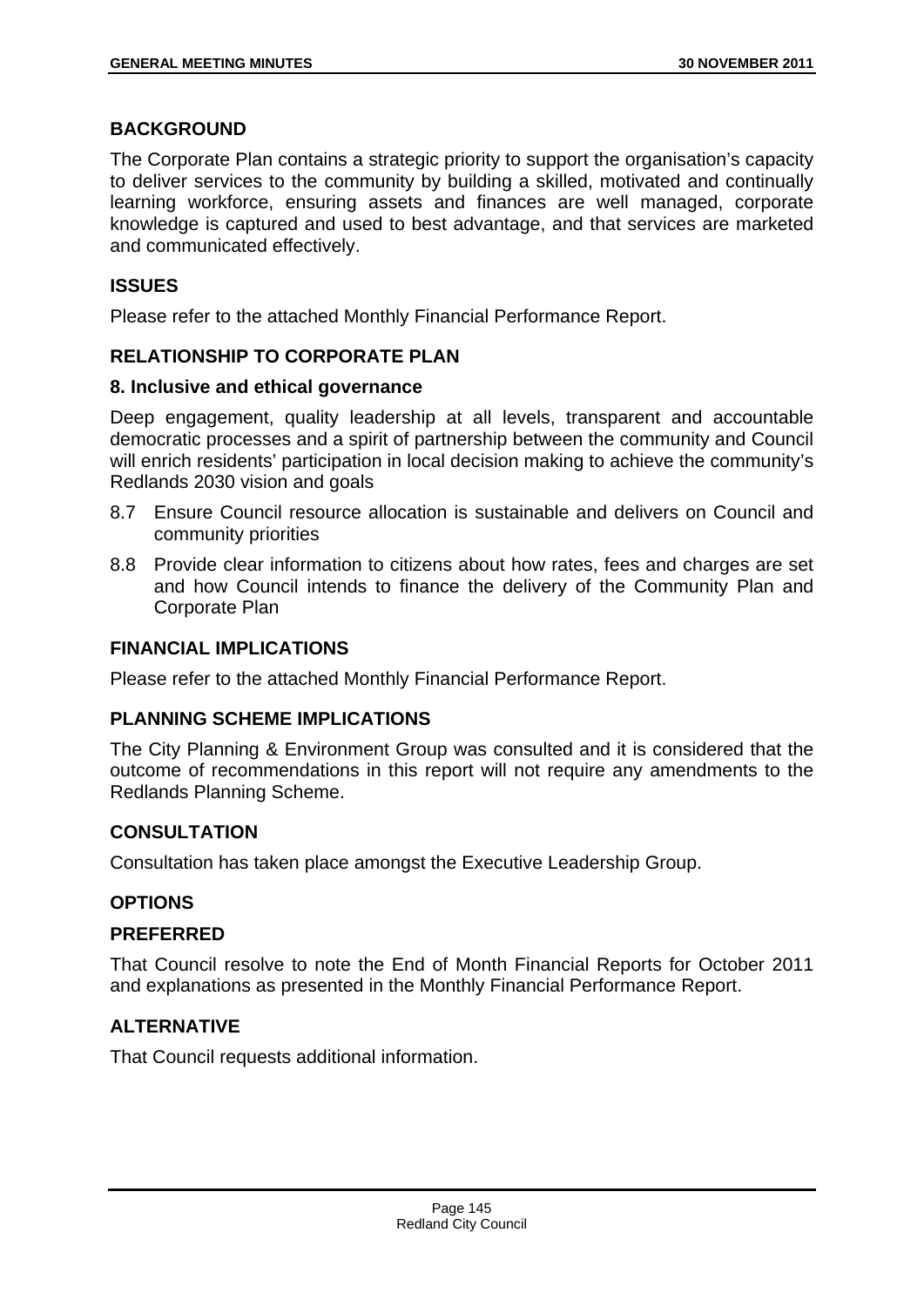**OFFICER'S/COMMITTEE RECOMMENDATION/ COUNCIL RESOLUTION** 

| Moved by:    | <b>Cr C Ogilvie</b> |
|--------------|---------------------|
| Seconded by: | <b>Cr W Boglary</b> |

**That Council resolve to note the End of Month Financial Reports for October 2011 and explanations as presented in the attached Monthly Financial Performance Report.**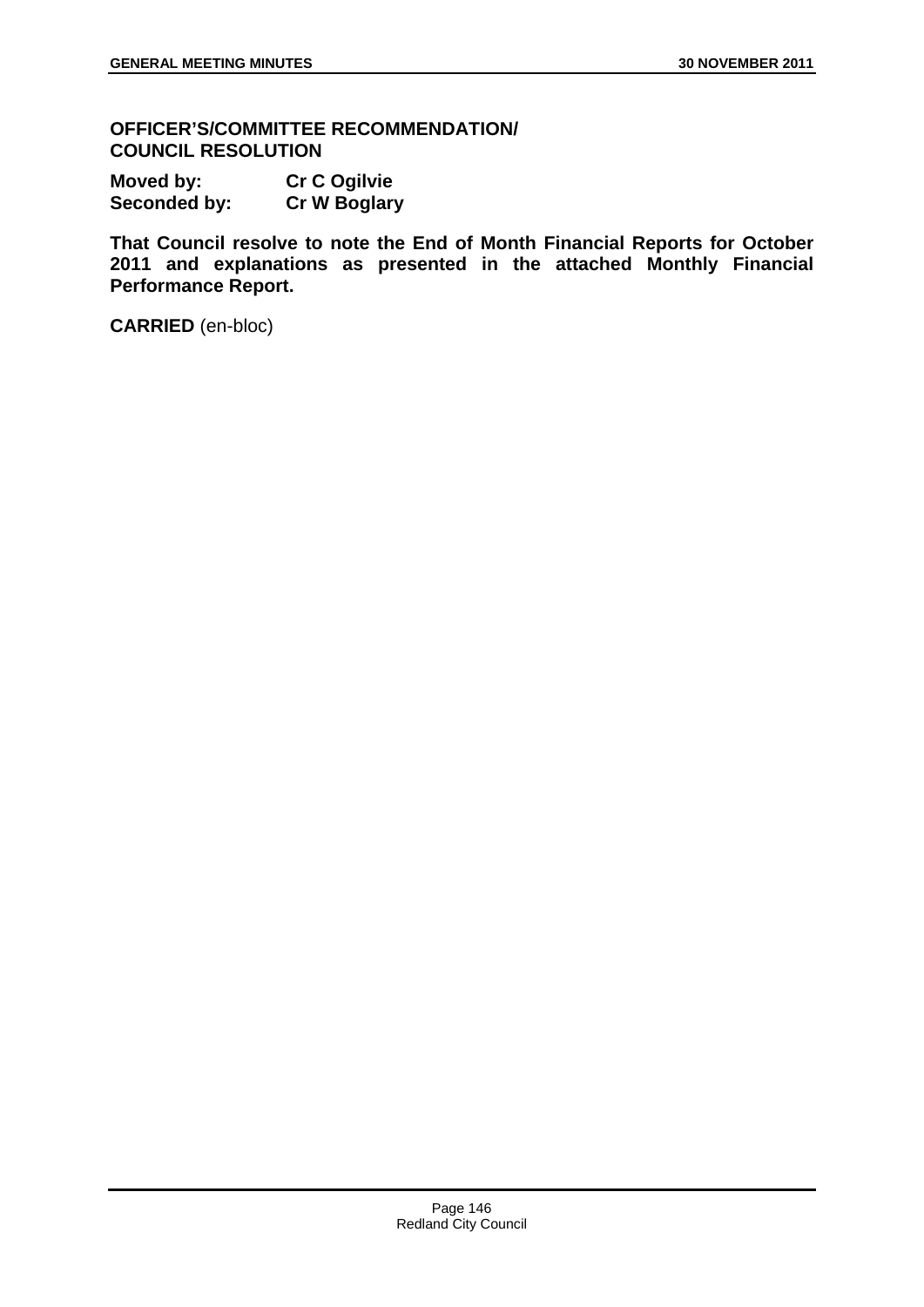## **19.2.2 COMMUNITY FINANCIAL REPORT 2010/11**

| <b>Dataworks Filename:</b>  | <b>GOV Annual Report</b>                                 |
|-----------------------------|----------------------------------------------------------|
| <b>Attachment:</b>          | <b>Community Financial Report 2010/11</b>                |
| <b>Responsible Officer:</b> | <b>Gary Stevenson</b><br><b>Chief Executive Officer</b>  |
| Author:                     | <b>Gavin Holdway</b><br><b>Manager Financial Control</b> |

## **EXECUTIVE SUMMARY**

Section 108 of the *Local Government (Finance Plans & Reporting) Regulation 2010*  requires the local government to prepare an Annual Report and Section 111 of the Local Government (Finance Plans & Reporting) Regulation 2010 requires that report to contain the Community Financial Report for the financial year.

### **PURPOSE**

The purpose is to present the 2010/11 Community Financial Report to Council and explain the content and analysis of the report.

### **BACKGROUND**

The Corporate Plan contains a strategic priority to support the organisation's capacity to deliver services to the community by building a skilled, motivated and continually learning workforce, ensuring assets and finances are well managed, corporate knowledge is captured and used to best advantage, and that services are marketed and communicated effectively.

## **ISSUES**

Please refer to the attached Community Financial Report.

#### **RELATIONSHIP TO CORPORATE PLAN**

#### **8. Inclusive and ethical governance**

Deep engagement, quality leadership at all levels, transparent and accountable democratic processes and a spirit of partnership between the community and Council will enrich residents' participation in local decision making to achieve the community's Redlands 2030 vision and goals

- 8.7 Ensure Council resource allocation is sustainable and delivers on Council and community priorities
- 8.8 Provide clear information to citizens about how rates, fees and charges are set and how Council intends to finance the delivery of the Community Plan and Corporate Plan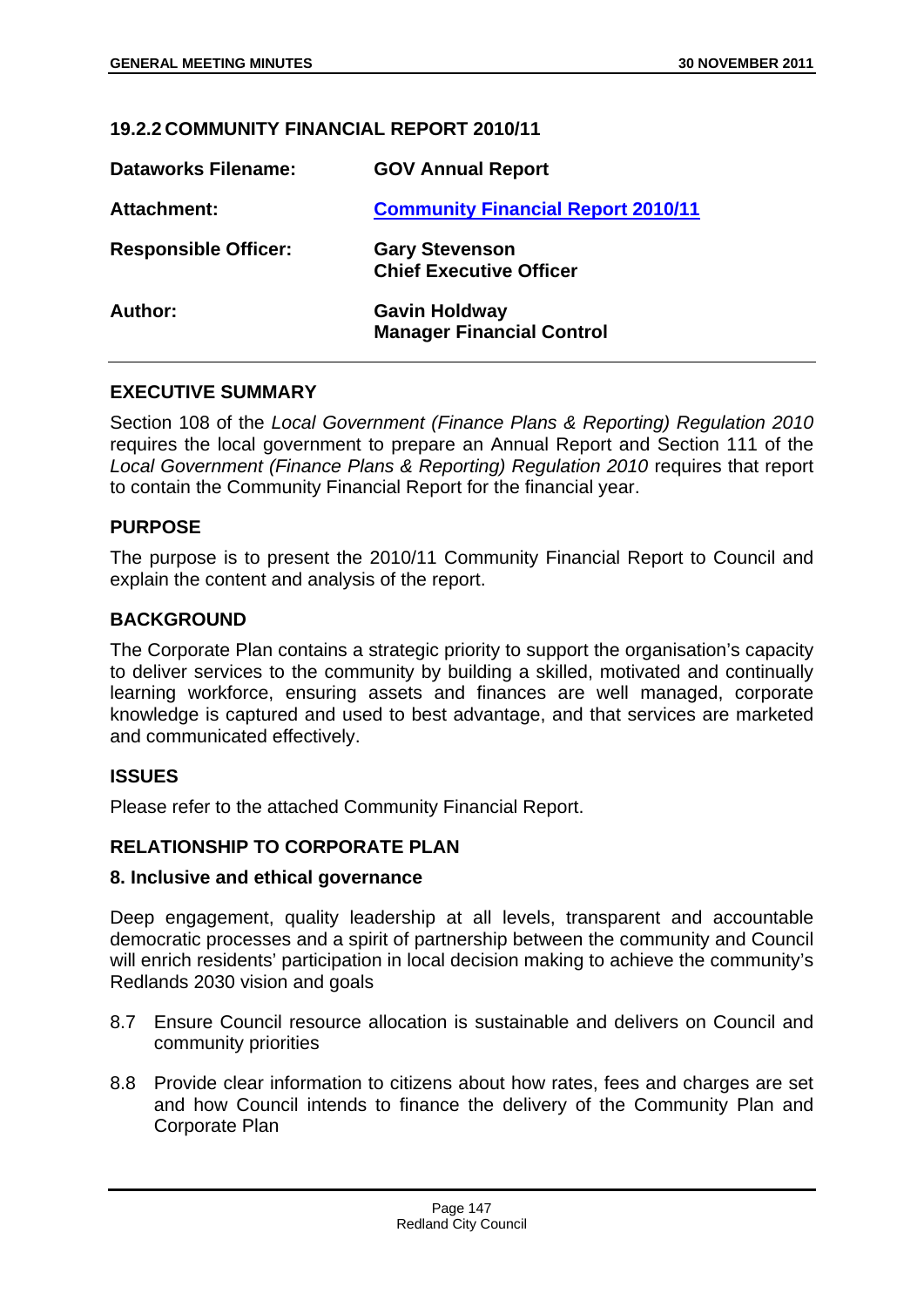## **FINANCIAL IMPLICATIONS**

Please refer to the attached Community Financial Report.

#### **PLANNING SCHEME IMPLICATIONS**

The City Planning & Environment Group was consulted and it is considered that the outcome of recommendations in this report will not require any amendments to the Redlands Planning Scheme.

### **CONSULTATION**

Consultation has taken place amongst the Executive Leadership Group.

### **OPTIONS**

### **PREFERRED**

That Council resolve to note the Community Financial Report for 2010/2011 and explanations as presented in the Community Financial Report.

### **ALTERNATIVE**

That Council requests additional information.

#### **OFFICER'S/COMMITTEE RECOMMENDATION/ COUNCIL RESOLUTION**

**Moved by: Cr C Ogilvie Seconded by: Cr W Boglary** 

**That Council resolve to note the Community Financial Report for 2010/2011 and explanations as presented in the Community Financial Report.**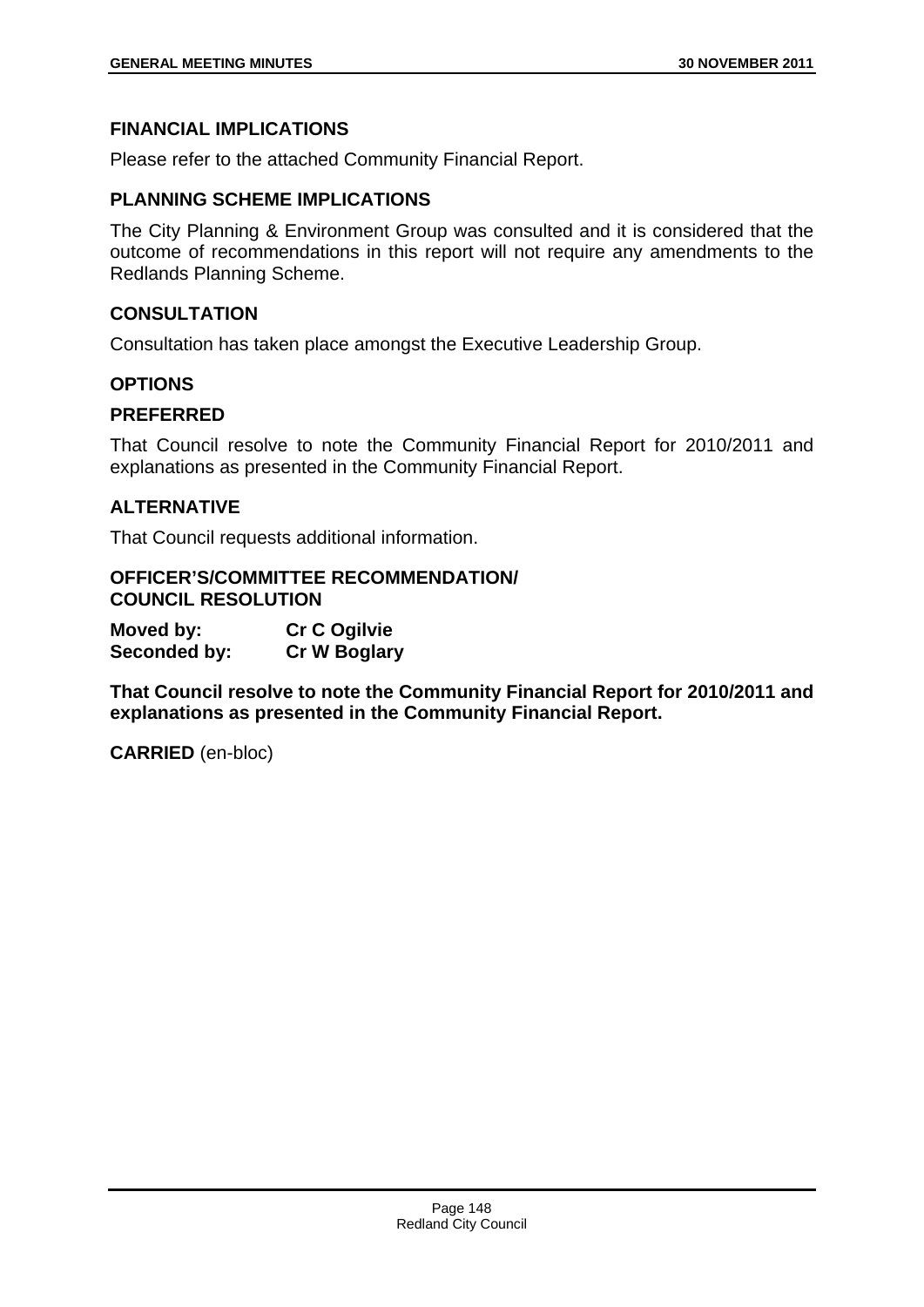## **19.2.3 2010/11 RCC FINANCIAL STATEMENTS**

| <b>Dataworks Filename:</b>  | 2010/11 RCC Financial Statement                                                           |
|-----------------------------|-------------------------------------------------------------------------------------------|
| <b>Attachment:</b>          | <b>QAO Certified Statements - Financial Statements</b><br>for the Year Ended 30 June 2011 |
| <b>Responsible Officer:</b> | <b>Martin Drydale</b><br><b>General Manager, Corporate Services</b>                       |
| Author:                     | <b>Gavin Holdway</b><br><b>Manager Financial Services</b>                                 |

### **EXECUTIVE SUMMARY**

Section 108 of the *Local Government (Finance Plans & Reporting) Regulation 2010*  requires the local government to prepare an Annual Report for each financial year and that report must be adopted by 30 November in the year after the end of the financial year or a later day decided by the Minister. Council's 2010/11 Annual Financial Statements are an inclusion within the Annual Report and are now presented to Council.

The attached 2010/11 Annual Financial Statements are final and have been certified by the Queensland Audit Office (QAO) as at 17 November 2011 to represent a true and fair view (unqualified opinion). With the post 30 June 2011 announcement by Gold Coast City Council (GCCC) to withdraw from Allconnex Water and with the consequential decisions to withdraw made by Logan City Council (LCC) and Redland City Council (RCC), an Emphasis of Matter has been placed on the accounts in relation to the significant uncertainty of RCC's investment in Allconnex Water.

It should be noted that RCC officers are of the understanding that both GCCC and LCC also have an Emphasis of Matter placed on their accounts in relation to their investment in Allconnex Water due to the matters arising subsequent to 30 June 2011.

## **PURPOSE**

The purpose of this report is to present the final 2010/11 Annual Financial Statements and accompanying notes to Council.

#### **BACKGROUND**

Council were previously presented a draft/unaudited copy of the 2010/11 Financial Statements at the Corporate Services and Governance Meeting held 19<sup>th</sup> October 2010 under Agenda Item 2.1. The version presented at that time had not been finalised nor signed off by Council's external auditors. Following this version, Council received subsequent advice from its external auditors to finalise the 2010/11 Financial Statements for submission to the QAO and the Chief Executive Officer and Mayor signed the final set of accounts on 8<sup>th</sup> November 2011.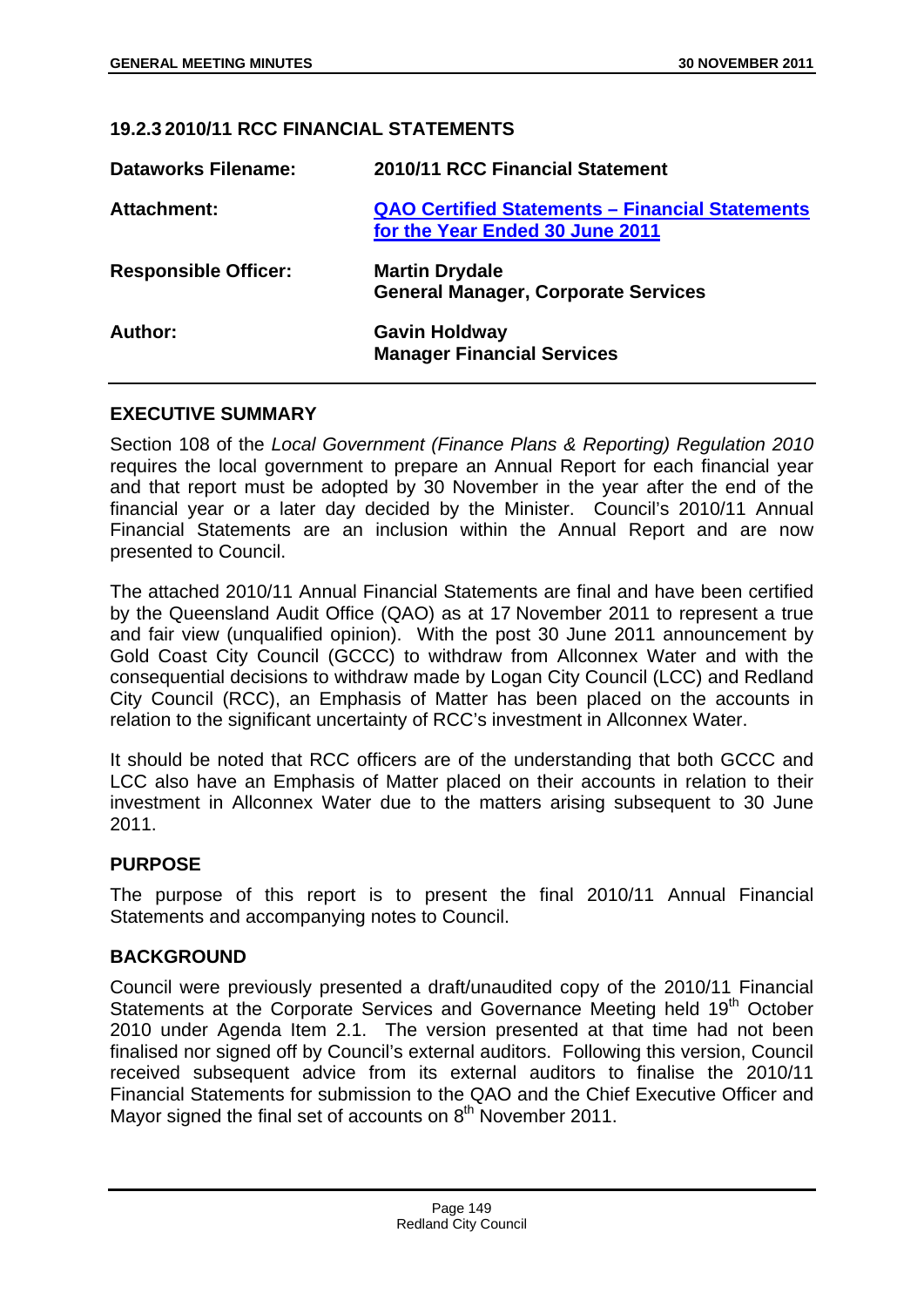## **ISSUES**

Please refer to the attached set of 2010/11 Financial Statements.

### **RELATIONSHIP TO CORPORATE PLAN**

#### **8. Inclusive and ethical governance**

Deep engagement, quality leadership at all levels, transparent and accountable democratic processes and a spirit of partnership between the community and Council will enrich residents' participation in local decision making to achieve the community's Redlands 2030 vision and goals

- 8.7 Ensure Council resource allocation is sustainable and delivers on Council and community priorities
- 8.8 Provide clear information to citizens about how rates, fees and charges are set and how Council intends to finance the delivery of the Community Plan and Corporate Plan

### **FINANCIAL IMPLICATIONS**

Please refer to the attached set of 2010/11 Financial Statements.

### **CONSULTATION**

During the preparation of the 2010/11 Financial Statements consultation had taken place with Council's Audit Committee on 26<sup>th</sup> September 2011 and subsequently between the Service Manager Financial Reporting and Asset Accounting; Group Manager Financial Services; General Manager Corporate Services; Chief Executive Officer & Mayor.

#### **OPTIONS**

#### **PREFERRED**

That Council resolve to note the audited Financial Statements for inclusion into the 2010/11 Annual Report.

## **ALTERNATIVE**

That Council requests additional information.

#### **COMMITTEE DISCUSSION**

Cr Hobson thanked Gavin Holdway, Manager Financial Control, and his team for the excellent job they had done in preparing these financial statements.

**OFFICER'S/COMMITTEE RECOMMENDATION/ COUNCIL RESOLUTION** 

**Moved by: Cr C Ogilvie Seconded by: Cr W Boglary** 

**That Council resolve to note the audited Financial Statements for inclusion into the 2010/11 Annual Report.**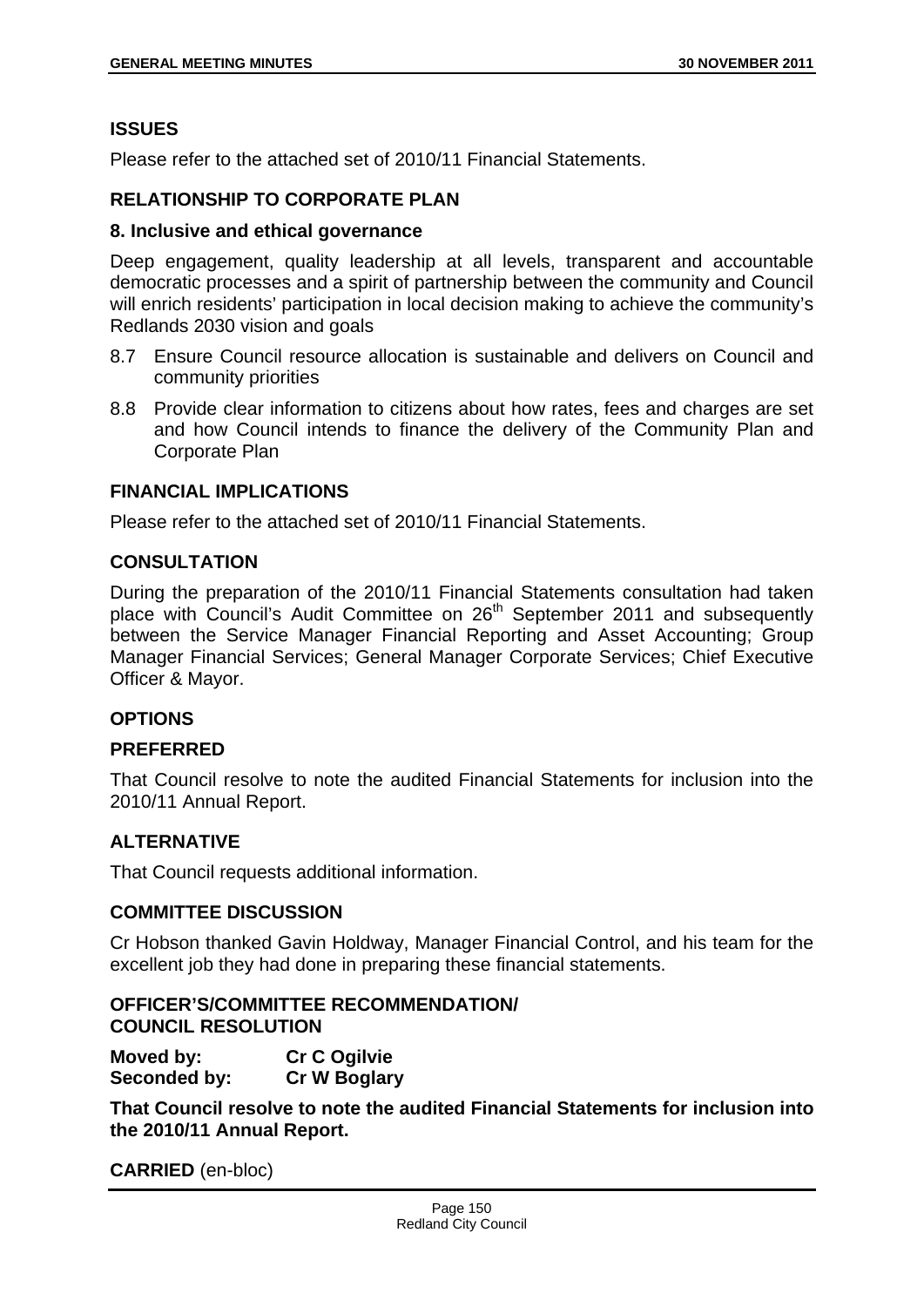## **19.2.4 WATER REINTEGRATION CEO DELEGATIONS**

| <b>Dataworks Filename:</b>  | <b>GOV WRAD - RCC Steering Group</b><br><b>FM Delegations - Redland Water</b> |
|-----------------------------|-------------------------------------------------------------------------------|
| <b>Responsible Officer:</b> | <b>Martin Drydale</b><br><b>General Manager Corporate Services</b>            |
| Author:                     | <b>Kate Giese</b><br><b>Water Programme Manager</b>                           |

## **EXECUTIVE SUMMARY**

As part of the reintegration of Redland Water into Council and the disestablishment of Allconnex Water, a number of policy and operational decisions will be required to be made on an expeditious basis to ensure compliance with State imposed timetables.

Additionally, Council will enter caretaker mode early in 2012 as a result of the upcoming elections and it is likely that a number of such decisions will need to be made during this period.

This report therefore recommends that decision making authority for urgent water reintegration issues are delegated to the CEO until reintegration is finalised on 1 July 2012.

#### **PURPOSE**

To seek approval for the CEO to be delegated authority for urgent water reintegration decision making until reintegration is finalised on 1 July 2012.

#### **BACKGROUND**

The South-East Queensland Water (Distribution and Retail Restructuring) and Other Legislation Amendment Bill 2011 (the Bill) requires that Council resolves to undertake a number of activities and decisions as part of the transition period, prior to the re-establishment of Redland Water on 1 July 2012.

An example of this is the approval of the Retransfer Schedules to transfer the assets, employees, instruments and liabilities from Allconnex Water to Council which are required to be authorised by Council in March / April. As a result of the local government elections, Council will be in caretaker mode when some of these important decisions are required.

This issue of caretaker periods was raised with the State government during the consultation of the Bill, and discussion took place as to whether it would be preferable to legislate for a delegation to council CEO's in the bill. The State government concluded that this was not necessary given the long lead time in which council could prepare the necessary delegations.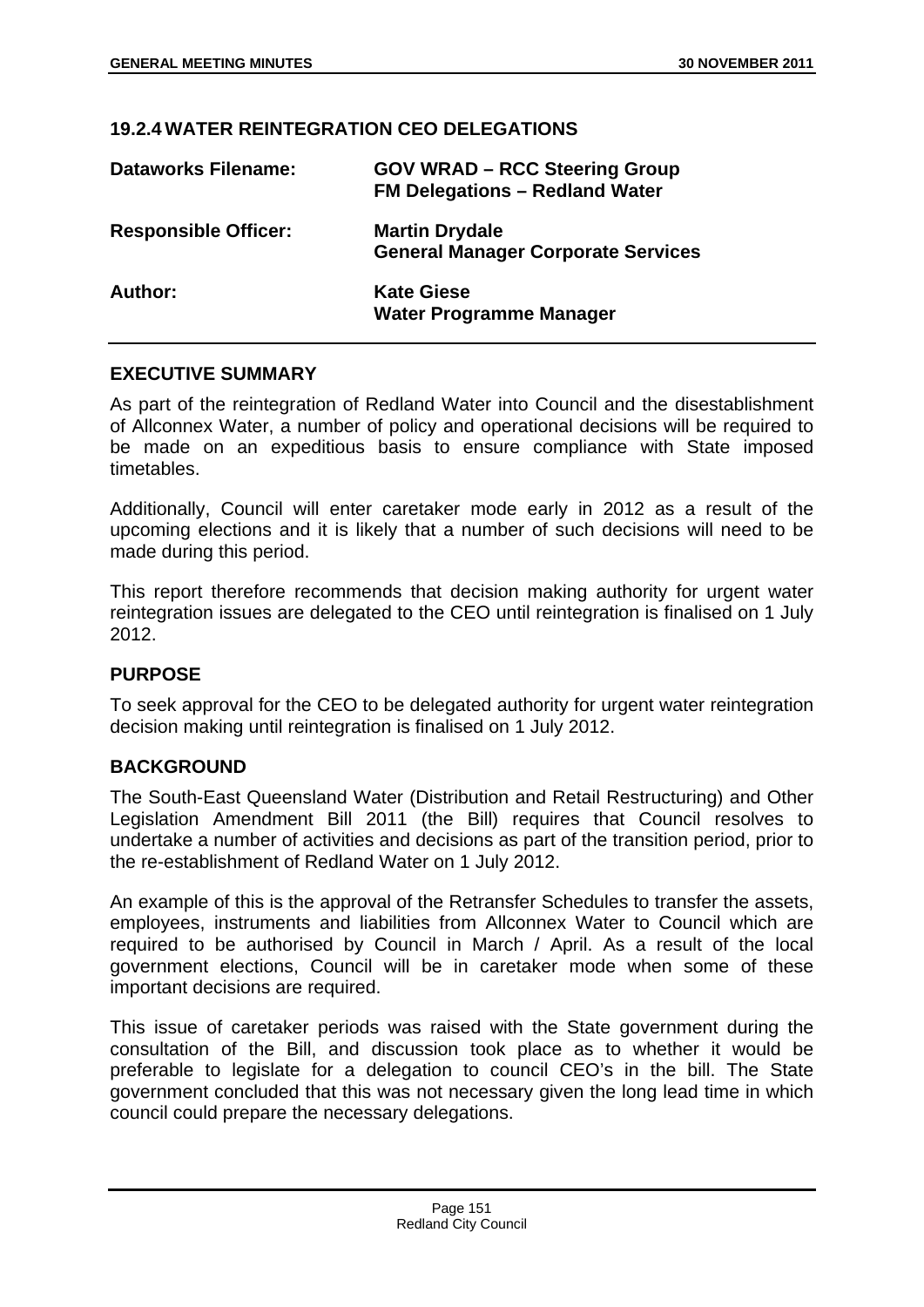# **ISSUES**

Council decisions regarding water reintegration are likely to be required during caretaker period and are subject to limited State imposed timeframes.

To enable Council to effectively reintegrate Redland Water it is recommended that Council delegates the following authority to the CEO:

- (a) to approve the Retransfer Scheme;
- (b) to submit a Retransfer Scheme certification statement to the Minister;
- (c) to enter joint usage / access agreements;
- (d) to authorise public advertisement of the proposed Retransfer Scheme;
- (e) to appoint an arbiter for withdrawal cost disputes;
- (f) to make claims against and submit invoices to Gold Coast City Council for withdrawal costs;
- (g) where not expressly covered above:
	- (i) make or otherwise give effect to any agreement that may be necessary for or incidental to the implementation of the retransfer scheme, relating to the dissolution of the Southern SEQ Distributor- Retailer Authority (Allconnex Water), including any agreement under which the transfer to the Council of all or part of the assets, employees, instruments and liabilities of Allconnex Water is given effect; and
	- (ii) any statement (for example statements to a Minister) certifying the assets and liabilities that are to be received by the Council under a retransfer scheme, relating to the dissolution of Allconnex Water (but excluding statements to the communications media);

# **RELATIONSHIP TO CORPORATE PLAN**

## **9. An efficient and effective organisation**

This report relates directly and indirectly to a number of objectives in the "Efficient and Effective Organisation" section of the Corporate Plan.

## **FINANCIAL IMPLICATIONS**

There are no financial implications within this report.

# **PLANNING SCHEME IMPLICATIONS**

There are no implications to the planning scheme within this report.

# **CONSULTATION**

Consultation occurred with the General Manager Corporate Services, the Chief Executive Officer and the Queensland Water Commission.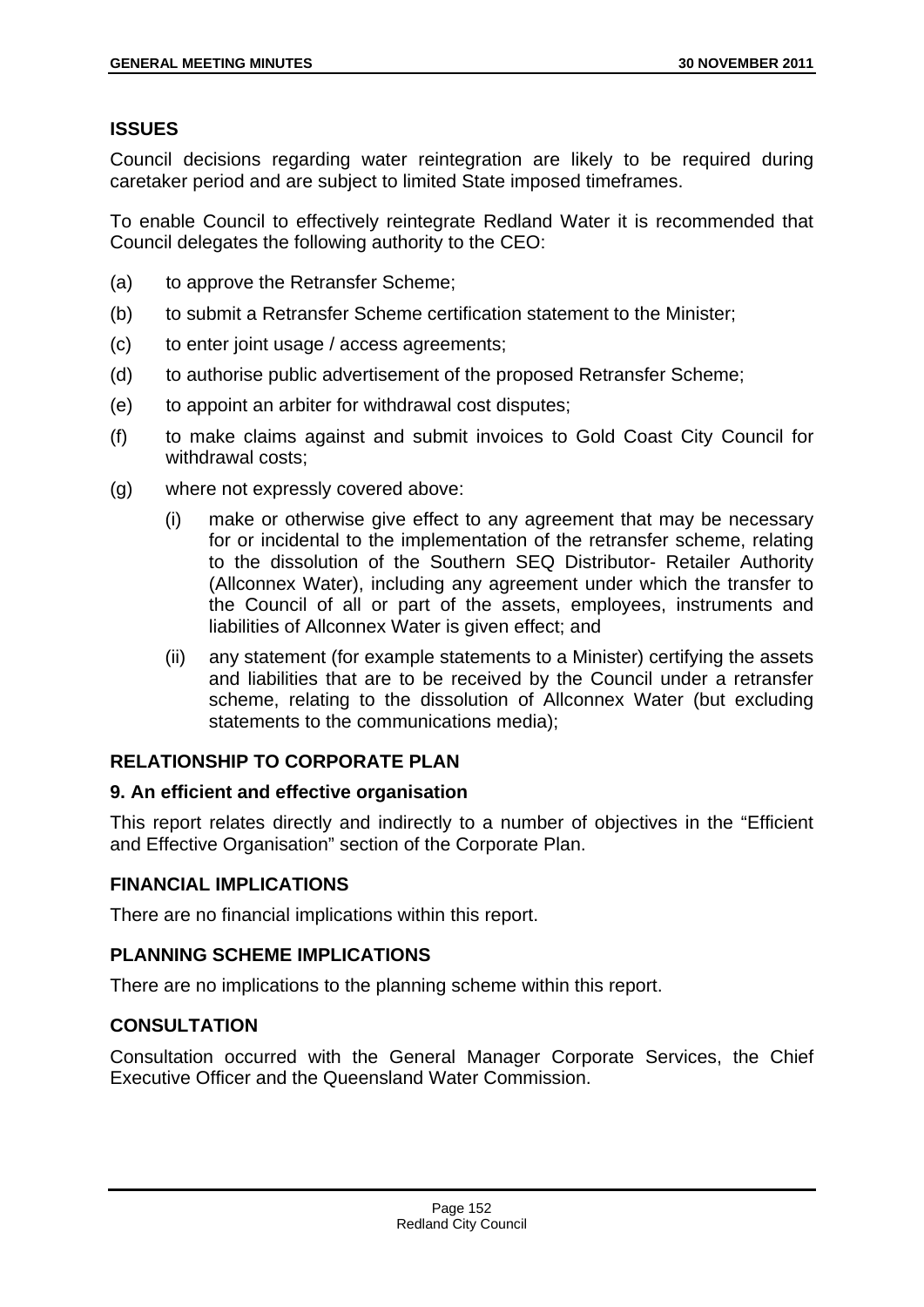### **OFFICER'S/COMMITTEE RECOMMENDATION/ COUNCIL RESOLUTION**

| Moved by:    | <b>Cr C Ogilvie</b> |
|--------------|---------------------|
| Seconded by: | <b>Cr W Boglary</b> |

**That Council resolve that from the commencement of caretaker period, Council delegate to the Chief Executive Officer under s.257(1)(b) of the** *Local Government Act 2009* **all of the functions of the Council to be performed in order to:** 

- **(a) approve the Retransfer Scheme;**
- **(b) submit a Retransfer Scheme certification statement to the Minister;**
- **(c) enter joint usage / access agreements;**
- **(d) authorise public advertisement of the proposed Retransfer Scheme;**
- **(e) appoint an arbiter for withdrawal cost disputes;**
- **(f) make claims against and submit invoices to Gold Coast City Council for withdrawal costs; and**
- **(g) where not expressly covered above:** 
	- **i. make or otherwise give effect to any agreement that may be necessary for or incidental to the implementation of the retransfer scheme, relating to the dissolution of the Southern SEQ Distributor-Retailer Authority (Allconnex Water), including any agreement under which the transfer to the Council of all or part of the assets, employees, instruments and liabilities of Allconnex Water is given effect; and**
	- **ii. any statement (for example statements to a Minister) certifying the assets and liabilities that are to be received by the Council under a retransfer scheme, relating to the dissolution of Allconnex Water (but excluding statements to the communications media).**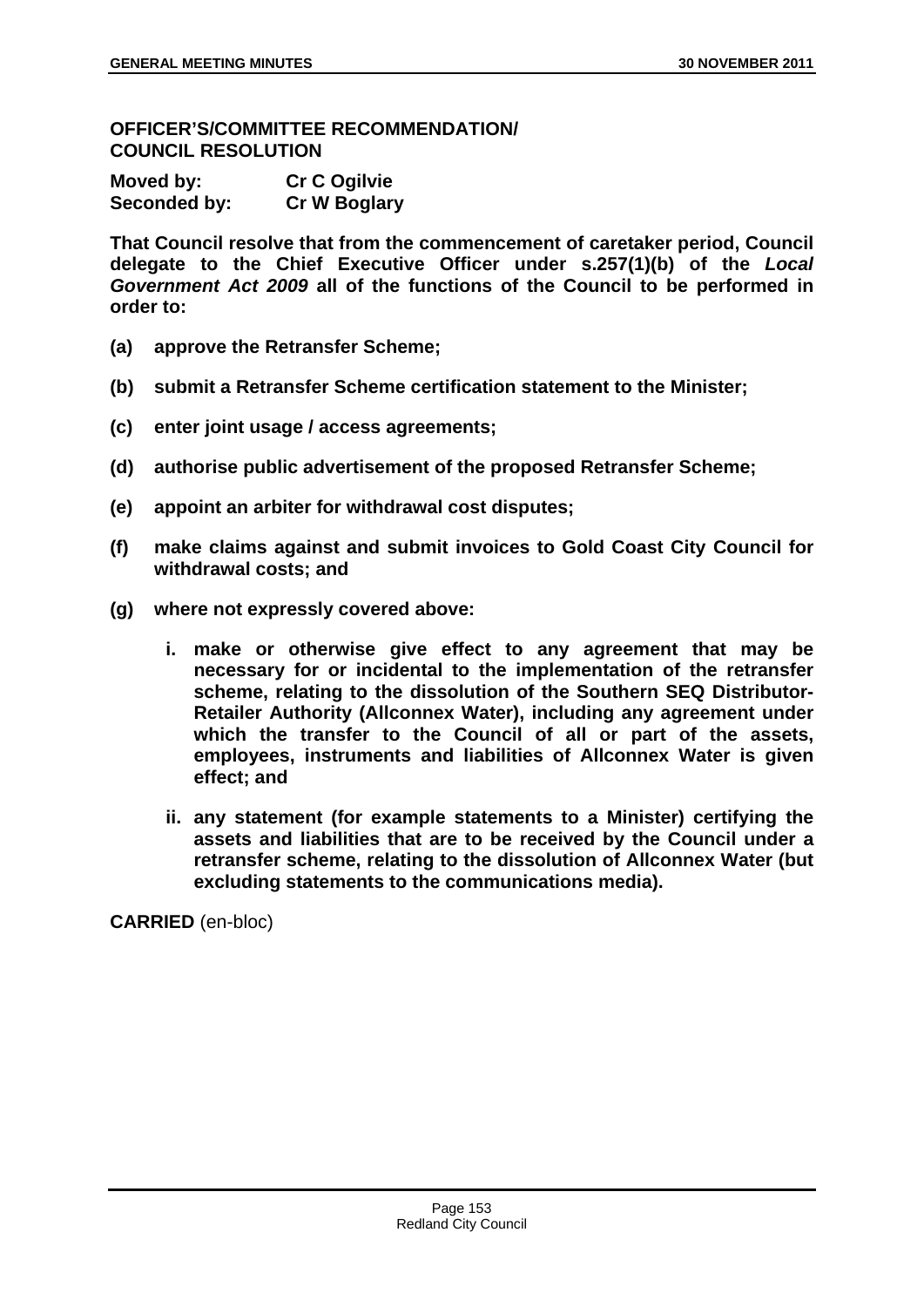## **19.2.5 WATER REFORM LEGISLATION DELAY**

| <b>Dataworks Filename:</b>  | <b>GOV - WRAD - RCC Business Readiness</b>                         |
|-----------------------------|--------------------------------------------------------------------|
| <b>Responsible Officer:</b> | <b>Martin Drydale</b><br><b>General Manager Corporate Services</b> |
| Author:                     | <b>Martin Drydale</b><br><b>General Manager Corporate Services</b> |

### **EXECUTIVE SUMMARY**

The Draft Bill before the Queensland Parliament to amend legislation to enable Council's opt out decision is designed to provide certainty to Councils in undertaking the necessary actions and incurring expenditure to reintegrate Redland Water back into Council.

In accordance with the timing specified by the State government, and now proposed in the draft legislation, RCC will resume operation of water and wastewater services by 1 July 2012. However, the legislation is not scheduled to be reviewed by a Parliamentary Committee until April 2012 and represents a significant risk to the enactment of the legislation prior to a State government election.

Continued action and incurring of expenses by Council without the certainty of legislation is considered a considerable risk which is required to be addressed through the proposed course of action outlined in this report.

#### **PURPOSE**

To advise Council on a number of developments impacting upon the implementation of Council's decision to 'opt out' of Allconnex Water and re-establish Redland Water, in particular a potential delay and consequential risk to the passage of legislation enabling Council's decision.

#### **BACKGROUND**

Passage of the Bill at the earliest possible time is considered paramount to provide certainty to Councils in undertaking disestablishment and re-establishment activities. Council is requested to authorise and lend its full support to the making of a submission to the Parliamentary Committee as part of the public submissions process calling for the urgent consideration of the Bill and the referral back to the Parliament at its earliest convenience.

The grounds for this representation are:

- The significant financial risk to the Councils associated with the uncertainty created by the proposed timelines for the Portfolio Committee process.
- The potential risk to the orderly provision of an essential service created by the passage of the legislation at a date so close to the proposed implementation date.
- The need to provide certainty for employees of Allconnex Water.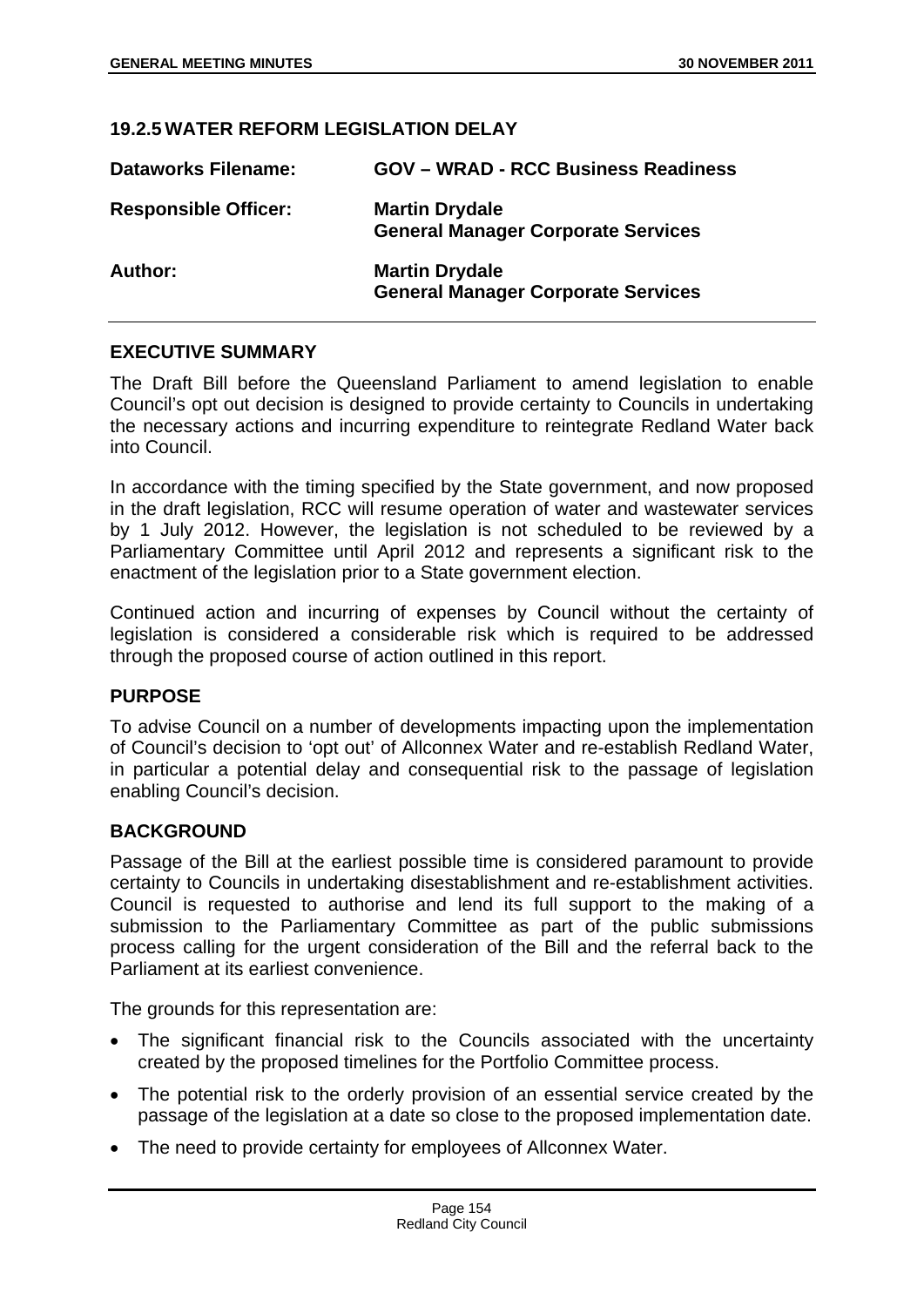### **ISSUES**

## **1. Passage of Legislation**

A Bill has been introduced to the Queensland Parliament to give effect to the decision of Redland City (and consequently Gold Coast and Logan Councils) to opt out of Allconnex Water and re-establish its water distribution and retail businesses. The Bill enables the following:

- Transfers responsibility for the provision of water and wastewater distribution and retail services from Allconnex Water to the Councils from 1 July 2012.
- Establishes the mechanism for the re-transfer of Allconnex Water's assets and liabilities to the Councils.
- Provides for the making of a Workforce Framework to protect employee entitlements.
- Defines withdrawal costs and the requirement for Gold Coast City Council to pay the withdrawal costs of Redland and Logan Councils and Allconnex Water.
- A range of ancillary amendments.

In accordance with new processes implemented by the Queensland Parliament, once a Bill has been introduced and passed its First Reading, it is referred to a bi-partisan Parliamentary Committee. The role of the Committee is to consult publicly on the content of the Bill and to report back any findings to the Parliament before the Bill receives its second reading. This process has recently been introduced with a view to improving the accountability of the legislative process and has bi-partisan support.

On 11 October 2011, the Bill was introduced by the Minister for Energy and Water Utilities, the Hon Stephen Robertson MP, and referred to the Environment, Agriculture, Resources and Energy Committee. The Committee will now examine the policies to be enacted by the Bill and the application of fundamental legislative principles, as set out in s.4 of the Legislative Standards Act 1992. Public submissions close on 2 December 2011 with the Committee required to report to the Parliament by 5 April 2012 (it can report earlier).

The three Council CEO's have discussed this situation and have raised their considerable concern with the timing of this process, which may not see the Bill considered again by the Parliament until as late as April 2012, just three months prior to the proposed disestablishment date. A significant risk associated with this is the potential timing of a State election which is required to be held before June 2012. The calling of an election could coincide with the return of the Bill to Parliament and thus may even impact the ability of the current government to pass it (if the State government were in caretaker mode).

The potential delay (and possible risk to the passage to the legislation) poses a serious and unacceptable risk to the Councils and Allconnex Water. Achievement of the proposed disestablishment of Allconnex Water/re-establishment of Council water businesses on 1 July 2012 requires considerable expenditure and has a significant impact on employees. It will require the Councils and Allconnex Water to make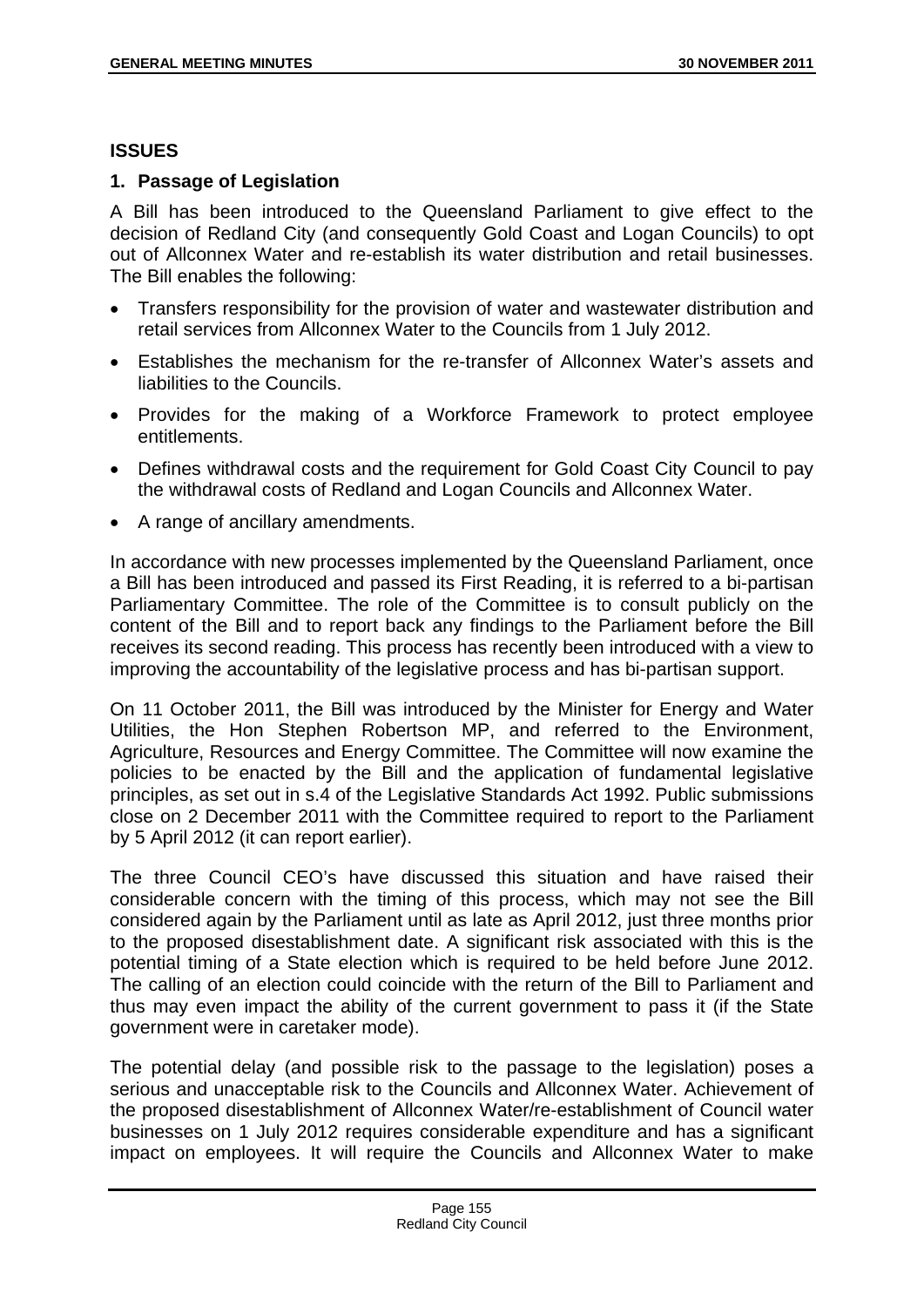decisions and commit public funds to disestablishment and re-establishment activities without the certainty of legislation having been passed.

The Queensland Parliament has a provision that allows the Minister to declare an 'Urgent Bill'. If so declared a Bill can by-pass the Committee process and be immediately set down for its Second Reading. It is understood that the state Government considered this provision in relation to this Bill and determined not to invoke it on the grounds that it has supported the introduction of the new procedure and does not want to be seen to circumvent it.

As part of the public submissions process conducted by the Committee, it is proposed, as a minimum, that each of the three Councils resolves to make a submission calling for the urgent consideration of the Bill and the referral back to the Parliament at its earliest convenience.

The grounds for this representation are:

- The significant risk to the Councils associated with the uncertainty created by the proposed timelines for the Portfolio Committee process.
- The potential risk to the orderly provision of an essential service created by the passage of the legislation at a date so close to the proposed implementation date.
- The need to provide certainty for employees of Allconnex Water.

A resolution has been drafted which will be presented to each of the three Councils for consideration. If adopted, it is considered that the representation made to the Minister by all three Councils will lend considerable weight to the request.

It is not proposed that representations other than related to the need for the timely passage of the Bill be made to the Committee. Council officers were involved in consultation on the contents of the Bill which represents the state Government's declared policy intent. Representations on matters such as the requirement for Gold Coast to meet the costs of the 'opt out' decision have already been made (and rejected) and further representation is not considered of practicable benefit.

## **2. Withdrawal Costs**

A key aspect of the legislation are the provisions related to costs, and the responsibility for costs. The Bill provides further definition of the concept of what is now described as Withdrawal Costs, which are described as costs incurred by Allconnex Water or a withdrawing Council because of:

- it becoming, or ceasing to become a water and wastewater service provider
- the creation of a commercial business unit
- the re-transfer scheme which gives effect to the re-transfer of the assets and liabilities of Allconnex Water to the three Councils
- Allconnex's dissolution
- any matter consequential or incidental to the above

However, withdrawal costs do not include costs: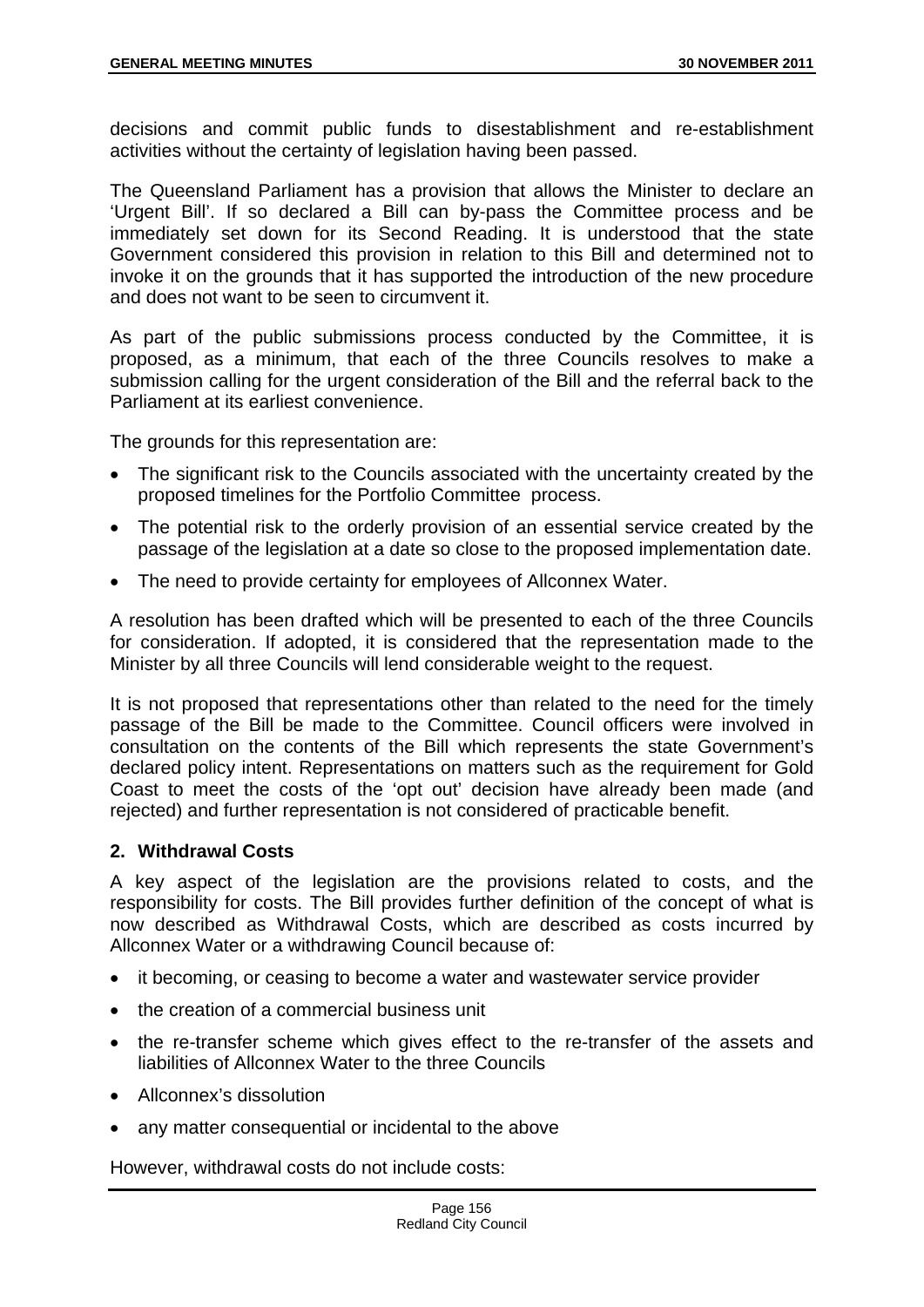- for anticipated or actual revenue or profits
- failure to realise savings
- that a withdrawn Council would ordinarily incur as a service provider or local government

The legislation specifies that Gold Coast City Council must pay its own withdrawal costs and those of Allconnex Water, Redland and Logan Councils. There are provisions that provide for dispute resolution and arbitration in the event that withdrawal costs cannot be agreed between the parties.

The Queensland Water Commission has indicated that further definition of withdrawal costs are likely to be included in a regulation. A workshop for the Councils and Allconnex Water has been scheduled to discuss the contents of such a regulation.

### **3. Stamp Duty Exemption**

The Bill provides certainty that the transaction will be exempt from charges under the Duties Act, as well as charges and fees under the Land Act, Land Titles Act, Transport Operations Act and the Water Act. This will mean that Stamp Duty will not apply to any transfers of land and vehicles occurring as a result of the 'opt out' decision.

### **4. Pricing**

Previous provisions relating to the 'price cap' applied by the state Government (limiting price increases for water and wastewater services to CPI for 2011-12 and 2012-13) are maintained and applicable to the new Council water businesses. Further, Redland City Council will be subject to ongoing price monitoring by the Queensland Competition Authority. This price monitoring involves the obligation to collect and provide significant information and justification for expenditure (including capital expenditure) to the QCA.

Of interest, if not of direct application to RCC in the post Allconnex Water environment, the Bill gives effect to the stated policy intent to enable individual Council's the ability to give a direction to a distributor-retailer (including a direction on pricing). The previous reserve powers (as enacted through the Participation Agreement) required the unanimous agreement of the three participating Councils in order to give a direction to the Board. If a direction (e.g. on pricing) results in a loss of revenue for the distributor-retailer, the Council responsible for that direction is required to compensate the distributor-retailer and its participating Councils for that loss.

## **5. Re-transfer Scheme**

There are extensive provisions in the Bill to enable the re-transfer of assets and liabilities from Allconnex Water to the participating Councils. As a general rule, assets are re-transferred to the Council that asset was originally transferred from, and geographically based assets transfer to the local government in which geographic area the asset is based. There will be a need to identify, value and agree on the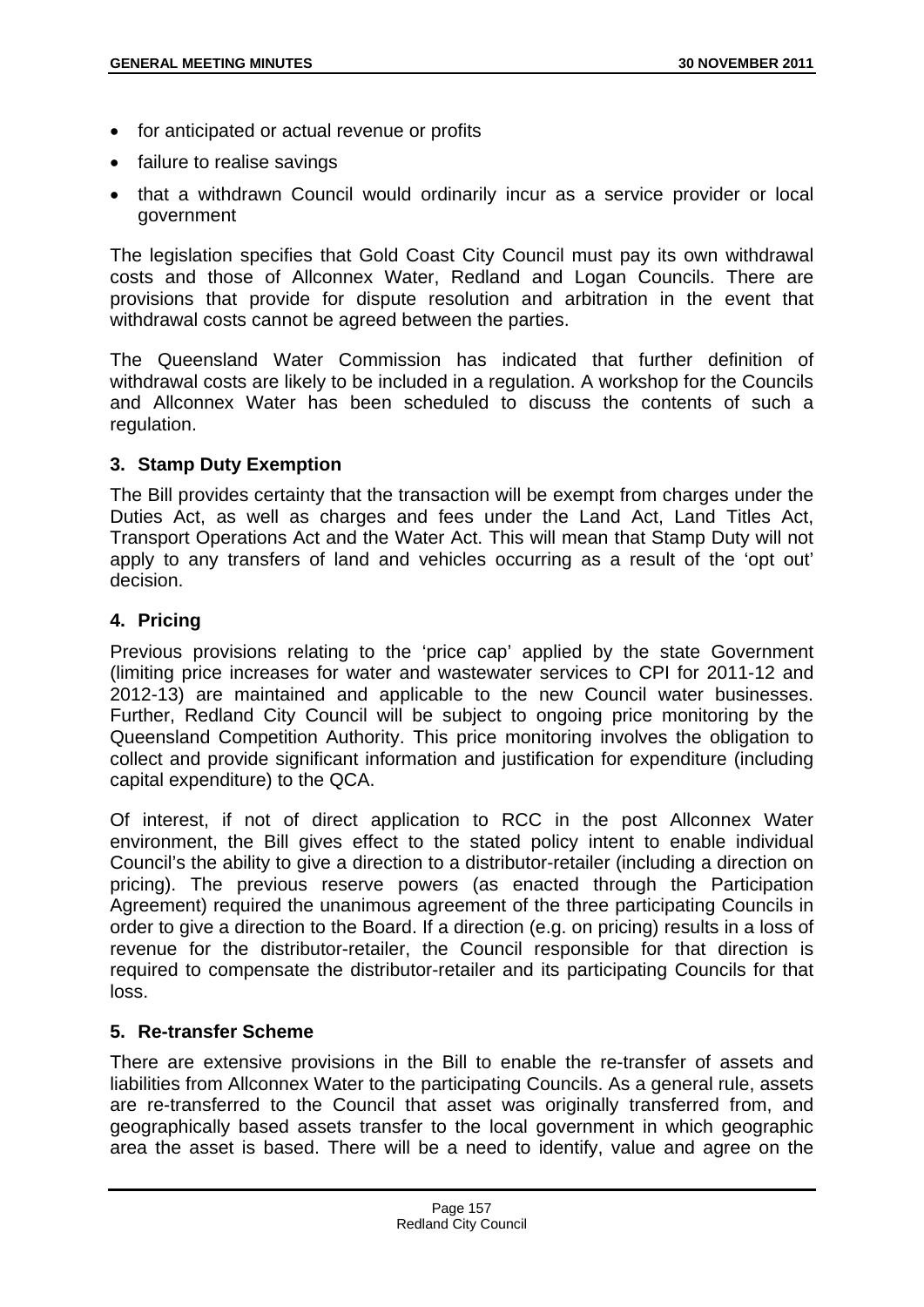transfer of so-called 'comingled' or corporate assets (e.g. furniture and fittings in the corporate HQ at the Rocket, IT infrastructure), and liabilities.

## **6. Workforce Framework**

The Bill identifies that a workforce framework will be made (under regulation) which will provide protections to employees of Allconnex Water (and potentially Councils) affected by the water reform. A key claim by the Unions that these protections extend until 2015 has been accepted by the State Government.

# **RELATIONSHIP TO CORPORATE PLAN**

## **9. An efficient and effective organisation**

This report relates directly and indirectly to a number of objectives in the "Efficient and Effective Organisation" section of the Corporate Plan.

## **FINANCIAL IMPLICATIONS**

There are no financial implications impacting Council as a result of this report.

## **PLANNING SCHEME IMPLICATIONS**

There are no implications to the planning scheme within this report.

# **CONSULTATION**

Consultation occurred between the three Chief Executive Officers of the participating Councils.

## **OFFICER'S/COMMITTEE RECOMMENDATION/ COUNCIL RESOLUTION**

| Moved by:    | <b>Cr C Ogilvie</b> |
|--------------|---------------------|
| Seconded by: | <b>Cr W Boglary</b> |

**That Council resolve as follows:** 

- **1. That Council notes with concern the potential delay of passage of the** *South East Queensland Water (Distribution and Retail Restructuring) and other Legislation Amendment Bill 2011* **and for the potential delay to impact upon necessary disestablishment/re-establishment activities required to comply with the proposed legislation; and**
- **2. That Council authorises the Chief Executive Officer to write to the Minister and the Chair of the Environment, Agriculture, Resources and Energy Committee to advocate that the Bill to be considered urgently by the Committee and for its report to be referred back to the Queensland Parliament at its earliest possible convenience.**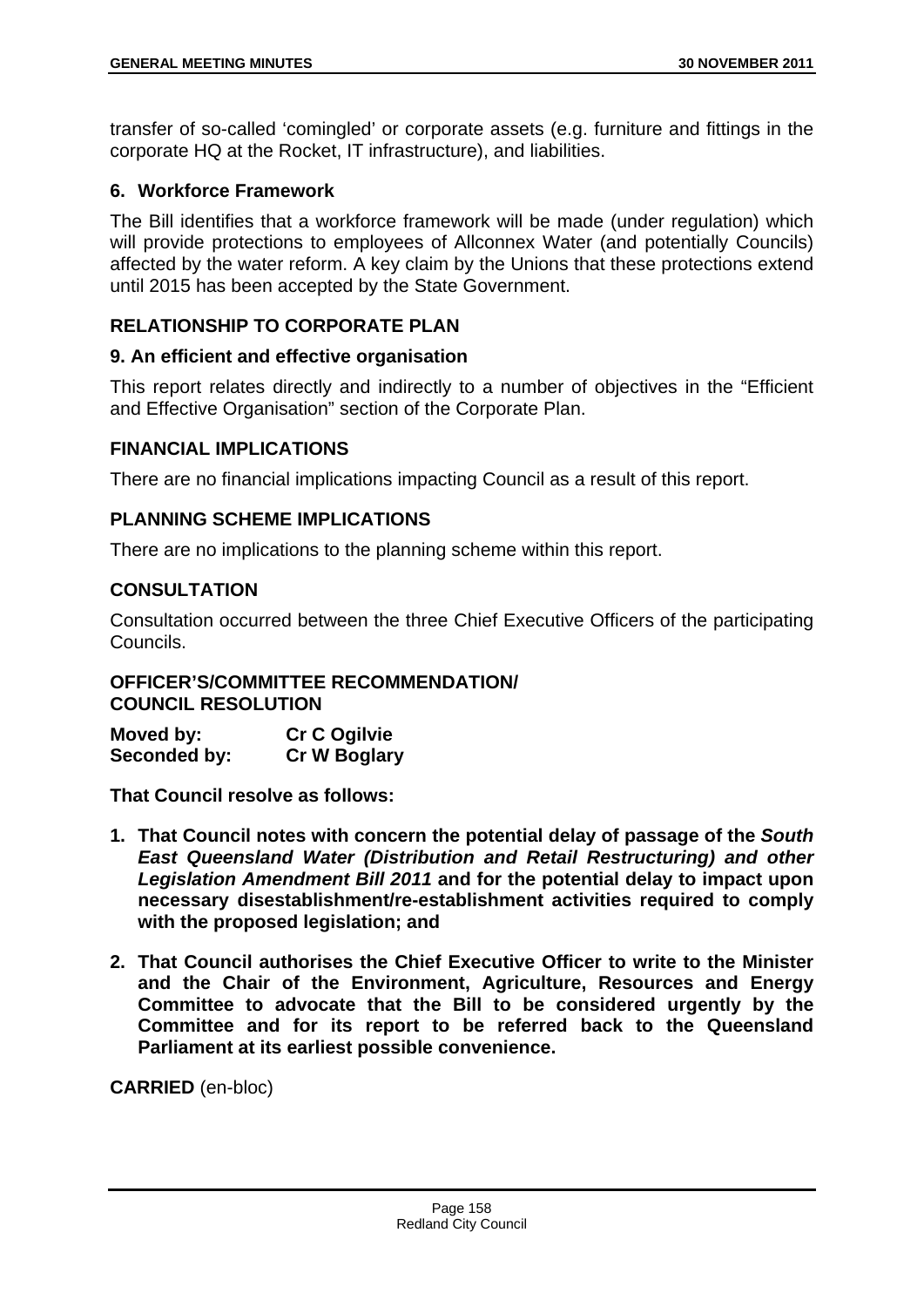| <b>LEGISLATION</b>          | ו זאט אוויראט וואט אין אינט אין דער וויך וואסווירן וואסווירן וואסווירן ווידער אין דער היידע ווידער ווידער וויד |
|-----------------------------|----------------------------------------------------------------------------------------------------------------|
| <b>Dataworks Filename:</b>  | <b>HRM - WHS Operations</b>                                                                                    |
| <b>Responsible Officer:</b> | <b>Amanda Daly</b><br><b>Manager People &amp; Change</b>                                                       |
| Author:                     | <b>Peter Gould</b><br>Service Manager Workplace Health & Safety and<br>Wellbeing                               |

**19.2.6 NATIONAL HARMONISATION OF THE WORKPLACE HEALTH & SAFETY** 

### **EXECUTIVE SUMMARY**

The new Workplace Health and Safety legislation effective 1 January 2012 (Harmonisation) has impacts to RCC and requires a revision of the safety management system.

It is vital Councillors are aware of the Executive Leadership Group's (ELG) "officer" status under the new legislation and the impacts on decision making.

### **PURPOSE**

To provide an overview of the new Workplace Health and Safety legislation effective 1 January 2012 (Harmonisation).

#### **BACKGROUND**

Currently all states, territories and the Commonwealth are responsible for making and enforcing their own health and safety laws. Although these laws draw on a similar approach for regulating workplaces, there are differences in the application and detail of the laws.

Inconsistent laws:

- cause confusion for businesses and inequitable safety standards across jurisdictions and industry sectors
- lead to duplication and inefficiencies for governments when providing policy, regulatory and support services.

In response to industry calls for greater national consistency, the Commonwealth, states and territories have agreed to implement nationally harmonised WHS legislation to commence on 1 January 2012. The harmonisation model will be one where the Commonwealth and all states and territories will be responsible for making and enforcing the model laws.

Harmonisation aims to:

- develop uniform, equitable and effective safety standards and protections for all Australian workers
- address the compliance and regulatory burdens for employers with operations in more than one jurisdiction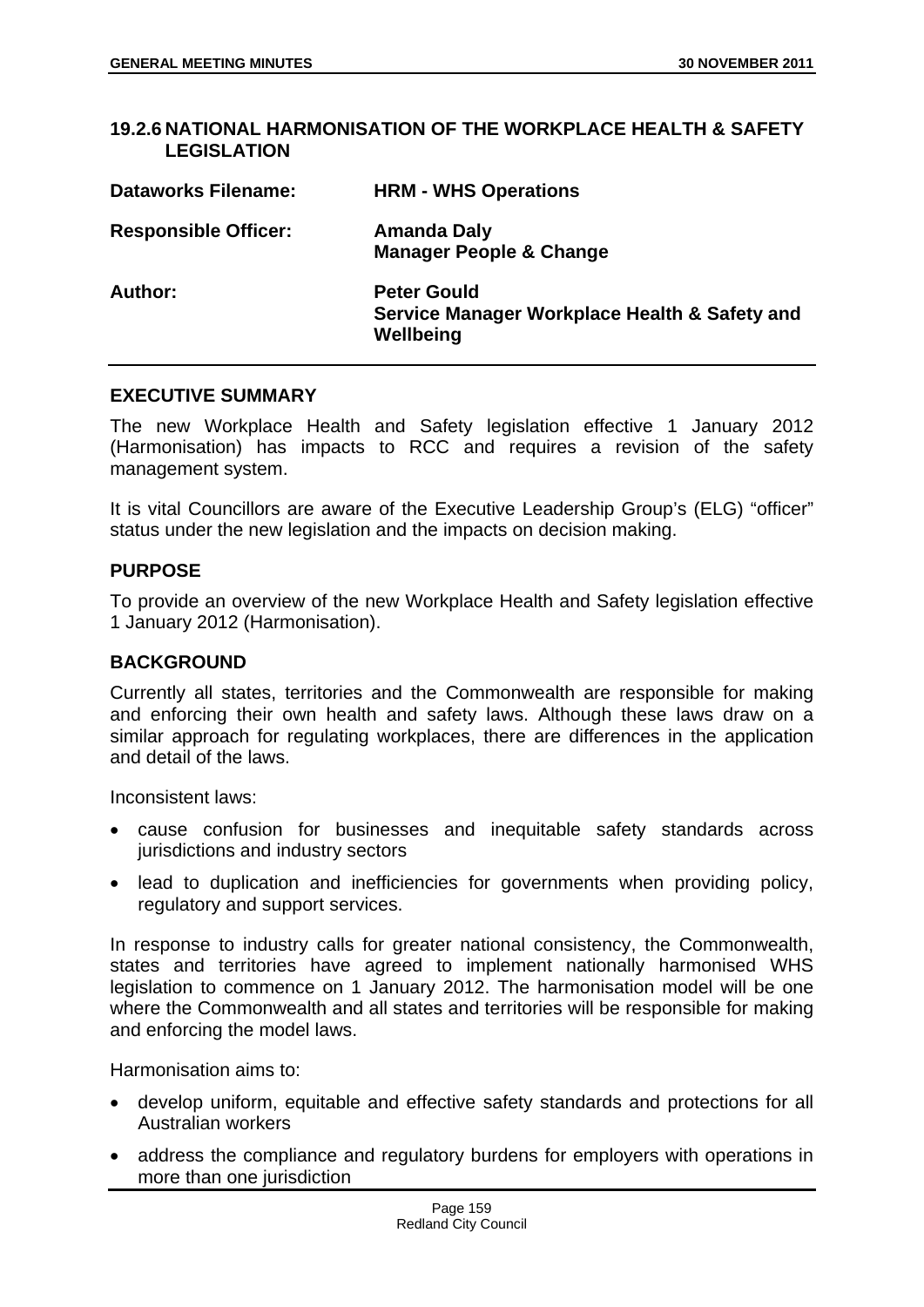- create efficiencies for governments in the provision of OHS regulatory and support services
- achieve significant and continual reductions in the incidence of death, injury and disease in the workplace.

A national model Act has been developed and includes the following key elements:

- a primary duty of care requiring persons conducting a business or undertaking to ensure, so far as is reasonably practicable, the health and safety of workers and others who may be affected by the carrying out of work
- duties of care for upstream parties such as designers, manufacturers, importers, suppliers and installers
- a requirement that officers of corporations and unincorporated bodies exercise due diligence to ensure compliance
- reporting requirements for notifiable incidents such as the serious illness, injury or death of persons and dangerous incidents arising out of the business or undertaking authorisations such as licences, permits and registrations (e.g. for persons engaged in high risk work or users of certain plant or substances)
- provision for worker consultation, participation and representation at the workplace
- provision for the resolution of health and safety issues
- protection against discrimination for those who exercise or perform, or seek to exercise or perform, powers, functions or rights under the Act
- an entry permit scheme that allows union officials to inquire into suspected contraventions affecting workers who are members, or eligible to be members, of the relevant union and to consult and advise such workers about health and safety matters
- compliance and enforcement measures and sanctions, including enforceable undertakings
- regulation-making powers and administrative processes, such as the review of decisions.

While the Act is largely similar to the current Queensland *Workplace Health and Safety Act 1995*, there are a number of important differences:

- Business operators must do what is reasonably practicable to eliminate or minimise risk to health and safety.
- Company directors will have a positive and proactive duty to exercise due diligence. This represents a shift away from attributed liability (i.e. being held liable for contraventions by the company) and requires directors to:
	- o acquire and keep up-to-date knowledge of health and safety matters
	- o gain an understanding of hazards and risks associated with the company's operations
	- o ensure appropriate resources are available for use to eliminate or minimise risks from work carried out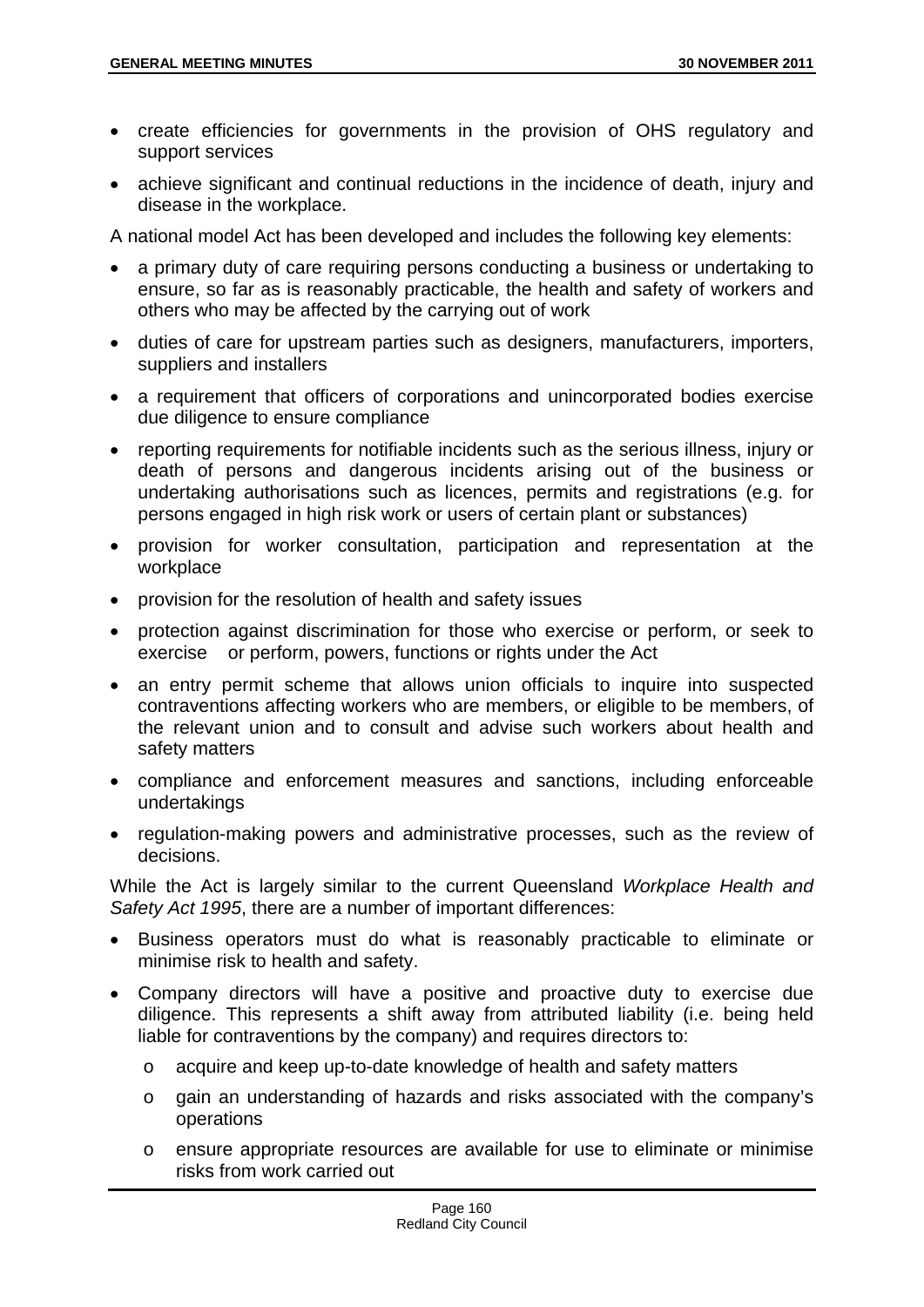- o ensure appropriate processes for obtaining information about incidents, hazards and risks, and responding to them
- o ensure processes for complying with duties are implemented, e.g. reporting, consultation arrangements, training and instruction
- o verify the provision and use of resources for the matters listed above.
- Workers must exercise reasonable care that their acts or omissions do not adversely affect the health and safety of all persons at a workplace.
- There will be no requirement for business operators to appoint workplace health and safety officers (WHSOs). However, as it is a requirement for business operators, including company directors, to be familiar with the risks and hazards associated with their operations, and to provide appropriate control measures to ensure a safe working environment, businesses are encouraged to have access to trained safety personnel.
- Health and safety representatives HSRs) will represent defined work groups at a workplace. These will need to be negotiated with the business operator.
- Health and safety issues are to be resolved in accordance with an agreed procedure. Where there is no agreed procedure at a workplace, the national model laws set out a default procedure.
- HSRs will be able to issue provisional improvement notices and can direct workers to cease work after consultation and an attempt to resolve an issue, or without consultation, if there is an immediate and imminent threat to health and safety.

National model regulations and priority codes of practice are currently being developed. While these are largely consistent with Queensland provisions, there are some additional areas of regulation, such as fatigue, emergency procedures, work at heights, surfaces and floors, movement around workplaces, and remote and isolated work. While most of the remaining regulations are essentially similar to current Queensland regulations, there will be some altered provisions for construction work.

## **ISSUES**

The changes to Workplace Health & Safety Legislation brought about by Harmonisation required Redland City Council to review and update all of the Procedures in the Councils Safety Management System which falls out under RCC POL-3040.

The Executive Leadership Group needs to prepare to take on their Officer roles under the new legislation.

The Organisational Leadership Group needs to prepare to take on their Persons in Control of Business Undertaking role under the new legislation.

All Health and Safety Representatives in RCC need to have awareness of the changes in the new legislation that affect them in their voluntary role.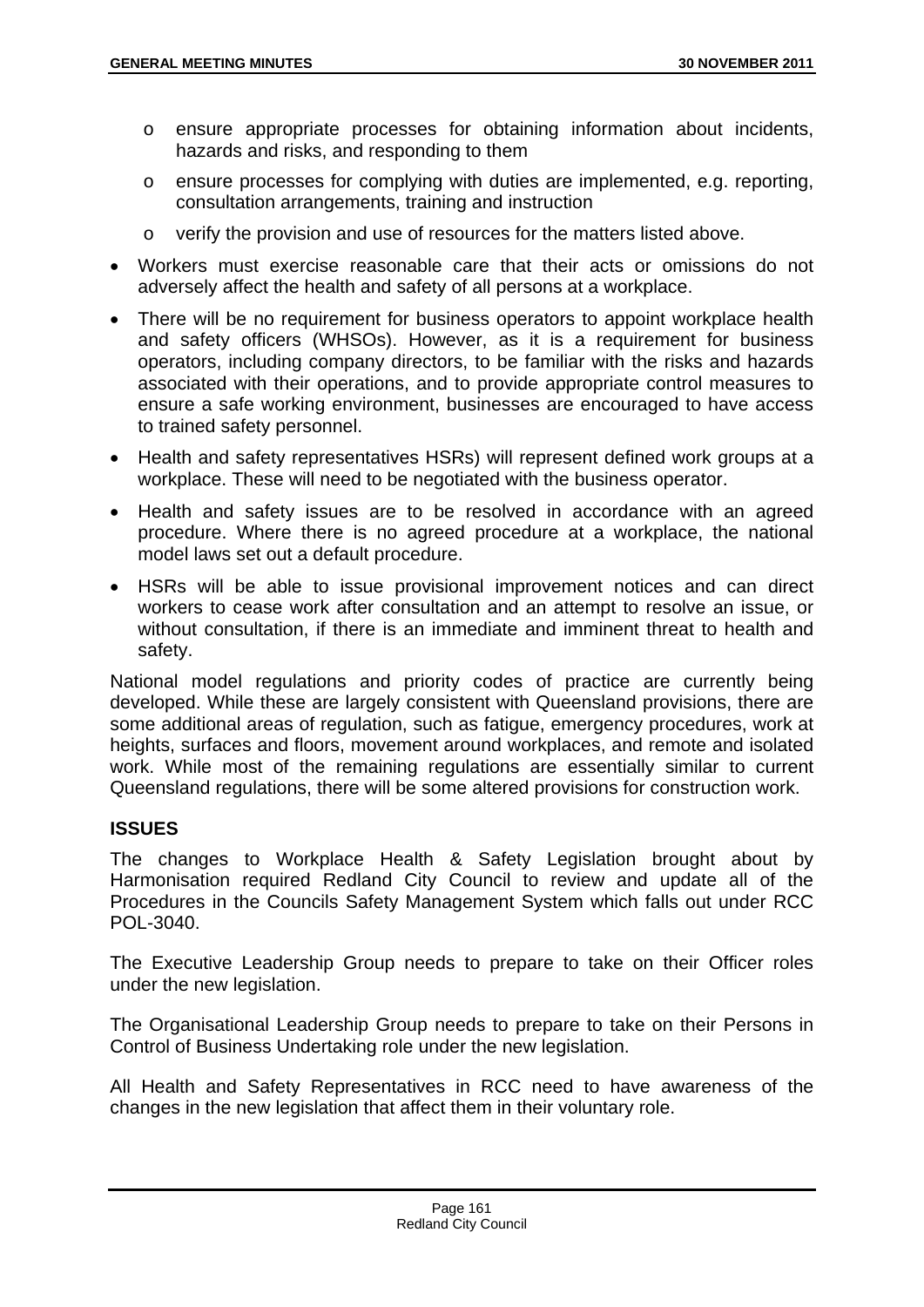All Workplace Health and Safety Officers need to be transitioned to their new roles as RCC Health and Safety Advisors due to the removal of the WHSO role within the legislation.

All employees will need to be orientated to the new definition of a Worker under the new legislation.

Redland City Council will need to review contractor safety management arrangements to ensure our due diligence responsibilities under the new legislation are met.

Redland City Council will need to review its volunteer management arrangements to ensure our due diligence responsibilities under the new legislation are met.

It is vital Councillors are aware of ELG's "Officer" status under the new legislation. Councillors under the new legislation are seen as "Workers" by definition and must abide by the "reasonably practical" definition in the Act. As such a process to support the RCC "Officers" in their due diligence will need to be developed in situations where a health and safety matter is discussed at a General Council Meeting.

# **RELATIONSHIP TO CORPORATE PLAN**

## **9. An efficient and effective organisation**

Council is well respected and seen as an excellent organisation which manages resources in an efficient and effective way

9.4 Provide a safe place for staff to work in and support the health and wellbeing of our people.

## **FINANCIAL IMPLICATIONS**

- This recommendation requires a change to the current year's budget. The Finance One account number and budget phasing details are held within Statutory Workplace Health and Safety Obligation job number for consultants, contractors and external training.
- A Q1 ask has been submitted for an officer to undertake the changes and education required to ensure RCC compliance in the new legislation.

## **PLANNING SCHEME IMPLICATIONS**

The City Planning & Environment Group was consulted and it is considered that the outcome of recommendations in this report will not require any amendments to the Redlands Planning Scheme.

## **CONSULTATION**

The Workplace Health and Safety team have rolled out initial overviews of the implications of the new legislation to all managers and supervisors. The education program will continue over the next six months.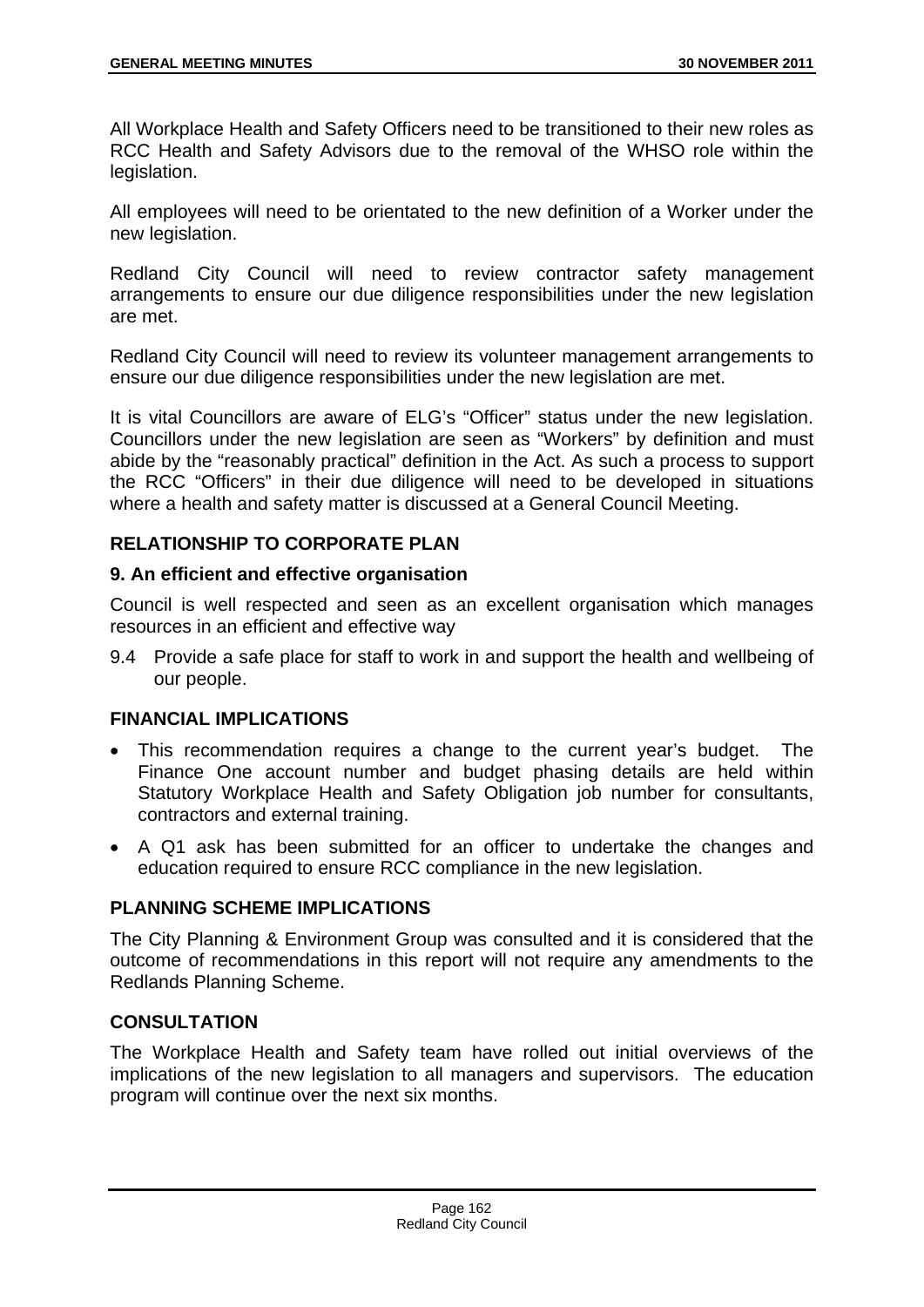## **OPTIONS**

# **PREFERRED**

That Council resolve to note and support the implementation of the new WH&S Harmonisation Legislation

# **ALTERNATIVE**

The mandatory legislation is not implemented and Redland City Council accepts the risk of prosecution.

## **OFFICER'S/COMMITTEE RECOMMENDATION/ COUNCIL RESOLUTION**

**Moved by: Cr C Ogilvie Seconded by: Cr W Boglary** 

**That Council resolve to note and support the implementation of the new WH&S Harmonisation Legislation.**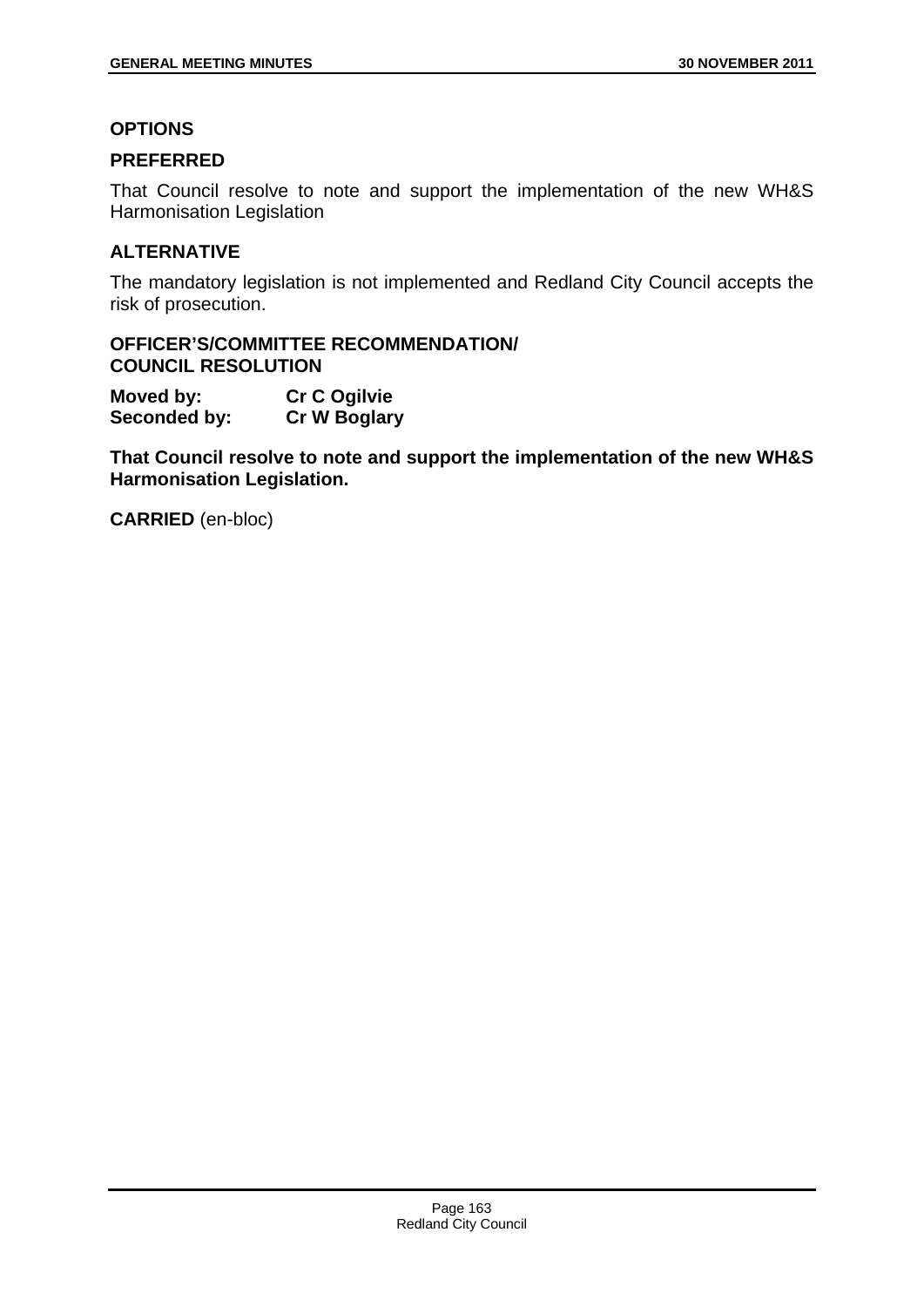## **19.3 CITY SERVICES**

**Cr Reimers** declared a conflict of interest, or a perceived conflict of interest, in the following item as she is Patron of the Redland Multi-Sports Club and Muddies Cricket Club, and Convenor of the Judy Holt Bushcare Group. Cr Reimers stated she would remain in the room, voting in the community interest. Cr Reimers voted in the affirmative.

**Cr Hobson** declared a conflict of interest, or a perceived conflict of interest, in the following item as she is Patron of the Redlands Scottish & Celtic Society. Cr Hobson stated she would remain in the room, voting in the community interest. Cr Hobson voted in the affirmative.

## **19.3.1 FUNDING OPTIONS FOR PHASE 3 JUDY HOLT PARK EASTERN LANDFILL BATTER REMEDIATION AND ASSOCIATED WORKS PROJECT (2011-2012 & 2012/2013)**

| <b>Dataworks Filename:</b>  | <b>EM Landfill Remediation Separate Charge (Brown</b><br>Levy)<br><b>CLR Site 01 Judy Holt Park Birkdale</b> |
|-----------------------------|--------------------------------------------------------------------------------------------------------------|
| Attachment:                 | <b>Attachment 1 - JH EB Project Remediation</b><br><b>Phases</b>                                             |
| <b>Responsible Officer:</b> | Elisa Underhill<br><b>Manager City Enterprises</b>                                                           |
| Author:                     | <b>Deluna Lawrence</b><br><b>Remediation Advisor</b>                                                         |

## **EXECUTIVE SUMMARY**

This report is submitted in response to a Council request made during the 2011/2012 Landfill Remediation Separate Charge budget workshop to brief Council on the total project costs for further funding consideration to deliver the "Phase 3 Judy Holt Park Birkdale - Eastern Landfill Batter Remediation and Associated Works Project" (Phase 3 JH EB Project).

The total cost of Phase 3 JH EB Project is \$7,385,600 inclusive of \$345,000 of "improvement works" to progress cycleway, open space and recreation outcomes currently earmarked in the 10 Year Capex Programme. Direct costs associated with delivering closed landfill remediation outcomes total \$7,040,600, and includes costs for an engineered landfill cap, landfill gas collection and venting system, leachate management system, site revegetation and major drainage upgrades. "Improvement works" include the completion of the missing link to the regional bike path connecting Alexandra Hills and Birkdale parallel to Tarradarrapin Creek and the toe of the eastern landfill batter at Judy Holt Park.

This report informs Council on project reasoning and benefits, risks, construction costs and recommends the approval of capital borrowings from the Queensland Treasury Corporation of \$5.5 million. Given approval, project savings can be realised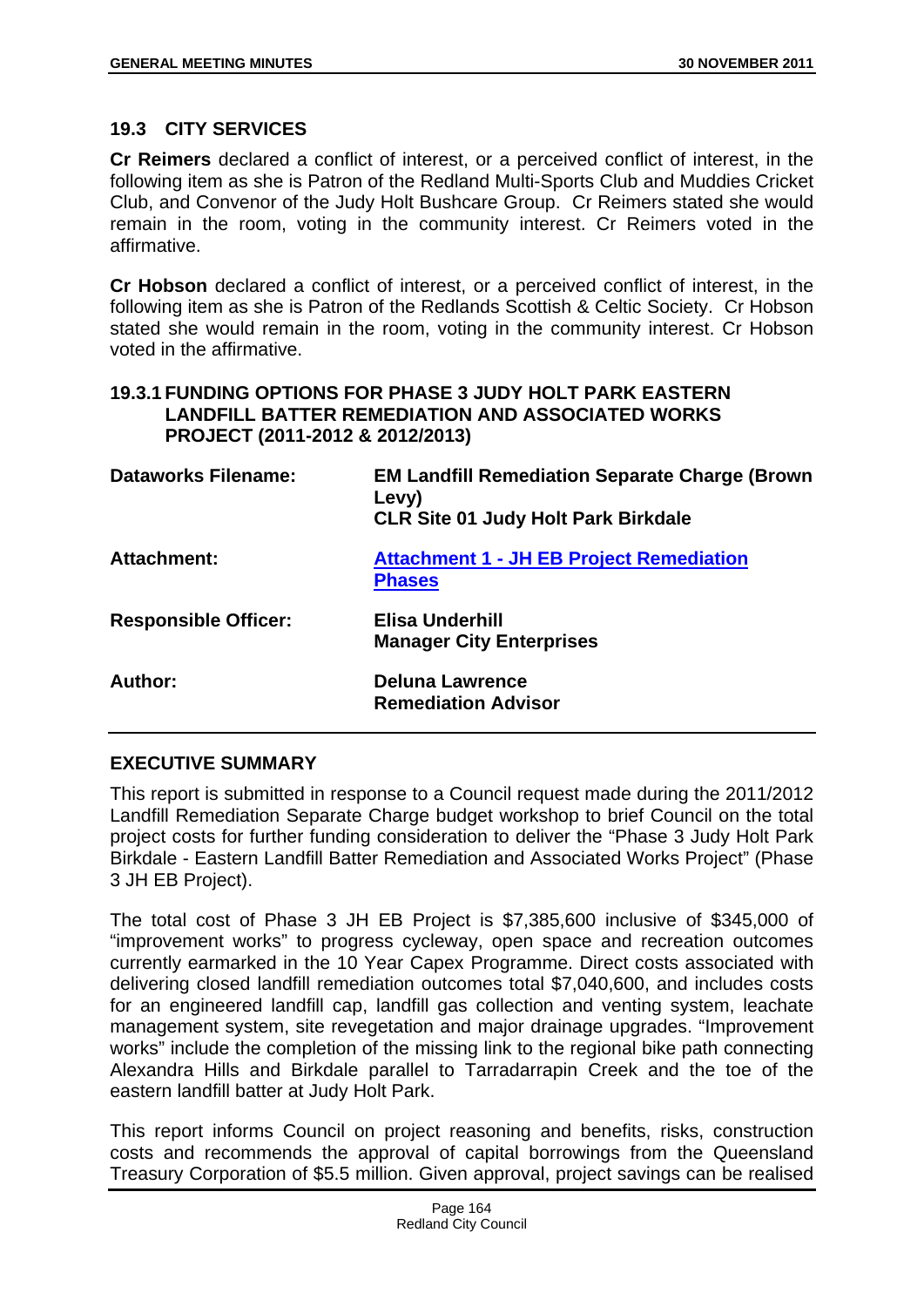in 2011/2012 due to the immediate purchase of project resources subject to cost variations surrounding expected construction index increases in 2012/2013. Borrowing costs are to be serviced through the ongoing levying of the LR Separate Charge over the next 20 year period with no change to the projected separate charge rate in 2012/2013 currently modelled at \$50.00 per rateable lot.

As predicted during rate modelling for the 2011/2012 budget, the Landfill Remediation Separate Charge Reserve cannot accommodate this level of immediate expenditure. Income received through the levying of the charge is not enough to deliver this project through the rate alone. This has triggered the development of an improved financial planning approach to the total Closed Landfill Remediation Programme (CLR Programme). Although full details of the amended financial approach to the total programme will not be finalised until the next budget development period the funding of the Phase 3 JH EB Project and CLR Programme is being modelled around a primary capital borrowing capability to provide a more rapid and cost effective major works delivery plan. The Phase 3 JH EB Project forms the first project to be brought under this improved financial strategy.

This integrated construction project is considered a high priority by the CLR Programme delivering significant environmental and community space outcomes. Confirmation of project costs and delivery commitments have been made by the Project Delivery Group (PDG) with actual site mobilisation/construction commencement projected in Q1-Q2 2012/2013.

Closed landfill areas throughout the City provide essential and valuable land assets and source of wider community enjoyment and well being for Redlands and the region. Strong Council and community commitment is needed over a long period to fix the arbitrary waste filling of the past and ensure the future viability and increasing safe use of these areas.

The scope of closed landfill management is expanding and fast becoming a financial, safety and environmental priority for the Redlands. This includes Judy Holt Park Birkdale being both a regional sporting park and a high risk closed landfill site.

## **PURPOSE**

The purpose of this report to respond to the Council request for further project briefing and construction cost information, during 2011/2012 Landfill Remediation Separate Charge budget workshop deliberations.

This report seeks approval for a \$5.5 million capital borrowing loan from the Queensland Treasury Corporation to be drawn down in 2012/2013 confirming the full delivery of the Phase 3 Judy Holt Park Birkdale – Eastern Landfill Batter Remediation and Associated Works Project (2011/2012 & 2012/2013).

## **BACKGROUND**

## **Landfilling History**

 Judy Holt Park Birkdale was used as an unsupervised landfill site for approximately 20 years ceasing waste disposal activities in 1993. Detailed filling records are not available and the site was intermittently supervised. The site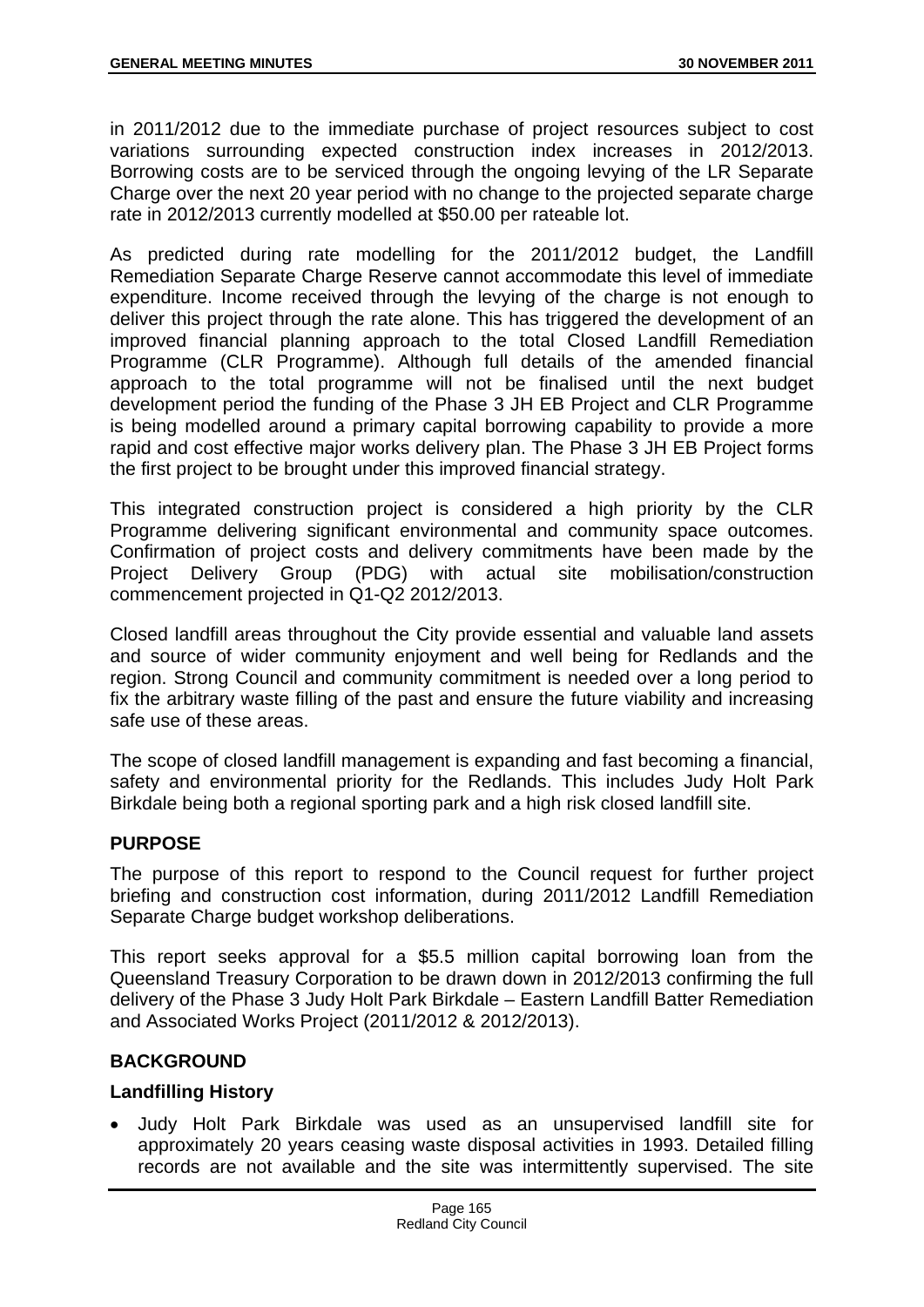accepted all waste types including farming, domestic, industrial, regulated and hazardous waste.

- Upon closure, the site was not closed with the extensive uniform engineered capping gas or leachate systems that are stipulated in more modern landfilling activities. In addition, when the site was cleared for filling it was not established with an engineered lining system placed at the bottom of the filling area to assist with the separation of the waste from the underlying environment, drainage and leachate management.
- Upon landfill closure, the parkland was formed into three (3) distinct plateau areas supporting various activities through the years including horse adjustment fields, cricket, rugby, dog obedience, special events including regional and national tournaments.

### **Master Plan**

- The original Judy Holt Master Plan was adopted by Council in 2004 securing the site as a Regional Sports Park and Reserve under a lease arrangement from the State Government.
- In 2011, Council approved the amended Judy Holt Park Master Plan. This greatly improved the level of landuse planning detail required to drive the finalisation operational works across the site and deliver the final look and feel of the landform.

## **Closed Landfill Performance and Site Remediation History**

- The park and the landfill area has experienced severe weathering, saturation, numerous fires, localised flooding, extensive surface water infiltration, vegetation loss, unapproved excavations and is consistently subject to competing community use and development pressures.
- Since the site was closed and sports fields were arranged along the plateau areas numerous small maintenance projects have been carried out in an effort to manage immediate risk and safety management issues to keep the regional sporting venue open and safe to support the increasing public use.
- A number of planting projects have been instigated across the site using both introduced and native species of trees and small shrubs in an effort to uptake high nutrients carried by landfill leachate. Although some plant and tree species have taken up in planting areas in the north of the site planting aims have proven unsuccessful and leachate continues to pose a significant environmental and financial concern.
- Judy Holt Park has a history of leachate outbreak incidents primarily through the north end of the eastern landfill batter with reports recommending the installation of leachate collection trenching systems and extensive landfill capping works to be planned. Due to the limited revenue received by Council during 2005-2008 through the levying of the Landfill Remediation Separate Charge (brown levy) Council has not in a position to fund such large operational works. Further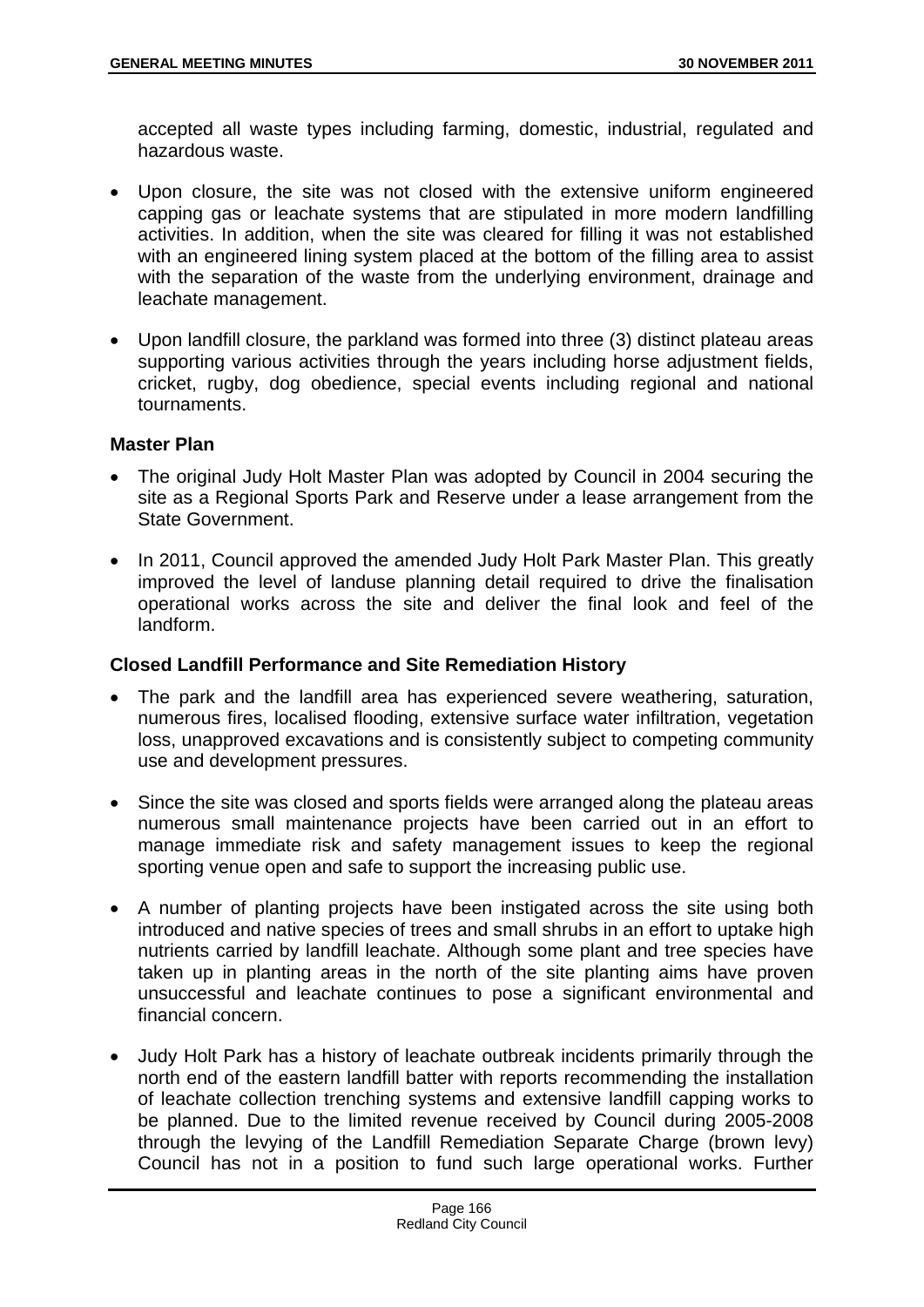financial planning was prepared to 'ramp up' the charge income in an effort to plan for major remediation works in the future.

- In 2008 a detailed environmental investigation and remediation planning project into the total closed landfill area was commenced. Investigation results provided vital information on the functionality and condition of the site as both a major sporting venue and a closed landfill area culminating in a high level staged closed landfill remediation plan. This high level plan is in effect today and is used to prioritise works across the site and initiate integrated construction projects to deliver landfill remediation and improvement works simultaneously. An overview of the major remediation works plan can be viewed in Attachment 1.
- Between 2006 and 2009 two (2) closed landfill capping projects have rebuilt the cricket fields (second plateau) costing in the vicinity of \$2.56 million. These remediation projects delivered engineered capping systems, subsurface drainage and rebuilt high quality cricket fields across large sections of the landfill surface in response to the non compliant cover over waste and risks poses to continuing sporting field use. These works effectively sealed off large areas of previously subject to surface water infiltration, surface ponding and resolved numerous safety risks associated with landfill subsidence including the elimination of deep trip hazards.

## **Leachate Management and Site Maintenance**

- Ongoing maintenance works have been completed across the site continually acting to reform damaged and eroding landfill batters and drainage lines and install three (3) leachate collection ponds and two (2) leachate collection sump systems. These collection systems although highly effective were to only be temporary containment solutions until larger closed landfill remediation works could be financially supported and designed appropriately. Currently landfill leachate collected at the site is extracted via liquid waste truck and disposed of outside Redland City to an appropriate waste water treatment facility further increasing costs and operational management at the site.
- In 2009, Redland Water (continuing Allconnex) ceased the approval of the disposal of trucked landfill leachate to the sewer network.
- During 2010/2011 maintenance costs peaked with leachate collection, sediment control, operational works, path maintenance and drainage maintenance costing close to \$1 million. Although this cost is not expected to continue it shows how expensive and damaging a wet season is to an area already requiring significant reconstruction works.

# **Landfill Gas**

 Ambient landfill gas testing completed in 2011 has confirmed that the closed landfill area is still producing landfill gas. Although the park is now at the tail end of its full gas production life the use of the site as a regional sporting venue coupled with the supporting infrastructure and services poses risks to the Council, the community and site assets. This further supports the need to commit to works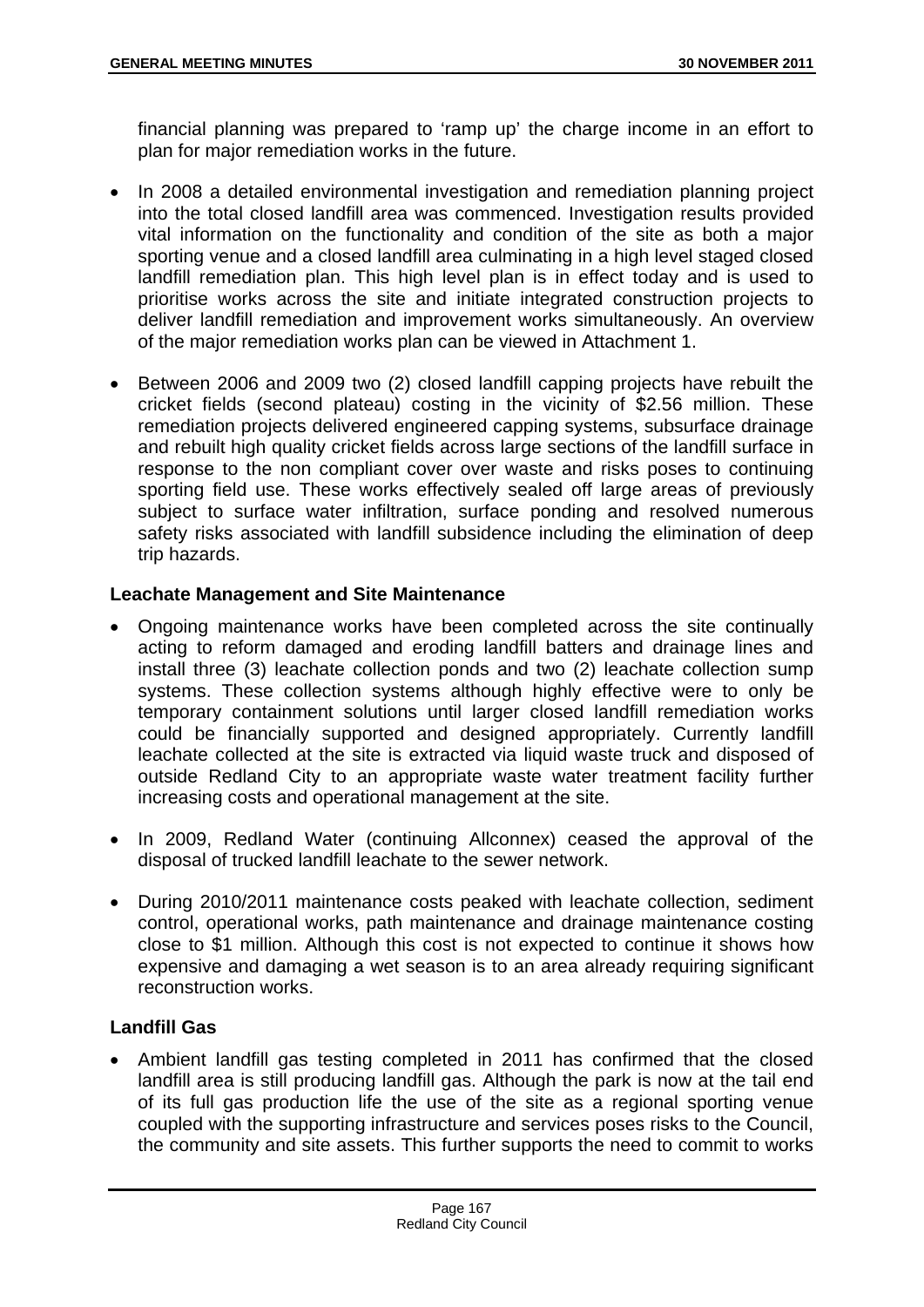that act to improve the management and safe collection and venting of landfill gas.

# **Phase 3 Project Funding**

- Council indicated at the 2011/2012 budget workshop that although immediate budget increases to specifically support the Judy Holt Park project were not supported at the time of tabling the abovementioned report, clear acknowledgement was made by members of the Council and Mayor that there will be an anticipated increase in total project budget requested and should be supplied when reliable construction estimates have been received.
	- o During 2011/2012 Council budgeting workshops the following extract was provided to Council as a notification to expect increases in the Judy Holt Park Eastern Landfill Remediation Project:
		- *Complete two (2) priority remediation construction projects Judy Holt*  Park Birkdale and Redland Bay Transfer Facility/Closed Landfill, both of *which have been spread across numerous years to keep income requirements achievable. Judy Holt Park Eastern Landfill Batter and Associated Works Project will be commenced in 2011/2012 with finalisation in 2012/2013, subject to revised budget modelling once construction costs are known.*
- In early November 2011, the construction estimation for Phase 3 remediation elements was received from the Project Delivery Group (PDG) totalling \$7,040,604 for the closed landfill remediation component. As expected, this cost is well outside the current financial allocation in the CLR Expenditure Plan totalling \$2,298,200.
- Refer to the "Financial Implications" section of this report to view full project financials

## **ISSUES**

The following discussion of issues highlights strategic programme and specific project issues to be considered in the context of this report and the report recommending the approval of capital borrowings to commence major remediation works at a high priority closed landfill area.

## **Closed Landfill Areas - Delivering Major Community, Sporting Hubs and Open Space**

When assessing the scope and expense related to closed landfill remediation delivery it is important to understand that Council, the Redland's and regional community depend heavily on the sustained performance of closed landfill areas in the Redland City.

These areas are subject to continual development pressures and are expected to provide significant foreshore parklands, major local and regional sporting venues and sites for the conduct of waste transfer businesses well into the future.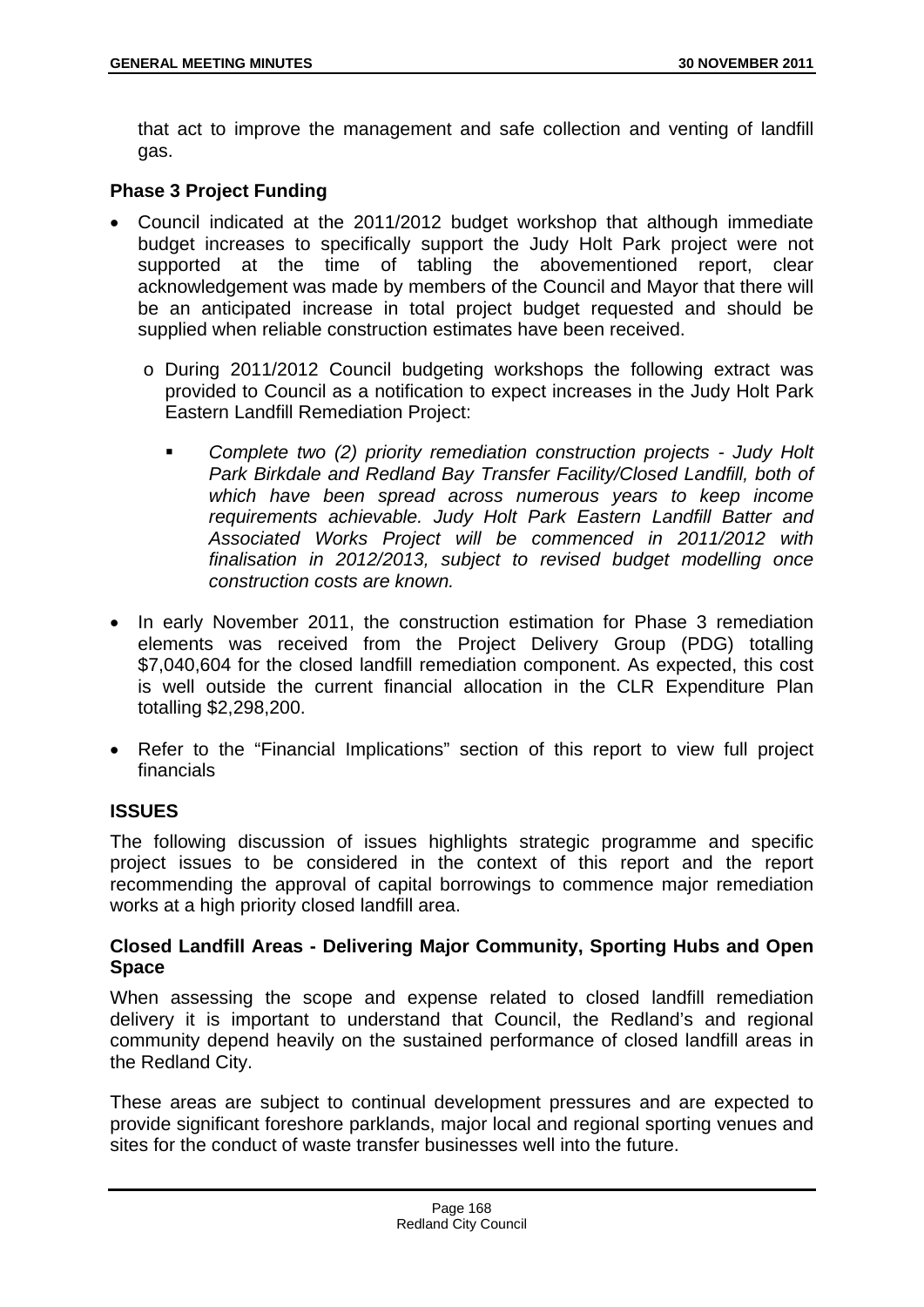The Redland City is facing significant future costs associated with managing numerous landuse pressures on closed landfill areas, of specific mention are foreshore landfill areas which are and will be subject to tidal inundation and erosion, safety management and environmental emissions. In some instances, costly engineered barriers between Moreton Bay and the landfill extent will be required to ensure the protection of the landfill component from sea level rise and storm surge impacts. Other solutions may require total removal of the waste posing significant costs for transport and disposal outside the Redland City.

Due to the historical closure standard of most landfill areas, recent site audits have revealed that some sites require major surface water drainage works, car park formalisation, planning for significant landfill capping, gas management and stability issues have now become medium to high risk situations requiring substantial remedial works. The highest priority of the public use closed landfill sites is the Judy Holt Park Birkdale Regional Sports Park.

## **Judy Holt Park Site Risks and Management Issues**

The following points highlight specific site management issues to be addressed through the delivery of Phase 3 Judy Holt Park Birkdale – Eastern Landfill Batter and Associated Works Project.

- High minor works and leachate management costs;
- Non-compliant uniform engineered capping system;
- High generation and expected continuation of landfill leachate;
- Shallow soil cover posing safety risks to park users;
- Permeable and unsealed major drainage lines;
- Erosion and loss of cover soils and accessibility;
- Incomplete connections of clean surface water;
- Water quality impacts from high nutrients and other contaminants;
- **Exposure to potentially dangerous waste;**
- Detection of landfill gas generation;
- Unsealed and eroding high use pathways/walkways;
- Dangerous slopes and inaccessible batter areas;
- High operational supervision required.

## **Project Benefits**

The Phase 3 JH EB Project is one of the largest integrated closed landfill remediation projects to be planned through the CLR Programme. This project has been in the planning stage for approximately 24 months and has been scoped to provide value for money and quality landfill closure coupled with site improvement works required to be realised through the newly approved Master Plan 2011.

The Phase 3 Project Scope is expected to result in and contribute to the following environmental improvement and community benefits:

- Improve local water quality and provide increased protection to the downstream RAMSAR wetland;
- Improve site safety and the engineered barrier between human interaction and subsurface waste environment;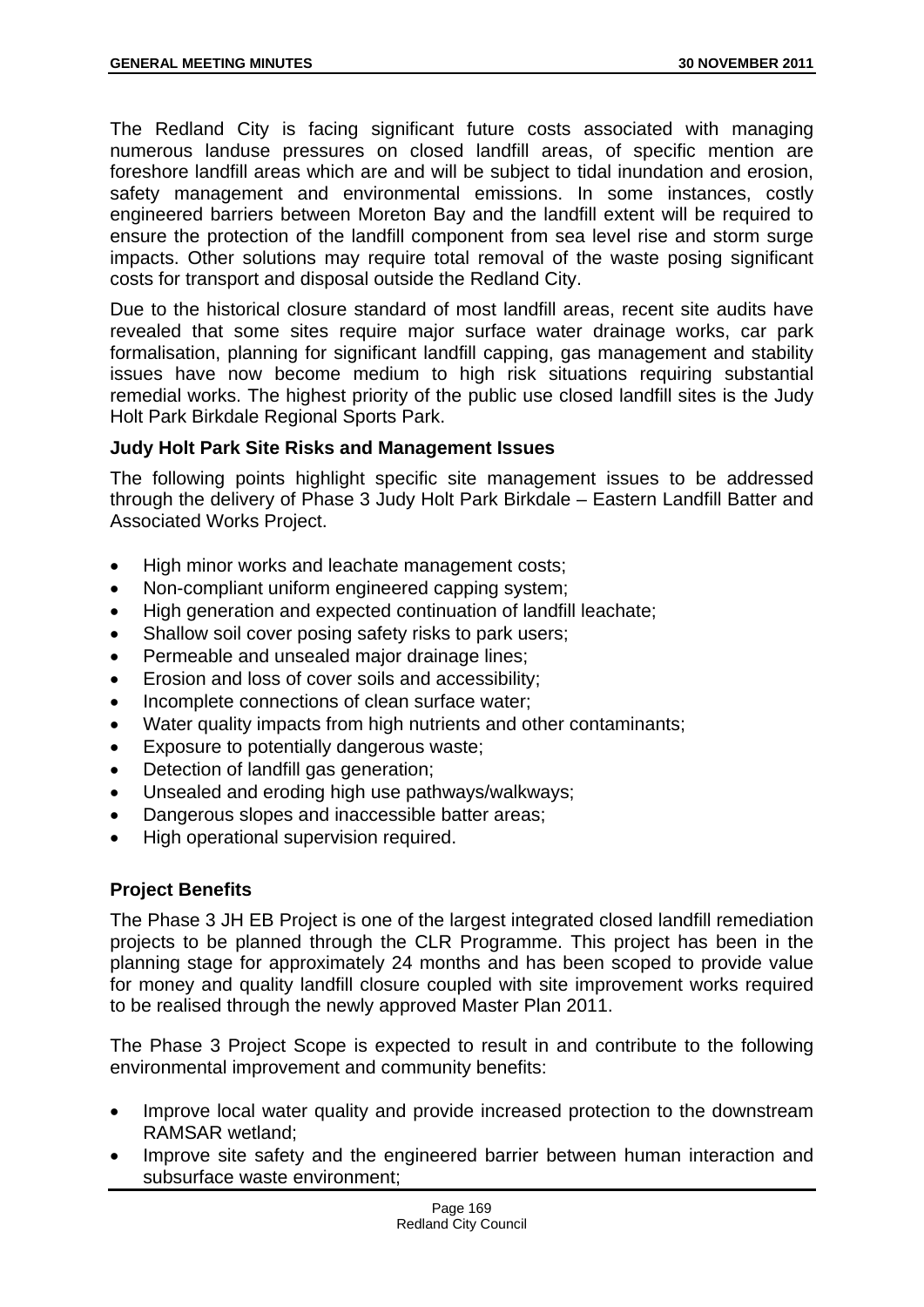- Open new land and recreational spaces for safe public access and use;
- Deliver the missing link in both the local and trunk cycling and pedestrian path network identified in the Redland Cycling and Pedestrian Strategy; Provision of valuable open space showcasing panoramic views to Moreton Bay;
- Provide connected pathways and access through the site;
- Promote a healthier lifestyle and appreciation of the environment;
- Complete the final landform required through the approved Master Plan 2011 for the future build of the youth hub, fitness area and playground;
- Re-establish viable vegetation cover for local native bird life;
- Reduce increasing site management costs and site supervision.

# **Construction Project Scope**

# **Landfill Capping**

- Placement of a geosynthetic clay liner (GCL) engineered landfill cap/cover over waste in compliance with current guidelines and industry practice;
- Improved protection against potential slope failure through the placement of a geogrid within the capping profile;
- Installation of a new section of retaining wall in the mid southern section required to provide stability and make room for the Tarradarrapin Creek pathway.

# **Surface Water Management**

 Formalisation and sealing of surface water flows including clean water connection to the creek and treatment of velocity entering the upper reaches of Tarradarrapin Creek;

# **Leachate Management**

 Leachate trench and collection system including underground holding capacity to provide a closed leachate capture system with leachate disposed of via pumping truck to an approved treatment facility;

## **Landfill Gas Management**

- Landfill gas management system to collect and passively vent landfill gas;
- Low maintenance final vegetation cover with no deep rooting trees or shrubs to reduce increasing maintenance costs and workplace health and safety risks surrounding works on steep slopes;

## **Improvement Works (10 Yr Capex)**

- Construction of the Judy Holt Sportsfield Tarradarrapin Creek Trail forming part of Redland City Council's Cycleway Trunk Network and complete a missing link in both the local and trunk cycling and pedestrian path network identified in the Redland Cycling and Pedestrian Strategy;
- Construction of shade shelter and connecting pathway to Cleary's Hill to provide immediate access and vantage point to the high point in the park.

## **Car Park Sealing**

- Car park sealing does not form part of the delivery of this project.
- Car park 1, immediately in front of the rugby fields, is being sealed and marked through a separate capital project in late 2011.
- Future car park sealing is a programme managed and delivered through City Services.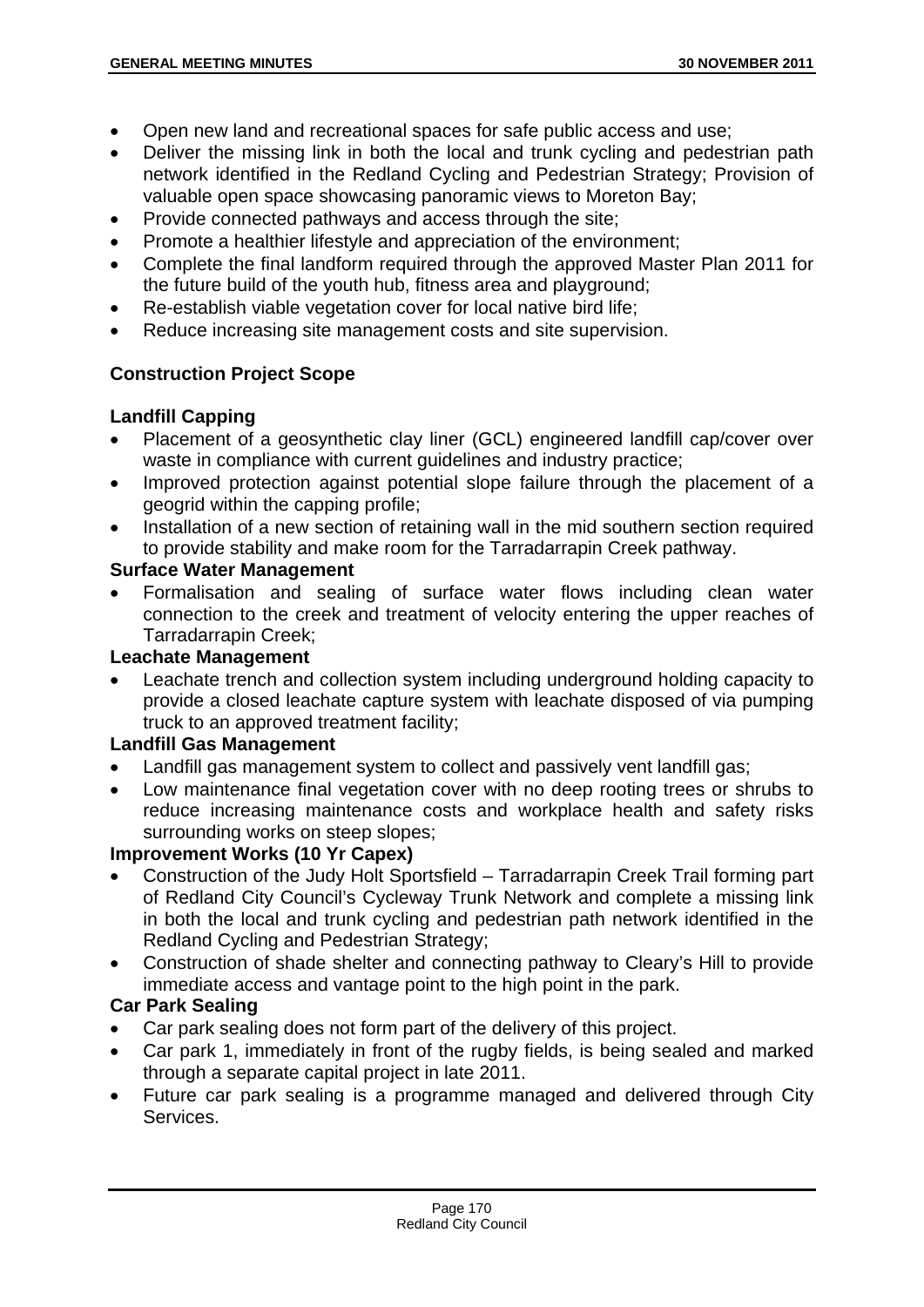# **Project Implications**

## **Tree and Vegetation Loss**

- The construction method of the capping system requires sealing from the top of the landfill batter to the toe (bottom) to be effective. This requires the denuding (stripping) of landfill batters within the project area to ensure the capping system is uniform and applied to the necessary area.
- The construction of the trail linkage will be carried out to minimise tree loss where possible, especially large tree loss that can be accommodated through minor design amendments.
- Confirmed costs for potential vegetation off-set approvals is not currently know, however has coverage of \$250,000 through the current project estimate.
- Council will be finalising approvals within the coming months and will be sure to negotiate the best environmental and financial outcome with the Department of Environment and Resource Management (DERM) where possible.

## **Public Access**

- Public access that currently remains along the eastern landfill batter will be restricted for the duration of the construction. When possible it may be viable to allow fenced access however at this point Council will take a position of no-public access along the Tarradarrapin Creek linkage trail until such times as it is both safe and viable.
- The construction project will involve the management of contaminated soils and contaminated water. Deposited waste at the site is likely to contain hazardous materials and therefore will be strictly managed to keep public and worker safety a priority.

## **Interference with Eastern Cricket Field**

- To sufficiently install the engineered capping layer required for this project Council will require trucking access along the topside of the eastern cricket field. This will cause the area to be damaged and remain inaccessible for a currently unknown period of time.
- Consultation has not progressed with the cricket club and will only be commencing upon the successful outcome of the report recommendation.
- Full rectification costs for any impacts to the eastern cricket field have been costed into the project.

## **Project Communications**

 The project will be supported by a communications plan and related activities to ensure signage, newspaper advertisements, consultation activities and letter box drops are scheduled and completed.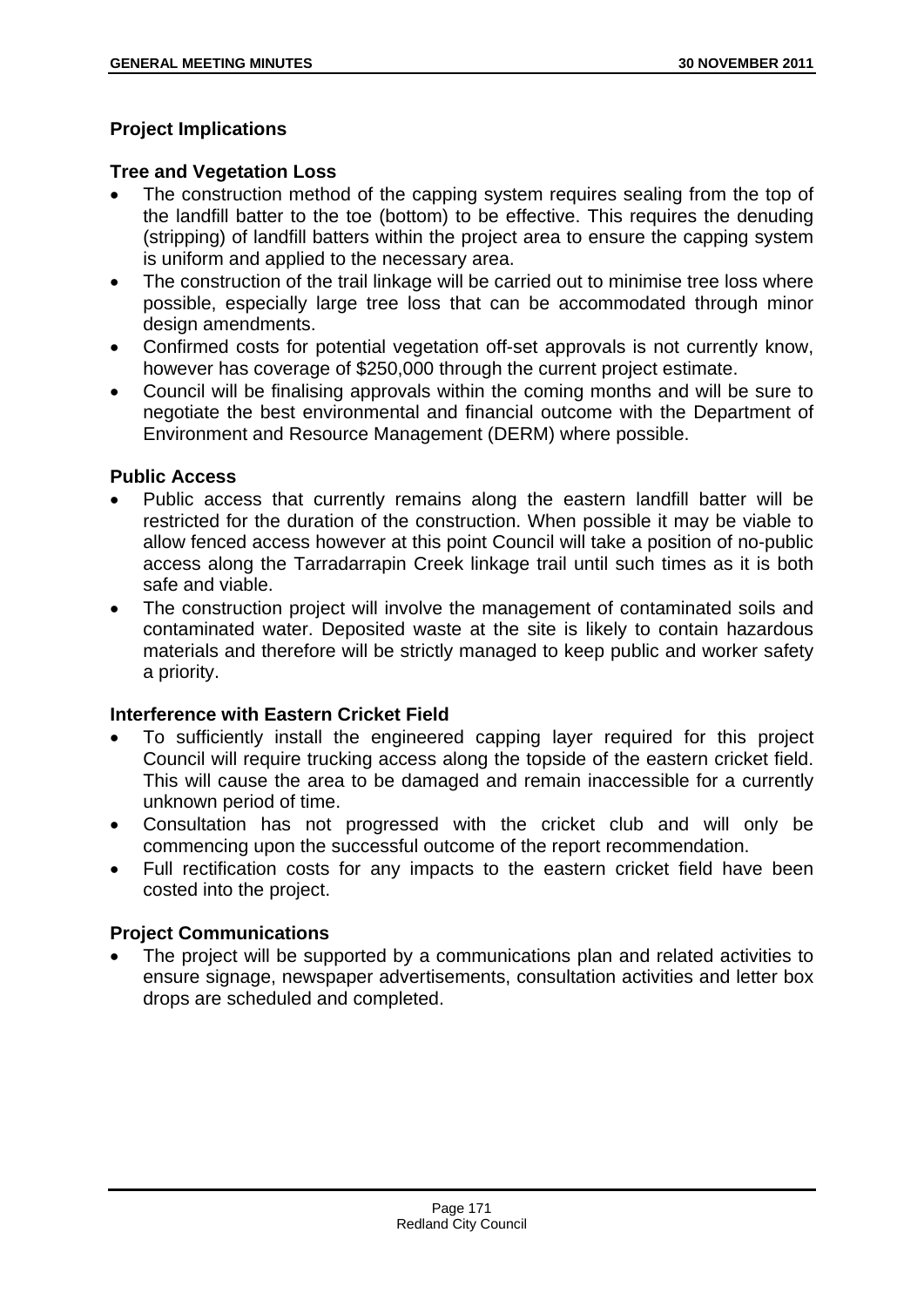

Figure 1 Overview of the total project area during Phase 3 JH EB Project.

Phase three - Capping of Eastern batter, stormwater design & upgrade of existing carparks

# **Construction Timing and Delivery**

The Project Delivery Group (PDG) is currently finalising project approvals and detailed design and specification of the project. The PDG have indicated intentions to construct the job using internal construction crews and additional staffing resources. Soil stockpiling has been progressing for the past 12 months in anticipation of the project going ahead to reduce resource costs.

The project is planned to be constructed over a two (2) year period (2011/2012 and 2012/2013) is to be executed in the following general stages (indicative planning only).

| <b>Project</b><br><b>Plan</b>                        | <b>Scope of</b><br><b>Works</b>                                         | <b>Predicted</b><br>Timina  |
|------------------------------------------------------|-------------------------------------------------------------------------|-----------------------------|
| <b>Final</b><br>Design<br>Approval                   | PDG to approve final set of design and<br>specification                 | <b>Nov 2011/Dec</b><br>2011 |
| <b>Project Financing</b>                             | Council Approval QTC Loan Borrowings<br>(full project support/funding)  | Nov 2011-Dec<br>2011        |
| <b>Pre-Purchases /</b><br><b>Project Resources</b>   | Tenders<br>Construction Resource<br>and<br><b>Project Staffing Plan</b> | Dec 2011-Feb<br>2012        |
| <b>Environmental</b><br><b>Approvals</b>             | Vegetation Clearing Approvals<br>Veg<br><b>Offset</b>                   | Dec 2011-Mar<br>2012        |
| <b>Site</b><br>Establishment/<br><b>Construction</b> | Construction site establishment, public<br>and club notification        | April 2012-May<br>2012      |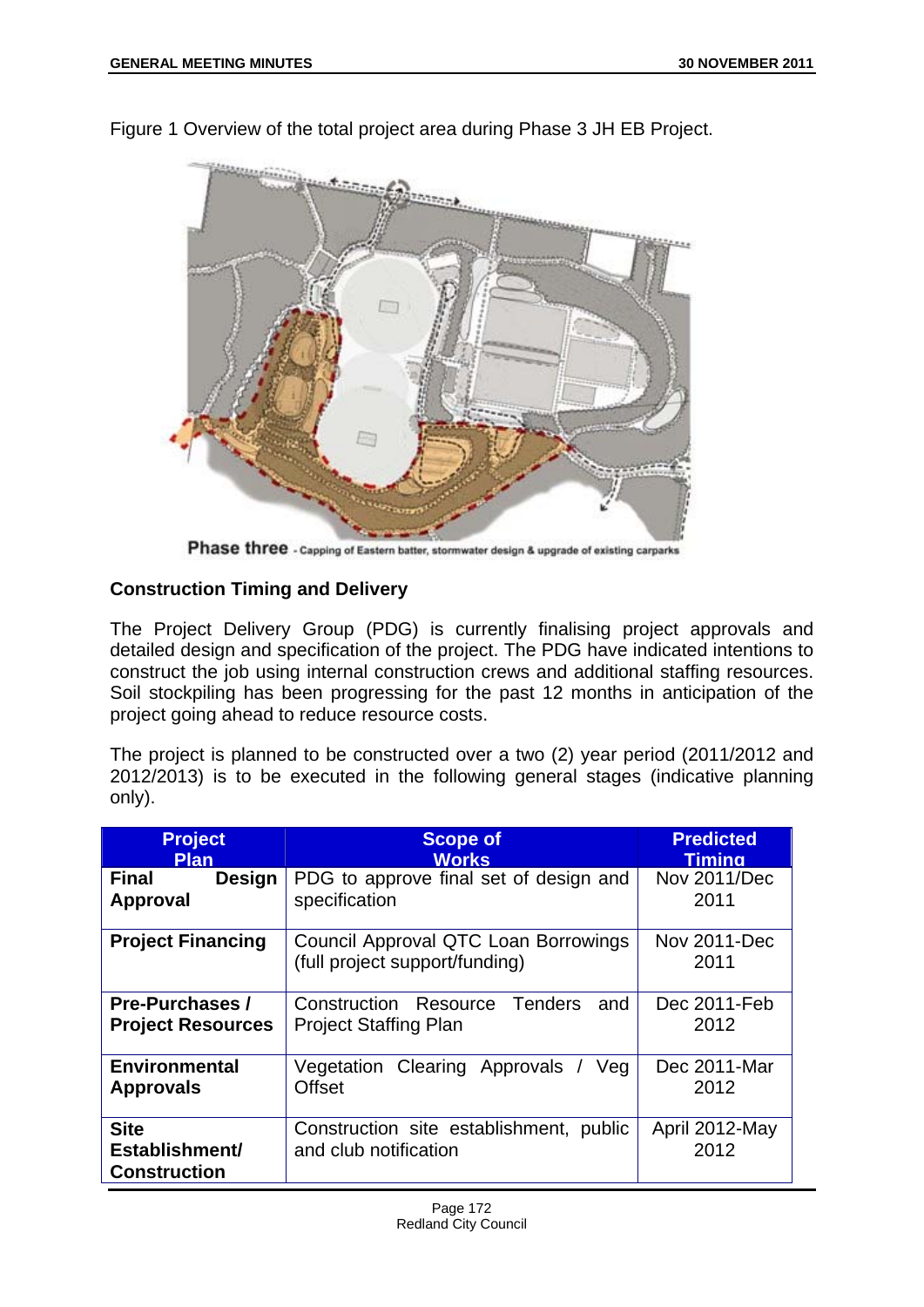| <b>Project</b><br><b>Plan</b> | <b>Scope of</b><br><b>Works</b>                                          | <b>Predicted</b><br><b>Timina</b> |
|-------------------------------|--------------------------------------------------------------------------|-----------------------------------|
| <b>Notification</b>           |                                                                          |                                   |
| Stage 1                       | Remediation - Northern Entry Batter to<br>Main Drainage Line 1           | <b>June 2012</b><br>- July 2012   |
| Stage 2                       | Remediation - Mid Eastern Batter to<br>Main Drainage Line 2              | <b>July 2012</b><br>$-$ Sep 2012  |
| Stage 3                       | Remediation - South Eastern Batter<br>Section to Cleary's Hill           | Sep 2012<br>$-Dec$ 2012           |
| Stage 4                       | Remediation - Western Section<br>0f<br>Cleary's Hill and MP Improvements | Dec 2012<br>– Mar 2013            |
| Stage 5                       | Review<br><b>Site</b><br>Construction<br>and<br>Finalisation             | Mar 2013<br>$-$ June 2013         |

## **Landfill Leachate Management**

Since 2007, Council has significantly increased site works to improve the capture and transport landfill leachate from this site to approved treatment facilities throughout South East Queensland. This has in turn increased the total management cost, collection and disposal of landfill leachate from Judy Holt Park Birkdale to peak in 2010/2011 at \$932,000.

Previous to the 2010/2011 financial year the region was in a drought however with significant rain periods during the subsequent floods, poor landfill capping systems, and unformed/unsealed surface water management systems have all contributed to extensive leachate generation within the waste mass.

Operational works across the site has been initiated prior to the forthcoming wet season to temporarily redirect and seal major surface water flows away from the landfill area to reduce the amount of surface water infiltration into waste. Additional works have been completed to rebuild sections of the entry road/trail linkage to keep community and truck access open to extensive erosion damage caused by uncontrolled surface water.

The CLR Programme is working on numerous projects that make up a long term leachate management strategy for the three (3) main landfill sites generating leachate. In brief, this involves:

- staged (targeted) landfill capping projects at high priority sites;
- redesign and sealing of surface water management systems;
- scoping of leachate pre-treatment technologies available, specific to the site/environment, to provide the highest level of protection for the environment and waste water treatment systems.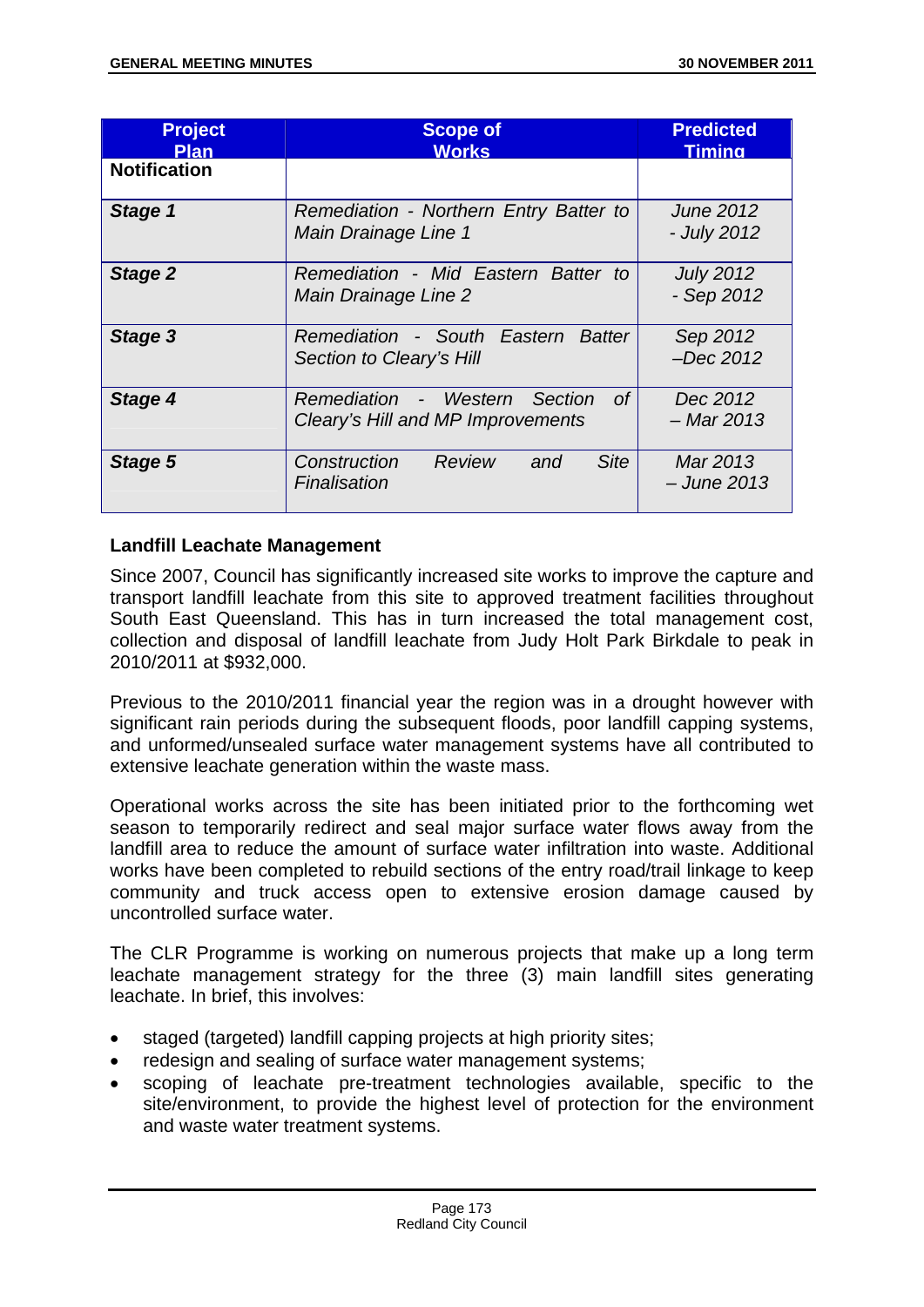This strategy is expected to bring about a changed landfill leachate environment for the three main sites involved which is expected to include the overall reduction and increasing concentration of landfill leachate.

Due to the current regulatory environment and limited capacity of Allconnex waste water treatment systems Council must move towards the identification of the most cost and environmental beneficial means to manage and treat landfill leachate. This technology is relatively new to local governments with the CLR Programme is planning to release requests to the waste water treatment market to identify viable pre-treatment solutions for the Redland City landfill leachate scenario.

Additionally, given the expected total cost of a site specific pre-treatment system RedWaste will also be looking into other sewerage system upgrades and risk reduction planning that would possibly provide larger and more cost effective environmental benefits for total outputs from waste water plants within the Redland City.

**This project is expected to reduce overall leachate collection total over the next two (2) year period. It is important to note that this improvement is not expected to be achieved immediately after landfill capping works. Large amounts of leachate are expected to be produced within the landfill mass which will require purging during and after construction has been completed.** 

The current Closed Landfill Remediation Programme has set aside the following funds to manage landfill leachate transport and disposal from Judy Holt Park over the next three (3) years.

|                                |          | 2010/2011             | 2011/2012 2012/2013 |           | 2013/14   |
|--------------------------------|----------|-----------------------|---------------------|-----------|-----------|
| <i>*Landfill</i><br>management | leachate | \$932,000<br>(actual) | \$850,000           | \$700,000 | \$300,000 |

*\*Note: this operational budget allocation is in addition to the construction project estimates provided in this report* 

# **Landfill Gas Management**

- Judy Holt Park Birkdale has been subject to a number of landfill gas investigations and gas modelling exercises since its closure in to landfilling operations in 1993. All of which have identified insufficient gas levels for active landfill gas flaring to generate energy and is more suited to passive venting situation.
- Ambient landfill gas testing carried out in March 2011 confirmed that landfill gas is currently being generated at the site through the soil profile and was concentrating in underground service pits surrounding the rugby field area. Works are currently underway to remove and reduce potential risks to safety supported by increased landfill gas monitoring at the site.
- Based on recent draft landfill gas modelling, methane emissions calculated by Hyder Consulting Pty Ltd, the Judy Holt Park closed landfill is estimated to have peaked in 1993 at around 70,000 tonnes CO2-e. Current emissions are estimated to be approximately 8,500 tonnes CO2-e. This emissions level does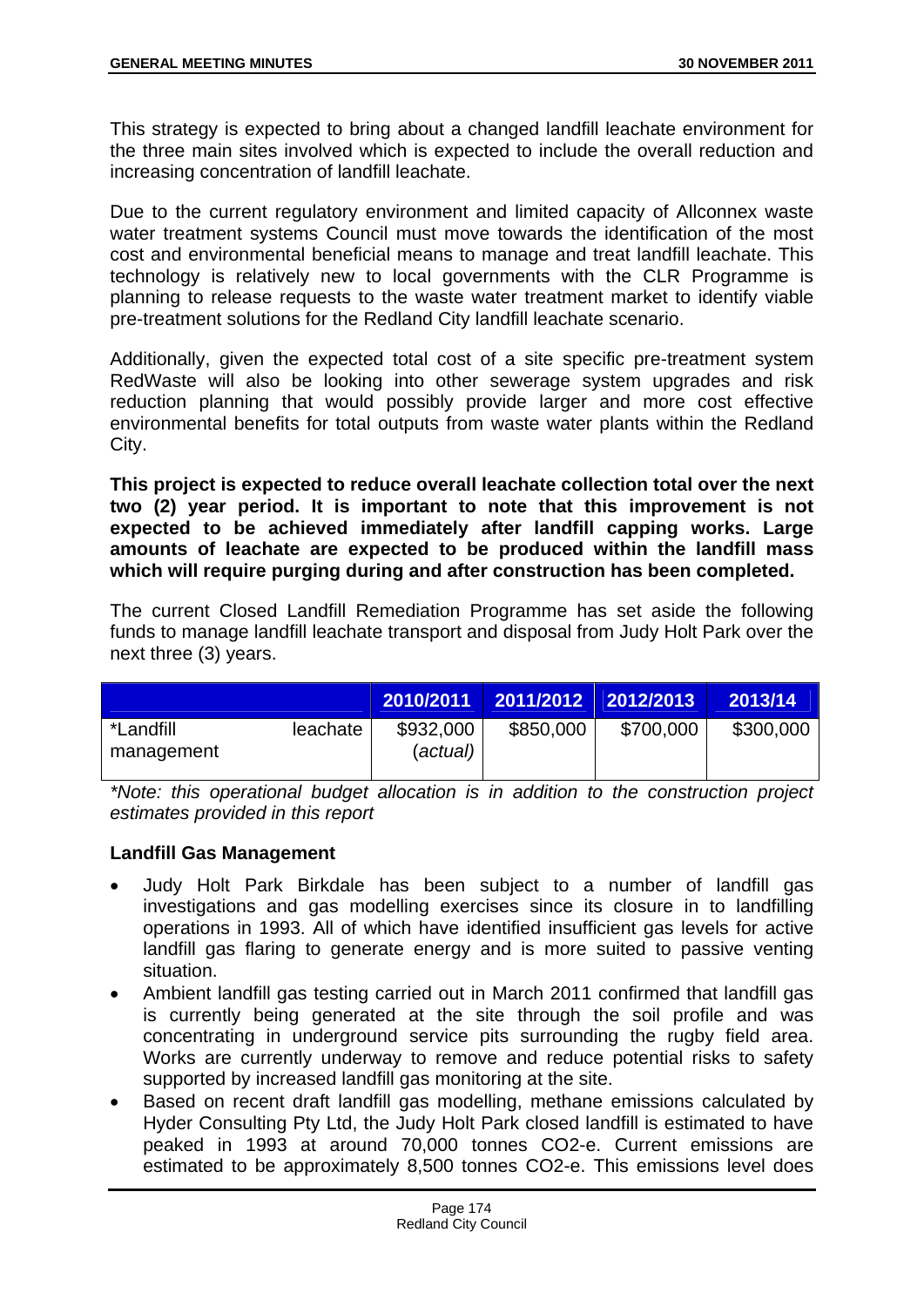not trigger the potential National Greenhouse and Energy Reporting Act thresholds for landfills. As such, the landfill will not be subject to carbon tax for legacy emissions as the legislative environment currently implies.

- Recent site visit and discussions with LMS gas contractors has confirmed that Judy Holt Park is not a viable site to introduce active gas extraction nor is the site in a position to viably connect to the Birkdale Landfill gas flare for the conversion of methane.
- This project incorporates the construction of a passive landfill gas venting system throughout the eastern landfill batter area which will vent to a number of standing pipes across the project site. This system is similar to that employed at the Redland Bay Closed Landfill area and is releases gas that may collect under a landfill cover/capping system.

## **Increasing Costs for Major Landfill Remediation Works**

- The total scope of Council's responsibility to manage emissions, safety and major upgrades is extensive and expensive. It involves detailed and specialist investigations, planning, construction works and ongoing monitoring. Large integrated planning and design projects on these sites take a minimum of 12-16 months to purchase and deliver.
- Closed landfill management functions have only one funding source through the levying of the Landfill Remediation Separate Charge (LR Separate Charge) via rates collection. The total cost of future major landfill remediation works can be difficult to estimate as each site has wide ranging site specific concerns and unless environmental and geotechnical investigations coupled with detailed design is completed total costs can only be roughly estimated. Future construction and material costs are expected to increase significantly therefore a current pricing path needs to consider future construction market index demands.
- Construction costs for major landfill remediation projects increase annually by approximately 8-11%. This is significantly higher than the general Council CPI index of 4.5% putting substantial pressure on priority planning, budget development and approval deliberations.
- It is important to understand that remediation works affect the total site and all infrastructure requirements needed to manage the site including roadways, stormwater infrastructure works and the replacement of all sporting facilities and assets affected by major works. This is extremely expensive and cannot be avoided if capping and landfill remediation works are to be effective, however the LR Separate Charge remains the only dedicated funding source.
- In the future, Council can expect significant and ongoing planning and operational management costs associated with closed landfill areas located along the Moreton Bay foreshore including some Southern Moreton Bay Islands, North Stradbroke Island and Coochiemudlo Island. Land management and master planning of these areas must consider tidal and storm inundation effects on the closed landfill area and plan to construct protection measures of which will require substantial funding support.

## **Reduced External Funding Opportunities**

 State and Federal Government funding initiative are shifting away from dedicating funds to fixing past waste filling practices to support wider global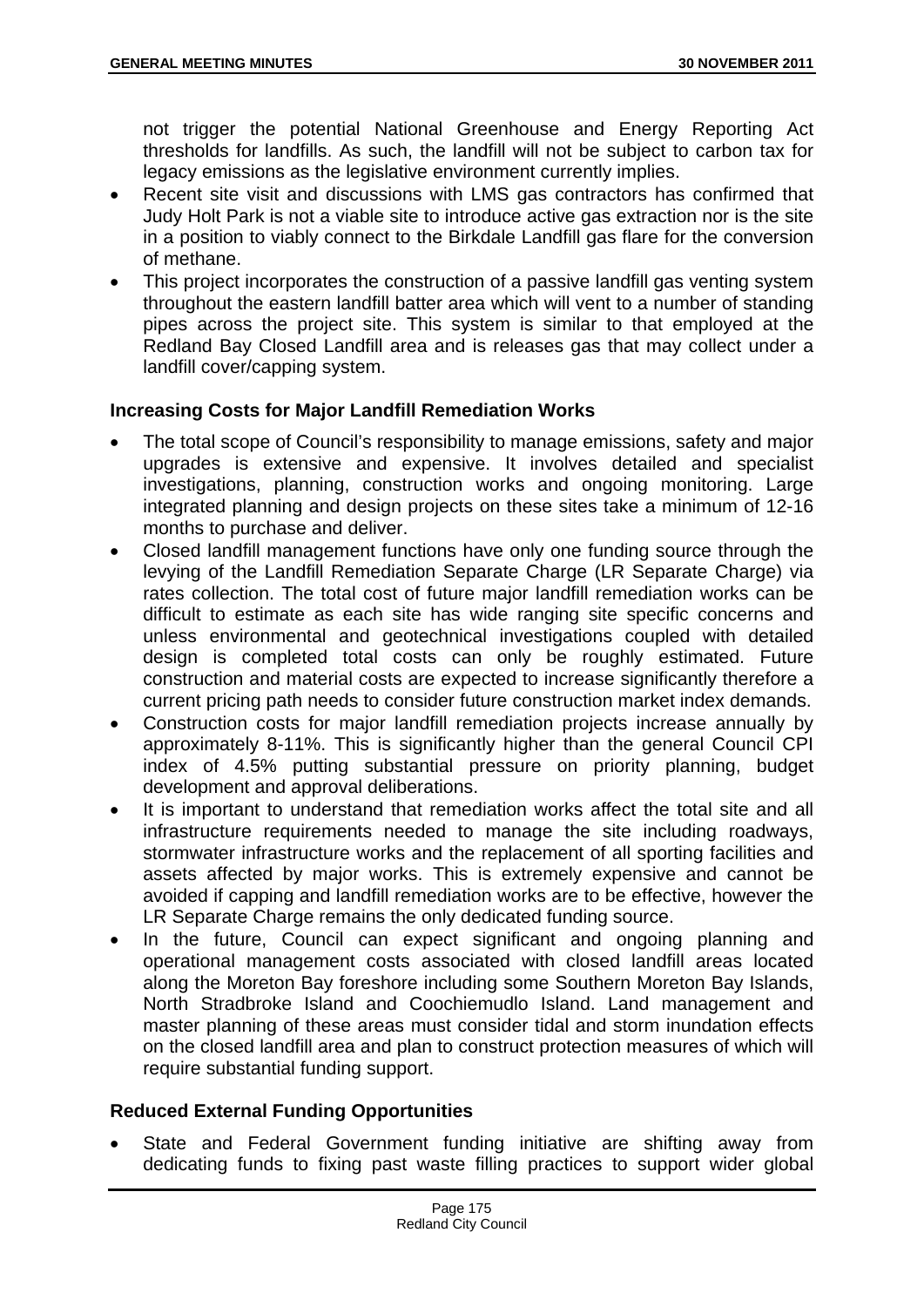emissions management and resource recovery improvements. Council's ability to be considered for external grant funding is very limited with the remaining State Government further limiting funding application criteria to exclude works of this nature due to regional and flood recovery priorities.

 It is considered unlikely that Council will benefit from funding opportunities for closed landfill remediation works in the near future, this includes funds to be allocated to Council associated with the new Waste Levy.

## **RELATIONSHIP TO CORPORATE PLAN**

## **1. Healthy natural environment**

A diverse and healthy natural environment, with an abundance of native flora and fauna and rich ecosystems will thrive through our awareness, commitment and action in caring for the environment.

- 1.3 Protect our natural environment by restoring degraded landscapes, contaminated land and managing fire, pests and other hazards
- 1.6 Address the decline in the health of Redlands waterways and improve water quality, aquatic populations and their biodiversity

#### **3. Embracing the bay**

The benefits of the unique ecosystems, visual beauty, spiritual nourishment and coastal lifestyle provided by the islands, beaches, foreshores and water catchments of Moreton Bay will be valued, protected and celebrated.

3.3 Ensure the ongoing health of the bay by managing creeks, wetlands and stormwater and by protecting natural areas surrounding the bay

## **8. Inclusive and ethical governance**

Deep engagement, quality leadership at all levels, transparent and accountable democratic processes and a spirit of partnership between the community and Council will enrich residents' participation in local decision making to achieve the community's Redlands 2030 vision and goals

- 8.5 Be transparent and consistent in the way we manage the organisation, its risks and obligations and ensure we are delivering against our priorities
- 8.7 Ensure Council resource allocation is sustainable and delivers on Council and community priorities
- 8.6 Implement a comprehensive enterprise approach to risk management across the organisation

# **FINANCIAL IMPLICATIONS**

The following points provide information and discussion on the total project cost and financial implications surrounding the financing of the Phase 3 JH EB Project. It also discusses the wider financial management strategy being applied to the future delivery of major remediation projects delivered through the Closed Landfill Remediation Programme.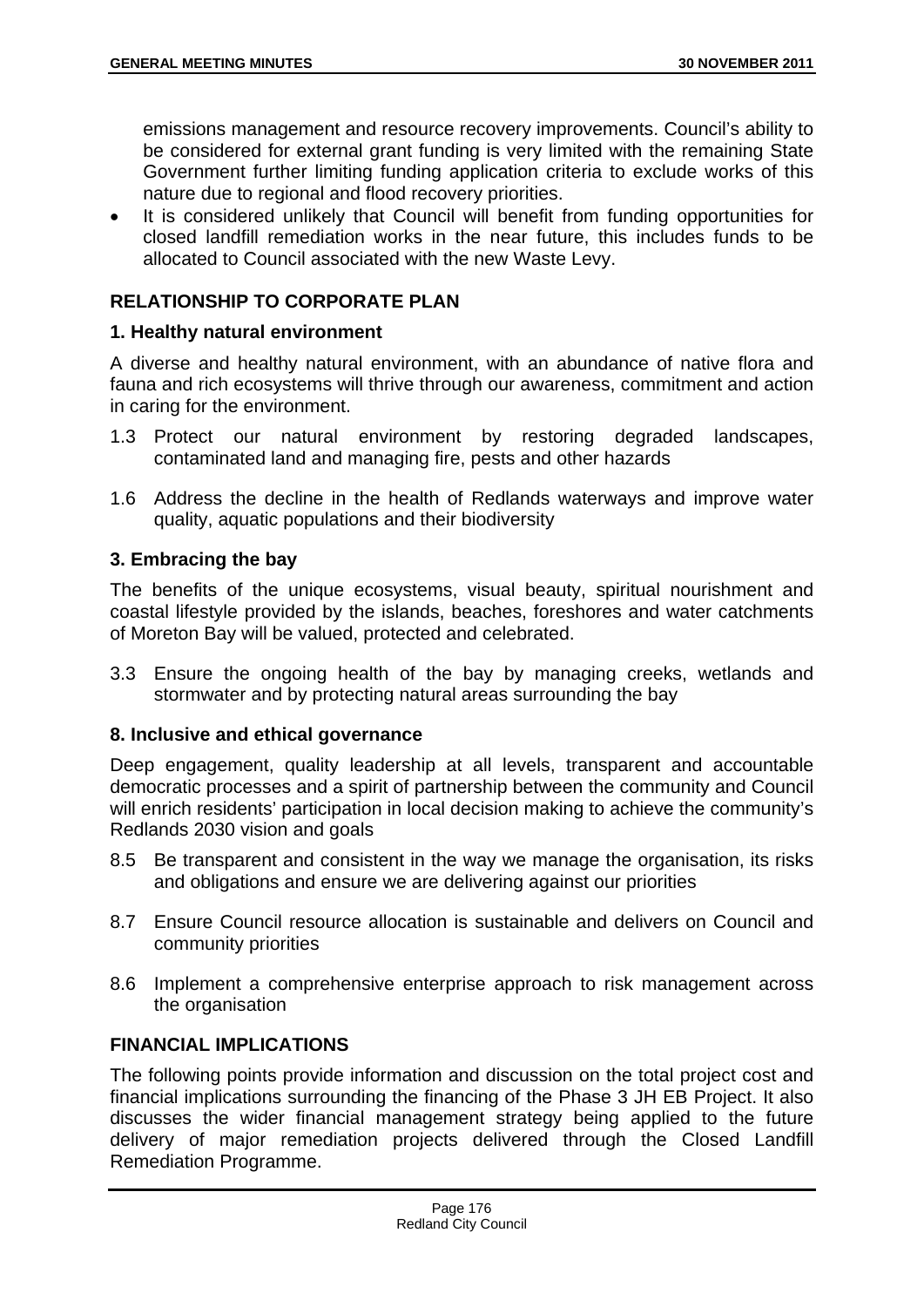To clarify the purchasing context of this project, the following points are made.

- Project expenditure complies with the requirements of the "Landfill Remediation Separate Charge" Expenditure Policy (Corporate Pol-3091) and the requirements of the capital definition contained in the Draft "Capital Vs Operational" Guidelines.
- Minor changes to Corporate Policy POL-3091 will be recommended in future reports to Council. Policy changes are not required to be made prior to the approval of this specific project funding approach.
	- o Future expenditure policy (Pol-3091) amendments are expected to include an agreed Council position on the LR Reserve expenditure scope aimed at reducing the financial burden of infrastructure replacement for major remediation projects and to incorporate policy position on capital works funding and the access and management of capital borrowing.

## **Phase 3 JH EB Project Costs and Funding**

- Currently this project has a \$2,285,200 budget allocation within the CLR Programme Expenditure Plan across 2 years (2011/2012 & 2012/2013).
- Council was briefed that as the project design and construction estimate was not yet completed at the time of the LR Separate Charge modelling for 2011/2012, that the project estimate was expected to be over \$5 million.
- Total construction cost estimate received in early November 2011 (closed landfill remediation only) is \$7,040,604. This estimate includes:
	- o 20% Contingency totalling \$1,019,096
	- o Operational Value of \$770,000
	- o Capital Value of \$6,270,604
- Income received through the levying of the Landfill Remediation Separate Charge (LR Separate Charge) is not sufficient to fund the \$4,742,404 million capital shortfall involved in delivering this project in 2012/2013.
- This report recommends the approval of a \$5.5 million capital loan (borrowings) through the Queensland Treasury Corporation (QTC) over a 20 year term to sufficiently financially support the delivery of this project.
- The immediate increase to the LR Separate Charge required to cover the shortfall is not acceptable or viable in any way. However, through the approval of the \$5.5m QTC loan Council can remain on the current pricing path, as presented at the 2011/2012 budget workshop, at \$50.00 per rateable lot for 2012/2013.
- This preferred recommendation of this report does not require any addition to the current year's budget as funds have already been allocated. However, it is noted that given approval to proceed with the report recommendation will trigger a Q2 submission to move current operational allocation of \$648,200 into a capital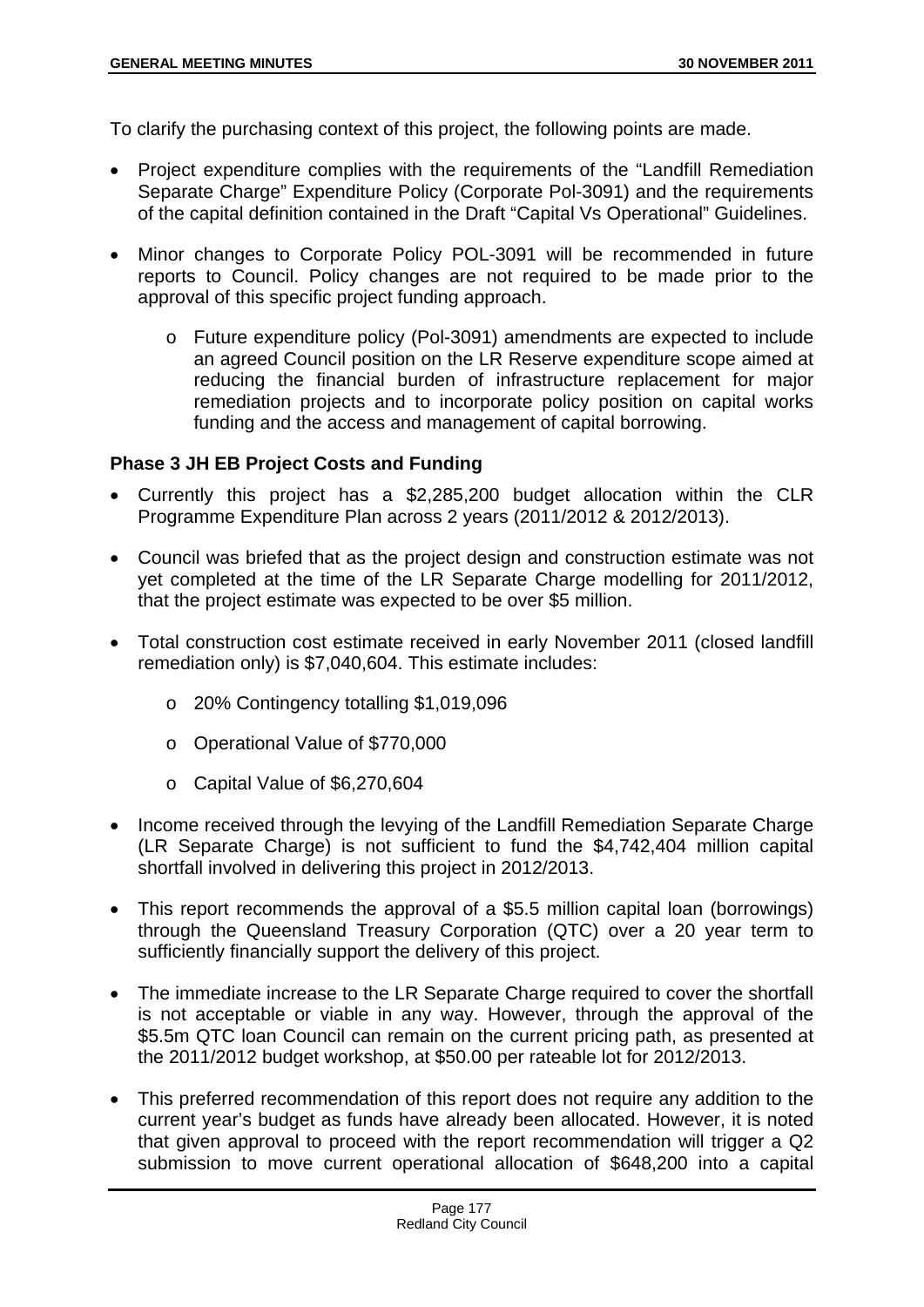account. The total 2011/2012 budget allocation of \$1,048,200 is proposed to be expended on securing material resources in anticipation of major works commencing in 2012/2013.

The following tables provide an overview of project costs, current budget and projected capital borrowings.

## **Table 1 Phase 3 Judy Holt Park Eastern Landfill Batter Remediation and Associated Works Project - Cost breakdown**

| <b>Project</b><br><b>Element</b>                            | <b>Estimation</b> | <b>Cost</b><br><b>Responsibility</b>             |
|-------------------------------------------------------------|-------------------|--------------------------------------------------|
| Preliminaries                                               | \$170,500         | Remediation<br>Landfill<br>Reserve               |
| <b>Site Preparation</b>                                     | \$300,000         | Remediation<br>Landfill<br>Reserve               |
| <b>Earthworks</b>                                           | \$679,500         | Remediation<br>Landfill<br>Reserve               |
| Landscaping (including Veg Offset)                          | \$755,000         | Remediation<br>Landfill<br>Reserve               |
| Capping                                                     | \$2,669,700       | Remediation<br>Landfill<br>Reserve               |
| Landfill Gas Management                                     | \$148,185         | Remediation<br>Landfill<br>Reserve               |
| Leachate Management (system<br>construction only)           | \$77,840          | Remediation<br>Landfill<br>Reserve               |
| <b>Surface Water Management</b>                             | \$75,355          | Remediation<br>Landfill<br>Reserve               |
| <b>Retaining Wall</b>                                       | \$85,400          | Remediation<br>Landfill<br>Reserve               |
| <b>Reinstatement Works</b>                                  | \$134,000         | Remediation<br>Landfill<br>Reserve               |
| Construction On-Costs (inc.<br>contingencies, PDG recovery) | \$1,945,124       | Remediation<br>Landfill<br>Reserve               |
| <b>Total Project Costs</b><br>(remedial components only)    | \$7,040,604       | <b>Remediation</b><br>Landfill<br><b>Reserve</b> |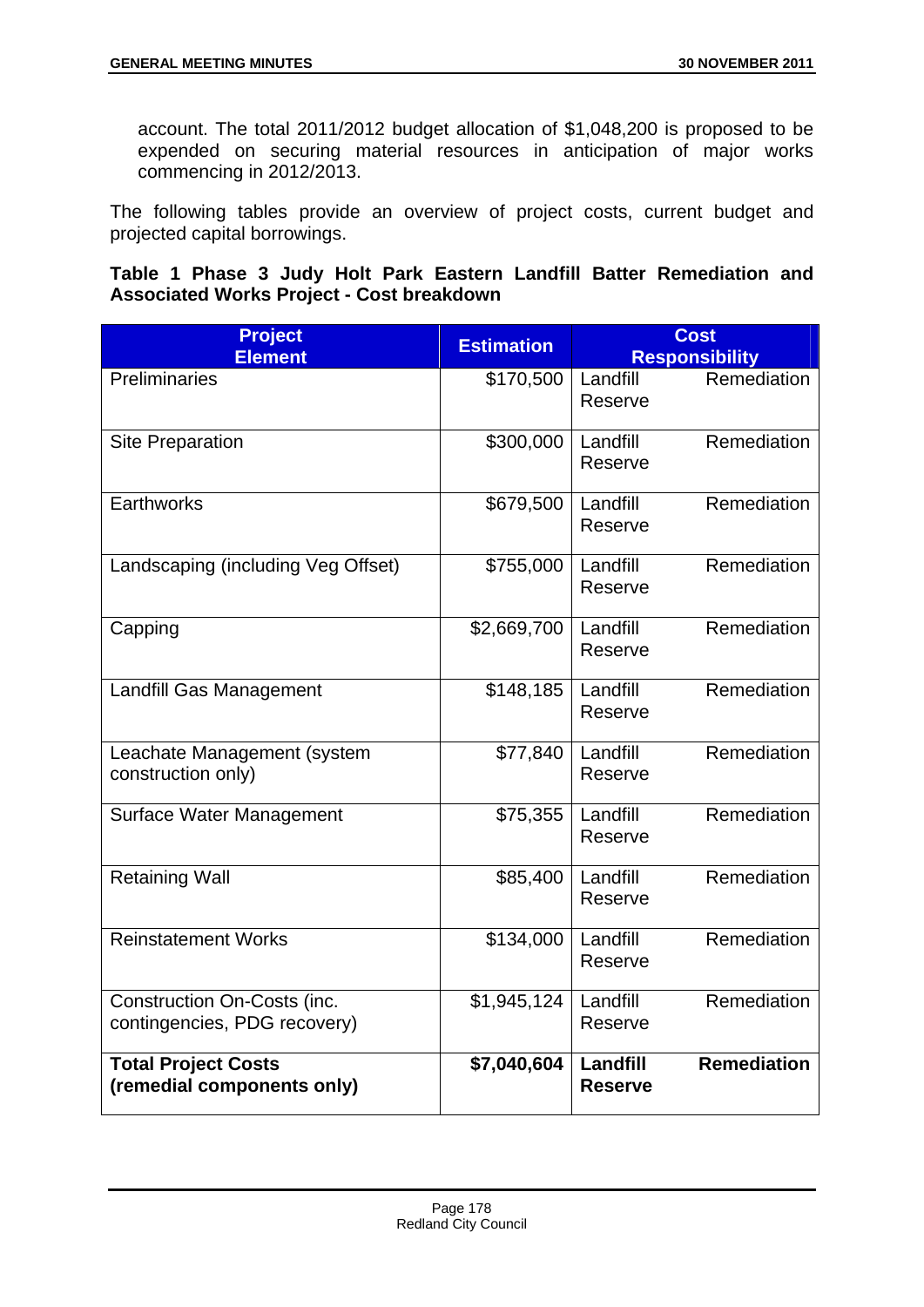# **Table 2 Current Project Budget Allocation**

| <b>Current Project Budget</b><br><b>Allocation</b> | 2011/2012 | 2012/2013   | <b>Totals</b> |
|----------------------------------------------------|-----------|-------------|---------------|
| Capital                                            | \$400,000 | \$0         | \$400,000     |
| Operational                                        | \$648,200 | \$1,250,000 | \$1,898,200   |
| Total                                              | \$0       | \$С         | \$2,298,200   |

# **Table 3 Project Capital Borrowings - QTC Loan (20 yr)**

| QTC Loan - 5.25% for 20 yrs | 2011/2012 | 2012/2013   | <b>Totals</b>                 |
|-----------------------------|-----------|-------------|-------------------------------|
| Capital (Ioan amount)       | \$0       | \$5,500,000 | \$5,500,000                   |
| Principal                   | \$0       | \$161,988   | \$161,988                     |
| Interest                    | \$0       | \$288,750   | \$288,750                     |
| Depreciation                | \$0       | \$0         | - future years<br>\$0<br>only |

## **Table 4 Total Project Costs and Proposed Amendment to Future Budget Splits if Report Recommendation is Approved**

| <b>Total Project</b><br><b>Costs/Amended Budget</b><br><b>Splits</b> | 2011/2012   | 2012/2013   | <b>Totals</b> |
|----------------------------------------------------------------------|-------------|-------------|---------------|
| Capital                                                              | \$1,048,200 | \$5,222,404 | \$6,270,604   |
| Operational                                                          | \$0         | \$770,000   | \$770,000     |
| Total                                                                | \$0         | \$0         | \$7,040,604   |

## **Funding Options**

**Option 1 - Preferred** 

**Fully fund the Phase 3 Judy Holt Park Birkdale Eastern Landfill Batter Remediation and Associated Works Project through the levying of the Landfill Remediation Charge Reserve, incorporating capital borrowings of \$5.5 million from the Queensland Treasury Corporation (QTC) over a 20 year loan life to be drawn down during the 2012/2013 financial year.**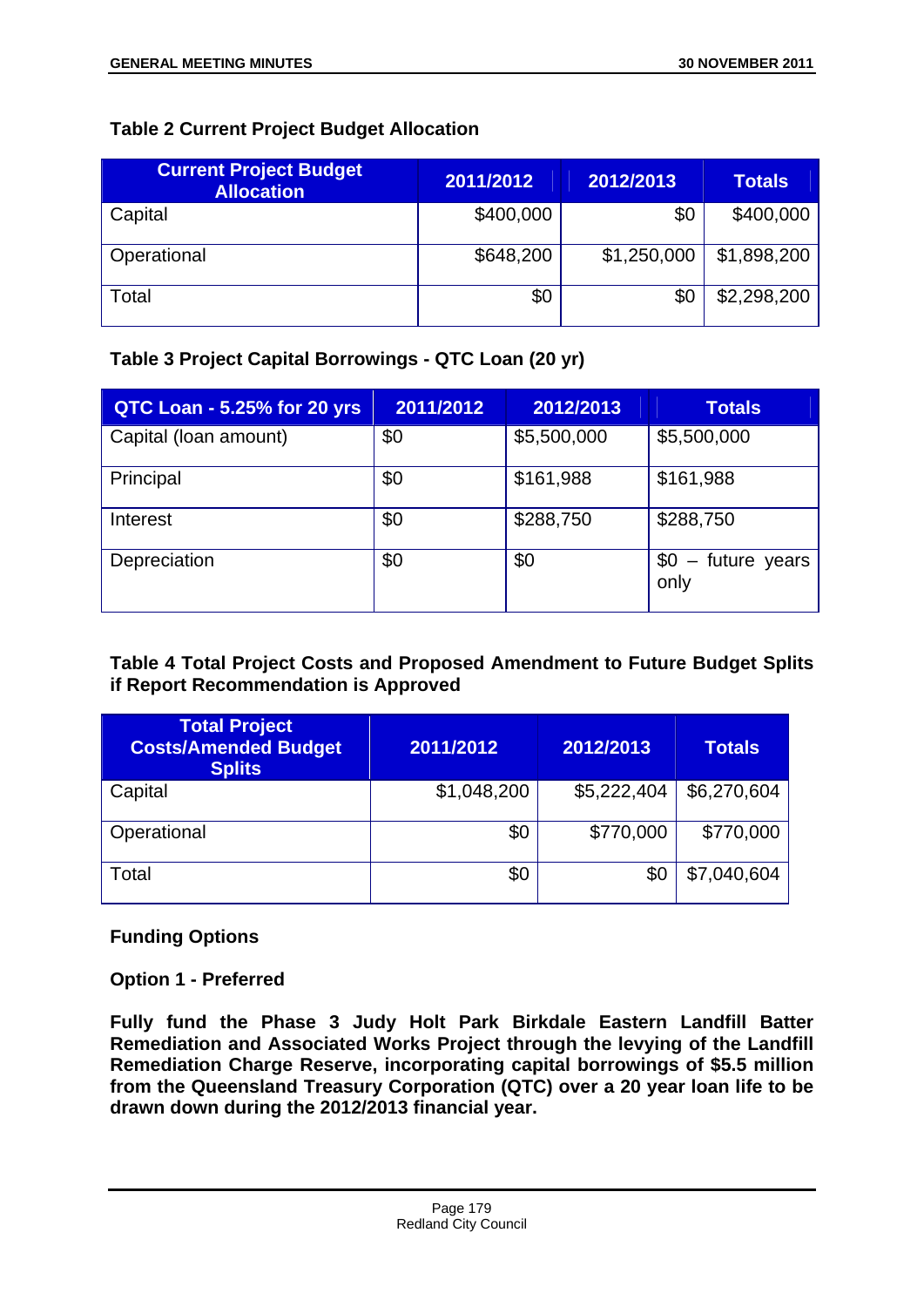This option will:

- 1. Retain the current Landfill Remediation Separate Charge pricing path at \$50.00 per rateable lot in 2012/2013 and include all costs associated with the closed landfill remediation components of the project.
- 2. Provide positive effects to Council's operational works programme through an improved financial management strategy for the closed landfill programme, moving predominant major works expenditure from operational to capital.
- 3. Provide the necessary confirmation to initiate the immediate purchase of project materials in 2011/2012.
- 4. Provide increased protection for localised water quality through improved surface water, leachate management and landfill capping systems.
- 5. Be serviced by the levying of the Landfill Remediation Charge into the 20yr payback period.

## **Option 2 – Not Preferred**

## **Fund the Phase 3 Judy Holt Park Birkdale Eastern Landfill Batter Remediation and Associated Works Project through a negotiated split between General Revenue and the Landfill Remediation Separate Charge Revenue.**

This option will:

- Retain the current Landfill Remediation Separate Charge pricing path at \$50.00 per rateable lot in 2012/2013 and include all costs associated with the closed landfill remediation components of the project.
- Trigger the movement or possible movement of a number of other capital projects currently sitting for delivery in the 10 yr Capex Programme.
- Alternatively trigger QTC loan requirements for general revenue environment.
- Provide increased protection for localised water quality through improved surface water, leachate management and landfill capping systems.

## **Option 3 – Not Preferred**

**Scale back the total scope of works associated with the Phase 3 Judy Holt Park Birkdale Eastern Landfill Batter Remediation and Associated Works Project to provide basic landfill remediation works where possible including surface water management systems, some soil capping works and continue to collect and transport leachate as is in place currently.** 

This option will:

- Retain the current Landfill Remediation Separate Charge pricing path at \$50.00 per rateable lot in 2012/2013.
- Deliver basic limited but acceptable environmental outcomes to improve surface water quality in targeted areas in the short term.
- Require the continuation of basic leachate collection and current transport requirements.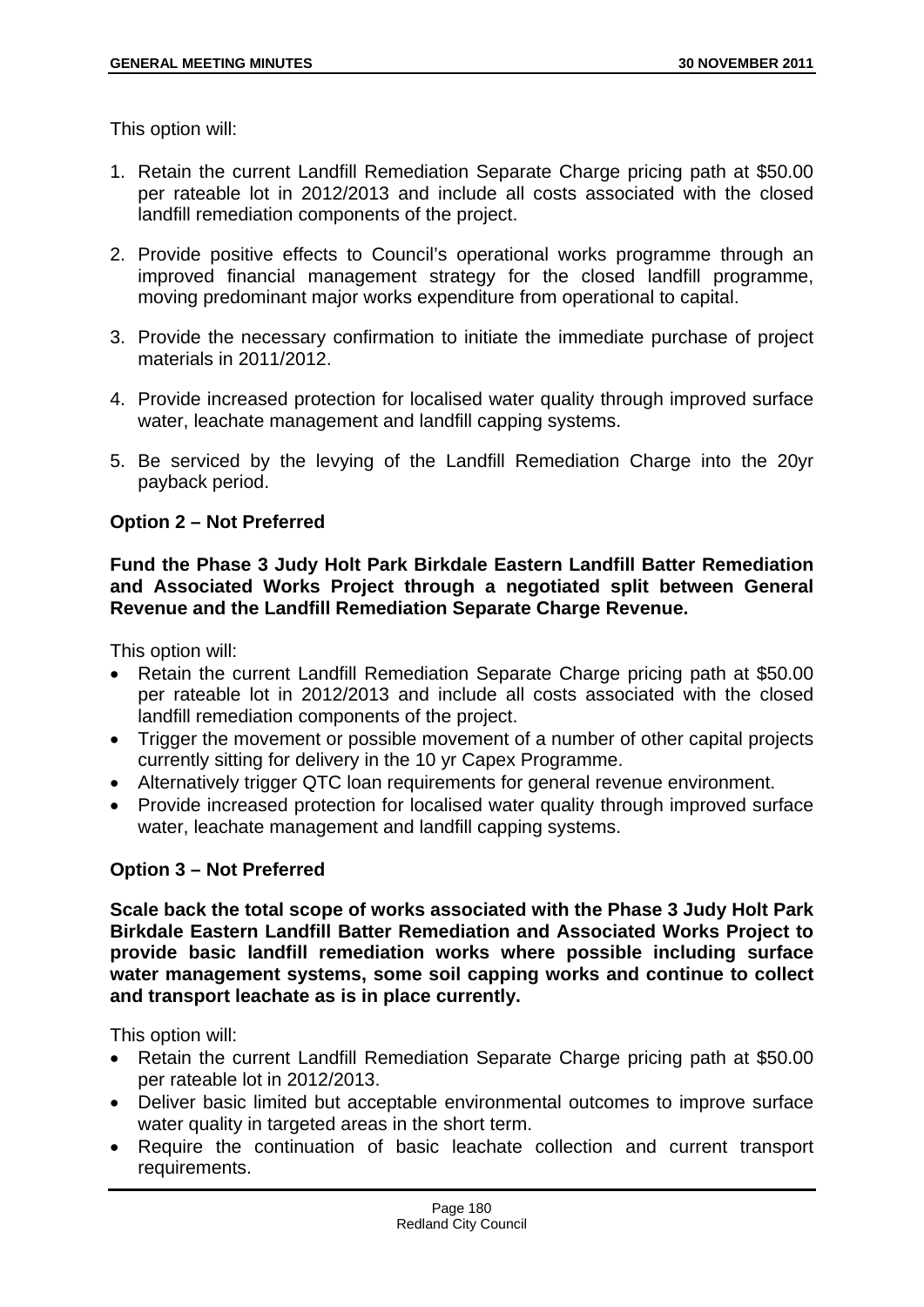- Fail to deliver improved capping over waste and retain the current non-uniform soil cover promoting surface water infiltration and generation of landfill leachate.
- Leave the project area subject to erosion and waste exposure.
- Not deliver landfill gas management system.
- Not deliver landfill leachate collection system.

## **CONSULTATION**

#### **Corporate and Financial Services**

- General Manager Corporate Services
- Service Manager, Strategic Finance

#### **City Services**

- General Manager City Services
- Manager Project Delivery
- PDG Construction Projects Services Manager
- PDG Design Services Management
- Senior Waste Planner, Infrastructure Planning
- Acting Service Manager RedWaste
- Closed Landfill Remediation Operations Coordinator

## **ELG/Councillor Workshop**

A project funding workshop was carried out on Wednesday 16<sup>th</sup> November 2011 in Redland City Council Chambers with the Executive Leadership Group (ELG) and Councillors as invited attendees. The workshop did not attract a quorum however did have the following noted attendees:

#### **Elected Members**

- Mayor Melva Hobson
- Cr Wendy Boglary, Councillor Division 1
- Cr Kathy Reimers, Councillor Division 8
- Cr Helen Murray, Division 10
- Cr Toni Bowler, Division 6

## **Executive Leadership Group**

- Chief Executive Officer
- General Manager City Services
- General Manager Environment Planning & Development
- General Manager Corporate Services

## **Overview of Workshop Consultation Discussion**

Discussion at the workshop centred on the environmental implications of the project including the effect of landfill leachate in the upper reaches of Tarradarrapin Creek, tree loss, funding options and Councils need to reduce offset costs through the overall planting volume carried out by Council with the general feeling that this project be funded as proposed.

The workshop discussion highlighted that the community would expect that public access along the toe of the eastern batter would remain, however it was noted that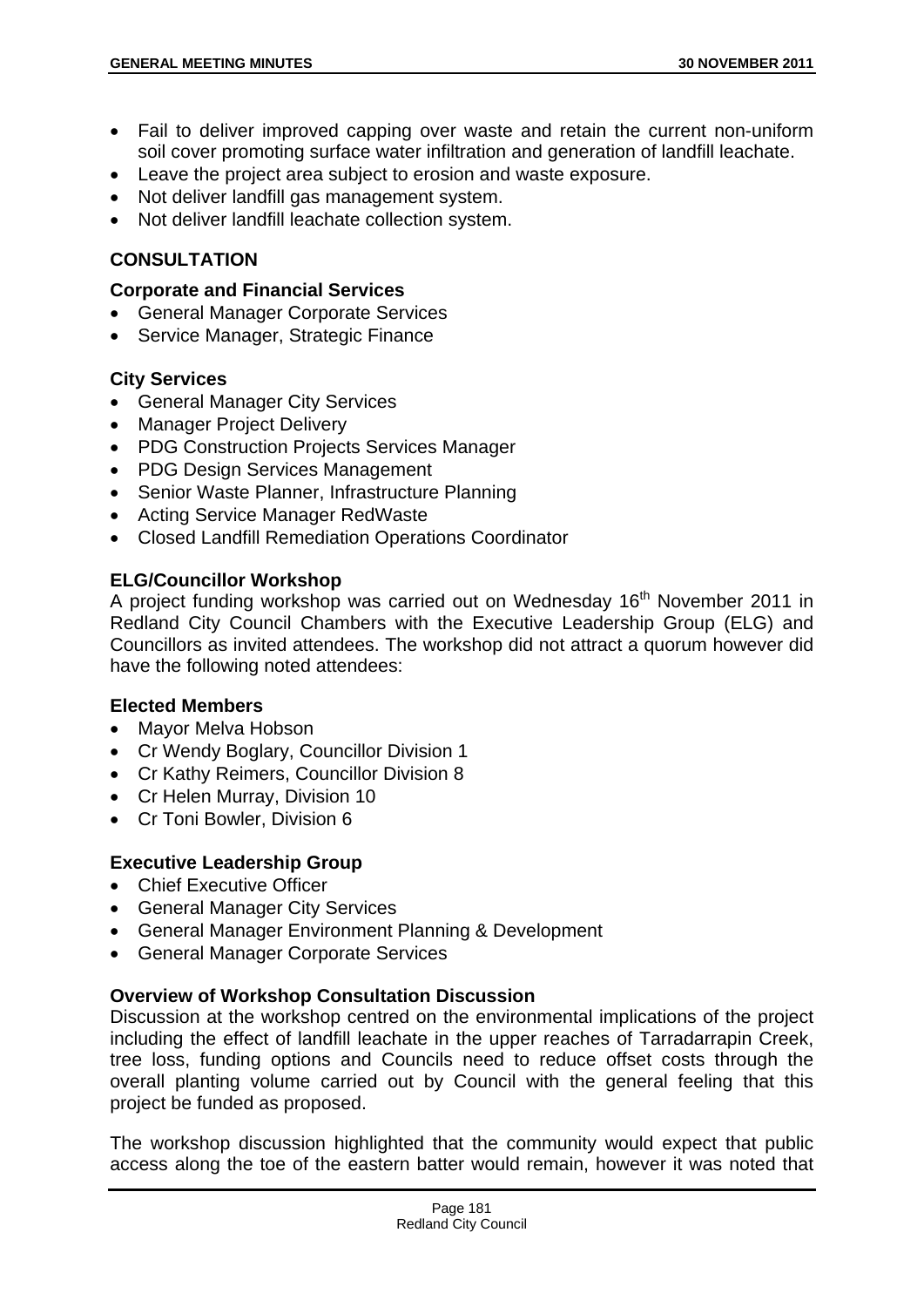this request may not be able to be accommodated due to site restrictions and significant safety management issues. When clear funding direction is known a possible solution to this issue will be explored however at this point, public access will be denied with the public to be directed to access the site through existing pathways towards the west of the site, off William Street and Randall Road.

Councillors inquired as to the ability for external grant funding to support the project however it was confirmed that there are no current options for this project to obtain external funding, as noted in the "Issues" section of this report.

## **PLANNING SCHEME IMPLICATIONS**

The City Planning & Environment Group was consulted and it is considered that the outcome of recommendations in this report will not result in amendments to the Redlands Planning Scheme.

## **OPTIONS**

#### **PREFERRED**

Fully fund the Phase 3 Judy Holt Park Birkdale Eastern Landfill Batter Remediation and Associated Works Project through the levying of the Landfill Remediation Charge Reserve, incorporating capital borrowings of \$5.5 million from the Queensland Treasury Corporation (QTC) over a 20 year period to be drawn down during the 2012/2013 financial year.

## **ALTERNATIVES**

#### **Alternative 1**

Fund the Phase 3 Judy Holt Park Birkdale Eastern Landfill Batter Remediation and Associated Works Project to be delivered in stages across three financial years through the levying of the Landfill Remediation Charge Reserve incorporating capital borrowings calculated and approved annually, subject to the construction pricing index and other design amendment costs.

#### **Alternative 2**

Fund the Phase 3 Judy Holt Park Birkdale Eastern Landfill Batter Remediation and Associated Works Project through a negotiated split between General Revenue and the Landfill Remediation Separate Charge Revenue.

#### **Alternative 3**

Scale back the total scope of works to be within the current budget allocation and provide basic landfill remediation works where possible including surface water management and continue to collect and transport leachate as is in place currently.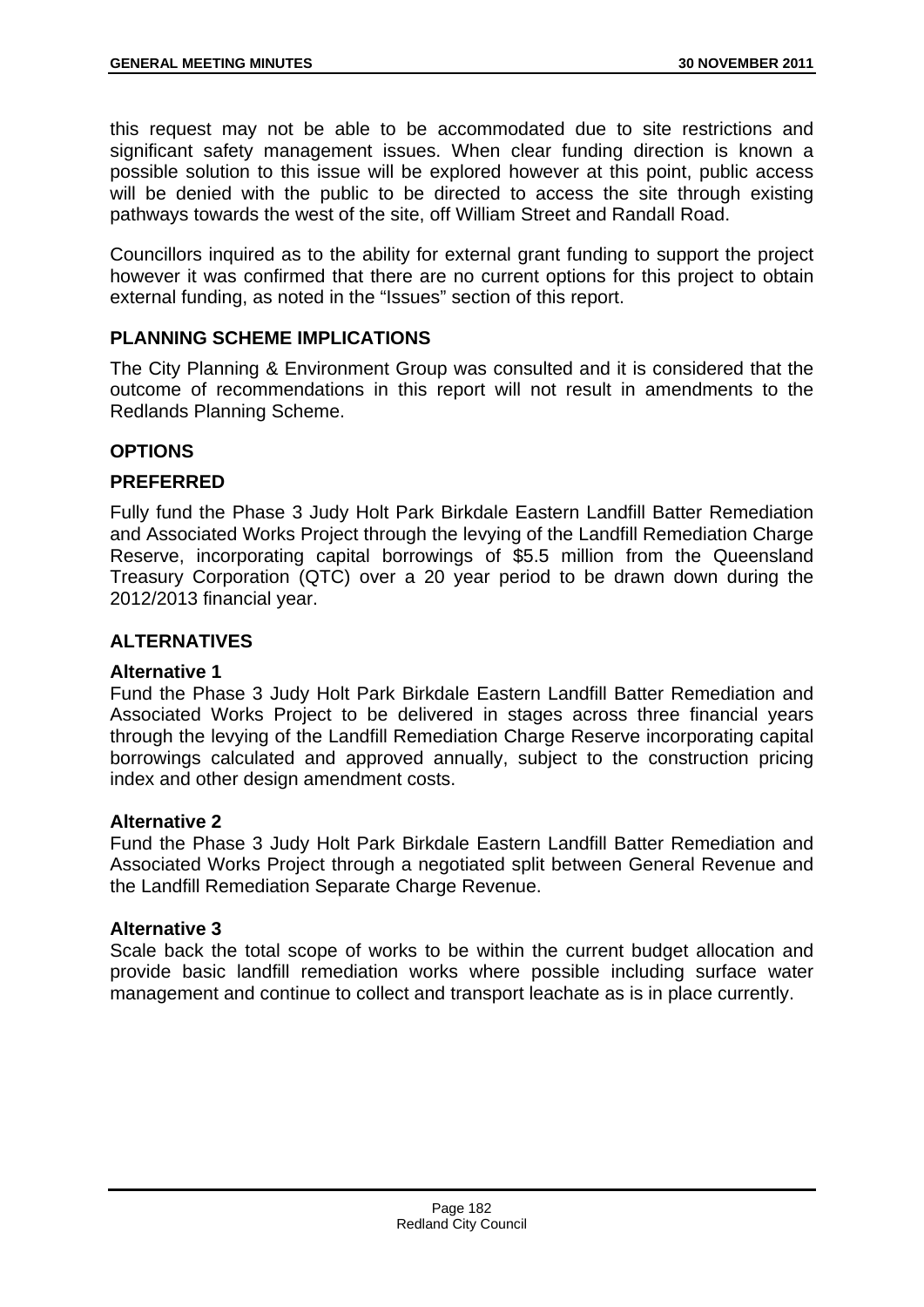**OFFICER'S/COMMITTEE RECOMMENDATION/ COUNCIL RESOLUTION** 

| Moved by:           | <b>Cr K Reimers</b> |  |  |
|---------------------|---------------------|--|--|
| <b>Seconded by:</b> | <b>Cr M Elliott</b> |  |  |

**That Council resolve to fully fund the Phase 3 Judy Holt Park Birkdale Eastern Landfill Batter Remediation and Associated Works Project through the levying of the Landfill Remediation Charge Reserve, incorporating capital borrowings of \$5.5 million from the Queensland Treasury Corporation (QTC) over a 20 year period to be drawn down during the 2012/2013 financial year.**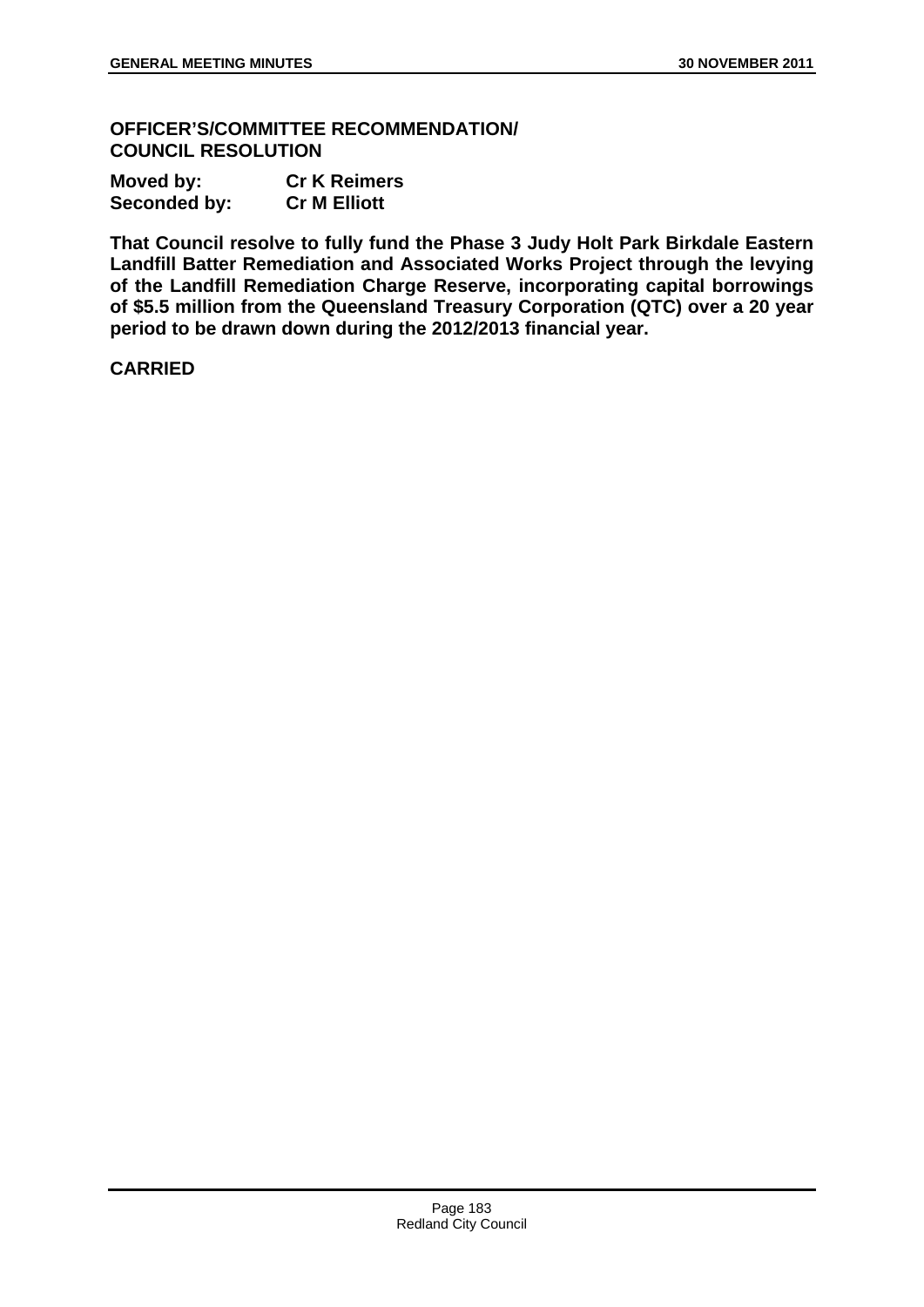## **20 MAYORAL MINUTES**

#### **20.1 2018 COMMONWEALTH GAMES**

#### **Background**

On behalf of Council, I congratulate the Gold Coast and the State bid team on their successful bid for the 2018 Commonwealth Games.

There are great opportunities for the Redlands, particularly with the cycling and shooting being events being so close.

This will provide a tremendous boost for the short term accommodation tourism, employment and the economy generally. Six years is a relatively short preparation time.

## **COUNCIL RESOLUTION**

#### **Moved by: Cr M Hobson**

**That Council resolve as follows:** 

- **1. That an urgent report be prepared and presented to Council on the potential opportunities for Redland City as a result of the announcement that the 2018 Commonwealth Games will be held at the Gold Coast; in particular the announcement that the locations for the cycling and shooting events will be at Chandler and Belmont, respectively; and**
- **2. In developing this report, Council will invite the business and development sector to participate and consider what Redland City needs to do to prepare so business, accommodation and tourism sectors can gain maximum benefit from this event.**

## **CARRIED**

DIVISION

- FOR: Crs Reimers, Murray, Bowler, Townsend, Henry, Ogilvie, Boglary and Hobson
- AGAINST: Crs Elliott and Williams

Cr Burns was absent from the meeting.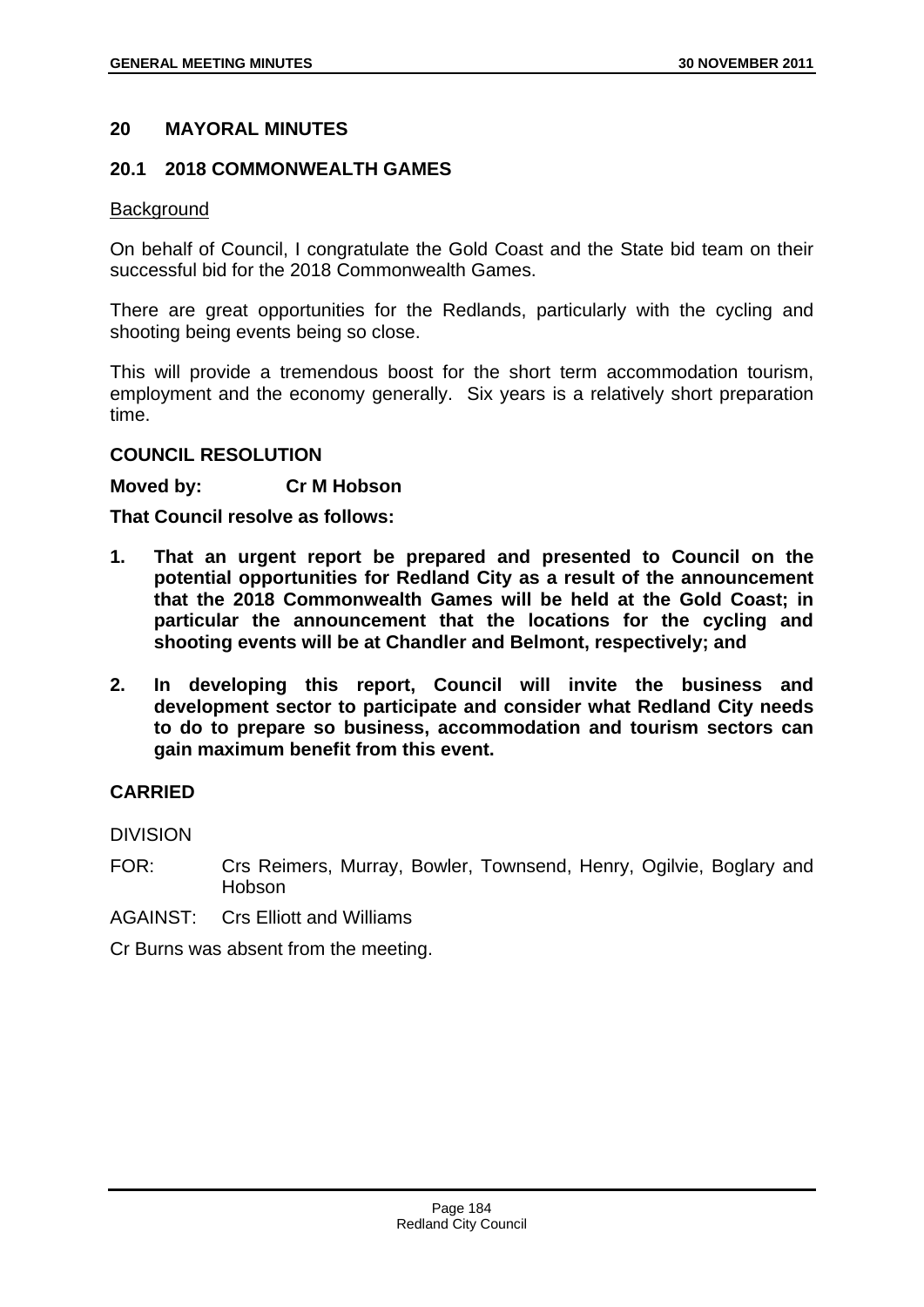## **21 REPORTS DIRECT TO COUNCIL**

**21.1 OFFICE OF CEO** 

## **21.1.1 APPOINTMENT OF ALLCONNEX WATER BOARD CHAIRPERSON**

| <b>Dataworks Filename:</b>  | <b>GOV Allconnex Water</b>                              |
|-----------------------------|---------------------------------------------------------|
| <b>Responsible Officer:</b> | <b>Gary Stevenson</b><br><b>Chief Executive Officer</b> |
| Author:                     | <b>Gary Stevenson</b><br><b>Chief Executive Officer</b> |

#### **EXECUTIVE SUMMARY**

Following the resignation of former Allconnex Water Board Chairperson, the three Councils are required to appoint a new Chairperson.

#### **PURPOSE**

Council is requested to appoint a Chairperson selected by a Panel of three Council Mayors (or delegates).

#### **BACKGROUND**

Mr John Dempsey, former chairperson of the Allconnex Water Board resigned effective 1 October 2011. In accordance with the SEQ Water (Distributor and Retailer Restructuring) Act 2010, the three Participating Councils are required to appoint a replacement.

In accordance with the Participation Agreement the appointment is required to be approved by an Required Majority of the three Participating Councils (ie at least two of the three Participating Councils who together hold more than 50% of the total participation rights).

The three Council CEO's have jointly facilitated the recruitment and selection process engaging Talent Partners (part of Talent 2 International Limited) to assist.

Talent Partners undertook an executive search across various comprehensive networks and presented a long list of candidates for consideration by the three CEO's.

The CEO's approved a short list of three very highly qualified and experienced candidates who were subsequently interviewed by a Selection Panel comprising Mayor Melva Hobson (RCC), Deputy Mayor Daphne McDonald (GCCC) and Cr Luke Smith (LCC).

The Selection Panel conducted interviews on 16 November 2011 and reference checking of their preferred candidate has been conducted since.

The Selection Panel has unanimously made its selection.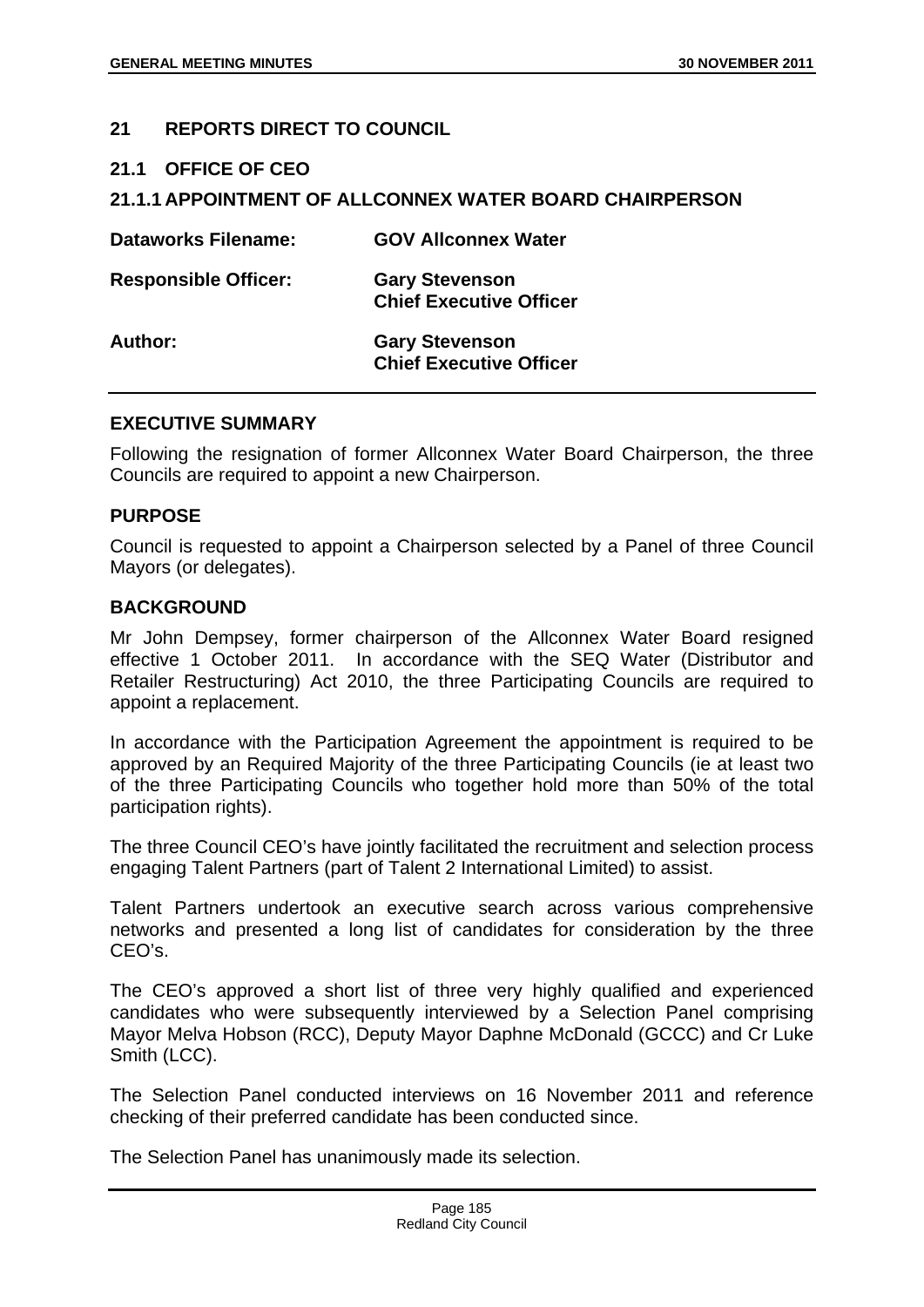## **DISCUSSION**

The confidential Selection Report is attached for Councillors' consideration. Council is requested to ratify the selection and pass a formal appointment resolution.

The other two Participating Councils will do likewise in parallel to Council.

The terms of the appointment will be the same as those that were previously approved by Council for the former Chairperson. The appointment is for a term to conclude on 30 June 2013 (or earlier if dissolution of Allconnex Water occurs earlier).

# **RELATIONSHIP TO CORPORATE PLAN**

This report relates directly and indirectly to a number of objectives in the "Inclusive and Ethical Governance" section of the Corporate Plan.

## **FINANCIAL IMPLICATIONS**

The cost of the recruitment consultants is \$15,000 (excl GST) and has been funded by Allconnex Water from savings in the Chairperson's salary. The cost of employing the Chairperson is to be met by Allconnex Water as an ordinary operational cost already budgeted.

# **PLANNING SCHEME IMPLICATIONS**

There are no implications for Redlands Planning Scheme.

# **CONSULTATION**

Consultation has been undertaken with the Mayor and with other Participating Councils.

#### **OFFICER'S RECOMMENDATION/ COUNCIL RESOLUTION**

| Moved by:    | <b>Cr M Elliott</b>  |
|--------------|----------------------|
| Seconded by: | <b>Cr B Townsend</b> |

**It is recommended that Council resolve to:** 

- **1. Ratify the appointment of the Selection Panel's preferred candidate In accordance with Sec 35(2) of the** *SEQ Water (Distributor and Retailer Restructuring) Act 2010***; and**
- **2. Deem the details of the appointment to be confidential until after all three Participating Councils ratify the appointment, and final negotiations with the preferred candidate are concluded.**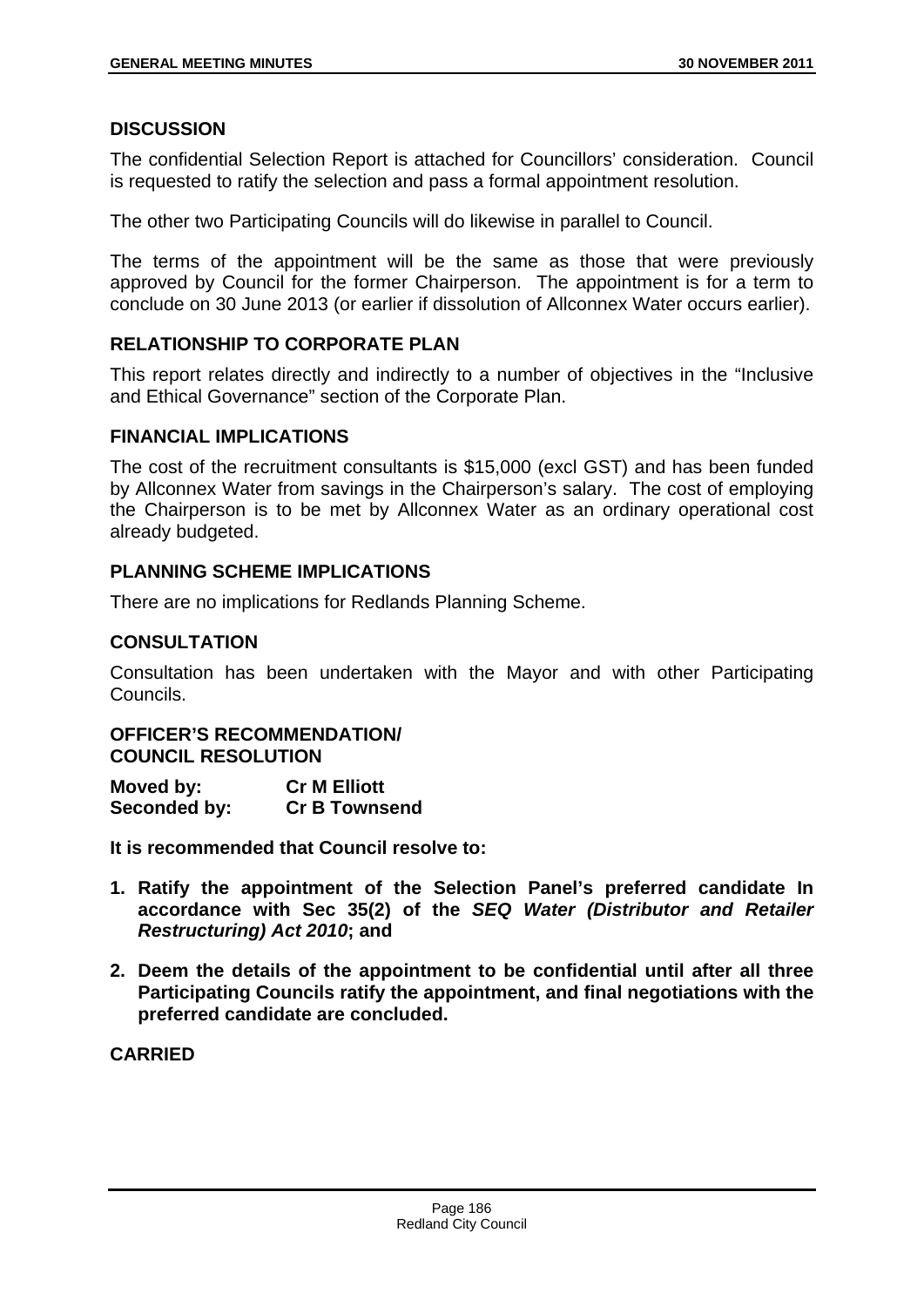#### **21.2 GOVERNANCE**

| 21.2.1 LGAQ SPECIAL GENERAL MEETING - POSTAL VOTE FOR AMENDMENT |  |  |
|-----------------------------------------------------------------|--|--|
| TO THE LGAQ CONSTITUTION                                        |  |  |

| <b>Dataworks Filename:</b>  | <b>GOV LGAQ Annual Conference</b>                                                                 |
|-----------------------------|---------------------------------------------------------------------------------------------------|
| <b>Attachments:</b>         | <b>LGAQ Notice of Special General Meeting</b><br><b>LGAQ Special General Meeting Voting Paper</b> |
| <b>Responsible Officer:</b> | <b>Nick Clarke</b><br><b>General Manager Governance</b>                                           |
| Author:                     | <b>Trevor Green</b><br><b>Senior Advisor Environmental Health</b>                                 |

#### **EXECUTIVE SUMMARY**

The Local Government Association of Queensland (LGAQ) is to conduct a Special General Meeting at 5.00pm 7 December 2011. The purpose of the meeting is to rearrange the LGAQ electoral districts, to apply to the new term of Local Government, post the 2012 Local Government elections.

Five motions are to be put to the meeting. As a member of the LGAQ, Council is entitled to vote on the motions. Voting is by postal vote.

In summary the five motions are:

- 1. In rule 5.3 (schedule of districts) change Dalby to "Western Downs" and Roma to "Maranoa" respectively.
- 2. In Rule 5.3 (schedule of districts) create a new District No. 7, "Whitsunday" including Mackay, Isaac and Whitsunday. This has the effect of increasing the number of policy executive members by one.
- 3. In rule 5.3 (schedule of districts) change rule 5.3(3) to allow District No. 11 (Aboriginal and Island Councils) to have two members on the policy executive as elected by the members of that district.
- 4. In rule 1.2 (definitions) insert the words "Board Corporate Governance Charter" and "Policy Executive Corporate Governance Charter" to enable the formulation of corporate governance charters to further define the roles and responsibilities of members of the Board and the Policy Executive.
- 5. As a consequence of passing motion 2 and/or 3 several changes to the nomenclature of the constitution will be required. This motion merely provides the CEO the authority to make the changes and give proper effect to motions 2 and 3.

This report recommends that Council vote in the affirmative to the five motions.

#### **PURPOSE**

That Council vote on the five motions to be put to the Special General Meeting of the LGAQ, 7 December 2011 (as attached).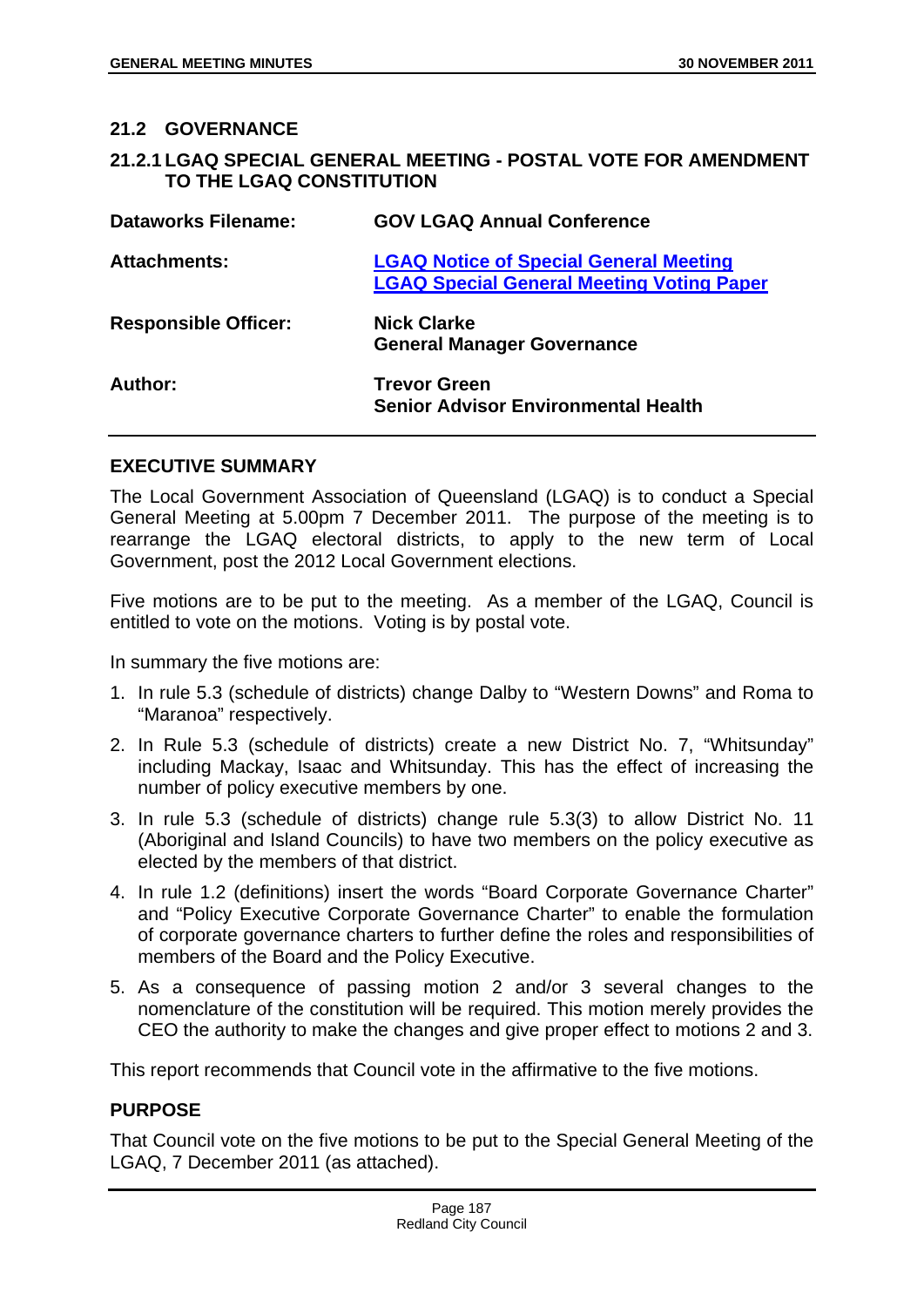## **BACKGROUND**

The Local Government Association of Queensland (LGAQ) is to conduct a special general meeting at 5.00pm 7 December 2011, for the purpose of rearranging of the LGAQ electoral districts, to apply to the new term of Local Government, post the 2012 Local Government elections.

Under Rule 4.14 of the LGAQ constitution, voting on the motions to be put to the meeting is being conducted via postal vote. As a member of the LGAQ, Council is entitled to vote on the motions. The LGAQ has forwarded a postal vote to Redland City Council to be completed and signed by the Mayor or Chief Executive Officer and returned to the association before 5.00pm 7 December 2011. Under the requirements of the *Corporations Act 2001* there must be at least 75% of all eligible voters in favour of a proposed change for a motion to be carried.

## **ISSUES**

Two attachments have been included with this report.

- 1. Attachment 1 Notice of Special General Meeting includes the five motions, their purpose and associated explanatory notes.
- 2. Attachment 2 Voting Paper contains the votes for each motion for Council to complete and return to the LGAQ.

In summary the five motions are:

- 1. In rule 5.3 (schedule of districts) change Dalby to "Western Downs" and Roma to "Maranoa" respectively.
- 2. In Rule 5.3 (schedule of districts) create a new District No. 7, "Whitsunday" including Mackay, Isaac and Whitsunday. This has the effect of increasing the number of policy executive members by one.
- 3. In rule 5.3 (schedule of districts) change rule 5.3(3) to allow District No. 11 (Aboriginal and Island Councils) to have two members on the policy executive as elected by the members of that district.
- 4. In rule 1.2 (definitions) insert the words "Board Corporate Governance Charter" and "Policy Executive Corporate Governance Charter" to enable the formulation of corporate governance charters to further define the roles and responsibilities of members of the Board and the Policy Executive.
- 5. As a consequence of passing motion 2 and/or 3 several changes to the nomenclature of the constitution will be required. This motion merely provides the CEO the authority to make the changes and give proper effect to motions 2 and 3.

This report recommends that Council vote in the affirmative to the five motions.

## **RELATIONSHIP TO CORPORATE PLAN**

## **8. Inclusive and ethical governance**

Deep engagement, quality leadership at all levels, transparent and accountable democratic processes and a spirit of partnership between the community and Council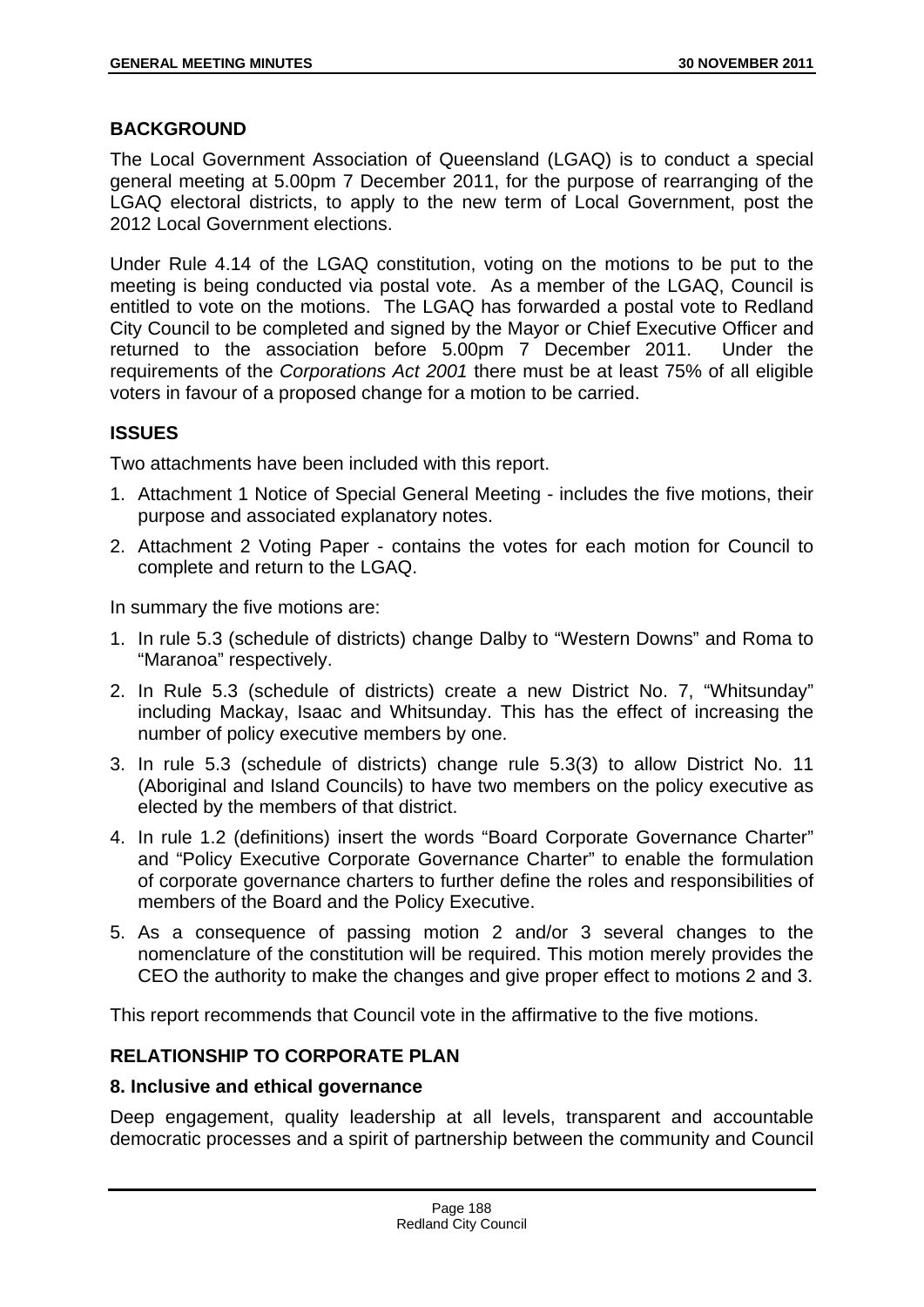will enrich residents' participation in local decision making to achieve the community's Redlands 2030 vision and goals

8.5 Be transparent and consistent in the way we manage the organisation, its risks and obligations and ensure we are delivering against our priorities

## **FINANCIAL IMPLICATIONS**

There are no financial implications impacting Council as a result of this report.

## **PLANNING SCHEME IMPLICATIONS**

There are no land use planning scheme implications associated with this report.

## **CONSULTATION**

The LGAQ was consulted in the preparation of this report.

## **OPTIONS**

## **PREFERRED**

That Council resolve to vote in the affirmative to the five motions to be put to the Special General Meeting of the LGAQ, 7 December 2011 (as attached).

## **ALTERNATIVE**

The Council alter its vote to that recommended or that Council not vote on all or some of the motions.

## **OFFICER'S RECOMMENDATION/ COUNCIL RESOLUTION**

**Moved by: Cr M Elliott Seconded by: Cr K Williams** 

**That Council resolve to vote in the affirmative to the five motions to be put to the Special General Meeting of the LGAQ, 7 December 2011 (as attached).**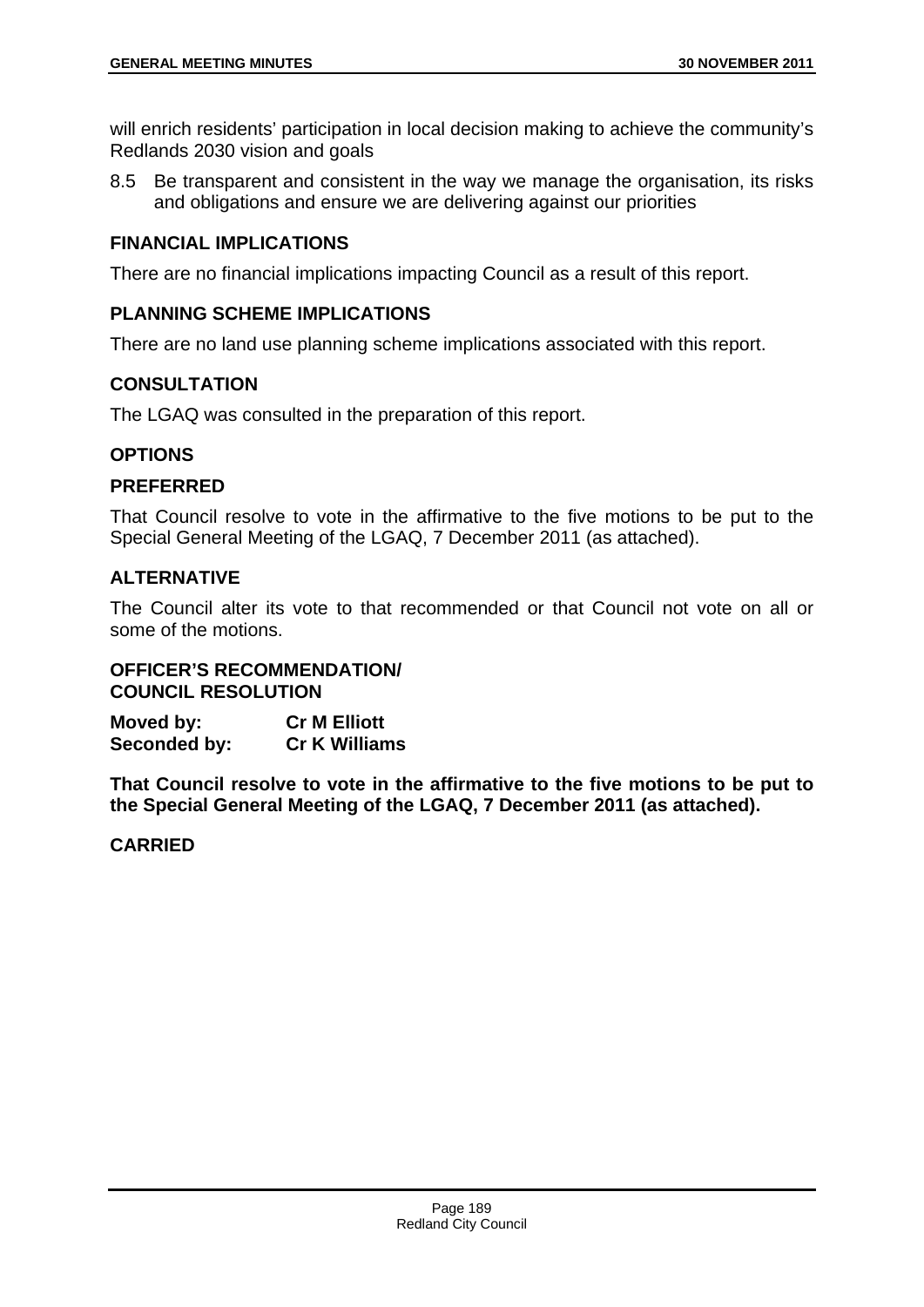## **22 CLOSED SESSION**

#### **MOTION TO CLOSE THE MEETING AT 7.05PM**

Moved by: Cr K Williams Seconded by: Cr W Boglary

That the meeting be closed to the public pursuant to Section 72 (1) of the *Local Government (Operations) Regulation 2010*, to discuss the following items:

#### **22.1.1 Implementation of the Cleveland CBD Masterplan**

*The reason that this is applicable in this instance is as follows:* 

 *"(h) other business for which a public discussion would be likely to prejudice the interests of the local government or someone else, or enable a person to gain a financial advantage."* 

#### **22.1.2 Appointment of General Manager Redland Water**

*The reason that this is applicable in this instance is as follows:* 

*(a) the appointment, dismissal or discipline of employees;* 

#### **22.2.1 North Stradbroke Island Recreational Area Management**

*The reason that this is applicable in this instance is as follows:* 

*"(e) contracts proposed to be made by it;" (Council)* 

## **22.2.2 State Government Waste Levy and Amendment to Fee Exemption Policy POL-0057 and Island Waste Disposal Fee Waiver CSO**

*The reason that this is applicable in this instance is as follows:* 

 *"(h) other business for which a public discussion would be likely to prejudice the interests of the local government or someone else, or enable a person to gain a financial advantage."* 

#### CARRIED

#### **MOTION TO REOPEN MEETING AT 8.10PM**

| Moved by:    | Cr T Bowler  |
|--------------|--------------|
| Seconded by: | Cr C Ogilvie |

That the meeting be again opened to the public.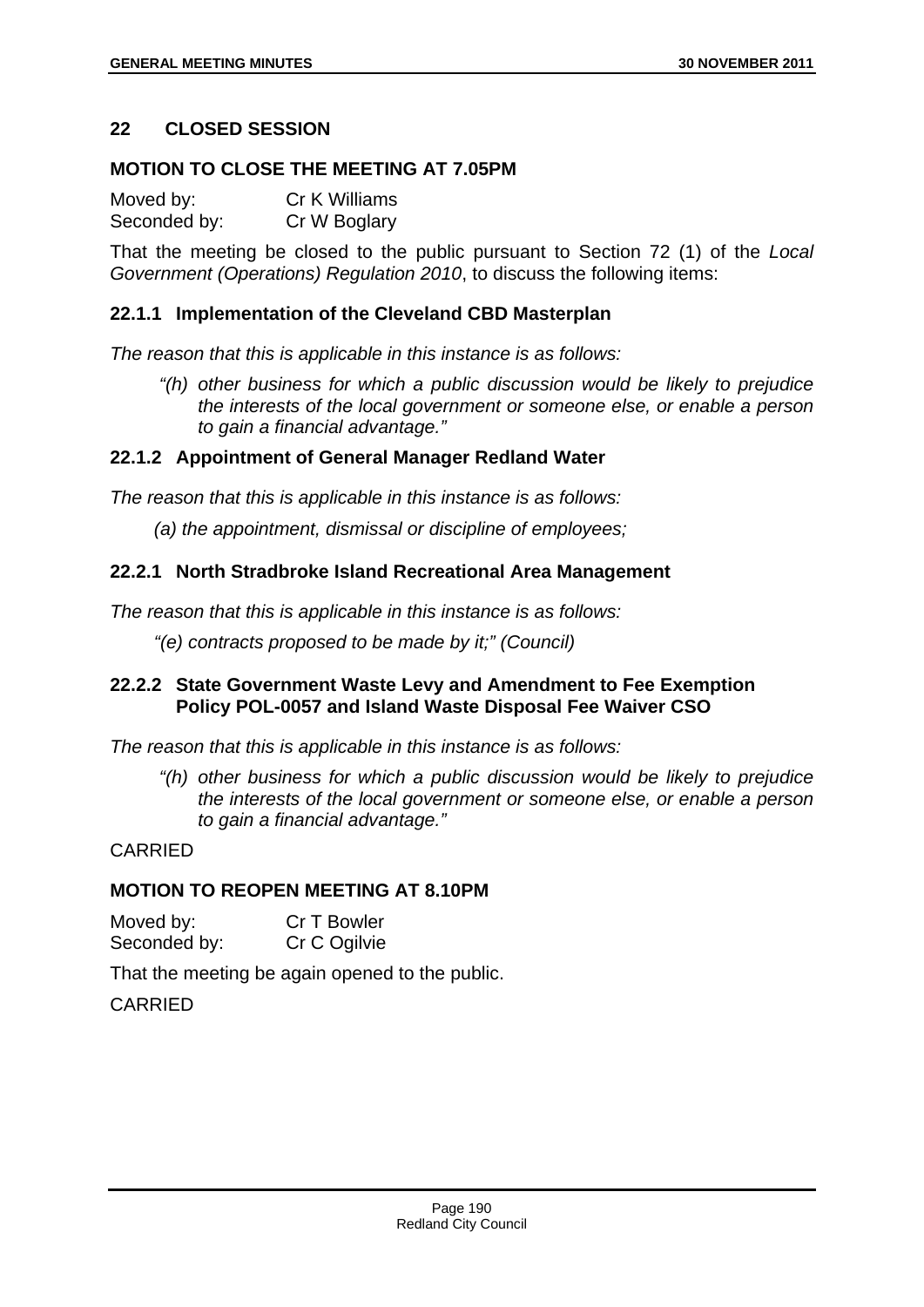# **22.1 OFFICE OF CEO 22.1.1 IMPLEMENTATION OF THE CLEVELAND CBD MASTERPLAN Dataworks Filename: LUP Planning – Cleveland Master Plan Responsible Officer: Gary Stevenson Chief Executive Officer Author: Alan Burgess**

## **EXECUTIVE SUMMARY**

A confidential report from the Chief Executive Officer was discussed in closed session.

**Manager Economic Development** 

#### **COUNCIL RESOLUTION**

| Moved by:    | <b>Cr C Ogilvie</b> |
|--------------|---------------------|
| Seconded by: | <b>Cr D Henry</b>   |

**That Council resolve to:** 

- **1. Authorise the Chief Executive Officer to develop a project to define a path for the redevelopment of Cleveland in accordance with the Masterplan; and**
- **2. That the review of Council's Economic Development Strategy also include mechanisms to encourage investment in the City (including Cleveland CBD).**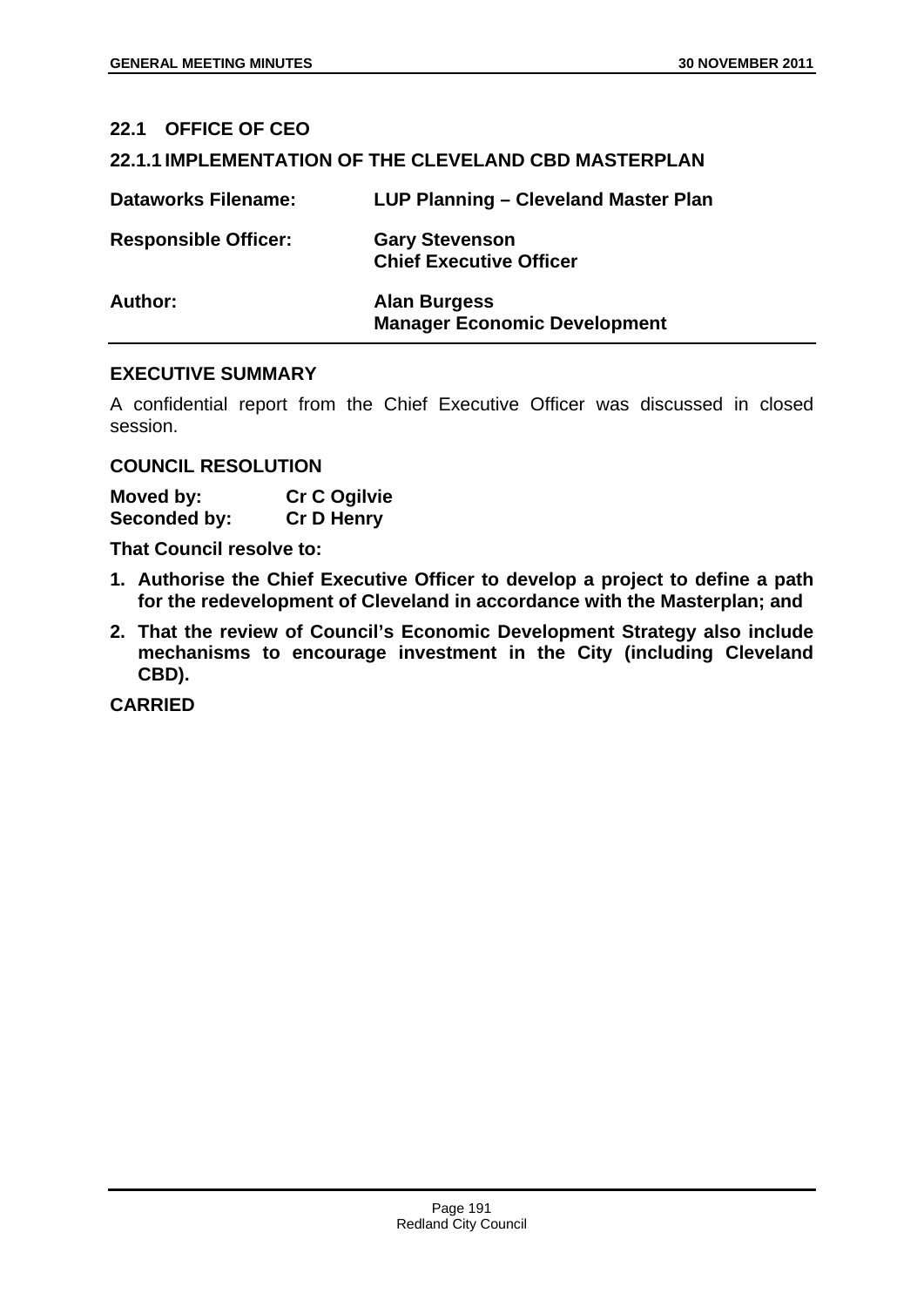# **22.1.2 APPOINTMENT OF GENERAL MANAGER REDLAND WATER**

| <b>Dataworks Filename:</b>  | <b>GOV Business Units - Redland Water</b>               |
|-----------------------------|---------------------------------------------------------|
| <b>Responsible Officer:</b> | <b>Gary Stevenson</b><br><b>Chief Executive Officer</b> |
| Author:                     | <b>Gary Stevenson</b><br><b>Chief Executive Officer</b> |

## **EXECUTIVE SUMMARY**

A confidential report from the Chief Executive Officer was discussed in closed session.

**OFFICER'S RECOMMENDATION/ COUNCIL RESOLUTION** 

**Moved by: Cr K Reimers Seconded by: Cr H Murray** 

**It is recommended that Council resolve to support the intended appointment by the Chief Executive Officer to the position of General Manager Redland Water.**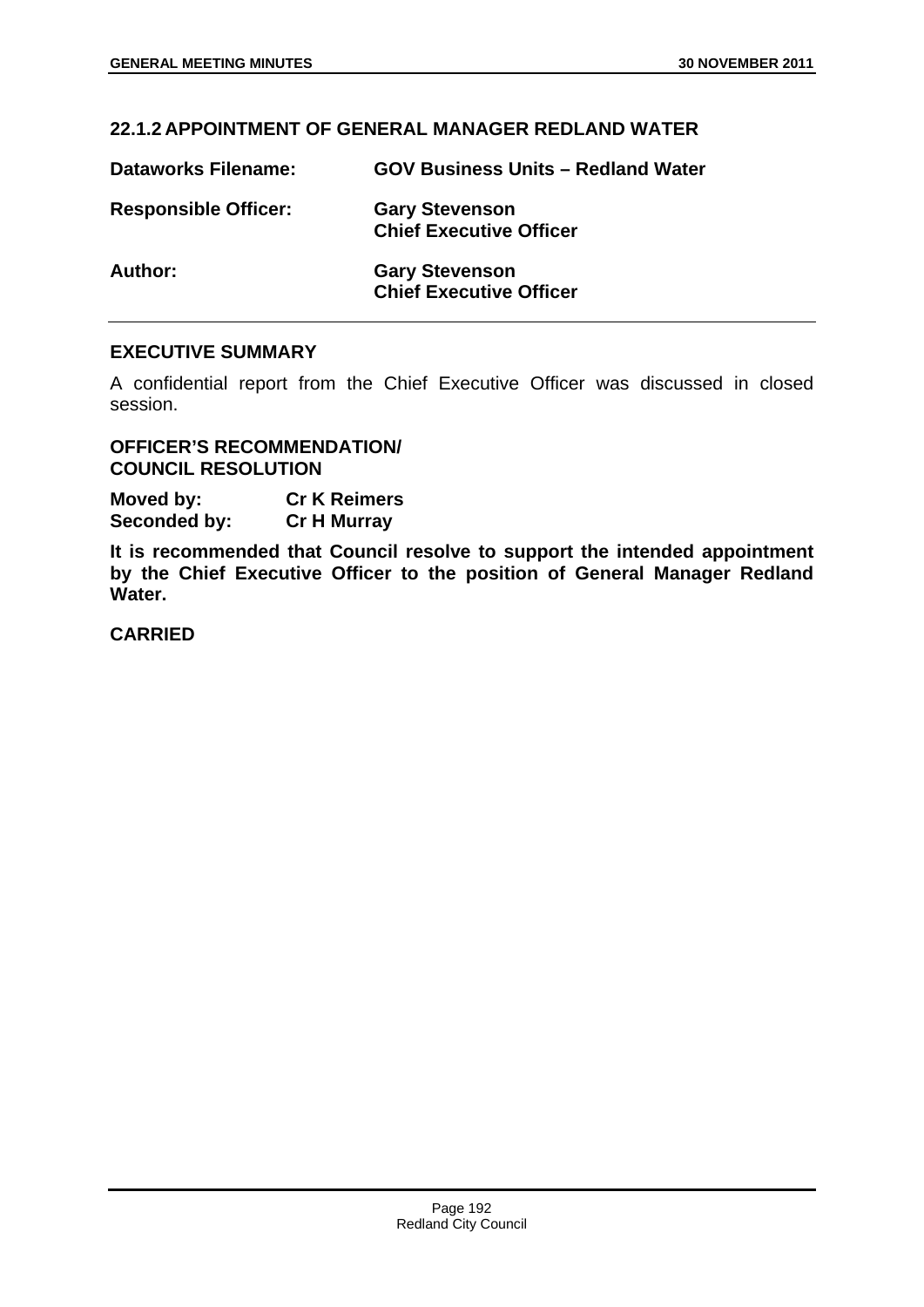# **22.2 CITY SERVICES 22.2.1 NORTH STRADBROKE ISLAND RECREATIONAL AREA MANAGEMENT Dataworks Filename: CP Straddie Holiday Parks - General Responsible Officer: Louise Rusan General Manager City Services Author: Russell Cook Leisure and Recreation Services Manager Andrew Ross Group Manager Legal Services**

#### **EXECUTIVE SUMMARY**

A confidential report from General Manager City Services was discussed in closed session.

## **OFFICER'S RECOMMENDATION/ COUNCIL RESOLUTION**

| Moved by:    | <b>Cr C Ogilvie</b> |
|--------------|---------------------|
| Seconded by: | <b>Cr D Henry</b>   |

**That Council resolve as follows:** 

- **1. To make the Recreational Management Agreement with the State of Queensland as represented by the Department of Environment and Resource Management;**
- **2. To delegate authority to the Chief Executive Officer under s.257(1)(b) of the** *Local Government Act 2009***, to negotiate the terms of the agreement and sign the relevant documentation, including the authority to make, vary or discharge the agreement;**
- **3. To request the State apply a fee waiver for vehicle access permits to permanent NSI residents in accordance with the** *Recreational Management Act 2006***; and**
- **4. That the officers report and attachments remain confidential pending the outcome of the negotiation of the agreement.**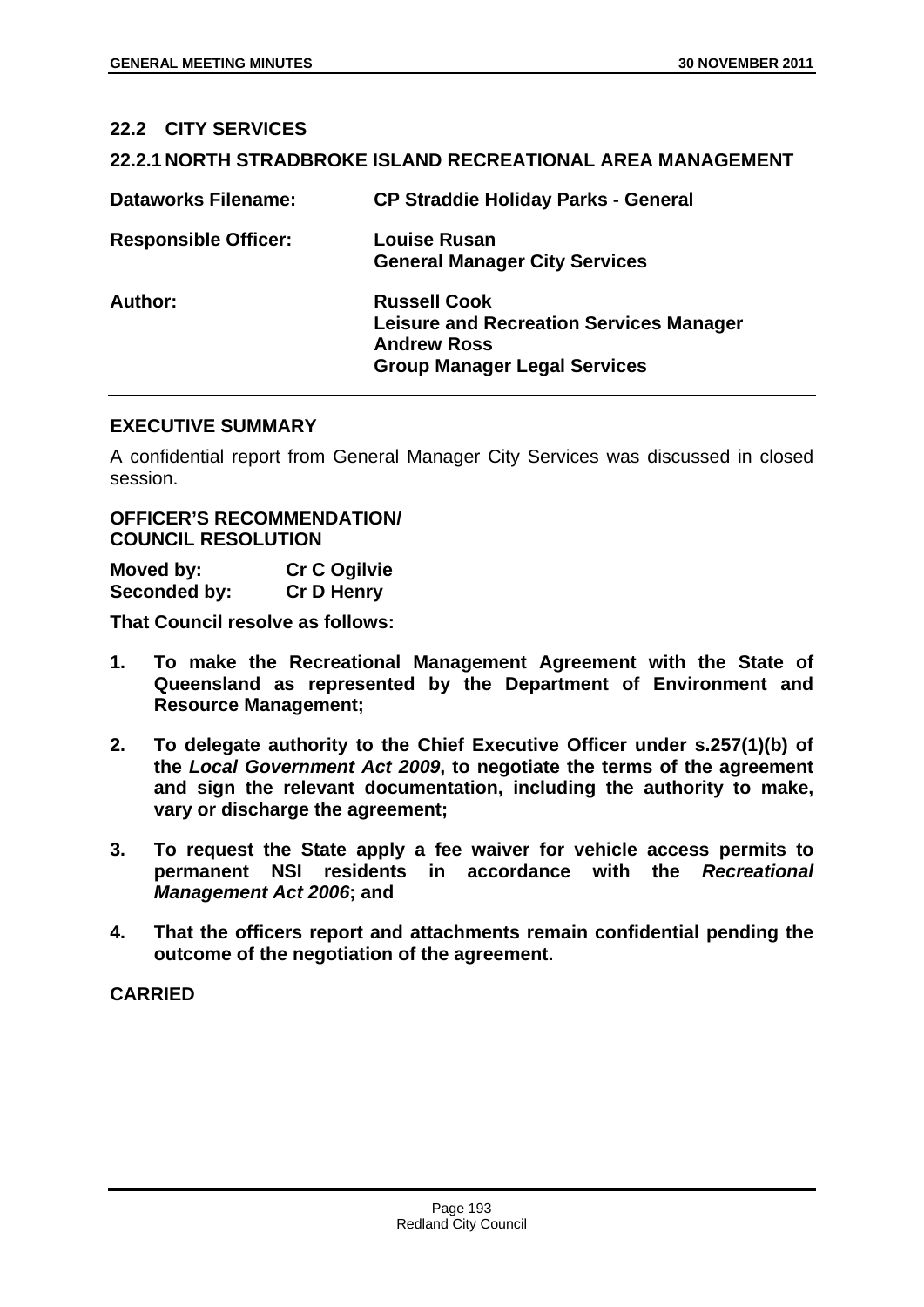# **22.2.2 STATE GOVERNMENT WASTE LEVY AND AMENDMENT TO FEE EXEMPTION POLICY POL-0057 AND ISLAND WASTE DISPOSAL FEE WAIVER CSO Dataworks Filename: WM Policy**

| <b>Responsible Officer:</b> | <b>Robert Walford</b><br><b>Service Manager - RedWaste</b> |
|-----------------------------|------------------------------------------------------------|
| Author:                     | Emma Lochran<br><b>Projects Advisor - RedWaste</b>         |

## **EXECUTIVE SUMMARY**

A confidential report from Service Manager, RedWaste was discussed in closed session.

## **COUNCIL RESOLUTION**

| Moved by:    | <b>Cr M Elliott</b> |
|--------------|---------------------|
| Seconded by: | <b>Cr T Bowler</b>  |

**That Council resolve as follows:** 

- **1. That the waste levy not be passed on to Community Service Clubs or Island Commercial Waste Transporters as from 1 December 2011; and**
- **2. That a further report be presented to the December Customer Services Committee with an amended policy that includes a moratorium for passing the levy onto Community Service Clubs and Island Commercial Waste Transports for a period reasonably allowing Clubs and Transporters to prepare and where applicable seek exemption from State Government with such costs to be covered by a CSO for RedWaste.**